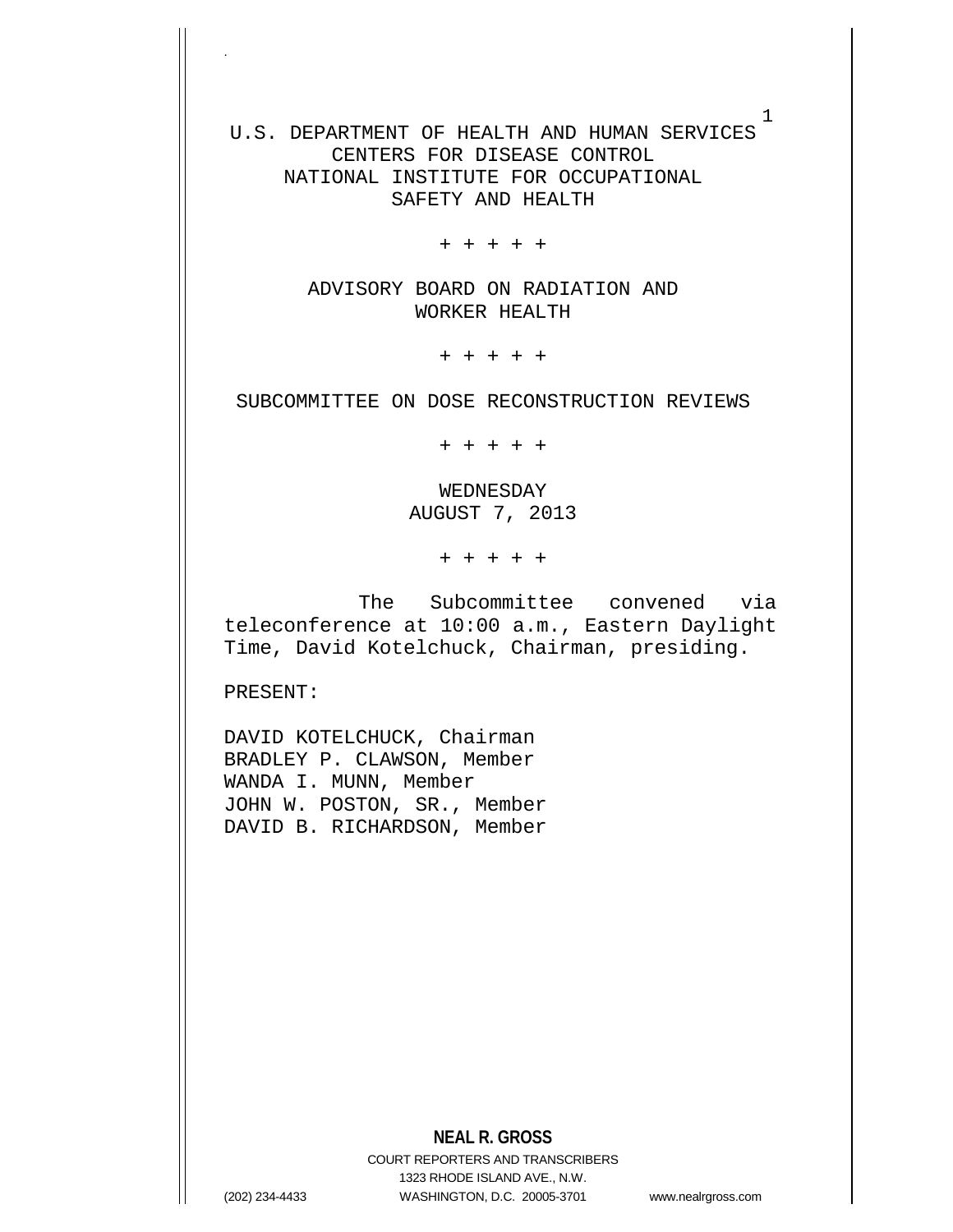ALSO PRESENT:

.

TED KATZ, Designated Federal Official KATHY BEHLING, SC&A RON BUCHANAN, SC&A GRADY CALHOUN, DCAS DOUGLAS FARVER, SC&A JENNY LIN, HHS STEPHEN MARSCHKE, SC&A JOHN MAURO, SC&A DAN McKEEL BETH ROLFES, DCAS MUTTY SHARFI, ORAU Team SCOTT SIEBERT, ORAU Team MATTHEW SMITH, ORAU Team JOHN STIVER, SC&A TOM TOMES, DCAS

## **NEAL R. GROSS**

COURT REPORTERS AND TRANSCRIBERS 1323 RHODE ISLAND AVE., N.W. (202) 234-4433 WASHINGTON, D.C. 20005-3701 www.nealrgross.com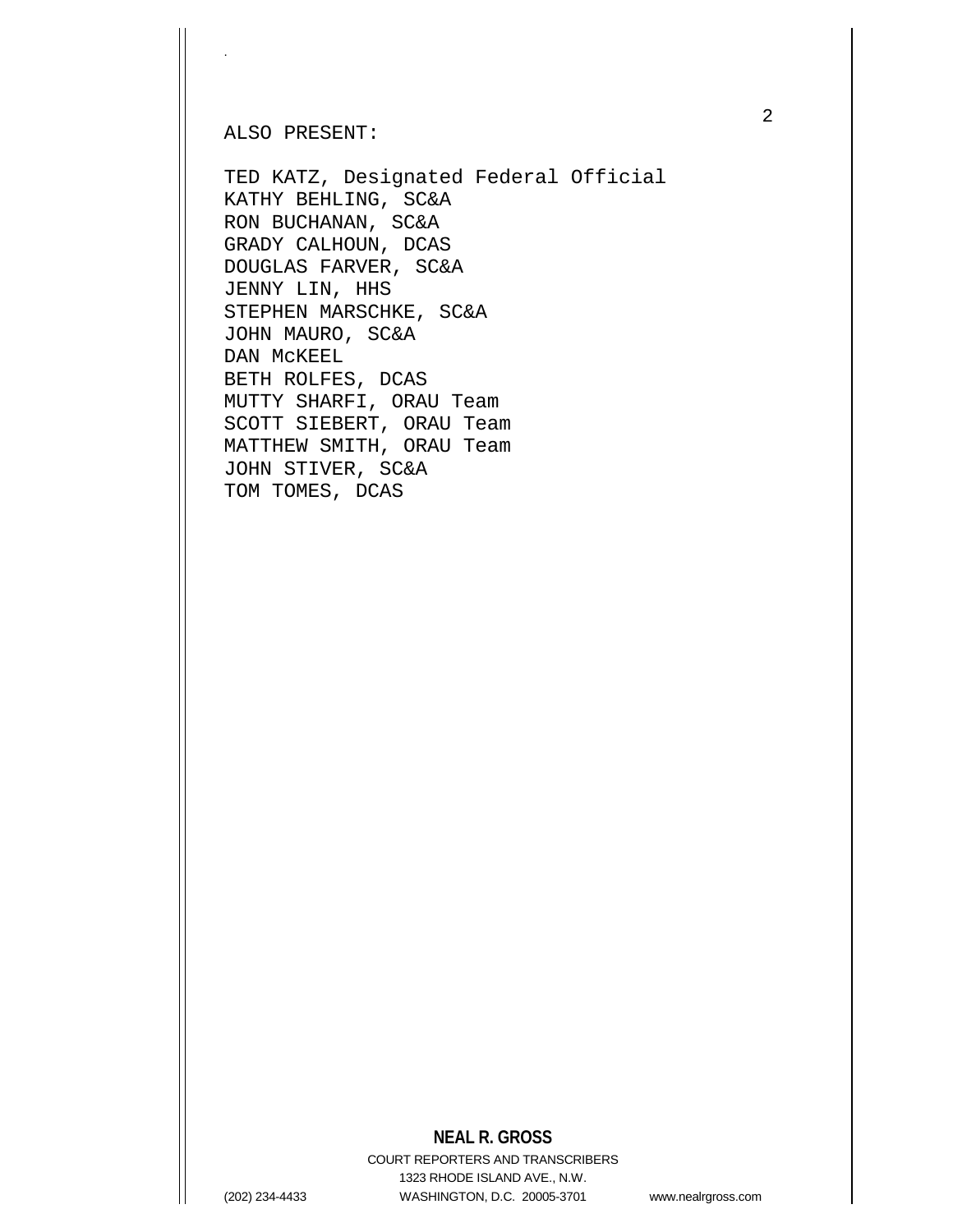## A-G-E-N-D-A

3

| WELCOME AND ROLL CALL $4$                                                                                                                                 |
|-----------------------------------------------------------------------------------------------------------------------------------------------------------|
| SELECTION OF CASES FOR SET 17                                                                                                                             |
| CASE REVIEWS ISSUE RESOLUTION 38<br>X Sets 10-13 Savannah River Site<br>X Sets 10-13 Rocky Flats Plants<br>X Sets 10-13 Los Alamos National<br>Laboratory |
| X Identification of next sites for<br>issue resolution from review of<br>sets $10-13$                                                                     |

ADJOURN

.

## **NEAL R. GROSS**

COURT REPORTERS AND TRANSCRIBERS 1323 RHODE ISLAND AVE., N.W. (202) 234-4433 WASHINGTON, D.C. 20005-3701 www.nealrgross.com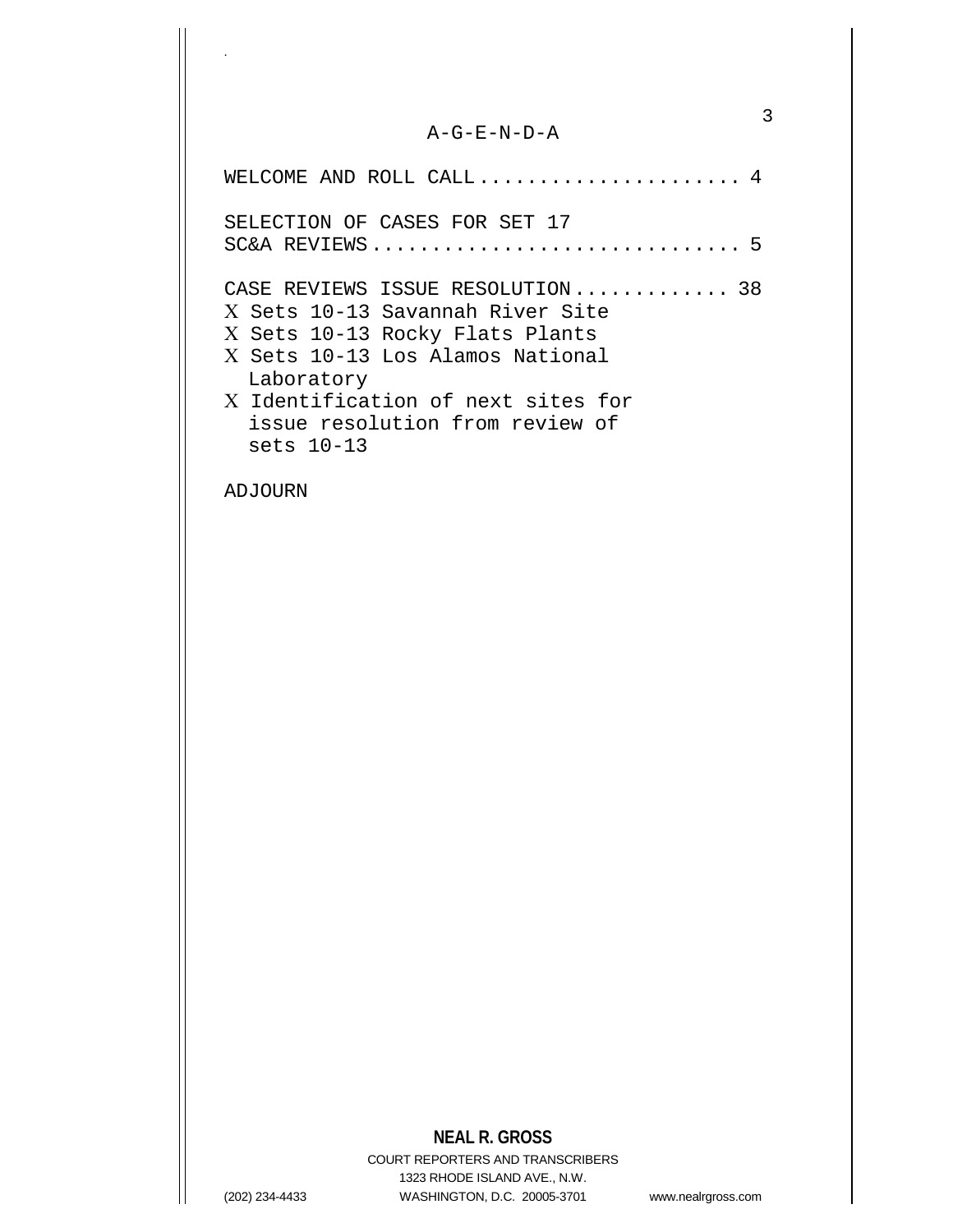**NEAL R. GROSS** COURT REPORTERS AND TRANSCRIBERS 1323 RHODE ISLAND AVE., N.W. (202) 234-4433 WASHINGTON, D.C. 20005-3701 www.nealrgross.com 4 1 P-R-O-C-E-E-D-I-N-G-S  $2 \parallel$  (10:01 a.m.) 3 MR. KATZ: So, let's get started 4 | with roll call. 5 (Roll Call.) 6 MR. KATZ: Okay, a few notes. 7 They're limited. There's the agenda. It's 8 posted on the website and Dave will be 9 || speaking to that because we'll probably be 10 making a change to the agenda. 11 || CHAIRMAN KOTELCHUCK: Right. 12 MR. KATZ: And, please, everyone, 13 when you're not speaking to the group, mute 14 your phones. If you don't have mute, press \*6 15  $\parallel$  to mute your phone, press \*6 again to come off 16 || of mute. And please nobody put their call on 17 || hold at any point. And, Dave, it's your 18 agenda. 19 CHAIRMAN KOTELCHUCK: Okay, very  $20$  || good. The one change in the agenda is that 21 when we go to going over individual cases, 22 || Grady has noted that we have a few items left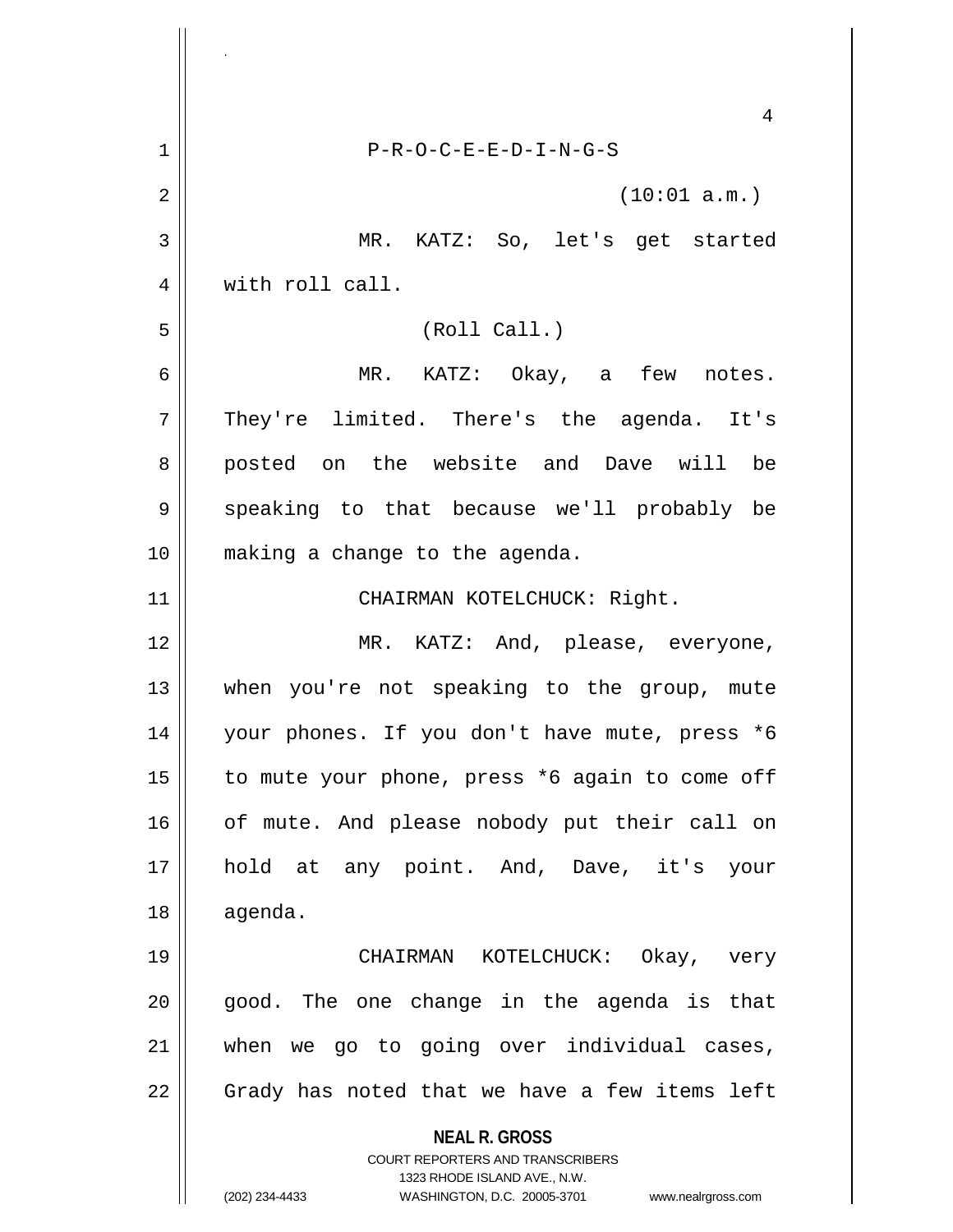1 || over from Set 9. As far as I can see from what 2 | John Stiver sent me, Set 8 is completed. Set 9  $3 \parallel$  has five. I'd like to do those before we get 4 | into Sets 10 through 13.

5 || Also, if I may comment, looking at  $6 \parallel$  the number of findings that we have to resolve  $7 \parallel$  in 10 through 13, there are over 200, so --8 and we are way behind. I mean, we're trying to 9 finish 10 through 13, and we're already 10 reviewing Set 8 -- we're going to choose 11 cases, make selections for Set 18. So, I 12 really hope we can move along a bit more 13 || rapidly now, and I will try to expedite 14 || things. If I move things along too rapidly, 15 || please, anyone on the Committee or staff who's  $16$  on the line, just say whoa, whoa, hold it, and 17 || I will slow down.

18 || So, with that, I think that we need to now talk about the selection of cases for Set 18. And perhaps somebody will put the | Set 18 list on the line, the Set 18 cases on | the line, the 58 cases listed.

> **NEAL R. GROSS** COURT REPORTERS AND TRANSCRIBERS 1323 RHODE ISLAND AVE., N.W. (202) 234-4433 WASHINGTON, D.C. 20005-3701 www.nealrgross.com

.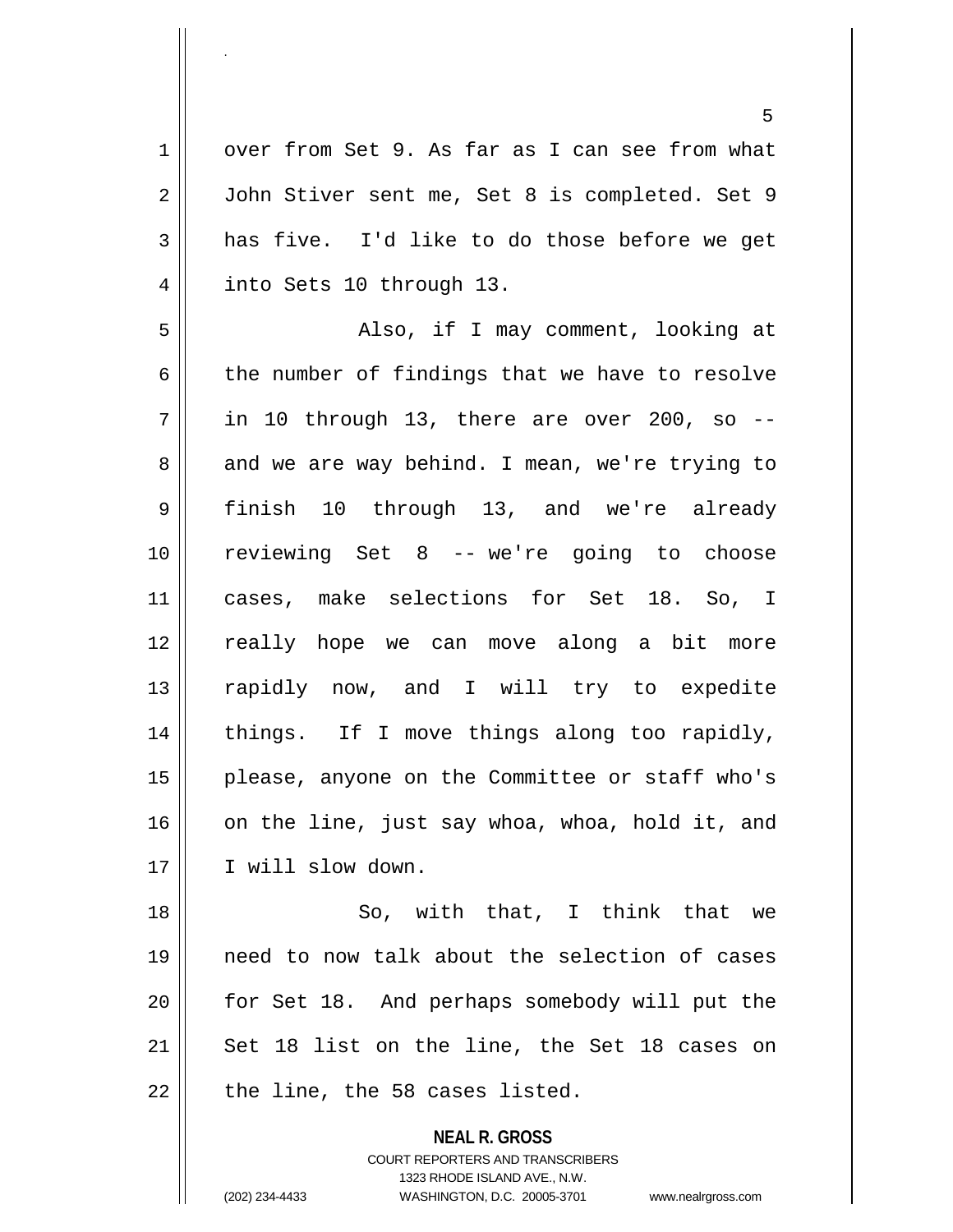**NEAL R. GROSS** COURT REPORTERS AND TRANSCRIBERS 1323 RHODE ISLAND AVE., N.W. (202) 234-4433 WASHINGTON, D.C. 20005-3701 www.nealrgross.com 6 1 || MR. STIVER: Okay. This is John.  $2 \parallel$  I'll go ahead and pull that up. 3 || CHAIRMAN KOTELCHUCK: Okay. 4 MEMBER CLAWSON: This is Brad  $5 \parallel$  speaking. I need the access code for the Live 6 Meeting. 7 MR. KATZ: Okay, let me -- Zaida 8 should have sent that to you through your 9 | calendar, but let me forward it to you. You're 10 || on the CDC email. Right, Brad? 11 MEMBER CLAWSON: Yeah, I can be  $12$  | into that one in just a minute. 13 || MR. KATZ: Okay, because that's 14 where the invite is. 15 || MEMBER CLAWSON: Okay. 16 MR. KATZ: If you go into calendar 17 || on there, it should be in your calendar. And 18 you just click on the link. 19 MEMBER CLAWSON: Okay. I'll get  $20$  || into that. Go ahead, Dave. I'm sorry. 21 || MR. KATZ: No problem. Just speak  $22$  || up. I'll forward it to you again.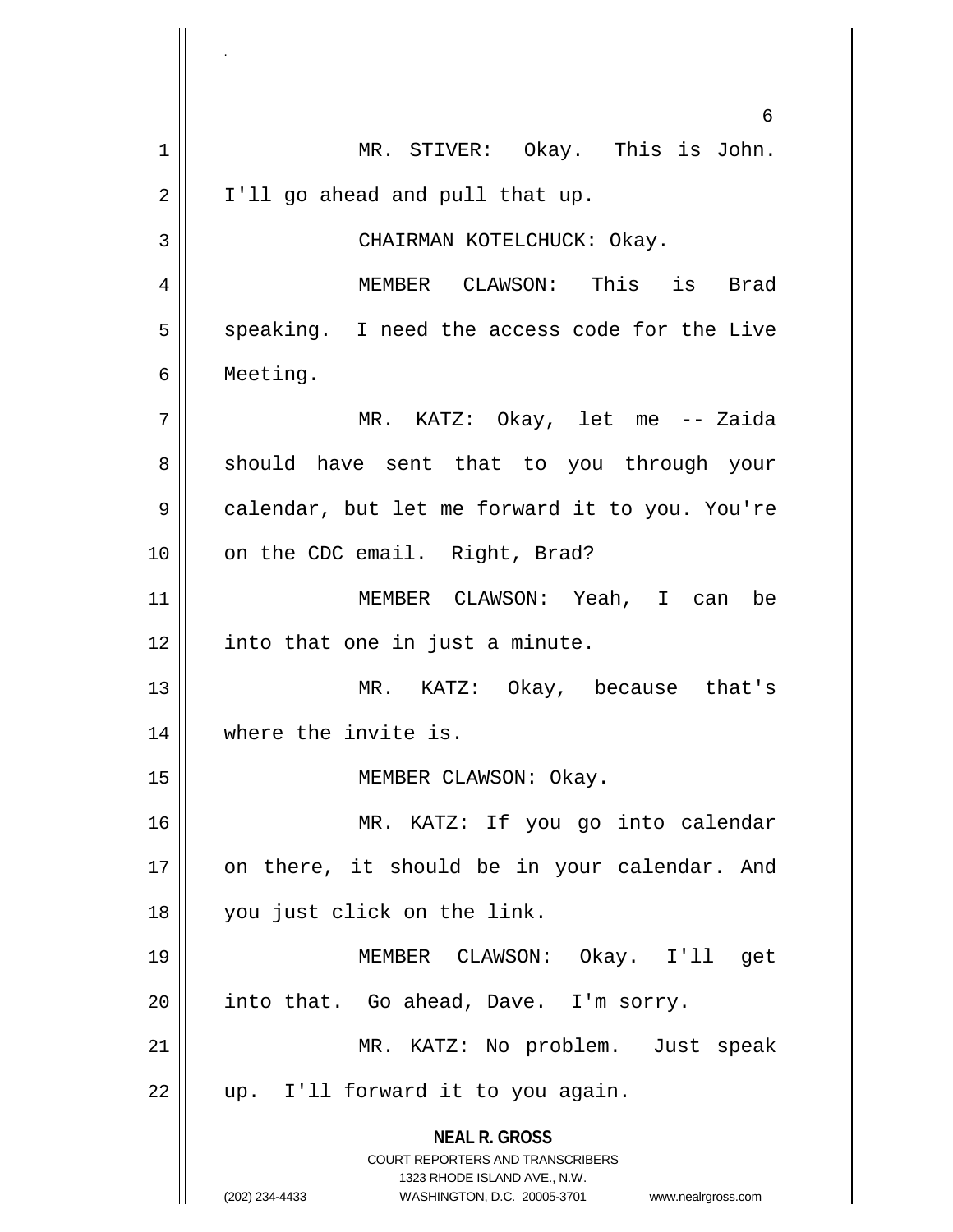**NEAL R. GROSS** COURT REPORTERS AND TRANSCRIBERS 1323 RHODE ISLAND AVE., N.W. (202) 234-4433 WASHINGTON, D.C. 20005-3701 www.nealrgross.com 7 1 || MEMBER CLAWSON: Okay. 2 CHAIRMAN KOTELCHUCK: Okay. Let's  $3$  || wait until we're loaded up. 4 MEMBER MUNN: I have one question 5 | about that, Dave. 6 CHAIRMAN KOTELCHUCK: Yes. 7 MEMBER MUNN: The copy that I have 8 has lots of sensitive information on it. I  $9 \parallel$  printed it out hard copy so that I could look 10 || at while we were doing this. 11 CHAIRMAN KOTELCHUCK: Yes. 12 || MEMBER MUNN: And I am questioning 13 whether it's wise for us to have that on 14 screen. 15 MR. KATZ: Wanda, Live Meeting is 16 | internal only. 17 || MEMBER MUNN: Alright. 18 MR. KATZ: So, it's only -- it's 19 || like any other intranet function that we have.  $20$  || It's not available to the public, which is --21 | so there's no concern about revealing private 22 || information. You just have to be careful if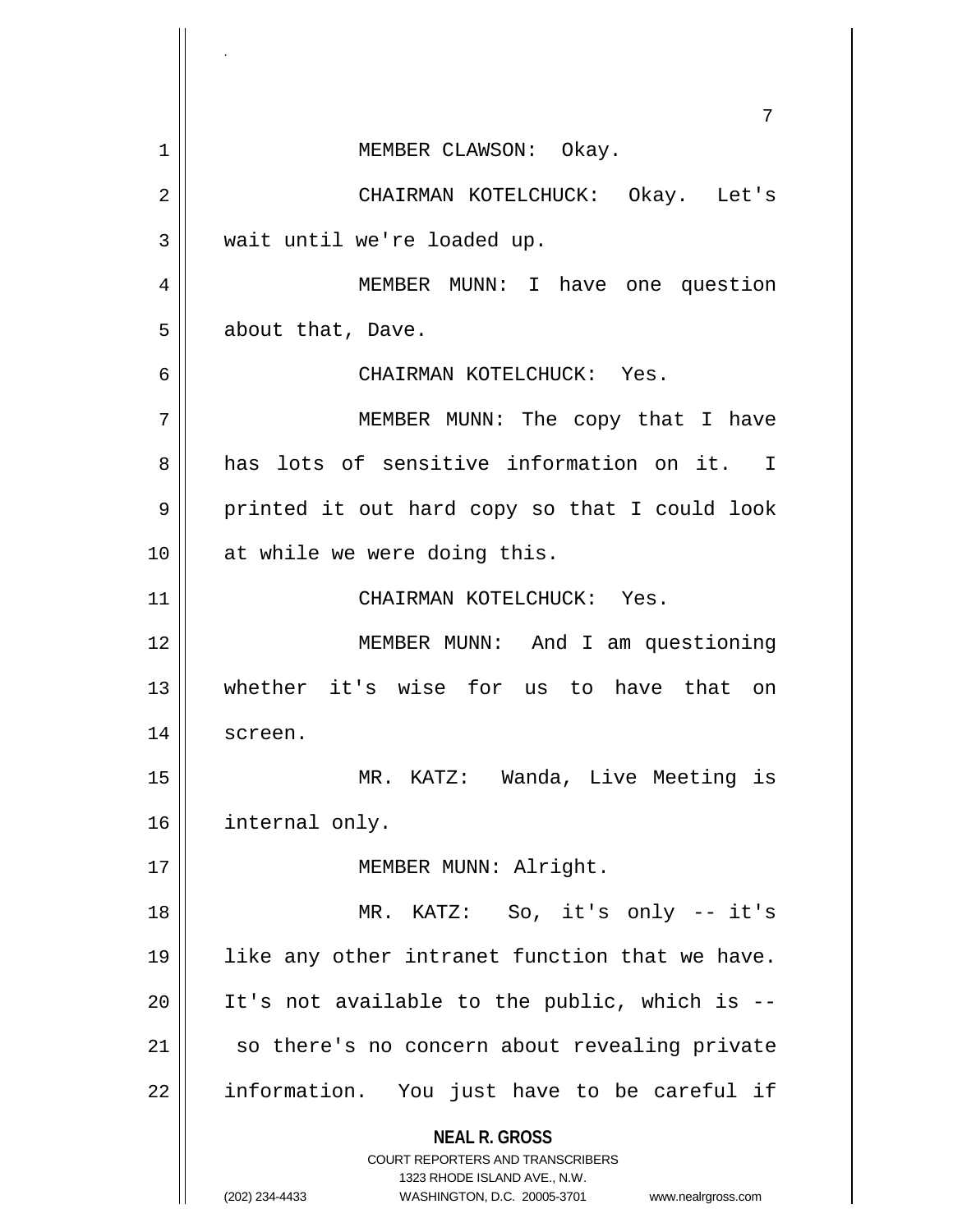**NEAL R. GROSS** COURT REPORTERS AND TRANSCRIBERS 1323 RHODE ISLAND AVE., N.W. 8 1 || your speech, everybody, just to remind you, 2 || about how much information you reveal about a 3 particular case because -- for that same 4 | reason. 5 CHAIRMAN KOTELCHUCK: Right. 6 MR. STIVER: Okay. This is John. 7 || I'm getting off to a great start here. I'm 8 || not seeing the option here to share like I  $9 \parallel$  should at the top of the bar here. I've got 10 || content, attendees, voice and video meeting. 11 MR. KATZ: Under content you 12 should have a share option. You click on  $13$  | content to get the share option. 14 MR. STIVER: Okay. Hang on just a 15 || second. Alright. Okay. Here we go. 16 MR. KATZ: There you go. Is  $17 \parallel$  everybody --18 CHAIRMAN KOTELCHUCK: Alright, yes. 19 MR. KATZ: Excellent. Well done. 20 || CHAIRMAN KOTELCHUCK: Thank you. 21 MR. STIVER: Yes, this is the file  $22 \parallel$  -- this is the one that Bud sent over and I

.

(202) 234-4433 WASHINGTON, D.C. 20005-3701 www.nealrgross.com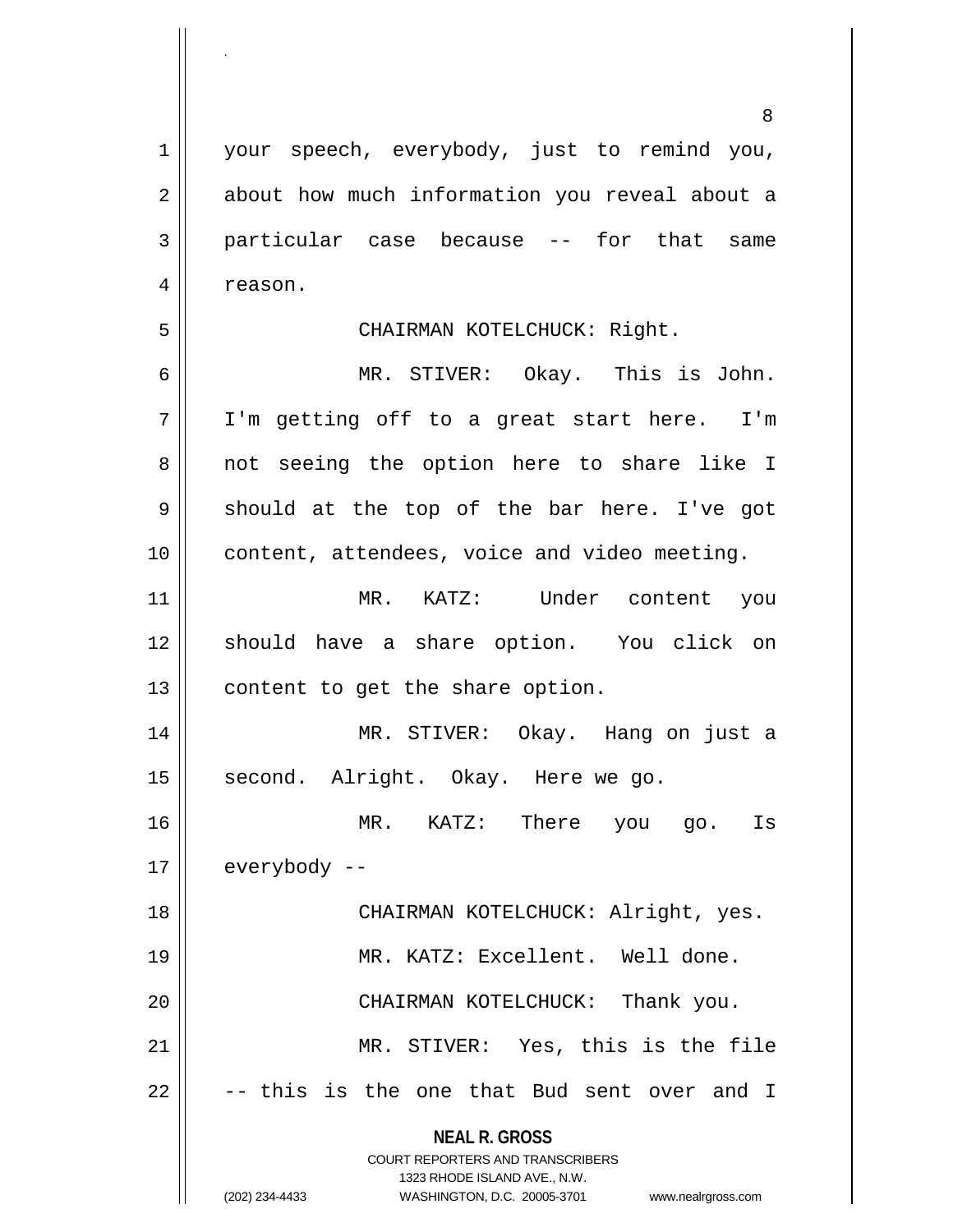**NEAL R. GROSS** COURT REPORTERS AND TRANSCRIBERS 1323 RHODE ISLAND AVE., N.W. 9 1 had included a Column A because recall at the 2 || last meeting there was some discussion about  $3 \parallel$  whether we should be looking at some partial 4 dose reconstructions. The Subcommittee decided  $5 \parallel$  they didn't want to modify the case selection 6 criteria, but there was some indication that 7 we might want to at least take a look, maybe 8 || include one or two. 9 So, we went through, had Rose 10 Gogliotti go into NOCTS and pull out the 11 || information for each of these cases, see which 12 || ones had an SEC for which there was a partial 13 dose reconstruction. 14 It turns out there's 38 out of the  $15 \parallel 58$  have partials. 16 CHAIRMAN KOTELCHUCK: Right. 17 MR. STIVER: That's what this 18 || Column A is. The blue shading shows those 19 cases that have a partial and a little bit of 20 || information about the SEC and the purpose of  $21$   $\parallel$  it. 22 CHAIRMAN KOTELCHUCK: Well, thank

.

(202) 234-4433 WASHINGTON, D.C. 20005-3701 www.nealrgross.com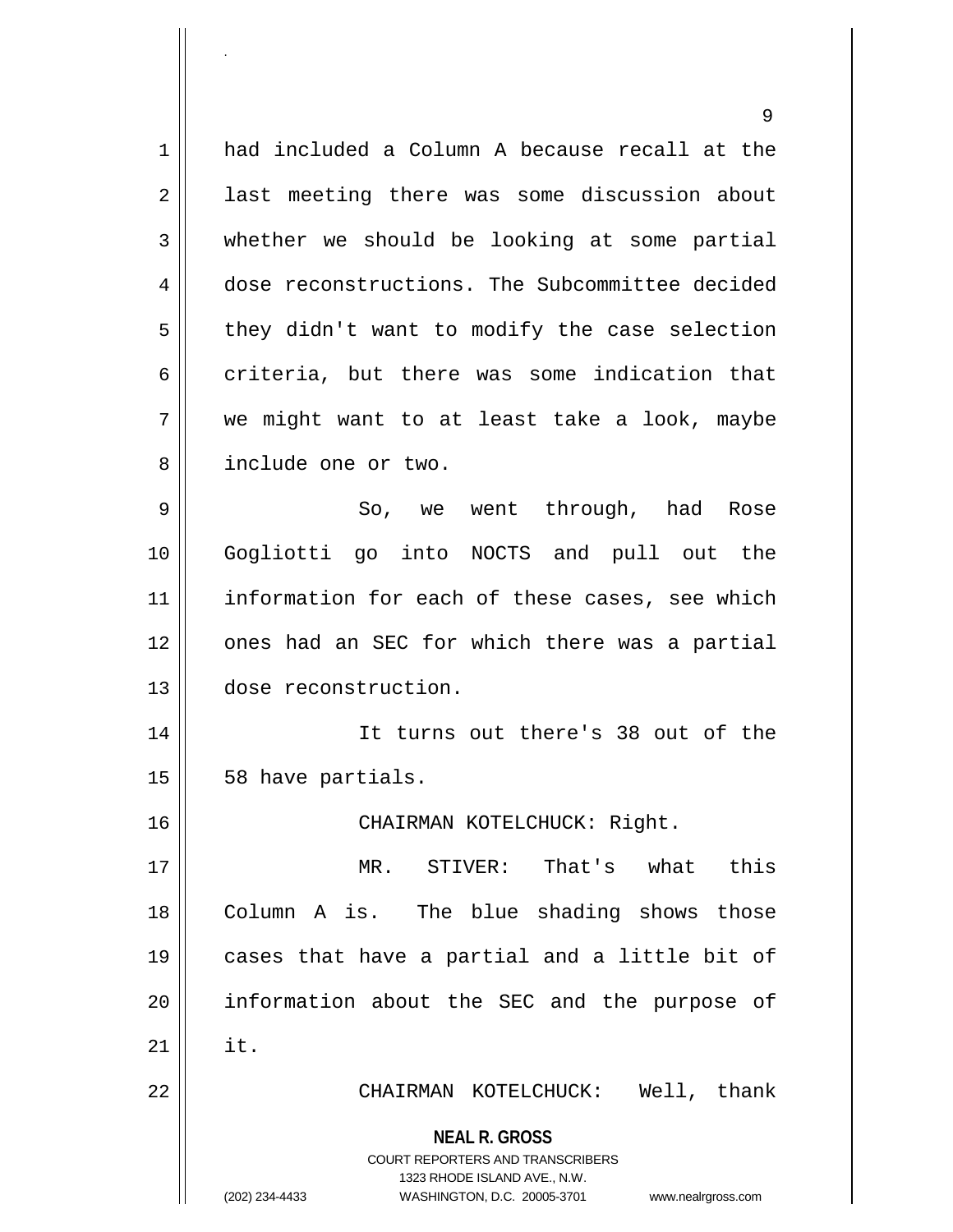**NEAL R. GROSS** COURT REPORTERS AND TRANSCRIBERS 1323 RHODE ISLAND AVE., N.W. (202) 234-4433 WASHINGTON, D.C. 20005-3701 www.nealrgross.com 10  $1 \parallel$  you for sending in that column -- adding that 2 Column A. When I first saw the set I looked  $3 \parallel$  at 58 cases and we have to make a selection of  $4 \parallel$  a dozen. And I thought, oh, how are we going  $5 \parallel$  to do this? But once we realized that, in 6  $\parallel$  fact, there are only 20 full-time -- 20 full  $7 \parallel$  reviews and the rest were partials, that made  $8 \parallel$  the choice a lot easier so that if we chose a 9 || dozen then we may have a couple of partials. 10 I don't know how the other -- I 11 did not send in any sets of choices, or ask 12 for them, because we just got this Column A a 13 || little late, and I had a hard time coming up 14 || with things. 15 I've made some choices that, to 16 me, seem to balance out, but I don't know 17 || quite how to proceed. I could simply list my 18 choices; others have other choices. How would 19 folks like to do that? 20 MEMBER MUNN: Well, Dave, I have a 21 | question before we begin. 22 CHAIRMAN KOTELCHUCK: Okay.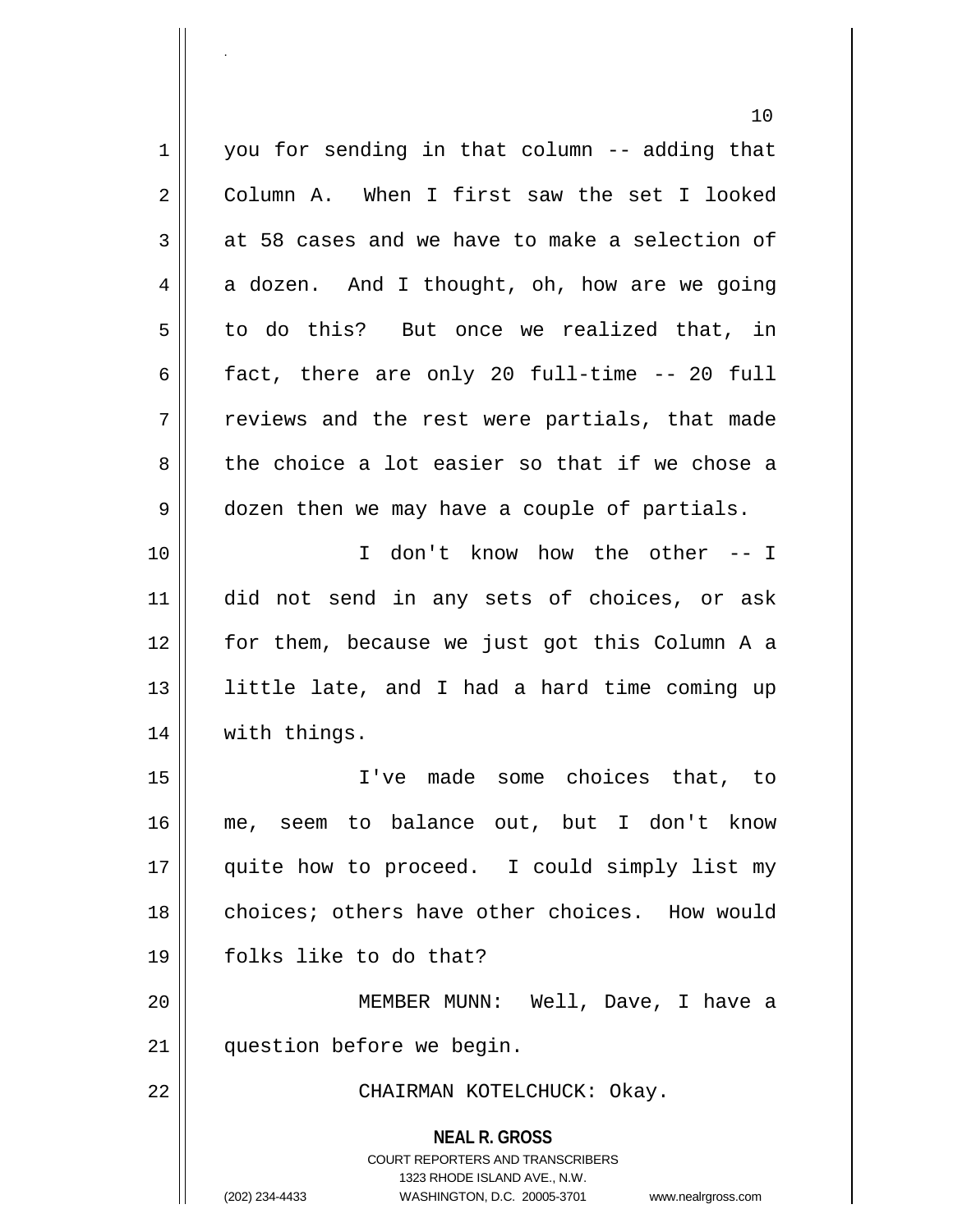1 || MEMBER MUNN: And that is, are we 2 || going to base our decision primarily on a 3 complete rework rather than a partial? If  $4 \parallel$  that's the case, then we can throw out a large 5 | number of the choices that I made.

6 One of the criteria -- I used  $7 \parallel$  slightly different criteria when I was looking 8 at my selections, and used pretty much the 9 || ones that we had used prior, but was 10 especially watchful for unusual sites or 11 unusual cancers. But you also, at our last 12 meeting, I think, we had some discussion about 13 whether or not to deliberately try to 14 || incorporate some of the very, very few female  $15$  | cases that we had.

16 CHAIRMAN KOTELCHUCK: Well, that's 17 || certainly true, and I made a list of a dozen  $18$  || that includes two partials and also  $-$  so, ten 19 || out of the 12 were full reviews and then dose 20 || reconstructions, and two were partial. And  $21$  | then, in my group, I have ten males and two 22 || females, and it was important. And that is

> **NEAL R. GROSS** COURT REPORTERS AND TRANSCRIBERS 1323 RHODE ISLAND AVE., N.W. (202) 234-4433 WASHINGTON, D.C. 20005-3701 www.nealrgross.com

.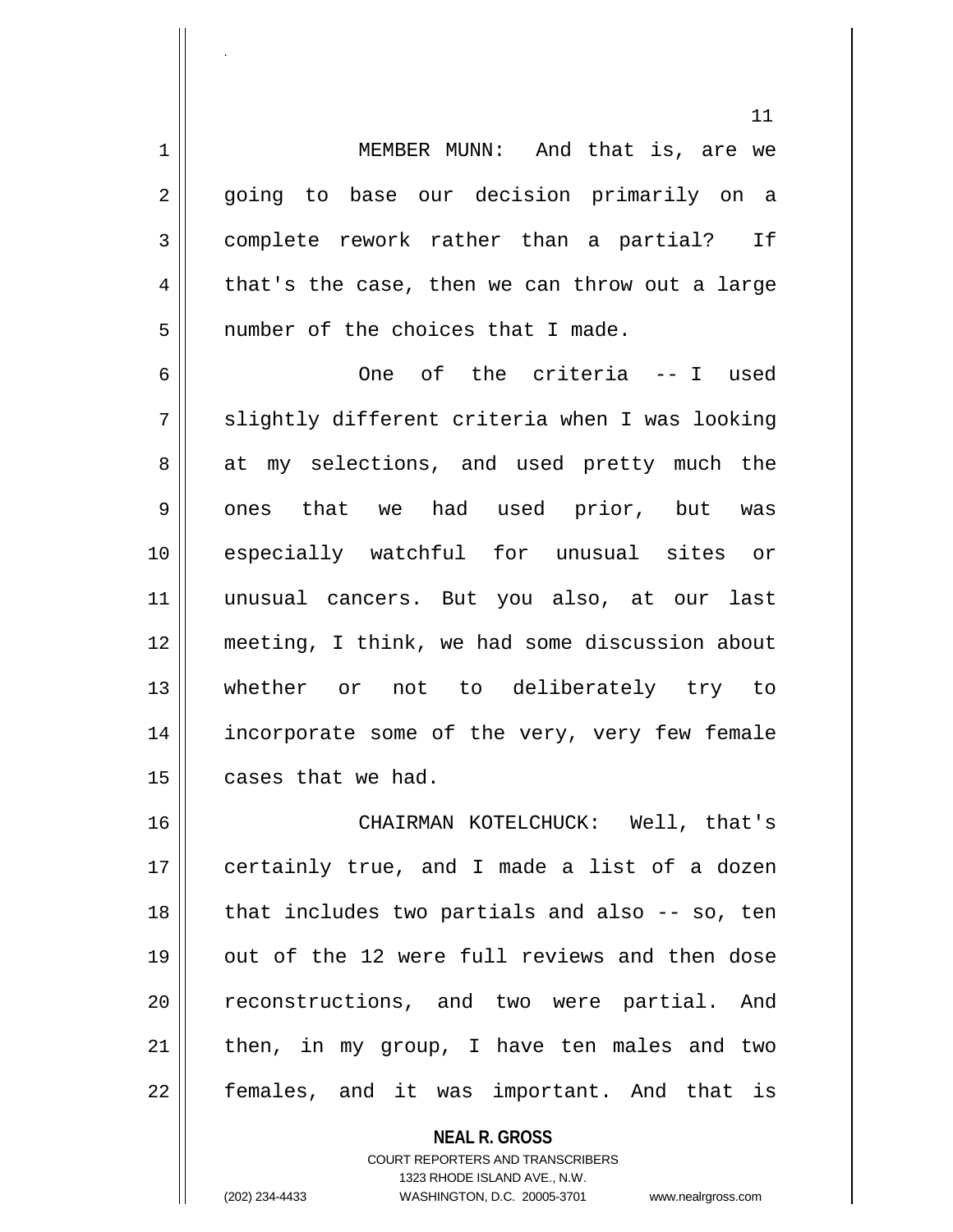**NEAL R. GROSS** COURT REPORTERS AND TRANSCRIBERS 1323 RHODE ISLAND AVE., N.W. (202) 234-4433 WASHINGTON, D.C. 20005-3701 www.nealrgross.com 12 1 about the percentage of females in the entire  $2 \parallel$  set. 3 || MEMBER MUNN: Oh, yes, but not in 4 | our entire case load. 5 CHAIRMAN KOTELCHUCK: Yes. 6 MEMBER MUNN: It's much, much 7 higher. 8 CHAIRMAN KOTELCHUCK: Right. 9 MEMBER MUNN: It would be  $10$  | surprising to find one in 10 in the  $-$ -11 CHAIRMAN KOTELCHUCK: Okay. Well 12 || C-- so, you're saying that most of yours are 13 || unusual cancers or partials? 14 || MEMBER MUNN: Well, not really. 15 I'm just questioning the criteria that you 16 want to use, because -- 17 || CHAIRMAN KOTELCHUCK: Right. 18 || MEMBER MUNN: -- the one that I 19 used was not based primarily on the partial or 20 complete. 21 CHAIRMAN KOTELCHUCK: Right. I 22 || had understood that we were going to choose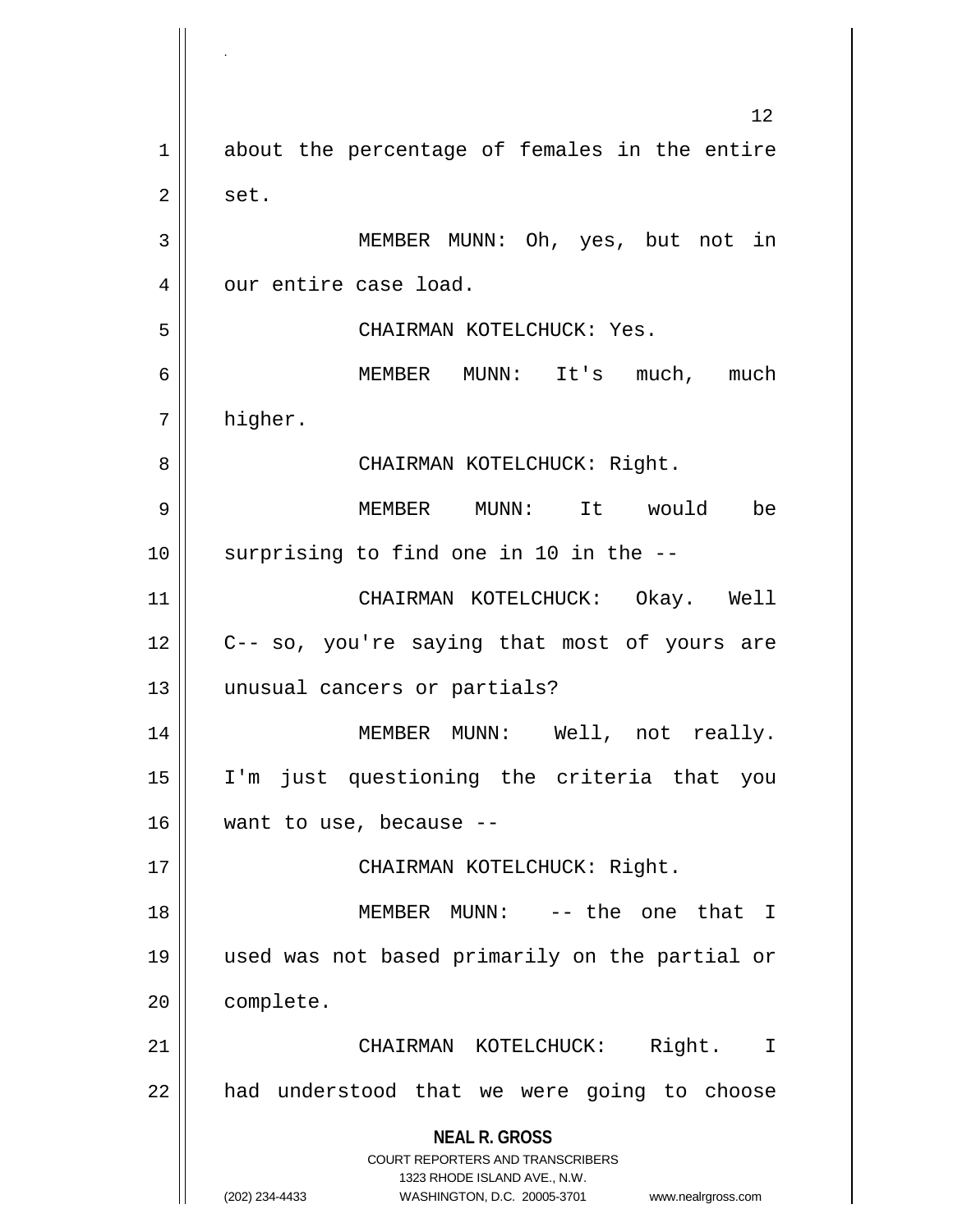1 || only a couple of partials from the last 2 || meeting. And I will say that since the last 3 meeting I've done a little bit of reading that 4 Mark gave me, some things about selection  $5 \parallel$  criteria, and I this time have leaned more 6 heavily in my choices on facility and 7 | occupation.

8 || I did look at the cancer types,  $9 \parallel$  and so I did not -- I would say my choices, I 10 || think, were more dominated by facility and 11 occupation. And Brad emphasized that at the 12 last meeting, too, that as he was reviewing  $13$  || what I had suggested, he noted that, you know, 14 we needed to pay more attention to occupation 15 | and perhaps facility.

 What do other people think? I mean, those are -- you're looking at all of || the -- our larger sample of all of the reviews that we've done, and I don't personally have || as good a handle on that as a relatively new 21 Board Member.

22 || MEMBER MUNN: No, well, that's

**NEAL R. GROSS** COURT REPORTERS AND TRANSCRIBERS 1323 RHODE ISLAND AVE., N.W. (202) 234-4433 WASHINGTON, D.C. 20005-3701 www.nealrgross.com

.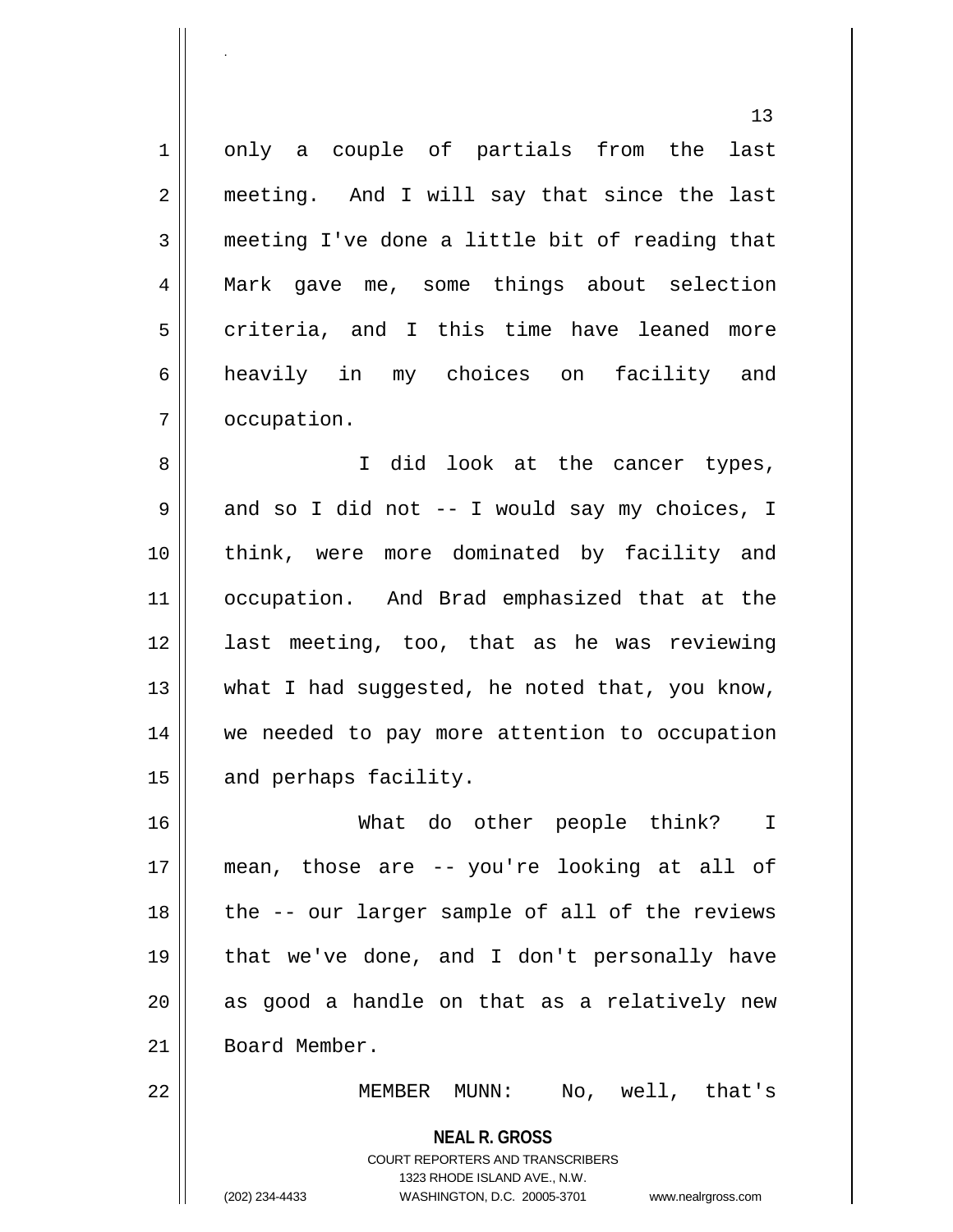$1$  alright. This is not exactly the type of  $-$ 2 we've already discussed the fact this isn't  $3 \parallel$  the direct type of selection that we've made 4 | before. So, it seems to me that starting with 5 || your list would be as good a way to begin as 6 || any other  $-$ 

7 CHAIRMAN KOTELCHUCK: Okay.

8 MEMBER MUNN: -- unless other 9 Members of the Subcommittee have made very 10 || specific choices for very different reasons.

 CHAIRMAN KOTELCHUCK: Okay. Well, how about it, folks, other folks? Have you made choices, or would you just like me to 14 || start by giving mine and move from there?

15 MEMBER CLAWSON: This is Brad 16 speaking. You know, it's -- this is kind of a 17 little bit, as Wanda has already said, this is 18 || a little bit different approach from what 19 we've done. I guess what my suggestion would 20 || be, we're going to have to get some extra ones 21 anyway, so if we get a few extras that's  $22 \parallel$  alright.

**NEAL R. GROSS**

COURT REPORTERS AND TRANSCRIBERS 1323 RHODE ISLAND AVE., N.W. (202) 234-4433 WASHINGTON, D.C. 20005-3701 www.nealrgross.com

.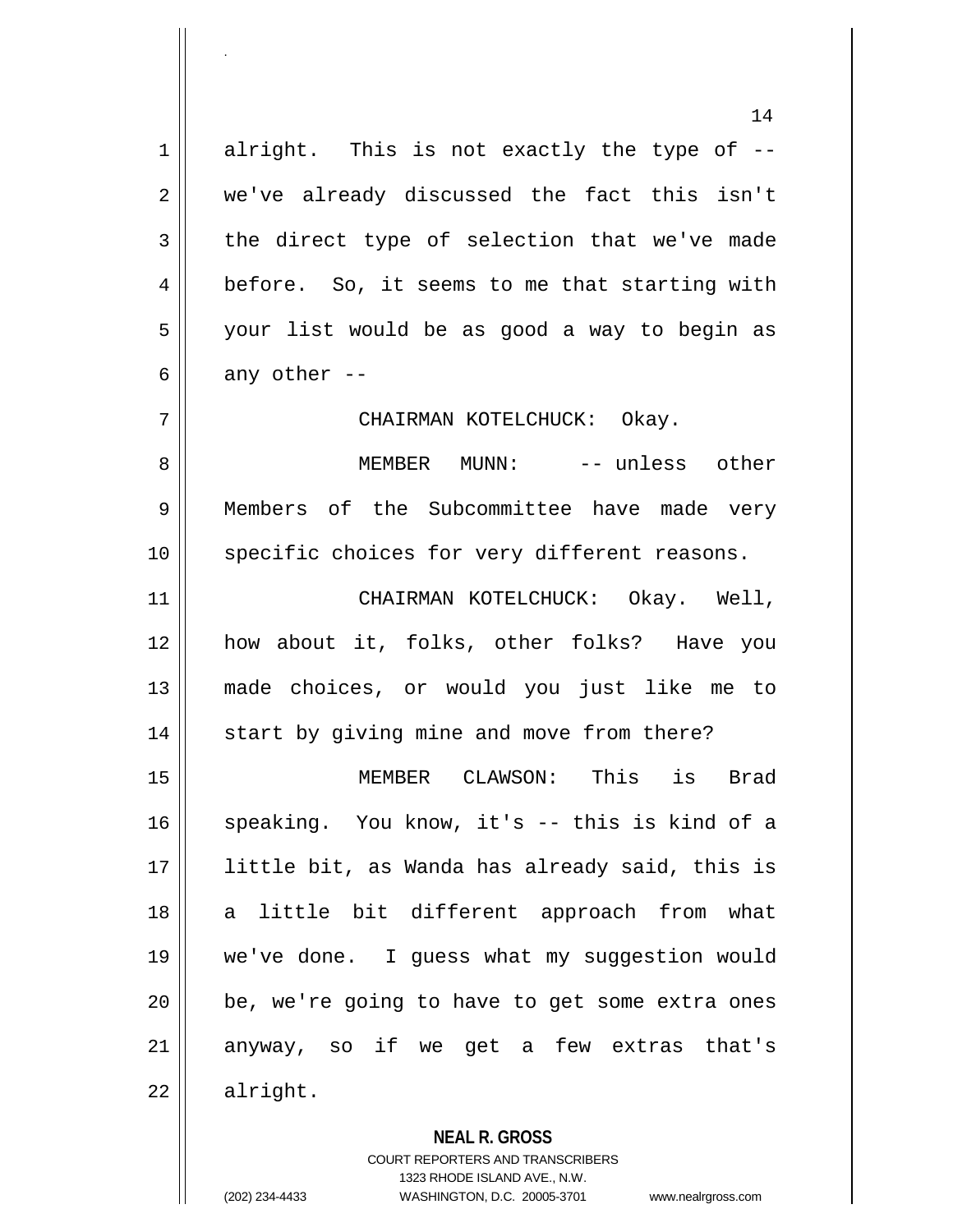|             | 15                                                                                                                                                                     |
|-------------|------------------------------------------------------------------------------------------------------------------------------------------------------------------------|
| $\mathbf 1$ | CHAIRMAN KOTELCHUCK: Sure.                                                                                                                                             |
| 2           | MEMBER CLAWSON: But I think we                                                                                                                                         |
| 3           | ought to start with you, Dave, and go through                                                                                                                          |
| 4           | what you felt. And if there's any that we                                                                                                                              |
| 5           | have that really stick out for us, I guess I                                                                                                                           |
| 6           | would just say that for certain reasons, you                                                                                                                           |
| 7           | know, and everybody's got a different reason                                                                                                                           |
| 8           | why this one is interesting to them, and                                                                                                                               |
| 9           | whatever.                                                                                                                                                              |
| 10          | CHAIRMAN KOTELCHUCK: Right.                                                                                                                                            |
| 11          | MEMBER CLAWSON: Just kind of air                                                                                                                                       |
| 12          | that a little bit and go from there, would be                                                                                                                          |
| 13          | my suggestion.                                                                                                                                                         |
| 14          | CHAIRMAN KOTELCHUCK: Okay, that                                                                                                                                        |
| 15          | sounds good. I see the table back on the                                                                                                                               |
| 16          | screen. Let us talk about things in terms of                                                                                                                           |
| 17          | selection ID. The green column --                                                                                                                                      |
| 18          | MEMBER MUNN: Yes.                                                                                                                                                      |
| 19          | CHAIRMAN KOTELCHUCK: -- that's in                                                                                                                                      |
| 20          | front of us, and that way we will not reveal -                                                                                                                         |
| 21          | - certainly not reveal names, but additionally                                                                                                                         |
| 22          | we -- and I think I feel more comfortable                                                                                                                              |
|             | <b>NEAL R. GROSS</b><br><b>COURT REPORTERS AND TRANSCRIBERS</b><br>1323 RHODE ISLAND AVE., N.W.<br>(202) 234-4433<br>WASHINGTON, D.C. 20005-3701<br>www.nealrgross.com |

.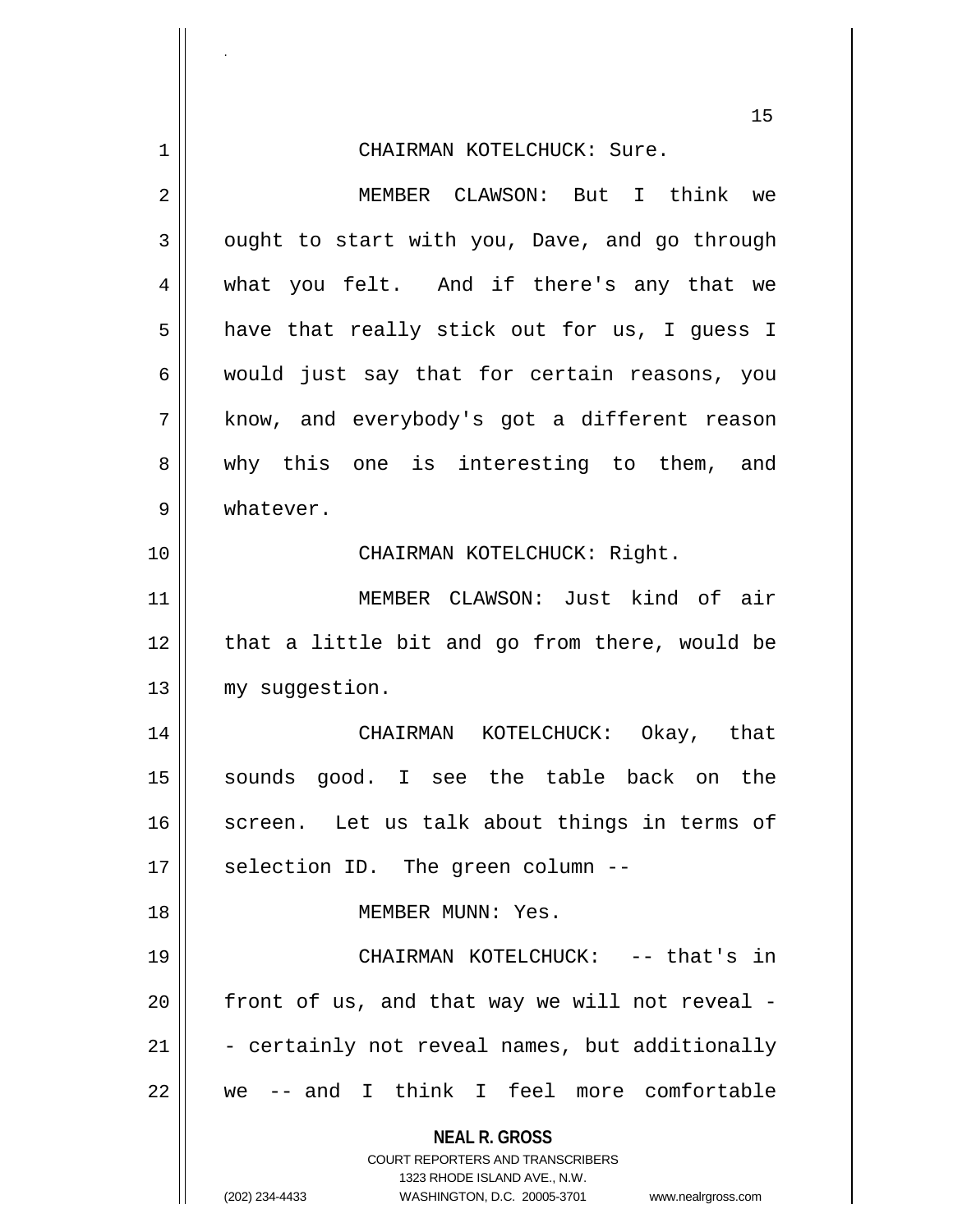**NEAL R. GROSS** COURT REPORTERS AND TRANSCRIBERS 16 1 | talking about sites. When we start to talk 2 || about occupations, there some of them are so 3 distinctive that an occupation at -- an 4 unusual occupation or uncommon occupation at a  $5 \parallel$  big -- at a site may well denote implicitly  $6 \parallel$  the person. So, I'll try to be careful in 7 | this discussion. 8 And my suggestions, the first 12, 9 and I figure we'll get a few more. I was 10 planning for it, hoping for it, was first 11 number one, which is colon cancer and other 12 || ill-defined sites. 13 Let's see if I can -- I'm having 14 trouble moving my -- learning how to move my 15 || cursor. Well, let me just read them. Okay.  $16$  | One, 14. I see, 14 -- okay, I can't use my -- $17 \parallel$  some of my -- one -- oh, good, 14, 21. 18 || MR. STIVER: Dave, you're not able 19 to use that because I'm currently sharing  $20$  | right now so I'll just go ahead and move  $-$ 21 CHAIRMAN KOTELCHUCK: Oh, 22 wonderful. Okay, thank you. Twenty-one,

.

(202) 234-4433 WASHINGTON, D.C. 20005-3701 www.nealrgross.com

1323 RHODE ISLAND AVE., N.W.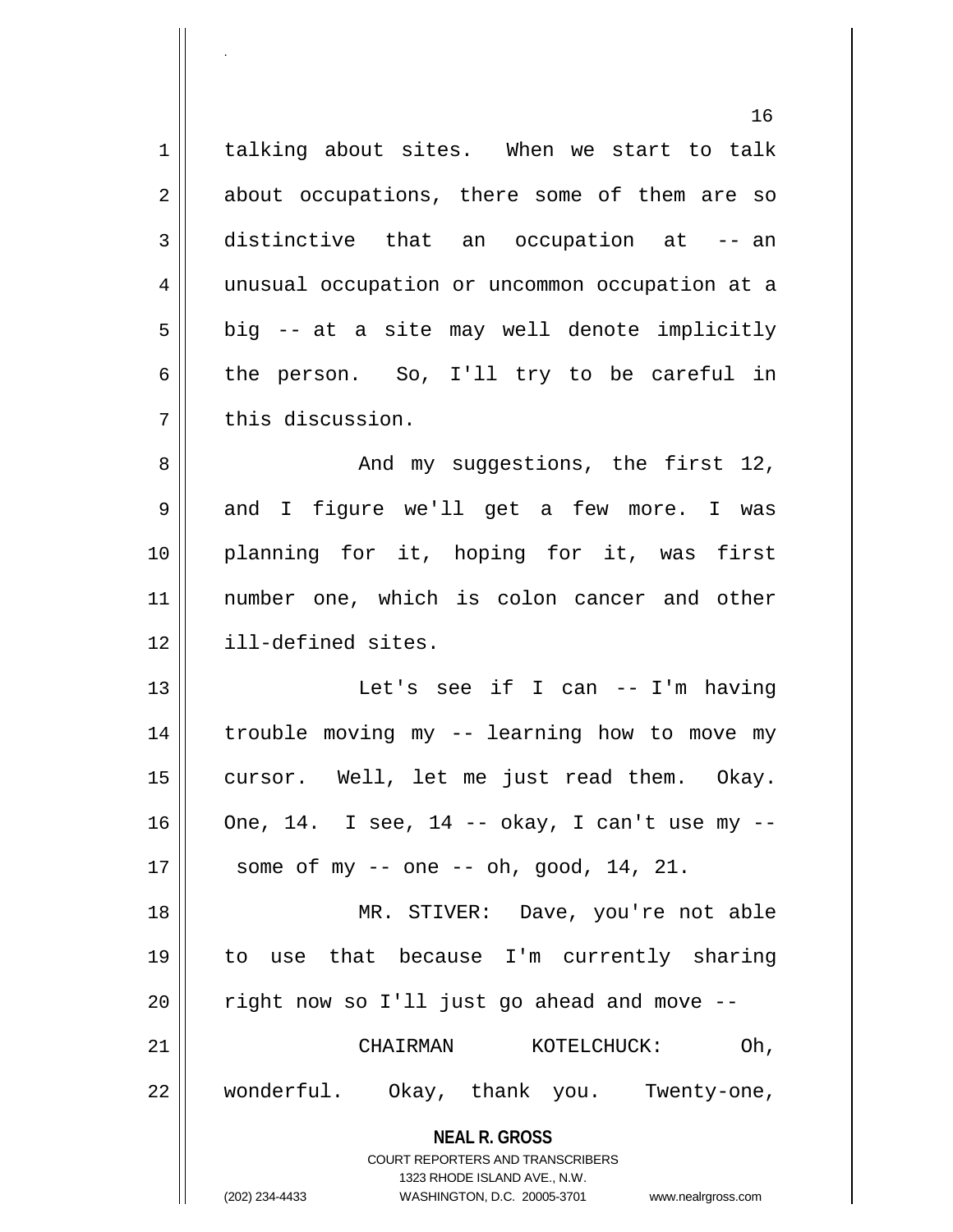**NEAL R. GROSS** COURT REPORTERS AND TRANSCRIBERS 1323 RHODE ISLAND AVE., N.W. (202) 234-4433 WASHINGTON, D.C. 20005-3701 www.nealrgross.com 17 1 || which is Oak Ridge. One was just -- we don't  $2 \parallel$  -- one was -- I should have mentioned --3 MEMBER MUNN: We can -- 4 CHAIRMAN KOTELCHUCK: You'll see  $5 \parallel$  it. Okay. 6 MEMBER MUNN: Yes. 7 CHAIRMAN KOTELCHUCK: One, 14, 21. 8 || Fourteen is Ventron; 21, which is Oak Ridge; 9 || 24 which is Baker Brothers. Twenty-seven I 10 chose as one of the two partials in my groups 11 from Brookhaven. And 30, number 30 which is -  $12$ 13 || MR. STIVER: Okay, here we are. 14 || CHAIRMAN KOTELCHUCK: There we go, 15 || Savannah River. Thirty-one, Oak Ridge. Fifty-16 | one, Portsmouth. 17 MR. STIVER: 51? 18 || CHAIRMAN KOTELCHUCK: 51, five-one. 19 || MR. STIVER: Okay. 20 CHAIRMAN KOTELCHUCK: Portsmouth 21 | Gas Diffusion. Fifty-two, Electro Metallurgy - $22$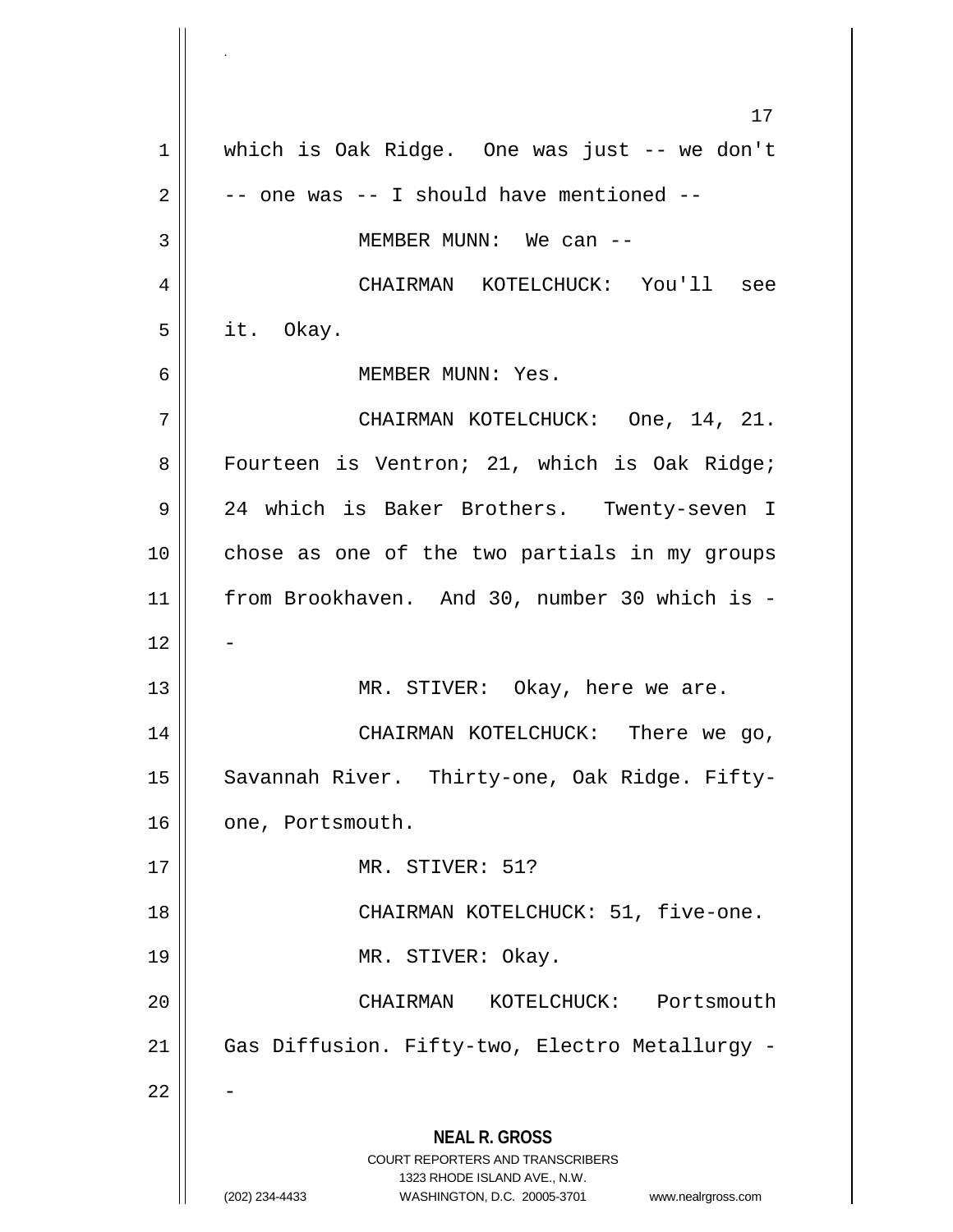**NEAL R. GROSS** COURT REPORTERS AND TRANSCRIBERS 1323 RHODE ISLAND AVE., N.W. (202) 234-4433 WASHINGTON, D.C. 20005-3701 www.nealrgross.com 18 1 MR. STIVER: Electro Metallurgical 2 | Company. 3 CHAIRMAN KOTELCHUCK: Electro 4 || Metallurgical, yes, good. Thank you. 5 || The next one is my second partial,  $6 \parallel 55$ , thanks, Hanford. And 58, Westinghouse 7 Nuclear Fuel Division. And 73, which is a 8 | uranium mill in Monticello, New York. 9 || So, those are mine. Those include 10 || ten males, two females, they have a number of 11 different occupations. If I may, I'll read the 12 || occupations not in any particular order. I  $13$  || have them as a note here, and that will avoid 14 identifying implicitly individuals. One was  $15$  ||  $C-$ 16 MR. STIVER: Dave, before you do  $17$  | that can you go over the numbers again? 18 CHAIRMAN KOTELCHUCK: Yes, I 19 certainly can. And I will read them this  $20$  || time, John. You don't maybe need to go over - $21 \parallel -1, 14, 21, 24, 27P, 30, 31, 51, 52, 55$  $22 \parallel$  partial, 58, 73. And that's a dozen. And I'm,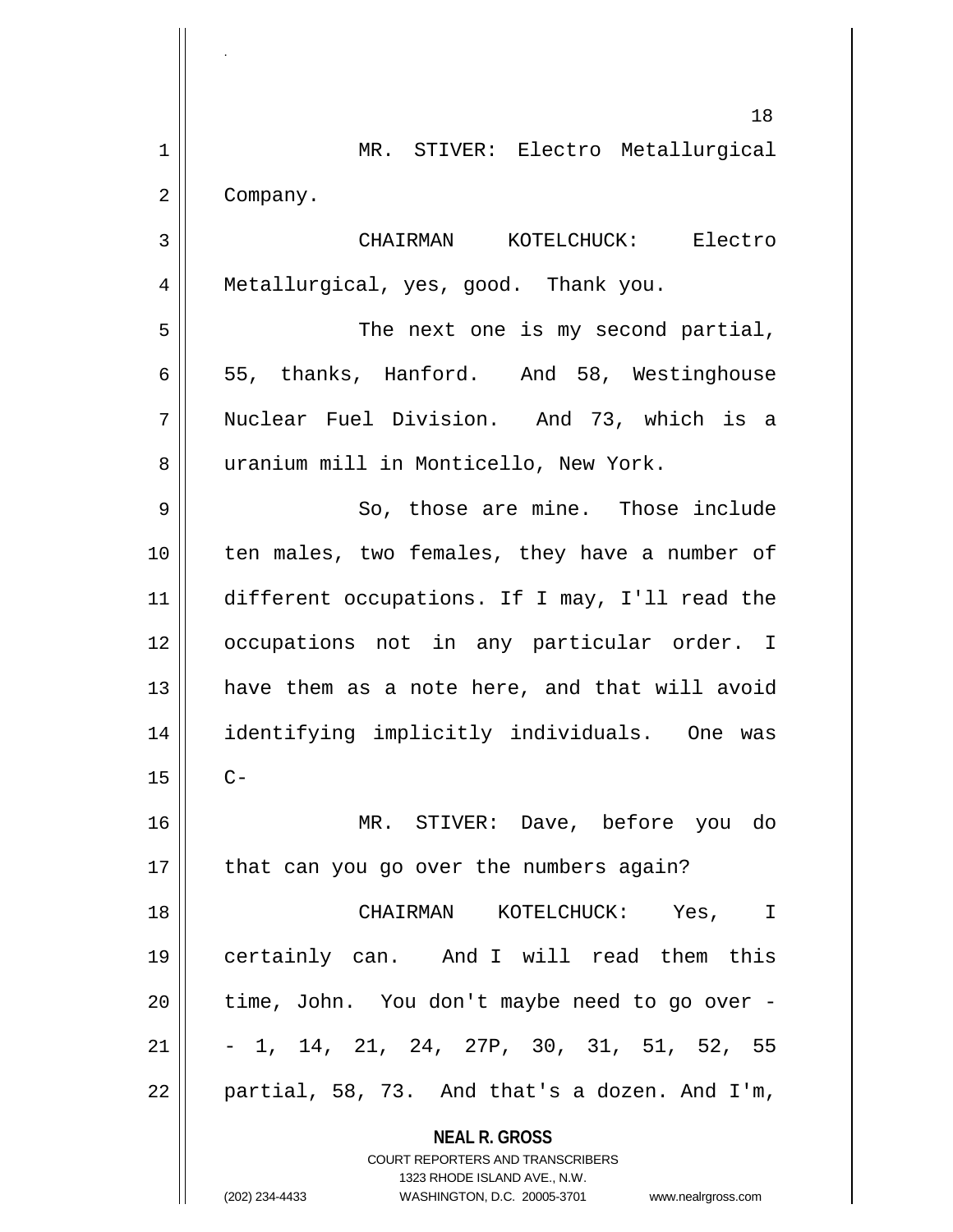.

 $1 \parallel$  of course, expecting to add several more.

 $2 \parallel$  and they -- I would say they -- I  $3 \parallel$  could, for some of them -- you know, there is 4 a clerical person, a chemical operator. 5 || There's health and safety engineering, the 6  $\parallel$  sheet metal worker, a pipefitter, a furnace 7 || operator -- which, you know, is slightly 8 unusual -- and one person is a general 9 secretary. You'll see those as we scroll 10 || over. 11 So, as I say, two females, ten 12 males. I think a fair array of different 13 || occupations, and also the three cancers that 14 were most common: all-male genitalia, non-15 melanoma skin basal, non-melanoma skin 16 || squamous. Those -- there is one case of each 17 || of those, and then there are additional cases 18 || from the facilities and occupations, nine of 19 || them. Three of them are from large sites: 20 Hanford, Brookhaven, Livermore. And the 21 remaining ones, six ones, are from smaller  $22$  | sites which is Ventron, Electro Metallurgical,

**NEAL R. GROSS**

COURT REPORTERS AND TRANSCRIBERS 1323 RHODE ISLAND AVE., N.W. (202) 234-4433 WASHINGTON, D.C. 20005-3701 www.nealrgross.com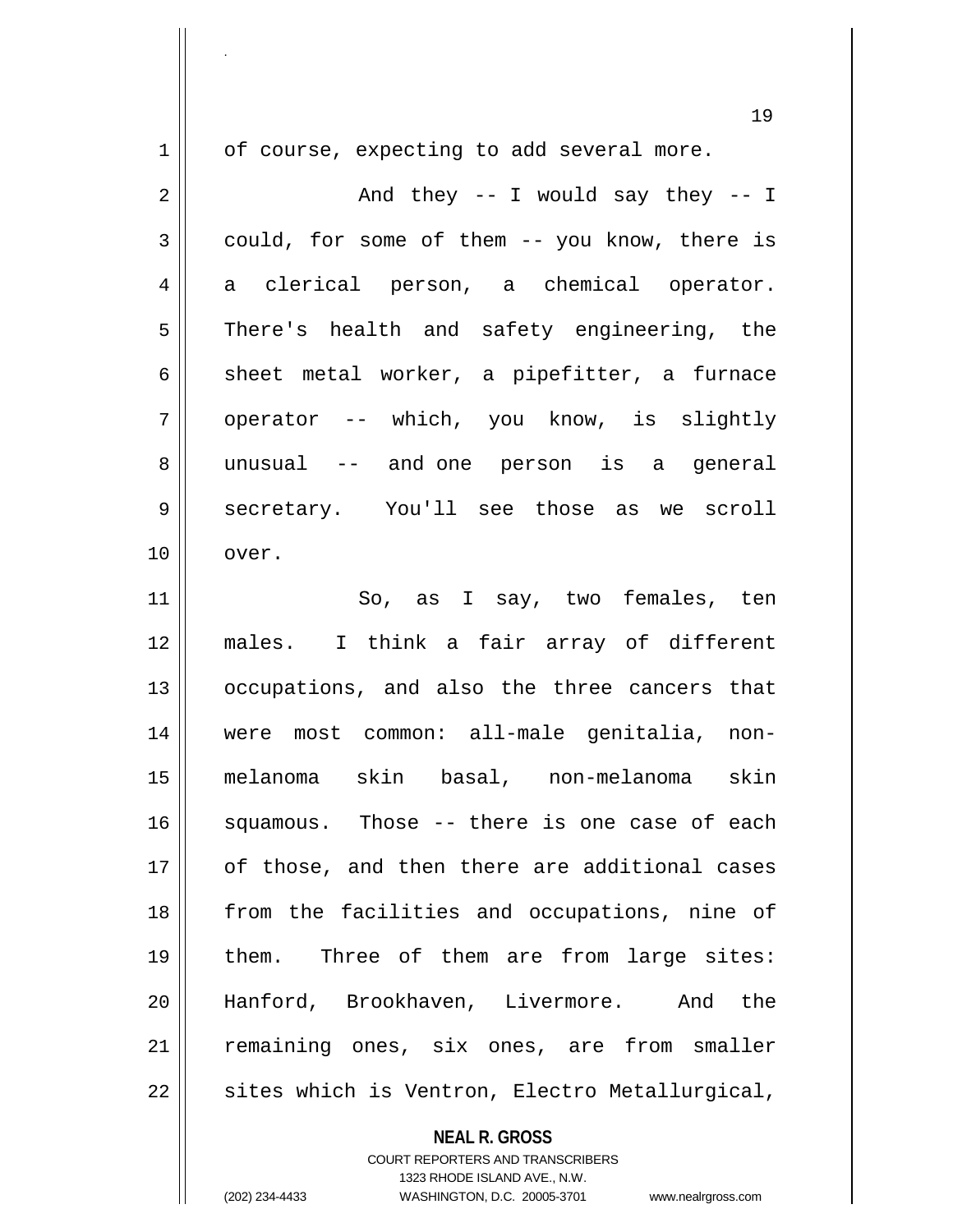**NEAL R. GROSS** COURT REPORTERS AND TRANSCRIBERS 1323 RHODE ISLAND AVE., N.W. (202) 234-4433 WASHINGTON, D.C. 20005-3701 www.nealrgross.com  $20^{\circ}$ 1 | the uranium mill. So, there -- I tried to 2 | make a pretty general mix. 3 Comments and additions, and 4 | corrections? 5 MEMBER MUNN: I have a suggestion 6  $|$  --7 CHAIRMAN KOTELCHUCK: Good. 8 MEMBER MUNN: -- as to how to 9 || proceed. 10 CHAIRMAN KOTELCHUCK: Good. 11 MEMBER MUNN: Since several of the 12 || ones that you chose were on my chosen list, as  $13 \parallel$  well  $--$ 14 || CHAIRMAN KOTELCHUCK: Good. 15 MEMBER MUNN: Perhaps you might 16 like to hear what mine were and why I chose  $17 \parallel$  them. 18 CHAIRMAN KOTELCHUCK: Yes. 19 MEMBER MUNN: If the other Members  $20$  || of the Subcommittee are agreeable, at least  $21$  | the ones that we agreed on might be checked  $22 \parallel$  off to begin with, if that's okay with --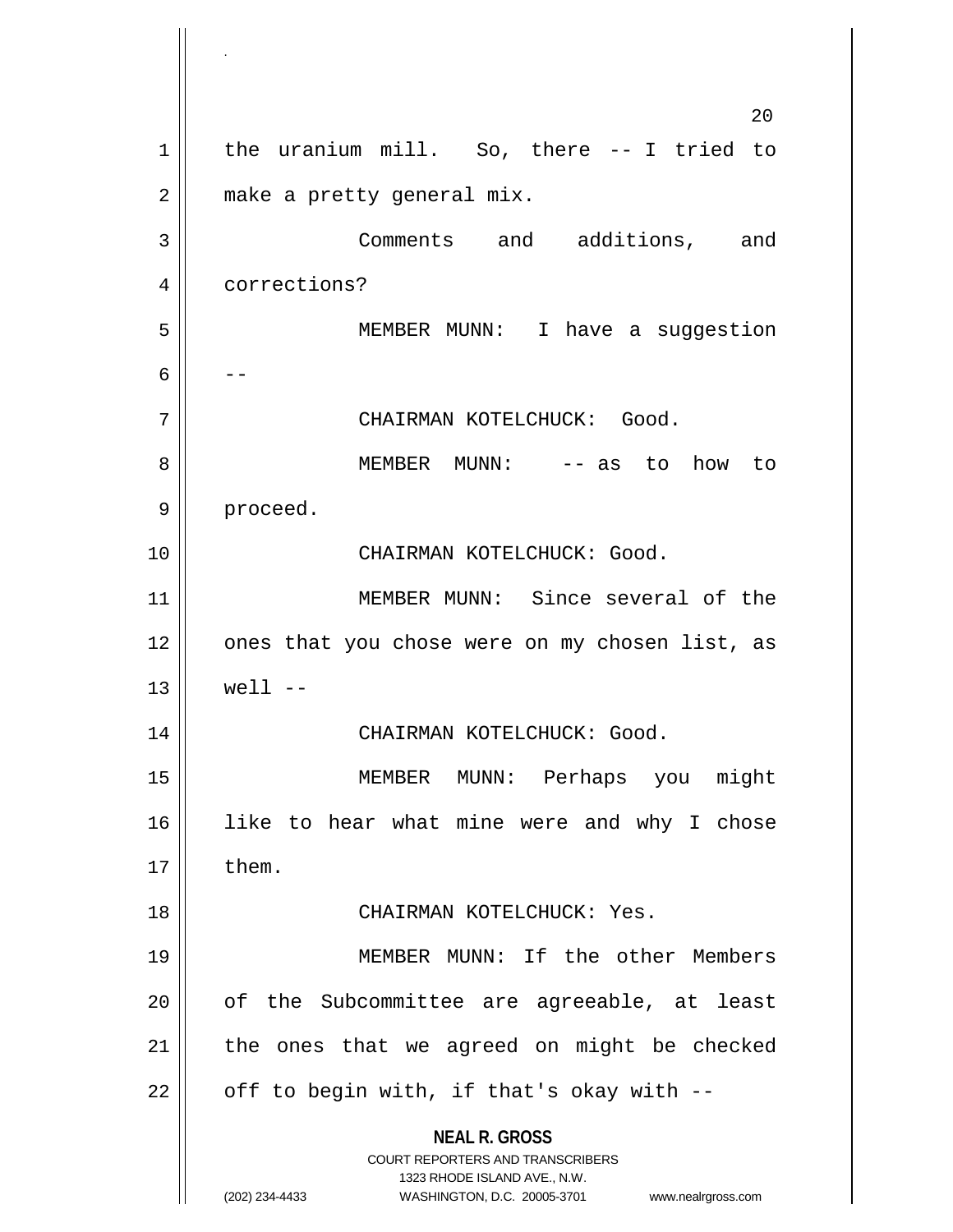1 | CHAIRMAN KOTELCHUCK: That, to me,  $2 \parallel$  sounds very good. Any other -- good, let's do  $3 \parallel$  that.

.

4 MEMBER MUNN: Alright. My first  $5 \parallel$  selection was 7, and the reason I chose it was 6 facility more than anything else. And before I  $7 \parallel$  go further than that, I might comment that I  $8 \parallel$  didn't -- this is fairly unusual because that 9 || particular cancer was one that is our most 10 common one and we see it all the time. And in 11 your comments, Dave, you indicated that you 12 had specifically chosen some of those that we 13 || see all the time. And for the most part I 14 || tried to avoid those we see all the time, 15 || especially having seen SC&A's figures on how  $16$  | many we --

17 CHAIRMAN KOTELCHUCK: Yes.

 MEMBER MUNN: And they're so heavily weighted towards those that are so | common that I generally tried to avoid those. But this is  $-$ 

22 CHAIRMAN KOTELCHUCK: Well, that's

**NEAL R. GROSS**

COURT REPORTERS AND TRANSCRIBERS 1323 RHODE ISLAND AVE., N.W. (202) 234-4433 WASHINGTON, D.C. 20005-3701 www.nealrgross.com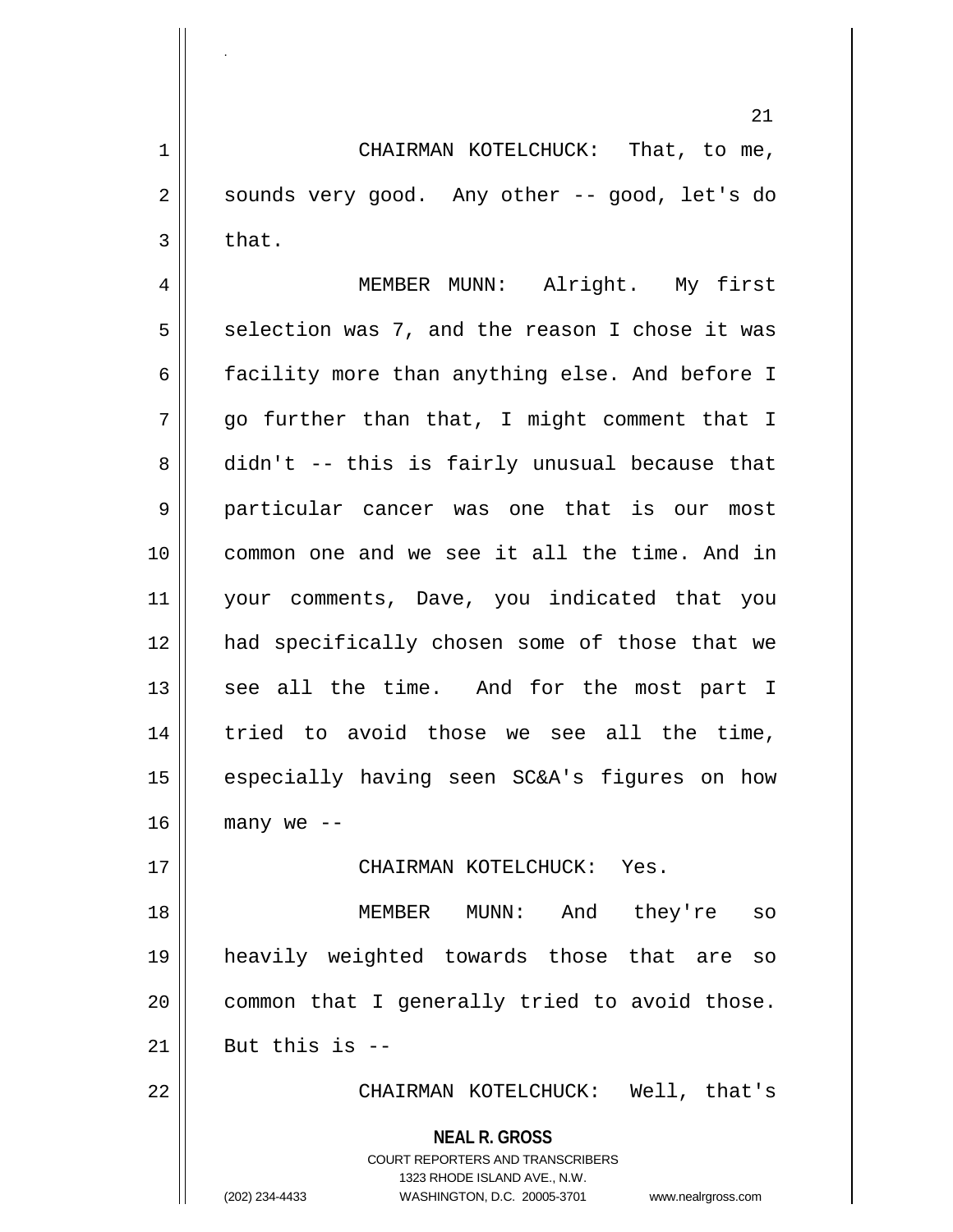|    | 22                                                                                                                                                              |
|----|-----------------------------------------------------------------------------------------------------------------------------------------------------------------|
| 1  | good. That's a good point.                                                                                                                                      |
| 2  | MEMBER MUNN: But this one is one                                                                                                                                |
| 3  | of those that falls into that.                                                                                                                                  |
| 4  | CHAIRMAN KOTELCHUCK: Okay. Good.                                                                                                                                |
| 5  | MEMBER MUNN: Just the facility                                                                                                                                  |
| 6  | was unusual. Number 13, both the cancer model                                                                                                                   |
| 7  | and gender.                                                                                                                                                     |
| 8  | CHAIRMAN KOTELCHUCK: Good.                                                                                                                                      |
| 9  | MEMBER MUNN: And I had --                                                                                                                                       |
| 10 | CHAIRMAN KOTELCHUCK: Is that a                                                                                                                                  |
| 11 | partial, by the way? Or we'll go back to                                                                                                                        |
| 12 | that.                                                                                                                                                           |
| 13 | MEMBER MUNN: 13 --                                                                                                                                              |
| 14 | MR. STIVER: Actually, yes, it is.                                                                                                                               |
| 15 | MEMBER MUNN:<br>It is a partial,                                                                                                                                |
| 16 | yes. And I chose 14 because of the facility.                                                                                                                    |
| 17 | I chose $--$                                                                                                                                                    |
| 18 | CHAIRMAN KOTELCHUCK: And we agree                                                                                                                               |
| 19 | on that.                                                                                                                                                        |
| 20 | MEMBER MUNN: $-- 17.$ Yes, 14 is                                                                                                                                |
| 21 | one of those on which we agree.                                                                                                                                 |
| 22 | Seventeen was my next one, site.                                                                                                                                |
|    | <b>NEAL R. GROSS</b><br>COURT REPORTERS AND TRANSCRIBERS<br>1323 RHODE ISLAND AVE., N.W.<br>(202) 234-4433<br>WASHINGTON, D.C. 20005-3701<br>www.nealrgross.com |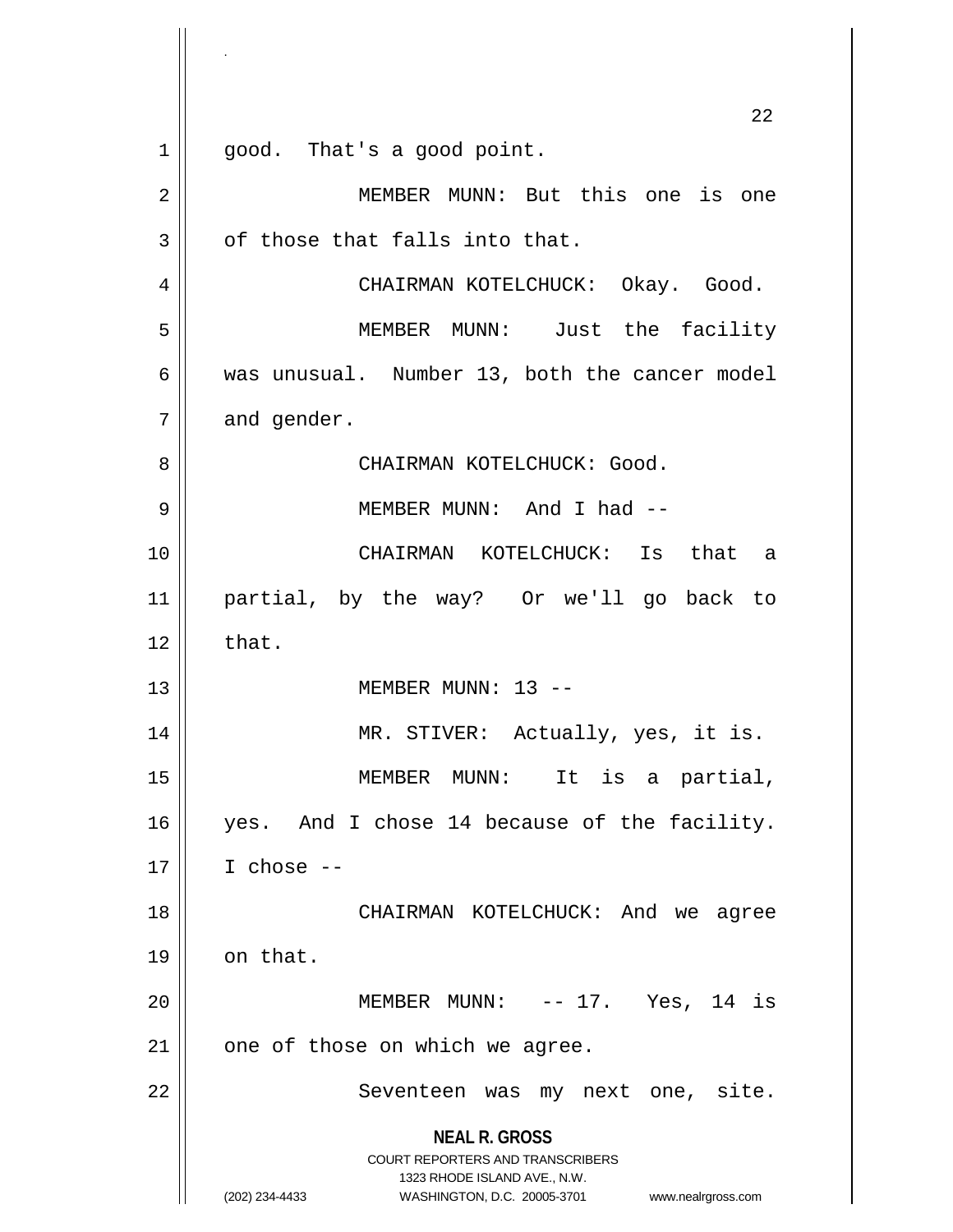**NEAL R. GROSS** COURT REPORTERS AND TRANSCRIBERS 1323 RHODE ISLAND AVE., N.W. 23 1 || And 20, again the site. Twenty-one for the 2 | cancer model. 3 CHAIRMAN KOTELCHUCK: Good, and we 4 || both selected that one. 5 || MEMBER MUNN: I chose 24, site, and  $6 \parallel$  so did you. 7 CHAIRMAN KOTELCHUCK: Good. 8 MEMBER MUNN: I chose 27 for the  $9 \parallel$  site and the percent PoC. 10 CHAIRMAN KOTELCHUCK: Good. 11 || MEMBER MUNN: And also the years 12 || worked were very interesting on that one. 13 || I chose 30. Sorry, sorry, that's  $14 \parallel$  -- I chose 30 because of the site and the 15 number of years worked. And it looks like  $16$  | that's one you chose, as well. 17 CHAIRMAN KOTELCHUCK: Yes. 18 MEMBER MUNN: I chose 35 because  $19 \parallel$  of the site and gender. I chose -- next page, 20 || sorry, 44 because of the site. I chose 49,  $21$  || again the site, and also the occupation. And I  $22$  | chose 52, as you did.

.

(202) 234-4433 WASHINGTON, D.C. 20005-3701 www.nealrgross.com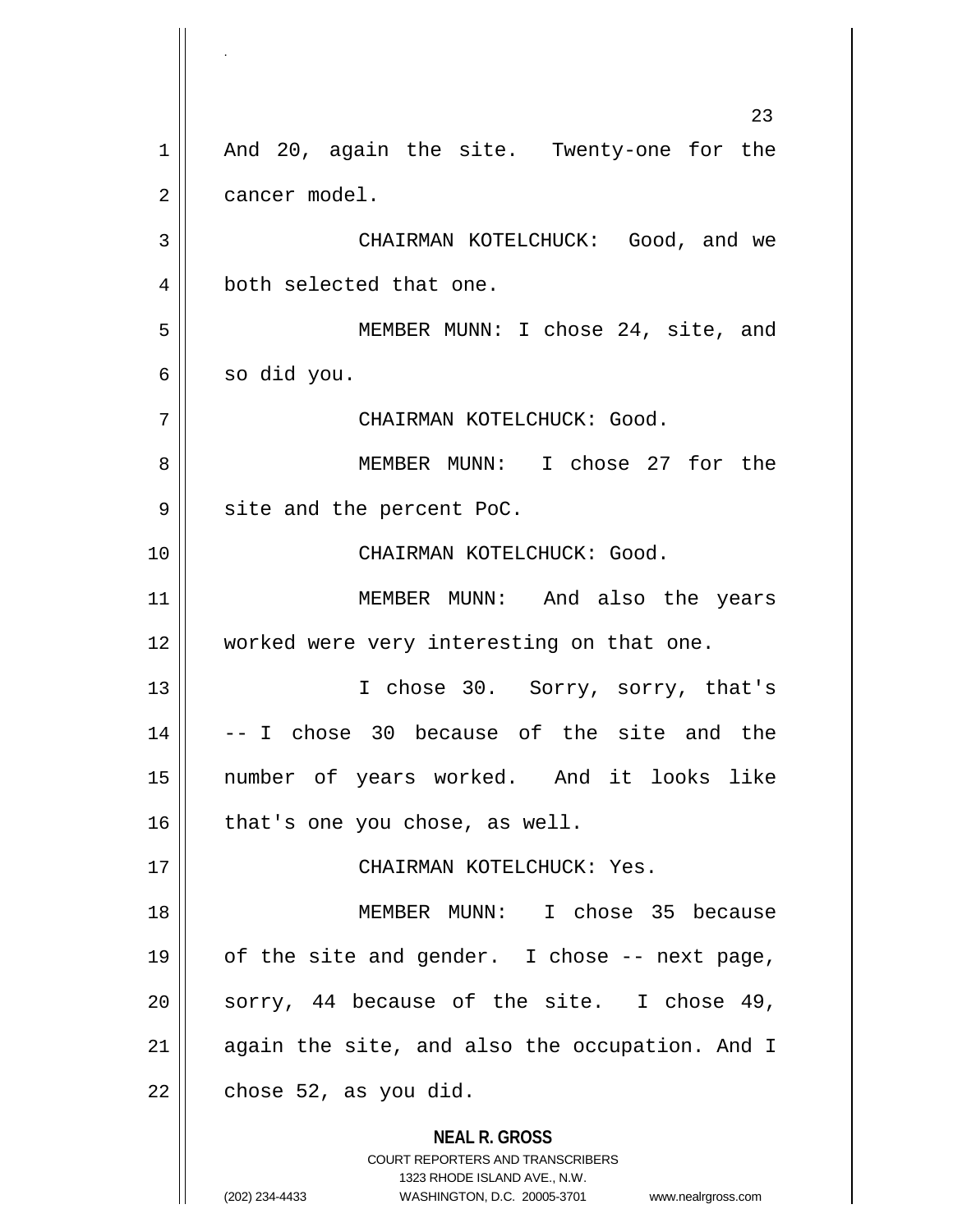|    | 24                                                                                               |
|----|--------------------------------------------------------------------------------------------------|
| 1  | CHAIRMAN KOTELCHUCK: Yes.                                                                        |
| 2  | MEMBER MUNN: Because of the<br>PoC                                                               |
| 3  | and site, and years -- beginning of employment                                                   |
| 4  | year as well as the occupation. And so we                                                        |
| 5  | agreed on that one.                                                                              |
| 6  | I chose 61, again because of the                                                                 |
| 7  | PoC and locale.                                                                                  |
| 8  | I chose 58 because of the locale                                                                 |
| 9  | and the occupation, so we agreed on 58.                                                          |
| 10 | CHAIRMAN KOTELCHUCK: I don't think                                                               |
| 11 | -- oh, yes, yes, that's right. Yes.                                                              |
| 12 | MEMBER MUNN: And I chose 64,                                                                     |
| 13 | again site and occupation. And I chose 73.                                                       |
| 14 | CHAIRMAN KOTELCHUCK: Which we --                                                                 |
| 15 | MEMBER MUNN: Which you did, as                                                                   |
| 16 | well.                                                                                            |
| 17 | CHAIRMAN KOTELCHUCK: Yes.                                                                        |
| 18 | MEMBER MUNN: PoC, the cancer model                                                               |
| 19 | and the location, as well as time worked.                                                        |
| 20 | CHAIRMAN KOTELCHUCK: Well, good.                                                                 |
| 21 | That's -- 64 was your last one, or 73 was your                                                   |
| 22 | last?                                                                                            |
|    | <b>NEAL R. GROSS</b><br><b>COURT REPORTERS AND TRANSCRIBERS</b>                                  |
|    | 1323 RHODE ISLAND AVE., N.W.<br>(202) 234-4433<br>WASHINGTON, D.C. 20005-3701 www.nealrgross.com |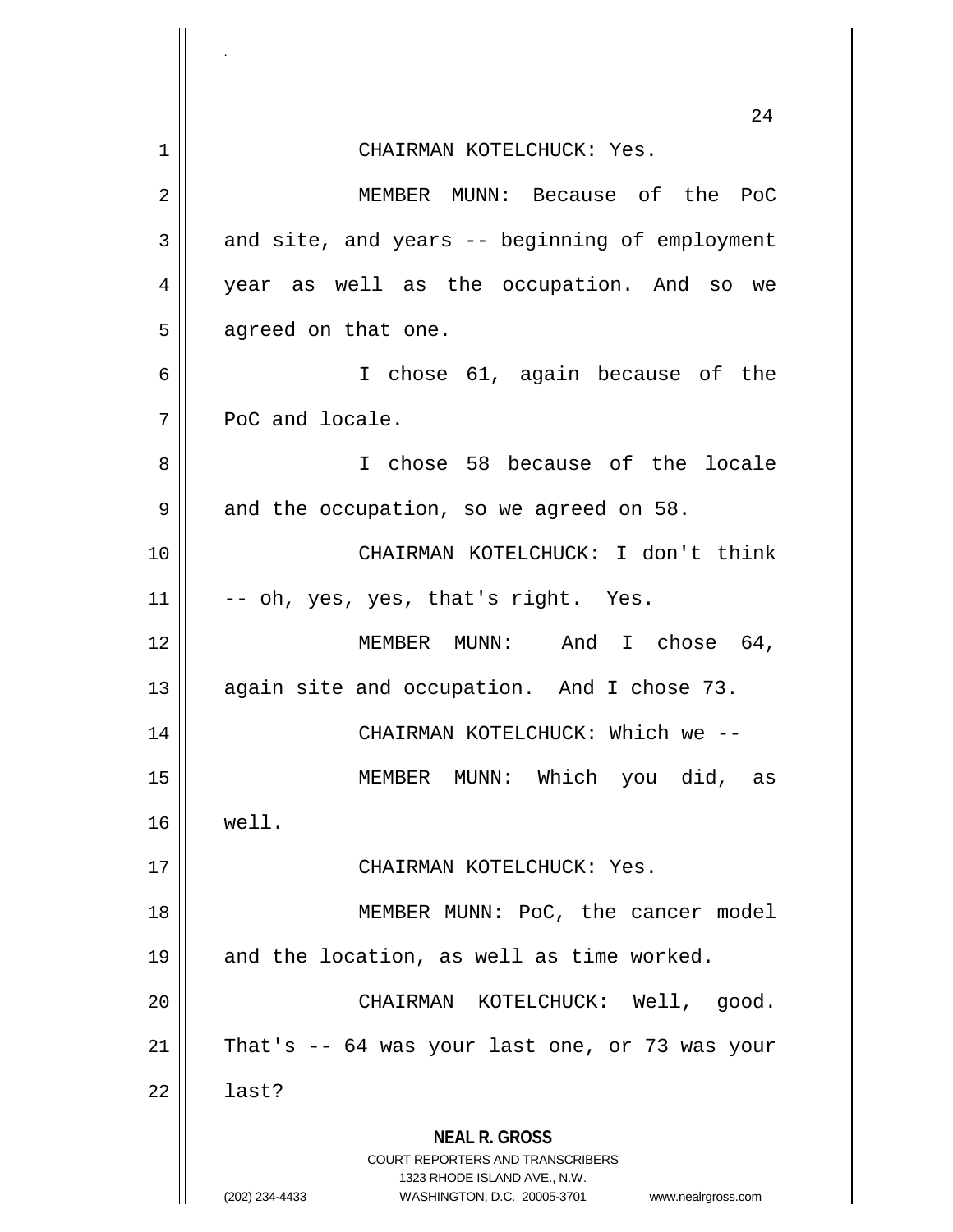**NEAL R. GROSS** COURT REPORTERS AND TRANSCRIBERS 1323 RHODE ISLAND AVE., N.W. 25 1 || MEMBER MUNN: Seventy-three was my 2 || last one, yes. 3 CHAIRMAN KOTELCHUCK: Good. Well, 4  $w$ e --5 MEMBER MUNN: So, we have one, 6 | two, three, four, five, six, seven, eight that 7 || you and I both chose. 8 CHAIRMAN KOTELCHUCK: Eight out of 9 12 is, I must say, is an impressive overlap, 10 given that there were so many cases to choose 11 from. So, that, I think, starts us out well  $12$  || if we agree on those  $-$  if we pick those eight  $13$  and then try to supplement it with another 14 | five of six. 15 Your choices and reasons, I could 16 give reasons for mine, but yours were clear  $17 \parallel$  and good. 18 || And how should we -- maybe others 19 would suggest how do we proceed to pick our 20 || next probably six or so, get 14 figures? Some 21 may end up not being used for either  $22 \parallel$  administrative reasons or I gather that there

.

(202) 234-4433 WASHINGTON, D.C. 20005-3701 www.nealrgross.com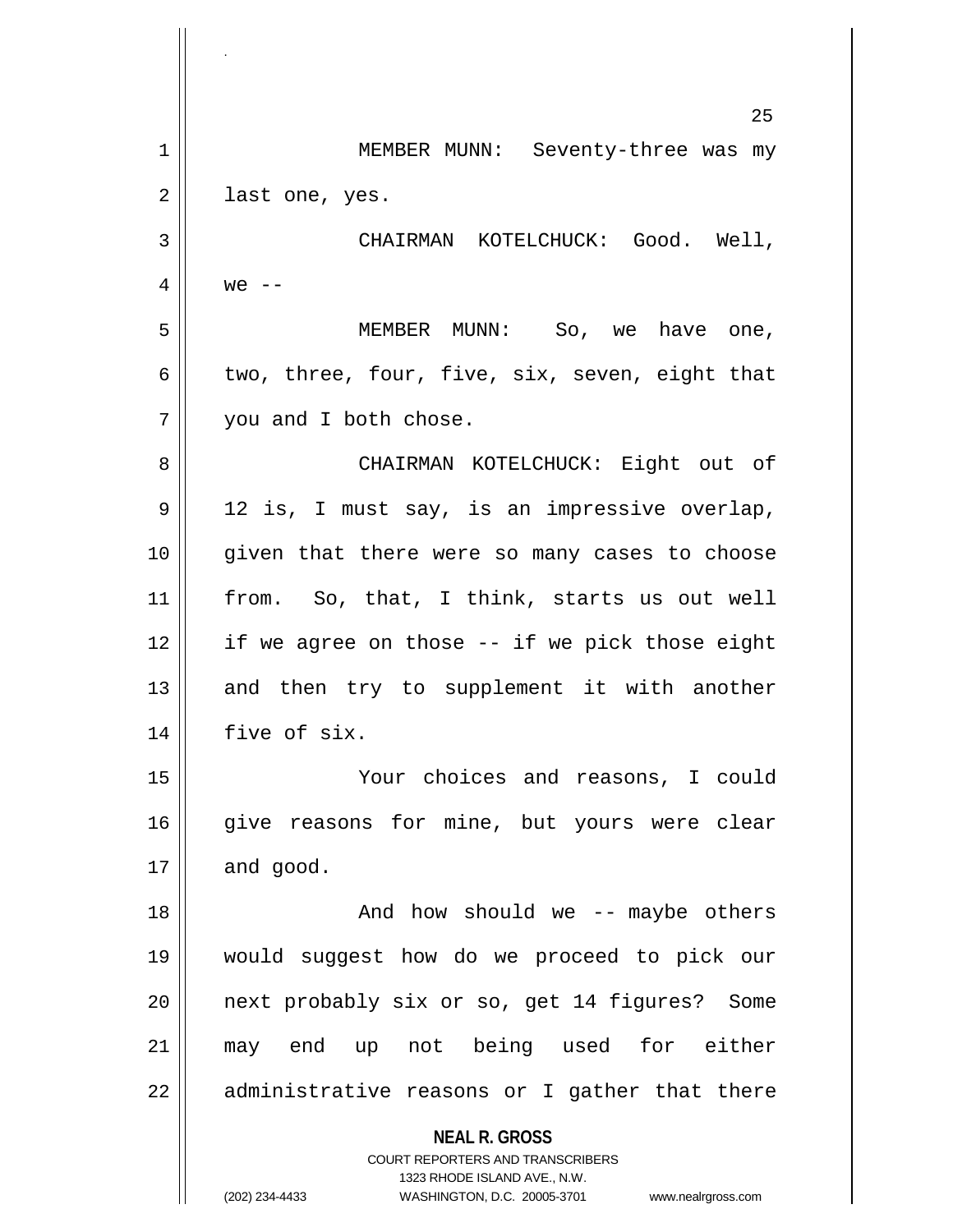**NEAL R. GROSS** COURT REPORTERS AND TRANSCRIBERS 1323 RHODE ISLAND AVE., N.W. (202) 234-4433 WASHINGTON, D.C. 20005-3701 www.nealrgross.com 26 1 are some that people will look into and find  $2 \parallel$  out that they were really not -- should not 3 have been on the list or not appropriate in 4 | some fashion.  $5 \parallel$  So, what do others think besides 6 Wanda and myself? How would  $-$  John, or Dave, 7 | or anybody, Brad? 8 MEMBER CLAWSON: How many more do 9 we need? 10 CHAIRMAN KOTELCHUCK: Well, we 11 have eight. We want to have a dozen, so I  $12$  | thought we would pick perhaps fourteen. 13 || MEMBER CLAWSON: Okay. 14 MR. KATZ: Yeah, I think actually 15 SC&A's ballpark for what they're able to 16 accomplish is ten, I think is what John Stiver  $17 \parallel$  said. 18 || CHAIRMAN KOTELCHUCK: Oh, really? 19 MR. KATZ: So, like you said, we 20 want some additional ones in case for one 21 || reason or another when DCAS pulls the case  $22$  | they find issues where we can't take it up.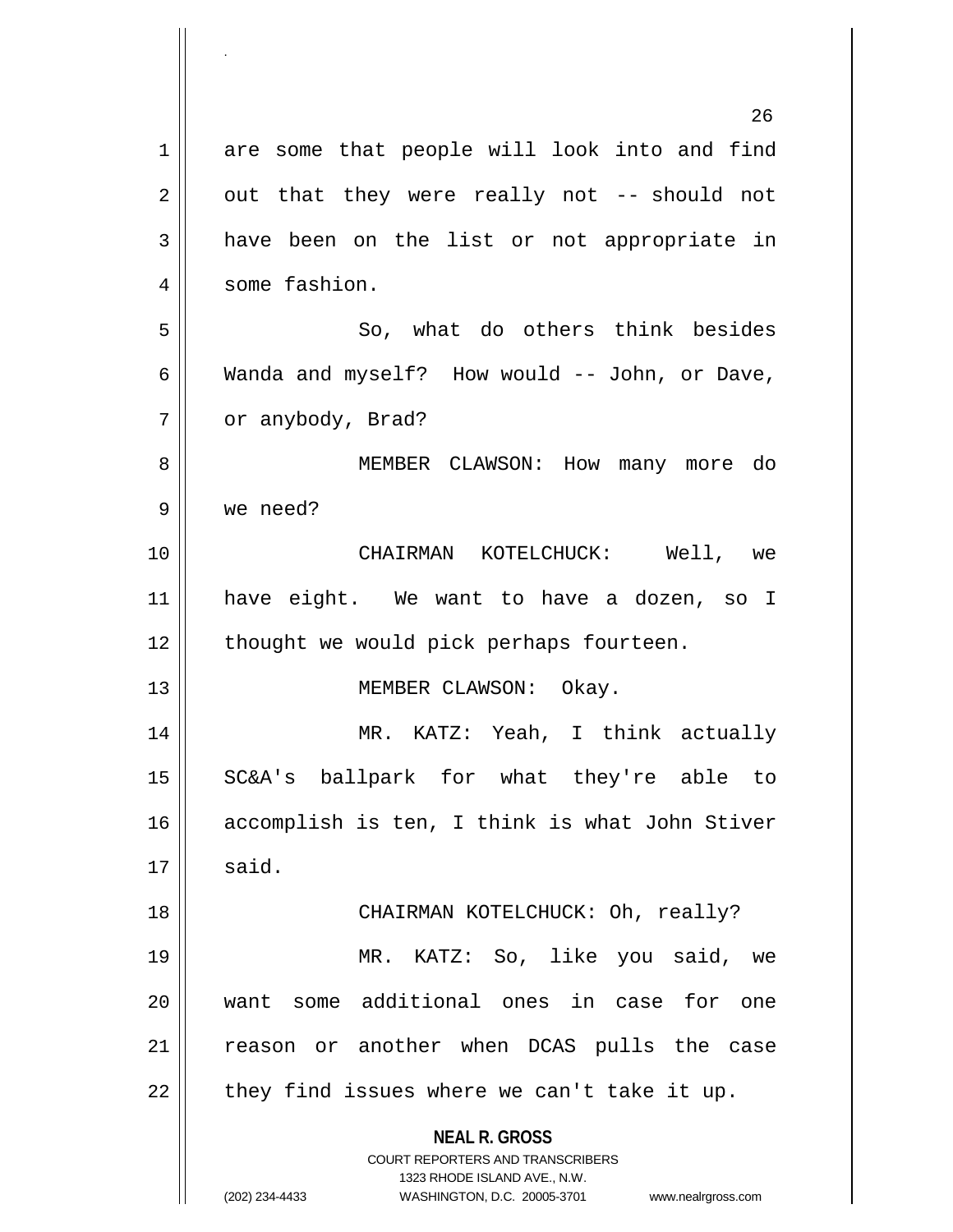|    | 27                                                               |
|----|------------------------------------------------------------------|
| 1  | CHAIRMAN KOTELCHUCK: Right.                                      |
| 2  | MR. KATZ: But we do want some                                    |
| 3  | extras and, you know, four extras would be                       |
| 4  | good, I think.                                                   |
| 5  | CHAIRMAN KOTELCHUCK: Okay. I'm                                   |
| 6  | most open -- I think -- let me take three                        |
| 7  | cases that I selected for being the common                       |
| 8  | cancers. And I agree and I understand Wanda's                    |
| 9  | point, and I would -- those happen to be 24 --                   |
| 10 | well, 31 I chose for type of cancer, and 51,                     |
| 11 | so if I -- let's -- I think I would drop those                   |
| 12 | two, 31 and 51, from my list and add two more                    |
| 13 | from Wanda's.                                                    |
| 14 | It's hard to see a balance without                               |
| 15 | really going over -- sort of looking at them                     |
| 16 | as a whole, but let's try to do it. I will                       |
| 17 | appreciate input from anyone.                                    |
| 18 | MEMBER MUNN: Well, this is Wanda.                                |
| 19 | I still think 13 is interesting from the                         |
| 20 | cancer type point of view.                                       |
| 21 | CHAIRMAN KOTELCHUCK: Okay. My                                    |
| 22 | screen is down temporarily but that's -- one                     |
|    | <b>NEAL R. GROSS</b><br><b>COURT REPORTERS AND TRANSCRIBERS</b>  |
|    | 1323 RHODE ISLAND AVE., N.W.                                     |
|    | (202) 234-4433<br>WASHINGTON, D.C. 20005-3701 www.nealrgross.com |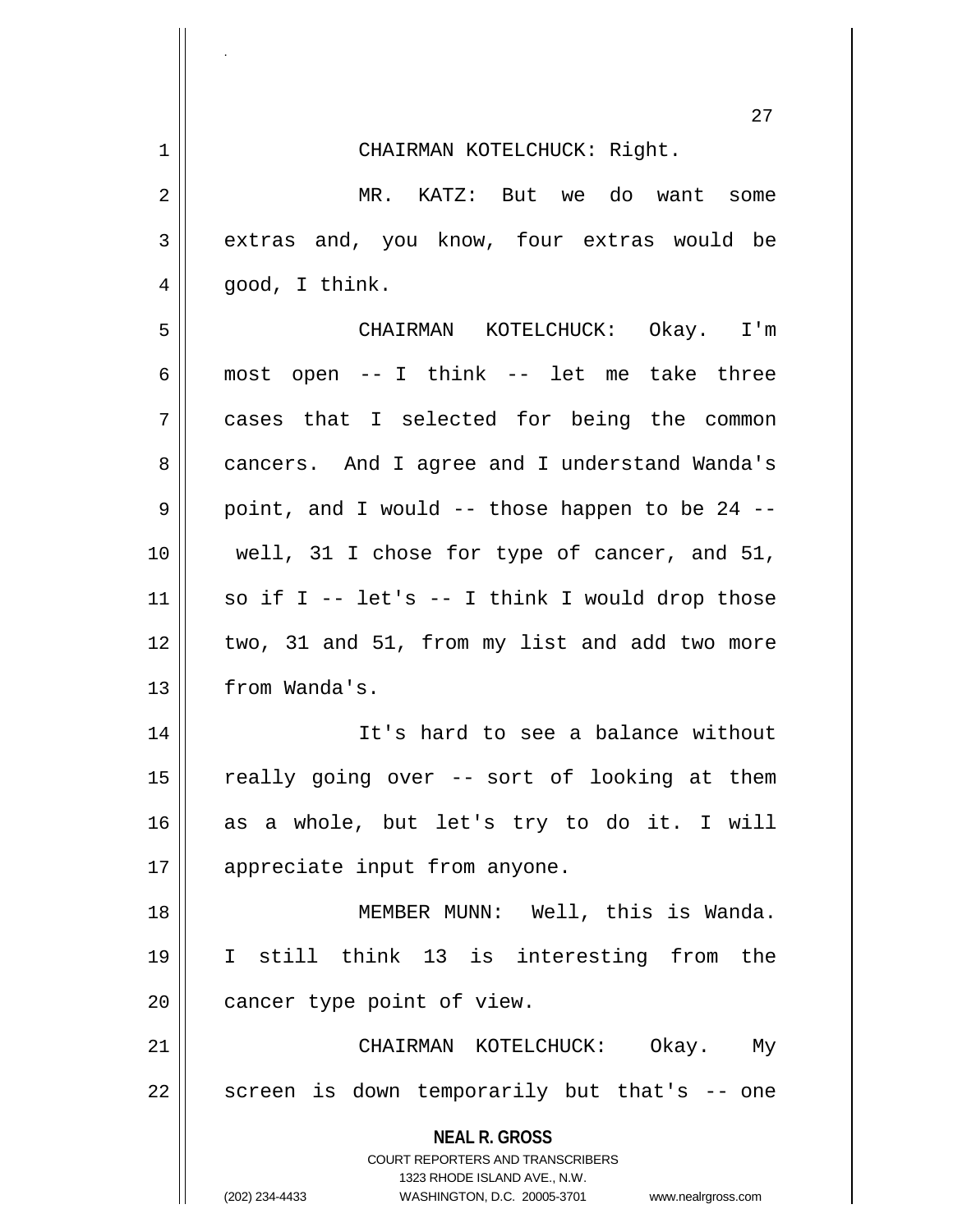**NEAL R. GROSS** COURT REPORTERS AND TRANSCRIBERS 1323 RHODE ISLAND AVE., N.W. (202) 234-4433 WASHINGTON, D.C. 20005-3701 www.nealrgross.com 28 1 || second. I would just say let's do it. I'm  $2 \parallel$  open to that. So, let's take 13 which, is  $3 \parallel$  another partial. So, so far we have three 4 partials -- two partials. So, yeah, two 5 || partials. So, add 13. Okay.  $6 \parallel$  So, we now have, if you want to  $-$ 7 if you've circled the ones that we have in 8 common, add 13 to that, it would start with 9 13, 14, 21, 24, 27, 30, 52, 58, 73. Let's 10 pick -- Wanda do you want to make a 11 || suggestion, maybe another where you noted 12 || gender? 13 MEMBER MUNN: Well, yeah, there's  $14 \parallel$  -- we're already kind of -- we're good, I  $15$  | think, in that respect. 16 CHAIRMAN KOTELCHUCK: Okay. 17 MEMBER MUNN: But I'm looking at C 18 CHAIRMAN KOTELCHUCK: I didn't 19 look at the PoC. You used a number, I think  $20$  | it was -- was it 61? 21 || MEMBER MUNN: Well, one that I did  $22$   $\parallel$  use PoC and that I didn't even mention when I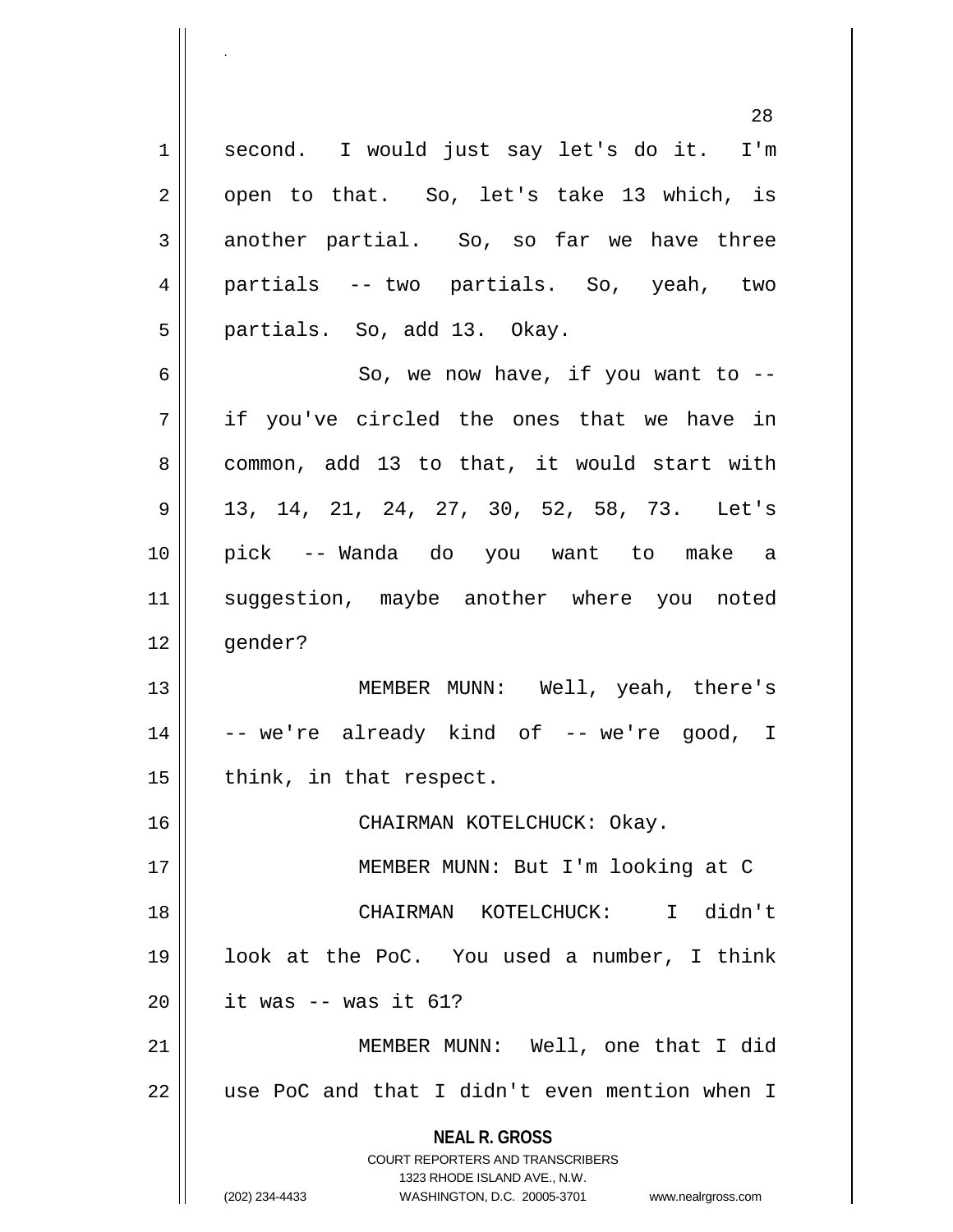**NEAL R. GROSS** COURT REPORTERS AND TRANSCRIBERS 1323 RHODE ISLAND AVE., N.W. (202) 234-4433 WASHINGTON, D.C. 20005-3701 www.nealrgross.com 29 1 || was going through them is 30. 2 CHAIRMAN KOTELCHUCK: Thirty. 3 MEMBER MUNN: Both the PoC and the 4 || years worked, from that point of view, that's  $5$  an interesting one. 6 CHAIRMAN KOTELCHUCK: Well, I think  $7 \parallel$  that sounds good to me. 8 MEMBER MUNN: But we've had 30 on  $9 \parallel$  our  $-$ 10 CHAIRMAN KOTELCHUCK: Let's add  $11$   $1$  30. 12 MEMBER MUNN: Well, actually, we 13 | already have 30. 14 | MR. KATZ: You already have that. 15 || MEMBER MUNN: Yes. 16 MR. KATZ: This is Ted. 17 CHAIRMAN KOTELCHUCK: Oh, yes. I'm 18 | sorry. 19 || MR. KATZ: Can I suggest something  $20$  | else to think about at least? 21 CHAIRMAN KOTELCHUCK: Yes. 22 || MR. KATZ: And I think John Stiver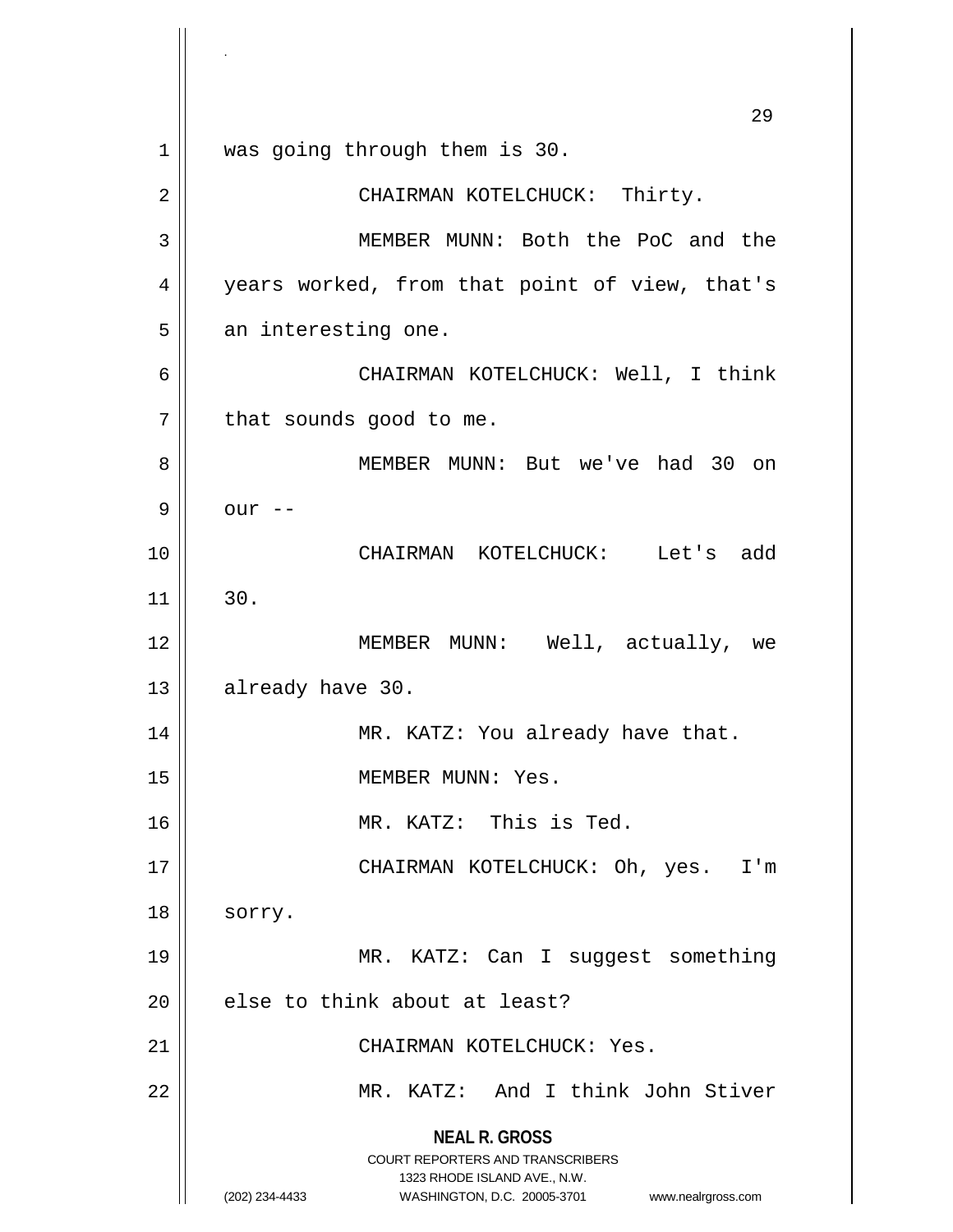**NEAL R. GROSS** COURT REPORTERS AND TRANSCRIBERS 1323 RHODE ISLAND AVE., N.W. (202) 234-4433 WASHINGTON, D.C. 20005-3701 www.nealrgross.com 30 1 || or Kathy Behling can probably help on this,  $2 \parallel$  but looking at the cases available, are there  $3 \parallel$  some sites that are especially under-sampled 4 || relative to the others? That might be a 5 | helpful leg up on some choices. 6 CHAIRMAN KOTELCHUCK: Yes. 7 MEMBER MUNN: Well, yeah. For  $8 \parallel$  example, there's -- it wasn't on my list, but  $9 \parallel$  there's 33. 10 CHAIRMAN KOTELCHUCK: Joslyn. 11 Could I ask on 33 -- 12 MEMBER MUNN: That's reserved. 13 || CHAIRMAN KOTELCHUCK: I'm sorry. 14 What does -- I did not understand -- I didn't 15 || know what "reserved for NIOSH" means for 16 occupation in 33. What does reserved for 17 || NIOSH mean in that context? 18 MR. SIEBERT: This is Scott. I 19 can answer that for you. The issue is we put 20 || that information together for NIOSH and screen 21 ll these for them. But the ones that are 22 || reserved for NIOSH that NIOSH does in-house,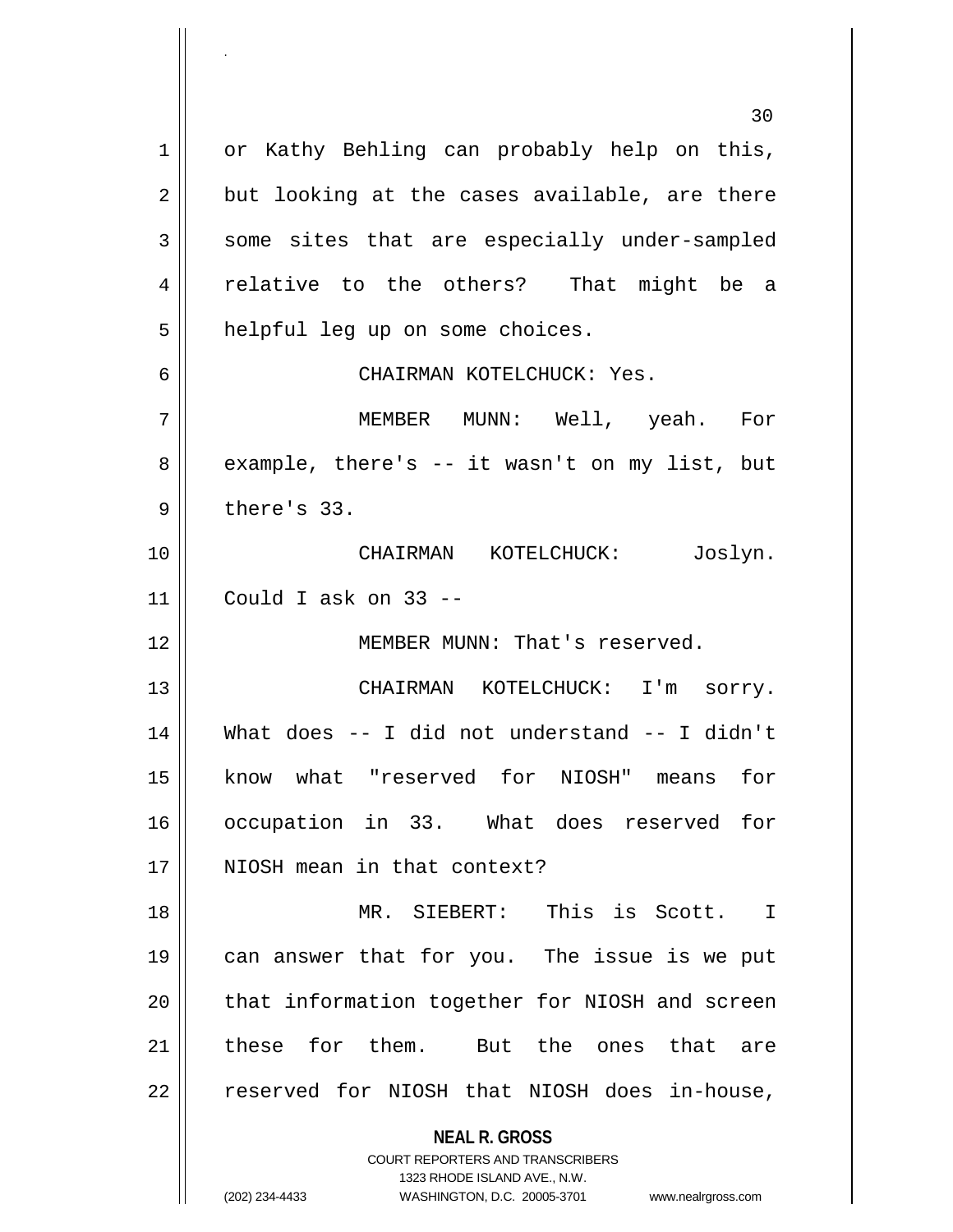**NEAL R. GROSS** COURT REPORTERS AND TRANSCRIBERS 1323 RHODE ISLAND AVE., N.W. (202) 234-4433 WASHINGTON, D.C. 20005-3701 www.nealrgross.com 31 1 || we don't specifically have the information for  $2 \parallel$  those, so we have -- we put reserved for 3 NIOSH. NIOSH usually had the chance to walk 4 || through and give that additional information. 5 I'm not sure if we didn't get that finished 6 this time or not. 7 CHAIRMAN KOTELCHUCK: Well, we  $8 \parallel$  have -- that is a smaller facility, Joslyn.  $9 \parallel$  There are two Joslyns, 33 and 38; 33 is 10 reserved for NIOSH. Maybe we should just -- I 11 would assume that the smaller plants tend to 12 || be under-represented. Is that -- would that be 13 || a correct statement? 14 MEMBER MUNN: That's true. That's  $15$  | true, yeah. 16 CHAIRMAN KOTELCHUCK: So -- 17 || MR. STIVER: This is Stiver. Joslyn 18 || is one that is somewhat under-represented. 19 CHAIRMAN KOTELCHUCK: Okay. So,  $20$  || either 33 or 38, which the 38 we have that the 21 | person is an operator. 22 MEMBER MUNN: And in both cases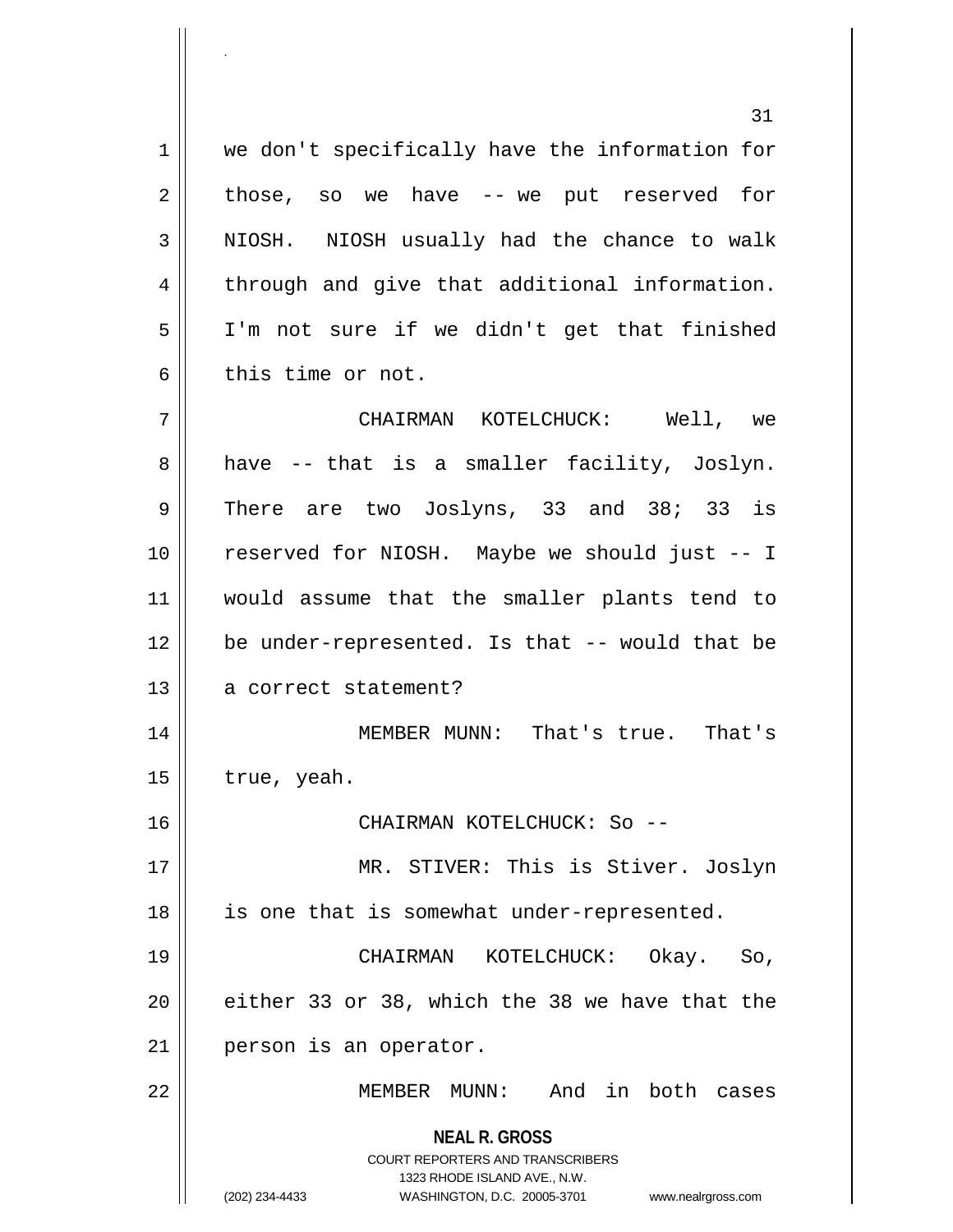**NEAL R. GROSS** COURT REPORTERS AND TRANSCRIBERS 1323 RHODE ISLAND AVE., N.W. (202) 234-4433 WASHINGTON, D.C. 20005-3701 www.nealrgross.com 32 1 || the PoC is very similar. 2 CHAIRMAN KOTELCHUCK: Yes. 3 MEMBER MUNN: We have -- 4 CHAIRMAN KOTELCHUCK: I think I 5 would choose 38 simply because the information  $6 \parallel$  on the occupation is available. 7 || MEMBER MUNN: That's true. 8 CHAIRMAN KOTELCHUCK: So, it's not  $9 \parallel$  -- it would not be a repeat. It's a good 10 || general occupation: operator. 11 || MEMBER MUNN: Yes, I agree. 12 CHAIRMAN KOTELCHUCK: Let's do 38. 13  $\parallel$  Okay, 38 is added. So we now have two, four,  $14 \parallel$  six, eight, ten. We have a total of ten. 15 MEMBER CLAWSON: Dave, this is 16 Brad. I'm having a hard time going between 17 back and forth. 18 CHAIRMAN KOTELCHUCK: Yeah, I  $19 \parallel$  admit  $-$ 20 MEMBER CLAWSON: And I can't 21 || remember if this one was put on there or not, 22 || but I was looking at number 29. Have we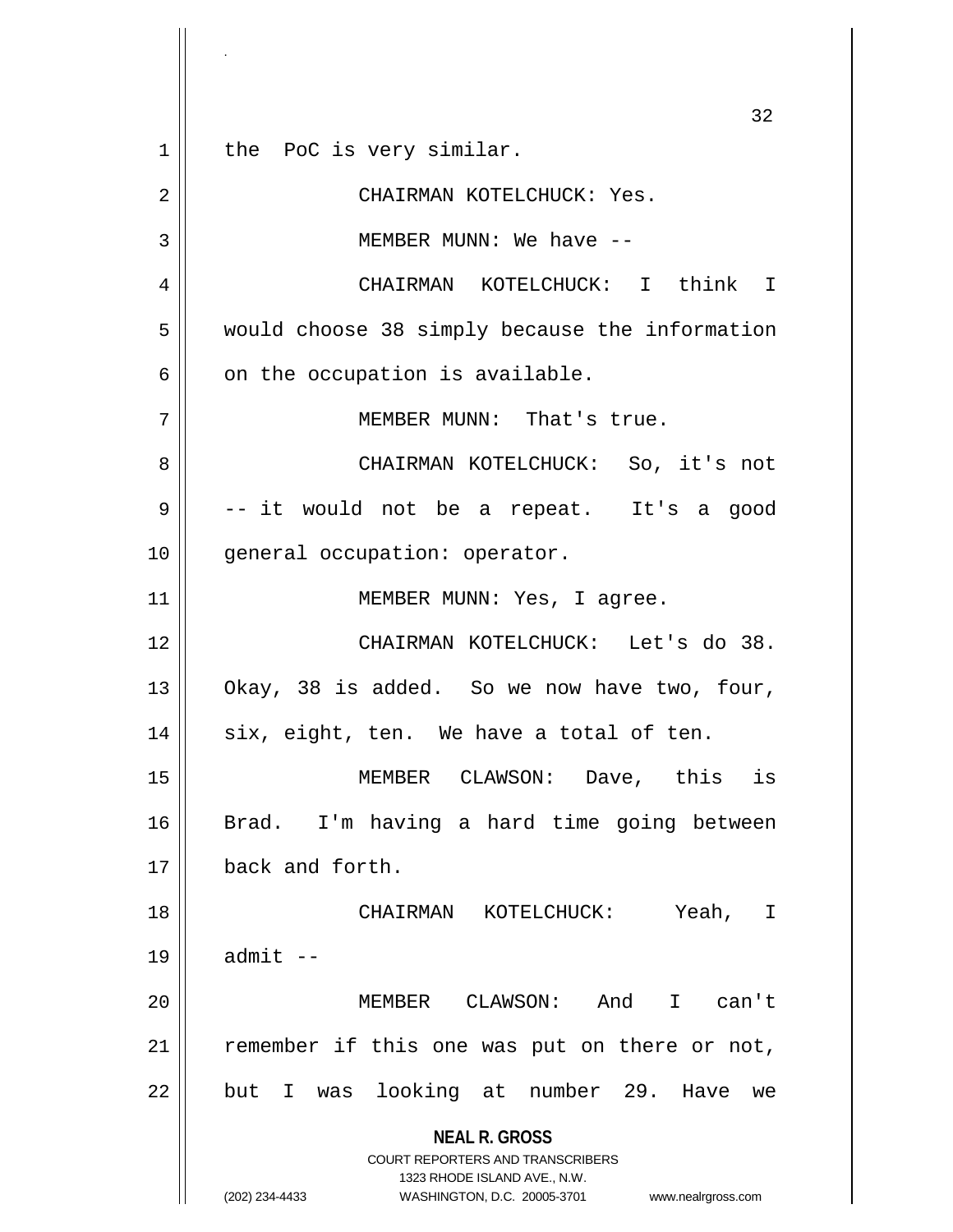**NEAL R. GROSS** COURT REPORTERS AND TRANSCRIBERS 1323 RHODE ISLAND AVE., N.W. (202) 234-4433 WASHINGTON, D.C. 20005-3701 www.nealrgross.com 33 1 already selected that one? I'm just going off  $2 \parallel$  what mine was and trying to check what --3 CHAIRMAN KOTELCHUCK: Good. John, 4 | could you put us on to 29? 5 MR. STIVER: Okay, we're there. 6 CHAIRMAN KOTELCHUCK: Sandia. Yes,  $7 \parallel$  and many different types of cancers. 8 MEMBER CLAWSON: Well, actually, 9 || too, it's because it's two different sites 10 from one thing. The era that it was at, it was  $11$ 12 CHAIRMAN KOTELCHUCK: Yes. 13 MEMBER CLAWSON: Plus, both these 14 || are coming -- both these sites, I guess one of  $15$  | the reasons -- I want to see -- you know, 16 || there have been questions of how some of these 17 would be done and so forth, and I just wanted  $18 \parallel$  to  $-$ 19 CHAIRMAN KOTELCHUCK: And that's a 20 partial. 21 | MEMBER CLAWSON: Yes. 22 CHAIRMAN KOTELCHUCK: That sounds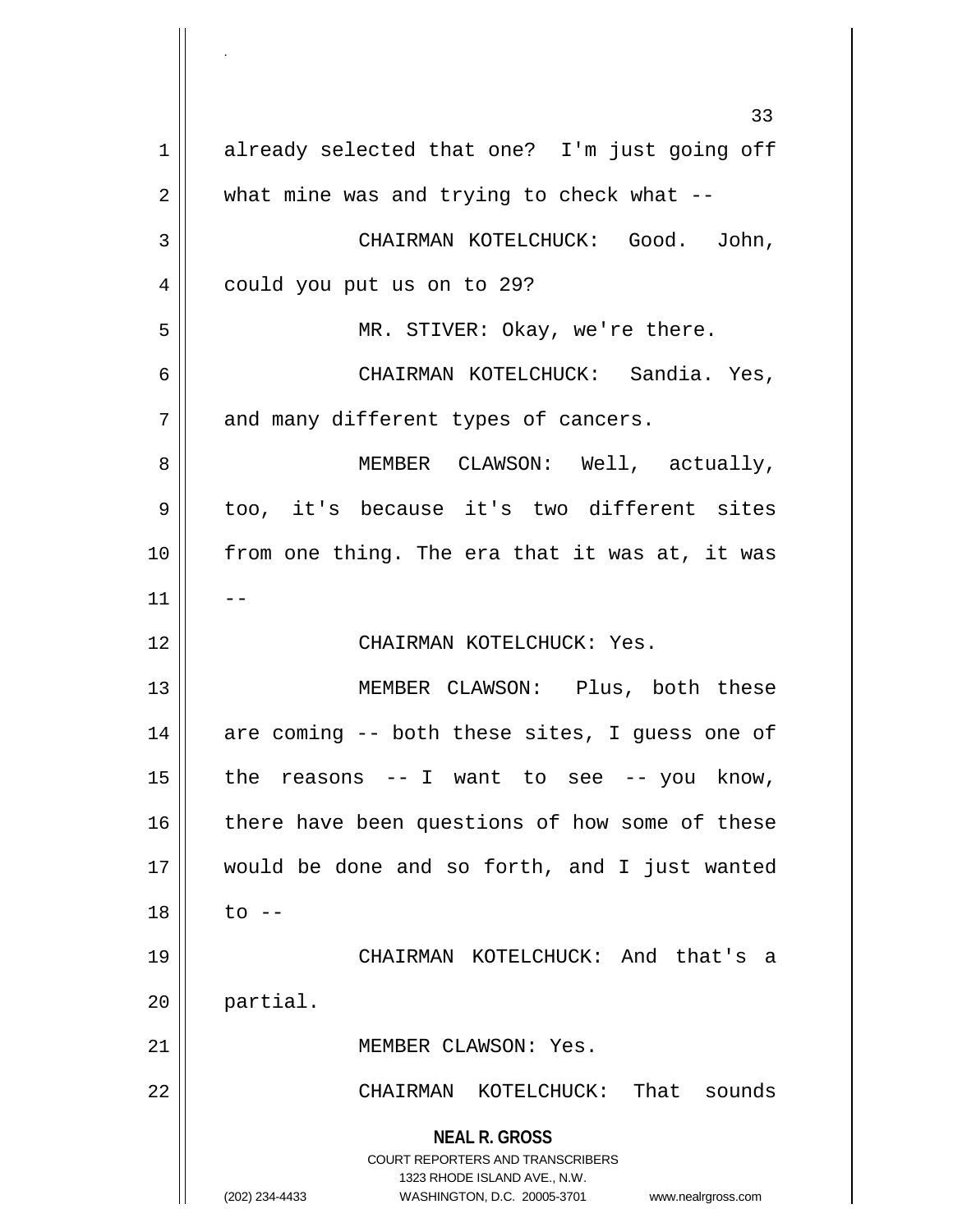**NEAL R. GROSS** COURT REPORTERS AND TRANSCRIBERS 1323 RHODE ISLAND AVE., N.W. (202) 234-4433 WASHINGTON, D.C. 20005-3701 www.nealrgross.com 34  $1 \parallel$  good. So, I would be open to that, 29, which  $2 \parallel$  is a partial again. 3 MEMBER MUNN: Twenty-nine looks  $4 \parallel$  good to me. 5 MR. KATZ: This is Ted. Let me 6 just raise a question about the -- which I  $7$   $\parallel$  think the NIOSH folks can answer about the 8 Joslyn case, was where this case falls, the 9 | employment period in relation to the SEC? 10 MR. CALHOUN: I'll have to look  $11$  and see -- this is Grady. I'll have to look 12 || and compare those dates. 13 || MR. KATZ: Okay. I just think 14 || that the Subcommittee might want to know 15 whether this is one that falls in the SEC or 16 not. 17 || MR. CALHOUN: Alright. 18 CHAIRMAN KOTELCHUCK: Well, we 19 have eleven, so we could -- does anybody have  $20$  || a suggestion for one more? Or we could call  $21$  | it a day on this. 22 || MR. SIEBERT: John Mauro, are you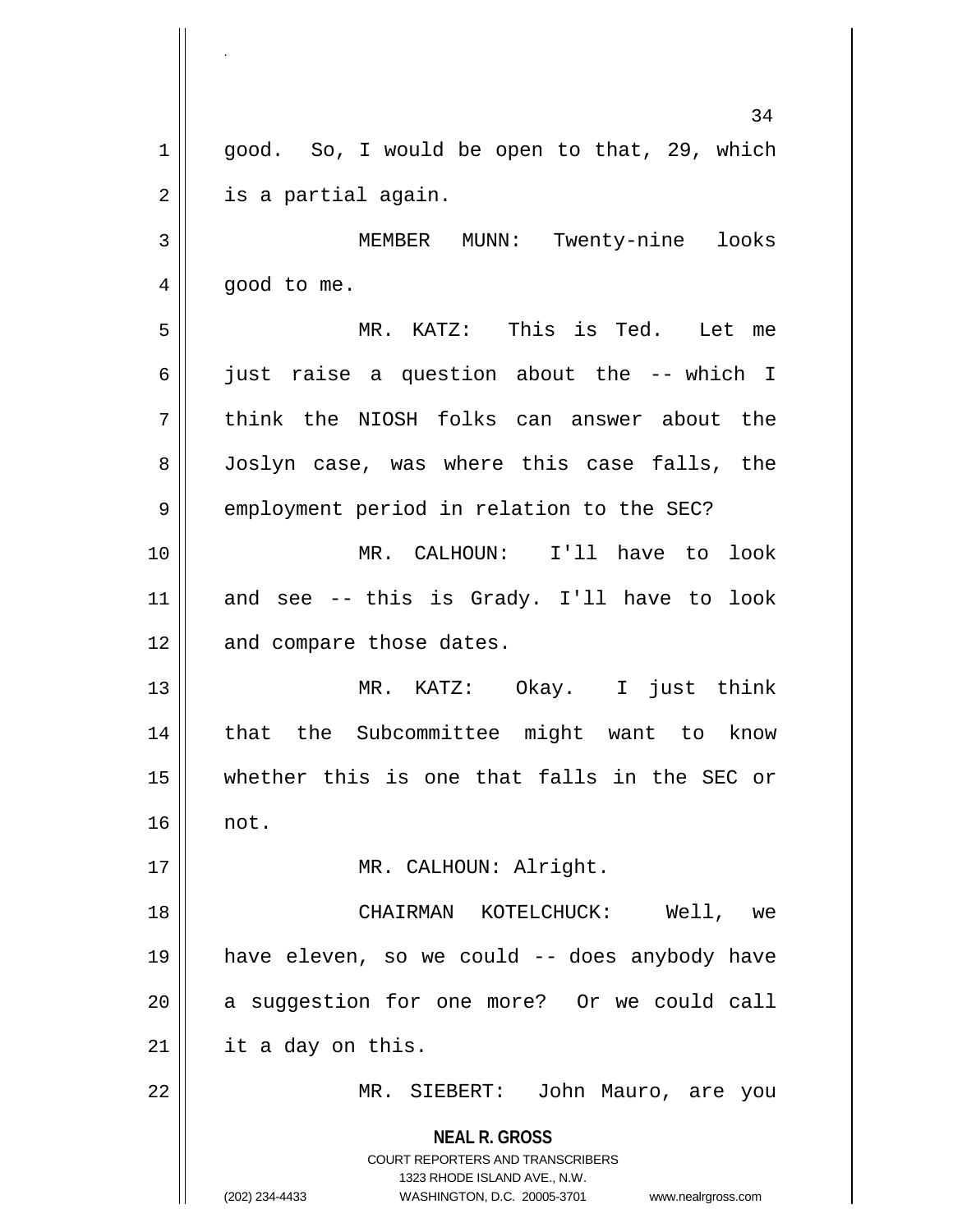**NEAL R. GROSS** COURT REPORTERS AND TRANSCRIBERS 1323 RHODE ISLAND AVE., N.W. (202) 234-4433 WASHINGTON, D.C. 20005-3701 www.nealrgross.com 35 1 on the line? 2 DR. MAURO: Yes, I am. 3 MR. SIEBERT: Could you -- do you 4 || know the dates of the Joslyn SEC off the top  $5 \parallel$  of your head? 6 DR. MAURO: No, I don't. I'd have  $7 \parallel$  to  $-$ 8 MS. LIN: I do. This is Jenny. 9 | It's March  $1^{st}$ , 1943 through December  $31^{st}$ , 10 1947. 11 MR. KATZ: Okay. So, this is 12 | outside the range then. 13 CHAIRMAN KOTELCHUCK: Okay, fine. 14 MR. KATZ: Okay, good. That makes  $15$  || it easier to hang on to that one then. 16 CHAIRMAN KOTELCHUCK: Right. So,  $17 \parallel \qquad I \text{ --}$ 18 MEMBER CLAWSON: Dave, this is 19 Brad. I just had one more that I've been  $20$  |  $\vert$  looking at that was on my hit list. 21 CHAIRMAN KOTELCHUCK: Yes. 22 MEMBER CLAWSON: And I apologize,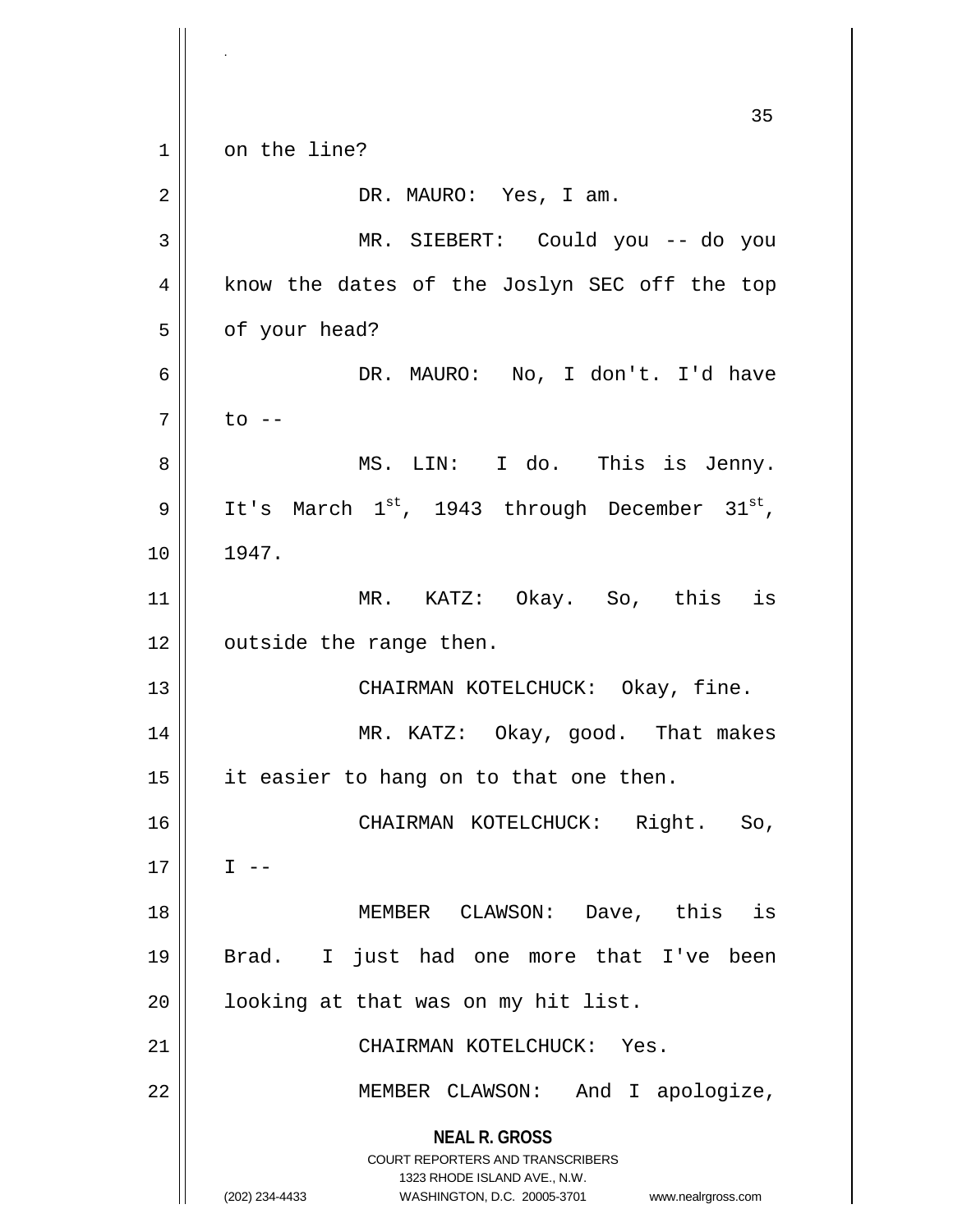**NEAL R. GROSS** COURT REPORTERS AND TRANSCRIBERS 1323 RHODE ISLAND AVE., N.W. (202) 234-4433 WASHINGTON, D.C. 20005-3701 www.nealrgross.com 36 1 || I'm trying to go between my stuff and this  $2 \parallel$  stuff, and I really can't remember which ones  $3 \parallel$  have been added and which ones have not. But 4 has 38 been looked at? 5 CHAIRMAN KOTELCHUCK: Yes, we just  $6 \parallel$  chose 38 from Joslyn. 7 MEMBER CLAWSON: No, 38 is not 8 Joslyn. It's -- 9 CHAIRMAN KOTELCHUCK: Let's go 10 down to 38. I'm going under Selection ID, the 11 | green column. 12 || MR. STIVER: 38 is Joslyn. 13 || MEMBER CLAWSON: Oh, is it? 14 || MEMBER MUNN: Yeah, it is. 15 CHAIRMAN KOTELCHUCK: Yeah, it is. 16 || By the way, it's confusing. All the way over 17 on the left is the number of the Excel, and  $18$  || that's -- we're using the Selection ID, the 19 || colored one, if you will, the one that's green  $20$  | and yellow. 21 MEMBER CLAWSON: Okay. Well, I  $22$  || was just  $-$  I was looking at the actual 18 set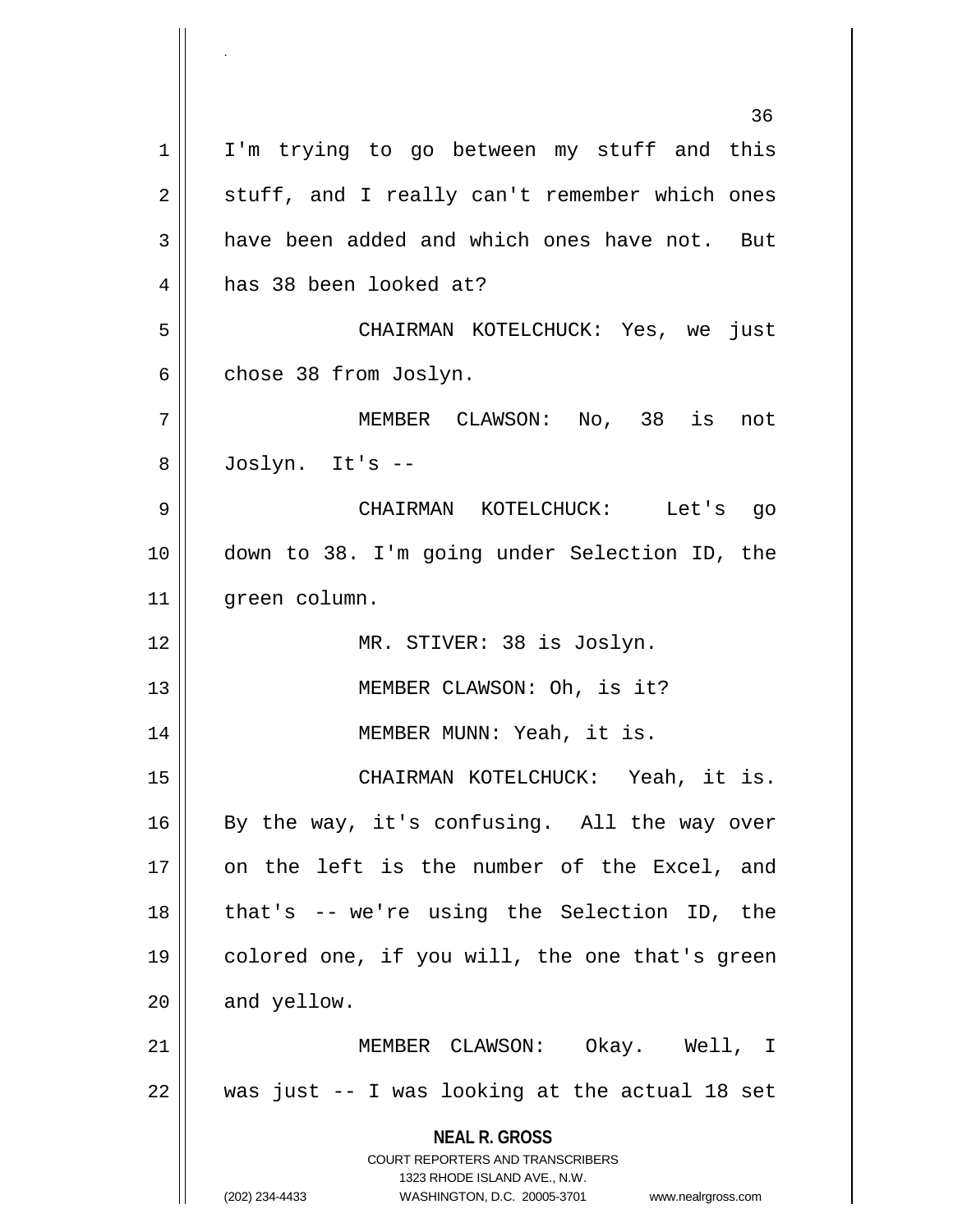**NEAL R. GROSS** COURT REPORTERS AND TRANSCRIBERS 1323 RHODE ISLAND AVE., N.W. (202) 234-4433 WASHINGTON, D.C. 20005-3701 www.nealrgross.com 37  $1 \parallel$  that I was going off, and I think we might be  $2 \parallel$  off a little bit because I've got --the one I  $3 \parallel$  was looking at is a little bit different. 4 CHAIRMAN KOTELCHUCK: Okay. 5 MEMBER CLAWSON: But I had General 6 Electric Company, Oak Ridge, BWXT 7 | Technologies. 8 CHAIRMAN KOTELCHUCK: General 9 || Electric? I don't think we have --10 MEMBER CLAWSON: It's actually the 11 | one right before Joslyn Manufacturing. 12 CHAIRMAN KOTELCHUCK: Okay. Oh,  $13 \parallel$  yes, that -- 37. 14 MEMBER CLAWSON: Okay. Mine is 15 | off one set somewhere. 16 CHAIRMAN KOTELCHUCK: Yes, okay, 17 || 37. And, John, will you scroll through? So, 18 || that's squamous and basal cell skin, but the 19 person has been at GE, Oak Ridge, BWX. Yes,  $20$  | that's  $-$  and the work decade in the `50s. 21 MR. STIVER: Long period of 22 | employment, multiple sites.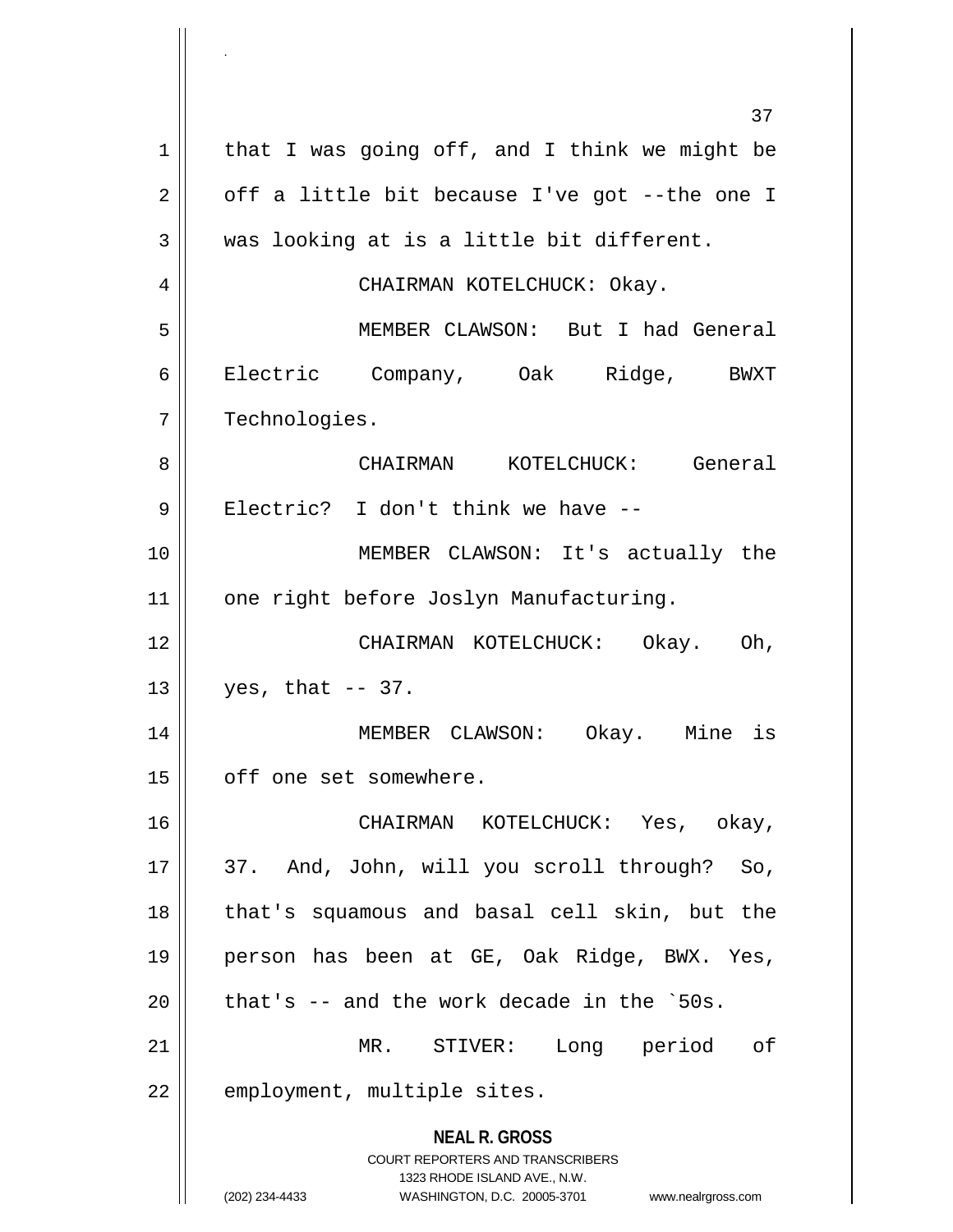|    | 38                                                                                                                                                                  |
|----|---------------------------------------------------------------------------------------------------------------------------------------------------------------------|
| 1  | CHAIRMAN KOTELCHUCK: Yes.                                                                                                                                           |
| 2  | MEMBER CLAWSON: Alright. This                                                                                                                                       |
| 3  | was merely because I wanted to be able to see                                                                                                                       |
| 4  | how these things crossed over.                                                                                                                                      |
| 5  | CHAIRMAN KOTELCHUCK: Yes, and I                                                                                                                                     |
| 6  | think that's an excellent criterion for                                                                                                                             |
| 7  | choice. So, $I'm$ -- let's go with that, the                                                                                                                        |
| 8  | 37.                                                                                                                                                                 |
| 9  | And that is twelve, and I think                                                                                                                                     |
| 10 | that should finish it. And I'll read off --                                                                                                                         |
| 11 | I've been doing my clerical work and I'll read                                                                                                                      |
| 12 | off the list as I have it now, okay? In order                                                                                                                       |
| 13 | of Selection ID.                                                                                                                                                    |
| 14 | Thirteen. Ted, you're getting this                                                                                                                                  |
| 15 | or someone? Yes, all the folks are. Thirteen,                                                                                                                       |
| 16 | 14, 21, 24, 27, 29, 30, 37, 38, 52, 58, 73.                                                                                                                         |
| 17 | MEMBER MUNN: That's what I have.                                                                                                                                    |
| 18 | CHAIRMAN KOTELCHUCK: Great. Okay.                                                                                                                                   |
| 19 | So, any other further thoughts, or I think                                                                                                                          |
| 20 | we're ready to close.                                                                                                                                               |
| 21 | MR. STIVER: This is John Stiver. I                                                                                                                                  |
| 22 | think we've got a pretty good representation                                                                                                                        |
|    | <b>NEAL R. GROSS</b><br><b>COURT REPORTERS AND TRANSCRIBERS</b><br>1323 RHODE ISLAND AVE., N.W.<br>(202) 234-4433<br>WASHINGTON, D.C. 20005-3701 www.nealrgross.com |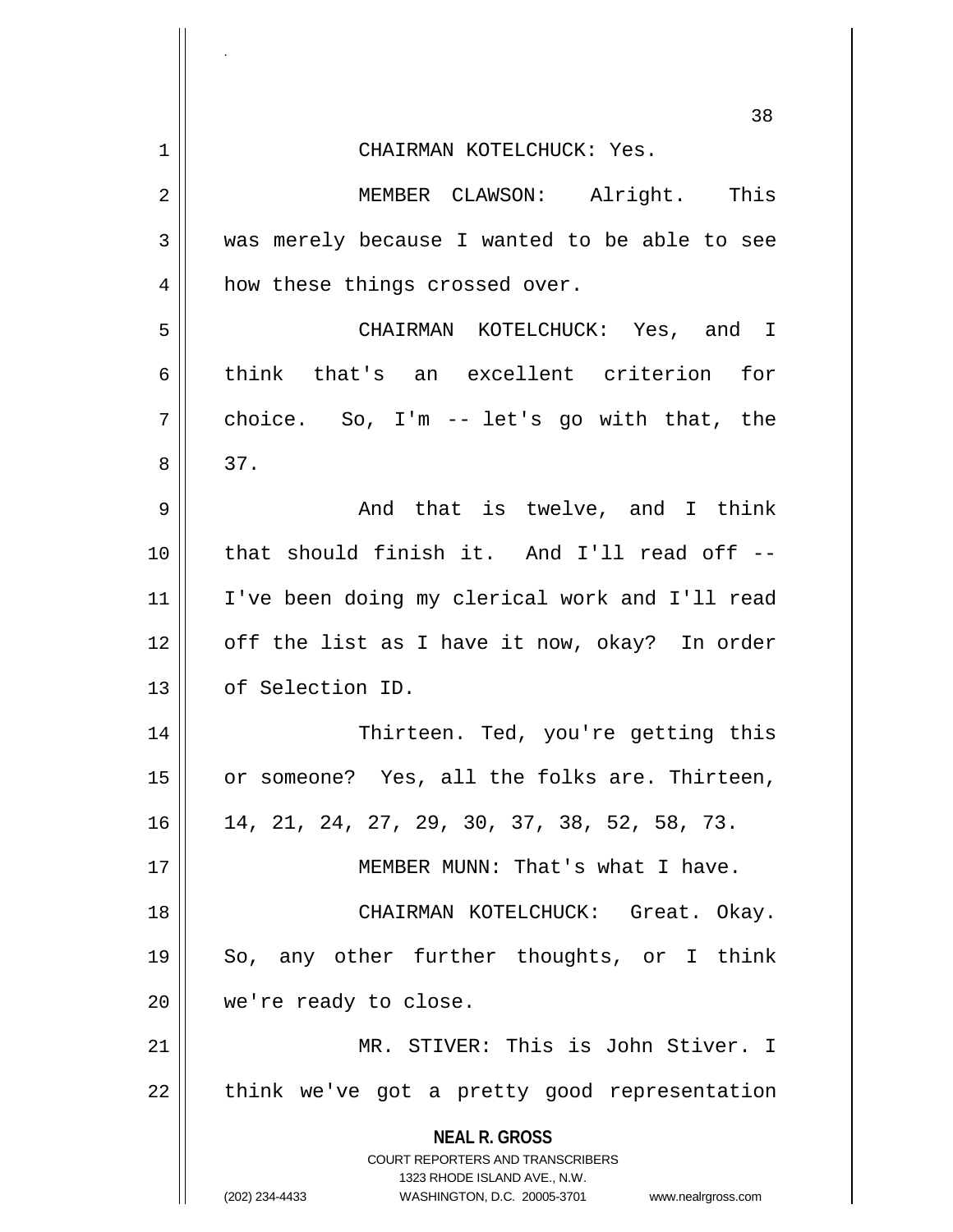|    | 39                                                                                               |
|----|--------------------------------------------------------------------------------------------------|
| 1  | here for this.                                                                                   |
| 2  | CHAIRMAN KOTELCHUCK: Good. Good.                                                                 |
| 3  | Okay, folks. And we did that in 45 minutes,                                                      |
| 4  | so, excellent.                                                                                   |
| 5  | MEMBER MUNN: Fantastic.                                                                          |
| 6  | CHAIRMAN KOTELCHUCK: Okay. And                                                                   |
| 7  | really, I mean, we have an awful lot of                                                          |
| 8  | agreement which was very nice, really starting                                                   |
| 9  | us off.                                                                                          |
| 10 | Okay. We are ready to go to the                                                                  |
| 11 | case reviews, and we want to start with --                                                       |
| 12 | Grady, we want to start with 9. Right? Set                                                       |
| 13 | $9$ .                                                                                            |
| 14 | MR. CALHOUN: Actually, I wanted                                                                  |
| 15 | to hit Set 8 because --                                                                          |
| 16 | CHAIRMAN KOTELCHUCK: You said                                                                    |
| 17 | that. Yeah, you said Set 8. Go ahead, I'm                                                        |
| 18 | sorry. Excuse me for interrupting you.                                                           |
| 19 | MR. CALHOUN: Alright. Basically,                                                                 |
| 20 | what I would like to do, if possible, and I                                                      |
| 21 | don't know if anybody's had time to look at                                                      |
| 22 | this, but we sent some responses a week ago, a                                                   |
|    | <b>NEAL R. GROSS</b><br><b>COURT REPORTERS AND TRANSCRIBERS</b>                                  |
|    | 1323 RHODE ISLAND AVE., N.W.<br>(202) 234-4433<br>WASHINGTON, D.C. 20005-3701 www.nealrgross.com |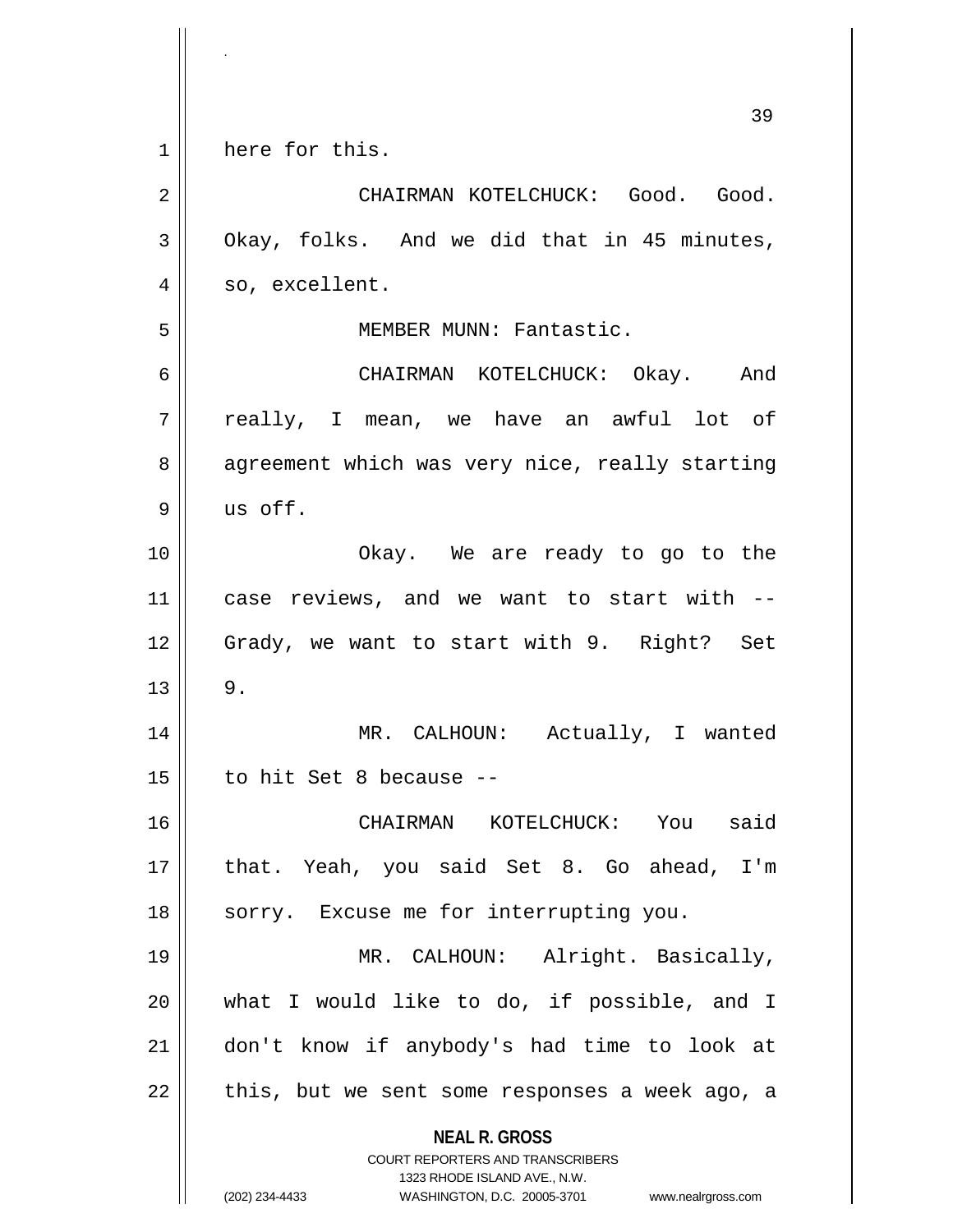**NEAL R. GROSS** COURT REPORTERS AND TRANSCRIBERS 1323 RHODE ISLAND AVE., N.W. 1 | few days ago, whatever, relative to Huntington  $2 \parallel$  Pilot --there you go, perfect, I see it up  $3 \parallel$  there. CHAIRMAN KOTELCHUCK: Yes. MR. CALHOUN: Are you doing that?  $6 \parallel$  I'm not doing that, am I? MR. STIVER: I'm doing it. This is John. MR. CALHOUN: Okay, John. CHAIRMAN KOTELCHUCK: Okay, thank you. MR. CALHOUN: I have the same || thing on another one of my screens here and I thought, wow, I've been doing that on 15 | accident. Okay. So, basically, that is our  $\parallel$  response to that. And if any of you guys have some questions on it. Tom Tomes is on the 19 || phone with us right now, and that's the reason he's here. He's very familiar with the Huntington Pilot Plant, but I was kind of || hoping that we could  $-$  just because they're

.

(202) 234-4433 WASHINGTON, D.C. 20005-3701 www.nealrgross.com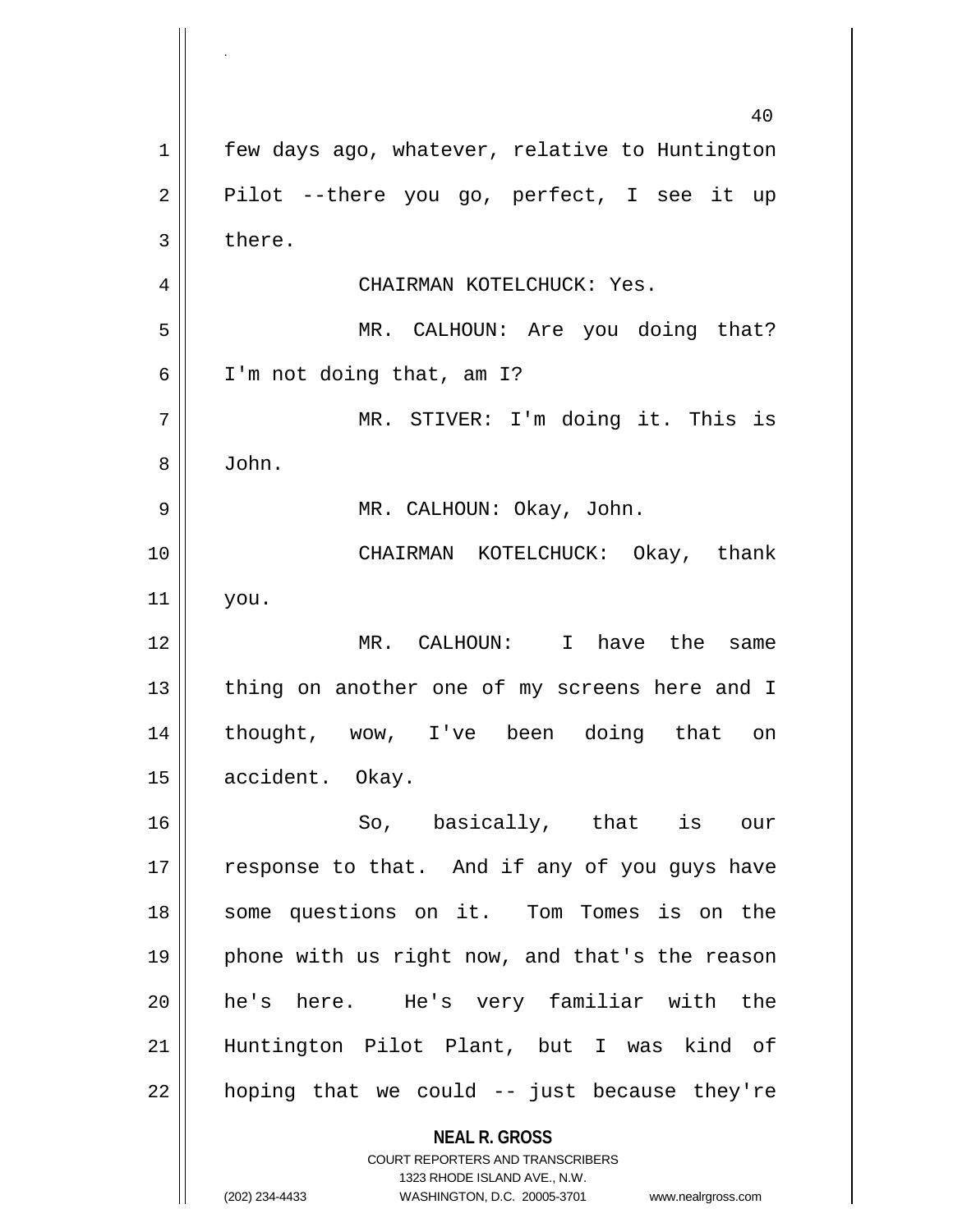|    | 41                                                                      |
|----|-------------------------------------------------------------------------|
| 1  | so old, you know, get some resolution.                                  |
| 2  | MR. STIVER: I know John Mauro and                                       |
| 3  | Steve Marschke on our side have been looking                            |
| 4  | into this pretty heavily. So, John, if you'd                            |
| 5  | like to $-$                                                             |
| 6  | DR. MAURO: Yeah, I could kick it                                        |
| 7  | off and then, Steve, you could help me out a                            |
| 8  | little bit because you dug a little deeper                              |
| 9  | than I did. I'll set the table.                                         |
| 10 | We have closed -- we went through                                       |
| 11 | a process where we managed to close out a lot                           |
| 12 | of these issues that we had. But there are                              |
| 13 | two -- in fact, they're really one -- and they                          |
| 14 | have to do with the airborne dust loading of                            |
| 15 | nickel.                                                                 |
| 16 | Just so everybody is on the same                                        |
| 17 | page, basically Huntington Pilot Plant was                              |
| 18 | working with diffusion barriers. You folks                              |
| 19 | may be -- just sort of a refresher.<br>And                              |
| 20 | they're made of nickel, and they were                                   |
| 21 | processed at Huntington Pilot Plant because                             |
| 22 | they contained some enriched uranium. And they                          |
|    | <b>NEAL R. GROSS</b>                                                    |
|    | <b>COURT REPORTERS AND TRANSCRIBERS</b><br>1323 RHODE ISLAND AVE., N.W. |
|    | (202) 234-4433<br>WASHINGTON, D.C. 20005-3701<br>www.nealrgross.com     |

.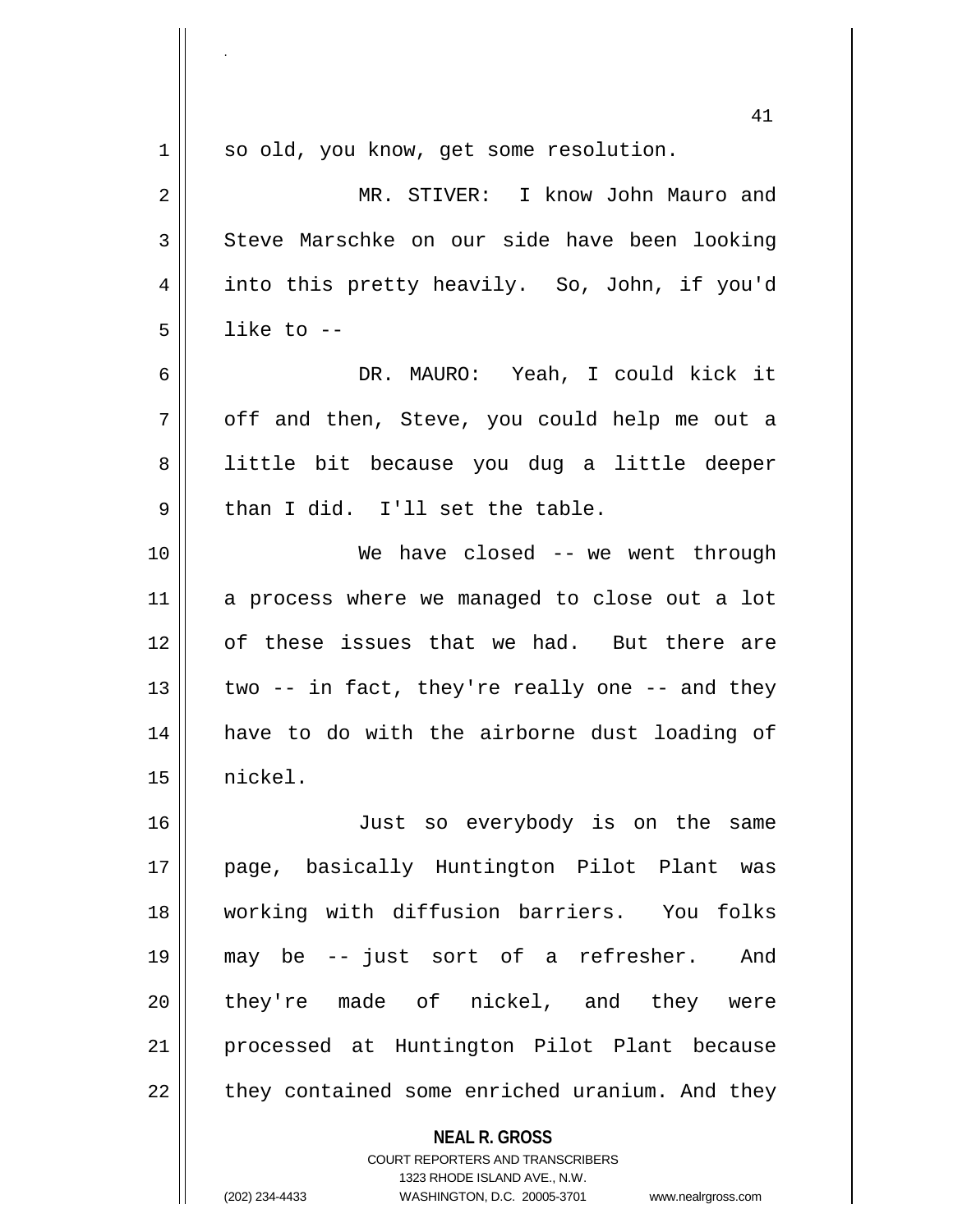1 || would basically go there for refurbishment, 2 and the enriched uranium and the nickel would  $3 \parallel$  be separated so that they would recover the 4 nickel and the uranium and, I presume, 5 || refabricate barriers made of nice clean 6 nickel.

7 And what happens is in the process 8 they generated airborne enriched uranium 9 associated with the nickel. They sort of 10 intermingled. And the way in which the 11 || inhalation doses are derived, according to the 12 || protocol, is to estimate what the airborne 13 dust loading of nickel in milligrams per cubic 14 meter is, based on measurements and also based 15 || on knowledge on the specific activity of the 16 uranium in the nickel and its associated level 17 | of enrichment.

 The area where we were struggling is the amount of nickel, milligrams of nickel per cubic meter. Our original concern was we look at the table of nickel concentrations || that are in the TBD originally, and there's a

> **NEAL R. GROSS** COURT REPORTERS AND TRANSCRIBERS 1323 RHODE ISLAND AVE., N.W. (202) 234-4433 WASHINGTON, D.C. 20005-3701 www.nealrgross.com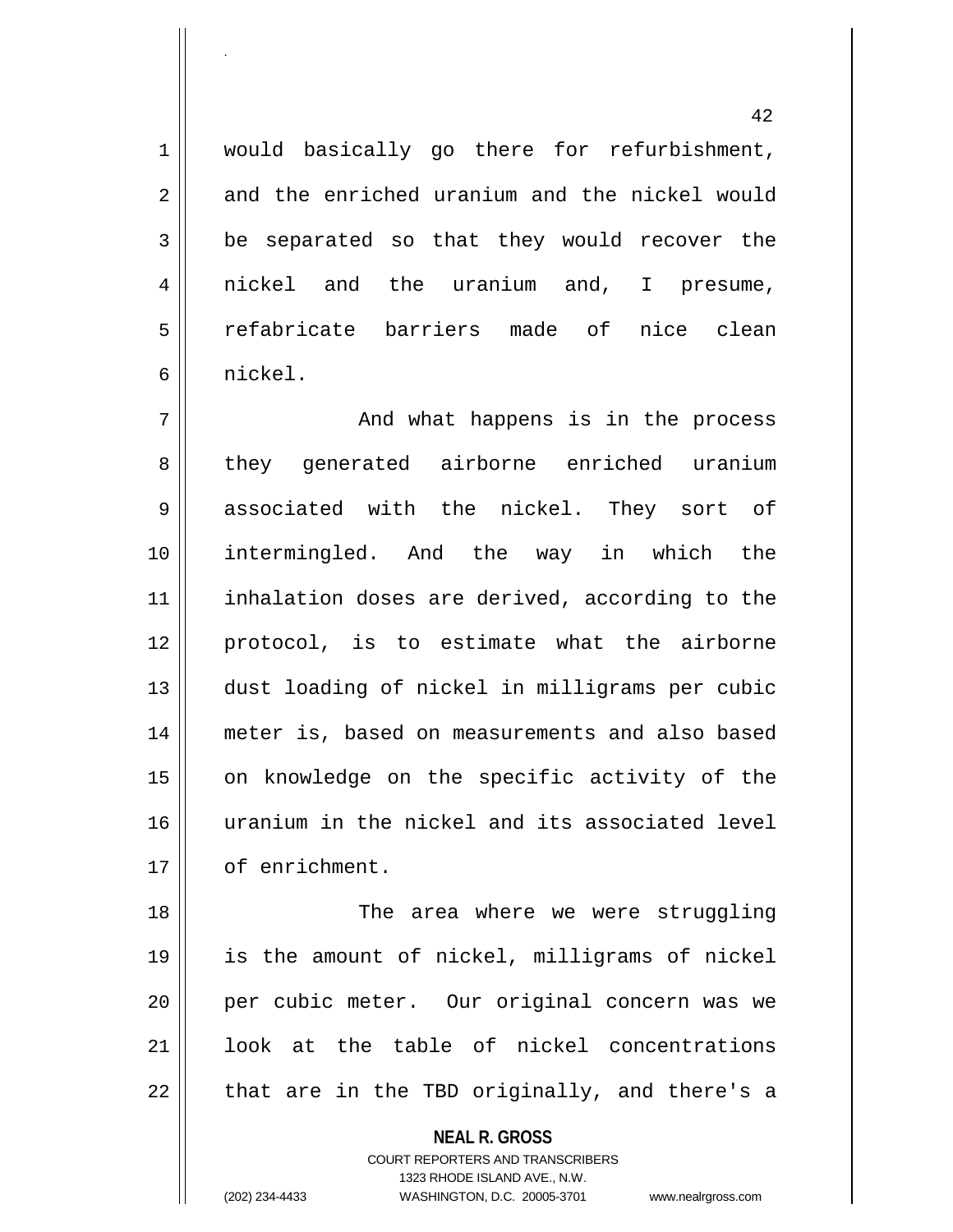1 || whole array of values for different locations  $2 \parallel$  within the facility. And there are a lot of 3 || numbers, maybe 30 or so airborne dust loading 4 measurements expressed in milligrams of nickel 5 | per cubic meter.

.

 And NIOSH used all those values and picked off the upper 95<sup>th</sup> percentile of 8 those values and said we're going to use that nickel dust loading, which came to some value.

 Our original comment was, well, 11 || we've got a bit of a problem with that because when you look at the 30 numbers or so, I don't || recall the exact numbers, you see that they're 14 || really broken up into two categories. There were numbers that were taken many, many years 16 ago, and then there were numbers that are much more current.

18 || The Contract Character Character in the dose the dose 19 reconstructions are being done for workers  $20$  || that worked at the facility many, many years  $21$  ago, they should have used a subset of nickel 22 || concentrations that represented the older

> **NEAL R. GROSS** COURT REPORTERS AND TRANSCRIBERS 1323 RHODE ISLAND AVE., N.W. (202) 234-4433 WASHINGTON, D.C. 20005-3701 www.nealrgross.com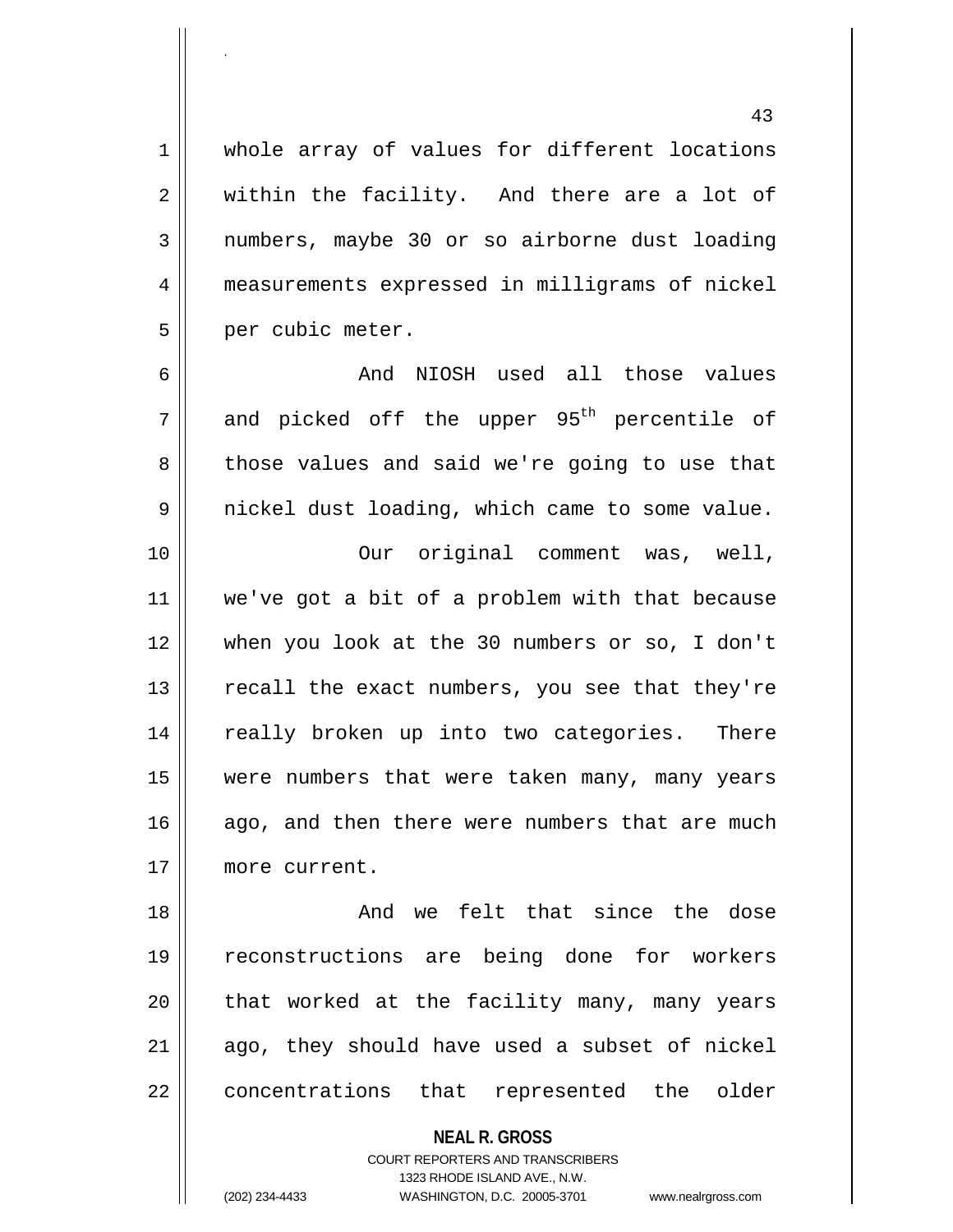**NEAL R. GROSS** COURT REPORTERS AND TRANSCRIBERS 1323 RHODE ISLAND AVE., N.W. 1 data. And if you look at that subset, which 2 || represents perhaps 10 of the full set of  $3$  mumbers, and picked off the upper  $95^{\text{th}}$ 4 || percentile from that subset, you get a much 5 | higher 95<sup>th</sup> percentile, maybe a factor of 10 6 higher. 7 || So, our position at the time was 8 don't you think that's the better way to do 9 it? Because that time period is more 10 || representative of the time period of interest 11 to the DR. 12 However, it was also recognized  $13$  || that that subset -- again I'll use the 10 14 numbers as an example of these older numbers. 15  $\parallel$  The upper 95<sup>th</sup> percentile was driven by a  $16$  single outlier. That is, the reason the upper  $17$  || 95<sup>th</sup> percentile was so high is there was a 18 || single measurement of 5 milligrams per cubic 19 meter which was easily 10 times higher than  $20$  | the next highest one.  $21$   $\parallel$  So, the Subcommittee discussed.  $22 \parallel$  well, what do you do in a circumstance like

.

(202) 234-4433 WASHINGTON, D.C. 20005-3701 www.nealrgross.com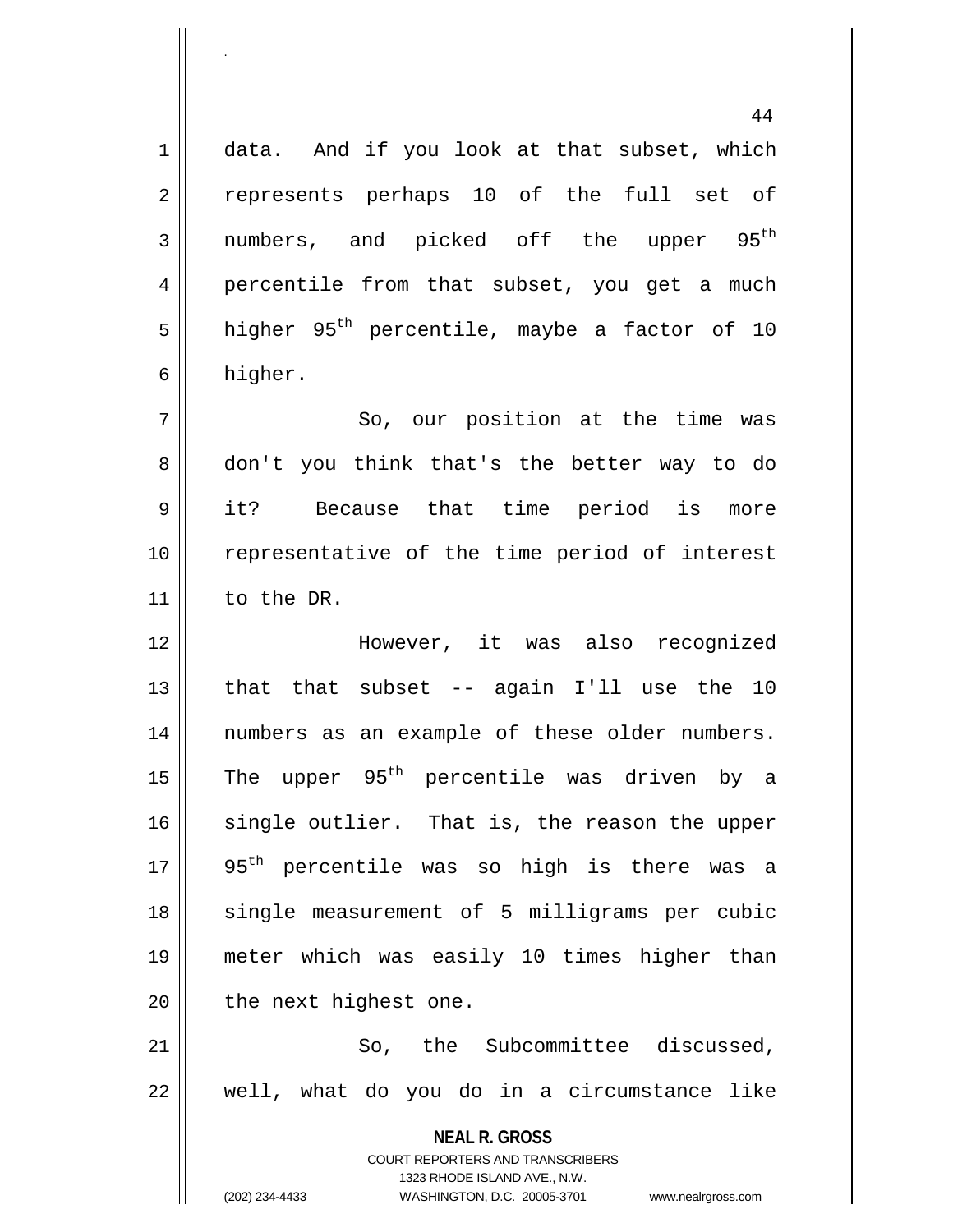45  $1 ||$  that? And there was agreement that, gee, when 2 || you have an outlier like that, you know, you  $3 \parallel$  let it go. And we talked -- if you remember, 4 we talked a little bit about the use of  $5 \parallel$  statistical methods to deal with outliers, do 6  $\parallel$  you really take them seriously? So, we were  $7 \parallel$  sort of on the verge of letting that go and 8 say, okay, I think we're okay, except for one  $9 \parallel$  fact that emerged during the process. 10 And I'll ask Steve to describe 11 || that new twist that, unfortunately, really 12 || puts us back where we do have an issue. And,  $13$  Steve, because you looked more deeply into the 14 || source documents that stood behind all this, 15 | could you give a summary of what you found? 16 MR. MARSCHKE: Yes, I looked into 17 the -- most of these on the nickel 18 concentration data came from a document that 19 was prepared by Enterline and Marsh -- and I 20 don't know what the date of it is, but it was 21  $\parallel$  a while back. I think it was in the 1980s. And  $22 \parallel$  there's a Table 8 in there, which basically

> **NEAL R. GROSS** COURT REPORTERS AND TRANSCRIBERS 1323 RHODE ISLAND AVE., N.W. (202) 234-4433 WASHINGTON, D.C. 20005-3701 www.nealrgross.com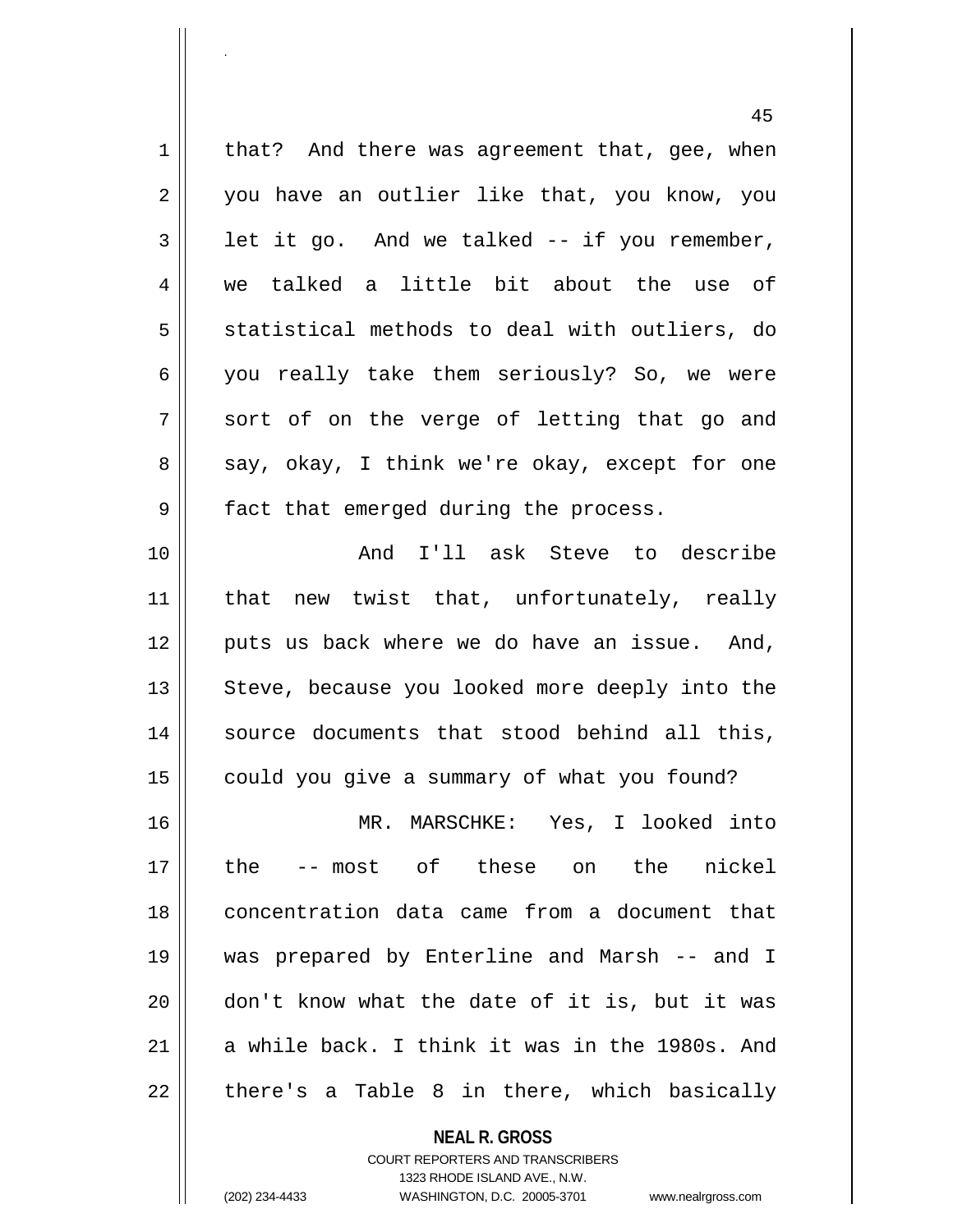1 | that's what John is referring to with all 2 these different nickel concentrations and 3 different departments on the Huntington site.

.

4 I would make one correction to 5 what John said. He mentioned that there's one 6 outlier number. It's an outlier number but  $7 \parallel$  it's not really a single measurement. It's an 8 | outlier number for one department, what they 9 || called the refinery at the Huntington site. 10 It's not -- and I don't know how many -- if 11 || more than one measurement is in there or what, 12 || but it's -- you know, with this Table 8, which 13 has the different nickel concentrations in it, 14 || or reported on it, are for different areas of  $15$  | the site.

16 || So, it could be that this refinery 17 || area is just one area where it has the higher 18 concentration. And it may be -- it's 19 definitely an outlier in that it's larger than  $20$  || all the other measurements by almost an order 21 of magnitude. But, again, it may not be a  $22 \parallel$  single value. It may be -- you know, we don't

> **NEAL R. GROSS** COURT REPORTERS AND TRANSCRIBERS 1323 RHODE ISLAND AVE., N.W. (202) 234-4433 WASHINGTON, D.C. 20005-3701 www.nealrgross.com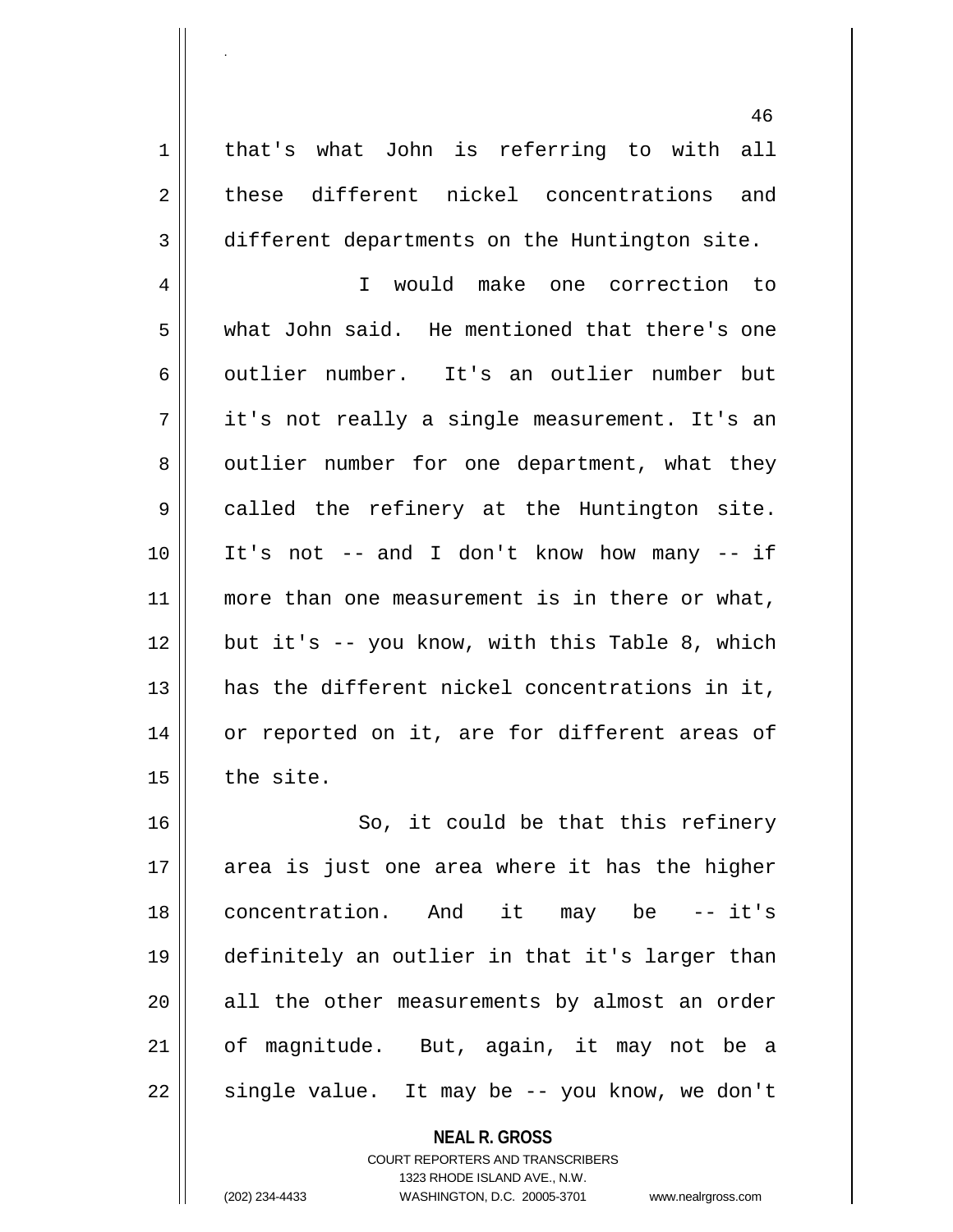1 || know how many values -- how many samples went  $2 \parallel$  into calculating that number. So, that was one  $3 \parallel$  thing I wanted to point out.

4 || The other thing I wanted to point  $5 \parallel$  out is if you, again, go back to this original  $6 \parallel$  document by Enterline and Marsh, right at the 7 beginning of the document on the first page 8 they talk about concentrations of nickel  $9 \parallel$  around the -- what do they call it?

10 DR. MAURO: Calciners.

 MR. MARSCHKE: Yes, which range from 20 to 250 milligrams per meter cubed and from 5 to 15 around what they call the areas 14 || where the crushers are. So, there are areas which are, you know, at or above the highest number that are reported in this Table 8, which was the only value that NIOSH used in 18 || the TBD.

19 || So, you know, one of our concerns is, you know, how do these higher numbers, which were reported back in 1976, how do they || impact the distribution? They seem to have

> **NEAL R. GROSS** COURT REPORTERS AND TRANSCRIBERS

> > 1323 RHODE ISLAND AVE., N.W.

(202) 234-4433 WASHINGTON, D.C. 20005-3701 www.nealrgross.com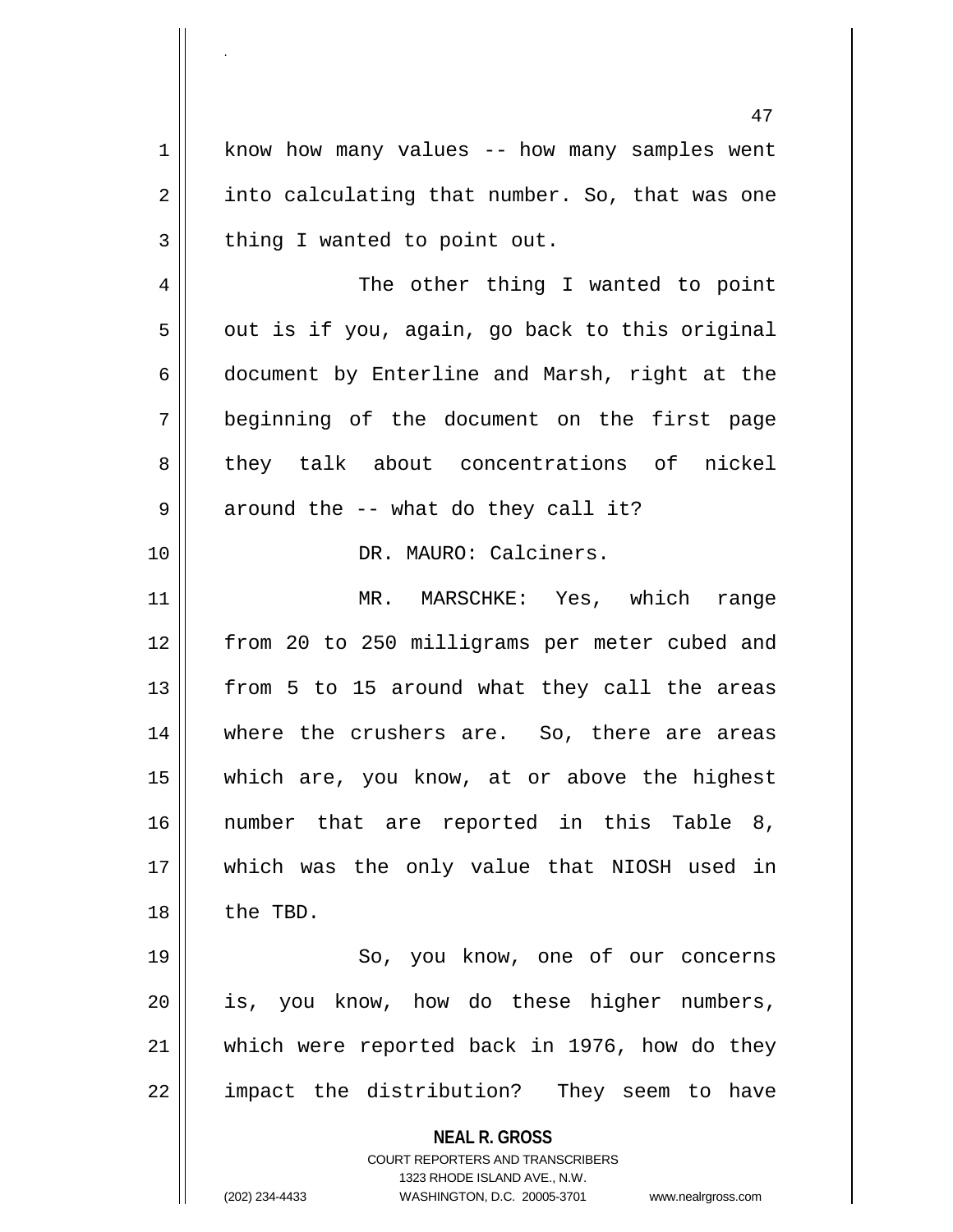1 || been left out of the discussion in the TBD  $2 \parallel$  and, you know, I guess the question is what 3 would -- if they were included in the 4 discussion what would -- how would that change 5 | the discussion?

 So, that's, basically, the  $7 \parallel$  concerns we have with what's going on. It's - $8 \parallel$  - you know, as John mentioned, on the Table 8 numbers or the whole series of numbers, we 10 || think that you'd be better off using just the historical numbers because Enterline and Marsh, they note in the report, the discussion  $\parallel$  of the Table 8, they note that they tried to adjust the modern day samples back to historical exposures, but they admit that it's 16 || probably an imperfect process and maybe they have underestimated the exposures when they 18 || have done that process.

 So, the numbers in there, the modern day numbers that are reported in that Table 8, may be underestimates, according to || the notes that are in -- you know, according

**NEAL R. GROSS**

COURT REPORTERS AND TRANSCRIBERS 1323 RHODE ISLAND AVE., N.W. (202) 234-4433 WASHINGTON, D.C. 20005-3701 www.nealrgross.com

.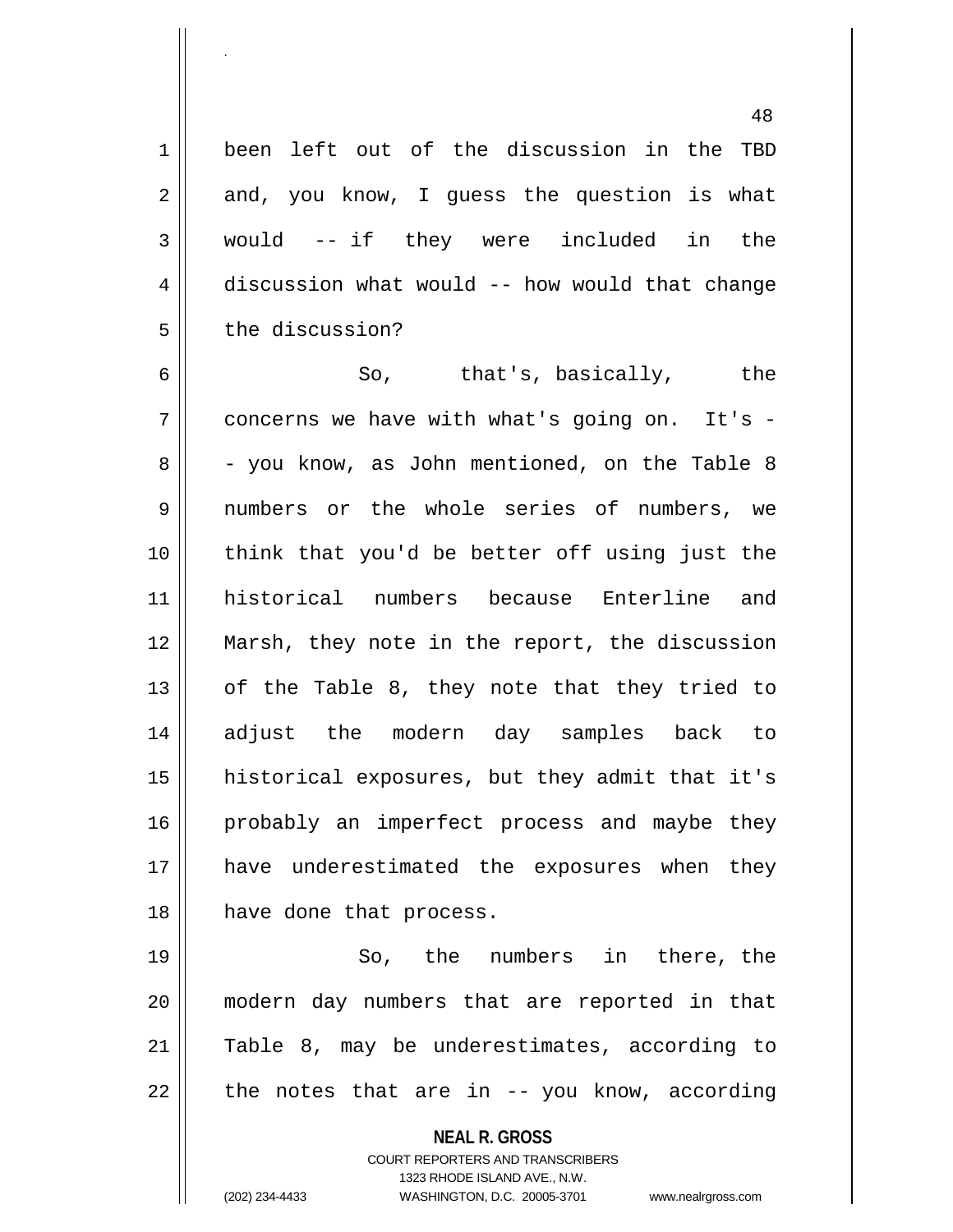1 | to the discussion on Table 8.

.

2 DR. MAURO: So, I guess, you know, 3 where we are operates at really two levels. 4 The most fundamental level is there are all  $5 \parallel$  these other data, some of which are extremely 6 high in milligrams per cubic meter. And we  $7 \parallel$  also recognize that at some point it gets so 8 || high that it's really not breathable. You 9 || know, we've been through this before. But 10 certainly the 5 milligram per cubic meter 11 number is no longer now an outlier, unless 12 || someone could explain, you know, why all these 13 || other numbers that we uncovered for different 14 || operations may not be appropriate as a basis 15 | for dose reconstruction.

16 || But right now it appears that that 17 || 5 milligram per cubic meter high-end number is 18 really -- does not appear to be much of an 19 || outlier. And there really is no basis, as it 20 Stands now from the discussions and the 21  $\parallel$  writing and the documentation we have so far, 22 we don't have a basis for rejecting those

> **NEAL R. GROSS** COURT REPORTERS AND TRANSCRIBERS 1323 RHODE ISLAND AVE., N.W. (202) 234-4433 WASHINGTON, D.C. 20005-3701 www.nealrgross.com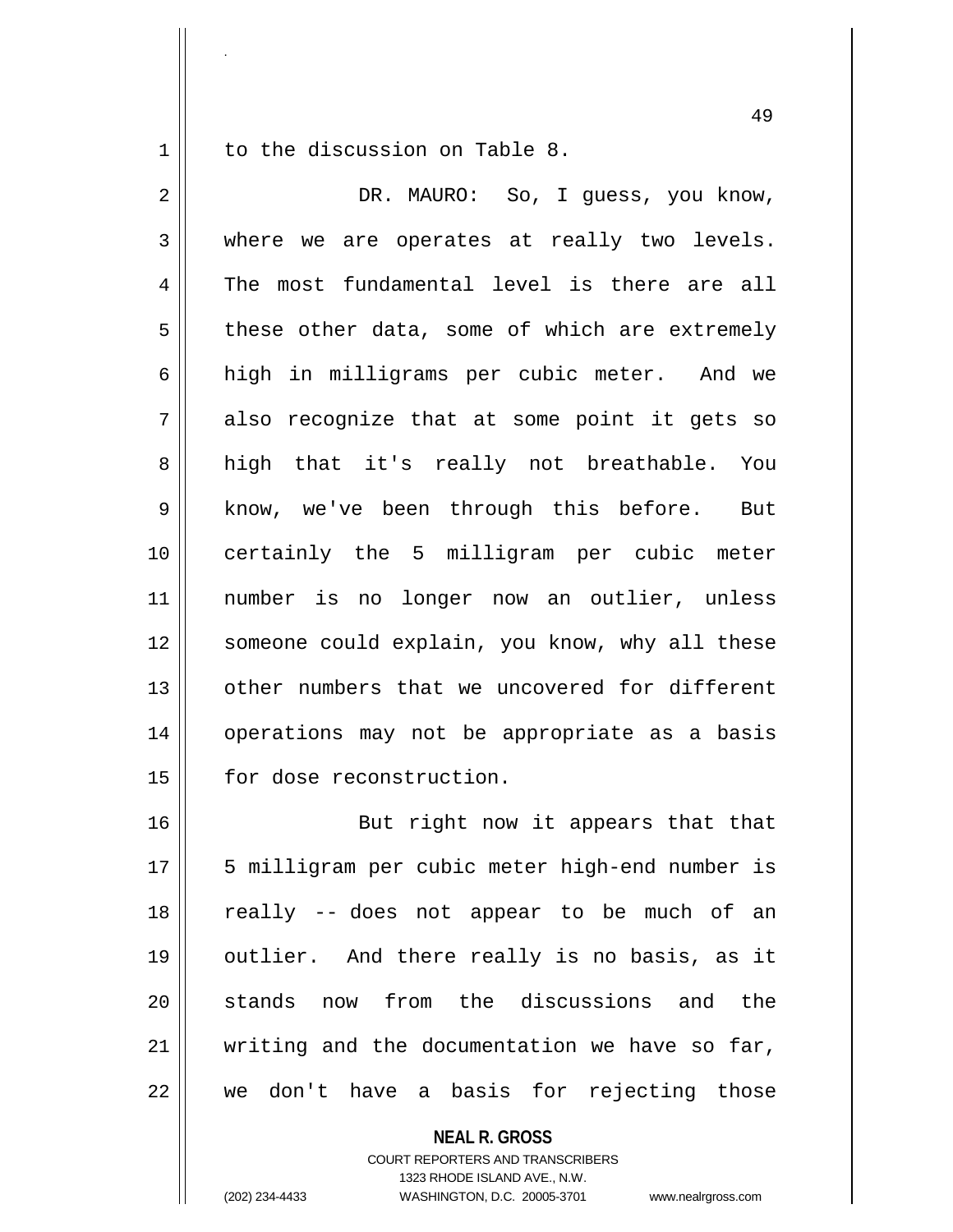1 | higher numbers and going with NIOSH's exposure 2 | matrix for Huntington.

.

3 And I think if we could resolve  $4 \parallel$  that issue one way or the other, either say 5 | NIOSH provided a good reason why those higher 6 || numbers could be excluded, fine. But we don't  $7 \parallel$  see that. Or, second, NIOSH says, well, you 8 || know, you're right, it looks like we should 9 | have included some of those higher numbers and 10 rethink what the distribution should be for 11 || the dust loading for nickel. And, really, 12 || that's where we are.

13 MR. MARSCHKE: And one other thing 14 || -- this is Steve, again. One other thing I'd 15 || just point out is, in the Enterline and Marsh 16 || report where they talk about these higher 17 numbers, they refer to a report that was 18 || submitted by International Nickel to NIOSH 19 back in October 1976.

20 I went looking for that report but  $21$  | I was unable to find it in the open literature  $22$  | on the web or anywhere, so I don't know, you

**NEAL R. GROSS**

COURT REPORTERS AND TRANSCRIBERS 1323 RHODE ISLAND AVE., N.W. (202) 234-4433 WASHINGTON, D.C. 20005-3701 www.nealrgross.com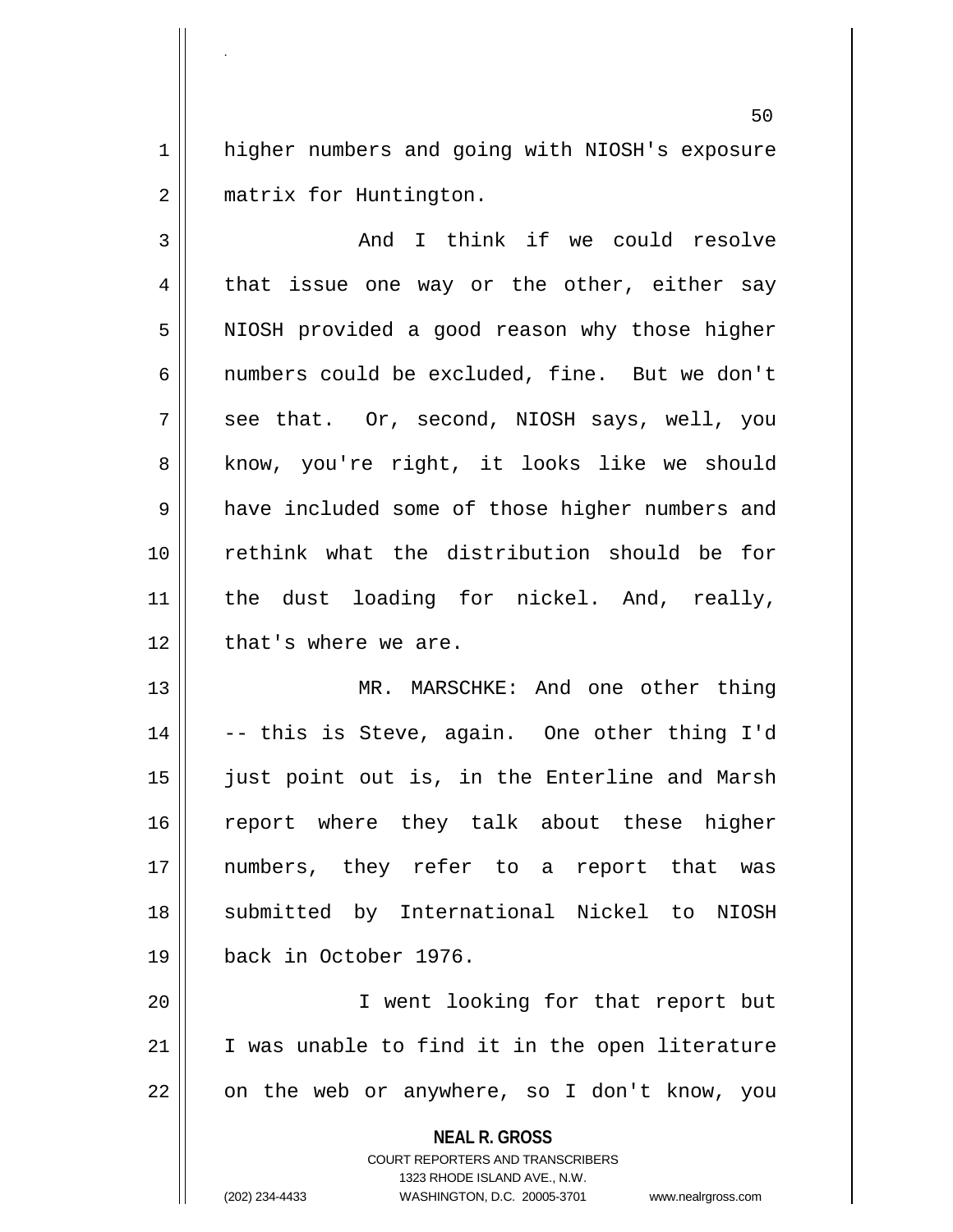$1 \parallel$  know -- I don't have any more information than 2 || what is presented in the Enterline and Marsh 3 report as to how that data was collected or 4 what is it. But it's just presented here at, 5 || again, the beginning of their report and it's 6 very high numbers. 7 MR. TOMES: This is Tom Tomes. I 8 think I can add a little bit more on the 9 numbers that's in the TBD and how they came 10 || out of that article. 11 The Table 8 values -- which, I 12 || think, 37 pieces of data -- those were results 13 || that were put together to be average worker 14 || exposures. And they were not based on single 15 measurements. 16 I'll read from the article here, 17 it explains it better than I can. "These 18 estimates are intended to represent average 19 airborne concentrations of nickel in all forms  $20$  || over an 8-hour shift." So, the Table 8 values  $21$  are actually not air sample results, they are  $22$  || estimates of average worker exposures in the

> COURT REPORTERS AND TRANSCRIBERS 1323 RHODE ISLAND AVE., N.W. (202) 234-4433 WASHINGTON, D.C. 20005-3701 www.nealrgross.com

**NEAL R. GROSS**

<sup>51</sup>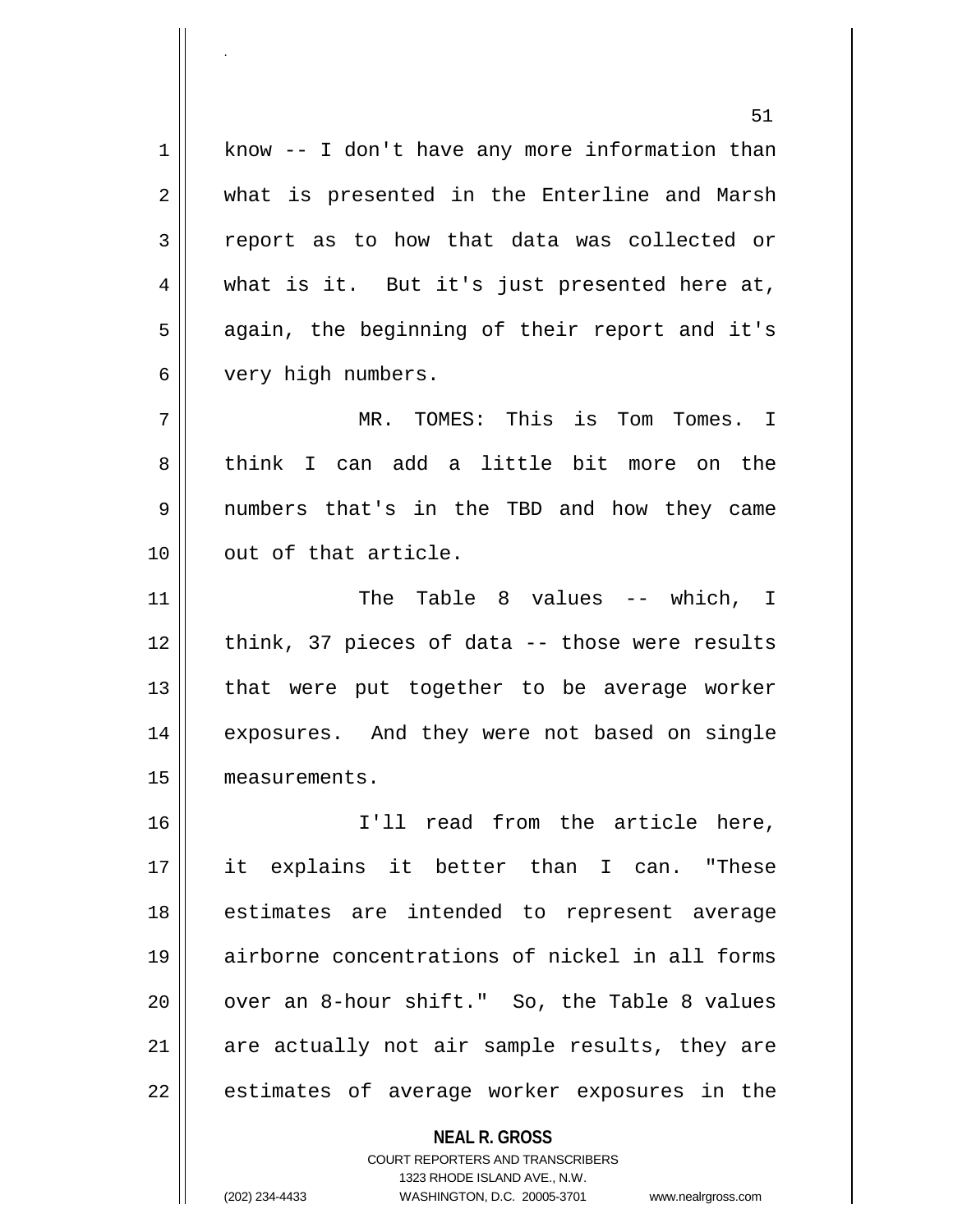1 various departments.

.

2 And I did focus on the higher  $3 \parallel$  results in reviewing this. The 5 milligrams 4 per cubic meter is for the refinery, and the 5 || refinery exposures was one of the focuses of 6 this epidemiological study. And they had  $7 \parallel$  refineries operated in the `40s, specifically 8 the high concentrations from the calcining 9 || operation which operated from 1922 to 1947. 10 They tore out the calciners in 1947 and the 11 crushing and grinding associated with the 12 || operations created very high dust. And these 13 || numbers are represented in these high numbers 14 | for the refinery. 15 So, these numbers would not be 16 || appropriate to assume for exposures to the 17 Huntington Reduction Pilot Plant because the 18 || plant was not built until the `50s, early `50s 19 || is when they built the plant. 20 || But these data were admittedly 21 | difficult to separate out into specific values  $22 \parallel$  that I could use for distinguishing the

> **NEAL R. GROSS** COURT REPORTERS AND TRANSCRIBERS 1323 RHODE ISLAND AVE., N.W.

(202) 234-4433 WASHINGTON, D.C. 20005-3701 www.nealrgross.com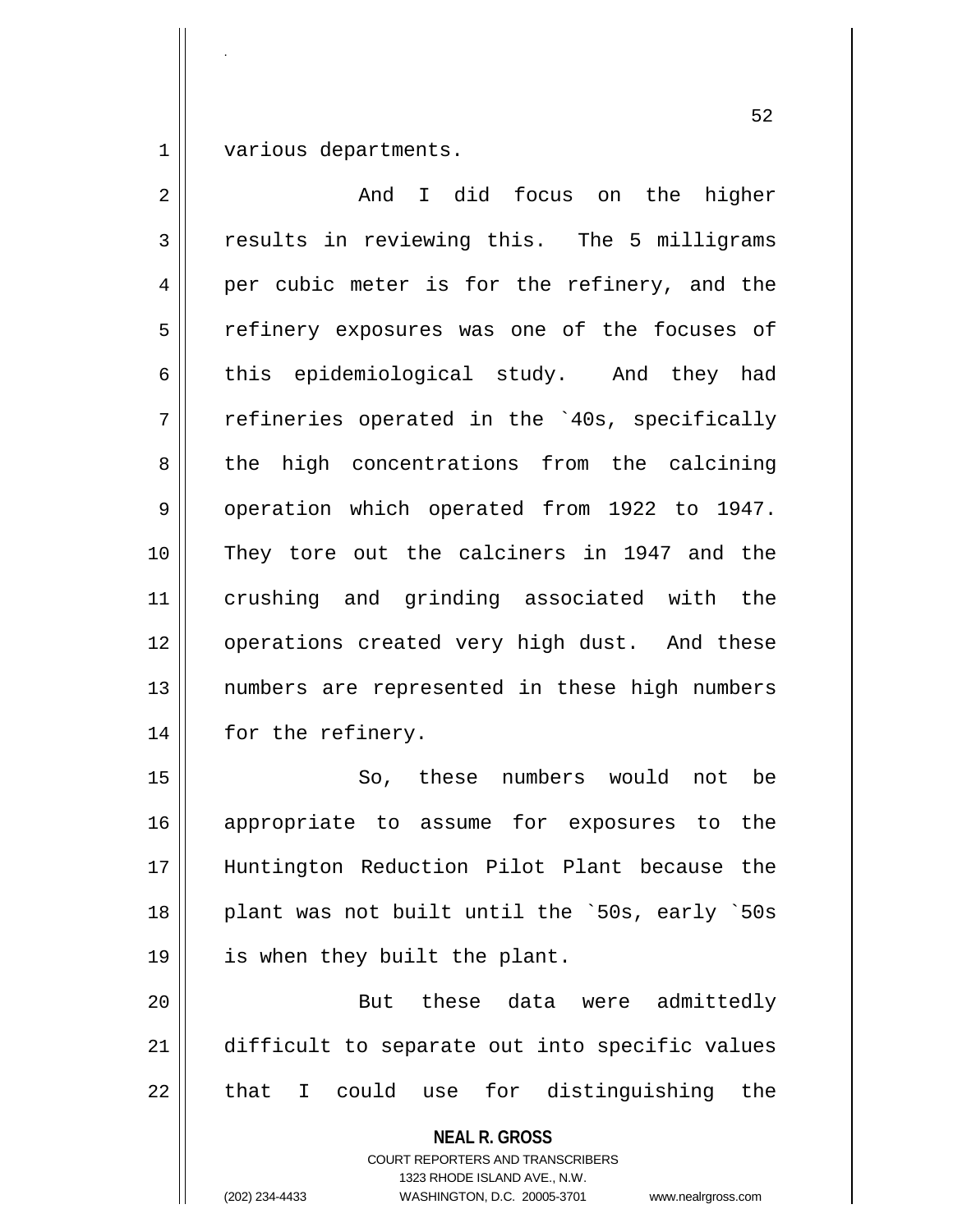1 | Reduction Pilot Plant, and that is basically 2 why we choose the entire data set without 3 discriminating it, and just chose the upper  $4 \parallel 95^{th}$  percentile which we thought would be 5 | bounding for the Reduction Pilot Plant.

6 The Reduction Pilot Plant does  $7 \parallel$  have a value represented in that table, which 8 || is a very low number, but we don't have -- we 9 don't know much information about how that 10 number is determined. It could have come from 11 || the operations of the Reduction Pilot Plant or 12 it could have come during the idle period of 13 || Reduction Pilot Plant.

 This article was published in 1982, and as Steve mentioned, there was some data sent to NIOSH in 1976. I don't have a copy of that either, but the Reduction Pilot Plant was in the standby status at that particular time.

20 || So, that low number represented by 21 || the Reduction Pilot Plant may not be an 22 || accurate representative of the operations in

**NEAL R. GROSS**

COURT REPORTERS AND TRANSCRIBERS 1323 RHODE ISLAND AVE., N.W. (202) 234-4433 WASHINGTON, D.C. 20005-3701 www.nealrgross.com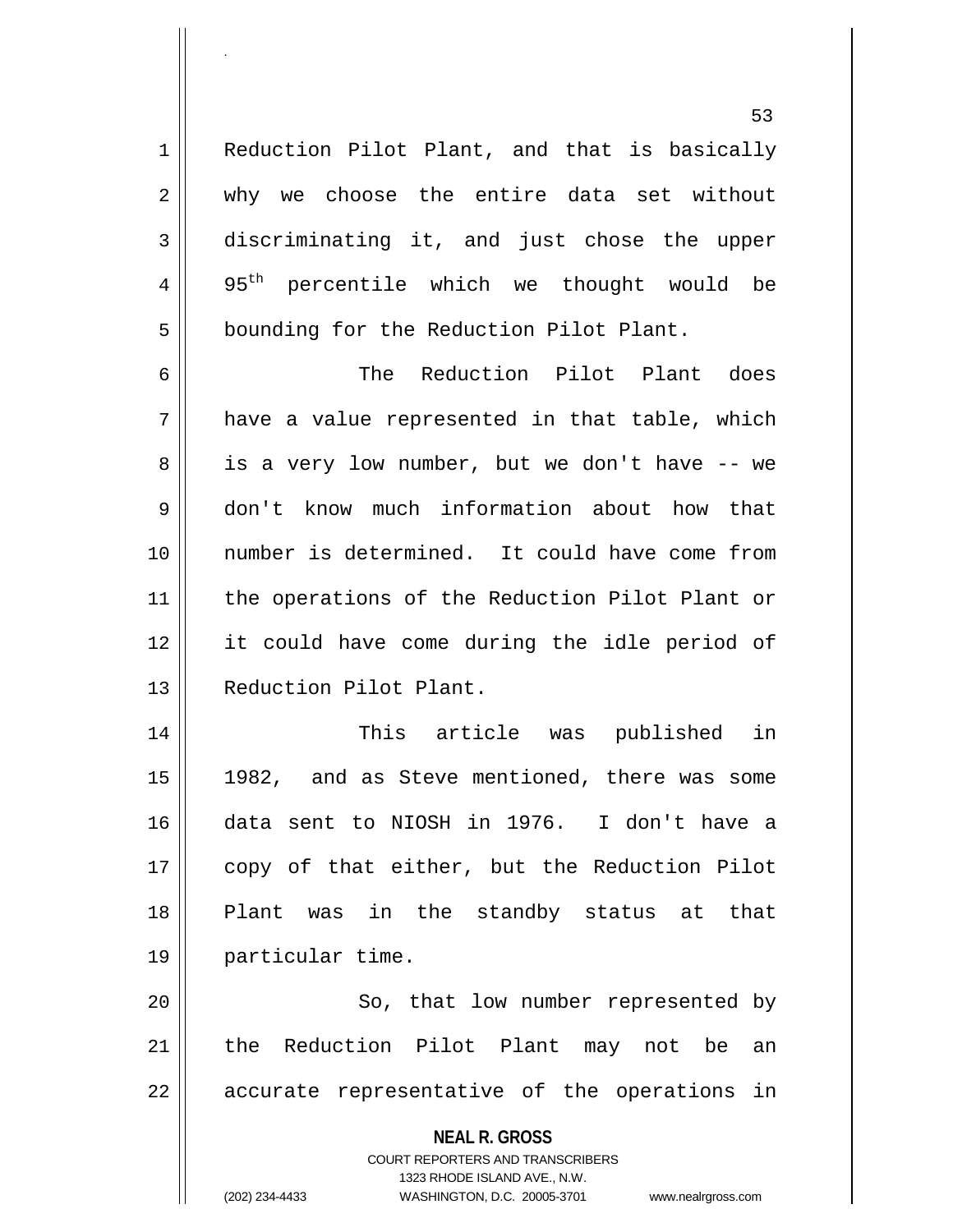1 | the late `50s and early `60s when they were 2 || handling recycled nickel contaminated with 3 uranium. So, we didn't really have any 4 confidence that we could say that .02 value 5 for the Reduction Pilot Plant was 6 representative of worker exposures during 7 || operations. But we did include it in the set 8 | of data.

 And I would like to point out one 10 || other thing that I believe was in one of the writeups I saw from SC&A concerning another 12 || table in this Enterline and Marsh article. There was a Table 4 in that article, had 14 || exposures to four -- average nickel exposures 15 || to four different workers. And the highest one of those was a guy who started work there in 1941 and he worked at the refinery from 1941 to 1944. And this average nickel exposure over his career there was .94 milligrams per 20 || cubic meter. But this article points out that he was in the calcining department from 1941 | to 1944. And that particular department was

## **NEAL R. GROSS**

COURT REPORTERS AND TRANSCRIBERS 1323 RHODE ISLAND AVE., N.W. (202) 234-4433 WASHINGTON, D.C. 20005-3701 www.nealrgross.com

.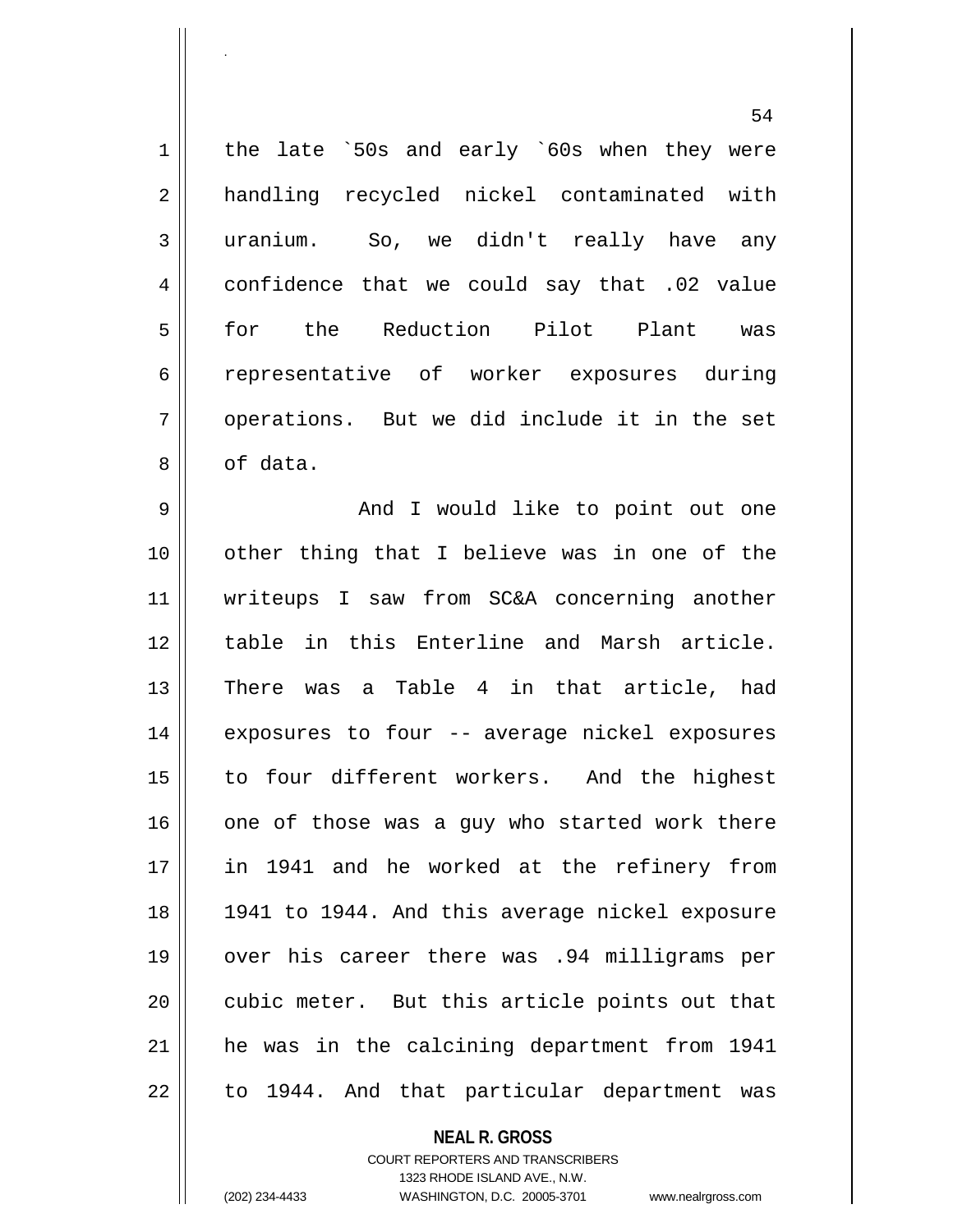**NEAL R. GROSS** COURT REPORTERS AND TRANSCRIBERS 1323 RHODE ISLAND AVE., N.W. (202) 234-4433 WASHINGTON, D.C. 20005-3701 www.nealrgross.com 55 1 || the focus of these exposures for the cancer 2 || risk they had from exposure to nickel.  $3 \parallel$  So, that would account for part of his higher  $4 \parallel$  exposures than the other three. 5 And the estimated exposure to the 6  $\parallel$  other three workers is below the value we have 7 estimated in TBD. I'm trying to put the 8 || numbers into perspective here of what we have 9 in the TBD. 10 || CHAIRMAN KOTELCHUCK: Well, how do 11 we move to resolution? It's a complex 12 || argument. It's a little hard to follow given 13 || that we're -- at least for me, because the 14 || screen is fixed, and I can't look at all of 15  $\parallel$  the, if you will, the green box. But first, 16 according to SC&A, they have indicated that 17 || all the findings are resolved for Set 8. I'm 18 not quite sure what -- it's the question of 19 whether to reconsider based on that -- 20 MR. FARVER: David, this is Doug  $21$  || Farver. Can I --22 CHAIRMAN KOTELCHUCK: Please.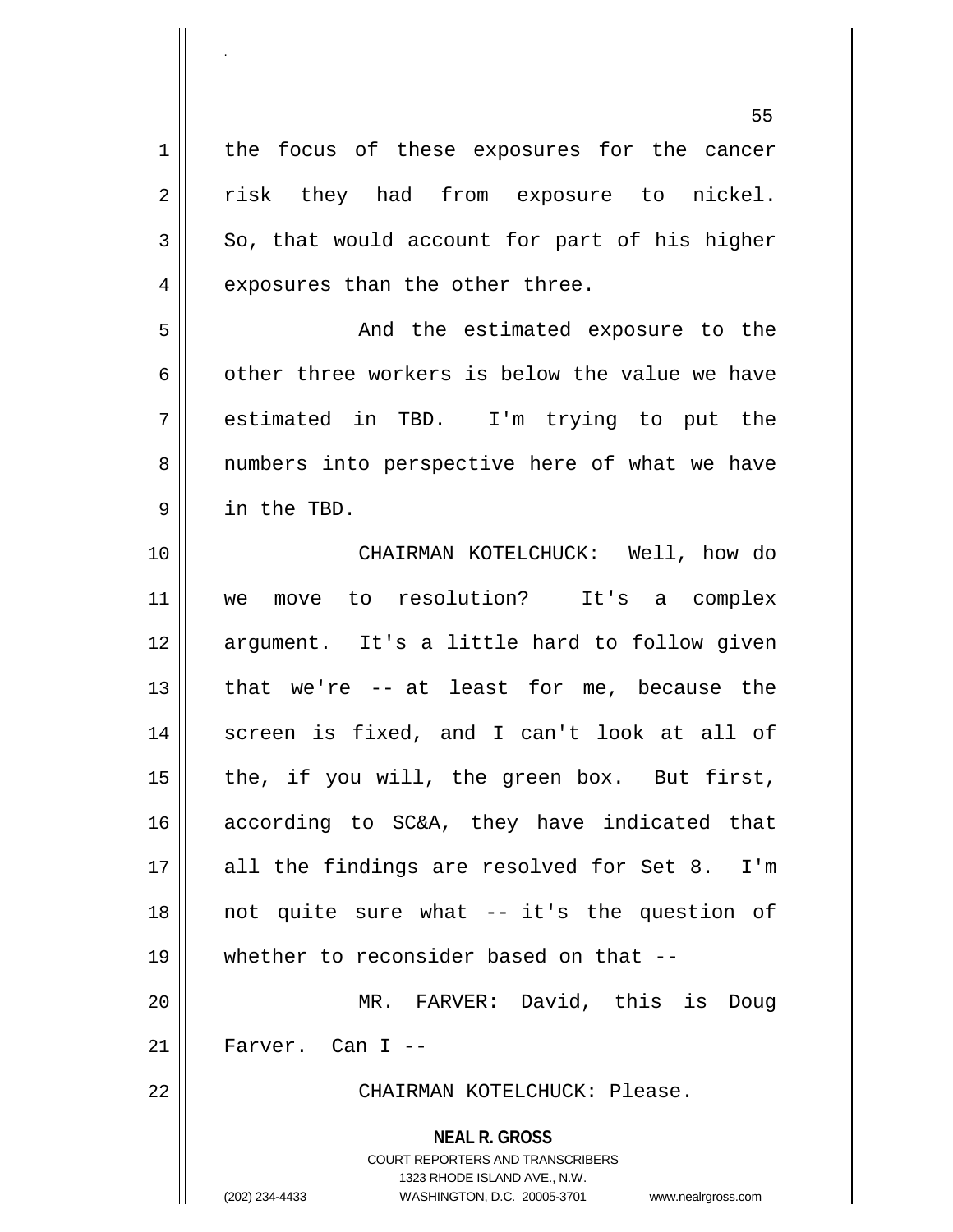**NEAL R. GROSS** COURT REPORTERS AND TRANSCRIBERS 1323 RHODE ISLAND AVE., N.W. (202) 234-4433 WASHINGTON, D.C. 20005-3701 www.nealrgross.com 56 1 || MR. FARVER: Can I go ahead and  $2 \parallel$  explain? 3 CHAIRMAN KOTELCHUCK: Yes, yes, 4 please do. 5 MR. FARVER: There are two open 6 issues from the attachments of Set 8. They 7 weren't included in our stats on findings 8 || because there's no official finding numbers 9 for them as with the other findings where we  $10$  | have a  $-$ 11 || CHAIRMAN KOTELCHUCK: Ah. 12 MR. FARVER: -- case number, and a 13 || Table 2 Identifier, and then a finding number. 14 || But these don't follow the normal protocol so 15 || they were not included in those stats. But 16 || there's only those two open issues on the 17 Huntington Pilot Plant with Attachment 3. 18 CHAIRMAN KOTELCHUCK: Okay, thank  $19 \parallel$  you. 20 MR. FARVER: And then again in -- 21 now, in Set 9, which I think Grady might want 22 || to discuss, there are some open issues on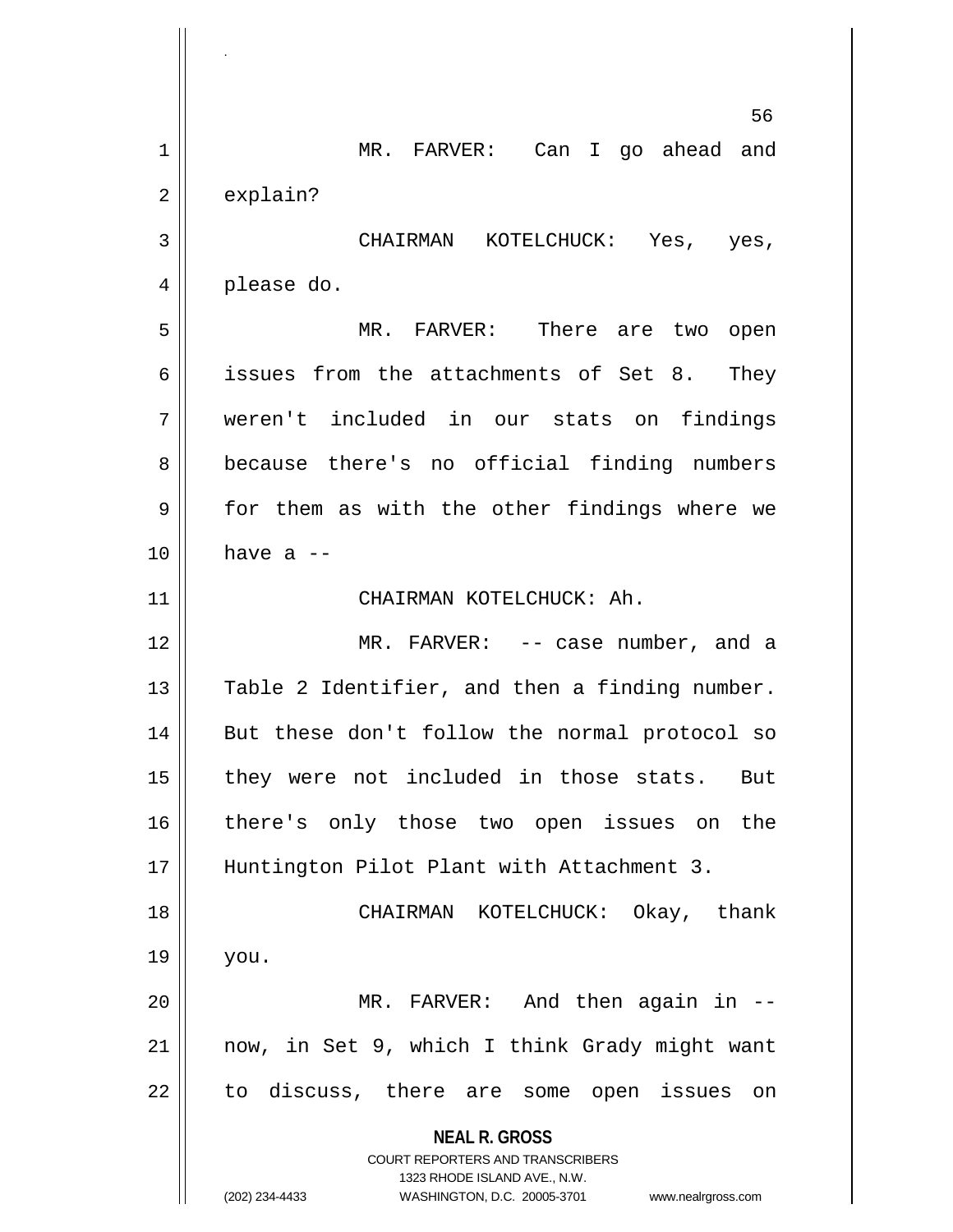|    | 57                                                                                       |
|----|------------------------------------------------------------------------------------------|
| 1  | Huntington Pilot Plant cases that we reviewed,                                           |
| 2  | and those findings have numbers and those are                                            |
| 3  | counted as real findings.                                                                |
| 4  | CHAIRMAN KOTELCHUCK: Got it.                                                             |
| 5  | MR. FARVER: Okay.                                                                        |
| 6  | CHAIRMAN KOTELCHUCK: So, getting                                                         |
| 7  | back to 8 -- thank you for the clarifications                                            |
| 8  | -- getting back to 8, what is the -- how do we                                           |
| 9  | move to closure on this complex --                                                       |
| 10 | MEMBER POSTON: It doesn't sound                                                          |
| 11 | like we're getting a whole lot of agreement                                              |
| 12 | right now but, you know, I don't know if we                                              |
| 13 | could take some time, if we need time. I mean,                                           |
| 14 | I'd like to get these closed out, but if we                                              |
| 15 | need time, maybe we could just try to deal                                               |
| 16 | with it in one of these technical calls we've                                            |
| 17 | done in the past.                                                                        |
| 18 | Tom, this<br>is<br>John<br>DR.<br>MAURO:                                                 |
| 19 | Mauro.                                                                                   |
| 20 | MEMBER POSTON:<br>these<br>Because                                                       |
| 21 | might need a little bit more time.                                                       |
| 22 | Tom, this<br>John<br>MAURO:<br>is<br>DR.                                                 |
|    | <b>NEAL R. GROSS</b><br>COURT REPORTERS AND TRANSCRIBERS<br>1323 RHODE ISLAND AVE., N.W. |
|    | (202) 234-4433<br>WASHINGTON, D.C. 20005-3701<br>www.nealrgross.com                      |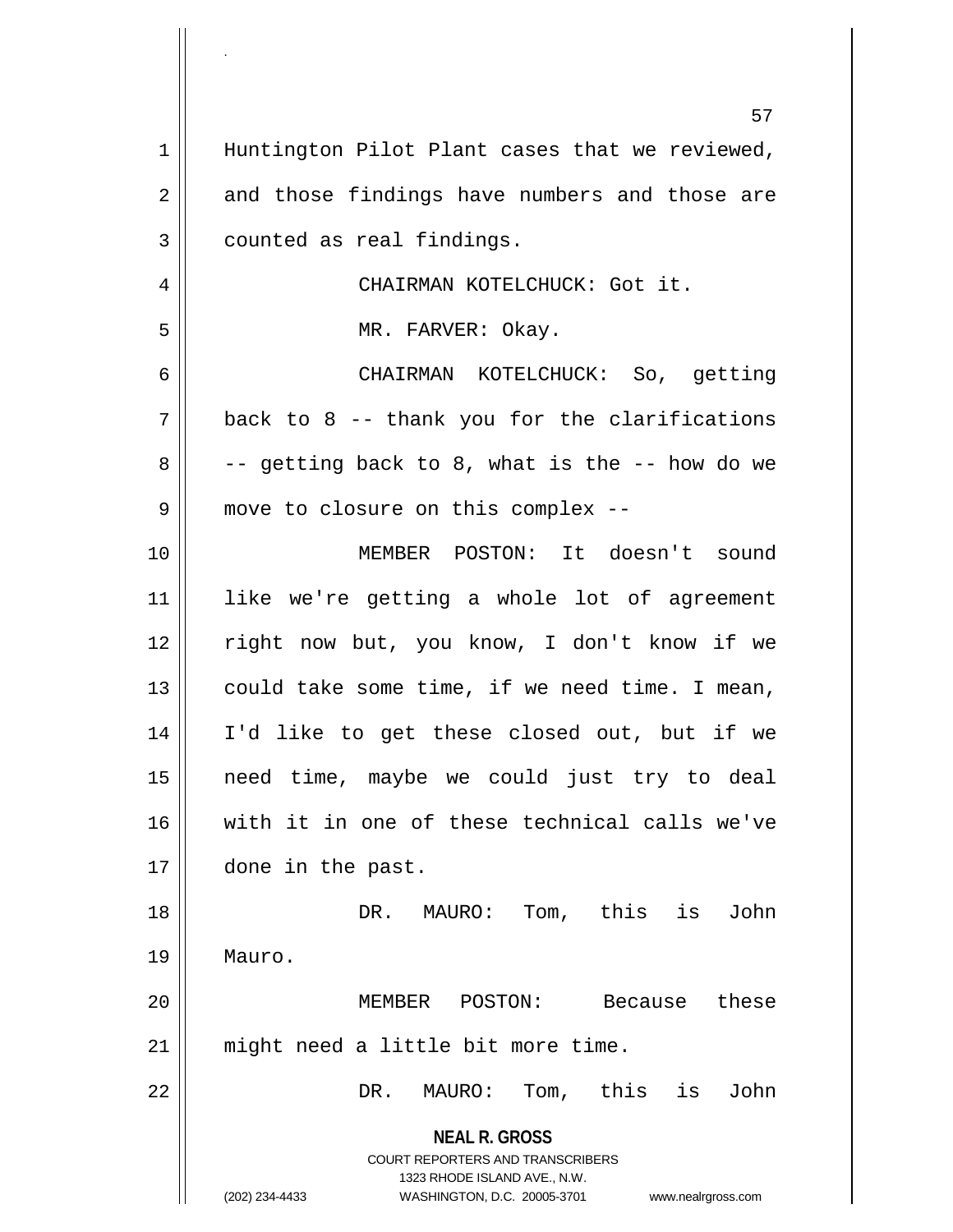1 || Mauro. It sounds like this -- perhaps I 2 didn't fully appreciate or understand. It  $3 \parallel$  sounds like that you've looked at the data,  $4 \parallel$  the same data that we looked at and, you know, 5 we have all these numbers for different work 6 areas. But for some reason there are certain 7 work areas and time periods that you feel are 8 discounted. For example, I guess, the 5 9 number and the bigger -- the 5 milligrams per 10 cubic meter, and some of those other bigger 11 numbers really should not be explicitly part 12 | of the distribution. 13 And the reason for that is -- I

14 mean, if you could give us the reason why -- 15 || and I didn't really understand your rationale. 16 That is, you pointed out that, yes, those 17 numbers are there and they represent the 18 || refinery or the calciner. And, yes, they are 19 big numbers, and they represent a number -- 20 || but for some reason, and you may have a good 21 || reason, you don't feel that they are really  $22 \parallel$  applicable to this particular --well, there

> **NEAL R. GROSS** COURT REPORTERS AND TRANSCRIBERS 1323 RHODE ISLAND AVE., N.W.

.

(202) 234-4433 WASHINGTON, D.C. 20005-3701 www.nealrgross.com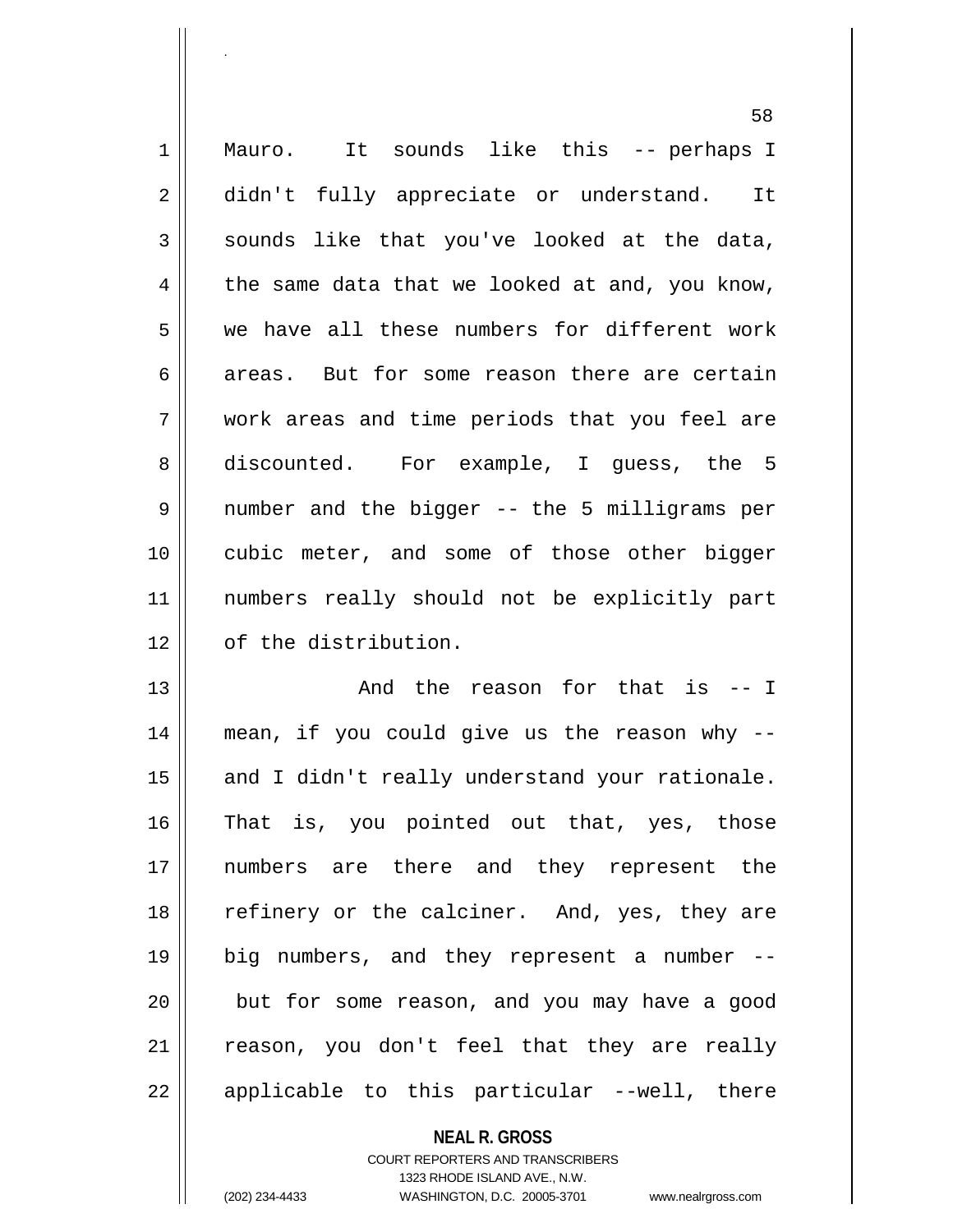1 are really two issues. One is applicable to 2 the Site Profile. Because, remember, we're 3 talking about two different things now. We're talking about, I guess it's Attachment 3, which is the Huntington Pilot Plant Site 6 Profile review. And simultaneously we're talking about a real case or a real  $8 \parallel$  person that's part of the 9<sup>th</sup> set. You remember this is one of those places where we did one of these focused Site Profile reviews and included it at the back of the set of 8. So, to help clarify, when you  $\parallel$  say your -- what I understand, when you say you're comfortable not including the 5 number and those bigger numbers that Steve 16 || summarized, are you saying that because they don't apply to this particular worker that's part of the set of 9 and therefore can be dismissed? Or are you saying, no, this can be dismissed across the board, including the Site Profile that's addressed as Attachment 3 in | the back of this thing?

> **NEAL R. GROSS** COURT REPORTERS AND TRANSCRIBERS

> > 1323 RHODE ISLAND AVE., N.W.

.

(202) 234-4433 WASHINGTON, D.C. 20005-3701 www.nealrgross.com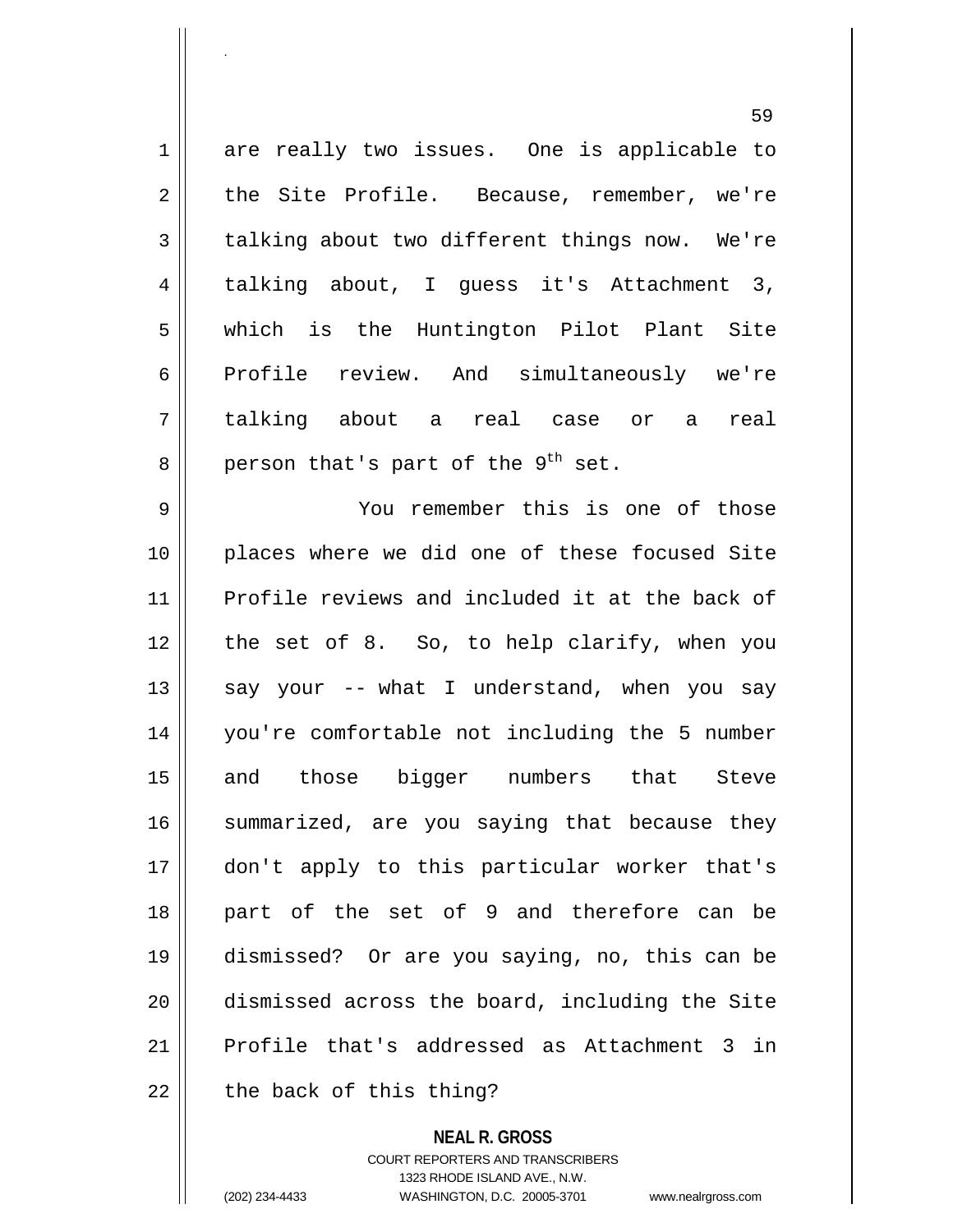60  $1 \parallel$  and, if so, if you could just  $-1$  $2 \parallel$  didn't quite understand -- that was what my reading was, that you felt that you could 4 dismiss them. And I'm fine with that, but I didn't hear the rationale. MR. TOMES: John, I may have said  $7 \parallel$  it wrong. I didn't mean that we could dismiss 8 || the 5 milligram per cubic meter value, because we included that in the distribution. It is the outlier in the distribution that was included. So, you know, if you look -- it may have the line in TBD, but if you look at the  $\parallel$  5<sup>th</sup> line, that value is there. DR. MAURO: And I recall that, but 15 || I also recall that that was part of a group of maybe ten out of the 37 numbers that seemed to be the ones that should have been used, and 18 || that the newer measurements, the ones that were made in recent times, relatively recent || times, which are really not the time periods of interest here, at least not for this 22 || particular case, I believe.

> **NEAL R. GROSS** COURT REPORTERS AND TRANSCRIBERS 1323 RHODE ISLAND AVE., N.W.

.

(202) 234-4433 WASHINGTON, D.C. 20005-3701 www.nealrgross.com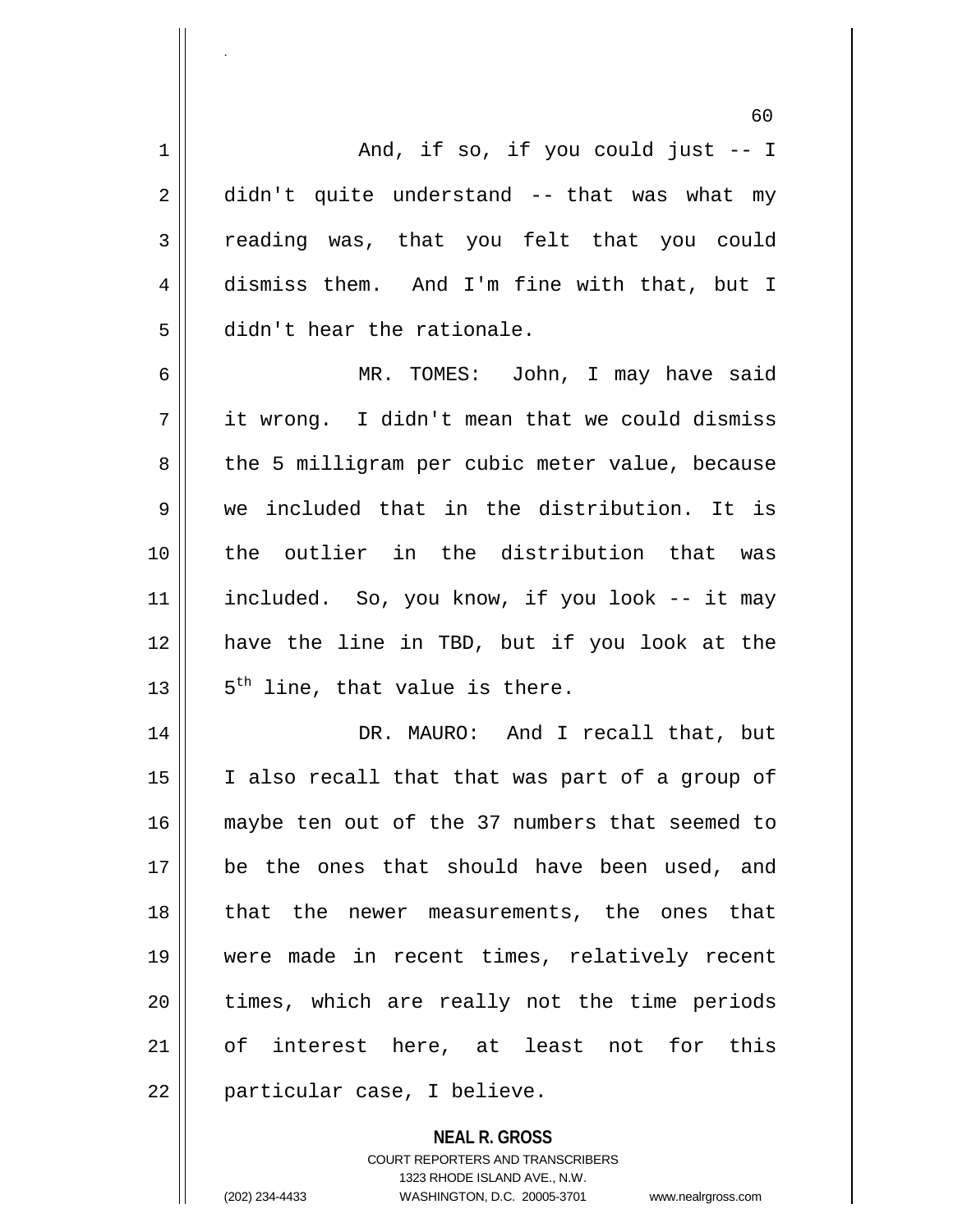| 1           | By using the full suite of all 37              |
|-------------|------------------------------------------------|
| 2           | numbers to get you your distribution, it seems |
| 3           | that you're biasing. In other words, the real  |
| 4           | distribution that applies here is not the full |
| 5           | suite of all numbers in Table 8, but the       |
| 6           | subset of it that represents the time period   |
| 7           | of interest. And I guess if could sort of      |
| 8           | grind -- I think we're close to resolution     |
| $\mathsf 9$ | because I see you feel strongly about, no,     |
| 10          | your numbers are okay. But then we still       |
| 11          | raise these questions, as Steve articulated.   |
| 12          | And I don't know, maybe other                  |
| 13          | people followed it, but I still don't see the  |
| 14          | rationale for, let's say, dismissing the big   |
| 15          | that Steve mentioned in this other<br>numbers  |
| 16          | report -- and let's say you can. Okay. Let's   |
| 17          | just assume for a second you can do that       |
| 18          | somehow. Then you're left with, okay, the 37   |
| 19          | numbers that are in your table. I guess it's   |
| 20          | called Table 8. And why is that you use the    |
| 21          | full set of 37 numbers and not go only to the  |
| 22          | numbers that represent the real time period of |

**NEAL R. GROSS**

COURT REPORTERS AND TRANSCRIBERS 1323 RHODE ISLAND AVE., N.W. (202) 234-4433 WASHINGTON, D.C. 20005-3701 www.nealrgross.com

.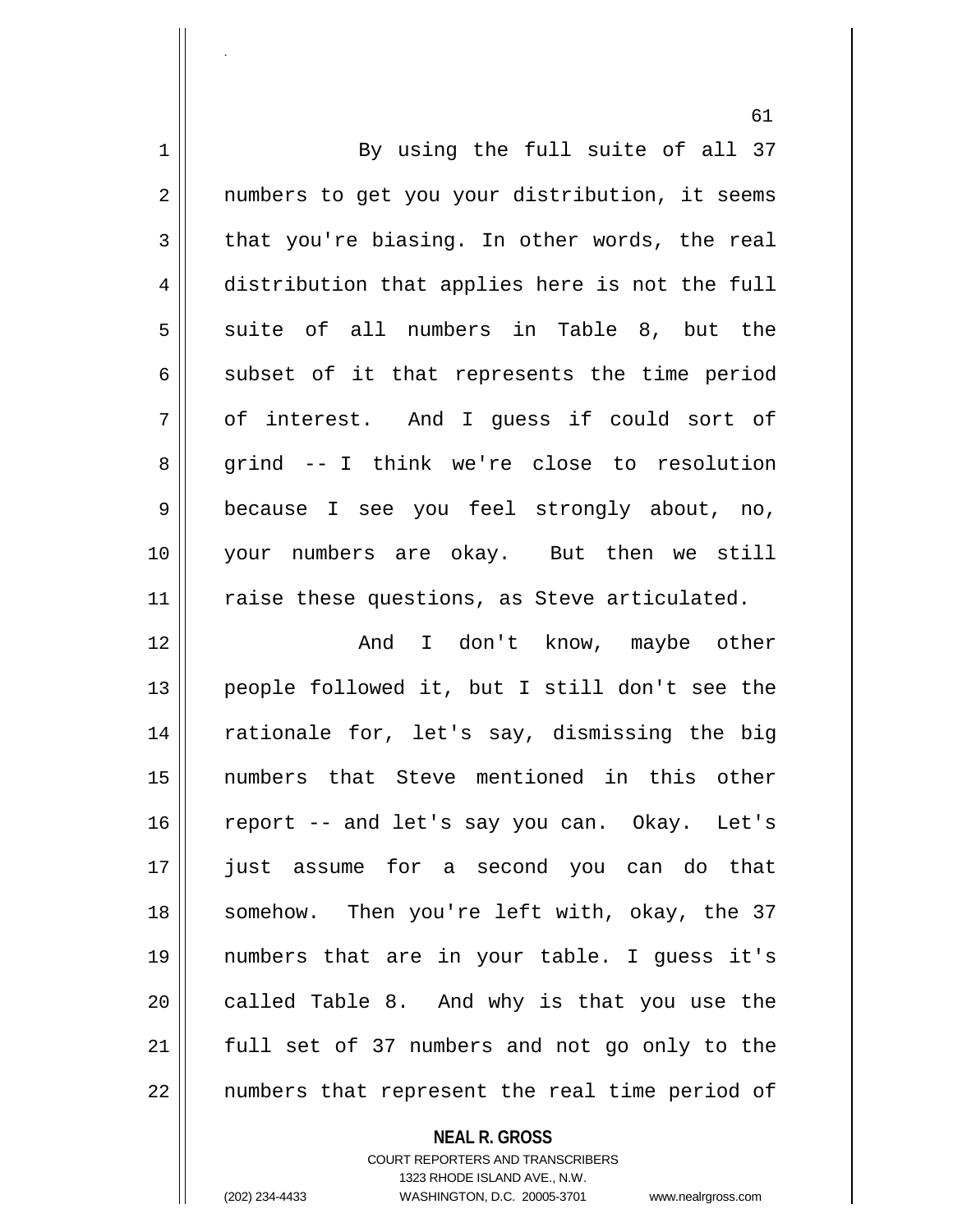**NEAL R. GROSS** COURT REPORTERS AND TRANSCRIBERS 1323 RHODE ISLAND AVE., N.W. (202) 234-4433 WASHINGTON, D.C. 20005-3701 www.nealrgross.com 62 1 || interest? You know, I'm just looking for  $2 \parallel$  something that -- the rationale that rings  $3 \parallel$  true for me, and I'd be fine. But right now, 4 || I really haven't heard that. 5 MR. MARSCHKE: Well, what I -- 6 John, this is Steve. What I heard him say was  $7 \parallel$  that the calciners and the crushers were taken  $8 \parallel$  out before the Pilot Plant was operated. 9 DR. MAURO: Before the uranium was 10 || on site? 11 || MR. TOMES: About 15 years before  $12 \parallel$  that. 13 DR. MAURO: Oh, okay, you see, I 14 | missed that. 15 MR. MARSCHKE: So, that was taken  $16$  | out, so those big numbers that I was talking - $17 \parallel$  - and that was missing from my part of the 18 || story. 19 DR. MAURO: Ah, very good. 20 MR. MARSCHKE: So, now I have that 21 part of the story. I think the big numbers  $22$  || that I'm talking about, basically, I would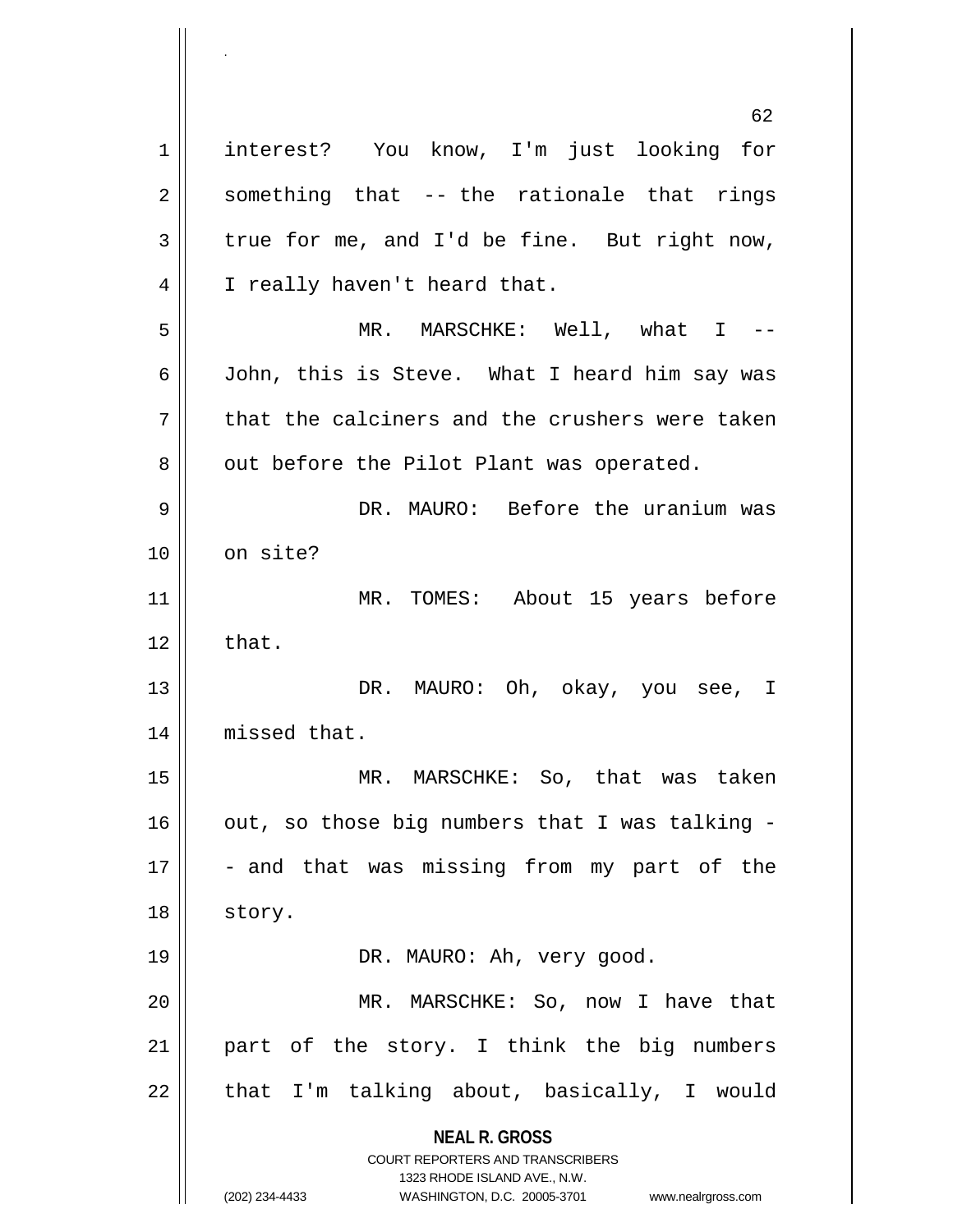.

 $1 \parallel$  have no problem in taking those out.

| 2  | Now, the other part of the story I                                                                                                                              |
|----|-----------------------------------------------------------------------------------------------------------------------------------------------------------------|
| 3  | heard was that the -- you know, by leaving                                                                                                                      |
| 4  | that 5 number in, you know, basically it adds                                                                                                                   |
| 5  | conservatism or claimant-favorable-ism to the                                                                                                                   |
| 6  | distribution that they come up with. And, you                                                                                                                   |
| 7  | know, I don't know. Again, now we're talking                                                                                                                    |
| 8  | about a factor of four if you use the -- only                                                                                                                   |
| 9  | the historical numbers, the numbers which are                                                                                                                   |
| 10 | identified by Footnote C versus the full set                                                                                                                    |
| 11 | of 37 numbers. So, really we're back to a                                                                                                                       |
| 12 | factor of four --                                                                                                                                               |
| 13 | DR. MAURO: Right.                                                                                                                                               |
| 14 | MR. MARSCHKE:<br>-- in the                                                                                                                                      |
| 15 | difference.                                                                                                                                                     |
| 16 | DR. MAURO: We're halfway home. I                                                                                                                                |
| 17 | think that --                                                                                                                                                   |
| 18 | MR. TOMES: But one of the results                                                                                                                               |
| 19 | you're proposing we take out is an actual                                                                                                                       |
| 20 | result of the Reduction Pilot Plant itself.                                                                                                                     |
| 21 | And that's one of the lower numbers, also.                                                                                                                      |
| 22 | DR. MAURO: I'm going by time. In                                                                                                                                |
|    | <b>NEAL R. GROSS</b><br>COURT REPORTERS AND TRANSCRIBERS<br>1323 RHODE ISLAND AVE., N.W.<br>(202) 234-4433<br>WASHINGTON, D.C. 20005-3701<br>www.nealrgross.com |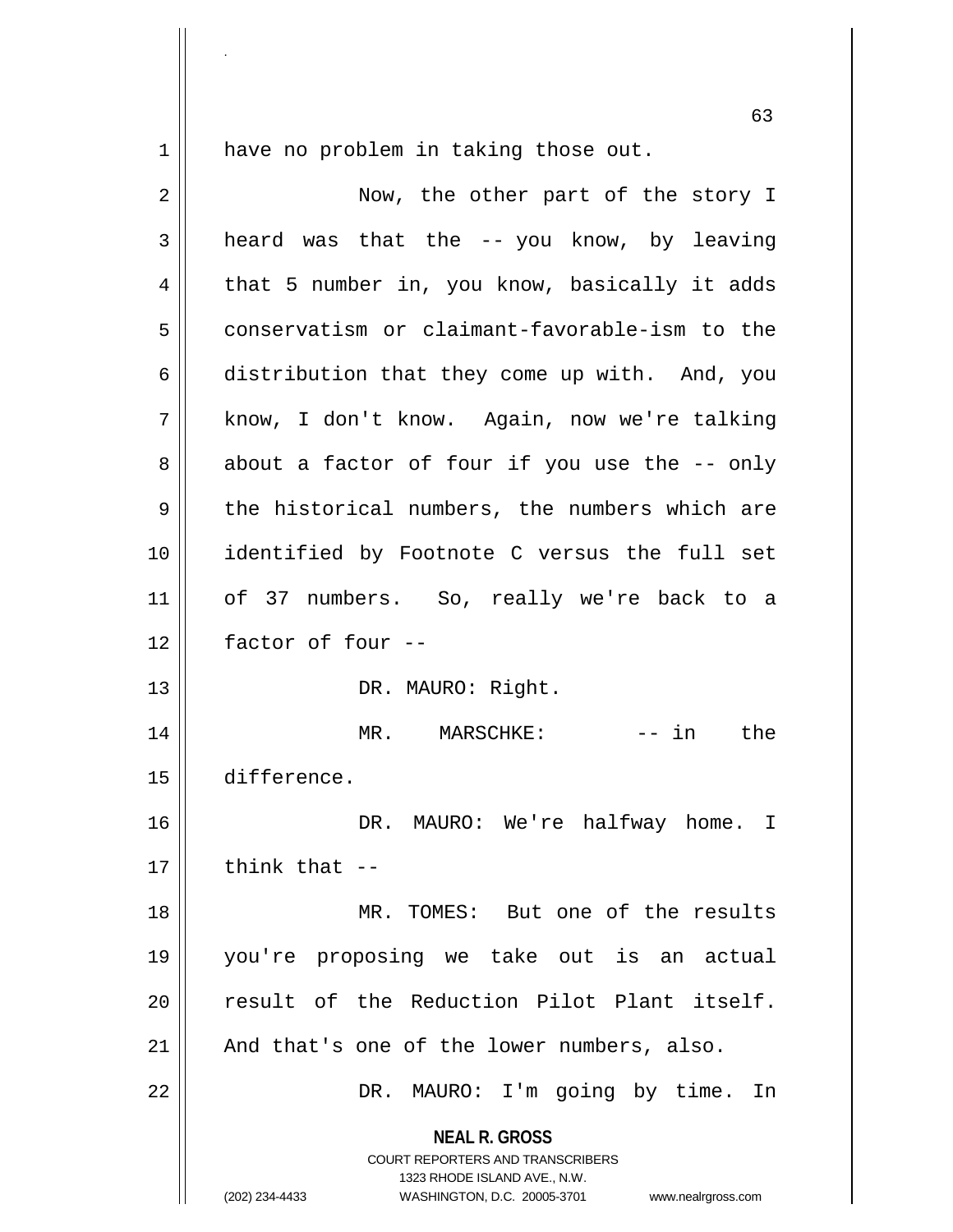|    | υ±                                                                  |
|----|---------------------------------------------------------------------|
| 1  | other words, my recollection when I worked on                       |
| 2  | this is that I looked at the table and there                        |
| 3  | was a little Footnote C next to each of those                       |
| 4  | 37 numbers that represented a certain time                          |
| 5  | period. And at the time I did the work, and I                       |
| 6  | think Steve did the follow-up work, that C was                      |
| 7  | -- the real question was, gee, shouldn't you                        |
| 8  | have just used the numbers that had little C                        |
| 9  | next to them, the footnote? Because those are                       |
| 10 | the numbers that represent the time period of                       |
| 11 | interest.                                                           |
| 12 | And all the others really are not                                   |
| 13 | relevant to the time period of interest. And                        |
| 14 | if you do that, you come up with a                                  |
| 15 | distribution that gives you a 95 <sup>th</sup> percentile           |
| 16 | that I believe was about ten times higher. And                      |
| 17 | I guess that's where we -- so, I'm okay with                        |
| 18 | the first part. Get rid of all those other                          |
| 19 | big numbers. I did not realize that they                            |
| 20 | really weren't applicable.                                          |
| 21 | So<br>now we've sort of simplified                                  |
| 22 | the question, is should you use the<br>full                         |
|    |                                                                     |
|    | <b>NEAL R. GROSS</b><br>COURT REPORTERS AND TRANSCRIBERS            |
|    | 1323 RHODE ISLAND AVE., N.W.                                        |
|    | (202) 234-4433<br>WASHINGTON, D.C. 20005-3701<br>www.nealrgross.com |

.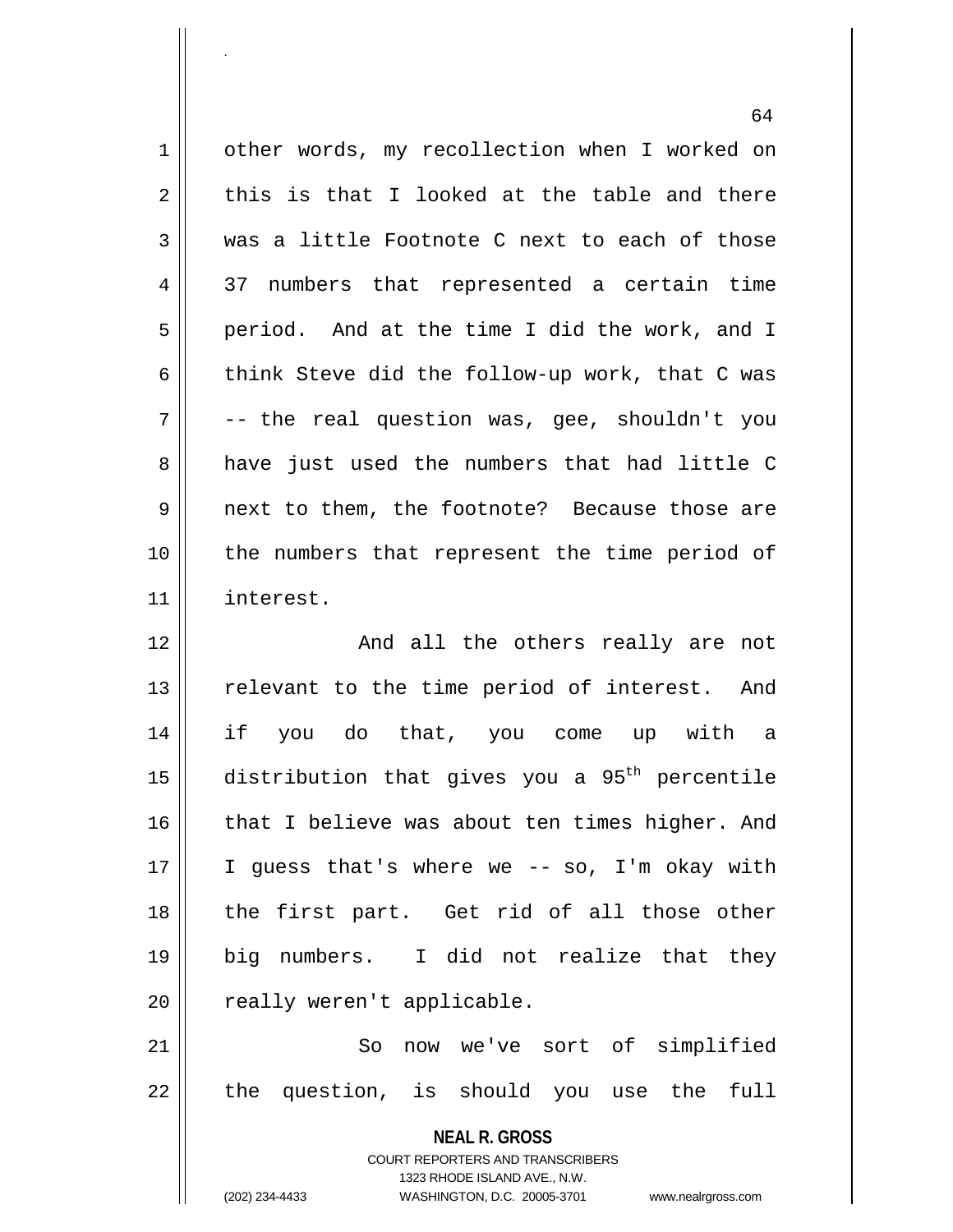**NEAL R. GROSS** COURT REPORTERS AND TRANSCRIBERS 1323 RHODE ISLAND AVE., N.W. 65 1 distribution of all 37 numbers and pick off 2 the upper 95<sup>th</sup> percentile, and thereby get the 3 | numbers you guys got? Or should you go with, 4 || no, we're only going to pick the numbers with 5 the little letter C next to them which 6 cepresent the older measurements of nickel, 7 because that's a more appropriate number to 8 || use when doing DRs for this facility and for 9 || this particular work? 10 MR. MARSCHKE: But, John, what 11 NIOSH is saying, if you look in the table 12 there is a -- Reduction Pilot Plant is listed  $13$  as one of the departments that has a nickel 14 | concentration associated with it. 15 || DR. MAURO: Okay. 16 MR. MARSCHKE: And that department 17 does not -- that number does not have a C 18 associated with it. 19 || DR. MAURO: Okay. 20 MR. MARSCHKE: So, what they're  $21$  saying is the historical data, I guess the  $22$  || historical C data, the data that's identified

.

(202) 234-4433 WASHINGTON, D.C. 20005-3701 www.nealrgross.com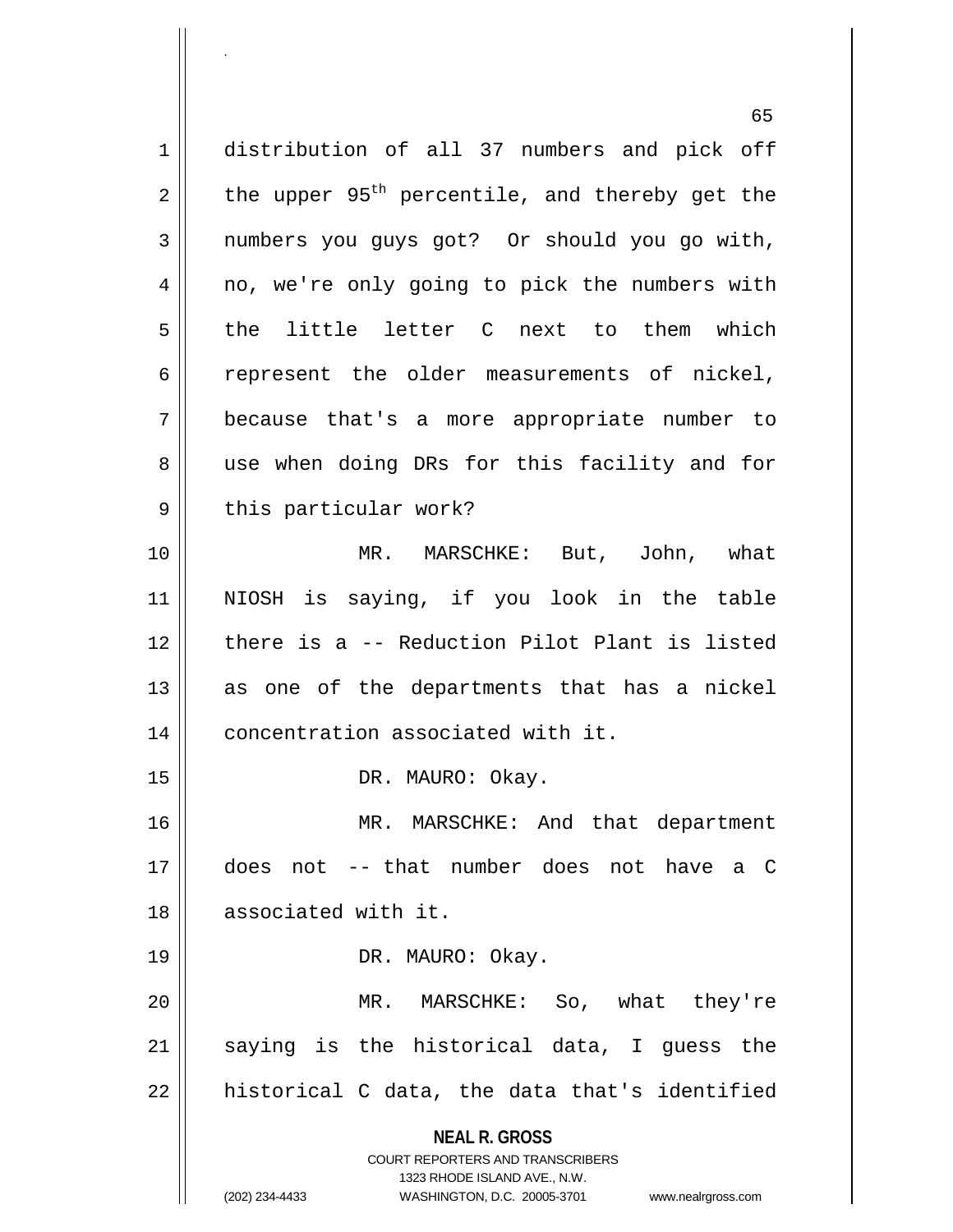|    | 66                                                                  |
|----|---------------------------------------------------------------------|
| 1  | with a C as being historical --                                     |
| 2  | DR. MAURO: Yeah.                                                    |
| 3  | MR. MARSCHKE: -- comes before the                                   |
| 4  | Pilot Plant went into operation. It was data                        |
| 5  | that was collected -- it's really historical                        |
| 6  | data. It's data that was collected before the                       |
| 7  | Pilot Plant went into operation. Is that                            |
| 8  | correct?                                                            |
| 9  | MR. TOMES: It's clear that some                                     |
| 10 | of it is. What is not clear is how much of it                       |
| 11 | is and how of it isn't.                                             |
| 12 | DR. MAURO: Oh, okay. I think we                                     |
| 13 | got to the nub of the matter, and this is very                      |
| 14 | good because we cleared away a lot of the fog                       |
| 15 | in my head. And what we're really zeroing in                        |
| 16 | on is whether or not, you know, the Cs -- this                      |
| 17 | little model I have in my head is that the                          |
| 18 | right number to use are the ones with the                           |
| 19 | little C next to them. And I'm hearing that                         |
| 20 | maybe that's not the right way to do it.                            |
| 21 | And it's not apparent -- right                                      |
| 22 | now, I guess we're at a place where I haven't                       |
|    | <b>NEAL R. GROSS</b>                                                |
|    | COURT REPORTERS AND TRANSCRIBERS<br>1323 RHODE ISLAND AVE., N.W.    |
|    | (202) 234-4433<br>WASHINGTON, D.C. 20005-3701<br>www.nealrgross.com |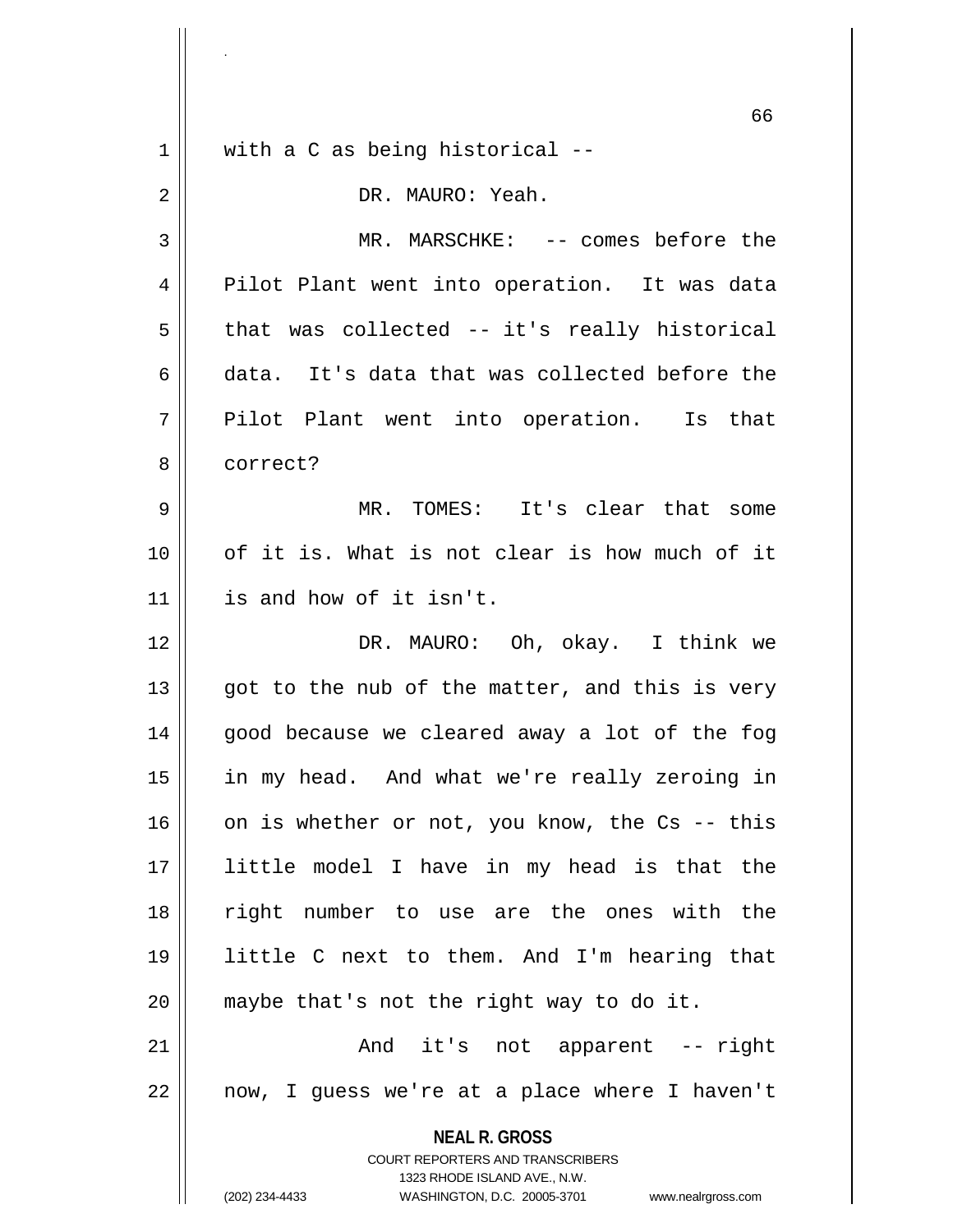**NEAL R. GROSS** COURT REPORTERS AND TRANSCRIBERS 1323 RHODE ISLAND AVE., N.W. (202) 234-4433 WASHINGTON, D.C. 20005-3701 www.nealrgross.com 67 1 | heard the argument that those numbers with the 2 || little Cs next to them are really not 3 appropriate, or you're not sure. I guess, if 4 || you could help me with that part, we might be 5 able to close this out. 6 MR. TOMES: Well, I'm not 7 following why we think we should only use 8 those for being historical for the era of 9 interest. 10 CHAIRMAN KOTELCHUCK: Okay. May  $11$  | I, as Chair, we spent half an hour on this. Is 12 it appropriate that this continue with a 13 || technical call? 14 MR. KATZ: Dave, it sounds like 15  $\parallel$  they're right at the end of this. 16 || CHAIRMAN KOTELCHUCK: Okay. 17 MR. KATZ: And a technical call  $18$  || takes a lot of arranging and so on. If they  $19 \parallel$  C-20 CHAIRMAN KOTELCHUCK: Alright. 21 | Okay. We'll continue for another few minutes,  $22 \parallel$  I hope.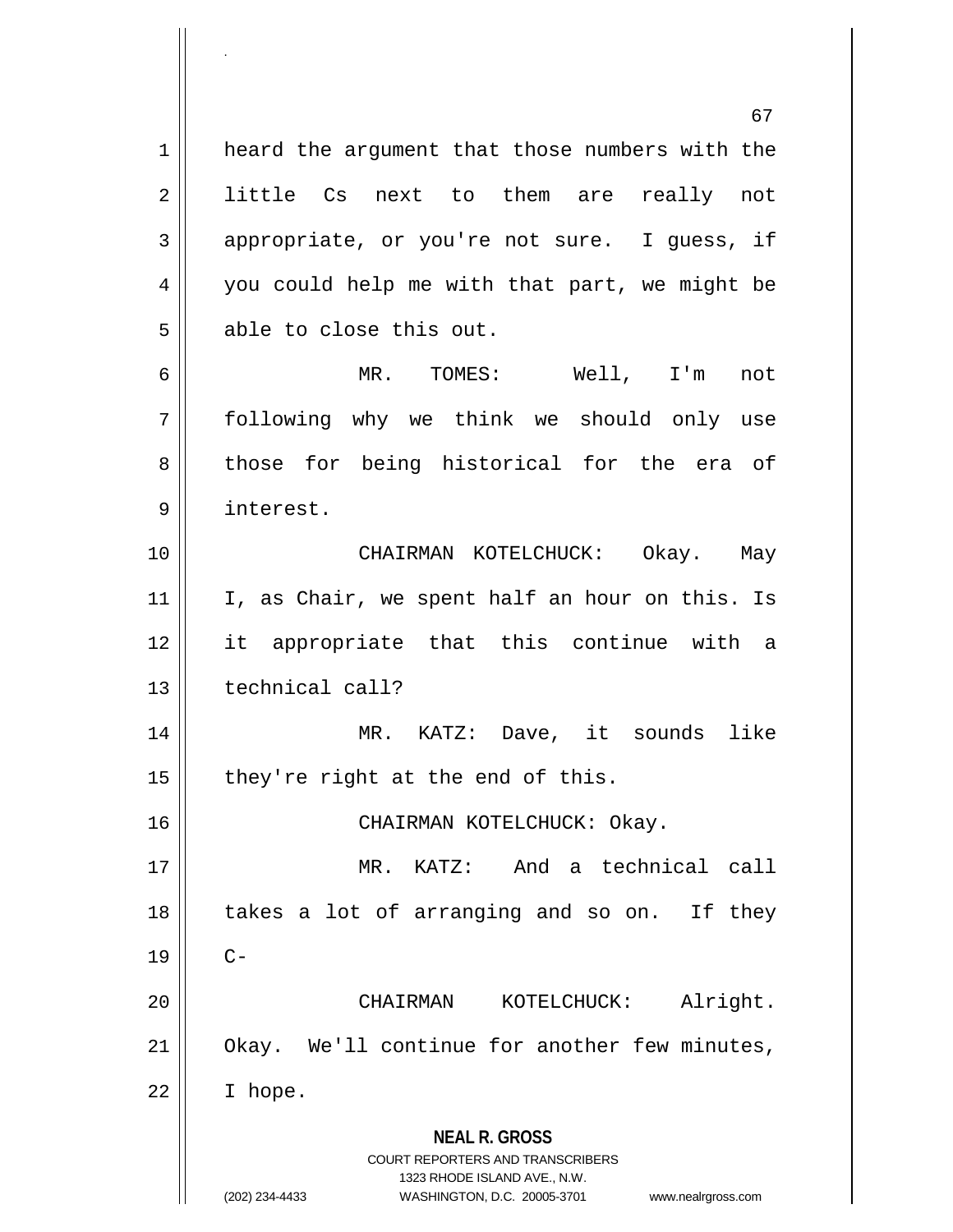**NEAL R. GROSS** COURT REPORTERS AND TRANSCRIBERS 1323 RHODE ISLAND AVE., N.W. 68 1 || MEMBER CLAWSON: Hey, Dave, this is 2 Brad. 3 CHAIRMAN KOTELCHUCK: Yes. 4 MEMBER CLAWSON: You know, one of  $5 \parallel$  the things in this is, you know, granted, I  $6 \parallel$  know we've got a big agenda on here, but one  $7 \parallel$  of the problems with this that we have is that 8 we don't kind of finish this out. So, I'm 9 || just starting to follow where they're at and 10 I'd really like to be able to kind of stay on  $11$  | track with  $-$ 12 CHAIRMAN KOTELCHUCK: Very good. 13 || Okay, fine. Very good. Okay, let's continue. 14 MEMBER RICHARDSON: Can you hear 15 me? This is David Richardson. 16 CHAIRMAN KOTELCHUCK: Yes. 17 MEMBER RICHARDSON: Yes? Yeah, I 18 || agree that I think we're making headway. I 19 wanted to raise one other question or other  $20$  | point and pose it as a question, I guess. 21 || There's a lot that seems to be 22 || hinging on one table in an epidemiologic study

.

(202) 234-4433 WASHINGTON, D.C. 20005-3701 www.nealrgross.com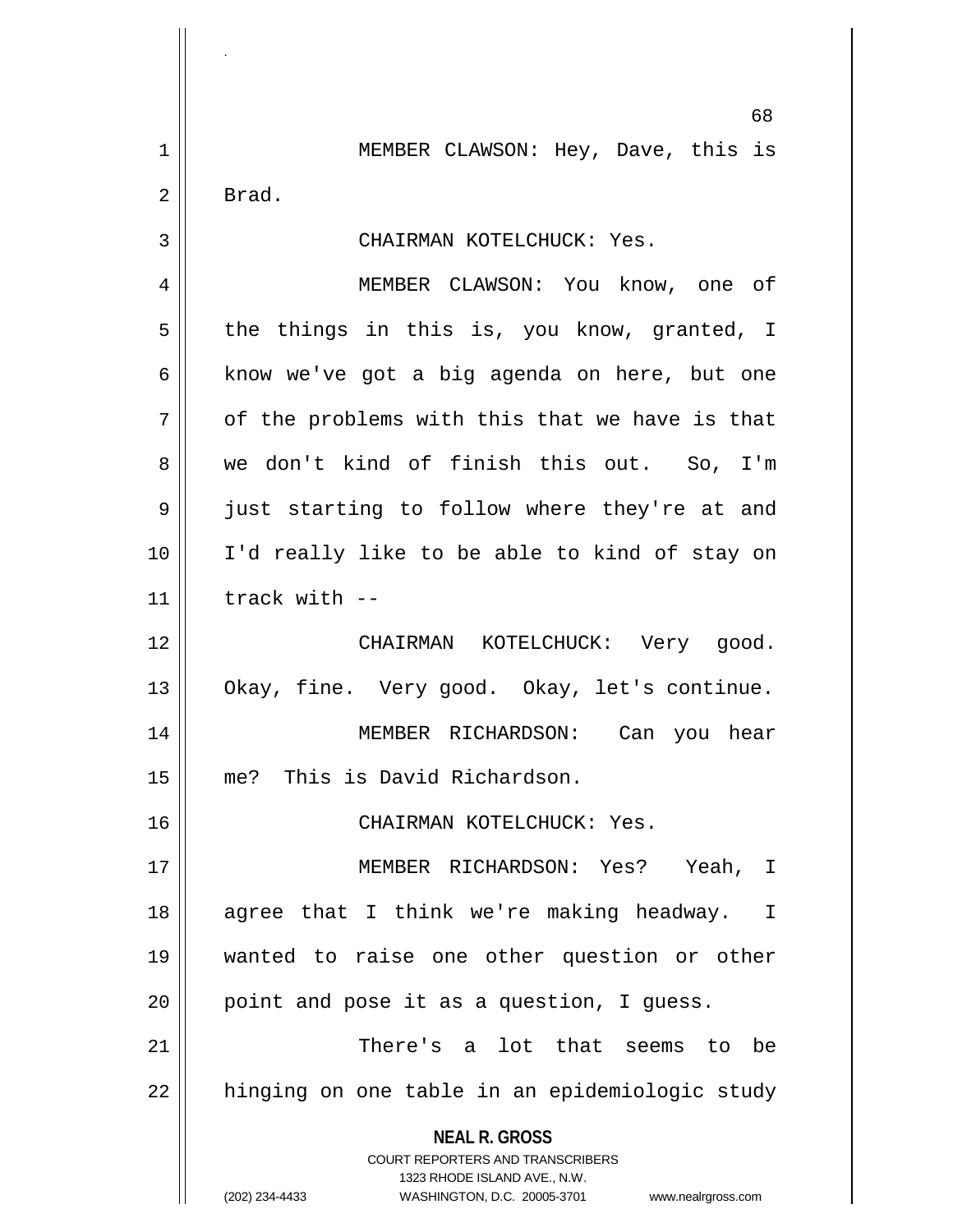$1 \parallel$  that was -- so it wasn't a study that was  $2 \parallel$  focused on exposure assessment, it was a study 3 that was basically focused on standardized 4 mortality ratios. And it was --it's a study 5 || that was done by contract by --between 6 Huntington and a university, so it's an 7 industry-funded study reconstructing exposures 8 || for workers who, you know, there's a concern  $9 \parallel$  about an excess of cancer in that facility. 10 || The numbers that are I think 11 in Table 8 are not well described. I mean, 12 they're saying that they're taking -- your 13 data -- converting them to modern graph metric 14 || expression whenever possible using knowledge 15 of change they've extrapolated back from 16 || recent measurements, but they're not really 17 || saying how that is except to say that it's 18 imperfect, but we can assume that exposures 19 were greater in the past. 20 I don't have a good sense of, you

21 || know, just kind of the basis for a lot of  $22$  | these numbers. I mean, some of them are based

> **NEAL R. GROSS** COURT REPORTERS AND TRANSCRIBERS

> > 1323 RHODE ISLAND AVE., N.W.

.

(202) 234-4433 WASHINGTON, D.C. 20005-3701 www.nealrgross.com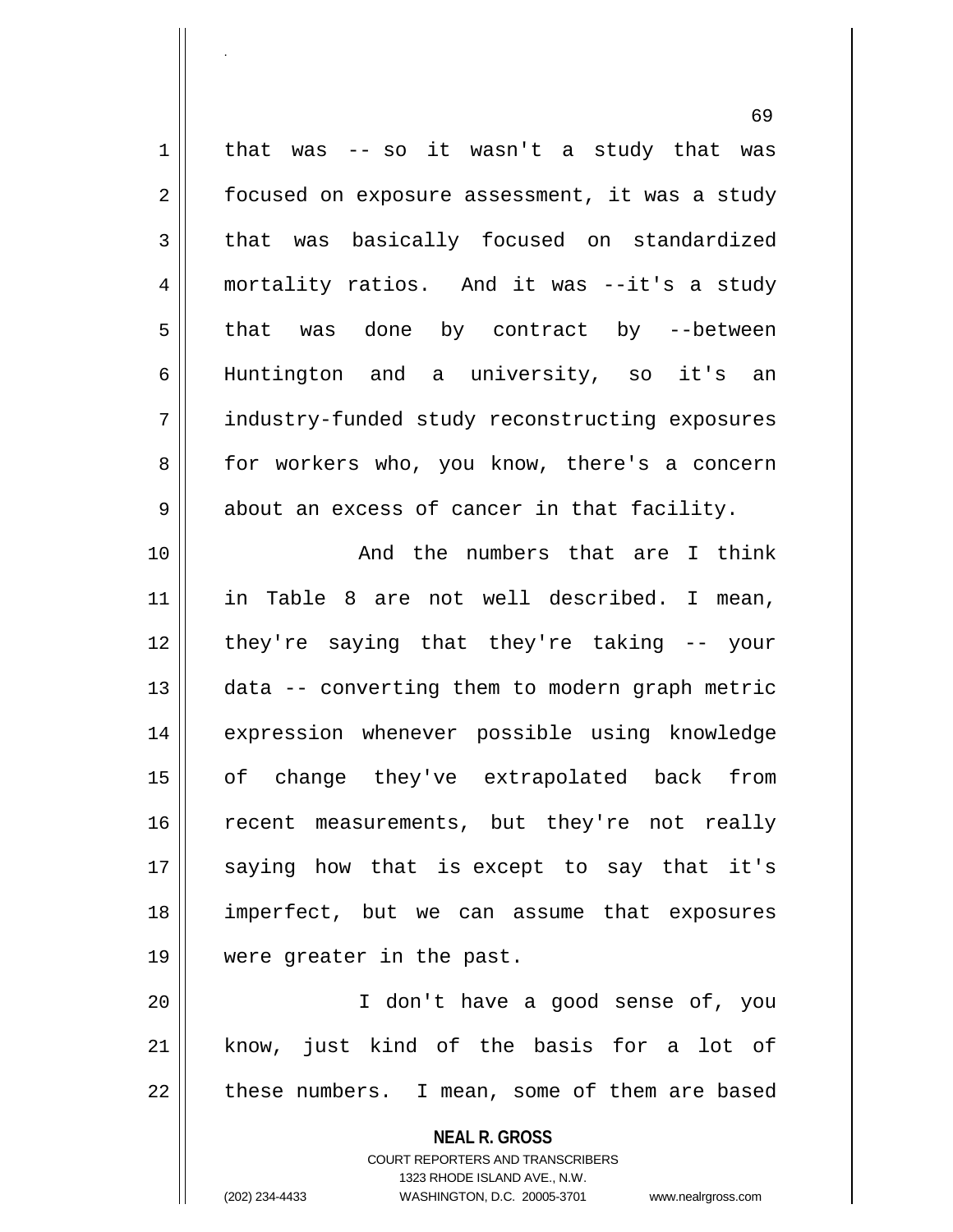1 || on modern exposures but they're described as 2 || being the average concentration over the 3 entire period, for example, of operation of 4 || one of the departments that makes up a row of  $5 \parallel$  this table.

6 So, I mean, how are people  $7$  | thinking about that, like one of these numbers 8 where they're saying it's big or small? Is  $9 \parallel$  that on average over the entire period it was 10 big or small, or is it that there was no 11 variation? They've done some sort of 12 extrapolation over time implying that the 13 || exposures were higher, of higher magnitude in 14 | the past.

15 || The Rand then we're going to look at 16 || the variation in the values, either values 17 || with superscript c or not, between different departments here and say that that's going to represent the variation over time, for || example, in the intensity of exposure in the Reduction Pilot Plant, so that's one of the  $\parallel$  rows.

**NEAL R. GROSS**

COURT REPORTERS AND TRANSCRIBERS 1323 RHODE ISLAND AVE., N.W. (202) 234-4433 WASHINGTON, D.C. 20005-3701 www.nealrgross.com

.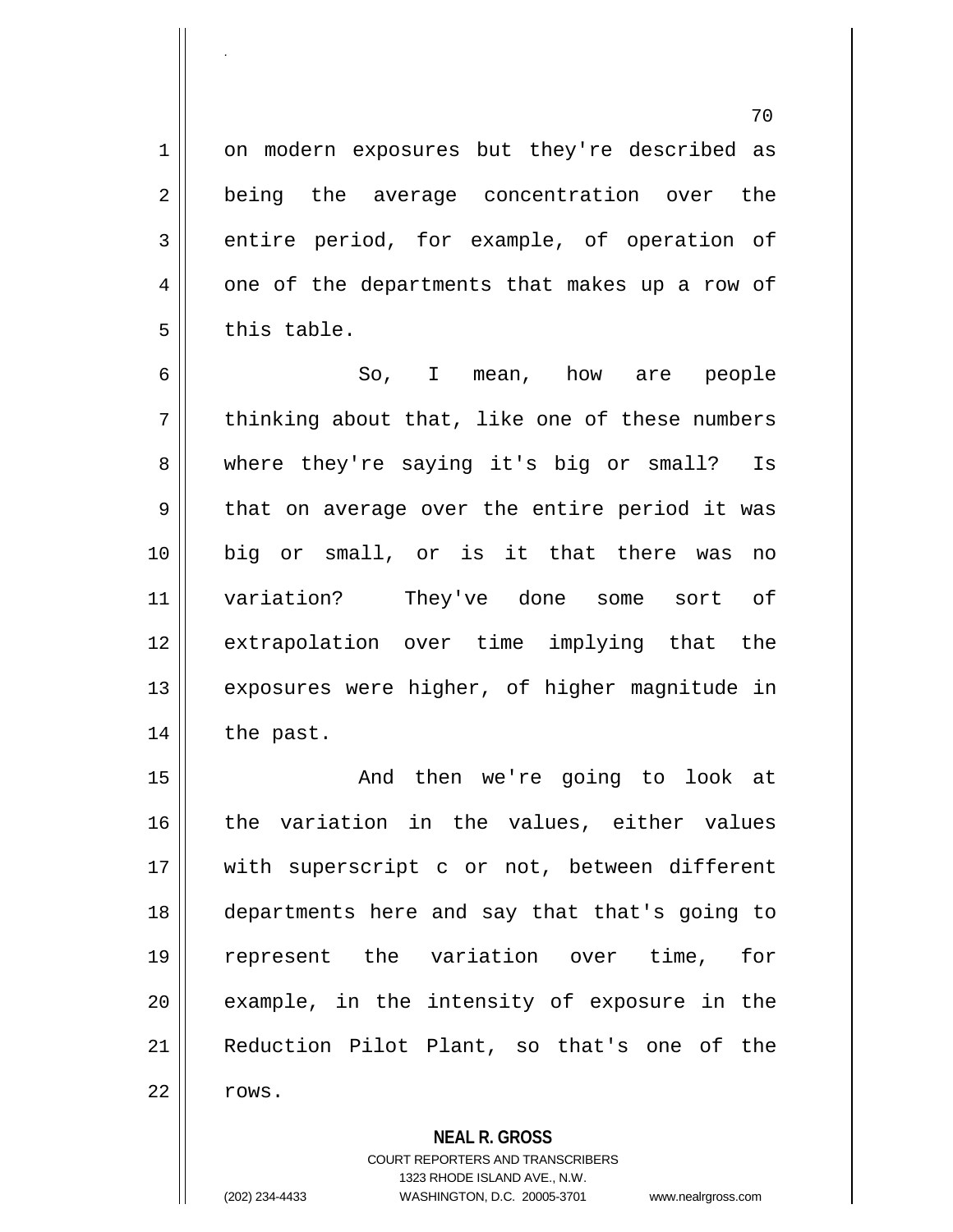1 We're taking a variation in the 2 || column of the values and saying that that  $3$  represents a variation over time within one of 4 the rows? And we're taking the numbers at 5 face value from a paper that wasn't really 6 designed to investigate this.

7 || T mean, I'm fine with if you want 8 to say we're taking a big value and we're  $9 \parallel$  thinking it's plausible bounding and everybody 10 || agrees that it's an upper bound. But we seem 11 to be doing a lot of talking about how we're 12 || qoinq to derive a distribution. I'm not sure 13 || it's the distribution at all that we're really 14 | concerned about.

 MEMBER CLAWSON: Dave, this is 16 Brad. This is one of my questions that I was 17 || going to get into after they got into this, is my understanding of this information, we're taking it -- we don't even know how it was derived, how it was put into place, but we're | taking this. And I understand, you know, we've  $\parallel$  to go with the available information that we

> **NEAL R. GROSS** COURT REPORTERS AND TRANSCRIBERS 1323 RHODE ISLAND AVE., N.W. (202) 234-4433 WASHINGTON, D.C. 20005-3701 www.nealrgross.com

.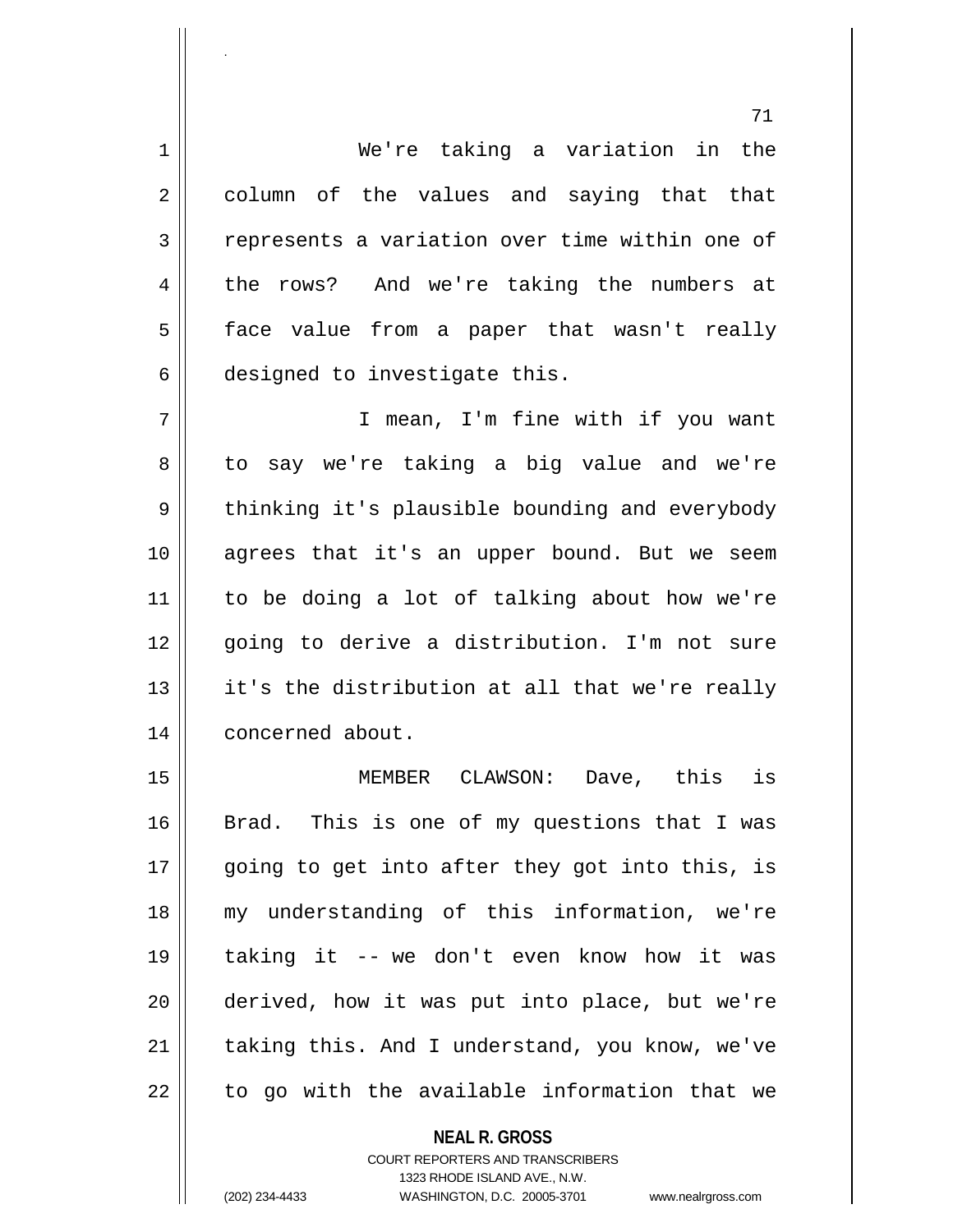1 || do have, but it gets to also credibility of  $2 \parallel$  it.

3 Here we're seeing in other areas  $4 \parallel$  we've got such high dust loadings or whatever, 5 || nickel. I'm questioning, as you are, the 6 papers that were used for this. It's just  $7 \parallel$  really -- but it may be the best we have, but  $8 \parallel$  if it's something that we can really use this  $9 \parallel$  for, I don't think this was set up to be able 10 to be used for dose reconstruction. It's just 11 my personal opinion, but that's what I was 12 || kind of hoping we were going to get to up  $13 \parallel$  here.

 MR. MARSCHKE: Yeah, this is Steve Marschke again. And if I can just -- a little bit more information. The way Enterline and Marsh used these numbers in their Table 8 was 18 || they didn't come up with a distribution to represent anything. What they did was, when 20 || they wanted to calculate an individual worker's exposure, they figured out how much 22 || time he spent in each one of these

> **NEAL R. GROSS** COURT REPORTERS AND TRANSCRIBERS

> > 1323 RHODE ISLAND AVE., N.W.

(202) 234-4433 WASHINGTON, D.C. 20005-3701 www.nealrgross.com

.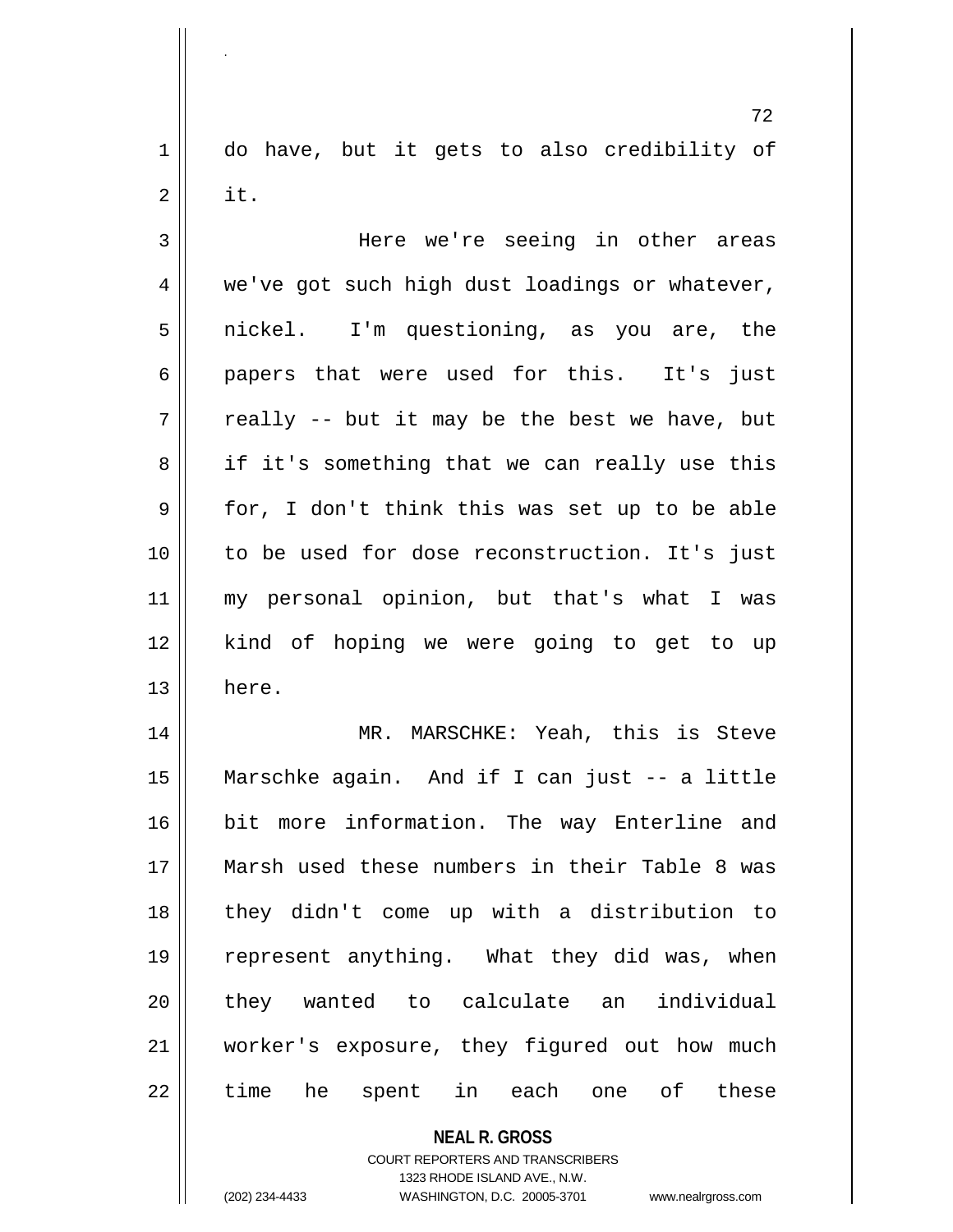1 departments. And then they used the exposure 2 || associated with that department and summed it 3 up over that way so that they could calculate 4 || his total exposure over the time that he spent  $5 \parallel$  on site. Which is a little bit different than 6 || the approach which -- is quite a bit 7 different, I guess, than the approach which 8 was being taken here where we're coming up 9 with this, you know, distribution of these 10 exposures that is supposed to be 11 || representative of the whole site.

 DR. MAURO: And one of the dilemmas you have is if you have a real worker 14 || and you want to reconstruct his inhalation doses, and you do have data regarding where he worked and when he worked, and you do have data on airborne dust loading in those rooms at that time, well, certainly, then the idea of a distribution you don't need any more, | because you could say, well, listen, we have some good data for what the building  $-$ -the 22 || room he worked in or the distribution of

**NEAL R. GROSS**

COURT REPORTERS AND TRANSCRIBERS 1323 RHODE ISLAND AVE., N.W. (202) 234-4433 WASHINGTON, D.C. 20005-3701 www.nealrgross.com

.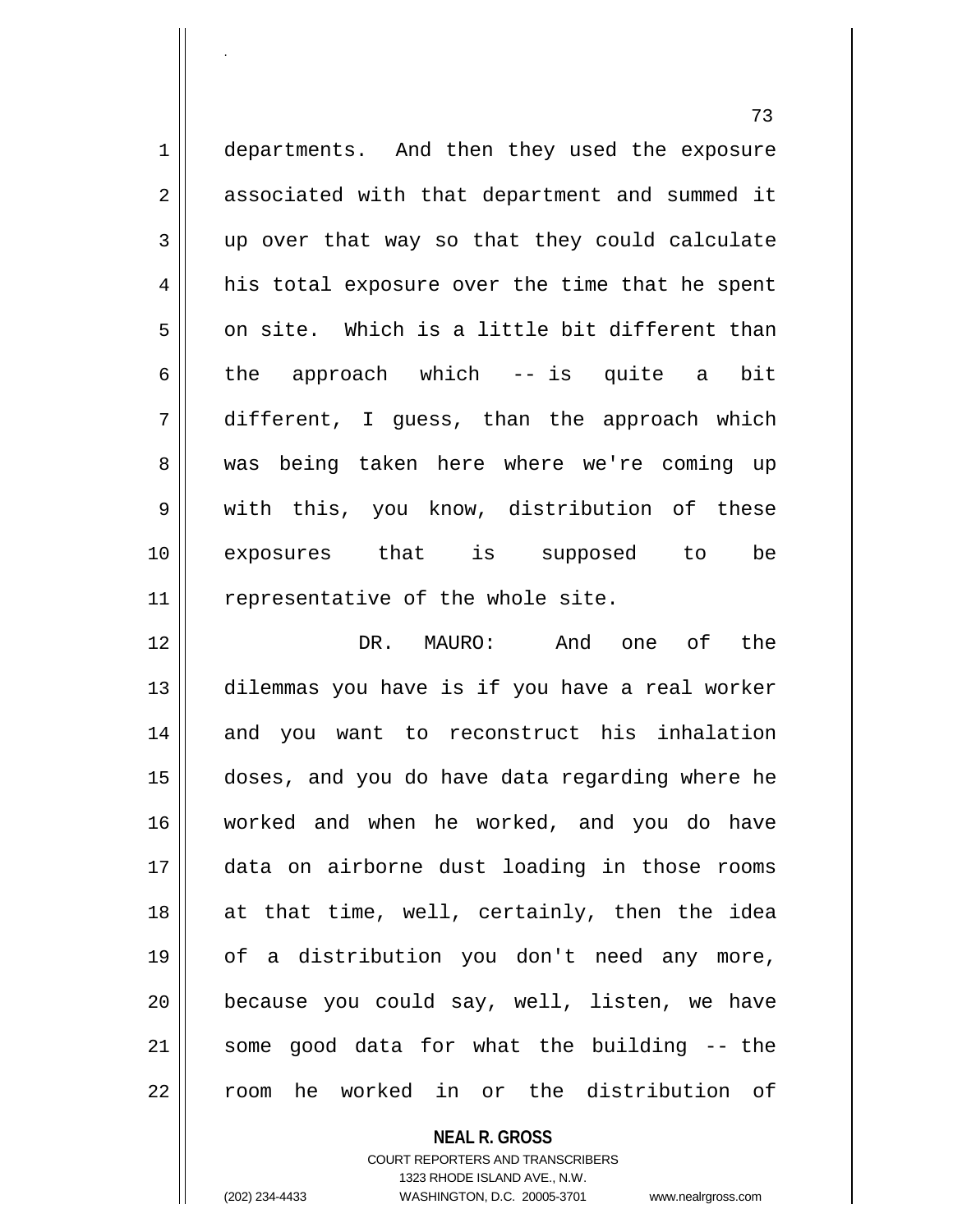$1 \parallel$  values or the room he worked in.

.

| $\overline{2}$ | But, I guess, my sense was that                                                                                                                                 |
|----------------|-----------------------------------------------------------------------------------------------------------------------------------------------------------------|
| 3              | they didn't have that information and so they                                                                                                                   |
| 4              | used this full distribution. And that's why                                                                                                                     |
| 5              | you picked the upper 95 <sup>th</sup> percentile, saying,                                                                                                       |
| 6              | listen, not knowing -- not having any more                                                                                                                      |
| 7              | information we will simply just assign to                                                                                                                       |
| 8              | everyone that worked there the upper 95 <sup>th</sup>                                                                                                           |
| 9              | percentile value. And that's been done in the                                                                                                                   |
| 10             | past as a way to deal with the fact that don't                                                                                                                  |
| 11             | have the granularity of information that we'd                                                                                                                   |
| 12             | like to have.                                                                                                                                                   |
| 13             | MEMBER RICHARDSON: So, this is --                                                                                                                               |
| 14             | but when you say upper $95th$ , you mean the --                                                                                                                 |
| 15             | you're looking at the distribution of values,                                                                                                                   |
| 16             | some set or all of the values that are in                                                                                                                       |
| $17$           | Table 8, and it's the $95th$ percentile of the                                                                                                                  |
| 18             | departmental averages.                                                                                                                                          |
| 19             | $95^{\text{th}}$<br>MR. TOMES: Yes, it's the                                                                                                                    |
| 20             | percentile of the departmental averages.                                                                                                                        |
| 21             | That's correct.                                                                                                                                                 |
| 22             | CHAIRMAN KOTELCHUCK: Right. And my                                                                                                                              |
|                | <b>NEAL R. GROSS</b><br>COURT REPORTERS AND TRANSCRIBERS<br>1323 RHODE ISLAND AVE., N.W.<br>(202) 234-4433<br>WASHINGTON, D.C. 20005-3701<br>www.nealrgross.com |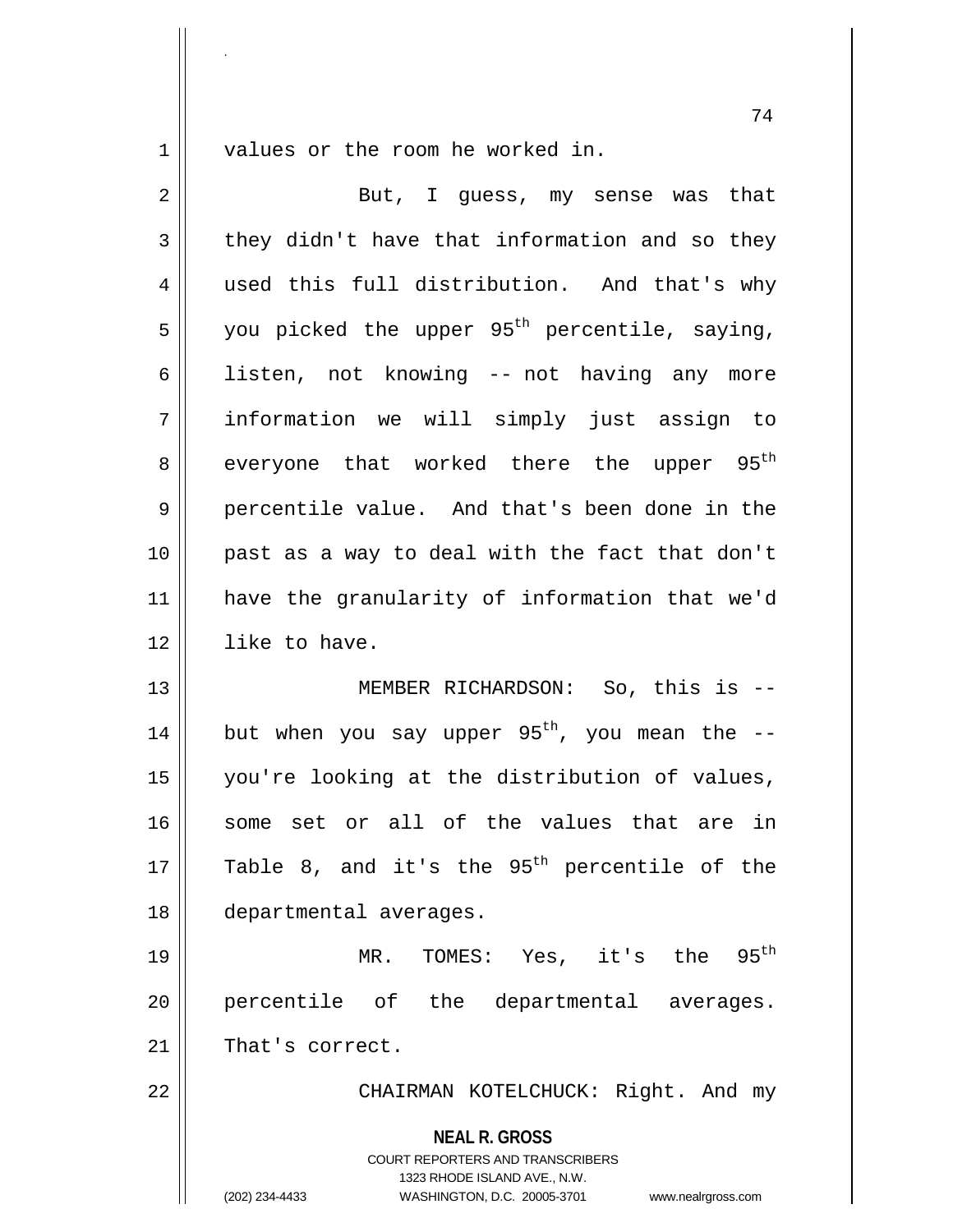|    | 75                                                      |
|----|---------------------------------------------------------|
| 1  | position was --                                         |
| 2  | COURT REPORTER: This is the court                       |
| 3  | reporter. Was that just Tom Tomes and Steve             |
| 4  | Marschke?                                               |
| 5  | MR. TOMES: Yes, this is Tom Tomes.                      |
| 6  | MR. MARSCHKE: This is Steve                             |
| 7  | Marschke, yes.                                          |
| 8  | DR. MAURO: Yes, this is John. And                       |
| 9  | the only -- I guess I'm still stuck in the mud          |
| 10 | here having to do with these little Footnote            |
| 11 | Cs. And my only position was, well, if you're           |
| 12 | going to do the distribution approach and pick          |
| 13 | the 95 <sup>th</sup> percentile, shouldn't you only use |
| 14 | the numbers in that report in Table 8 that              |
| 15 | have the Footnote C because of the time                 |
| 16 | period? It zeroes you into the time period of           |
| 17 | interest.                                               |
| 18 | And if there's a reason why that's                      |
| 19 | not appropriate, well, I think we've solved             |
| 20 | our problem. But if there is a reason -- I              |
| 21 | mean, this is my perspective. But if it makes           |

sense that, well, you know, we really should

**NEAL R. GROSS** COURT REPORTERS AND TRANSCRIBERS

1323 RHODE ISLAND AVE., N.W.

(202) 234-4433 WASHINGTON, D.C. 20005-3701 www.nealrgross.com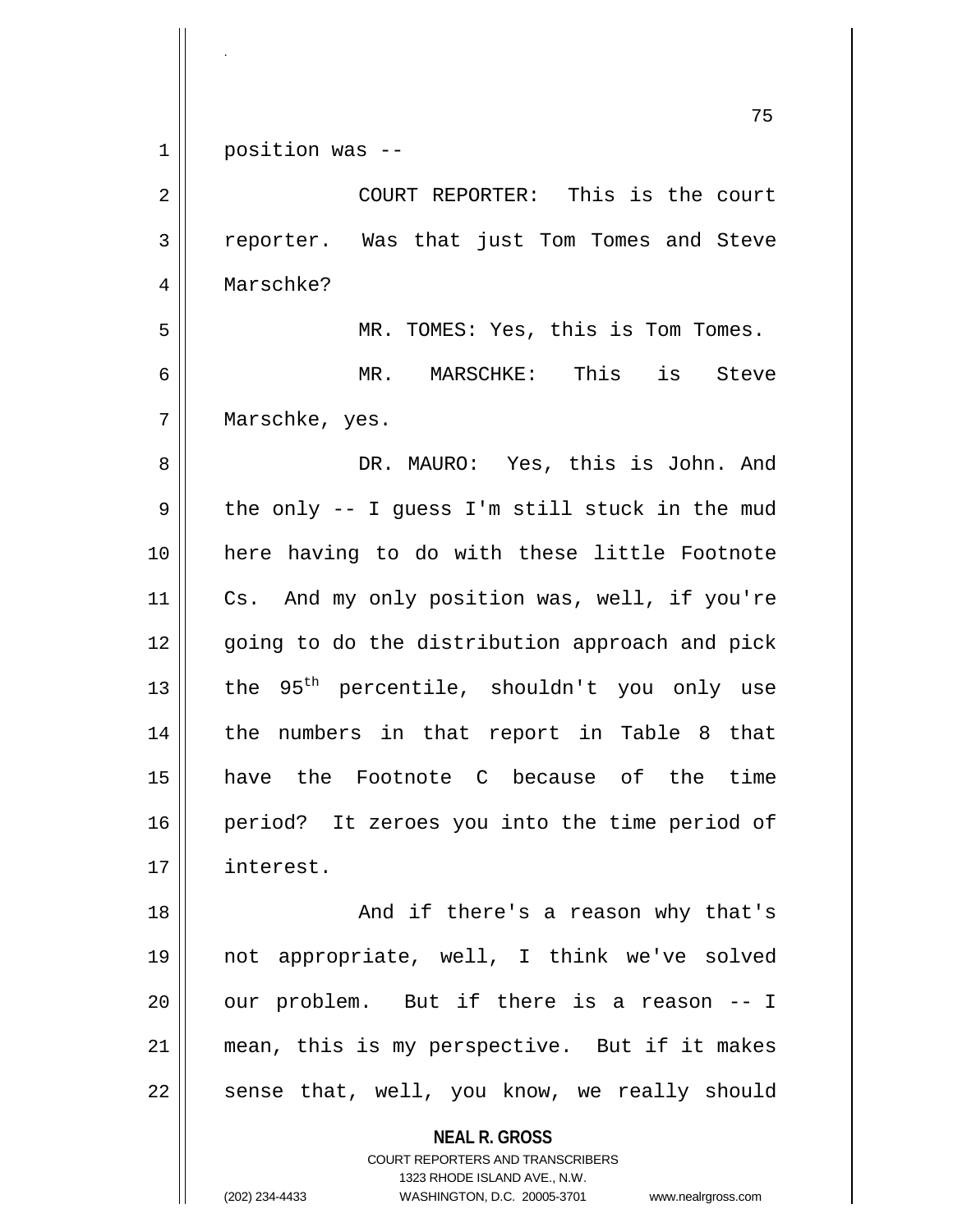**NEAL R. GROSS** COURT REPORTERS AND TRANSCRIBERS 1323 RHODE ISLAND AVE., N.W. 76 1 | only use the old numbers because that's the 2 || numbers that are applicable. 3 MR. MARSCHKE: Well, John, this is 4 | Steve again. 5 DR. MAURO: Yes. 6 MR. MARSCHKE: This is a question,  $7 \parallel$  how do you know what -- I mean, as I read it, 8 || they talk about Footnote C as being the 9 historical numbers. 10 DR. MAURO: Yes. 11 MR. MARSCHKE: And the ones which 12 are not Footnote C are being the more recent 13 numbers. 14 || DR. MAURO: Right. 15 MR. MARSCHKE: But I don't know  $16$  that they define anywhere what they mean by 17 historic, what time periods they're talking 18 || about when they talk about historic. Now, it 19 $\parallel$  could be argued because the -- if you look at  $20$  || the Table 8 there and the Pilot Plant does not 21 have a Footnote C associated with it, so it  $22$  || could be argued that anything that has a

<sup>(202) 234-4433</sup> WASHINGTON, D.C. 20005-3701 www.nealrgross.com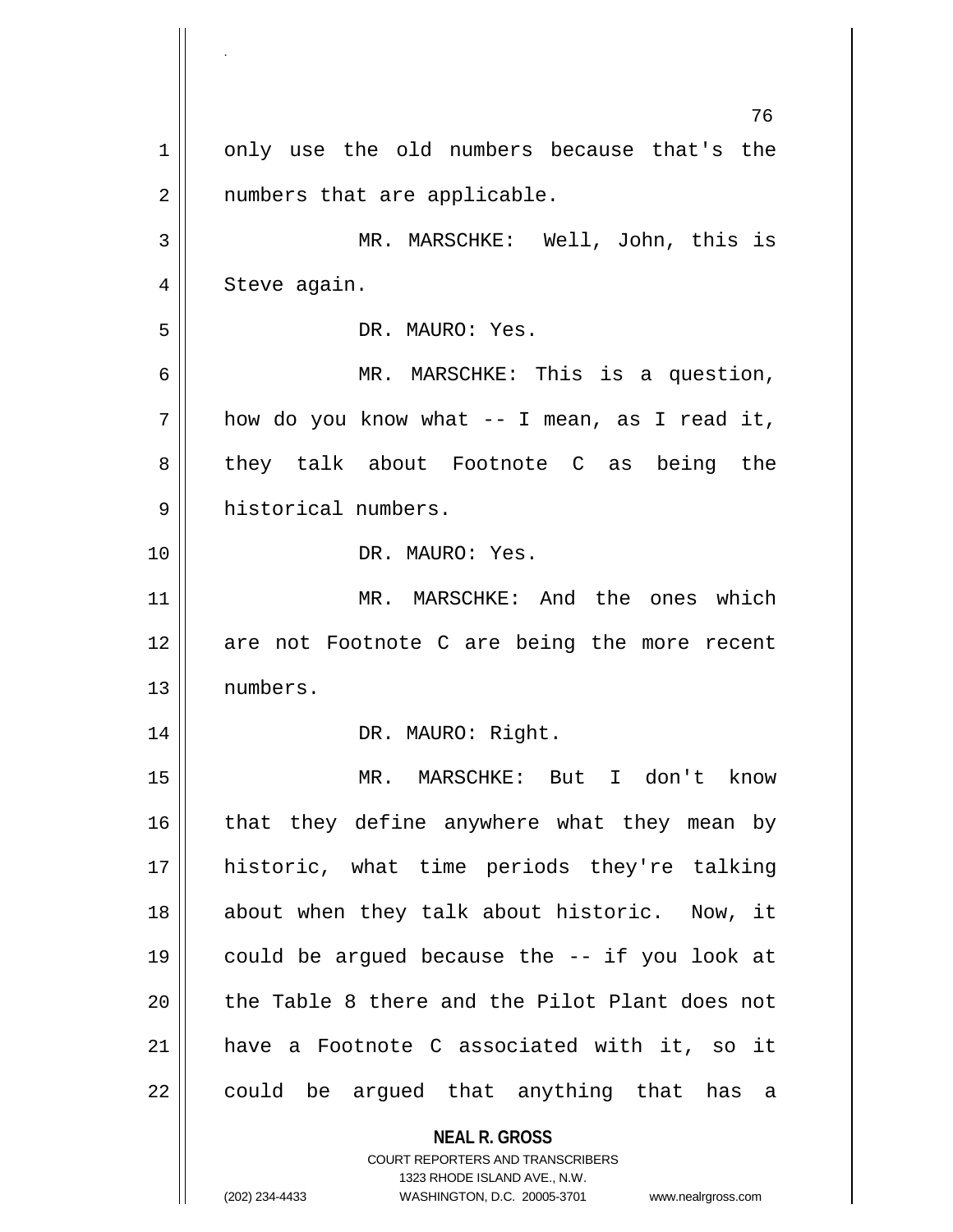**NEAL R. GROSS** COURT REPORTERS AND TRANSCRIBERS 1323 RHODE ISLAND AVE., N.W. (202) 234-4433 WASHINGTON, D.C. 20005-3701 www.nealrgross.com 77 1 || Footnote C basically came prior to the Pilot  $2 \parallel$  Plant, and therefore the Footnote C should be  $3 \parallel$  eliminated from the distribution. 4 || PR. MAURO: Well, if that's the  $5 \parallel$  case and the argument is being made then by  $6 \parallel$  NIOSH that  $-$ 7 MR. MARSCHKE: Well, I don't think  $8 \parallel$  that -- NIOSH is not making that argument. 9 DR. MAURO: Oh, okay. So, that 10 means that -- 11 || MR. MARSCHKE: They're basically -12 || - NIOSH is saying let's take everything and 13 | use everything. 14 || DR. MAURO: Yes, that's fine. 15 MR. MARSCHKE: I just said that's 16 an alternative argument that could be put 17 forth. 18 || DR. MAURO: If that was the case, I 19 think we're done. But I guess I didn't now  $20$  | that  $-$  I don't know that to be the case. 21  $\parallel$  Because, if I recall, the actual case we did  $22$  || was for a person that worked in the early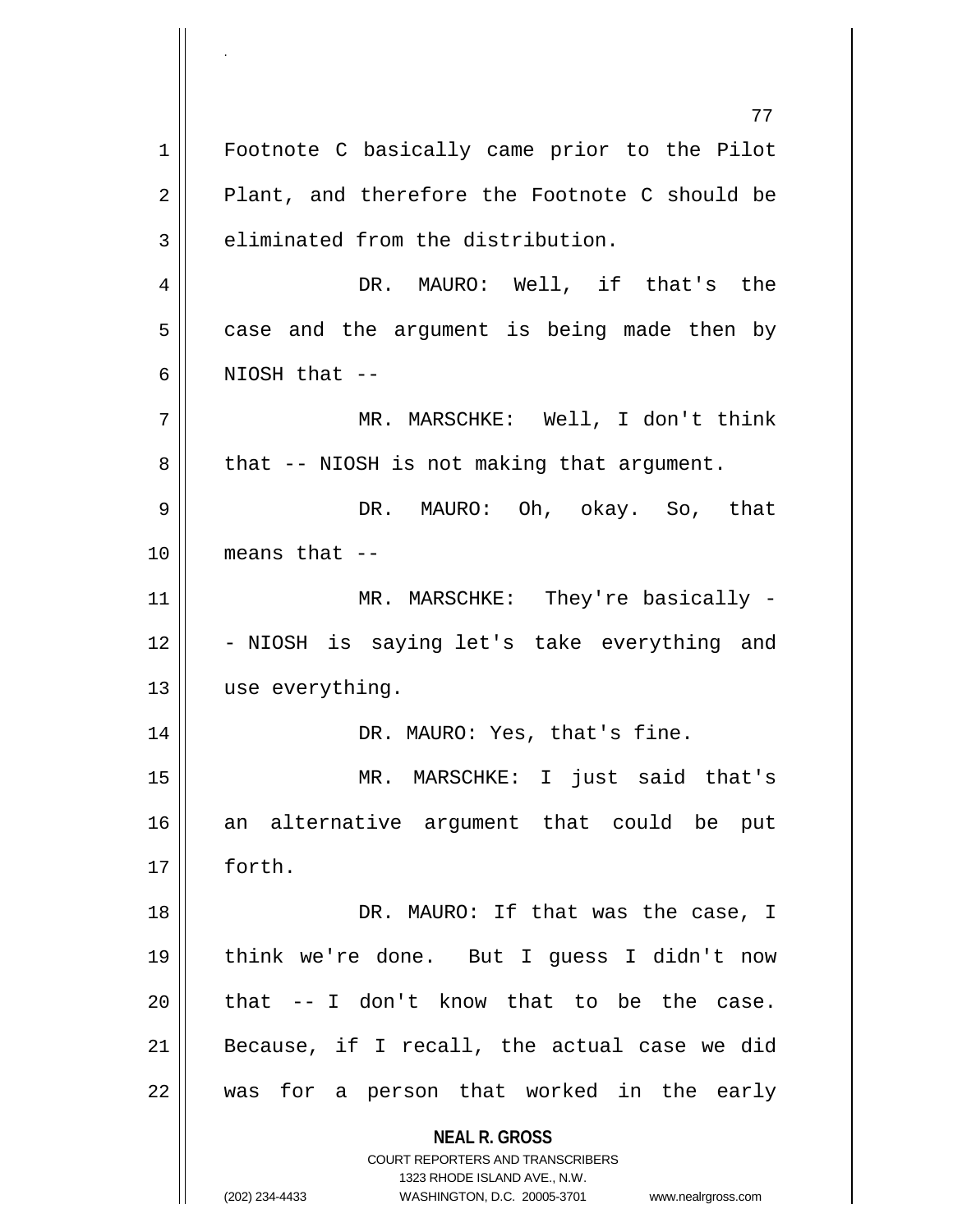**NEAL R. GROSS** COURT REPORTERS AND TRANSCRIBERS 78 1 | year, and therefore these numbers that are in  $2 \parallel$  the table, some of them might apply to him but  $3 \parallel$  some of them would not. So, therefore --and I 4 think there's about a 20-year time period 5 difference, that's my recollection, between 6 the old measurements and the newer 7 measurements. 8 And that was important to me at  $9 \parallel$  the time that I looked at it, but like I said, 10 you know -- NIOSH, if you folks could make a 11 case why we shouldn't segregate, I'd be fine 12 with it, but I haven't heard the answer yet. 13 || Steve, you started to answer and 14 say, well, maybe, you know, I'm giving a 15 || reality to something that doesn't really have 16 || play here, the old versus new. But at the time 17 I looked at it, it did have meaning to me. I'd 18 like to hear a little bit more about that. 19 MR. TOMES: This is Tom again. I 20 don't believe I have enough information in  $21$  | that article to say that some of these values 22 || does not include old data and new data. For

1323 RHODE ISLAND AVE., N.W.

.

(202) 234-4433 WASHINGTON, D.C. 20005-3701 www.nealrgross.com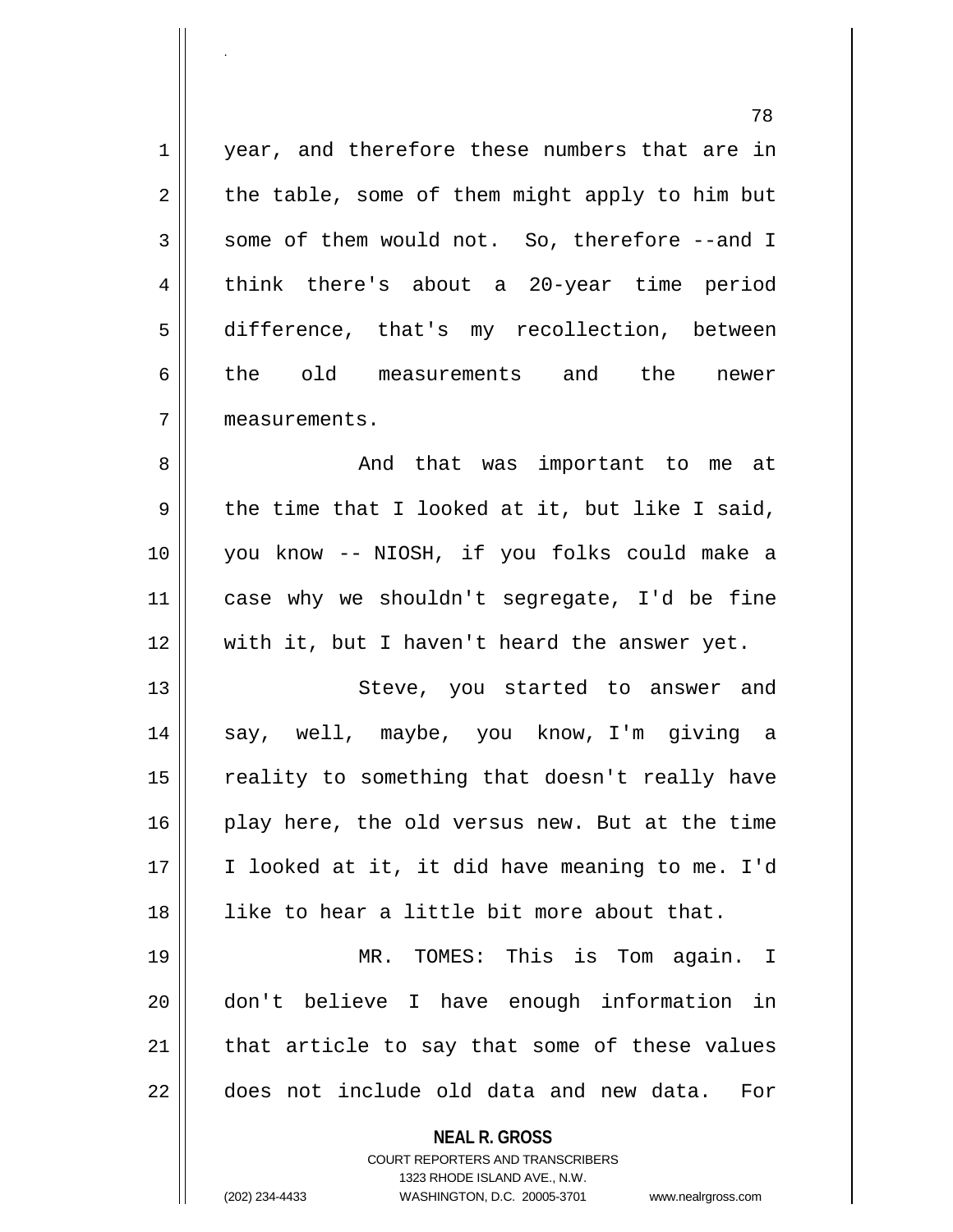1 || example, the refinery at the outlier, 5 2 || milligrams per cubic meter, they used this  $3 \parallel$  data for the 1940s era when they had very high 4 dust loading before they tore out the 5 calciners in 1947.

6 || But as someone pointed out a while  $7 \parallel$  ago, these data appear to have been used over 8 a period of years for average worker exposure  $9 \parallel$  over a period of years, which would mean that 10 the earlier year exposures were higher, but 11 || they put these numbers together for the 12 || purpose of the study.

13 DR. MAURO: Alright. Let's say we 14 || have a real case, let's go -- I heard what you 15 || just said, very good. We have a real case. We 16 have a guy that worked there in the 1940s. 17 Wouldn't you want to use then the high number 18 for the calciner? And if you find that 19 another person was there after that time 20 || period ended and that calciner or whatever was 21 generating the high dust loadings was no  $22 \parallel$  longer in play, and then I could see going

> **NEAL R. GROSS** COURT REPORTERS AND TRANSCRIBERS 1323 RHODE ISLAND AVE., N.W.

.

(202) 234-4433 WASHINGTON, D.C. 20005-3701 www.nealrgross.com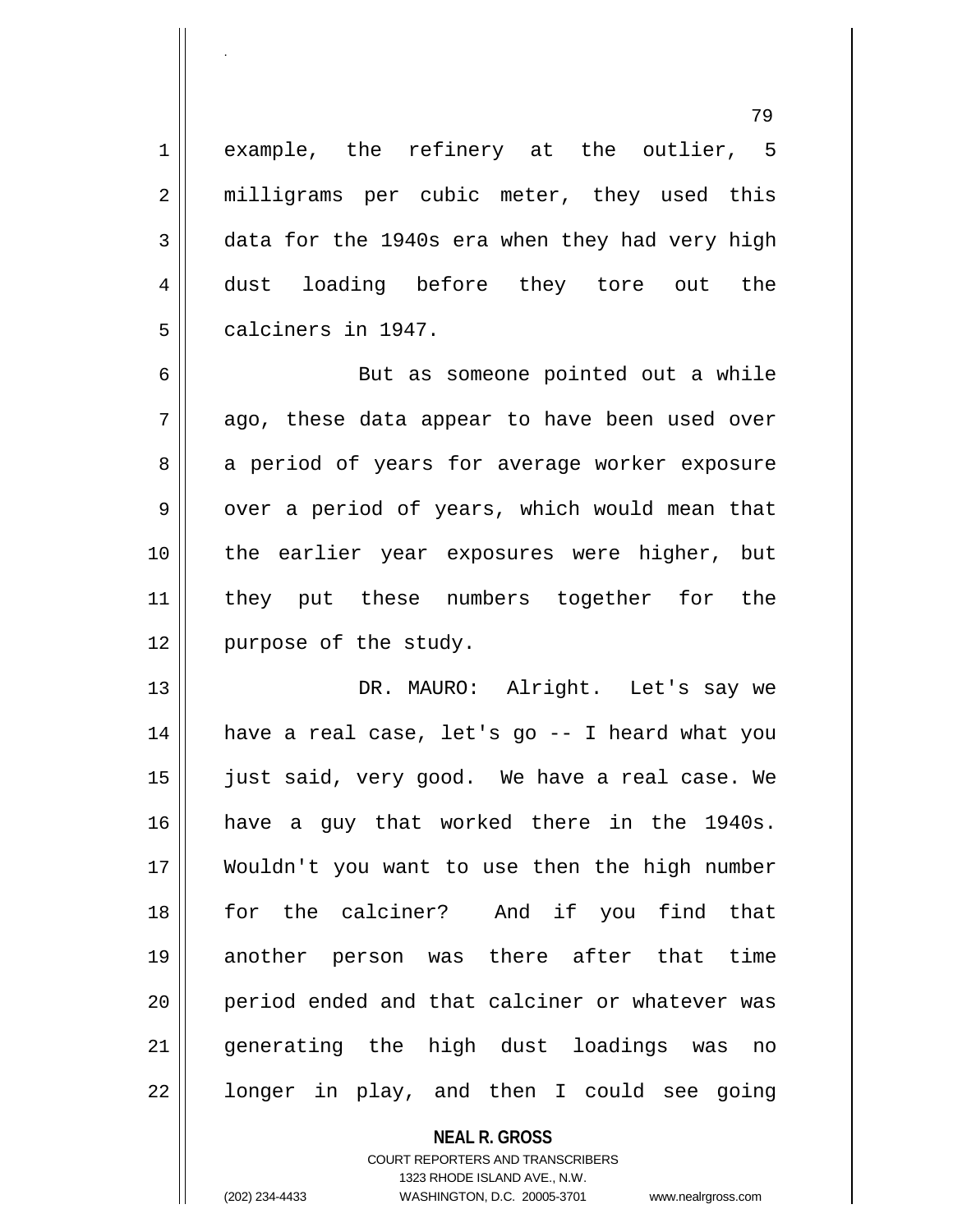$1 \parallel$  with some of the newer numbers.

.

| $\overline{a}$ | Right now, that level of -- that                                                                                                                                       |
|----------------|------------------------------------------------------------------------------------------------------------------------------------------------------------------------|
| $\mathfrak{Z}$ | breakdown isn't there, and that story isn't                                                                                                                            |
| $\overline{4}$ | told. But, I mean, if that's the way you                                                                                                                               |
| 5              | might come out, that seems to be a reasonable,                                                                                                                         |
| 6              | what I'd say, compromise.                                                                                                                                              |
| 7              | MR. TOMES: But it wasn't a                                                                                                                                             |
| 8              | covered facility then.                                                                                                                                                 |
| 9              | DR. MAURO: Pardon me?                                                                                                                                                  |
| 10             | MR. TOMES: It wasn't a covered                                                                                                                                         |
| 11             | facility then.                                                                                                                                                         |
| 12             | DR. MAURO: Okay. So, you're                                                                                                                                            |
| 13             | saying that the -- you're helping me out                                                                                                                               |
| 14             | because I haven't looked at this in quite a                                                                                                                            |
| 15             | while. So, you're saying that the time period                                                                                                                          |
| 16             | when the high nickel concentration, the 5                                                                                                                              |
| 17             | milligram number was observed, was not a time                                                                                                                          |
| 18             | when there was uranium on site and people --                                                                                                                           |
| 19             | when there was any uranium on site. It was                                                                                                                             |
| 20             | when they were just doing their nickel thing                                                                                                                           |
| 21             | without any uranium?                                                                                                                                                   |
| 22             | TOMES: That's<br>right.<br>MR.<br>The                                                                                                                                  |
|                | <b>NEAL R. GROSS</b><br><b>COURT REPORTERS AND TRANSCRIBERS</b><br>1323 RHODE ISLAND AVE., N.W.<br>(202) 234-4433<br>WASHINGTON, D.C. 20005-3701<br>www.nealrgross.com |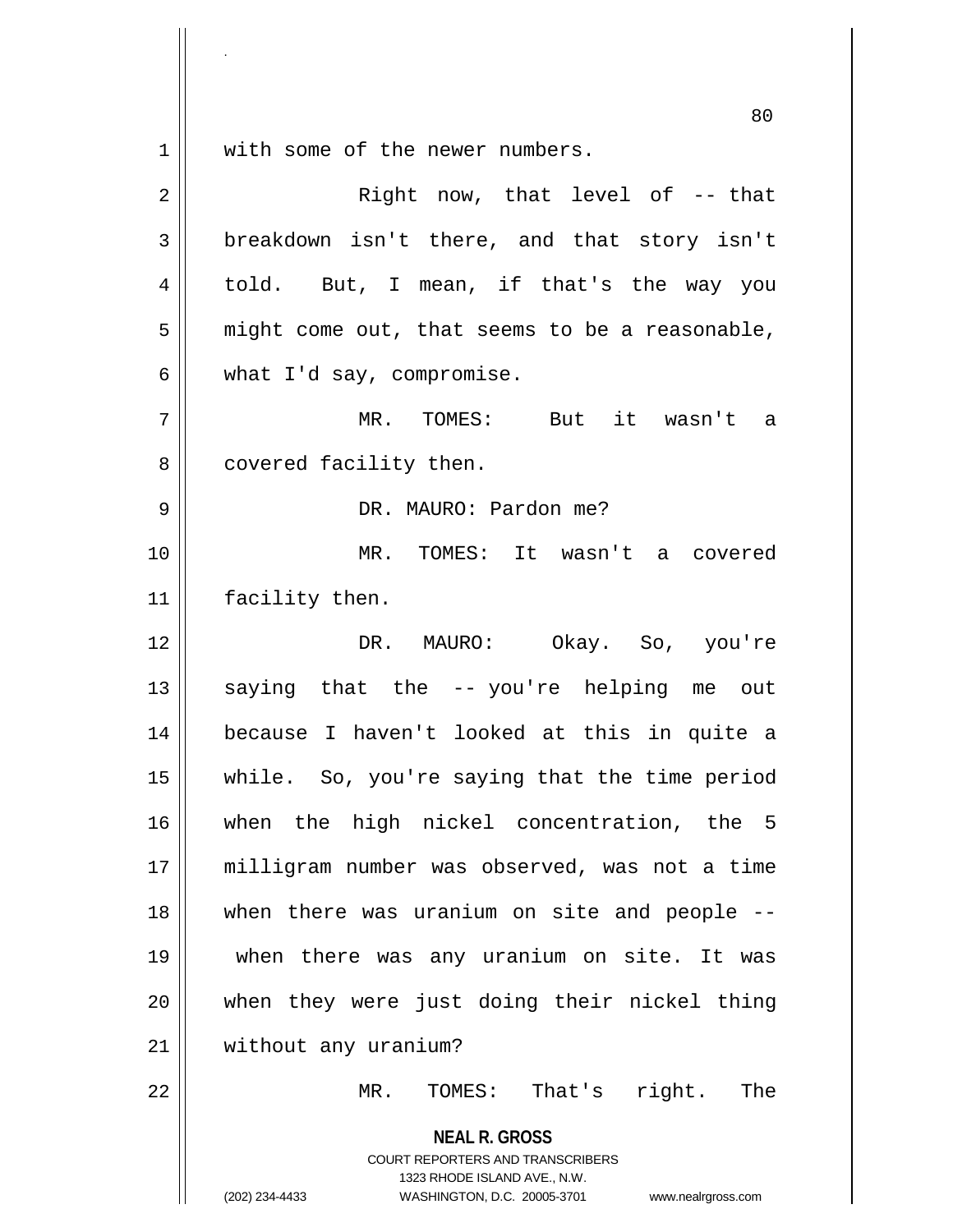**NEAL R. GROSS** 81  $1 \parallel$  Reduction Pilot that was built -- I forgot,  $2 \parallel$  I'd have to read my writeup I had on that  $3 \parallel$  but it was built in the early `50s, and they 4 actually operated using uncontaminated nickel 5 | for several years. Then they expanded it and  $6 \parallel$  started putting recycled nickel back through  $7 \parallel$  there. I believe the first contaminated nickel 8 went in there in 1956. 9 DR. MAURO: Okay. So, what you're 10 arguing is that it's really the data that 11 covers the time 1956 forward when they were 12 doing the -- handling these barriers. You're 13 || saying prior to that they were not handling 14 | the barriers. 15 MR. TOMES: Right, the facility 16 would not have been contaminated at that 17 point. 18 DR. MAURO: I got you. Okay. I've 19 got to tell you that sounded like a pretty  $20$  ||  $qood$  argument to me. 21 MR. STIVER: Tom, this is John  $22 \parallel$  Stiver. One further point, hopefully to

> COURT REPORTERS AND TRANSCRIBERS 1323 RHODE ISLAND AVE., N.W.

.

(202) 234-4433 WASHINGTON, D.C. 20005-3701 www.nealrgross.com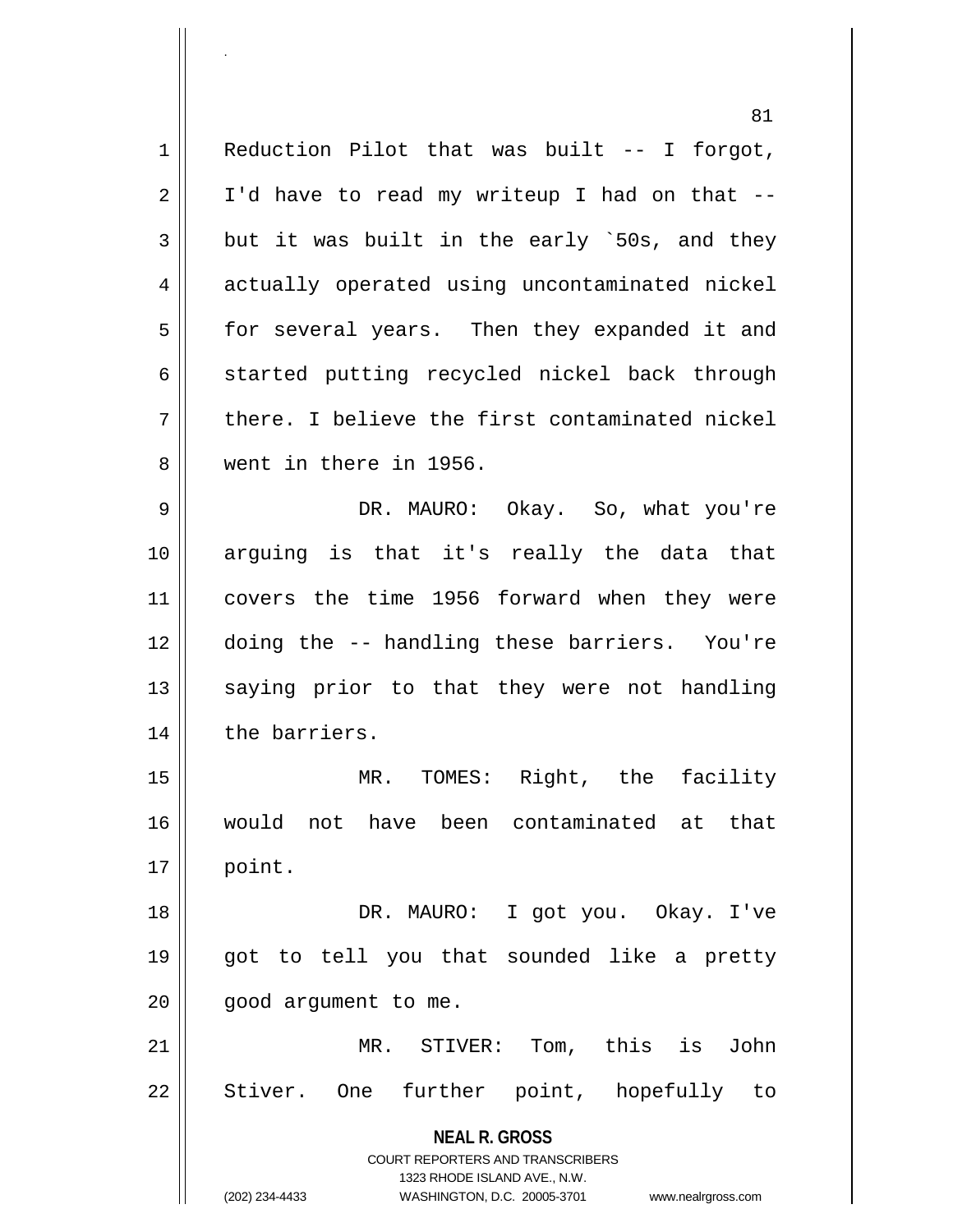**NEAL R. GROSS** COURT REPORTERS AND TRANSCRIBERS 1323 RHODE ISLAND AVE., N.W. (202) 234-4433 WASHINGTON, D.C. 20005-3701 www.nealrgross.com 1 clarify but maybe just to muddy things up even 2 || more. From what I'm gathering in this  $3 \parallel$  conversation is that we really don't know if 4 there are data, historic data that might 5 || actually span into the operational period of 6 the Pilot Plant. And because of that, just to  $7 \parallel$  err on the side of claimant-favorability, 8 || you've gone ahead and included some of the 9|| older data because there just isn't the 10 granularity, the clarity as to what those 11 particular measurements that went into 12 || creating these averages were actually taken. 13 Is that a true statement? 14 MR. TOMES: That was my 15 || understanding of the data, yes. 16 MR. STIVER: Okay. So, there's no 17 way you could really separate out the 18 applicable data from non-applicable in the 19 historic data set itself. 20 MR. TOMES: No, we don't have 21 those details. 22 MR. STIVER: That's why you're

.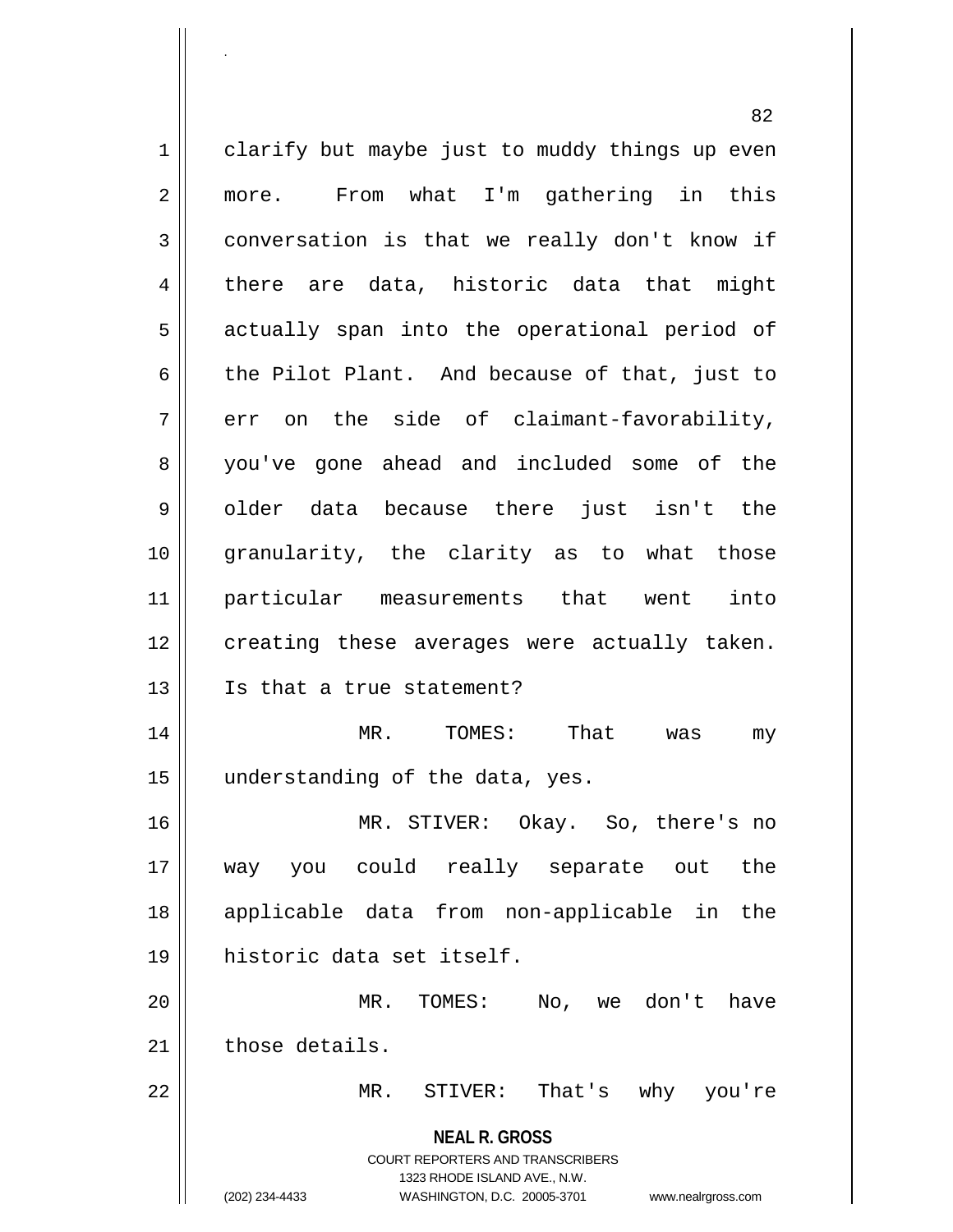1 || stuck in this position.

.

 DR. MAURO: Okay. So, my -- now, I'm okay. My premise that the data that 4 || really was applicable here in Table 8 was the  $5 \parallel$  data with the little C next to them. That was 6 a false assumption, and the reality is  $-$  because that was the position I took. And 8 you're making a good argument here why, no,  $9 \parallel$  that's not -- that may be very -- I mean, in | theory, one could say if you do that it might be unrealistic because a lot of that data with 12 || the little C next to it actually was collected 13 at a time before there were these barriers processed. It was at a time when, yeah, they were doing nickel work, but they weren't processing contaminated barriers. So, for that reason -- I'm sort of like saying if I was NIOSH, what would I -- I'm trying to answer the question. So, what you're saying || is that  $-$  and that's the reason why the full set of data probably is the right balance to 22 || strike, because the other way would be

**NEAL R. GROSS**

COURT REPORTERS AND TRANSCRIBERS 1323 RHODE ISLAND AVE., N.W. (202) 234-4433 WASHINGTON, D.C. 20005-3701 www.nealrgross.com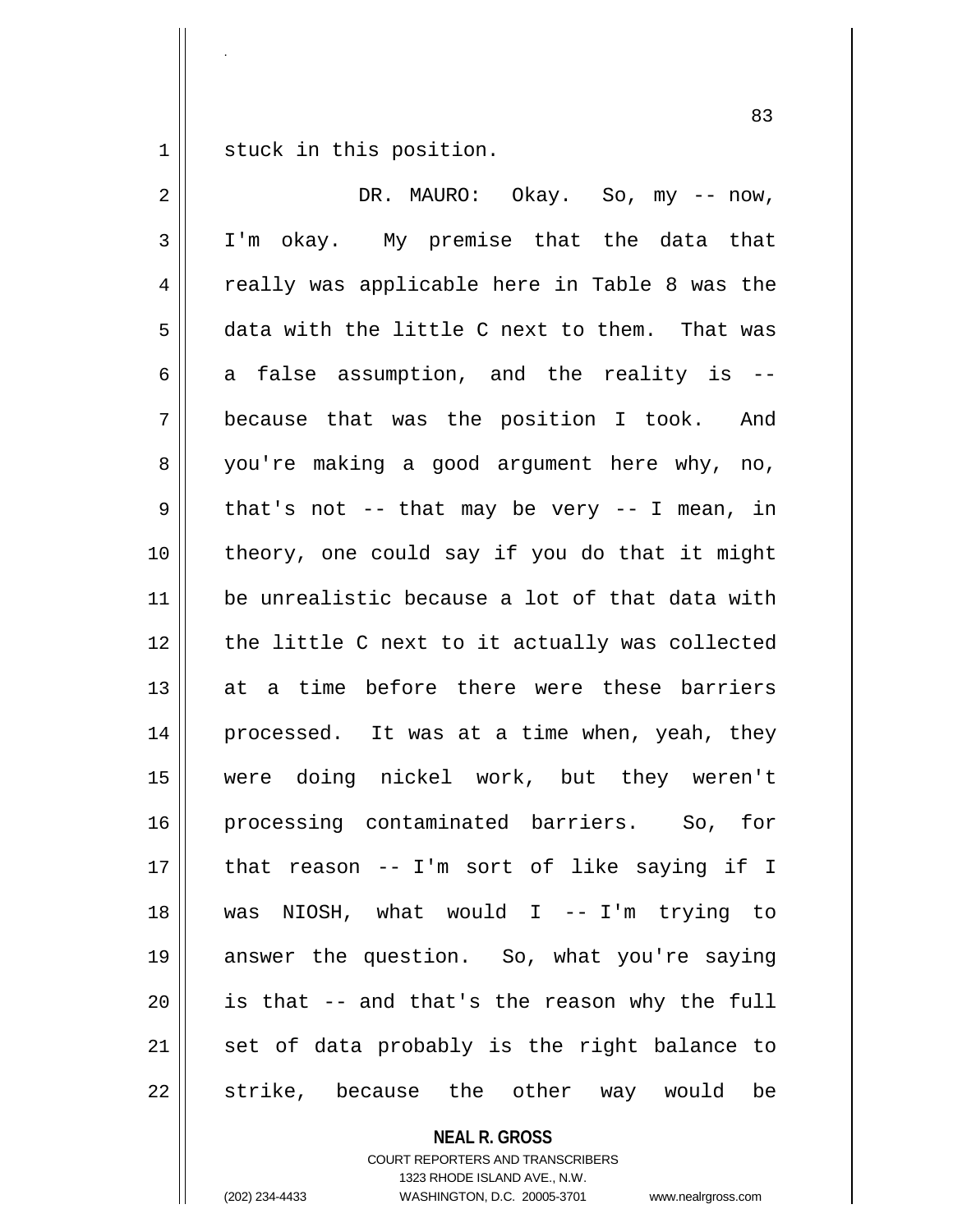$1 \parallel$  implausible if that -- you wouldn't have -- in  $2 \parallel$  other words, there would be no worker there  $3 \parallel$  that was there working with uranium at the 4 time when the 5 milligram per cubic meter 5 || number was there. You know, that was before  $6 \parallel$  any uranium was being handled.

.

7 || If that's the case, I mean, if you  $8 \parallel$  could say that, you could say, no, that 5 9 | milligram number with the so called outlier, 10 which is really not an outlier, but the real 11 || problem with it is not that it's an outlier, 12 it's that it was collected at a time when 13 || there was no uranium onsite. Now, if that's  $14$  | the position, I'm ready to let this go.

15 MR. TOMES: Well, that was my 16 interpretation exactly, John. You know, he 17 || summed it up pretty well for me.

 DR. MAURO: Well, I tell you, just based on what you just said, if that, in fact, is the case and, you know, I'm not misunderstanding, and you're not 22 || misunderstanding the records, as far as I'm

## **NEAL R. GROSS**

COURT REPORTERS AND TRANSCRIBERS 1323 RHODE ISLAND AVE., N.W. (202) 234-4433 WASHINGTON, D.C. 20005-3701 www.nealrgross.com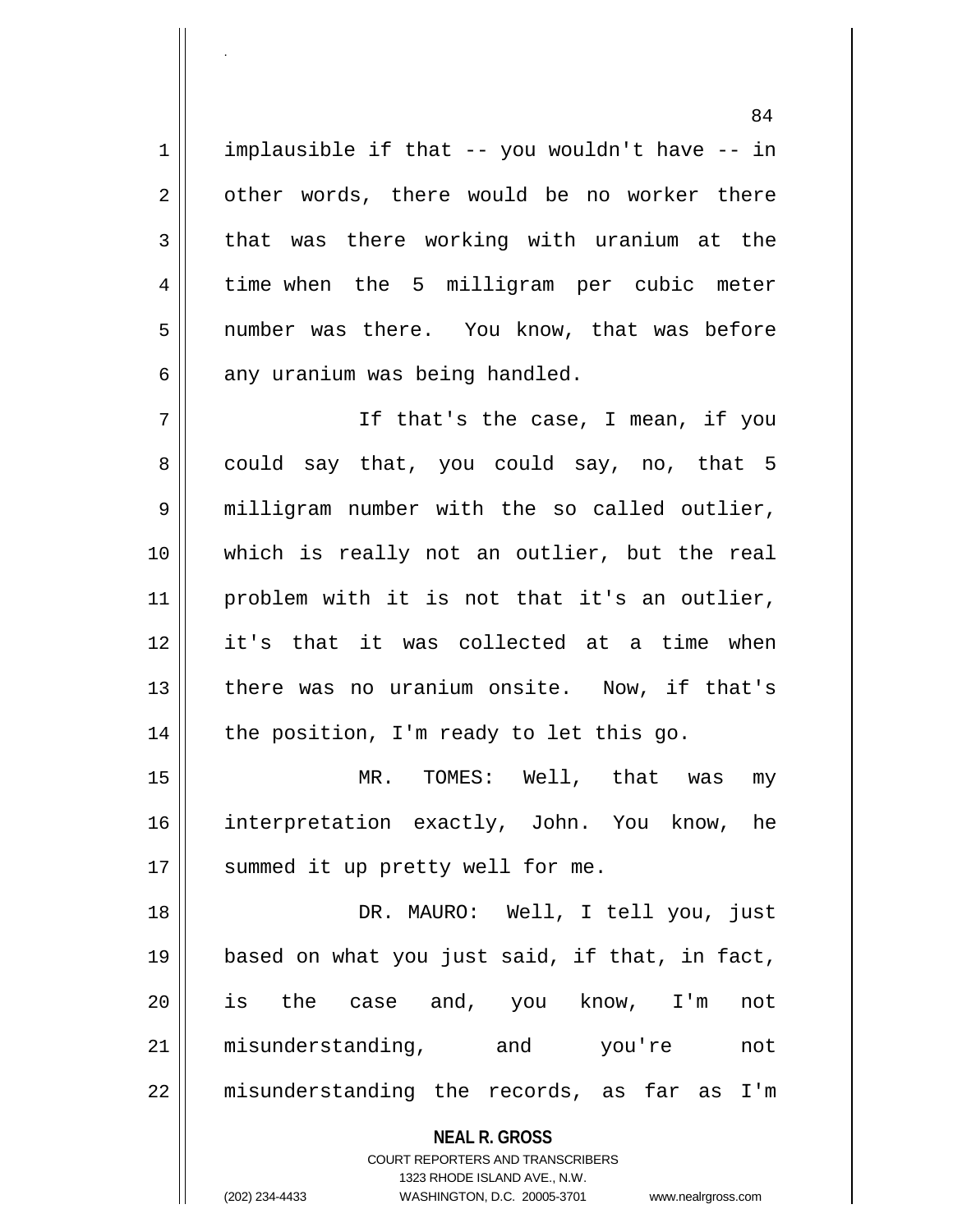85

**NEAL R. GROSS** 1 concerned this issue has been resolved. 2 CHAIRMAN KOTELCHUCK: Comments by 3 others? 4 || MEMBER CLAWSON: Yes, this is Brad. 5 I just have one question. I'm sorry, I'm a 6 | little bit muddy here. What you're telling 7 me, and Tom and John, help me understand in 8 || layman's terms here. What you're saying is  $9 \parallel$  the information that we are using is from the 10 earlier years when there was no contamination, 11 || but it's giving us a baseline for what we feel 12 the people could have been associated to 13 nickel-wise when the uranium came in 14 contaminated that. Because we have no data  $15$  | for that time period in there, we don't have  $16$  any information on that, is that why we're 17 | using that? 18 MR. TOMES: No, we have no data on 19 airborne exposures during the operations with 20 uranium contaminated nickel. No, we have no 21 data on that. 22 MEMBER CLAWSON: Okay, so -- I'm

> COURT REPORTERS AND TRANSCRIBERS 1323 RHODE ISLAND AVE., N.W.

.

(202) 234-4433 WASHINGTON, D.C. 20005-3701 www.nealrgross.com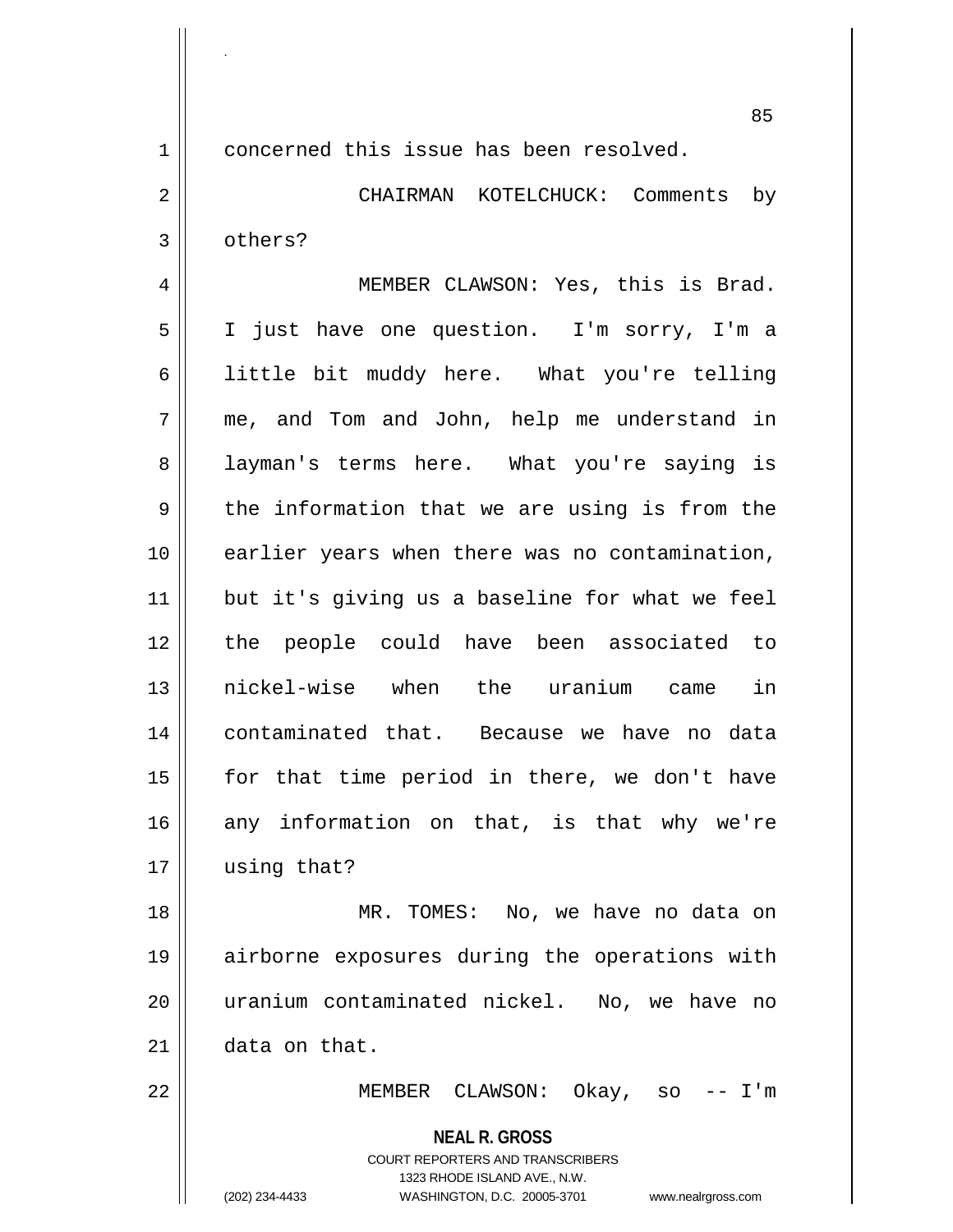$1 \parallel$  sorry, go ahead.

| 2           | MR. TOMES: And the reason that we                                                                                                                                      |
|-------------|------------------------------------------------------------------------------------------------------------------------------------------------------------------------|
| 3           | are using this other data that includes older                                                                                                                          |
| 4           | data that would not normally be applicable is                                                                                                                          |
| 5           | that it is all thrown into one basket, if you                                                                                                                          |
| 6           | would, that includes older data and current                                                                                                                            |
| 7           | data both. Current as to the study that was                                                                                                                            |
| 8           | done in the late '70s, assuming that's when                                                                                                                            |
| $\mathsf 9$ | most of the -- mid to late `70s when this data                                                                                                                         |
| 10          | was accumulated, I'm assuming.                                                                                                                                         |
| 11          | MEMBER CLAWSON: Okay. Refresh my                                                                                                                                       |
| 12          | memory on this site, because what's -- how                                                                                                                             |
| 13          | many years are we looking at using this data                                                                                                                           |
| 14          | for? What is the year spread that we're --                                                                                                                             |
| 15          | when did they -- when did the uranium come on                                                                                                                          |
| 16          | and when do we stop?                                                                                                                                                   |
| 17          | MR. TOMES: Just a second, I can                                                                                                                                        |
| 18          | give you a more precise -- hold on.                                                                                                                                    |
| 19          | MEMBER CLAWSON: I'm just trying                                                                                                                                        |
| 20          | to figure out how long of a time that we were                                                                                                                          |
| 21          | using this for.                                                                                                                                                        |
| 22          | MR. TOMES: Well, the covered                                                                                                                                           |
|             | <b>NEAL R. GROSS</b><br><b>COURT REPORTERS AND TRANSCRIBERS</b><br>1323 RHODE ISLAND AVE., N.W.<br>(202) 234-4433<br>WASHINGTON, D.C. 20005-3701<br>www.nealrgross.com |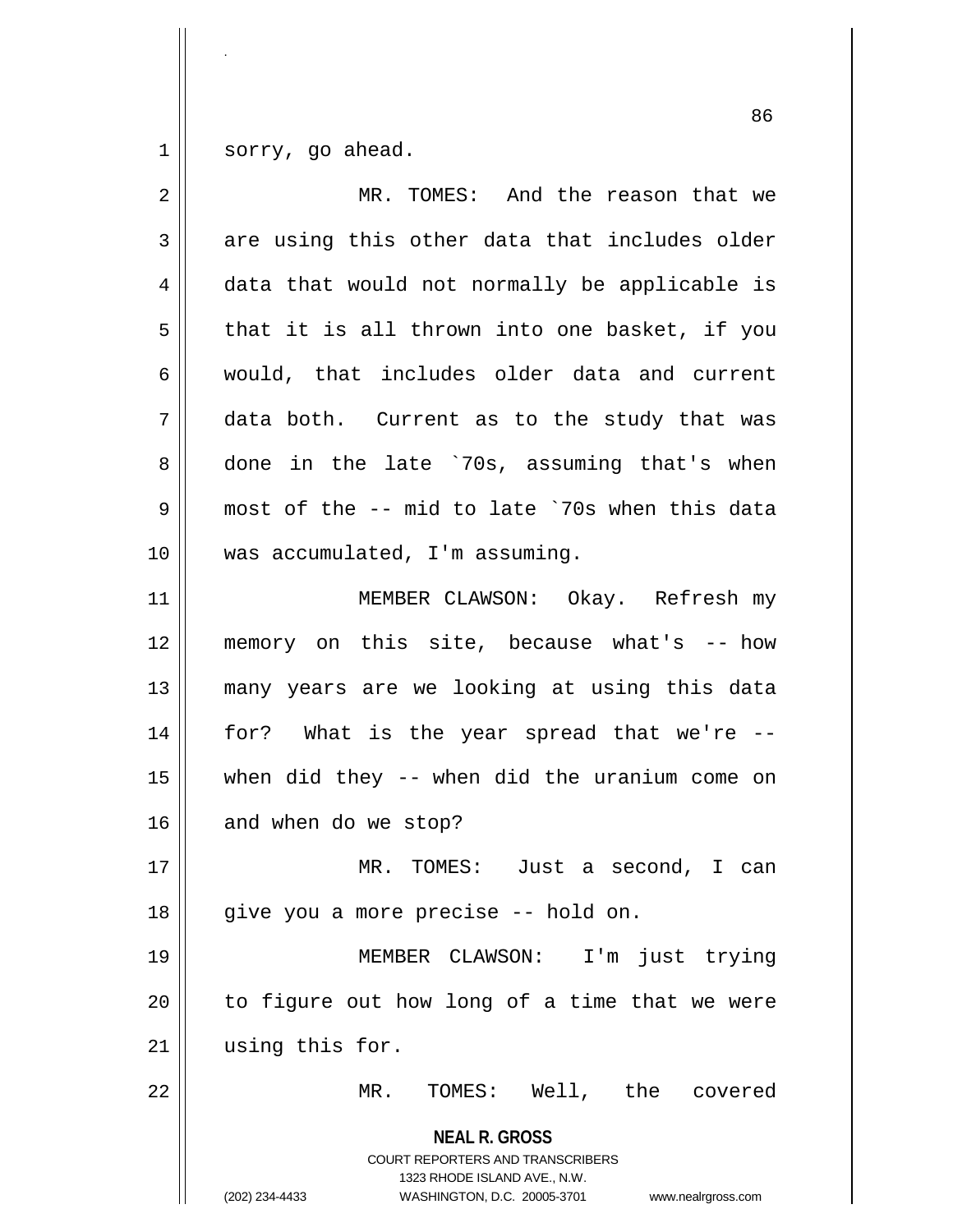**NEAL R. GROSS** COURT REPORTERS AND TRANSCRIBERS 1323 RHODE ISLAND AVE., N.W. (202) 234-4433 WASHINGTON, D.C. 20005-3701 www.nealrgross.com 87 1 || period is listed as 1951 through 1963, and  $2 \parallel$  then remediation `78 to `79. But the period  $3 \parallel$  1951 through sometime in `56 was processing 4 || uncontaminated nickel, so the worker exposures 5 to uranium that we need to calculate or 6 estimate is from 1956 to `63 and `78 to `79. 7 | MEMBER CLAWSON: Okay. 8 DR. MAURO: And that 5 number is  $9 \parallel$  applicable to what time period? 10 MR. TOMES: That's for the 11 || refinery, which includes those earlier 1940s  $12$  | era high exposures. 13 DR. MAURO: And that was not a 14 time period when there was uranium because  $15$  | it's pre- $56$ . 16 MR. TOMES: Right, so that biases 17 the results high, but I don't know how to 18 || separate that number any further than that. 19 DR. MAURO: I got you. So, by  $20$  || including  $-$  okay, now I'm good. So, what 21 you're saying is even though that 5 number is 22 || a number that was measured in the earlier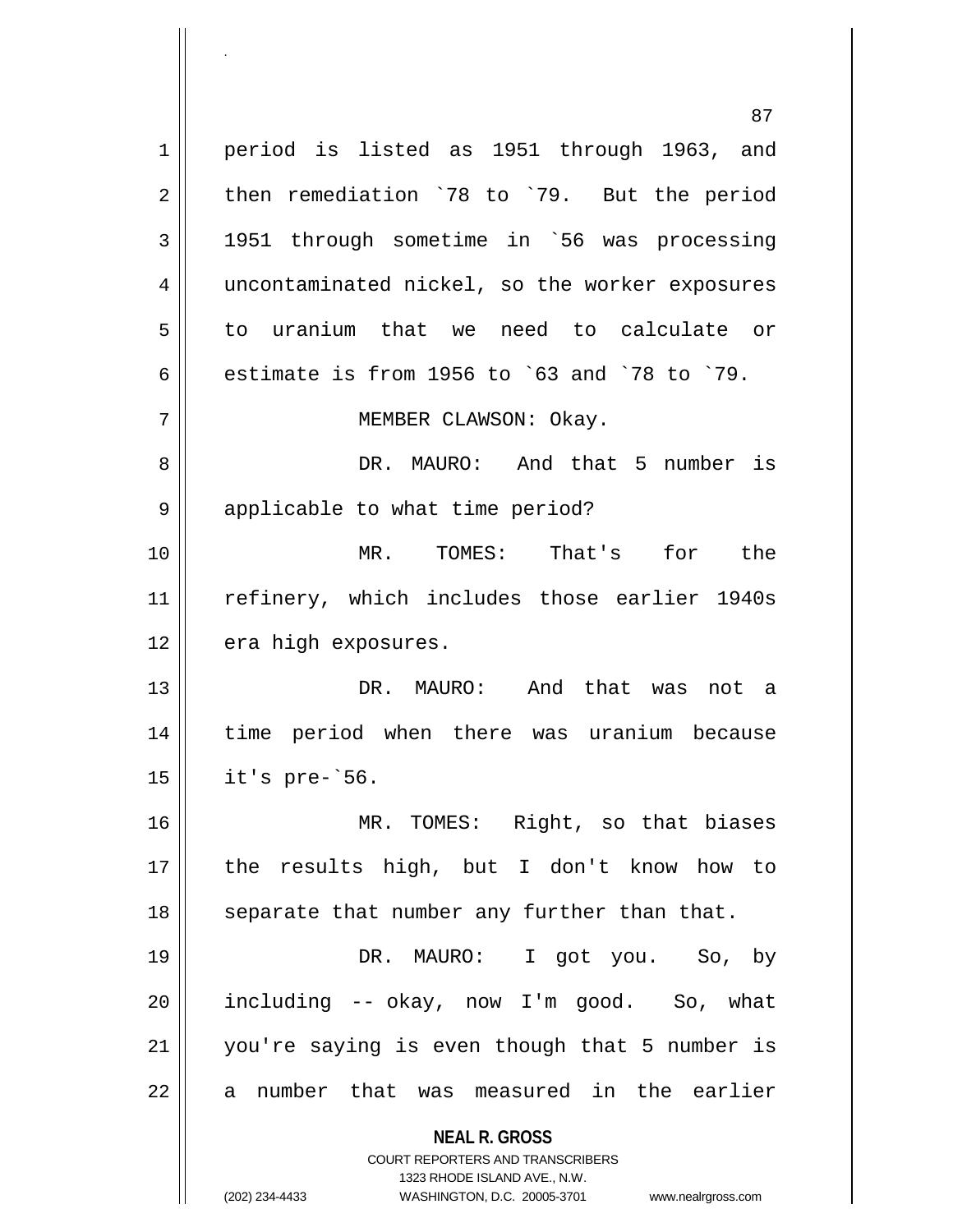**NEAL R. GROSS** COURT REPORTERS AND TRANSCRIBERS 1323 RHODE ISLAND AVE., N.W. (202) 234-4433 WASHINGTON, D.C. 20005-3701 www.nealrgross.com 1 || years, you're leaving it in your distribution,  $2 \parallel$  but you're not going to just focus in on the  $3 \parallel$  Cs because the -- okay, good. I'm good now. 4 || Because the little letter Cs, really if you 5 were to collect and only work with those, all  $6 \parallel$  of those would only be associated with times  $7 \parallel$  before 1956 when there was any uranium onsite. 8 MR. TOMES: It would be very high, 9 || I believe, if we did that. 10 DR. MAURO: Yeah, and then you 11 come in with a high number, as I did, and it 12 would not necessarily apply because it wasn't  $13$   $\parallel$  at a time when the uranium was there. 14 MEMBER MUNN: Yes, it's not 15 appropriate. 16 DR. MAURO: And I'm with you, I'm  $17 \parallel$  okay. 18 || MR. TOMES: Okay. 19 DR. MAURO: I think I got it. And  $20$  || I think that it -- gee, it's a shame it took 21 || me so long to get through my thick head, but I 22 || understand now, and this is very helpful.

.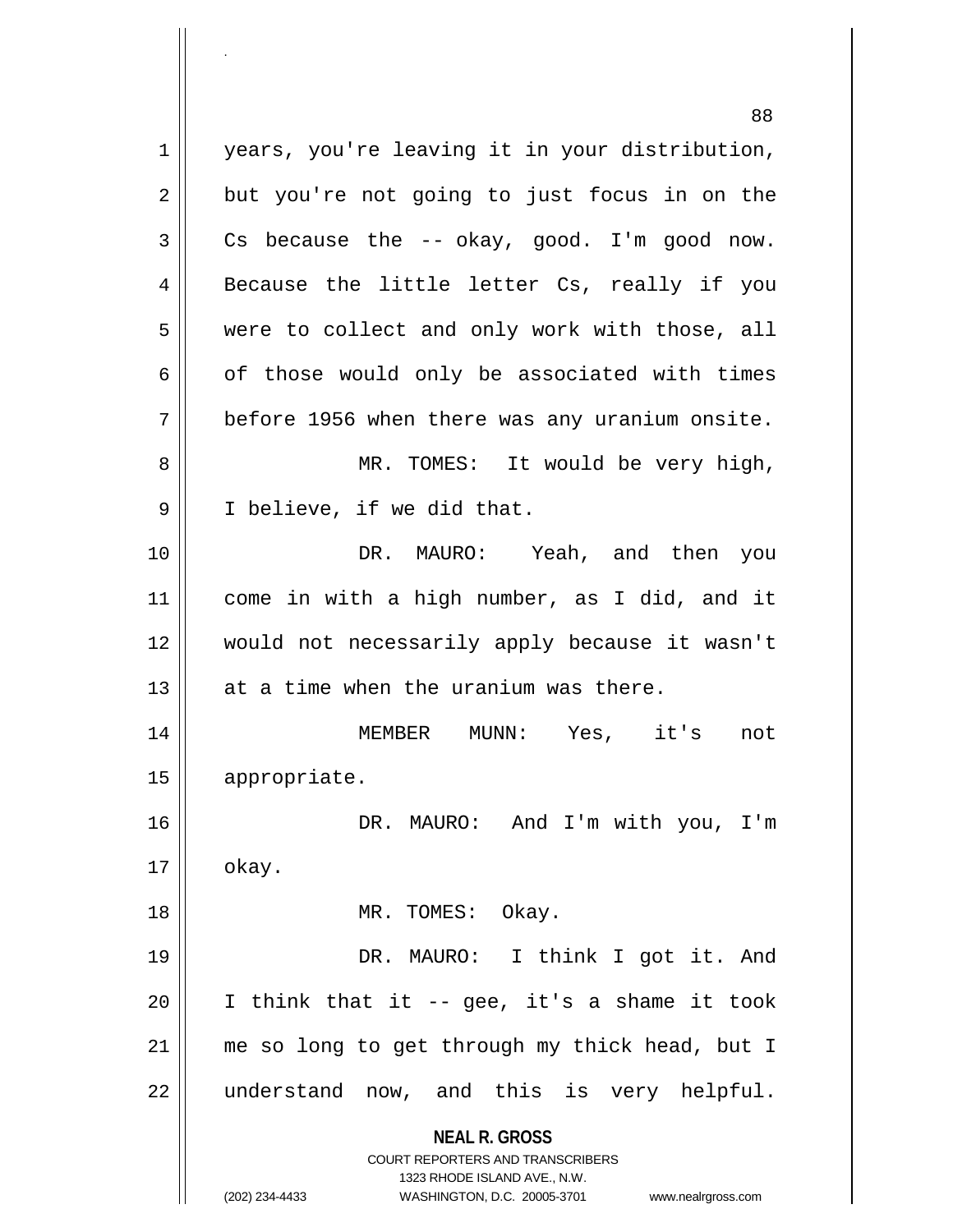$1 \parallel$  Thank you.

| $\overline{2}$ | MEMBER CLAWSON: John, this is                                                                                                                                          |
|----------------|------------------------------------------------------------------------------------------------------------------------------------------------------------------------|
| 3              | Brad. I appreciate your discussion with it                                                                                                                             |
| 4              | because this brought clarity to my                                                                                                                                     |
| 5              | understanding of what was going on, because                                                                                                                            |
| 6              | I'll be right honest with you, I didn't                                                                                                                                |
| 7              | understand why we were using what we were                                                                                                                              |
| 8              | using for what. And I would agree with you as                                                                                                                          |
| 9              | well as SC&A at this time that this issue                                                                                                                              |
| 10             | should be closed, but that's my personal --                                                                                                                            |
| 11             | DR. MAURO: Yes.                                                                                                                                                        |
| 12             | CHAIRMAN KOTELCHUCK: Okay. Well,                                                                                                                                       |
| 13             | it sounds like there's an agreement and                                                                                                                                |
| 14             | closure.                                                                                                                                                               |
| 15             | DR. MAURO: And one comment, Tom.                                                                                                                                       |
| 16             | CHAIRMAN KOTELCHUCK: Hopefully --                                                                                                                                      |
| 17             | DR. MAURO: You've got to tell                                                                                                                                          |
| 18             | your story a little better next time.                                                                                                                                  |
| 19             | KOTELCHUCK:<br>Okay.<br>CHAIRMAN                                                                                                                                       |
| 20             | Alright. Do we -- is there another -- there                                                                                                                            |
| 21             | is another item in 8. It's 11:30. Let's keep                                                                                                                           |
| 22             | going on to 12. We started at 10, so I'm                                                                                                                               |
|                | <b>NEAL R. GROSS</b><br><b>COURT REPORTERS AND TRANSCRIBERS</b><br>1323 RHODE ISLAND AVE., N.W.<br>(202) 234-4433<br>WASHINGTON, D.C. 20005-3701<br>www.nealrgross.com |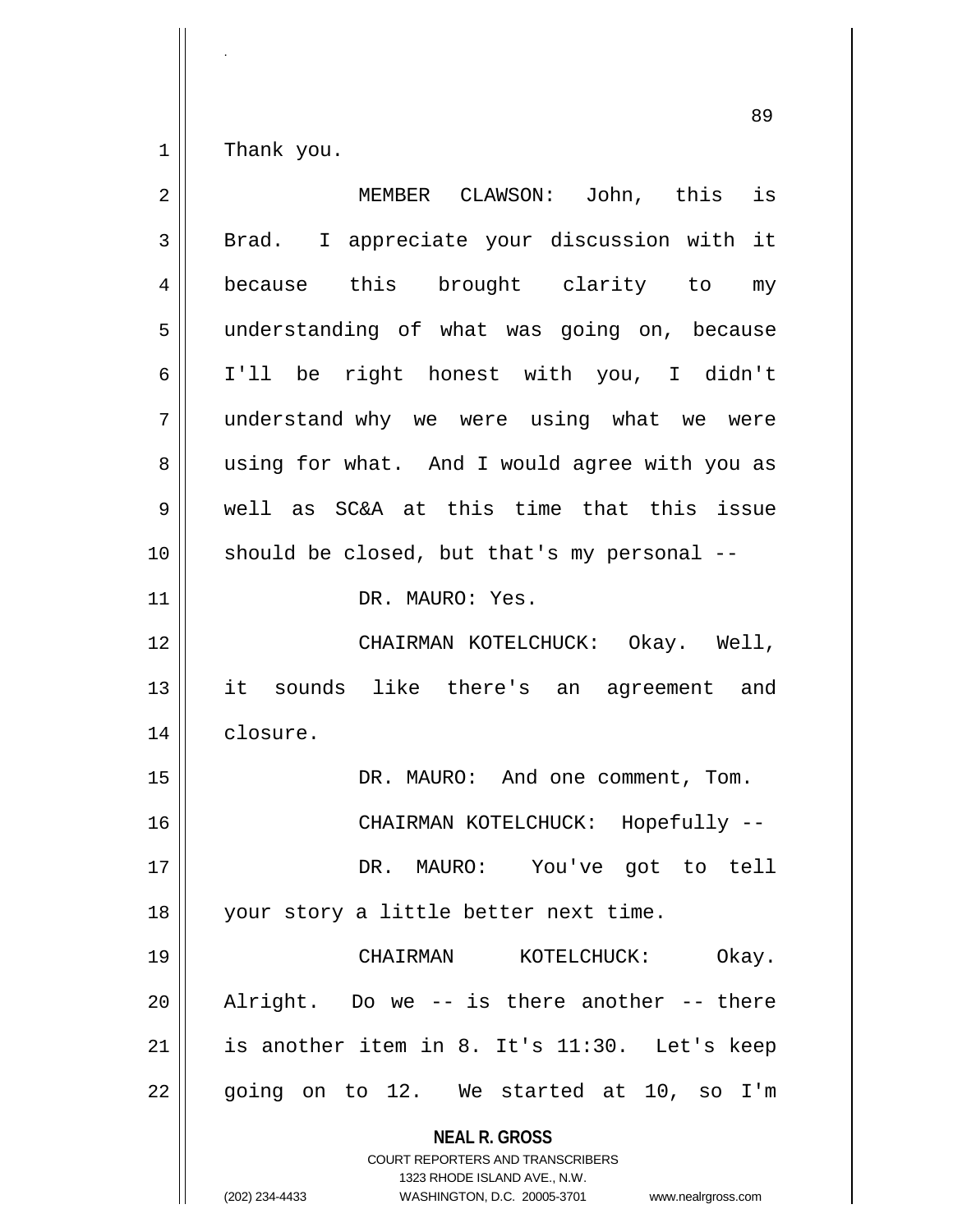**NEAL R. GROSS** COURT REPORTERS AND TRANSCRIBERS 1323 RHODE ISLAND AVE., N.W. (202) 234-4433 WASHINGTON, D.C. 20005-3701 www.nealrgross.com 90 1 | hoping that we can take our break at noon to  $2 \parallel$  eat lunch, as well as comfort, if you will. 3 MEMBER CLAWSON: Man, I'm going 4 | for breakfast. 5 CHAIRMAN KOTELCHUCK: Oh, I'm so  $6 \parallel$  sorry. Of course, my apologies to several of  $7 \parallel$  you. 8 MEMBER MUNN: Yes, there are  $9$  || several of us out here that  $-$ -10 CHAIRMAN KOTELCHUCK: Please 11 excuse us East Coast Daylight Savings Time 12 || people. I'll remember that for the future. Do 13 we have one more item in Set 8? 14 MR. TOMES: I believe that this 15 closes out Items 3 and 5. And I think that 16 might be all. 17 || CHAIRMAN KOTELCHUCK: Great. 18 DR. MAURO: Yeah, I agree with  $19 \parallel$  that. 20 CHAIRMAN KOTELCHUCK: Wonderful.  $21$  Great. So 8 is now concluded. 22 | MR. STIVER: Eight is closed.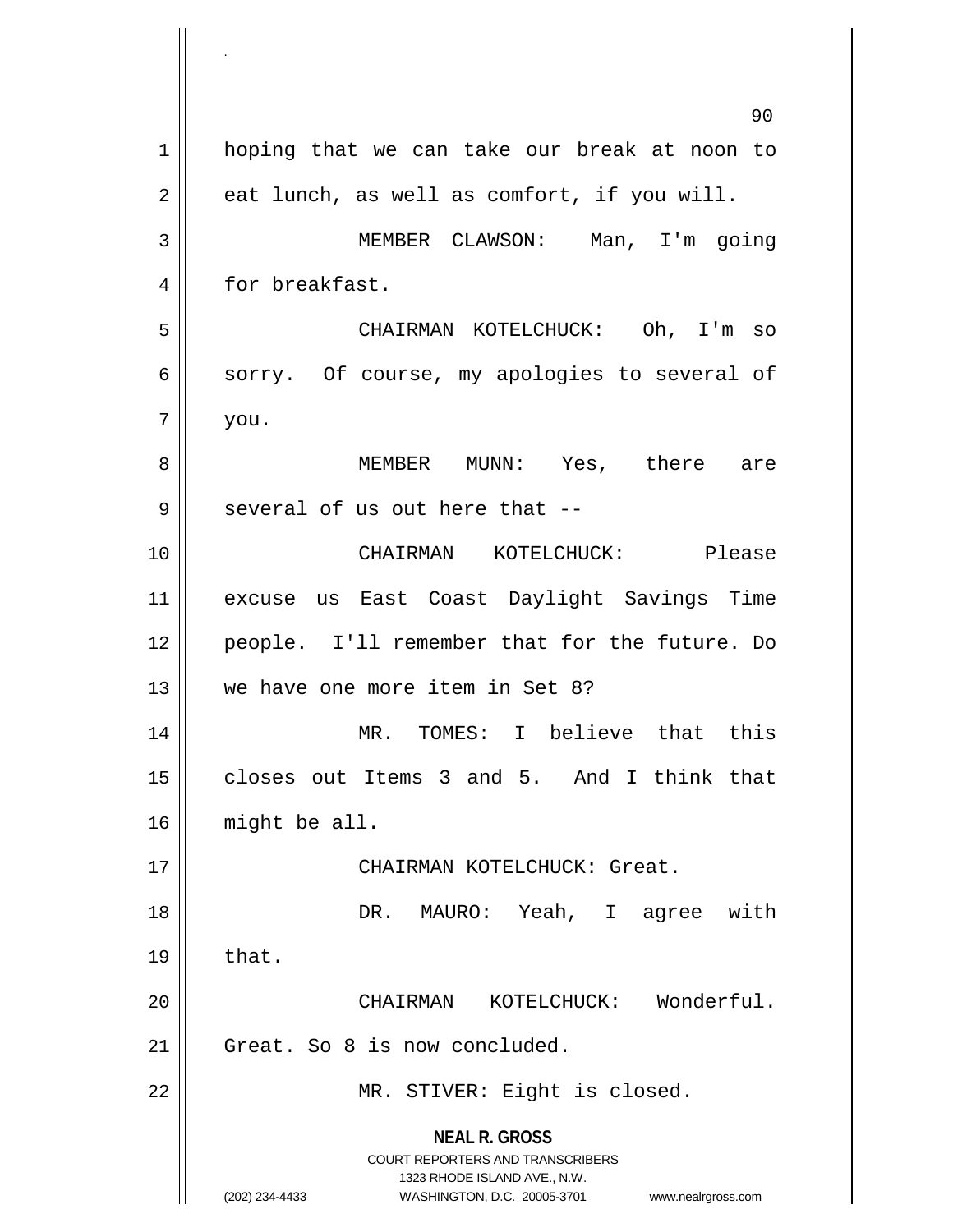|                | 91                                                                                       |
|----------------|------------------------------------------------------------------------------------------|
| $\mathbf 1$    | CHAIRMAN KOTELCHUCK: Alright,                                                            |
| $\overline{2}$ | folks.                                                                                   |
| 3              | MEMBER MUNN: Thank goodness.                                                             |
| 4              | CHAIRMAN KOTELCHUCK: Okay. So,                                                           |
| 5              | how do we want to proceed? Although it's a                                               |
| 6              | little early here in the East Coast, we could                                            |
| 7              | take a break now and start on 9, which I hope                                            |
| 8              | will move more quickly, but right after lunch.                                           |
| 9              | We could take an hour break, or would you like                                           |
| 10             | to go on for another half an hour?                                                       |
| 11             | MR. SIEBERT: Well, let me ask.                                                           |
| 12             | Grady, did you want to talk about -- it's more                                           |
| 13             | Huntington Pilot Plant issues on Set 9?                                                  |
| 14             | MR. CALHOUN: Well, I think,                                                              |
| 15             | though, on Set 9, I believe that these are                                               |
| 16             | going to revolve around the new review, and I                                            |
| 17             | don't think that we're prepared to comment on                                            |
| 18             | those yet because we haven't reviewed that.                                              |
| 19             | MR. SIEBERT: I understand, I just                                                        |
| 20             | wanted to make sure if we needed our                                                     |
| 21             | Huntington Pilot Plant people around, but you                                            |
| 22             | understand that those -- I think there's two                                             |
|                | <b>NEAL R. GROSS</b><br>COURT REPORTERS AND TRANSCRIBERS<br>1323 RHODE ISLAND AVE., N.W. |
|                | (202) 234-4433<br>WASHINGTON, D.C. 20005-3701<br>www.nealrgross.com                      |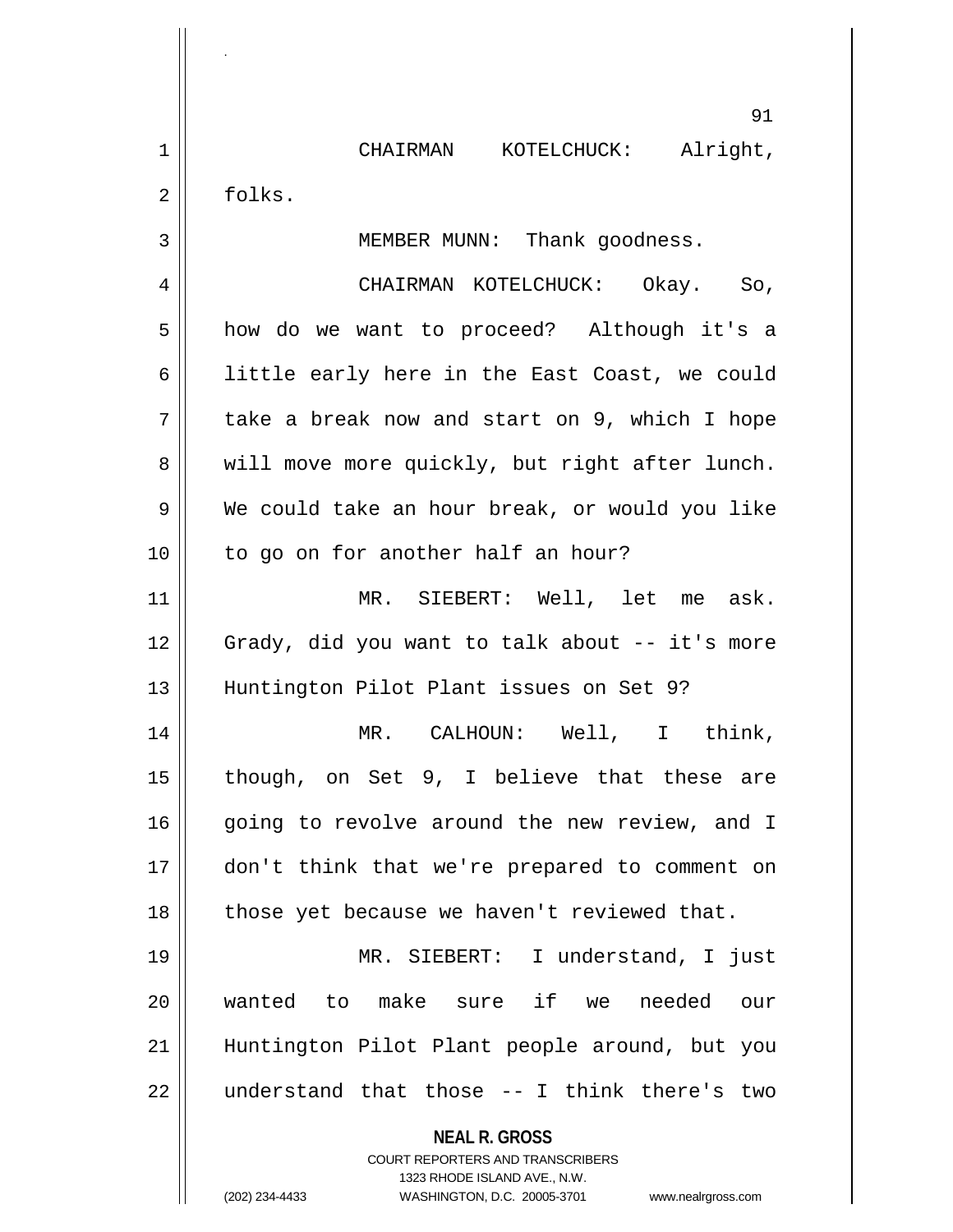**NEAL R. GROSS** COURT REPORTERS AND TRANSCRIBERS 1323 RHODE ISLAND AVE., N.W. (202) 234-4433 WASHINGTON, D.C. 20005-3701 www.nealrgross.com 92 1 | findings there, and it has to do with Steve's 2 | report? 3 MR. CALHOUN: Right, and that's 4 | the newest one. Right? 5 || MR. SIEBERT: Yes. 6 MR. CALHOUN: Right. And unless  $7 \parallel$  those are -- I'm just not smart enough on that 8 || new report to say that those are directly 9 related. If Steve says they're directly 10 || related and it's closed, we're good. But I 11 | don't know that off the top of my head. 12 MR. SIEBERT: Are there other 13  $\vert$  issues on the 9<sup>th</sup> Set you want to talk about? 14 || MR. CALHOUN: I don't know. Scott, 15 || there were some things on there, do you want  $16$  to try to knock those out? Oh, yeah, there's 17 || something on Ashland Oil we can talk about, 18 yes. 19 CHAIRMAN KOTELCHUCK: Okay. Do we  $20$  || want to go ahead for --21 MEMBER CLAWSON: Dave, this is  $22$  |  $\frac{1}{2}$  just Brad.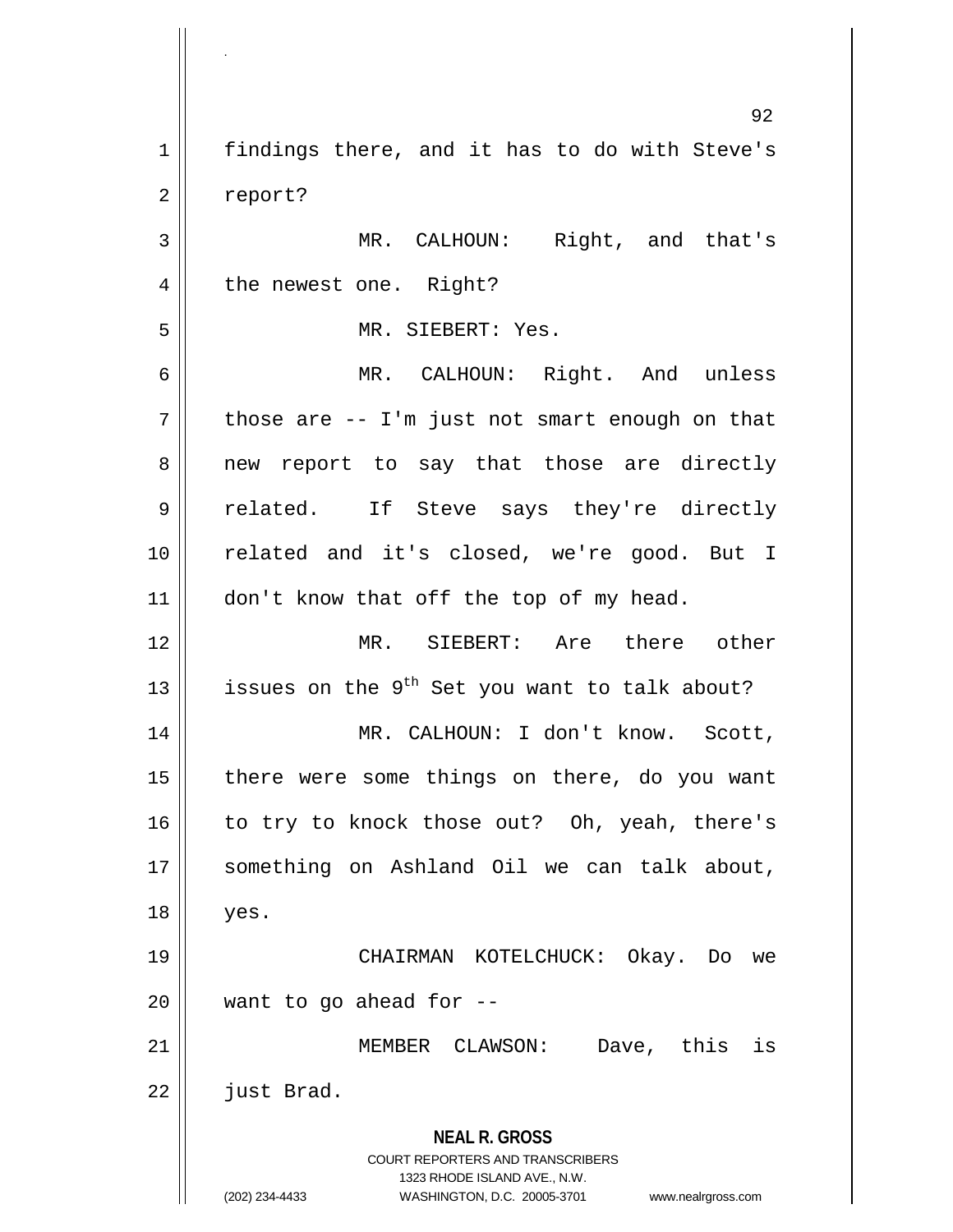**NEAL R. GROSS** COURT REPORTERS AND TRANSCRIBERS 1323 RHODE ISLAND AVE., N.W. (202) 234-4433 WASHINGTON, D.C. 20005-3701 www.nealrgross.com 93 1 | CHAIRMAN KOTELCHUCK: Yes. 2 MEMBER CLAWSON: I would like to 3 just continue on up until at least lunch or  $4 \parallel$  so. 5 CHAIRMAN KOTELCHUCK: Right. 6 || MEMBER CLAWSON: That's my vote. 7 CHAIRMAN KOTELCHUCK: Your lunch 8 | or our lunch? 9 MEMBER MUNN: Your lunch, our 10 breakfast. 11 (Laughter.) 12 || CHAIRMAN KOTELCHUCK: Okay. 13 MEMBER MUNN: Yes, let's go for  $14 \parallel \text{it.}$ 15 CHAIRMAN KOTELCHUCK: Good,  $16$  | excellent. Let's go to 9, folks. 17 || MR. STIVER: Eight-nine is loading, 18 | be patient. 19 CHAIRMAN KOTELCHUCK: Good, we are. 20 MR. SIEBERT: And I think it's the  $21$  | first finding, 179.1. 22 | MEMBER MUNN: Oh, I've got 179.4.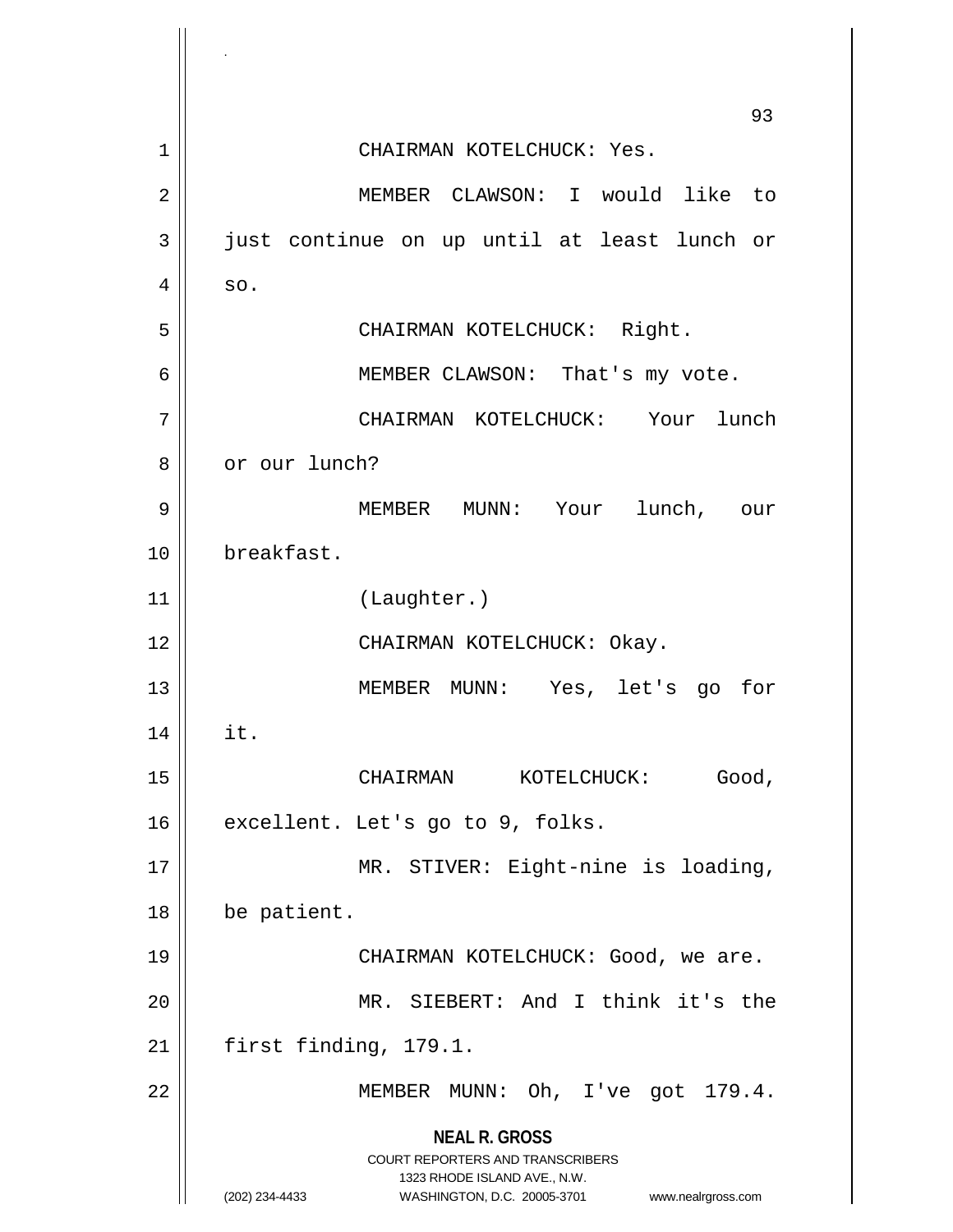|                | 94                                                                                                                                                              |
|----------------|-----------------------------------------------------------------------------------------------------------------------------------------------------------------|
| 1              | How did I miss 1?                                                                                                                                               |
| 2              | MR. CALHOUN: Yes, and I believe                                                                                                                                 |
| $\overline{3}$ | that's it. I'm seeing if I've got the right C-                                                                                                                  |
| 4              | MR. STIVER: 79.4?                                                                                                                                               |
| 5              | MR. SIEBERT: One I had open.                                                                                                                                    |
| 6              | MR. CALHOUN: 179.1.                                                                                                                                             |
| 7              | MEMBER MUNN: NIOSH was to review                                                                                                                                |
| 8              | SC&A response.                                                                                                                                                  |
| 9              | MR. STIVER: Everybody see that?                                                                                                                                 |
| 10             | CHAIRMAN KOTELCHUCK: Yes.                                                                                                                                       |
| 11             | MR. CALHOUN: This one might be                                                                                                                                  |
| 12             | kind of quick because I'm not sure it'll close                                                                                                                  |
| 13             | anything out. But we discovered something                                                                                                                       |
| 14             | here. It's case-specific, not TBD or anything                                                                                                                   |
| 15             | like that specific. This individual had -- are                                                                                                                  |
| 16             | we ready? Can I talk?                                                                                                                                           |
| 17             | CHAIRMAN KOTELCHUCK: Yes, please.                                                                                                                               |
| 18             | MR. CALHOUN: Okay. This                                                                                                                                         |
| 19             | individual had some verified employment                                                                                                                         |
| 20             | through the Department of Labor I believe back                                                                                                                  |
| 21             | to 1947-ish. If you look at the Department of                                                                                                                   |
| 22             | Labor website -- I'm going to try to call this                                                                                                                  |
|                | <b>NEAL R. GROSS</b><br>COURT REPORTERS AND TRANSCRIBERS<br>1323 RHODE ISLAND AVE., N.W.<br>(202) 234-4433<br>WASHINGTON, D.C. 20005-3701<br>www.nealrgross.com |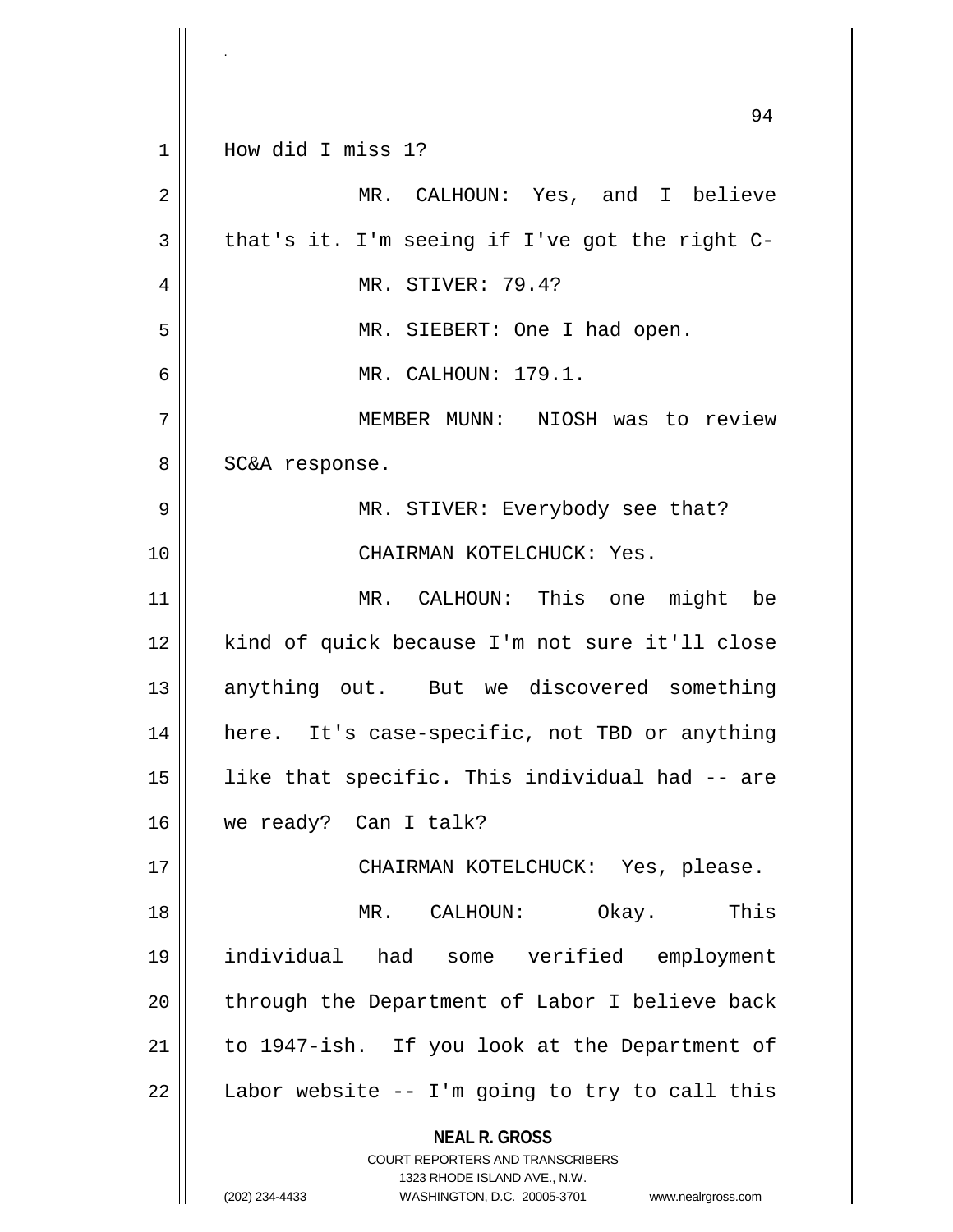$1 \parallel$  up while we're talking here -- you'll see that 2 || the covered period for Ashland Oil is listed  $3 \parallel$  as -- and let me find it real quick before I  $4 \parallel$  speak.

5 Okay. The covered period starts  $6 \parallel$  1944 to 1960, and then it goes all the way 7 through 2006 when you consider the residual 8 | contamination periods, two of them which are 9 mixed in.

 The site is called out as Ashland Oil. That is a problem. This individual worked for Ashland Oil and was given verified 13 || employment through -- or beginning in 1947. 14 || And in fact he did work for Ashland Oil. The 15 | problem is, Ashland Oil had nothing to do with this facility until 1960. So, the argument here about us looking at earlier data to get the dose to this individual is irrelevant because we used data based on 1957 levels, I believe. And his covered employment is, in 21 | fact, wrong.

.

22 We've just addressed this recently

**NEAL R. GROSS**

COURT REPORTERS AND TRANSCRIBERS 1323 RHODE ISLAND AVE., N.W. (202) 234-4433 WASHINGTON, D.C. 20005-3701 www.nealrgross.com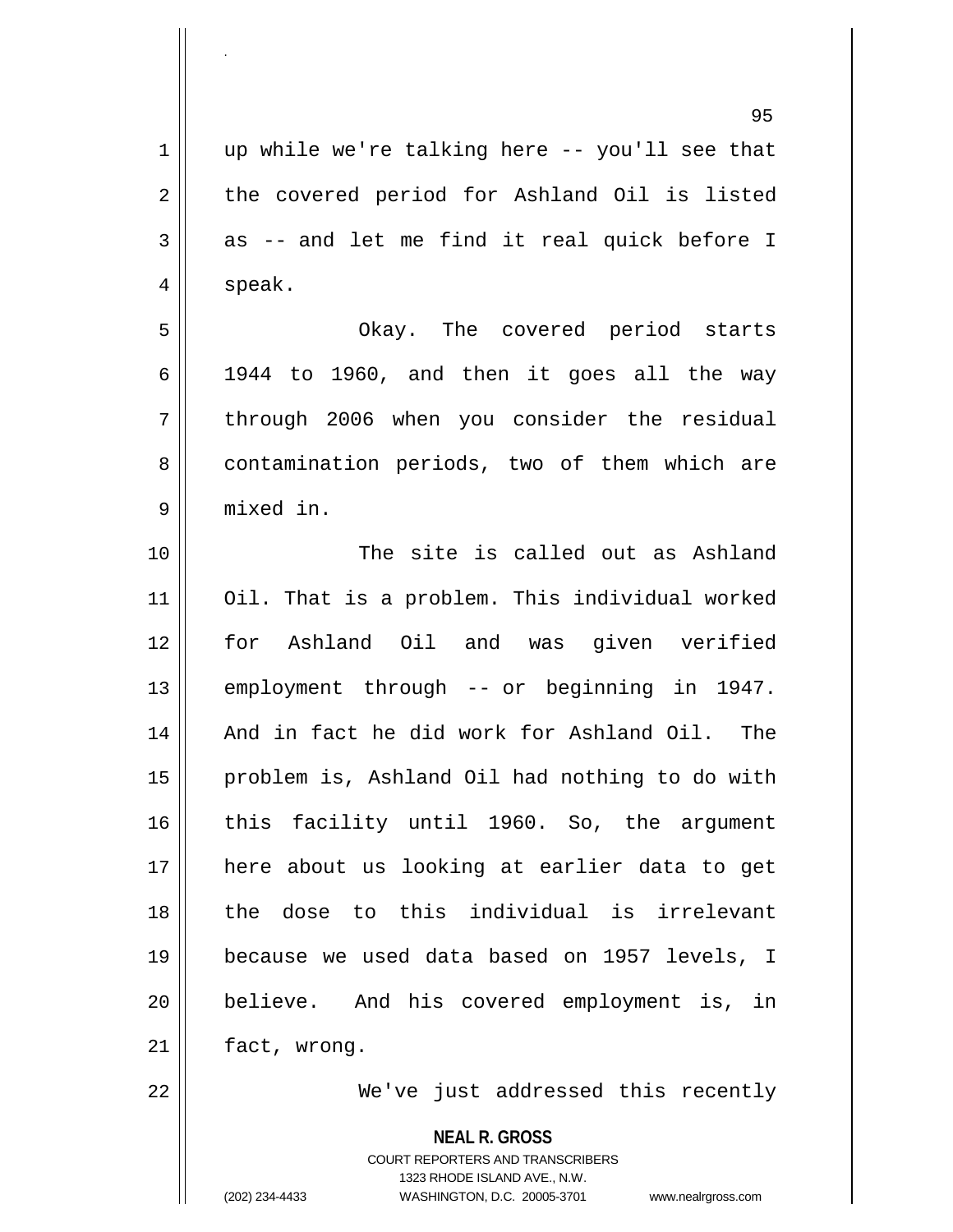**NEAL R. GROSS** 96 1 | with Department of Labor, and they're actually  $2 \parallel$  looking at -- now, looking at, they didn't say  $3 \parallel$  they're going to do it -- they're looking at 4 changing the name of the site from Ashland 5 | Oil. Because when you read Ashland Oil, you 6 believe that Ashland Oil was involved since  $7 \parallel 1944$ , but that is not true. They didn't gain 8 || control of that facility per a DOE Legacy 9 Management document until 1960. 10 || So, the DR, this individual DR is 11 correct because it's based on dose 12 measurements that were taken after 1957. So, 13 I don't know if we'll have to come back to 14 || that. I just wanted to let you guys know 15 what's going on with that. There may be a 16 || somewhat significant change to the name of 17 || that site. And then people who were employed 18 by Ashland Oil wouldn't automatically be 19 assumed to have worked at this facility prior  $20$  | to 1960 when they took ownership of that land. 21 CHAIRMAN KOTELCHUCK: And how 22 would it affect that individual that we're

> COURT REPORTERS AND TRANSCRIBERS 1323 RHODE ISLAND AVE., N.W.

.

(202) 234-4433 WASHINGTON, D.C. 20005-3701 www.nealrgross.com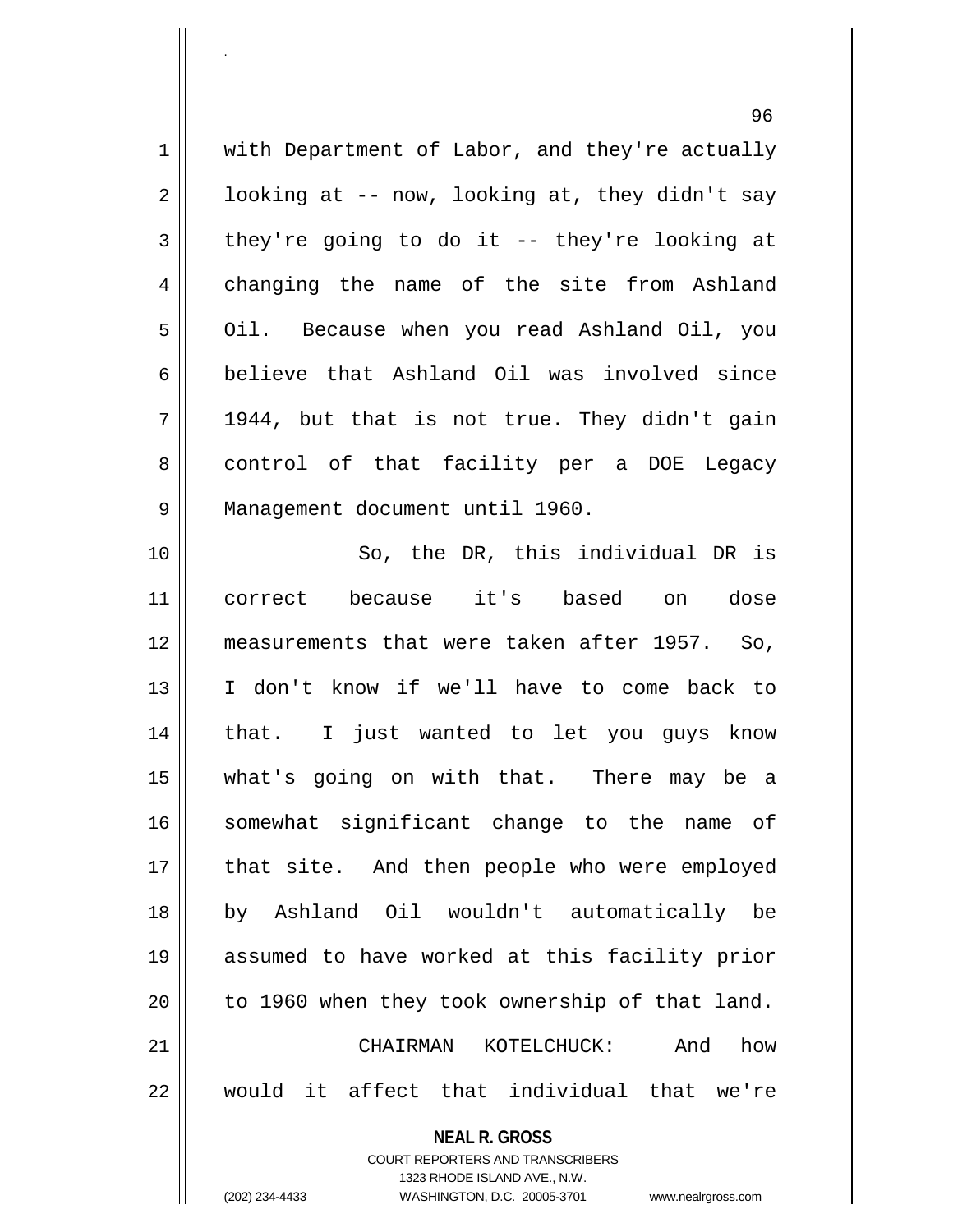talking about here, 179.1?

.

| $\overline{2}$ | MR. CALHOUN: The dose is right.                |
|----------------|------------------------------------------------|
| 3              | The argument, I believe, is that we didn't use |
| 4              | previous -- we didn't use older -- he had      |
| 5              | covered employment from 1947, and we used --   |
| 6              | let me see if I can find it. We used dose      |
| 7              | measurements that were taken, I believe, in    |
| 8              | 1957.                                          |
| 9              | CHAIRMAN KOTELCHUCK: Right, `58.               |
| 10             | MR. CALHOUN: `58.<br>And the                   |
| 11             | argument was that we should have used earlier  |
| 12             | -- is that really representative of earlier    |
| 13             | dose rates that may have been at that site?    |
| 14             | For this individual it doesn't matter, because |
| 15             | he worked for Ashland Oil, he wasn't at the    |
| 16             | site. Ashland Oil, as we all know, is a very   |
| 17             | big facility. Big company, I mean. So, we      |
| 18             | have actually informed DOL of that, as well as |
| 19             | of the individual case telling them that that  |
| 20             | we believe it's an employment verification     |
| 21             | issue.                                         |
| 22             | This<br>is<br>a very, very old<br>dose         |

**NEAL R. GROSS**

COURT REPORTERS AND TRANSCRIBERS 1323 RHODE ISLAND AVE., N.W. (202) 234-4433 WASHINGTON, D.C. 20005-3701 www.nealrgross.com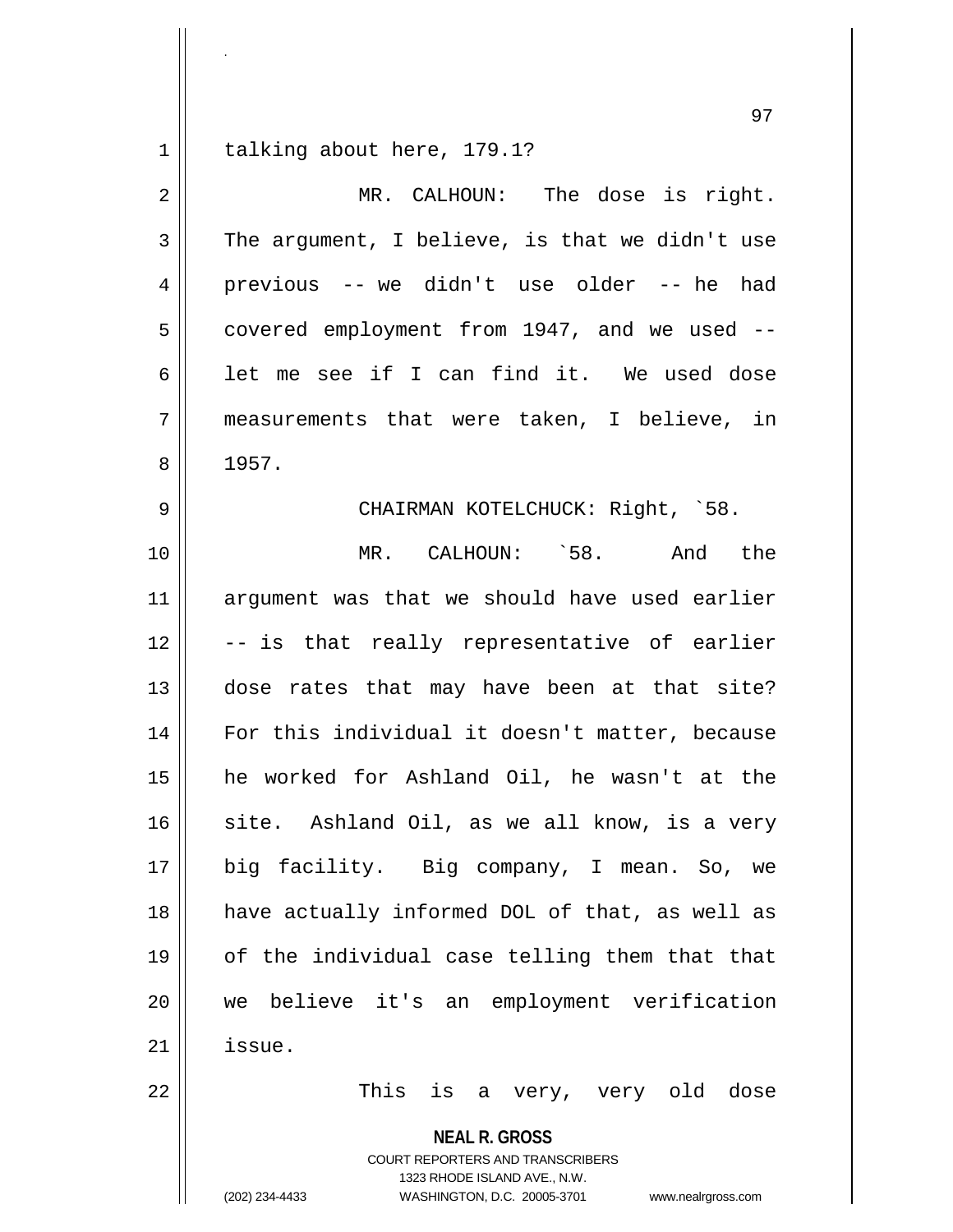**NEAL R. GROSS** COURT REPORTERS AND TRANSCRIBERS 1323 RHODE ISLAND AVE., N.W. (202) 234-4433 WASHINGTON, D.C. 20005-3701 www.nealrgross.com 98 1 deconstruction, and from talking to the people 2 || back then, rather than argue with Department 3 of Labor, we decided just to maximize the 4 dose. And we kind of thought there might be  $5$  || an issue with the employment, but we just gave  $6$  him the dose for the entire period even when 7 it appears now that he was very unlikely to 8 a have been involved at that site prior to 1960. 9 DR. MAURO: This is John. Let me 10 say it, because then it helps me solidify in 11 my head. This place, as I recall, was 12 || receiving slag from Linde just for storage. It 13 || was just piling up there. 14 || MR. CALHOUN: Correct. 15 DR. MAURO: And there were 16 measurements made, radiation fields, the 17 walkover surveys made when they were doing  $18 \parallel$  that. 19 MR. CALHOUN: Yes. 20 DR. MAURO: And there were certain 21 | levels that were observed. 22 MR. CALHOUN: Yes.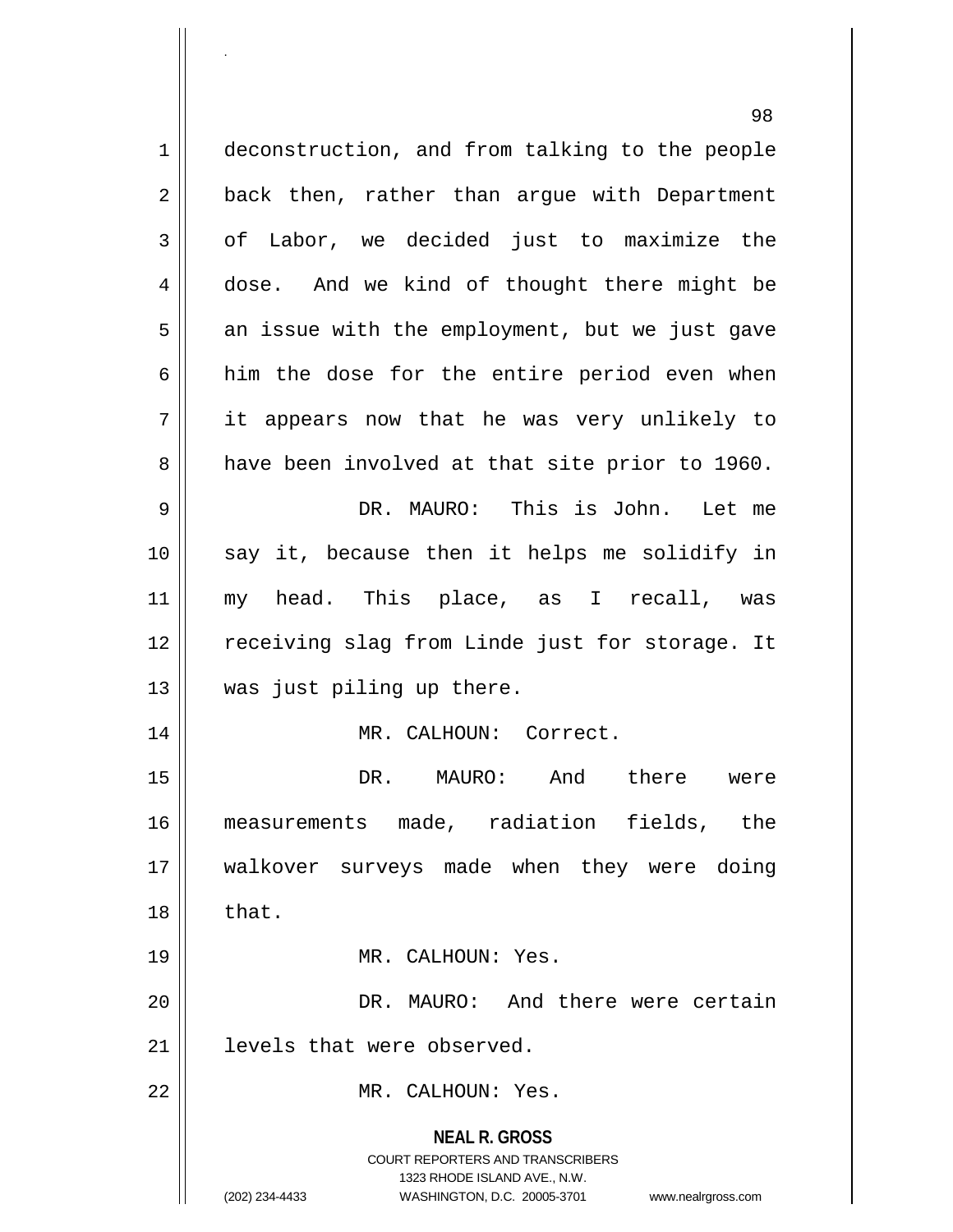|    | 99                                             |
|----|------------------------------------------------|
| 1  | DR. MAURO: Then when -- now, here              |
| 2  | we have this guy who works there, and I seem   |
| 3  | to recall that my concern had to do with,      |
| 4  | well, you used his radiation field information |
| 5  | that was collected in the 1950s. Why didn't    |
| 6  | you use the numbers that were there for the    |
| 7  | 1940s, because wasn't he there then?           |
| 8  | MR. CALHOUN: Correct.                          |
| 9  | DR. MAURO: And you're saying he                |
| 10 | wasn't there then.                             |
| 11 | MR. CALHOUN: Exactly.                          |
| 12 | DR. MAURO: That's the end of the               |
| 13 | story. I understand it. That being the case,   |
| 14 | taking it on, you know, what you described,    |
| 15 | the right way to do this is to base it on the  |
| 16 | radiation measurements that were made when he  |
| 17 | was there, which was, I guess, a later time    |
| 18 | period when for whatever reason the radiation  |
| 19 | fields were not as a high. I don't know the    |
| 20 | reasons why they would go down. It was still   |
| 21 | a dumping site, but apparently they made       |
| 22 | measurements in the `50s and those are the     |
|    | <b>NEAL R. GROSS</b>                           |

COURT REPORTERS AND TRANSCRIBERS 1323 RHODE ISLAND AVE., N.W.

 $\mathsf{I}$ 

.

(202) 234-4433 WASHINGTON, D.C. 20005-3701 www.nealrgross.com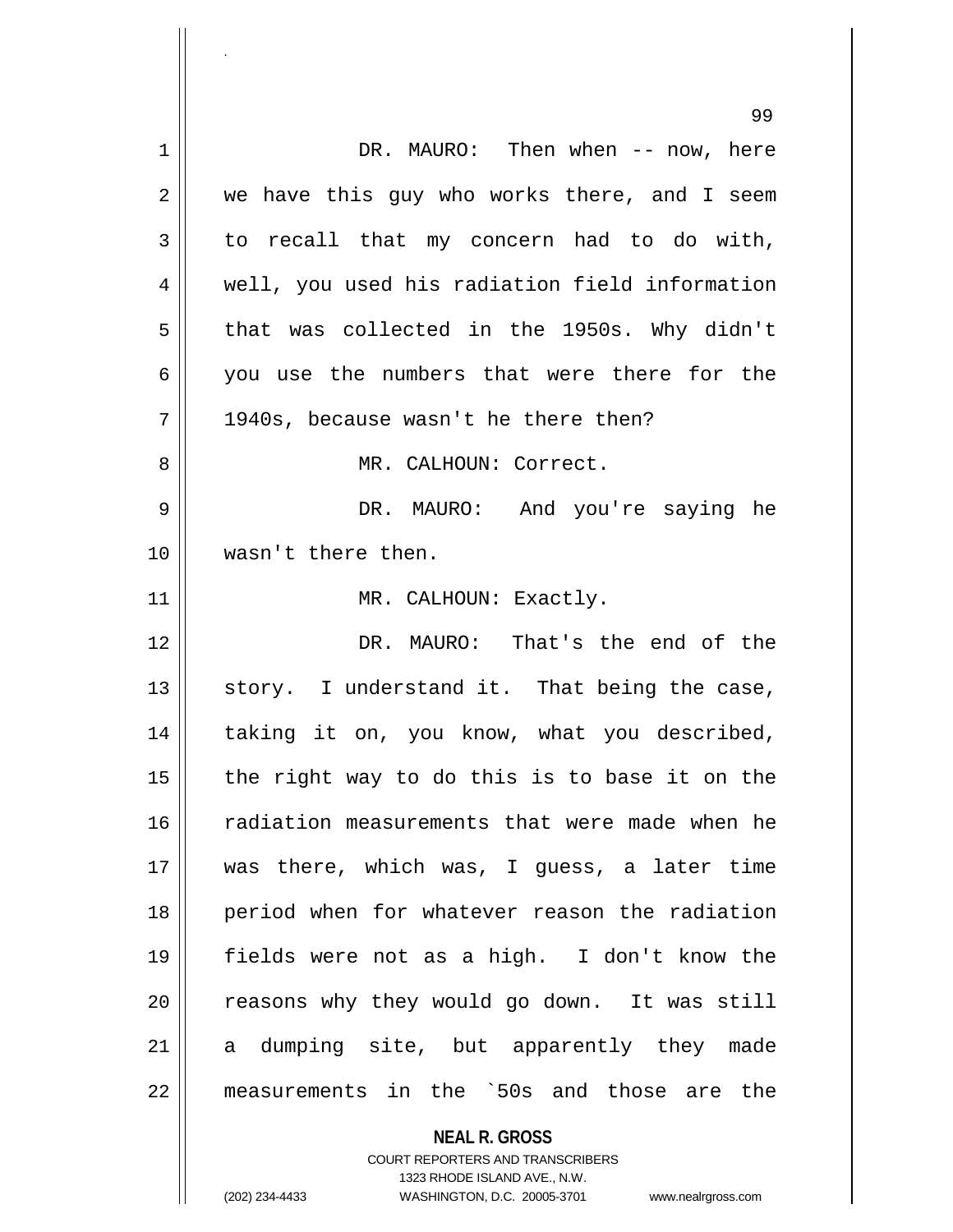1 || measurements that really should apply to this  $2 \parallel$  guy. If that's your position, I mean, again,  $3 \parallel$  I, for one, it sounds like that's a reasonable 4 || position to take.

5 MR. CALHOUN: Alright. And I  $6 \parallel$  didn't know that either until maybe two days  $7 \parallel$  ago. And it looks like that we had not even 8 || notified DOL about that until just yesterday 9 when we found this out. I don't believe that 10 || they will actually change this guy's covered 11 employment. If they do, we're not going to 12 change his dose reconstruction unless, of 13 || course, he comes through -- well, he's 14 || deceased. But if there was another cancer 15 identified somehow we would revise the dose 16 || reconstruction, but that would certainly just 17 make this dose go down because he wouldn't get 18 || any dose applied for the years prior to 1960. 19 DR. MAURO: Right, because he 20 wasn't there.

21 MR. CALHOUN: Right. He worked at 22 || Ashland Oil, but Ashland Oil didn't own that

> **NEAL R. GROSS** COURT REPORTERS AND TRANSCRIBERS

> > 1323 RHODE ISLAND AVE., N.W.

.

(202) 234-4433 WASHINGTON, D.C. 20005-3701 www.nealrgross.com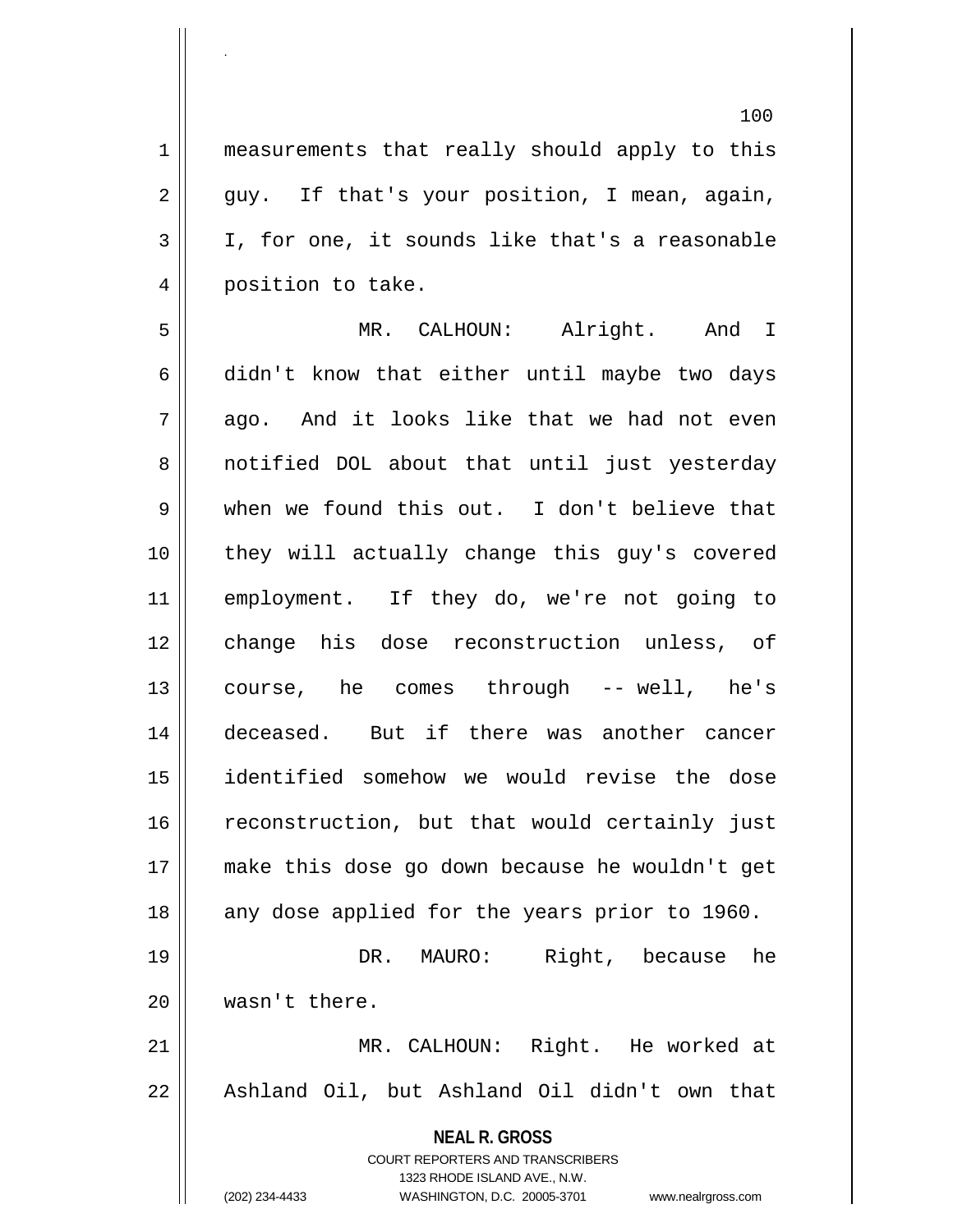$1$  site until 1960.

.

**NEAL R. GROSS** COURT REPORTERS AND TRANSCRIBERS 1323 RHODE ISLAND AVE., N.W. (202) 234-4433 WASHINGTON, D.C. 20005-3701 www.nealrgross.com 2 CHAIRMAN KOTELCHUCK: Right. 3 | Sounds like resolution. 4 MR. STIVER: Okay. Just so I have  $5 \parallel$  this correct for the matrix, it's not that he 6 wasn't there in `47 or in the `40s. It's that 7 he was employed by Ashland Oil and Ashland Oil  $8 \parallel$  was not the operator at that time. Is that 9 correct? 10 MR. CALHOUN: No, he wasn't there 11 || because Ashland Oil wasn't there. 12 DR. MAURO: I've got to say that - $13 \parallel$  - my recollection was the -- when you go back 14 to the old Linde records and the Ashland Oil 15  $\parallel$  records, why -- I'm of the belief, and I might 16 || be wrong, that they were dumping material at 17 Ashland Oil. 18 MR. CALHOUN: They absolutely 19 were. Here's what happened, and I'm trying to  $20$  | call up the other site here. If you bear with 21 || me for just a second. 22 DR. MAURO: Sure. The Haist?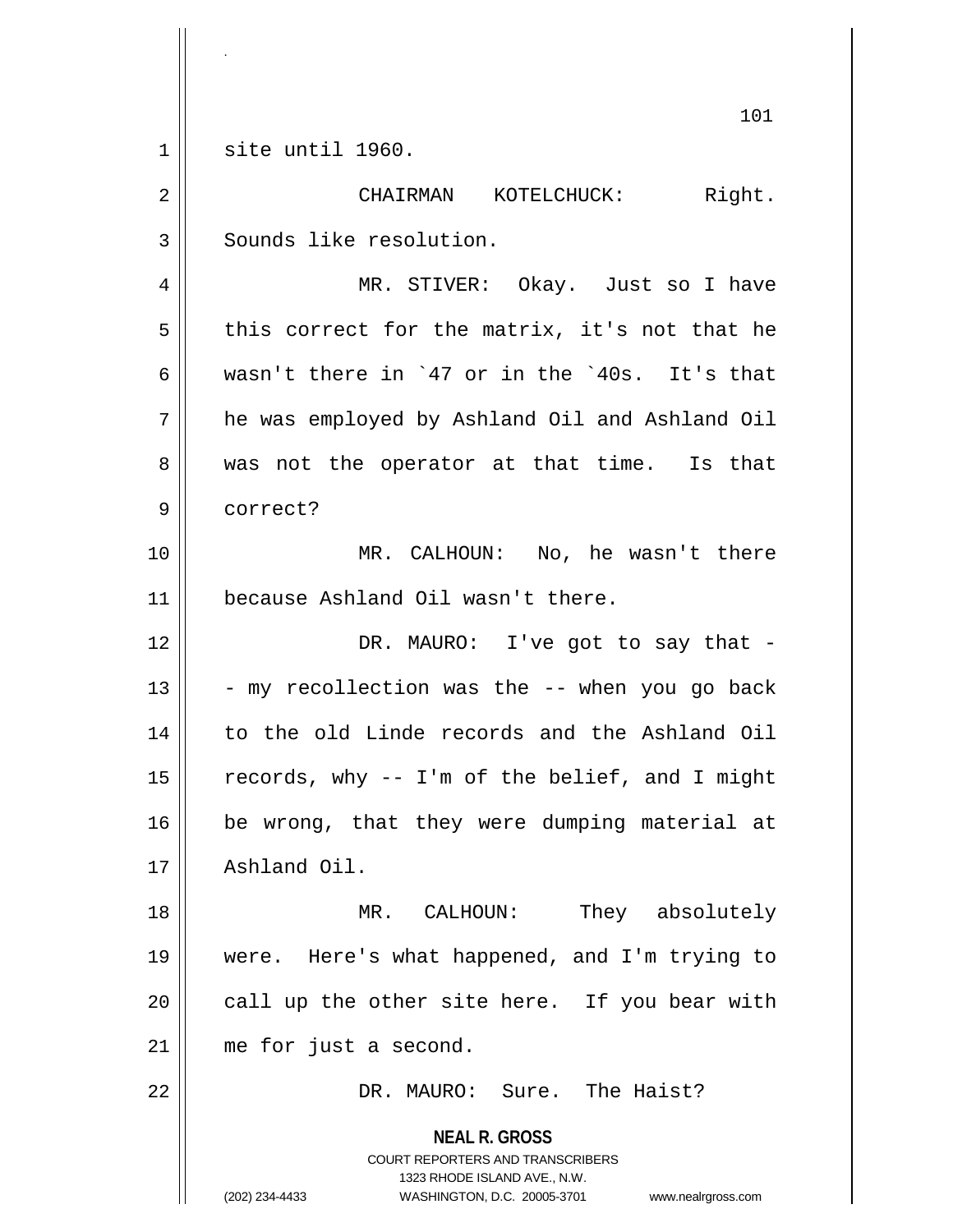1 MR. CALHOUN: Yes, that's what it 2 || was previously known as, and I -- and if 3 you'll -- Ashland Oil site. Okay. I don't 4 want that. Okay. If you indulge me for just  $5 \parallel$  a moment I'm going to actually read from this,  $6 \parallel$  okay? And I can email this out.

 This is from the Department of 8 || Energy Legacy Management site. Let's see, I  $9 \parallel$  want to get to the  $-$  "1944 to 1946 uranium ore processing wastes were transported from Linde to a 10-acre area known as the Haist property, H-A-I-S-T, now called Tonawanda North Unit 1 (Ashland Oil 1 site). These materials consisted of about 8,000 tons of low-grade uranium ore tailings. In 1960, the property was transferred to Ashland Oil for use in the company's oil refining activities." 18 || Now, what the problem was there is that Ashland then used that for disposal of 20 || general plant waste but they were digging around in it. So, that's how the exposure to 22 || Ashland Oil people would have come about,

> **NEAL R. GROSS** COURT REPORTERS AND TRANSCRIBERS 1323 RHODE ISLAND AVE., N.W. (202) 234-4433 WASHINGTON, D.C. 20005-3701 www.nealrgross.com

.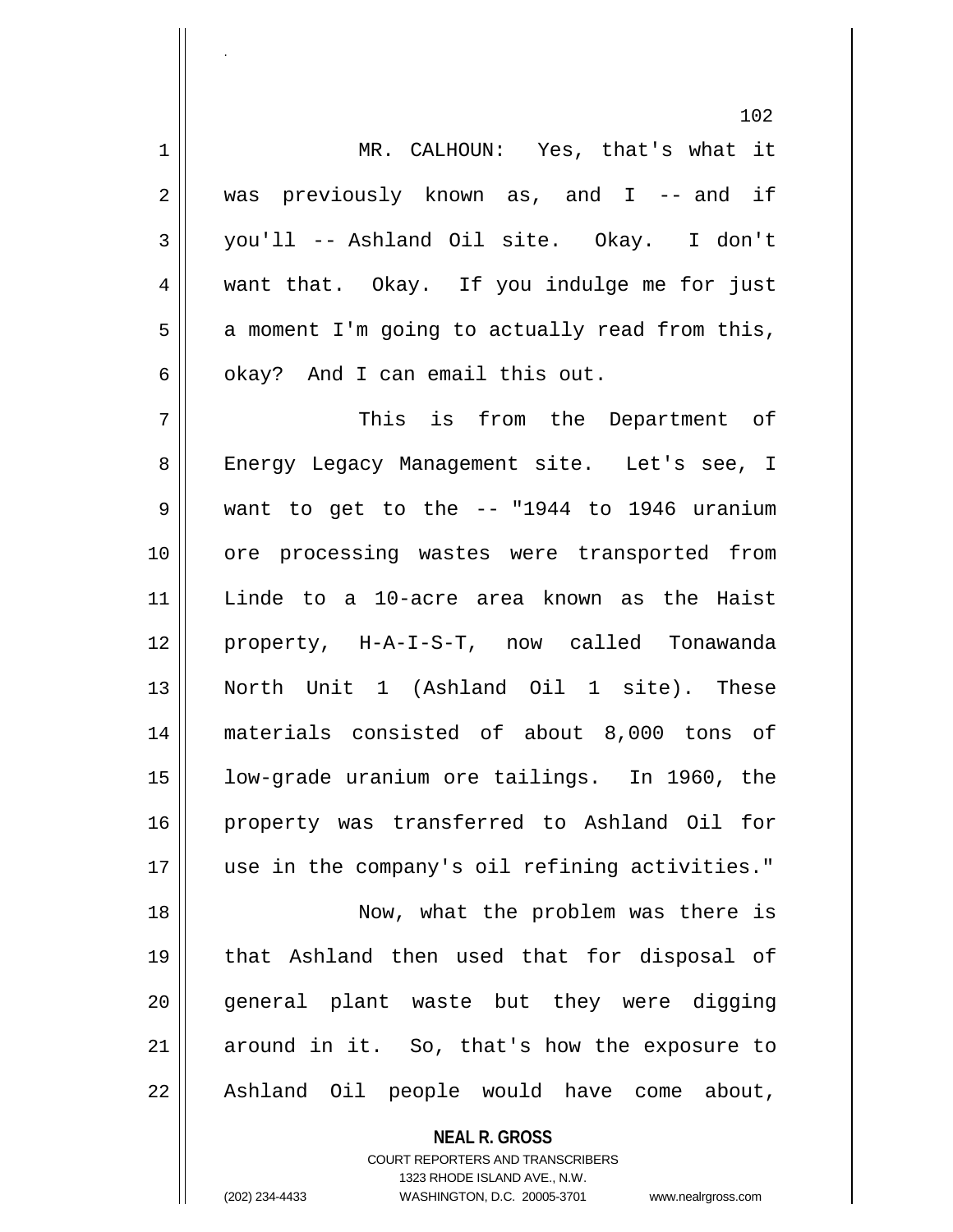**NEAL R. GROSS** COURT REPORTERS AND TRANSCRIBERS 1323 RHODE ISLAND AVE., N.W. (202) 234-4433 WASHINGTON, D.C. 20005-3701 www.nealrgross.com 103 1 || because they were using the same site that was 2 || previously used as a low-level radioactive 3 material dump that dumped general plant 4 || refuse. So when they were digging around in  $5 \parallel$  that, that was causing exposure to their 6 | people, but that would have been after 1960, 7 | or beginning of 1960. 8 DR. MAURO: So, this guy then was  $9 \parallel$  not there before -- in the `40s --10 MR. CALHOUN: Correct. 11 DR. MAURO: -- when Ashland Oil 12 was receiving this junk from -- 13 MR. CALHOUN: Correct. He worked 14 | for Ashland Oil, but Ashland Oil wasn't there. 15 || DR. MAURO: Well, he wasn't there. 16 | I mean, that's my main concern. 17 MR. CALHOUN: Yes. 18 DR. MAURO: Was he there in the 19 1940s when Linde dumped the stuff? If the  $20$  answer is no, he was not; therefore, any 21 measurements made in the 1940s would not apply  $22$  | to him, only the measurements made when he was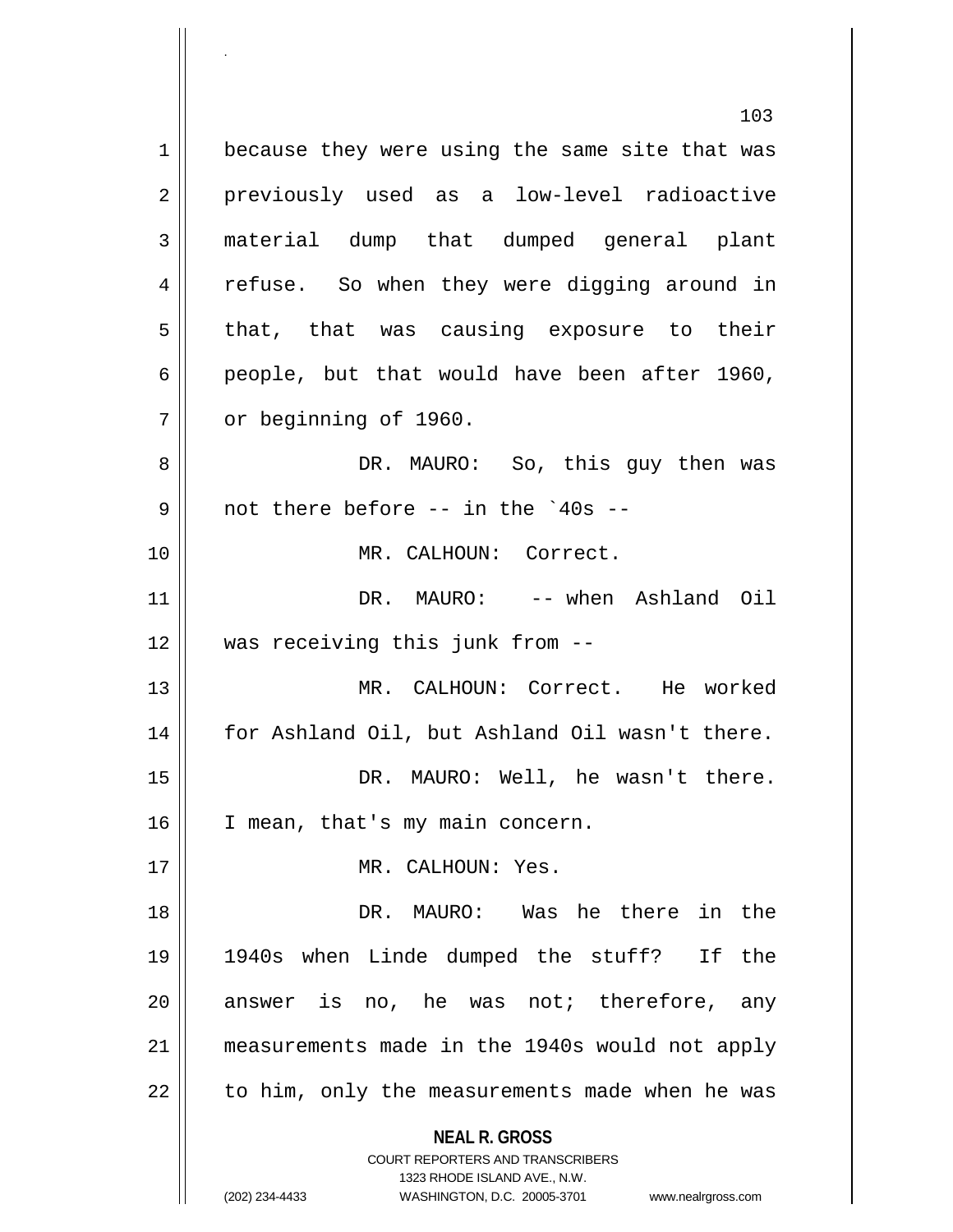**NEAL R. GROSS** COURT REPORTERS AND TRANSCRIBERS 1323 RHODE ISLAND AVE., N.W. (202) 234-4433 WASHINGTON, D.C. 20005-3701 www.nealrgross.com 104 1 || physically there. The fact that these names 2 changed and that causes some confusion is of  $3 \parallel$  less interest to me than the fact that we have 4 evidence that this guy was not there in the  $5 \parallel$   $\degree$  40s. He was there in the  $\degree$ 50s, and it's the 6 data that was collected in the `50s regarding  $7 \parallel$  the radiation field that he might have been  $8 \parallel$  exposed to that's applicable to this work. 9 MR. CALHOUN: Yes. 10 || DR. MAURO: Bingo. 11 CHAIRMAN KOTELCHUCK: Okay, good. 12 | Resolution, yes? 13 MR. CALHOUN: Did the matrix just  $14 \parallel$  pop off or did I -- am I not -- can I not get  $15$  | that? 16 CHAIRMAN KOTELCHUCK: My screen 17 went down. 18 || MR. CALHOUN: I've still got my -- $19 \parallel$  okay, there it is. 20 || CHAIRMAN KOTELCHUCK: There we go. 21 DR. MAURO: John Mauro, quick 22 || question. Like the Procedures Subcommittee,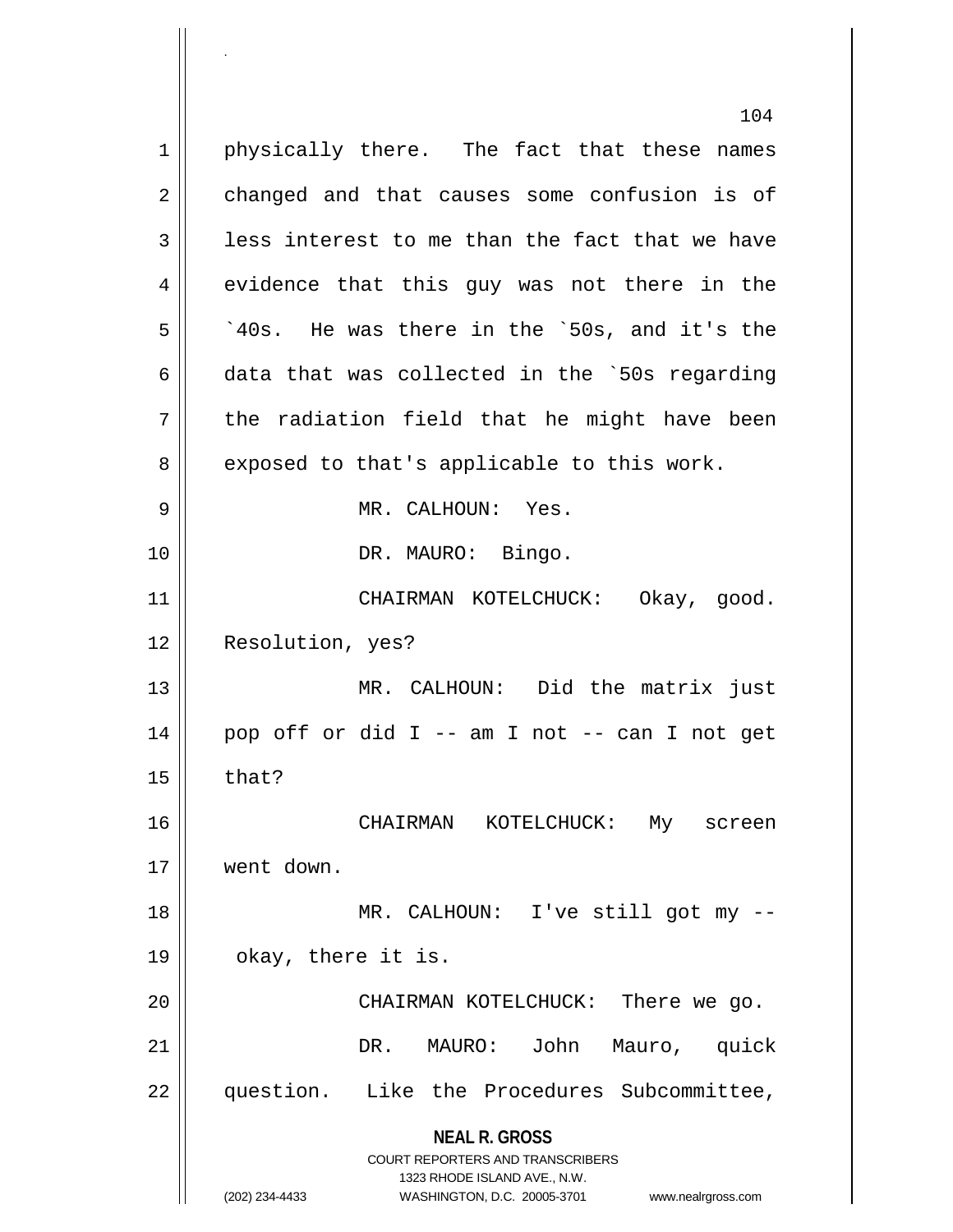**NEAL R. GROSS** COURT REPORTERS AND TRANSCRIBERS 1323 RHODE ISLAND AVE., N.W. (202) 234-4433 WASHINGTON, D.C. 20005-3701 www.nealrgross.com 105 1 do we close these issues or do we hold them in 2 || abeyance until you make revisions to your Site  $3$  Profile that explains all this? 4 MR. CALHOUN: We don't have a Site 5 Profile for Ashland Oil. 6 DR. MAURO: Oh, this is not -- I'm  $7 \parallel$  trying to think of how this all came -- this  $8$  | is just a dose reconstruction --9 MR. CALHOUN: Right. 10 || DR. MAURO: -- based on whatever 11 | records we have. 12 || MR. CALHOUN: Right. 13 || DR. MAURO: Okay, I got you. 14 Alright. So, therefore, there really is 15 nothing to revise. This record, in effect, 16 || revises the information relevant to the whole 17 || process. 18 || By the way, as an aside, when  $19 \parallel$  there is a Site Profile -- and let's say this 20 was a Site Profile where the story was told,  $21$  but this aspect of it was not well developed,  $22$  and there would be  $-$  if that was the case,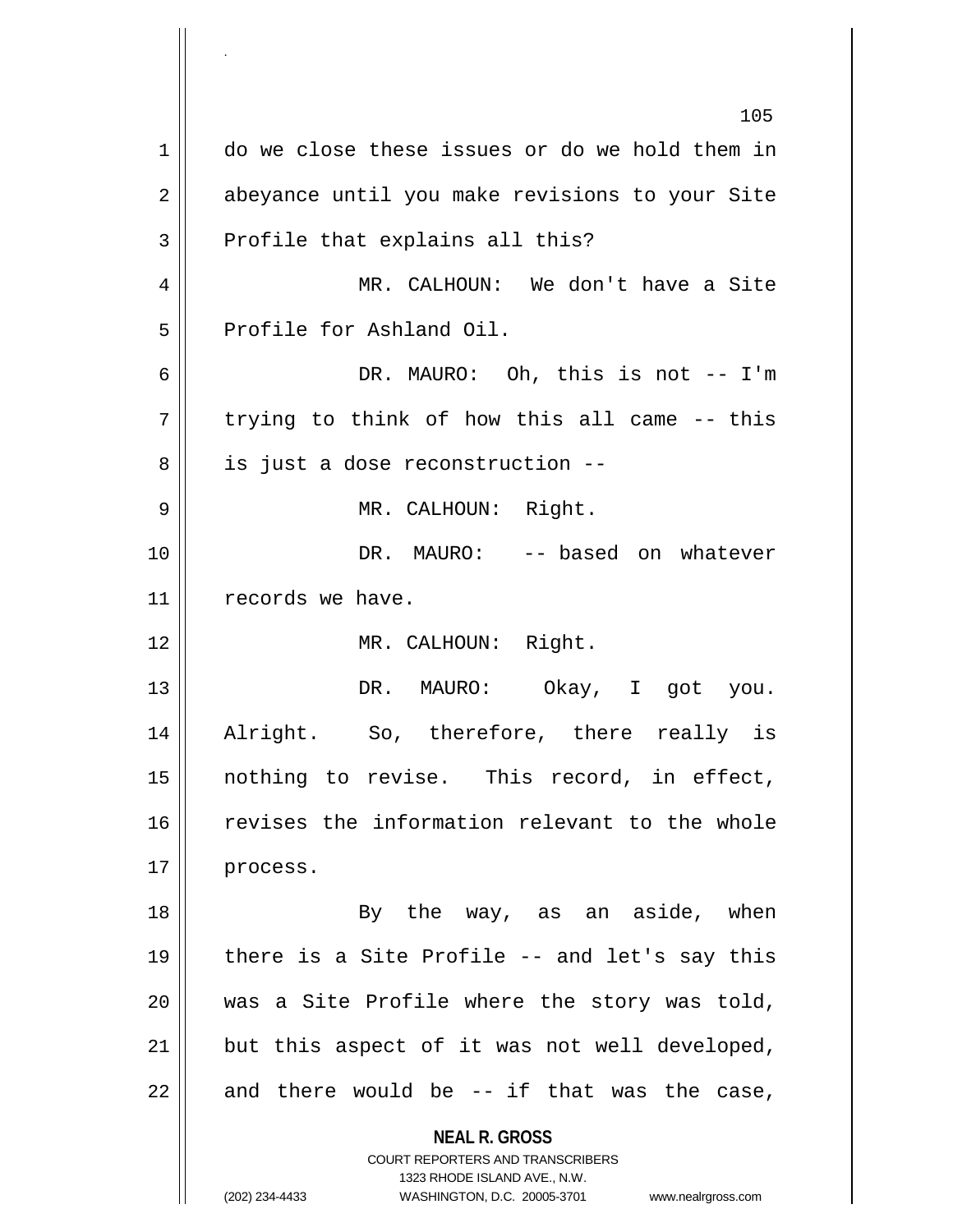**NEAL R. GROSS** COURT REPORTERS AND TRANSCRIBERS 1323 RHODE ISLAND AVE., N.W. (202) 234-4433 WASHINGTON, D.C. 20005-3701 www.nealrgross.com 106 1 and there would be a need to clarify the Site  $2 \parallel$  Profile just for this reason, would this issue  $3 \parallel$  we're talking about be closed or would it be  $4 \parallel$  put in abeyance as a matter of process? 5 MR. KATZ: Well, this is Ted here. 6 I would suggest it would be closed. This is a 7 case we're trying to close. We're trying to  $8$   $\parallel$  close the whole set of cases. 9 DR. MAURO: Okay. 10 MR. KATZ: And the abeyance 11 wouldn't help us there at all. 12 DR. MAURO: I got you, okay. 13 || MR. KATZ: That's my suggestion. 14 DR. MAURO: You know, I keep 15 tripping back and forth between these mini 16 Site Profile reviews and the cases. I 17 || understand. Thank you for helping me out. 18 MR. STIVER: This is John Stiver. 19 That kind of brought up an interesting point  $20$  || that we've talked about before, which is, you  $21$  know, when we come up -- we do a particular 22 || reconstruction that identifies a problem,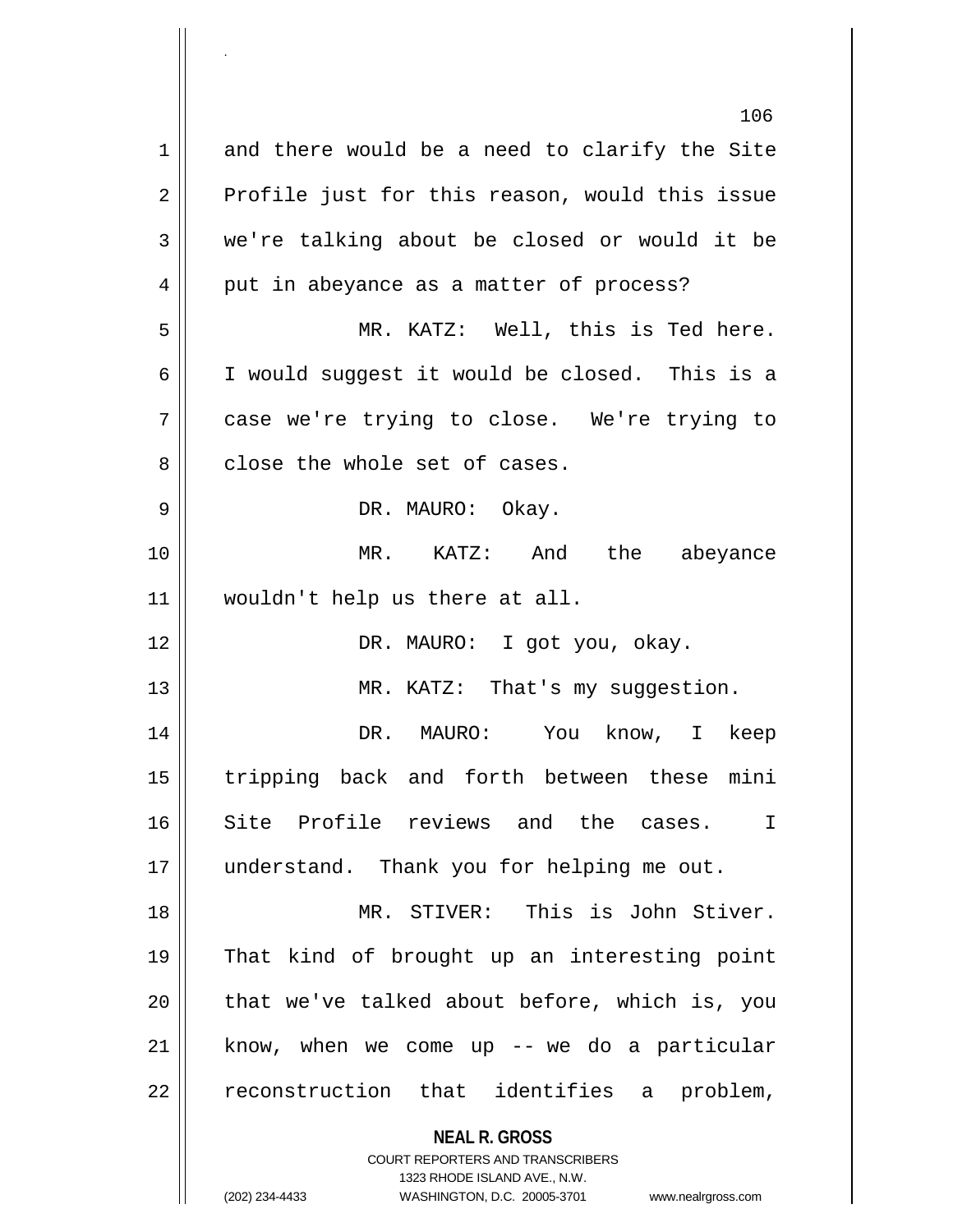**NEAL R. GROSS** 107 1 whether it be a Site Profile, or a site, or  $2 \parallel$  what not. In this case there really isn't a  $3 \parallel$  Site Profile, but that would then go into the 4 Case Set Summary Document, and also into Table  $5 \parallel$  3 to identify things that came up during the 6 case. 7 DR. MAURO: Yes, yes. 8 MR. STIVER: This would be kind of  $9 \parallel$  an example of that type of a situation. 10 DR. MAURO: Under the new 11 || protocol. 12 MR. STIVER: Yeah, when a new -- a 13 || dose reconstruction uncovered a problem and it 14 was previously unknown or unrecognized. 15 DR. MAURO: Okay. So, the vehicle  $16$  that would be used to, I guess, have a record 17 || of this conversation would actually find its 18 way -- I guess, I'm just trying to think of -- 19 I'm now thinking more of an administrator, how 20 || do we make -- keep track? Certainly, we have  $21$  | this transcript. I guess that would be it, 22 || but often we also have other methods to

> COURT REPORTERS AND TRANSCRIBERS 1323 RHODE ISLAND AVE., N.W.

(202) 234-4433 WASHINGTON, D.C. 20005-3701 www.nealrgross.com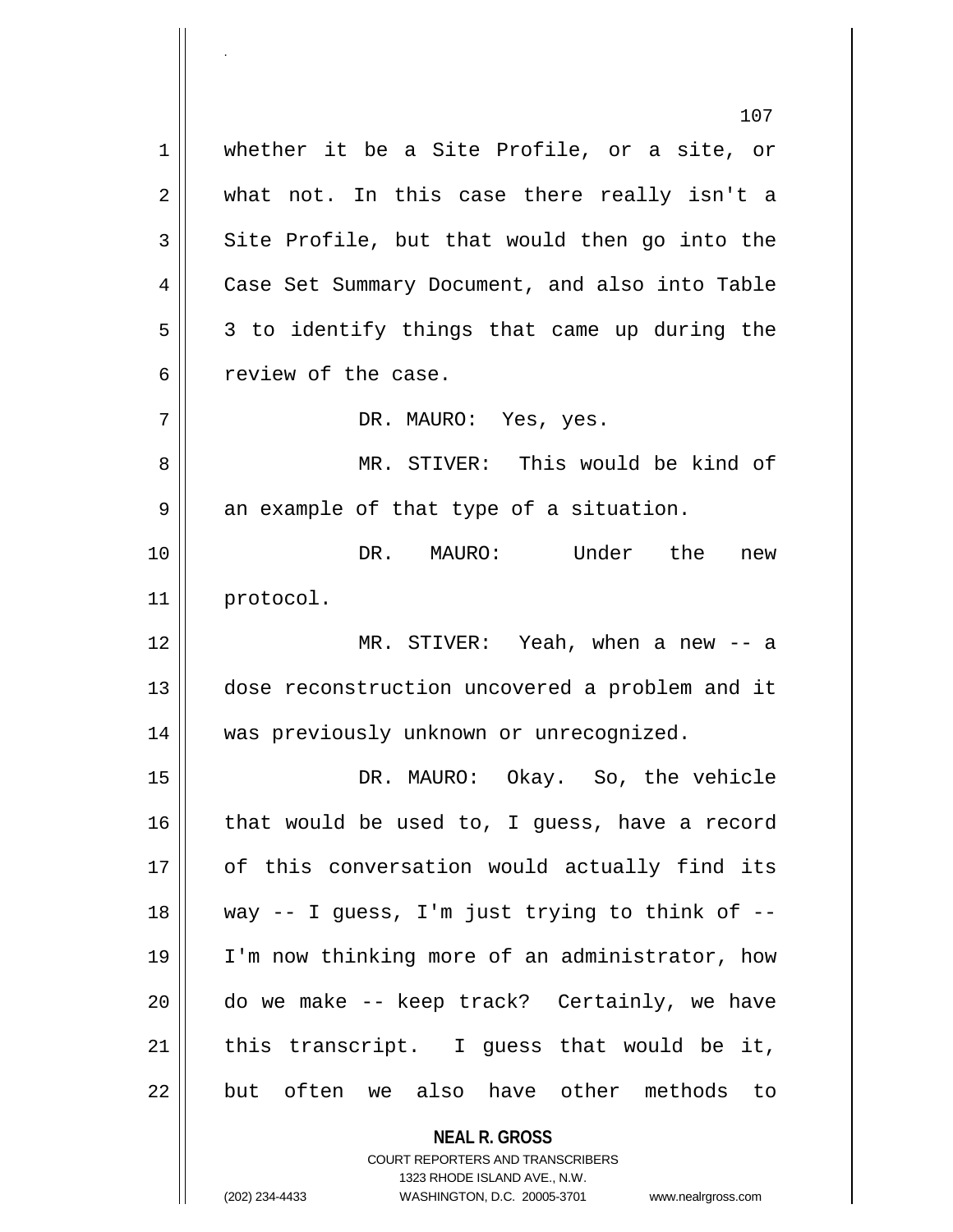**NEAL R. GROSS** COURT REPORTERS AND TRANSCRIBERS 1323 RHODE ISLAND AVE., N.W. 108 1 || maintain these kinds of matters. I quess it's 2 || in the transcript, but you're saying there's 3 | other places where we would somehow capture  $4 \parallel$  this? 5 MR. STIVER: John, remember at our  $6 \parallel$  last meeting we discussed this very issue 7 || about how do you prevent the stovepiping. 8 || DR. MAURO: Right. 9 MR. STIVER: And how do you 10 address these issues that -- I guess, it's 11 really twofold. One being if a particular 12 reconstruction were to uncover a previously 13 unknown problem with a Site Profile or a site 14 || in general, then that would be captured in the 15 || summary document that would accompany the set 16 | of dose reconstructions. 17 || DR. MAURO: Yes. 18 MR. STIVER: And there was also 19 || the discussion of modifying or adding to Table  $20$  || 2, and actually creating another Table 3 that  $21$  really talks about the issues related to PERs,  $22$  || TBDs, TIBs and so forth that impinge on that

.

(202) 234-4433 WASHINGTON, D.C. 20005-3701 www.nealrgross.com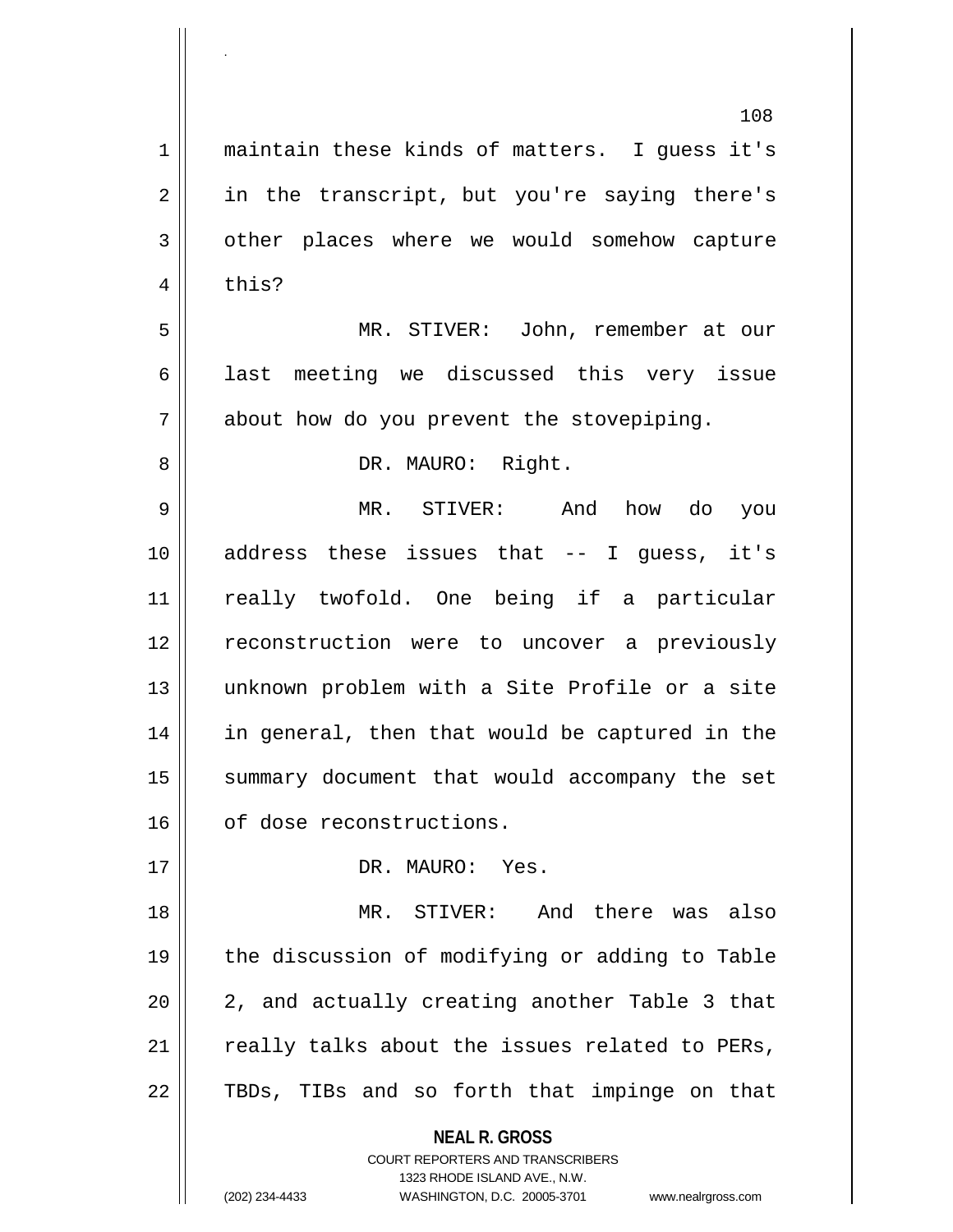**NEAL R. GROSS** COURT REPORTERS AND TRANSCRIBERS 1323 RHODE ISLAND AVE., N.W. (202) 234-4433 WASHINGTON, D.C. 20005-3701 www.nealrgross.com 109 1 | particular case. The whole idea being to try  $2 \parallel$  to link all these different aspects together. 3 We're kind of straying afield here. I just  $4 \parallel$  wanted to  $-$ 5 CHAIRMAN KOTELCHUCK: Yes, okay. 6 DR. MAURO: It's good, at least  $7 \parallel$  for me, to be reminded that we have a way to  $8 \parallel$  track all this for the future, for posterity,  $9 \parallel$  so to speak. 10 CHAIRMAN KOTELCHUCK: Is there 11  $\parallel$  another item we want to -- by the way, I do 12 not have Set 9 up on my screen at this point. 13 MR. STIVER: That's because you 14 || took control away from me. 15 || CHAIRMAN KOTELCHUCK: Oh. 16 MR. STIVER: I can request it back 17 || here right now. 18 CHAIRMAN KOTELCHUCK: Okay. 19 MR. CALHOUN: It looks like the  $20$  || next thing on the matrix is 185, 6 and 7. And 21 like I said before, this had to do with the 22 || new report in dust loading and what not. And I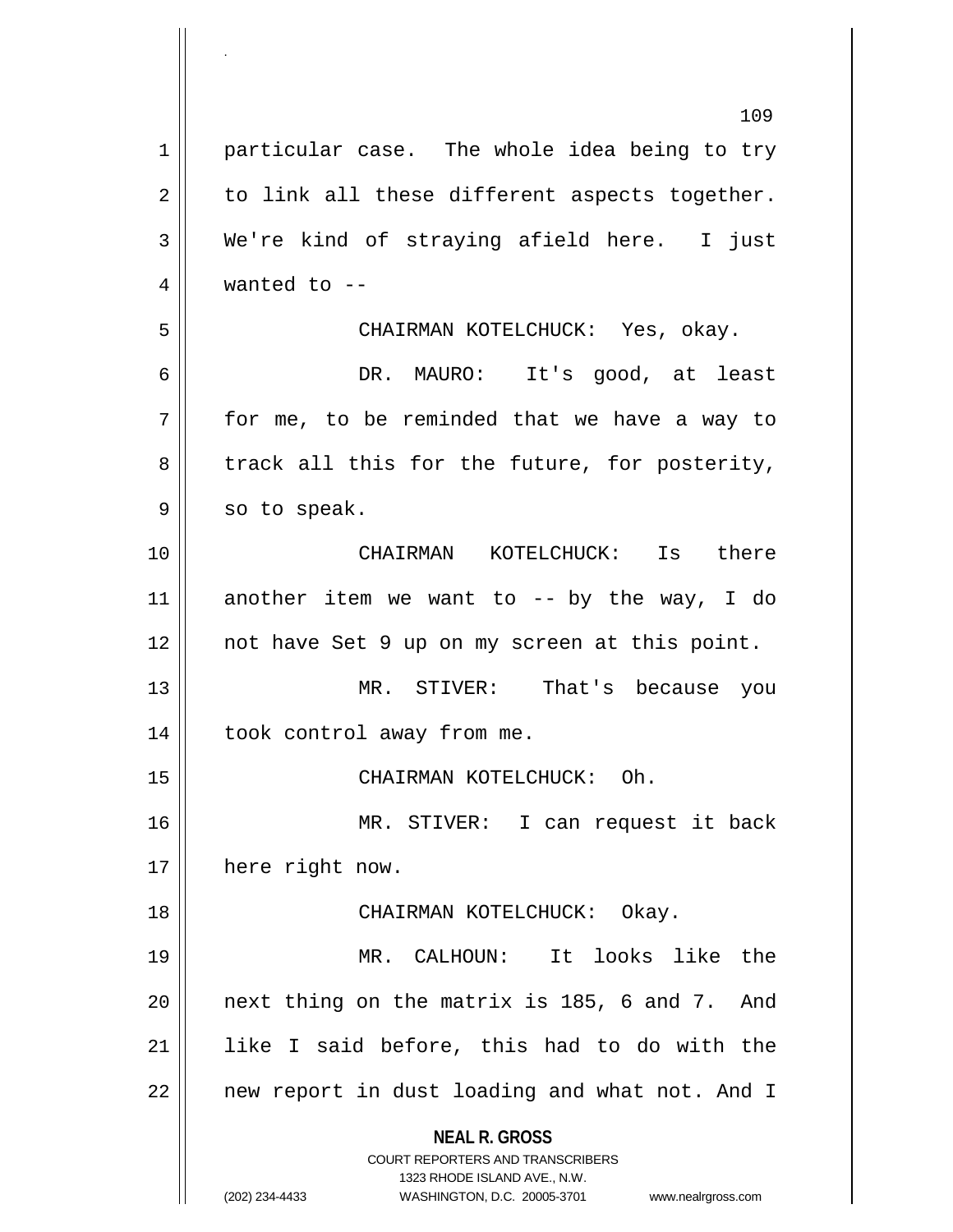**NEAL R. GROSS** COURT REPORTERS AND TRANSCRIBERS 1323 RHODE ISLAND AVE., N.W. 110 1 || don't know if those have been answered based  $2 \parallel$  on our previous discussions or not, because I  $3 \parallel$  cannot say that I am well-versed in that new 4 || report at this time. 5 DR. MAURO: Are we back at 6 Huntington now, the Site Profile? 7 MR. CALHOUN: Yeah, that's what  $8 \parallel 185, 6 \text{ and } 7 \text{ are.}$ 9 DR. MAURO: Yes, and that's your - 10 || - Steve Marschke's June report? 11 || MR. CALHOUN: Yes. 12 DR. MAURO: Steve, did we close  $13$  || out the issues that were of interest to you 14 also in the June report? 15 MR. MARSCHKE: I think we've 16 || closed out the major technical issues which 17 were, you know, finding 5 and 6 of the June 18 || report, which talks about the similar things 19 that John talked about in the Enterline and 20 Marsh and the table there, and so on and so 21 forth. So, I think finding 5 and 6 we could 22 || probably definitely close those out.

.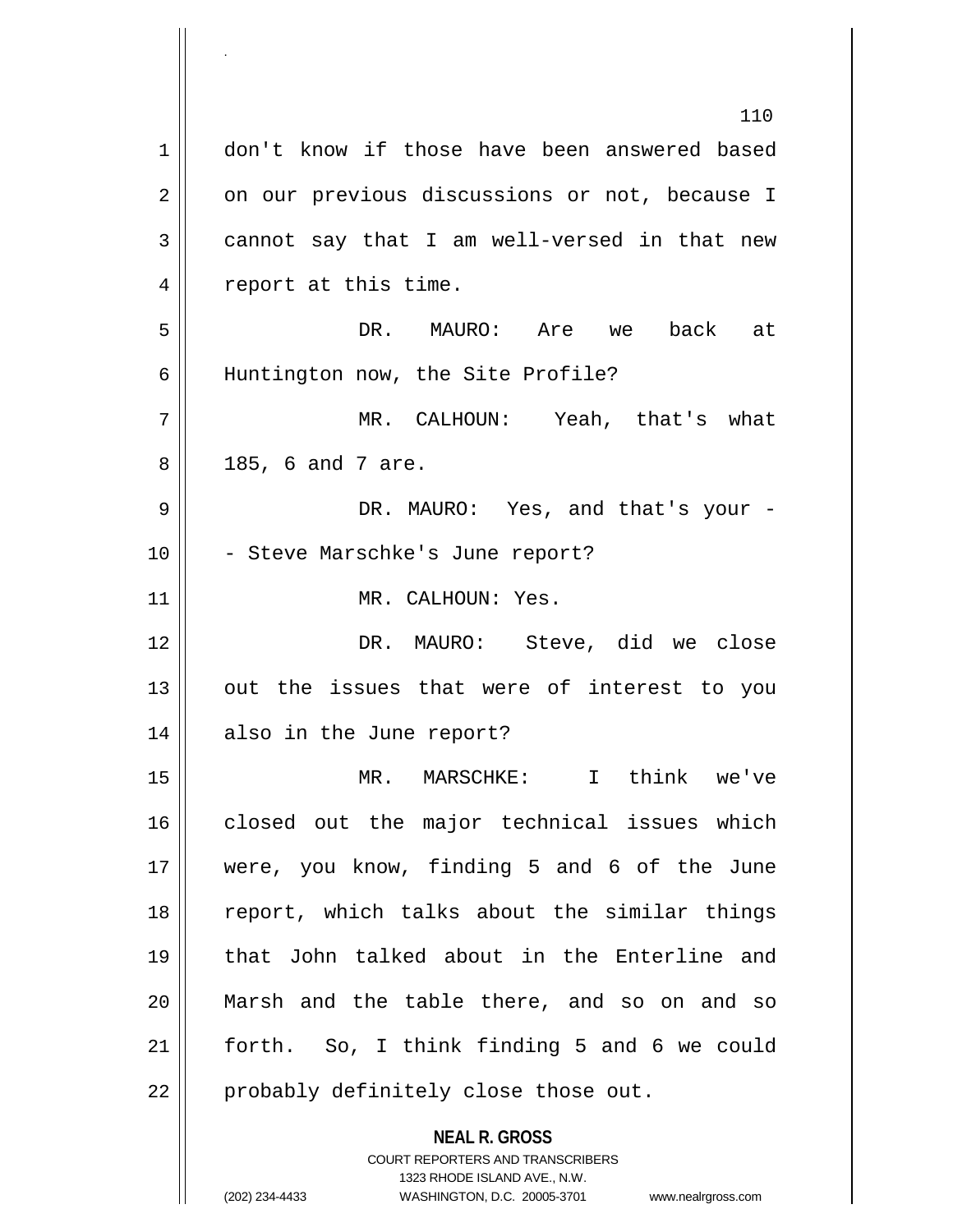**NEAL R. GROSS** COURT REPORTERS AND TRANSCRIBERS 1323 RHODE ISLAND AVE., N.W. 111 1 There's a number of other findings 2 in there which are kind of small findings more  $3 \parallel$  or less related to certain things that are in 4 || the TBD, some typos, some numerical errors  $5 \parallel$  maybe that I think I have identified which,  $6 \parallel$  you know, NIOSH may want to take a look at. 7 So, I think, you know, some of  $8 \parallel$  those are still going to be open, but I don't  $9 \parallel$  think there would be anything that, you know, 10 this group of people have to really be 11 involved in. I think it's something that 12 NIOSH would just have to sit down and agree -- 13 || either agree with the findings or point out 14 why the finding is in error. 15 MR. CALHOUN: Okay. Well, just 16 || from a process standpoint then, do we close  $17$  | out 185.6 and 185.7 and respond to the report? 18 Or do we leave these open and revisit them 19 next time? 20 MR. FARVER: This is Doug, and I 21 || suggest we just keep these open until you just  $22$  |  $\vert$  look at the report and you'll have some kind

.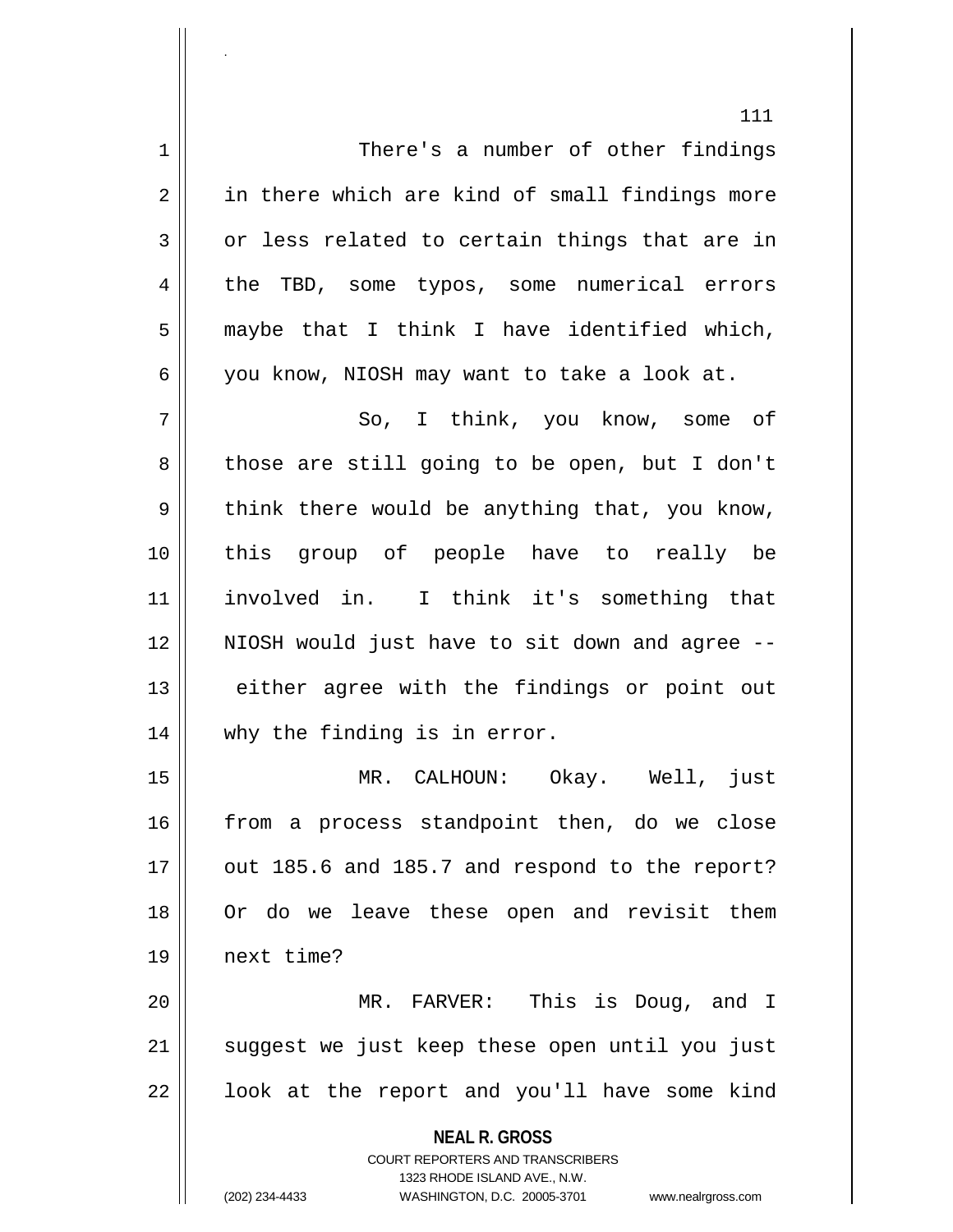$1 \parallel$  of response.

.

| $\overline{2}$ | MR. CALHOUN: Okay.                                       |
|----------------|----------------------------------------------------------|
| 3              | MR. FARVER: For now, let's just                          |
| 4              | keep these -- there's just two of them, just             |
| 5              | keep those two open.                                     |
| 6              | CHAIRMAN KOTELCHUCK: Okay.                               |
| 7              | MR. CALHOUN: The next one is                             |
| 8              | 195.1, and I don't know if -- Scott, were you            |
| 9              | going to say something on that?                          |
| 10             | MR. SIEBERT: Well, this is the --                        |
| 11             | this is Scott. This is the rotational                    |
| 12             | isotropic AP DCF discussion we've had many               |
| 13             | times. And, Grady, we talked about this the              |
| 14             | other day, do you want me to kind of --                  |
| 15             | MR. CALHOUN: Yeah, go ahead.                             |
| 16             | Basically, I think, in a nutshell, is that               |
| 17             | because of the new ICRP document that came               |
| 18             | out, the huge number of DCFs are changing.               |
| 19             | Some are going up, some are going down.<br>And           |
| 20             | this is going to require a very, very large --           |
| 21             | what am I looking for?                                   |
| 22             | MR. SIEBERT: PER.                                        |
|                | <b>NEAL R. GROSS</b><br>COURT REPORTERS AND TRANSCRIBERS |

1323 RHODE ISLAND AVE., N.W.

 $\prod$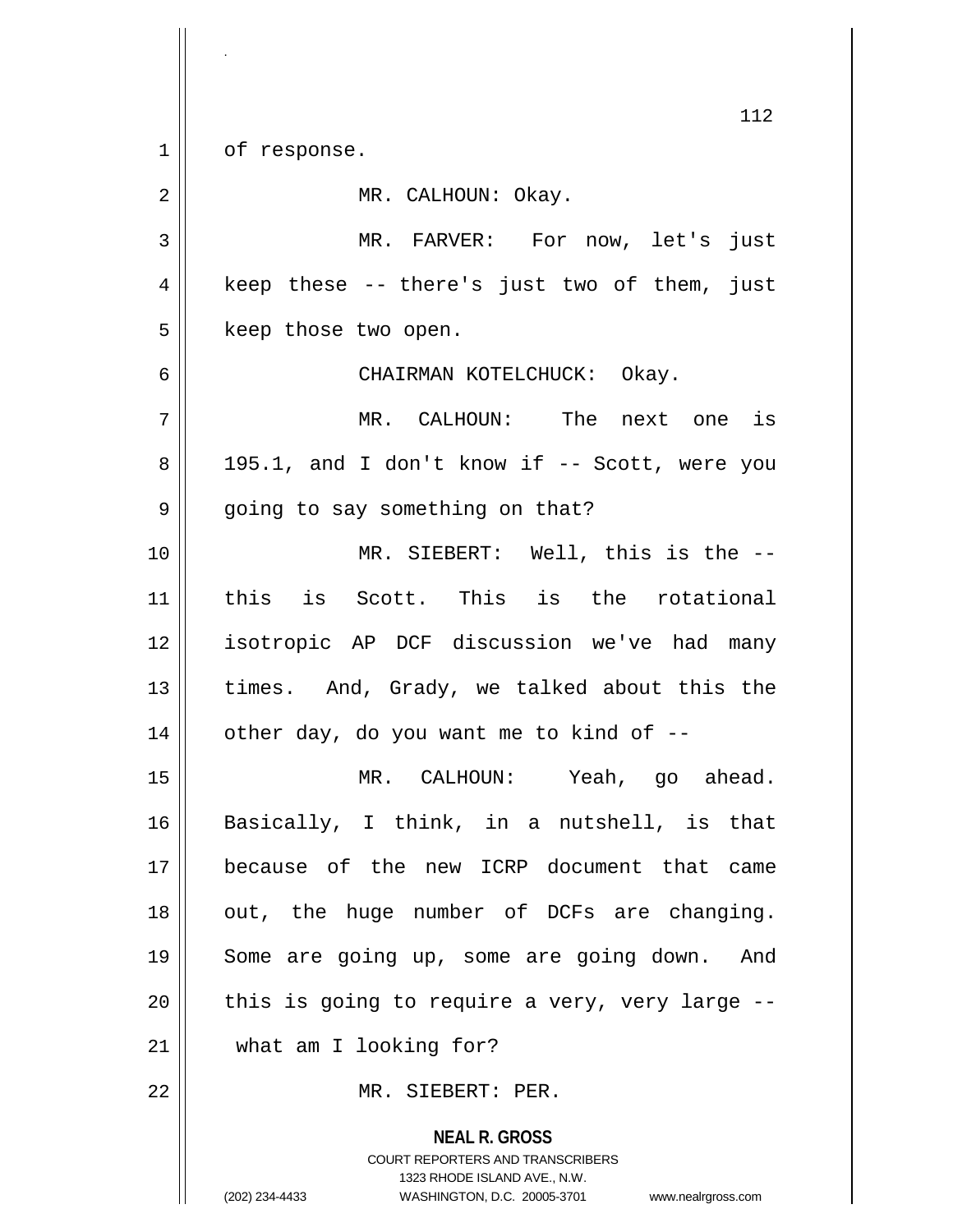**NEAL R. GROSS** COURT REPORTERS AND TRANSCRIBERS 1323 RHODE ISLAND AVE., N.W. (202) 234-4433 WASHINGTON, D.C. 20005-3701 www.nealrgross.com 113 1 MR. CALHOUN: Program Evaluation 2 || Report to address any DRs in which DCF used  $3 \parallel$  those up, not down. So, it's something that's 4 || going to ultimately be addressed, but it's not  $5 \parallel$  going to be any time probably within the next 6 year. 7 DR. MAURO: Is this an overarching 8 || issue that cuts across virtually all the dose 9 || reconstructions that are done? 10 MR. CALHOUN: Absolutely, it's  $11$  giant. 12 DR. MAURO: Yeah, so it almost 13 || sounds like something that needs to be 14 | transferred to the Procedures Subcommittee. 15 || MR. CALHOUN: It does. 16 || The South South Should be so  $17 \parallel$  bold. 18 CHAIRMAN KOTELCHUCK: You should  $19 \parallel$  be. 20 MEMBER MUNN: Thank you ever so 21 much, John. But could we have, perhaps, the 22 || 30,000 foot view of what these changes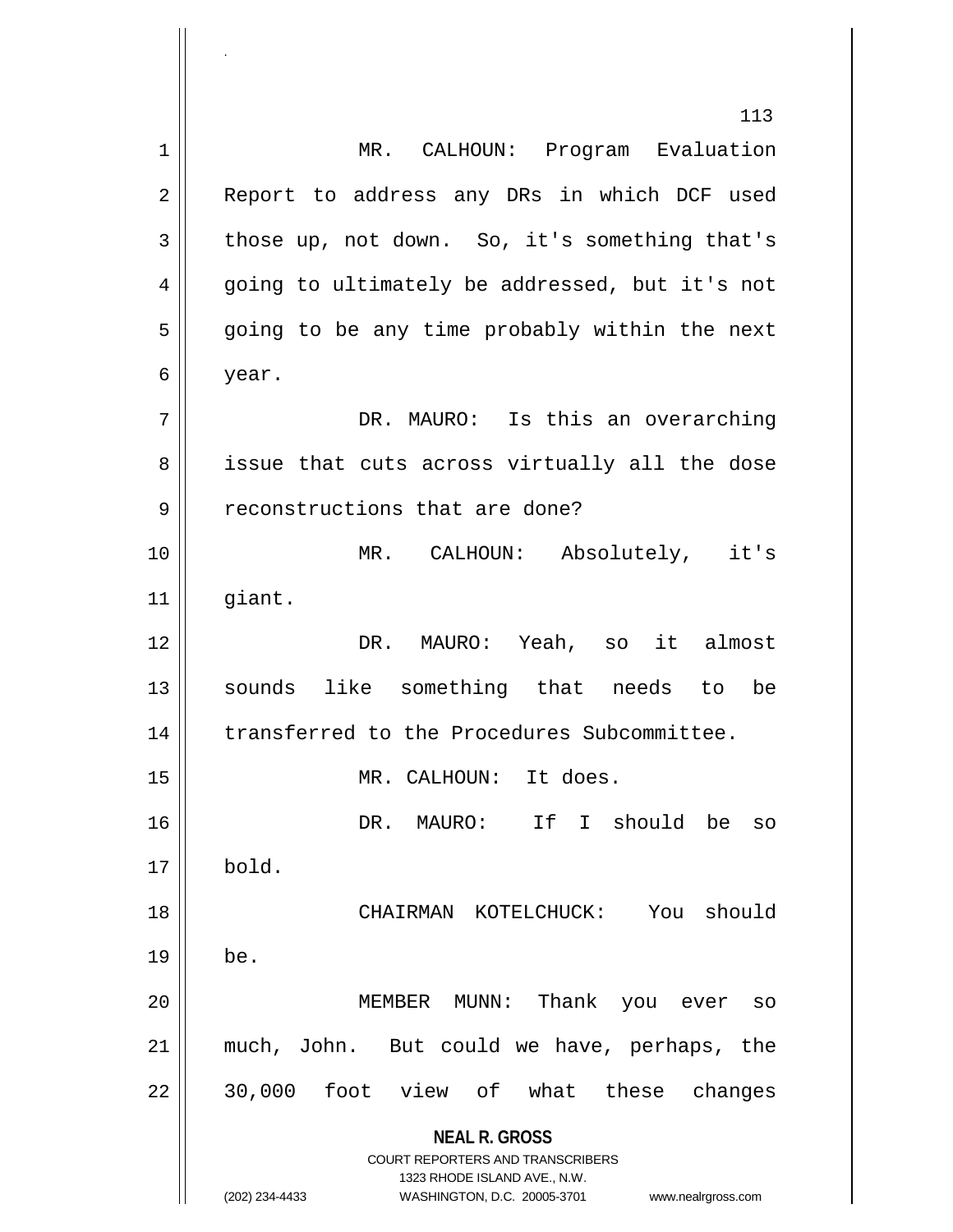**NEAL R. GROSS** COURT REPORTERS AND TRANSCRIBERS 1323 RHODE ISLAND AVE., N.W. (202) 234-4433 WASHINGTON, D.C. 20005-3701 www.nealrgross.com 114 1 actually are that we're having to deal with? 2 MR. CALHOUN: I can just give you  $3 \parallel$  a couple of generalities, because I don't know 4 || off the top of my head the details. Tim  $5 \parallel$  Taulbee is our guy working on this, but --6 MEMBER MUNN: If you would, 7 because I am not aware of having been briefed  $8 \parallel$  at all on this change. 9 MR. CALHOUN: Okay. What's 10 happened is, and I don't know what data came 11 || out, but there was a new ICRP publication that 12 came out with new dose conversion factors. And 13 that's where we derive our dose conversion 14 factors to begin with. And they've changed. 15 MEMBER MUNN: Is this a major 16 | change in ICRP? 17 MR. CALHOUN: Yes. 18 MR. SMITH: Hey, Grady, it's Matt 19 Smith on the line. I can help out, if you 20 want. 21 MR. CALHOUN: Oh, good. Thank 22 || you, Matt, you've got it.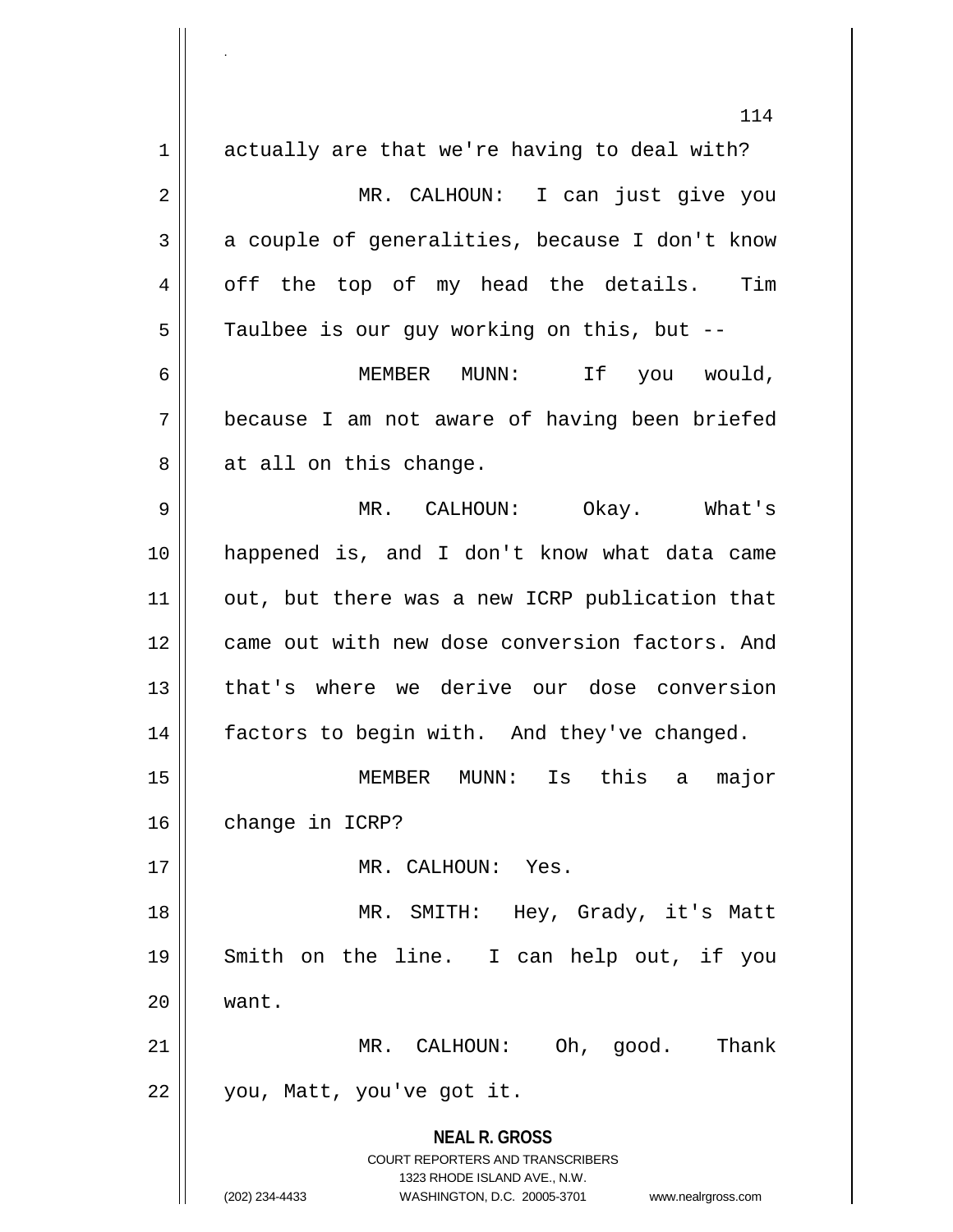1 || MEMBER MUNN: That would be great.  $2 \parallel$  Thanks, Matt.

.

3 MR. SMITH: As Grady said, this 4 was the new ICRP report. Let me back up. 5 | Implementation Guide Number 1 is the document  $6 \parallel$  that contains the external dose DCF values.  $7 \parallel$  And those values are based on ICRP Report 74. 8 || I believe that one was from 1996.

 In the interim, the Committee has updated reference man, and they've also updated weighting factors. We don't have to worry about the weighting factors because 13 || we're dealing with organ dose.

 The update to reference man I believe is Report 110. And when that was completed they realized, hey, we actually have more realistic phantoms now to use both for male and female subjects. So, the Committee went to work and produced ICRP 116, and that 20 || is the replacement for Report 74. It's a basic | top to bottom re-do of 74 using the new more 22 || anatomically correct phantoms, and also for

**NEAL R. GROSS**

COURT REPORTERS AND TRANSCRIBERS 1323 RHODE ISLAND AVE., N.W. (202) 234-4433 WASHINGTON, D.C. 20005-3701 www.nealrgross.com

<sup>115</sup>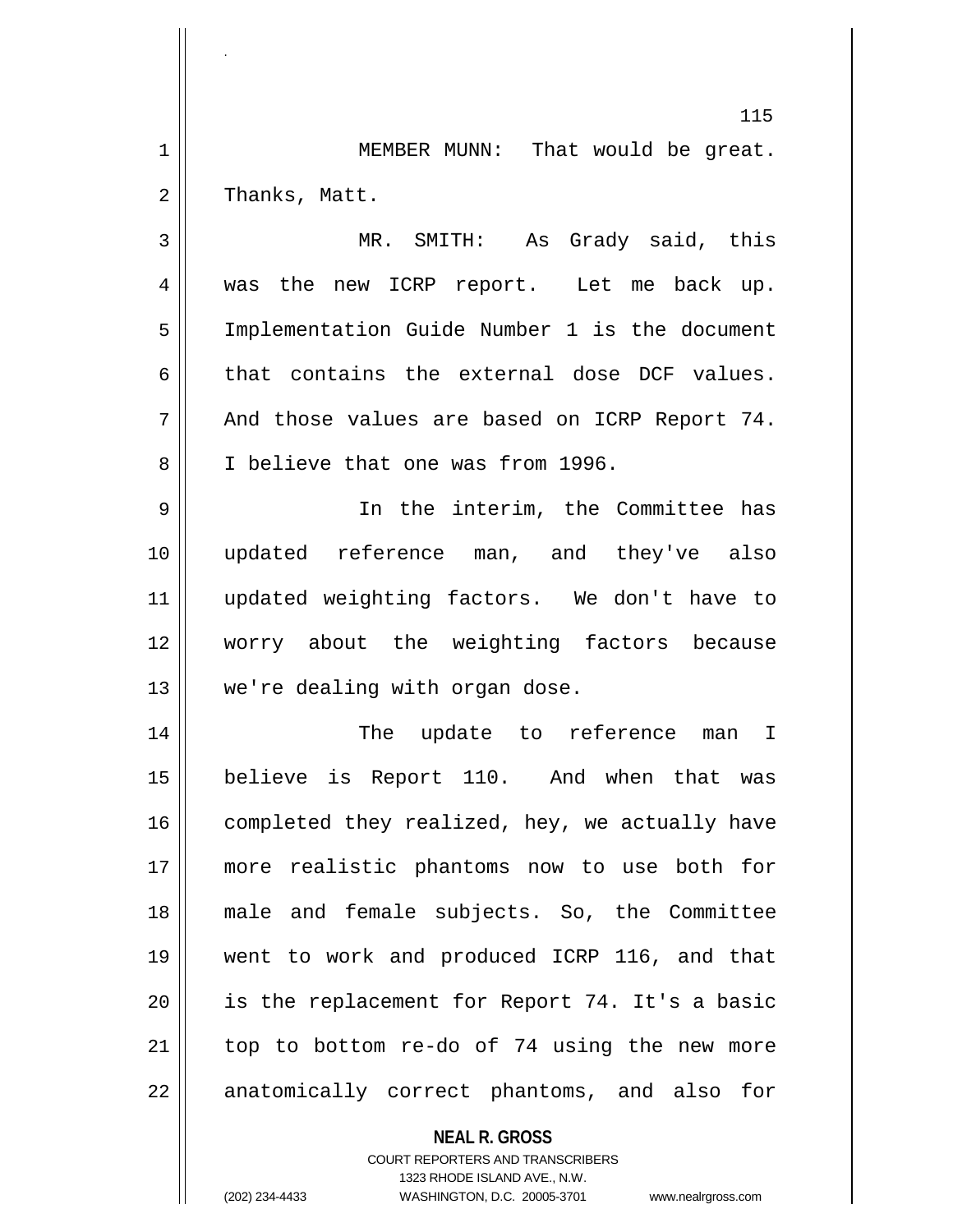1 || male and female.

.

| $\overline{2}$ | And because, obviously, geometry              |
|----------------|-----------------------------------------------|
| 3              | has evolved and updated especially for female |
| 4              | subjects, as Grady indicated, a<br>lot of     |
| 5              | changes, both upward and downward on<br>DCF   |
| 6              | values. No particular trend. It is really a   |
| 7              | mix and match.                                |
| 8              | MEMBER MUNN: Alright, fine. Thank             |
| 9              | you, Matt. That helps clarify my big question |
| 10             | mark in my head, and it certainly throws the  |
| 11             | cat out with the dishwater, doesn't it? I can |
| 12             | see that that would be really an overwhelming |
| 13             | task for us. Alright, fine. As much as I      |
| 14             | hate to say it, you're probably right. It     |
| 15             | sounds as though it needs to go into the      |
| 16             | overarching issues.                           |
| 17             | MR. FARVER: Well, I have a real               |
| 18             | concern with this specific issue of the       |
| 19             | rotational geometry, because it has been in   |
| 20             | IG-001, and I have never seen it applied. And |
| 21             | it says you are supposed to use or consider   |

these geometries for lung cancers and bone

**NEAL R. GROSS**

COURT REPORTERS AND TRANSCRIBERS 1323 RHODE ISLAND AVE., N.W. (202) 234-4433 WASHINGTON, D.C. 20005-3701 www.nealrgross.com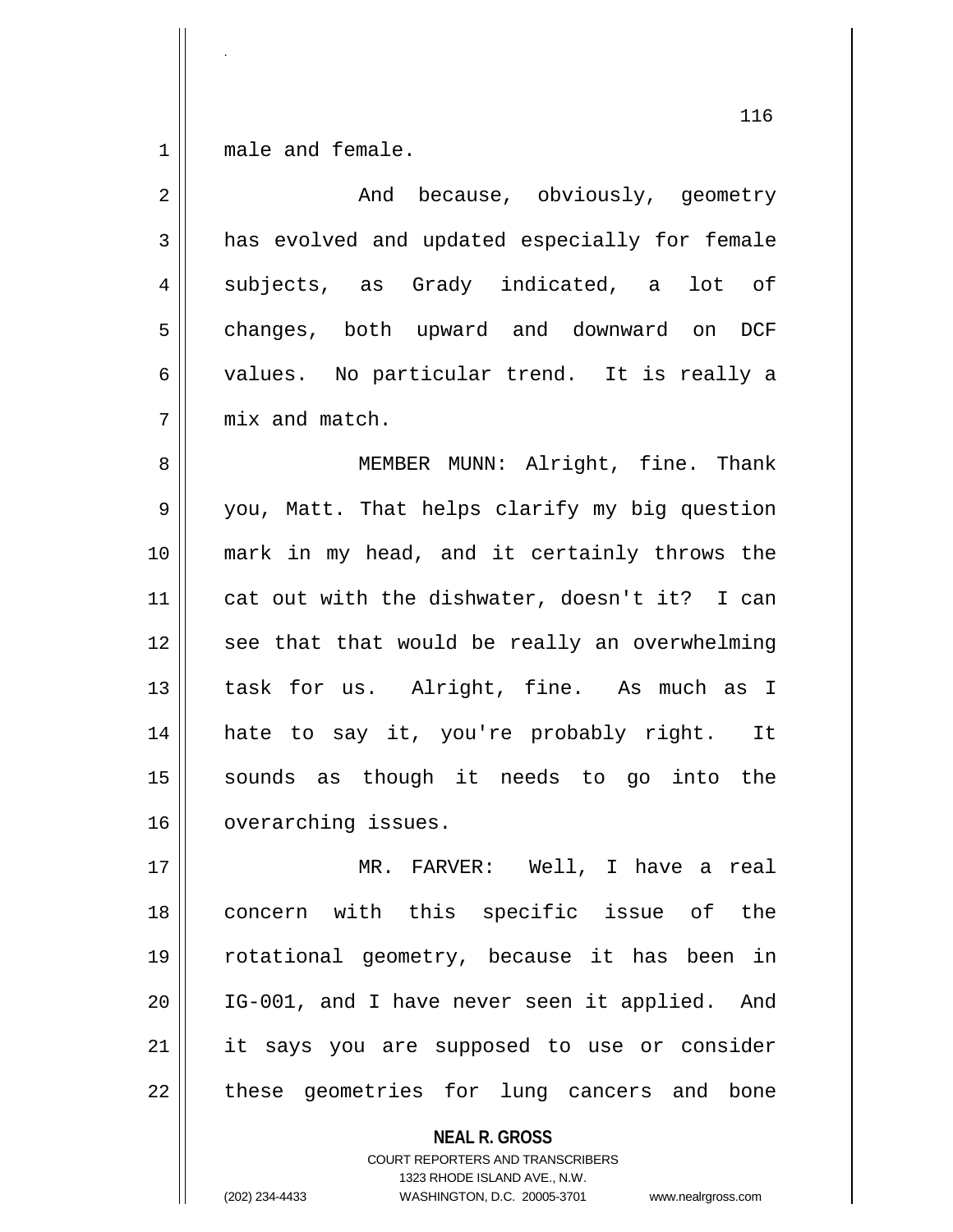**NEAL R. GROSS** COURT REPORTERS AND TRANSCRIBERS 117 1 || cancers. I think there's three cancers. And 2 we've never seen it applied, and we always  $3 \parallel$  write it up as a finding, and it doesn't get 4 closed out. And this is going to come up more 5 on Savannah River cases. And it can happen, 6 || it can increase your external doses by maybe  $7 \parallel 50$  percent, so if you have people that are 8 teetering at 48-49 percent, a significant 9 impact. So, I think since it is still a part 10 of their current IG-001, they should be 11 implementing it, and not just ignoring it and 12 || saying, well, things will change later on. 13 DR. MAURO: Doug, this is John. I 14 || know that they've been using AP because of the 15 || problems with rotational and AP -- PA, and 16 they've been using AP because, it was my 17 understanding, that that was the fix until  $18$  | they made the permanent fix. 19 MR. FARVER: That's the old Rev. 20 DR. MAURO: Exactly. And that  $21$  | being  $-$  now, what I hear you saying, though,  $22 \parallel$  is that, no, the AP approach, which is the way

1323 RHODE ISLAND AVE., N.W.

.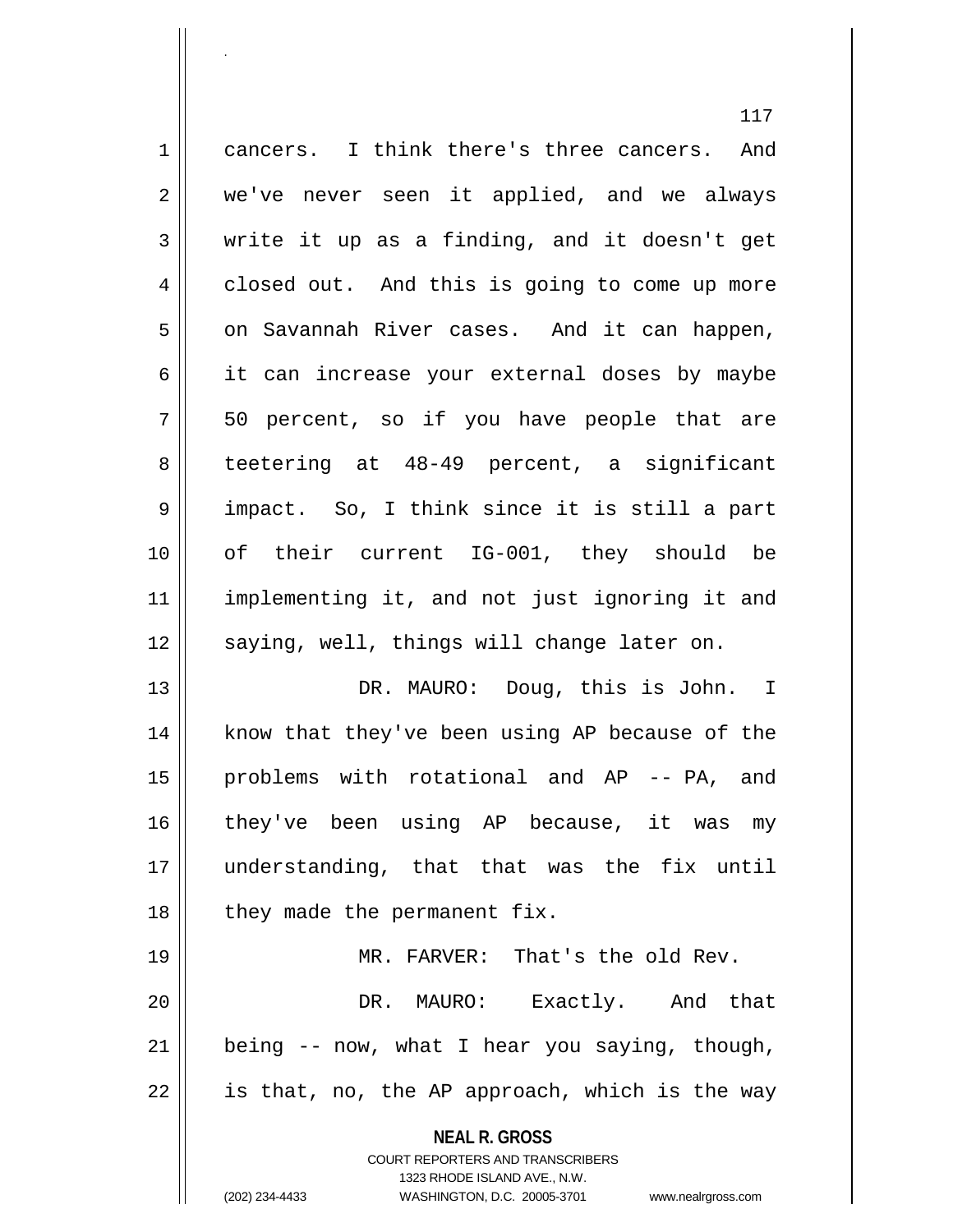| $\mathbf 1$ | 118<br>to get around this problem and be claimant-                                               |
|-------------|--------------------------------------------------------------------------------------------------|
|             |                                                                                                  |
| 2           | favorable may not very well be claimant-                                                         |
| 3           | favorable?                                                                                       |
| 4           | MR. FARVER: Correct.                                                                             |
| 5           | DR. MAURO: Okay.                                                                                 |
| 6           | MR. FARVER: It states it                                                                         |
| 7           | specifically in Table 4-1A, of which there are                                                   |
| 8           | two tables with the same number. We've brought                                                   |
| 9           | that up before.                                                                                  |
| 10          | MEMBER MUNN: Yes, we've addressed                                                                |
| 11          | that.                                                                                            |
| 12          | MR. FARVER: And what it says, if                                                                 |
| 13          | they're wearing it on their chest, for certain                                                   |
| 14          | types of cancer, the AP may not be the most                                                      |
| 15          | claimant-favorable, the most applicable. So,                                                     |
| 16          | you have to go through this process and look                                                     |
| 17          | these others and use these other<br>at                                                           |
| 18          | geometries, and it's not being done. I've not                                                    |
| 19          | seen it being done.                                                                              |
| 20          | MR.<br>SMITH: There is also a                                                                    |
| 21          | in that same section that does<br>sentence                                                       |
| 22          | indicate if AP is, in fact, the proper                                                           |
|             | <b>NEAL R. GROSS</b>                                                                             |
|             | <b>COURT REPORTERS AND TRANSCRIBERS</b>                                                          |
|             | 1323 RHODE ISLAND AVE., N.W.<br>(202) 234-4433<br>WASHINGTON, D.C. 20005-3701 www.nealrgross.com |

.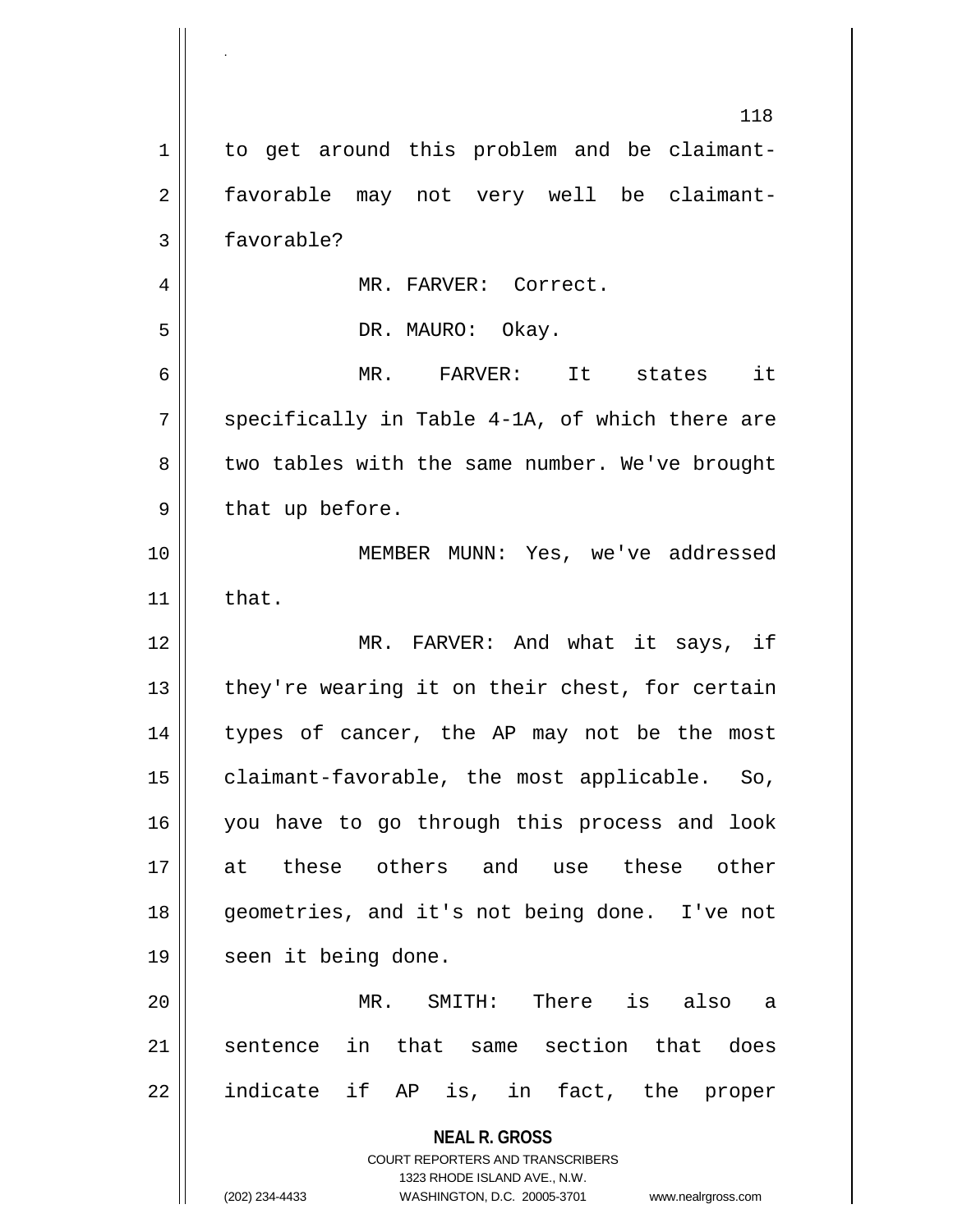$1 \parallel$  geometry to be assuming, that it is okay to go  $2 \parallel$  ahead and use AP.

3 MR. FARVER: I understand that,  $4 \parallel$  but you can't just assume that by default and  $5 \parallel$  then try and defend it later. I mean, what  $6 \parallel$  we're seeing is there's nothing in the dose 7 reconstructions in the files that say we 8 | looked at these other geometries, or we looked 9 at this person's work location, or their job, 10 || and we've determined that AP is appropriate. 11 || There's nothing in there about the rotational. 12 It's just completely absent. So you can't tell 13 me you're looking at it and then you decide 14 it's AP, because it's not being done. There's 15 || no evidence of that being done.

16 MEMBER MUNN: Do we have any 17 workbook instruction or anything of that sort  $18$  | that would  $-$ 

19 MR. SMITH: The information on  $20$  || that was shared as the IG was revised.

21 | MEMBER MUNN: Yeah.

22 || MR. SMITH: You know, Scott and I

**NEAL R. GROSS** COURT REPORTERS AND TRANSCRIBERS 1323 RHODE ISLAND AVE., N.W.

.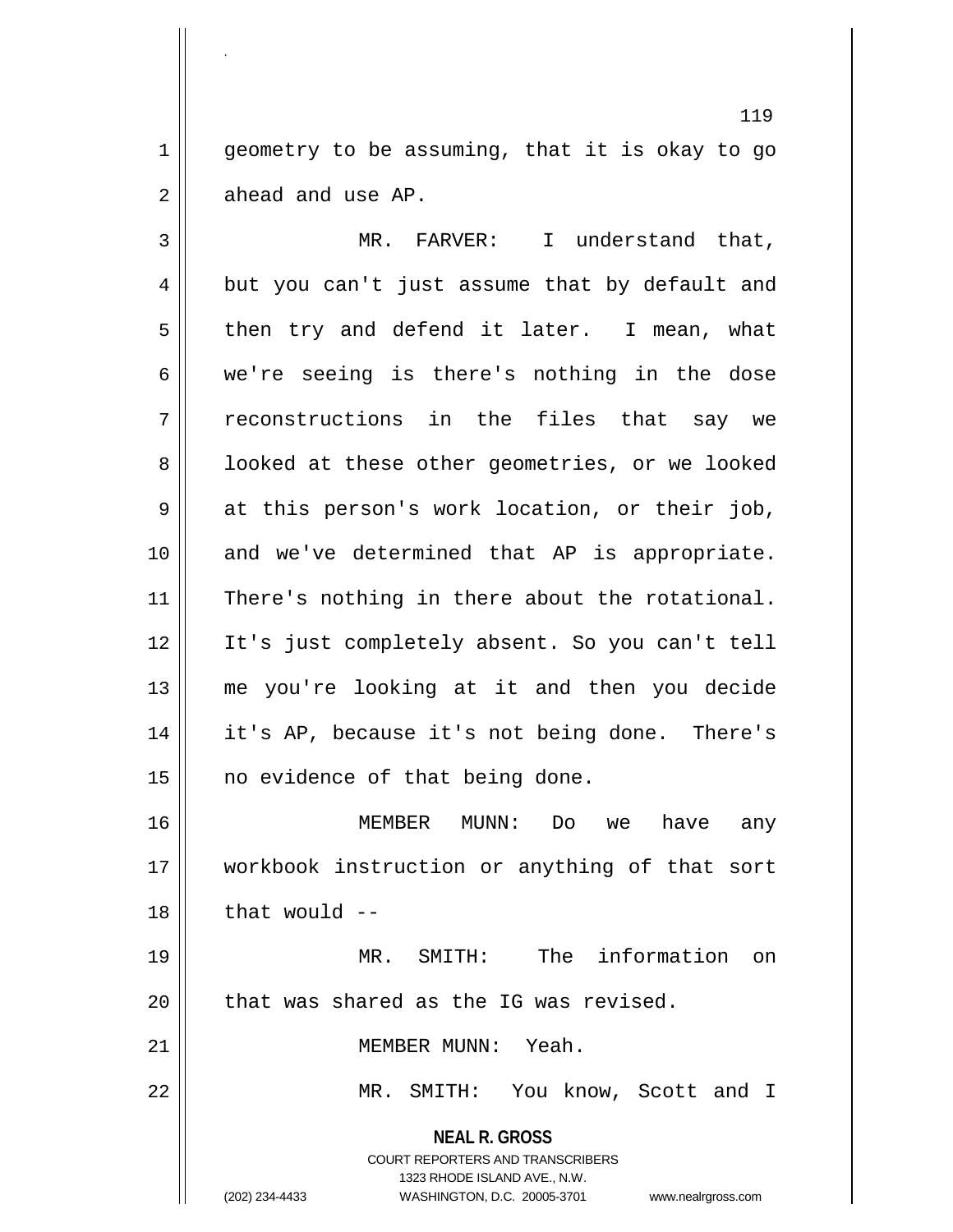**NEAL R. GROSS** COURT REPORTERS AND TRANSCRIBERS 1323 RHODE ISLAND AVE., N.W. (202) 234-4433 WASHINGTON, D.C. 20005-3701 www.nealrgross.com 120 1 have discussed this. You know, in some cases  $2 \parallel$  it's probably a situation where the DR should 3 have added another sentence that said, you 4 || know, that the geometry was looked at  $5 \parallel$  explicitly. I believe some of the claims that 6 have come through that we've reviewed for  $7 \parallel$  this, you know, it turns out AP is a valid 8 || assumption. 9 MEMBER MUNN: Yeah, that doesn't - 10 - I guess doesn't really satisfy the question  $11$  | that SC&A has. 12 || MR. SMITH: Okay. 13 MR. FARVER: I don't know that 14 || there's anything in any of the workbooks that 15 || gives you the option to use the rotational. I 16 don't know the -- I have not seen any 17 indication where this section is being 18 | implemented. 19 MR. SMITH: The workbooks always 20 || have the option to use the other DCFs. All  $21$  | the DCF values are built in. 22 MEMBER POSTON: I've got to put my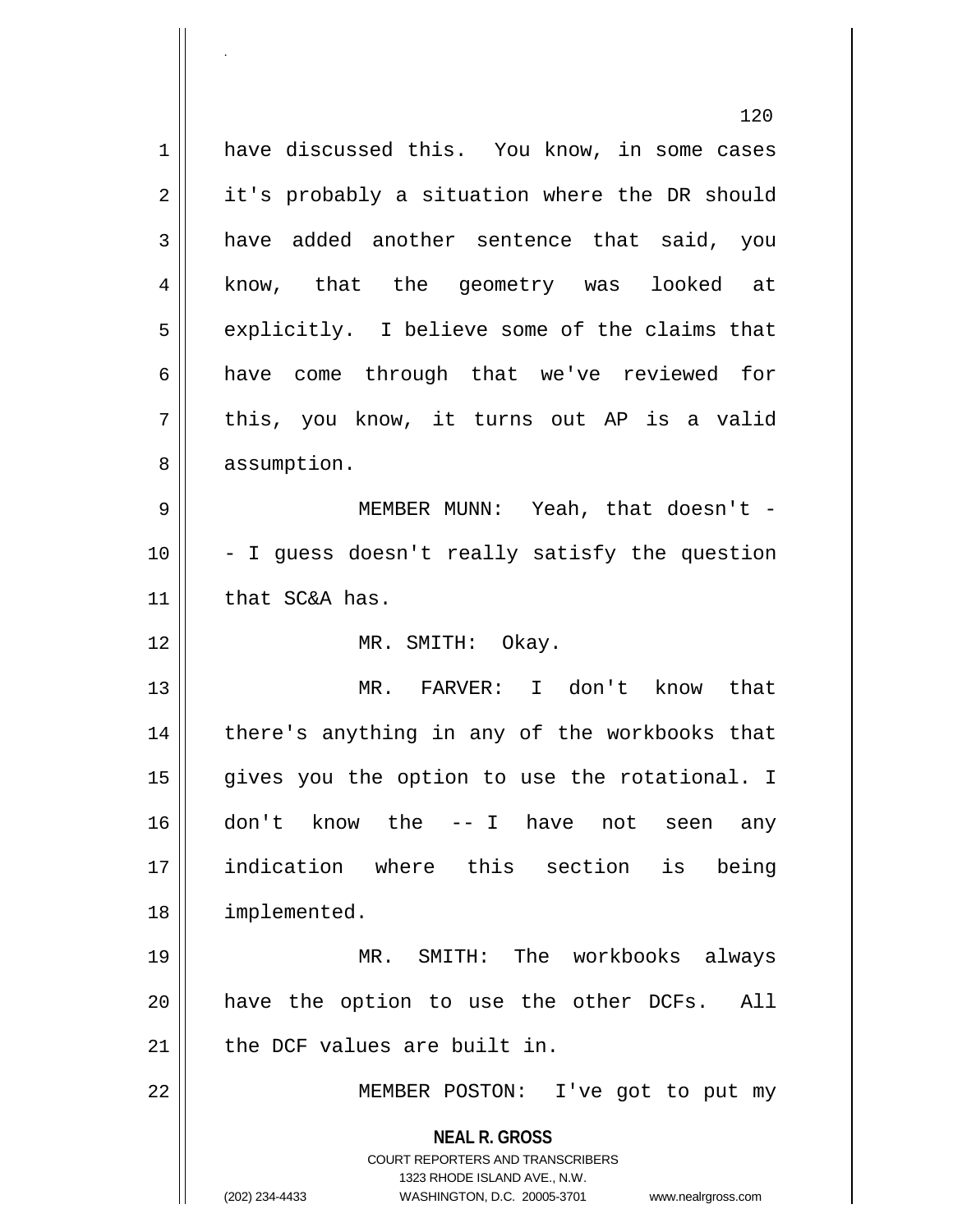.

1 || two cents in here. This is John.

 MEMBER MUNN: Yes. Speak, John. MEMBER POSTON: I think the 4 problem is that you're interested in dose to 5 specific organs. If you go back and look at 6 the paper George Xu, Reece and some guy by the name of Poston, you'll see that the best place  $8 \parallel$  to wear your badge is in the front in the middle of the chest, second best place is to wear it in the middle of your back. And if you move the  $-$  if you rotate in the radiation field, and we're talking about photons now, if you rotate in the radiation field it turns out 14 || that the extremities and parts of your body 15 || shield the organs of interest and the effective dose equivalent actually goes down. There are some three-dimensional

 graphs in that paper in Health Physics. It takes a bottle of wine and you have to really sit and ponder those graphs, but any situation except for head-on, what I would call PA -- $22 \parallel$  actually AP, not PA -- PA in the AP situation,

**NEAL R. GROSS**

COURT REPORTERS AND TRANSCRIBERS 1323 RHODE ISLAND AVE., N.W. (202) 234-4433 WASHINGTON, D.C. 20005-3701 www.nealrgross.com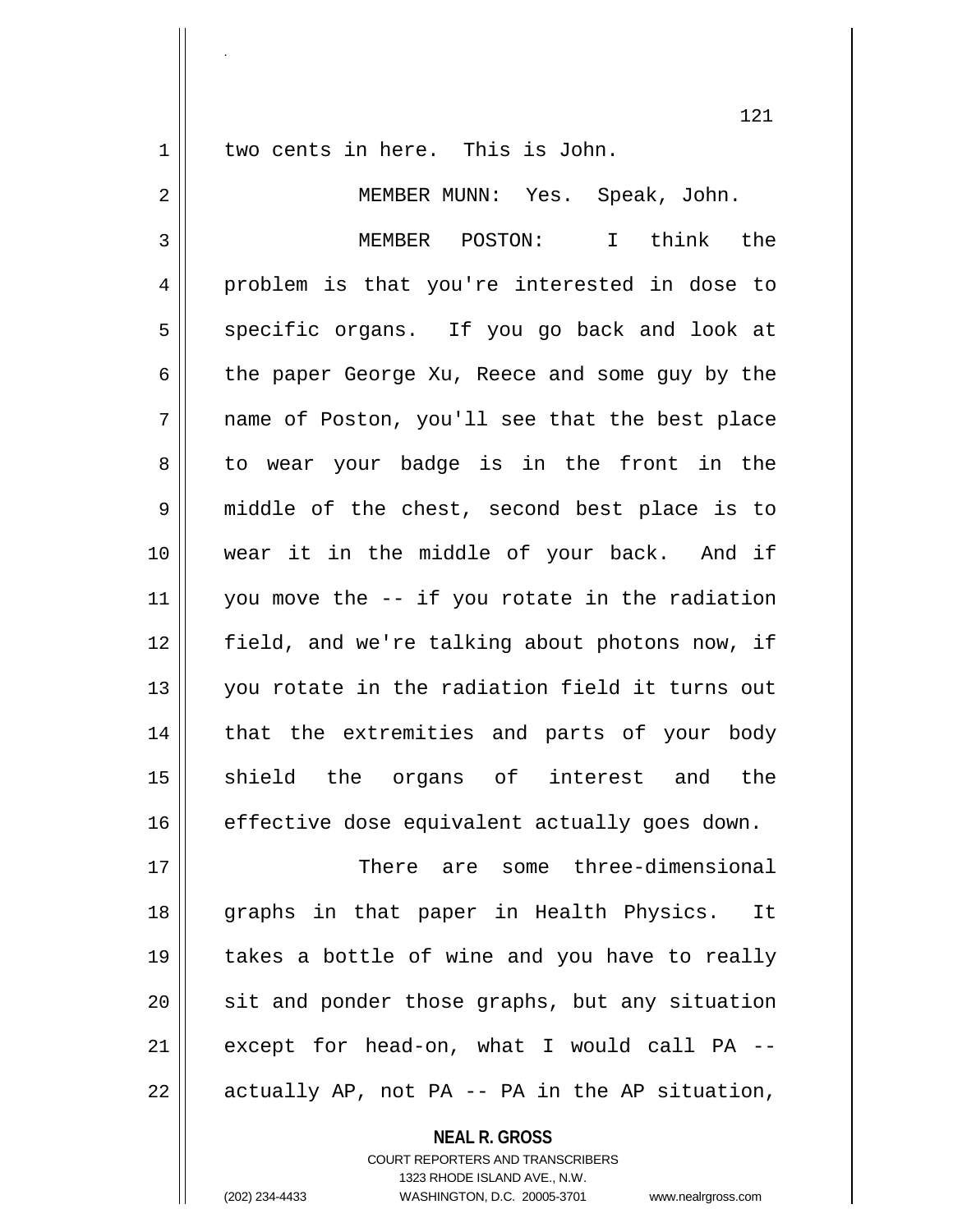1 | the best place for your badge is right in  $2 \parallel$  front, in a rotational field it's still right 3 in front. And I think this may not be a 4 problem, but it's worth a look at those 5 papers.

 MEMBER MUNN: Well, it sounds to me as though the concern here is that SC&A 8 does not see that there is any instruction 9 anywhere either in the IG or elsewhere that would help the dose reconstuctor know that what you just said is correct, John.

12 || MEMBER POSTON: No argument there. 13 MEMBER MUNN: Yeah. I think  $14$  | that's the issue, isn't it?

15 MEMBER POSTON: But it's -- as I 16 understood what -- maybe I missed a statement 17 || or two here, but I was trying to keep up, but 18 Doug says that they haven't used rotational at 19 all.

20 MEMBER MUNN: Well, I think what 21 he's saying is not that they haven't used 22 || rotational, but that there isn't any

> **NEAL R. GROSS** COURT REPORTERS AND TRANSCRIBERS

> > 1323 RHODE ISLAND AVE., N.W.

(202) 234-4433 WASHINGTON, D.C. 20005-3701 www.nealrgross.com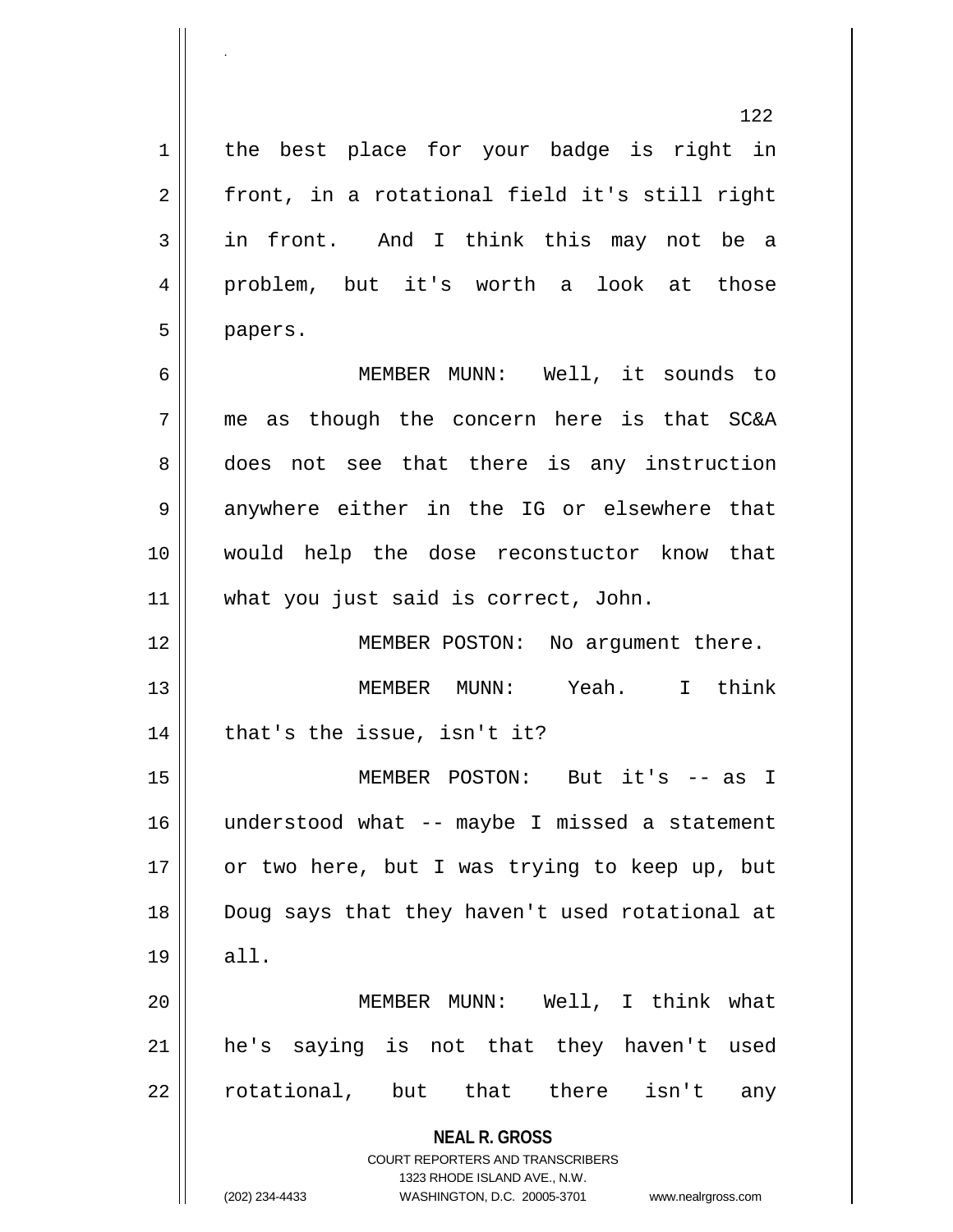123 1 indication for the dose reconstructor that  $2 \parallel$  they can find that it's okay to use AP. I  $3 \parallel$  think that's -- isn't that the issue? 4 MR. FARVER: No, it's more like I  $5 \parallel$  can't see where the dose reconstructor is even 6 following this part of IG-001. They're not 7 | following the instructions. 8 MEMBER MUNN: Yeah. 9 MEMBER POSTON: I can't comment on 10 that, but I can comment that using AP is, 11 according to the data that we obtained, it 12 || took the NRC about five years to figure it out 13 || and finally issue a Regulatory Guide on the 14 issue. But AP, the badge in the front is the  $15$  | best place, all other situations the dose goes 16 down. 17 MR. FARVER: I mean, I can read 18 you the exact paragraph out of IG-001. It 19 || says, "The AP DCF values in Appendix A are not  $20$  || the most claimant-favorable for bone surface, 21 bone red marrow, esophagus, and lung when the

.

22 dosimeter is worn on the chest."

**NEAL R. GROSS** COURT REPORTERS AND TRANSCRIBERS 1323 RHODE ISLAND AVE., N.W. (202) 234-4433 WASHINGTON, D.C. 20005-3701 www.nealrgross.com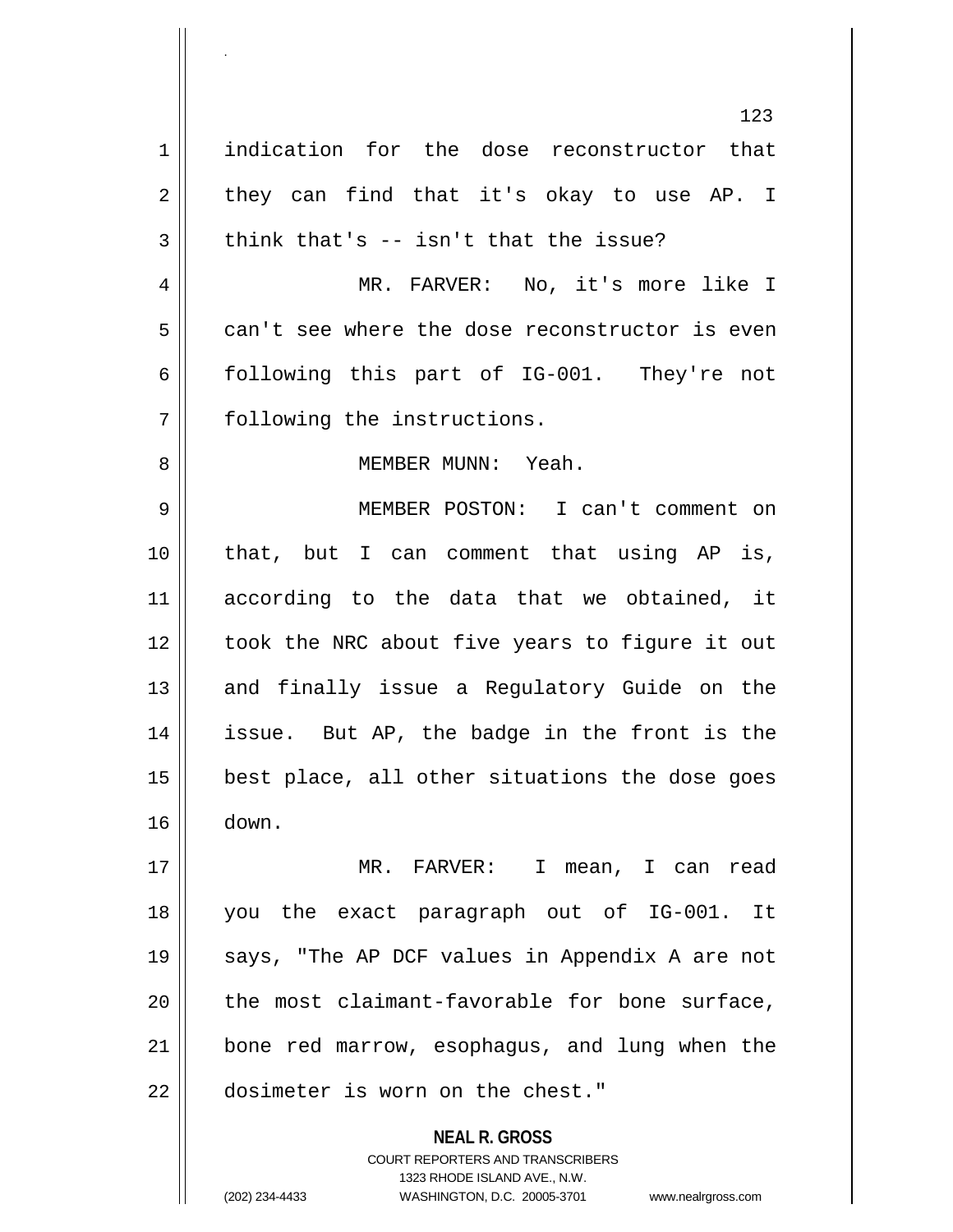1 MEMBER POSTON: That's absolutely 2 | wrong. Absolutely wrong.

 MR. FARVER: Okay, that could be. 4 | I'm just reading it from their own Guide. It 5 || goes on, "For these organs, if the dosimeter  $\parallel$  is worn on the chest, multiply the Appendix A 7 || value of the ROT and ISO by the factors in 8 Table 4 of 1A instead of using the AP value. In these cases, the rotational and the isogeometries are more claimant-favorable than the AP value in Appendix A. However, the correction factors need not be applied if it is determined that the most representative geometry is 100 percent AP or other compensating claimant-favorable determinations have been made in the dose reconstruction."

17 What we're not seeing is we're not 18 || seeing that process. In other words, they're 19 just going directly to AP and there's no 20 || indication that they even considered the other 21 | qeometries.

22 MEMBER MUNN: So, if I understand

**NEAL R. GROSS** COURT REPORTERS AND TRANSCRIBERS 1323 RHODE ISLAND AVE., N.W. (202) 234-4433 WASHINGTON, D.C. 20005-3701 www.nealrgross.com

.

124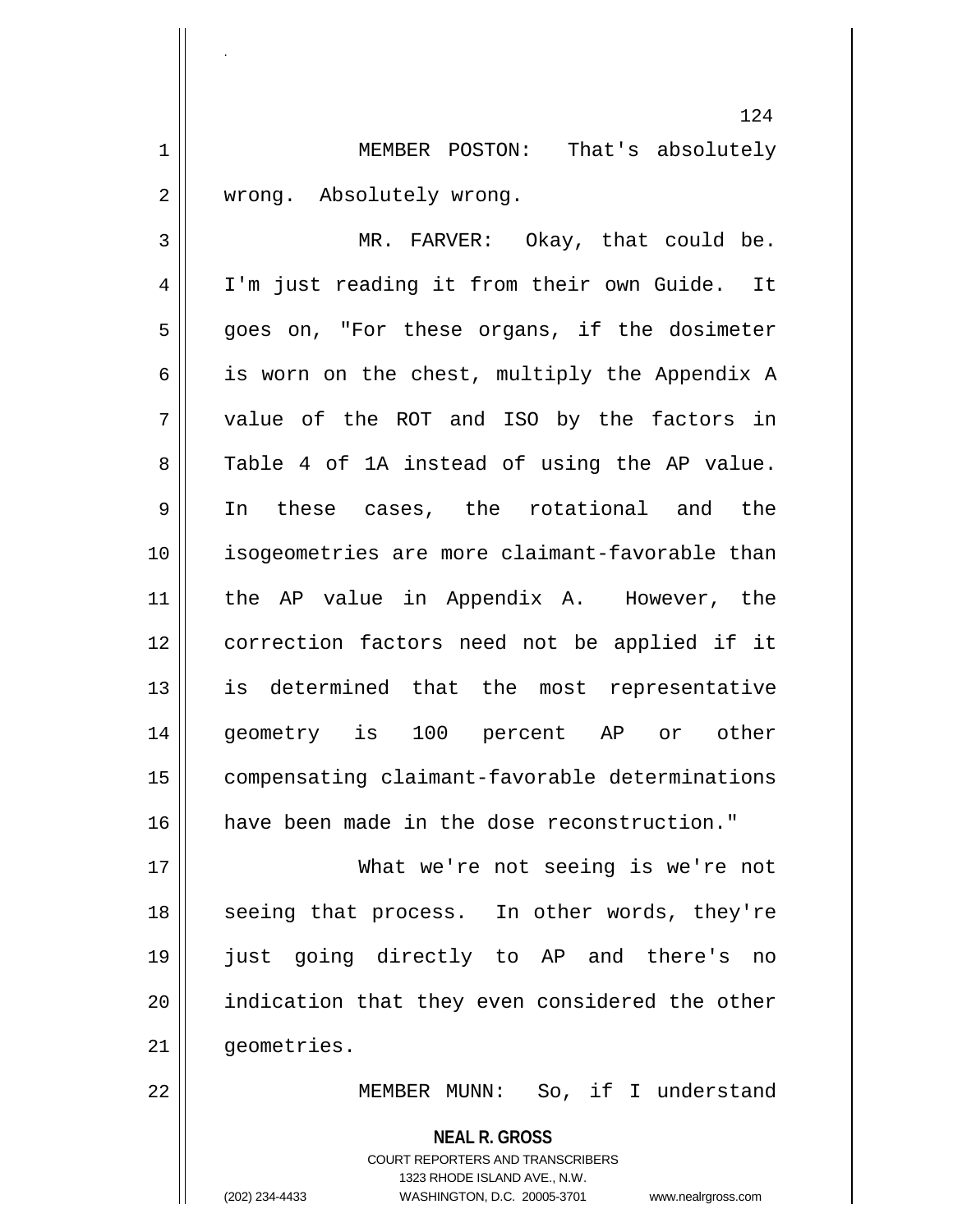**NEAL R. GROSS** COURT REPORTERS AND TRANSCRIBERS 1323 RHODE ISLAND AVE., N.W. (202) 234-4433 WASHINGTON, D.C. 20005-3701 www.nealrgross.com 125  $1 \parallel$  the conversation we just had directly, we know 2 | have two issues instead of one. 3 || MEMBER POSTON: Yes. 4 MEMBER MUNN: We started with the 5 | issue that IG-001 was not being followed 6 correctly, or it's not being followed. And 7 || number two, we now have Dr. Poston's assertion  $8 \parallel$  that the information as presented in IG-001 is 9 || not correct. 10 DR. MAURO: Right, and we have a 11 || third layer. The whole thing is being trashed 12 because of the new ICRP 116 guidelines that  $13$  | eventually will replace all this. 14 || MEMBER MUNN: Right. 15 MEMBER POSTON: Yeah. But, John, 16 || remember all models are wrong, including the 17 || phantoms, and some of them are -- as George 18 || Box said, all models are wrong, but some are 19 useful. 20 || DR. MAURO: Right. 21 MEMBER POSTON: I wouldn't hang, 22 || you know, just because we have new dose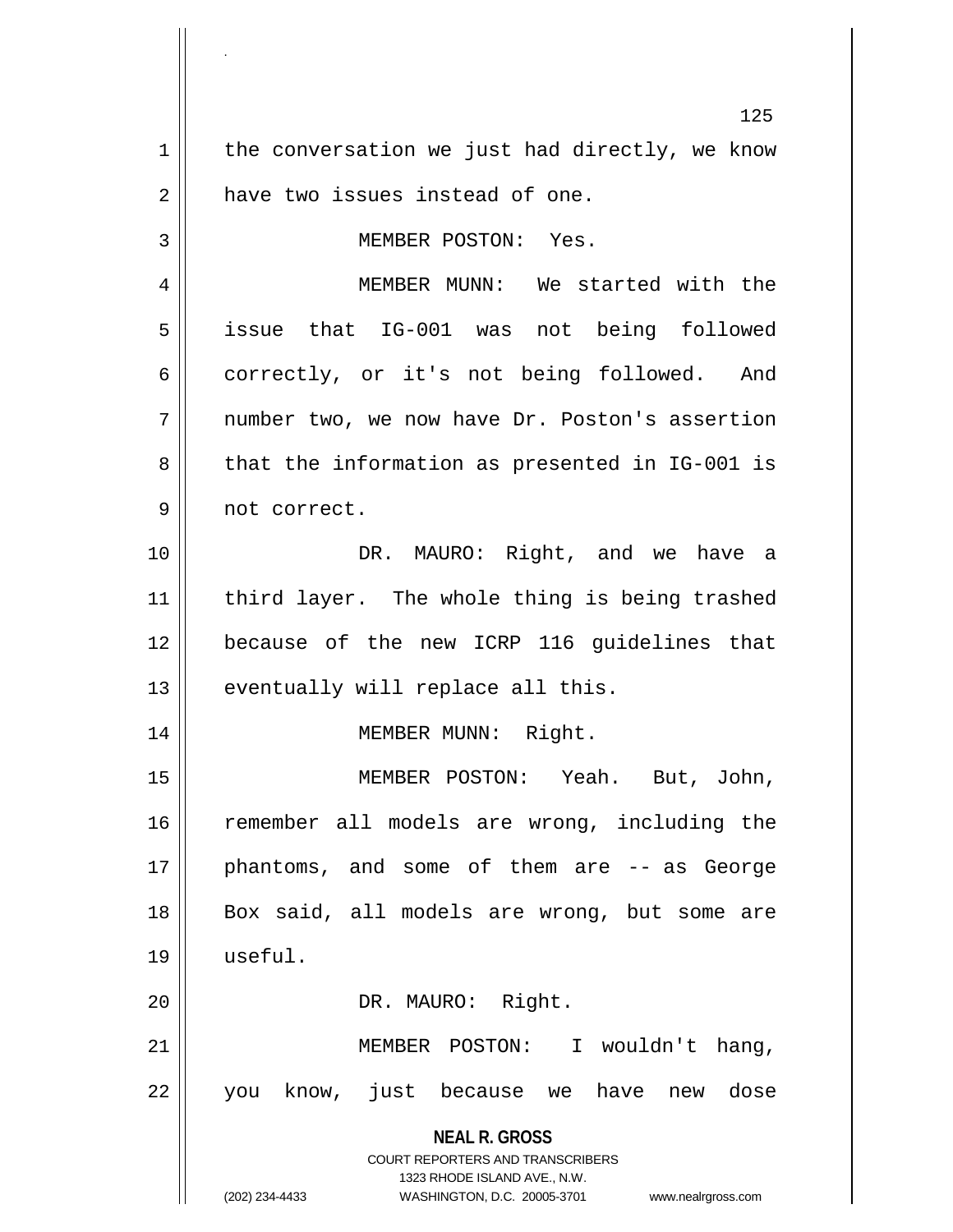**NEAL R. GROSS** COURT REPORTERS AND TRANSCRIBERS 1323 RHODE ISLAND AVE., N.W. 126 1 conversion factors doesn't make it clear that  $2 \parallel$  they're any better than --3 || DR. MAURO: Right. 4 MEMBER POSTON: I'm not proposing  $5 \parallel$  that SC&A undertake such a big project. 6 DR. MAURO: Oh, no, no. I only 7 mentioned it as it's a layered problem, that  $8 \parallel$  is -- I think that Wanda clearly articulated  $9 \parallel$  that we have our simple concern. You know, 10 || ours is, when you think about it, pretty 11 || straightforward. Did they use the procedures 12 || that they were instructed to use? And the 13 || answer is not always. 14 Now, the other layer, which is  $15$  | really a  $-$ 16 MEMBER MUNN: Or that we don't see  $17 \parallel$  it. 18 DR. MAURO: Yeah. But the other 19 layer is the point, like Wanda said, that the 20 procedures themselves under certain 21 | circumstances, according to John's work, may  $22$  || very well be problematic, which then all of a

<sup>(202) 234-4433</sup> WASHINGTON, D.C. 20005-3701 www.nealrgross.com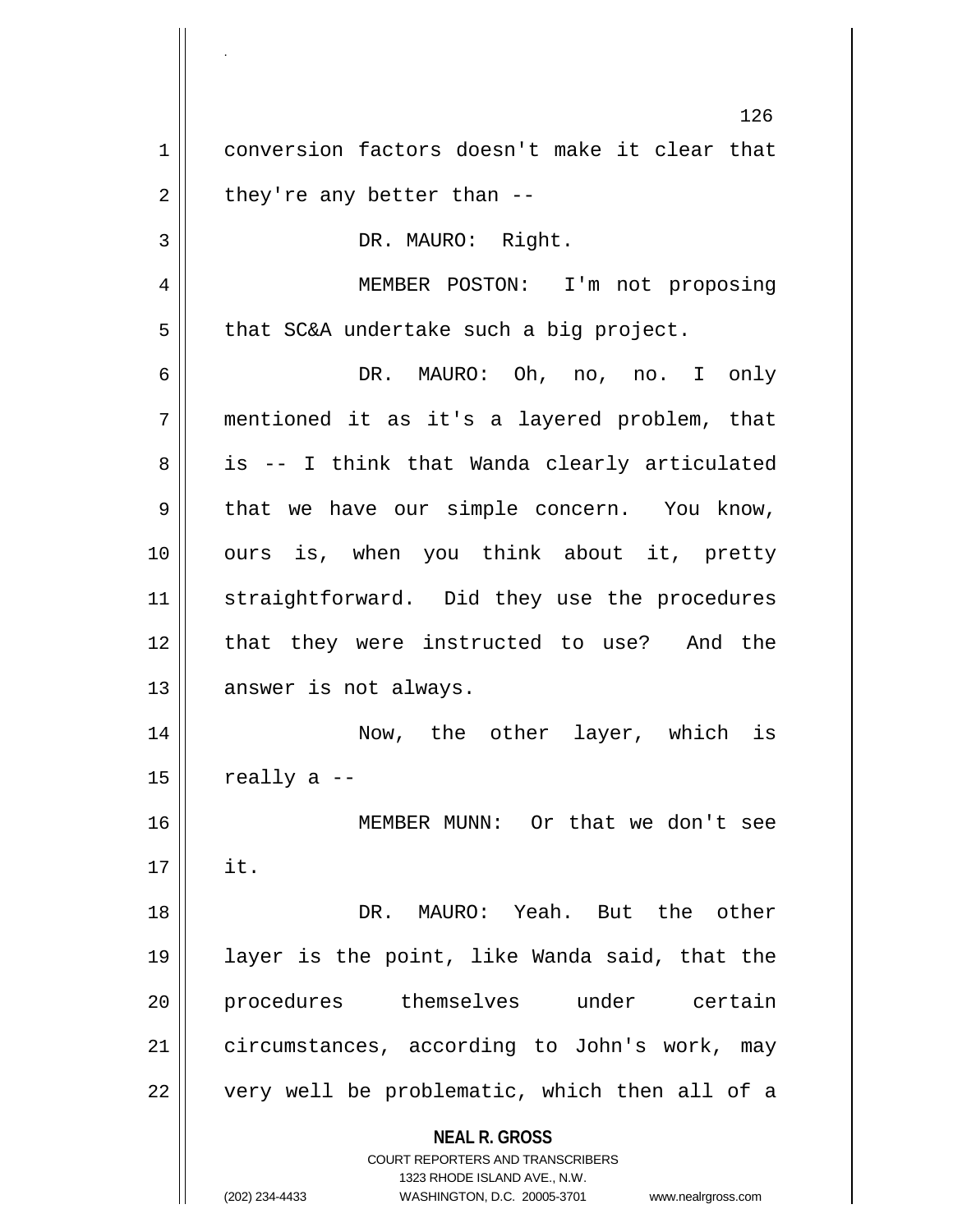1 || sudden becomes more of an overarching issue.  $2 \parallel$  You see, the first one is very much a dose 3 reconstruction issue. Did you do it the right 4 way for this guy? And did you provide the 5 || proper documentation that follows your own 6 instructions?

7 || The next level -- if it turns out 8 || the instructions, they are or are not doing  $9 \parallel$  that -- the next level is, well, are the 10 instructions correct? And the answer is 11 || perhaps not, based on the work Dr. Poston just 12 described. So, I think that those are matters 13 || that need to be tended to.

 This business of the ICRP report, I understand what you're saying, John. You 16 || know, that's another matter all together. The day comes when NIOSH engages that issue and makes some, you know, does some I guess what you would call science-based judgments on whether they want to move into that world or not. That's really outside the framework of || any of the matters I think we're discussing.

> **NEAL R. GROSS** COURT REPORTERS AND TRANSCRIBERS 1323 RHODE ISLAND AVE., N.W. (202) 234-4433 WASHINGTON, D.C. 20005-3701 www.nealrgross.com

<sup>127</sup>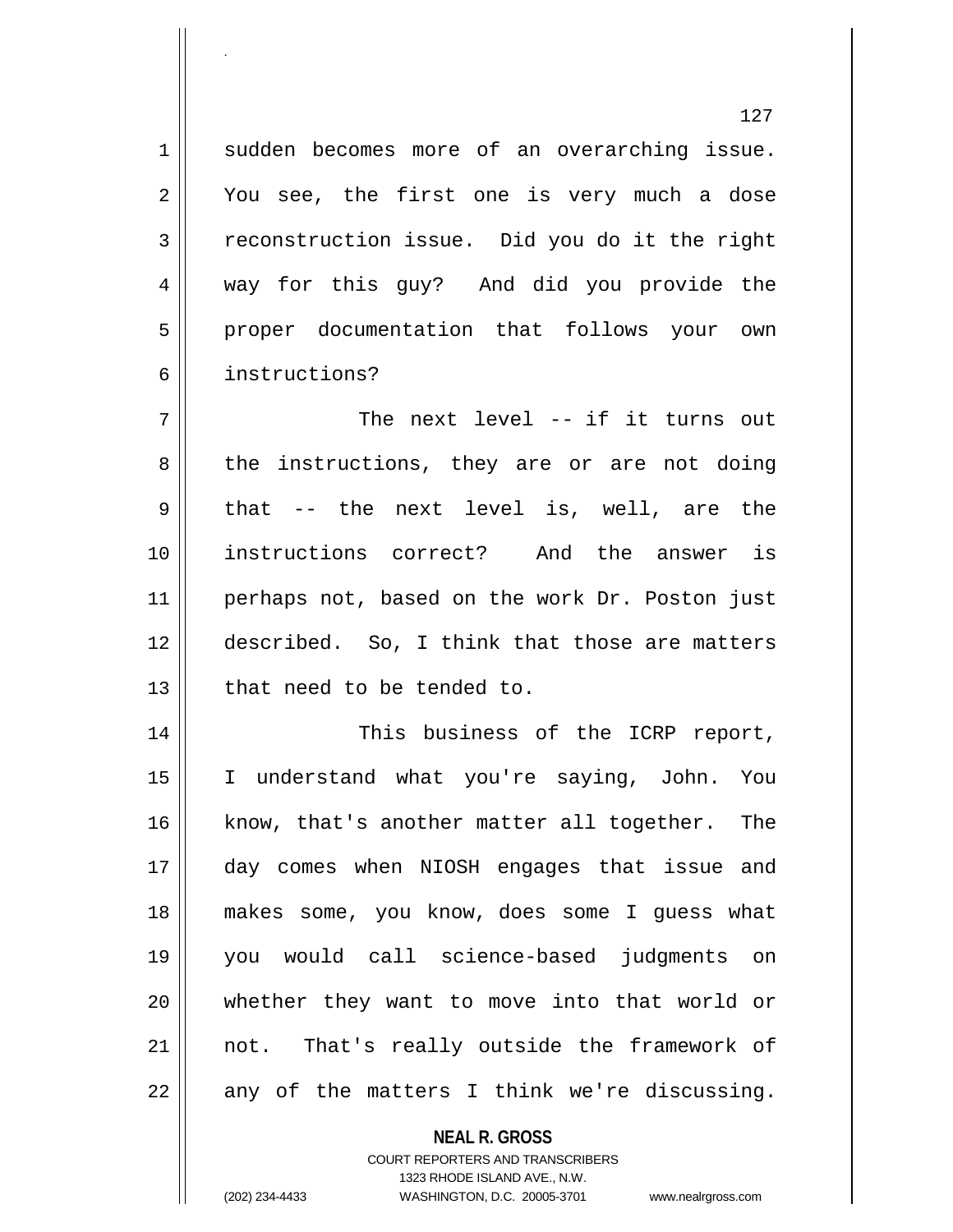**NEAL R. GROSS** COURT REPORTERS AND TRANSCRIBERS 1323 RHODE ISLAND AVE., N.W. (202) 234-4433 WASHINGTON, D.C. 20005-3701 www.nealrgross.com 128  $1 \parallel$  That would be a judgment that will be made by 2 | NIOSH some time in the future. 3 CHAIRMAN KOTELCHUCK: Right. So,  $4 \parallel$  this  $-$ 5 MEMBER POSTON: I want to avoid 6 that. See, we could just say we can't do  $7 \parallel$  anything because the ICRP is going to come up 8 W with new dose conversion factors in five 9 || years. And I'm not suggesting that we wait,  $10$  || and I'm not suggesting that we go back. 11 DR. MAURO: I agree with you 12 || completely. I mean, I'm with you. 13 || MEMBER POSTON: I suggest that it's 14  $\vert$  -- we shouldn't have to worry about it. We 15 have to take the best data or the best 16 approach that we have and use it in the time 17 || in which we're being used. We can't go --18 DR. MAURO: Bingo, I agree with 19 that. Yes, we should not -- no way should  $20$  || these issues, the first two we just mentioned,  $21$  | be put on ice. They have to be dealt with. 22 MR. STIVER: This is John Stiver.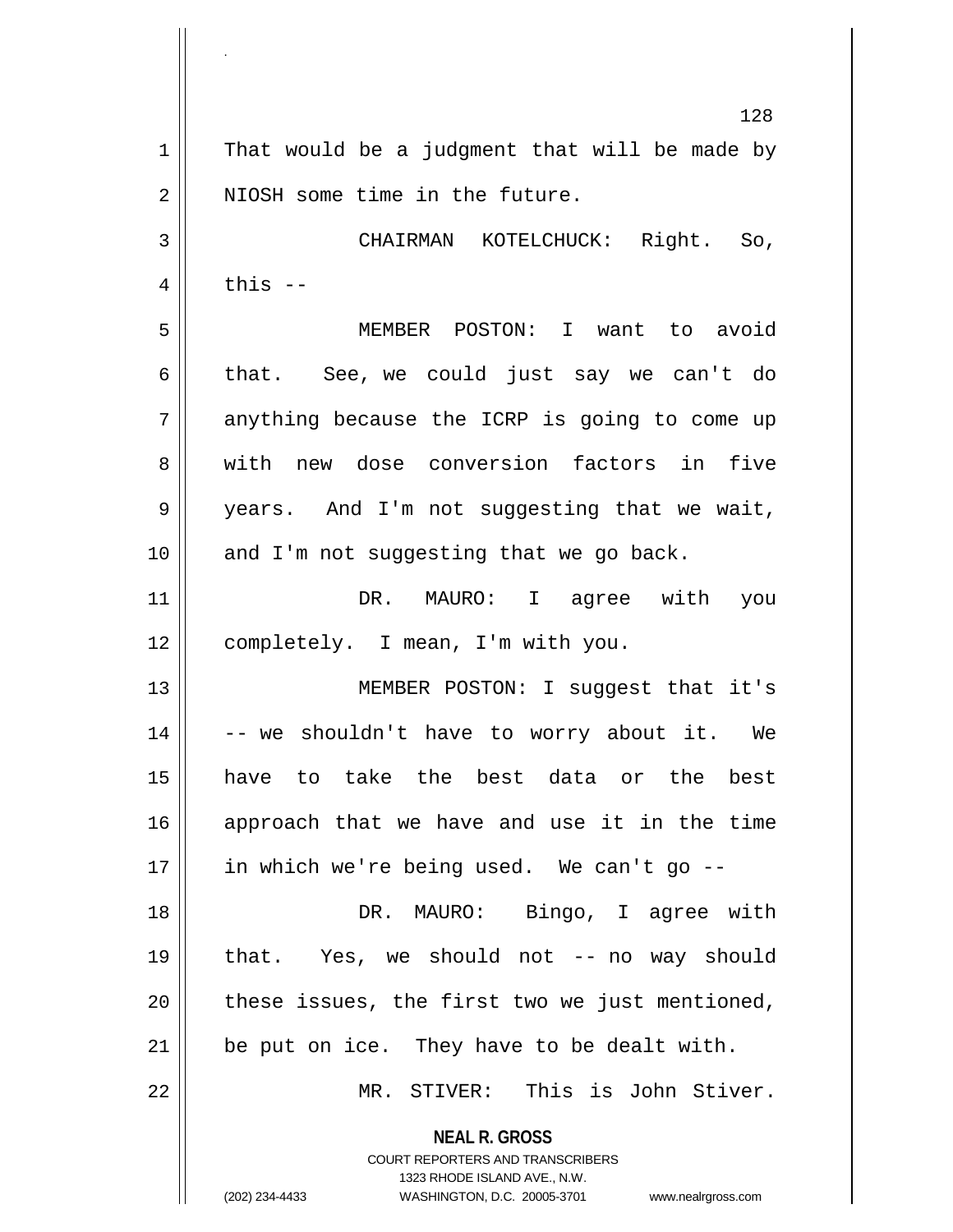**NEAL R. GROSS** COURT REPORTERS AND TRANSCRIBERS 1323 RHODE ISLAND AVE., N.W. (202) 234-4433 WASHINGTON, D.C. 20005-3701 www.nealrgross.com 129  $1 \parallel$  If I could jump in for just a minute. Dr. 2 **Poston, what was the reference number for that** 3 Health Physics article that we're talking 4 about here? 5 MEMBER POSTON: I don't have it in 6 front of me, John, but it was in Health 7 Physics. The first author was George Xu, 8 second author was Dan Reece and I was the  $9 \parallel$  third author. I can get it for you. I can look 10 it up on my resume, but I don't have my resume 11 in front of me. 12 CHAIRMAN KOTELCHUCK: George -- 13 MR. STIVER: Just email me the 14 || reference to it and I can get it off the HP  $15$  site. 16 CHAIRMAN KOTELCHUCK: George Xu,  $17 \parallel X-U$ ? 18 MEMBER POSTON: X-U. 19 CHAIRMAN KOTELCHUCK: Okay, fine. 20 || But in terms of this Subcommittee, this is an 21 || overarching issue that's going to go over to 22 || the Procedures Review Committee. Right?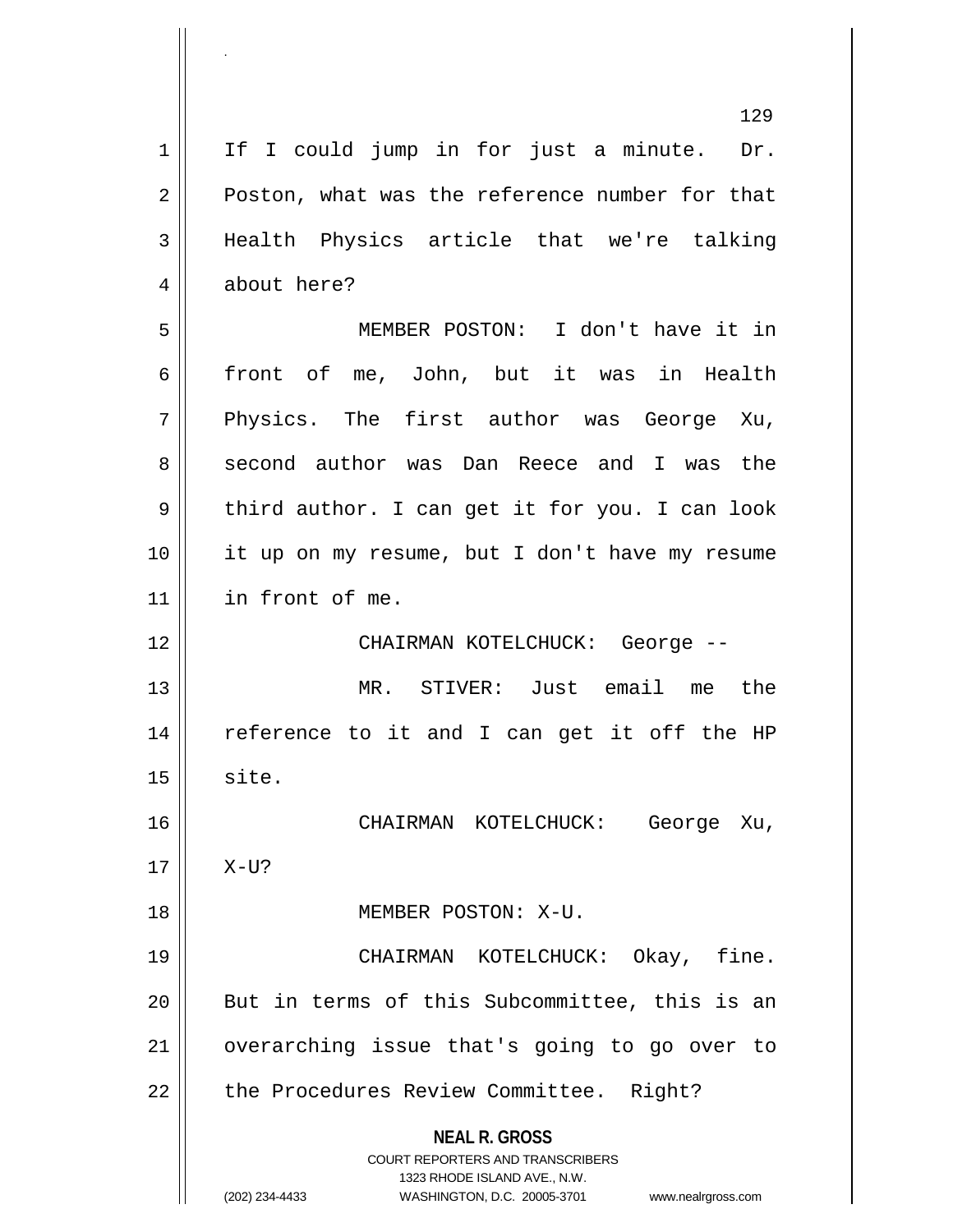**NEAL R. GROSS** COURT REPORTERS AND TRANSCRIBERS 1323 RHODE ISLAND AVE., N.W. (202) 234-4433 WASHINGTON, D.C. 20005-3701 www.nealrgross.com 130 1 | MEMBER POSTON: You're welcome, 2 Wanda. 3 || MEMBER MUNN: Oh, thanks ever so,  $4 \parallel$  again. Sure. 5 CHAIRMAN KOTELCHUCK: Okay. 6 MEMBER MUNN: We'll look at it 7 l there. 8 CHAIRMAN KOTELCHUCK: Okay, very 9 good. So, we have that moving to the other 10 Committee. Where do we go now? It's 10 after 11 || 12 on the East Coast. 12 MR. FARVER: David, could I ask a 13 question? 14 CHAIRMAN KOTELCHUCK: Yes. 15 MR. FARVER: If we're going to 16  $\parallel$  transfer this to procedures, does that mean --17 || well, they're going to look at it for, number 18 || one, correctness? 19 CHAIRMAN KOTELCHUCK: Yes. 20 || MR. FARVER: But are they going to 21 || look to see if they're implementing this? 22 MR. KATZ: Yeah, that -- no.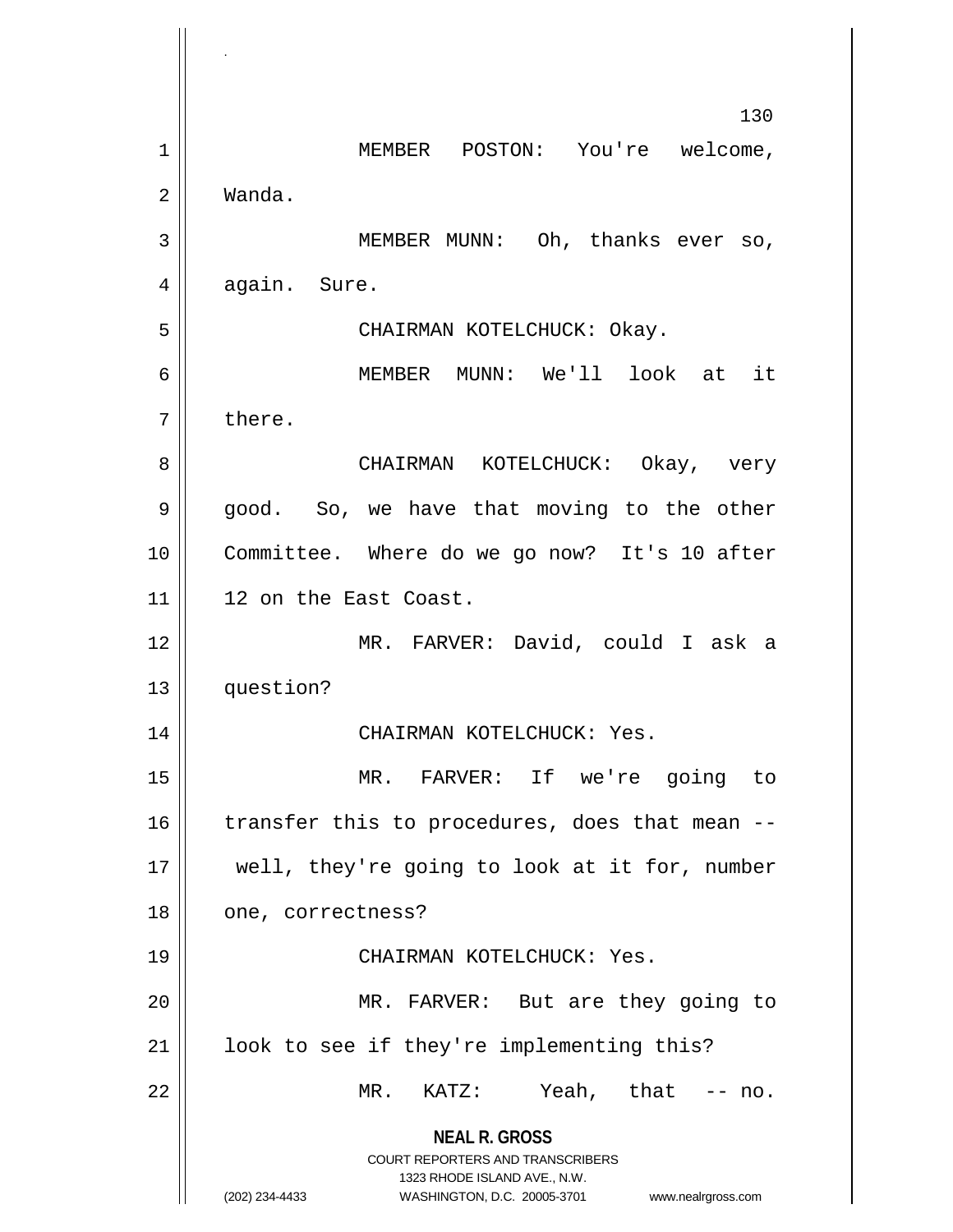**NEAL R. GROSS** COURT REPORTERS AND TRANSCRIBERS 1323 RHODE ISLAND AVE., N.W. (202) 234-4433 WASHINGTON, D.C. 20005-3701 www.nealrgross.com 131 1 || Thanks, Doug, this is Ted. That stays with  $2 \parallel$  this -- so I think that issue still needs to 3 be closed out here: did they follow the 4 procedures they should have? Because the 5 discussion so far didn't make that crystal  $6 \parallel$  clear, and that needs to be closed out for you  $7 \parallel$  to be able to close out these cases. 8 The science issue of what is 9 actually right to do is -- again, that's 10 correctly transferred, I think, to Procedures,  $11$  but  $-$ 12 DR. MAURO: Ted, this is John. I 13 || agree. I think I see exactly the line of 14 || thought there. Yes. 15 MEMBER MUNN: And, David, if you 16 || will be good enough to make sure that we get a 17 memo to the Procedures Subcommittee so that we 18 remember to -- 19 CHAIRMAN KOTELCHUCK: Okay. 20 MEMBER MUNN: -- get it onto our  $21$  | agenda next time. 22 MR. FARVER: I believe that NIOSH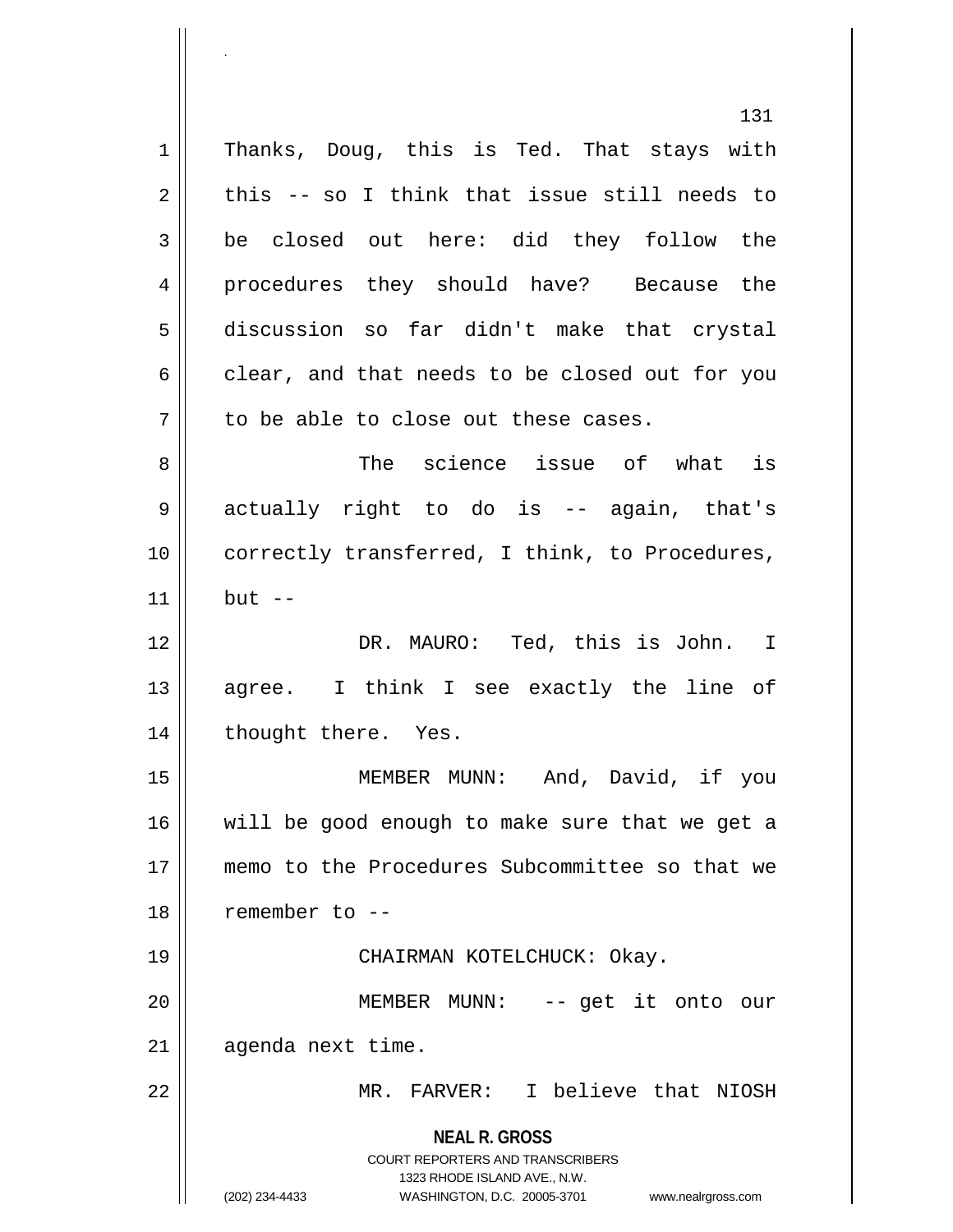1 || should be able to go back and look at previous 2 || lung cancers and bone cancer cases that are 3 approaching the 50 percent mark and see how 4 many of those they actually used these two 5 | other geometries.

6 MEMBER MUNN: That's true, 7 | although in my mind we still have not -- NIOSH  $8 \parallel$  has not put to bed the question of how it --9 || if the dose reconstructor has any instruction 10 elsewhere. I still haven't heard anything 11 || about that one way or the other.

 MR. CALHOUN: This is Grady, and we'll check into that. I certainly am not 14 || going to commit to going back to every case  $\parallel$  and look for the DCFs. I think, first of all, we need to see what the instructions are and maybe we're just not documenting it 18 || appropriately.

 MR. KATZ: Right. So, anyway, the findings relevant to Dose Reconstruction Subcommittee, I think they're just  $-$  "in 22 || progress" is the term we use with Procedures.

> **NEAL R. GROSS** COURT REPORTERS AND TRANSCRIBERS

> > 1323 RHODE ISLAND AVE., N.W.

.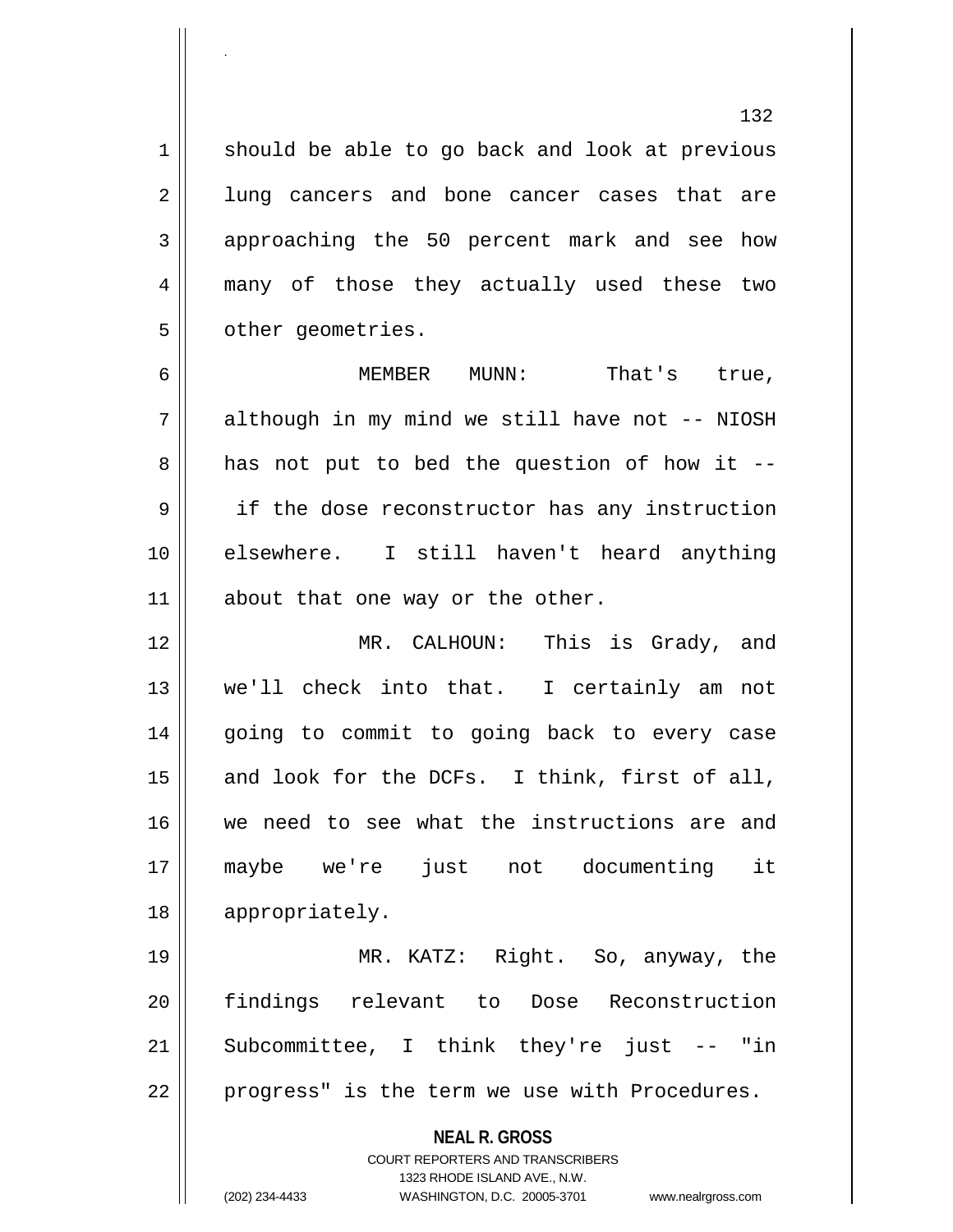|    | 133                                                                                                 |
|----|-----------------------------------------------------------------------------------------------------|
| 1  | DR. MAURO: Okay.                                                                                    |
| 2  | MR. KATZ: NIOSH will get back to                                                                    |
| 3  | us on that. And to make things easy for the                                                         |
| 4  | transfer, I can -- David, you don't really                                                          |
| 5  | need to do anything. When we get the                                                                |
| 6  | transcript for this Work Group meeting, I                                                           |
| 7  | mean, for the Subcommittee meeting, I'll                                                            |
| 8  | excerpt the discussion related to the science                                                       |
| 9  | issue that Dr. Poston raised.                                                                       |
| 10 | CHAIRMAN KOTELCHUCK: Excellent.                                                                     |
| 11 | MR. KATZ: And I will then send                                                                      |
| 12 | that to Wanda with indications this is an                                                           |
| 13 | issue that needs to be taken up.                                                                    |
| 14 | CHAIRMAN KOTELCHUCK: Very good.                                                                     |
| 15 | MR. KATZ: Okay.                                                                                     |
| 16 | CHAIRMAN KOTELCHUCK: Thank you.                                                                     |
| 17 | MEMBER MUNN: That's good, Ted.                                                                      |
| 18 | MR. KATZ: Okay.                                                                                     |
| 19 | CHAIRMAN KOTELCHUCK: Okay. Where                                                                    |
| 20 | do we go now? This, by the way, being our                                                           |
| 21 | first Live Meeting that at least<br>I've                                                            |
| 22 | attended, the issue of time and what time                                                           |
|    | <b>NEAL R. GROSS</b>                                                                                |
|    | COURT REPORTERS AND TRANSCRIBERS                                                                    |
|    | 1323 RHODE ISLAND AVE., N.W.<br>(202) 234-4433<br>WASHINGTON, D.C. 20005-3701<br>www.nealrgross.com |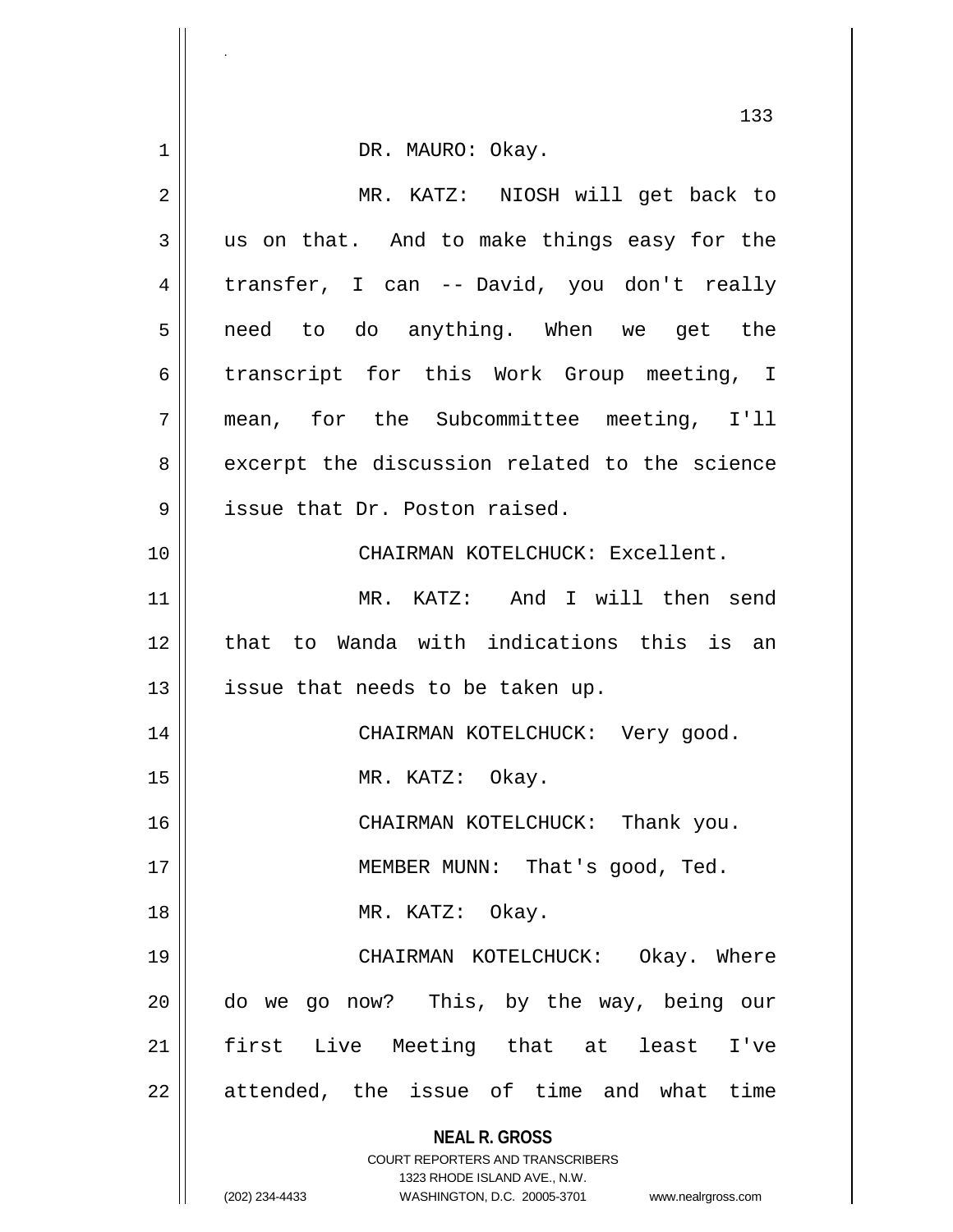**NEAL R. GROSS** COURT REPORTERS AND TRANSCRIBERS 1323 RHODE ISLAND AVE., N.W. (202) 234-4433 WASHINGTON, D.C. 20005-3701 www.nealrgross.com 134 1 || people stop for lunch/breakfast, comfort, et  $2 \parallel$  cetera is open. So, where do people want to 3 go right now? 4 There seems to be perhaps only two 5 | more items on this Set 9. Is that correct? 6 MEMBER MUNN: I wasn't even sure  $7$  | there were two more. 8 MR. SIEBERT: This is Scott. I 9 || believe there's only one more. 10 CHAIRMAN KOTELCHUCK: Can we go 11 with it? 12 MR. SIEBERT: I believe it's a  $13$  | relatively straightforward one. 14 CHAIRMAN KOTELCHUCK: Good, let's  $15$  try it. 16 MR. SIEBERT: 215, Observation 4. 17 || CHAIRMAN KOTELCHUCK: Good. 18 || MR. SIEBERT: Wait for that to get 19 | there. 20 MEMBER MUNN: And remember this is 21 an observation. 22 || CHAIRMAN KOTELCHUCK: Right.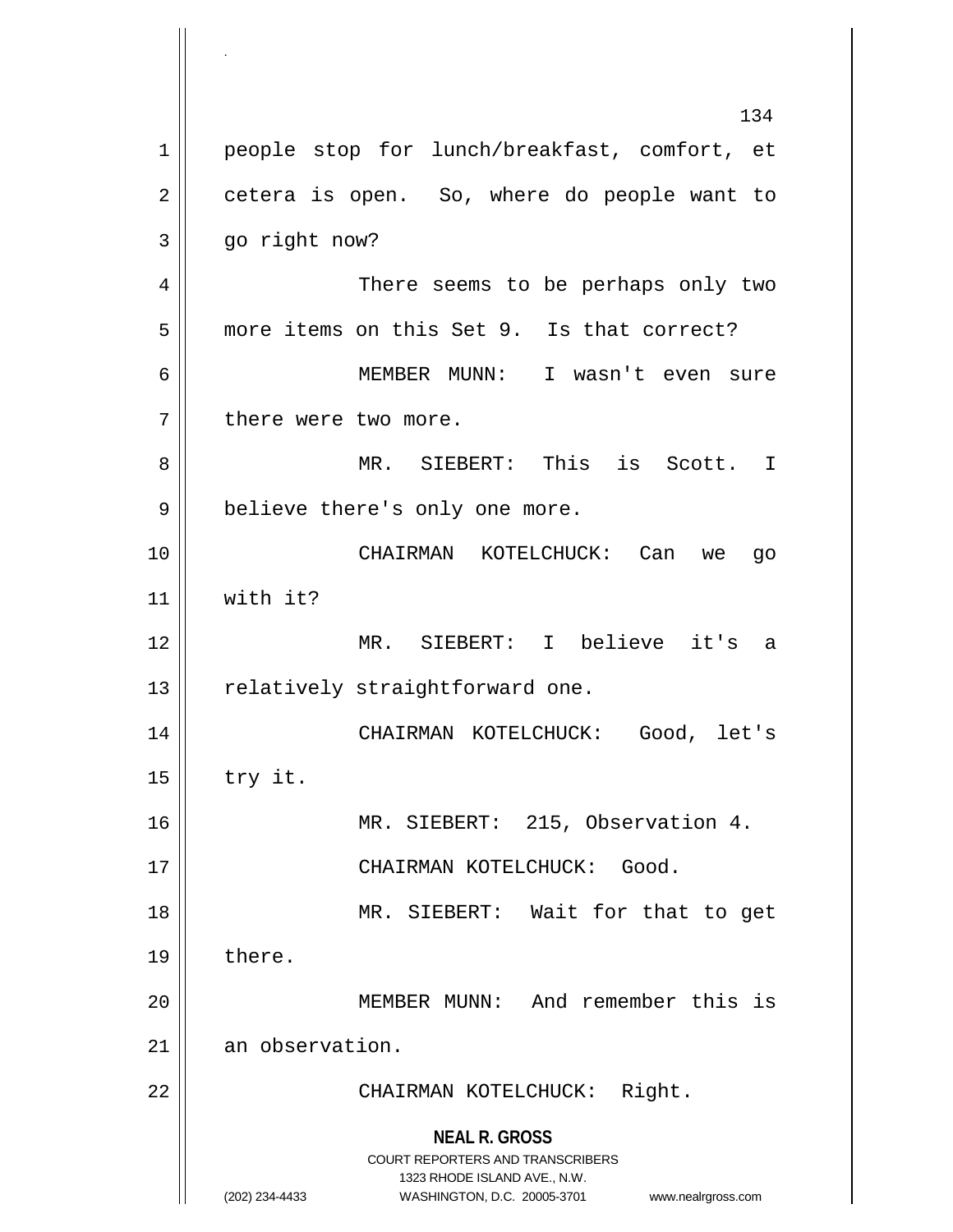|             | 135                                                                                             |
|-------------|-------------------------------------------------------------------------------------------------|
| $\mathbf 1$ | MR. SIEBERT: As it gets there,                                                                  |
| 2           | I'll kind of outline it really quickly.                                                         |
| 3           | CHAIRMAN KOTELCHUCK: Sure.                                                                      |
| 4           | MR. SIEBERT: This was an issue                                                                  |
| 5           | where there were differing values that were                                                     |
| 6           | coming out of the CAD program, the dose                                                         |
| 7           | calculation program we used for polonium, when                                                  |
| 8           | it was done -- when the claim was originally                                                    |
| 9           | done and then when SC&A did the review.                                                         |
| 10          | And the reasoning for that is CAD                                                               |
| 11          | had been updated to reflect different organs                                                    |
| 12          | for the highest non-metabolic organ. So, the                                                    |
| 13          | issue itself has already been resolved. We                                                      |
| 14          | all agree that there was a change. It actually                                                  |
| 15          | ended up -- the doses went down in the case of                                                  |
| 16          | polonium, so that the issue itself, this                                                        |
| 17          | observation is closed, or at least resolved.                                                    |
| 18          | The last issue we have discussed a                                                              |
| 19          | couple of times is the fact that we have never                                                  |
| 20          | done a PER for any of the CAD updates, the                                                      |
| 21          | tool updates that may have resulted in                                                          |
| 22          | increased dose. And I believe -- Grady, feel                                                    |
|             | <b>NEAL R. GROSS</b><br><b>COURT REPORTERS AND TRANSCRIBERS</b><br>1323 RHODE ISLAND AVE., N.W. |
|             | (202) 234-4433<br>WASHINGTON, D.C. 20005-3701<br>www.nealrgross.com                             |

.

 $\mathbf{\mathcal{L}}$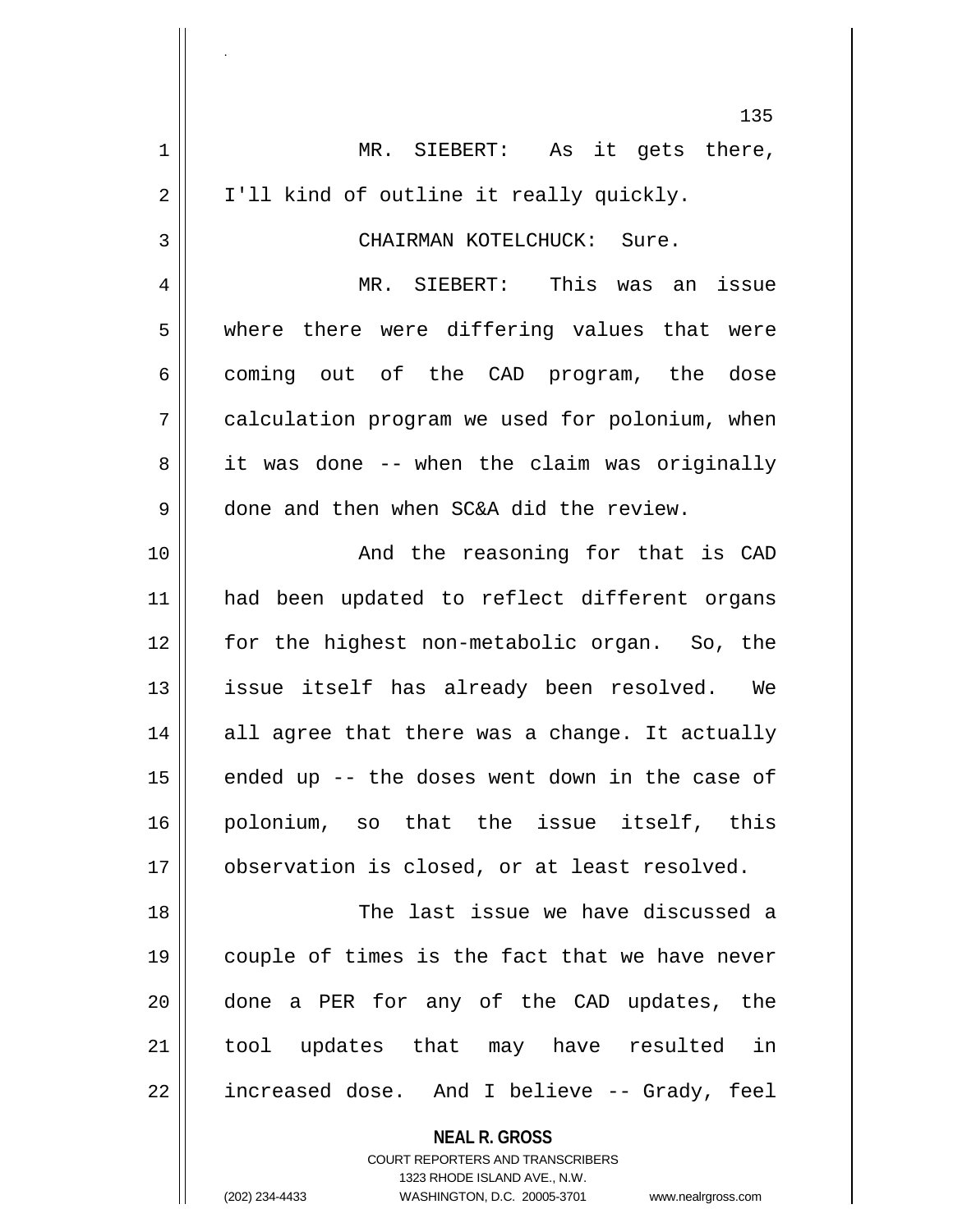1 free to correct me if I'm wrong -- but I  $2 \parallel$  believe we've agreed to put this on our list  $3 \parallel$  of PERs to be considered -- well, not just to 4 | be considered. We will end up doing one at  $5 \parallel$  some point reflecting any of the changes in  $6 \parallel$  the tool over time, and how they've affected 7 claims that have already been previously 8 | completed. 9 MR. CALHOUN: That is true, and we 10 have -- as you probably all know, we've got 11 quite a number of PERs that are in the

 $13$  || but there is a backlog, so I can't give a time 14 | when that's scheduled.

12 || pipeline, and they're being actively worked,

15 CHAIRMAN KOTELCHUCK: Okay.

 MR. SIEBERT: Right. So, I believe we're just -- what would close this out, in my mind, it's up to you guys, obviously, but the fact that we have committed || to it and put it on the list and we will be conducting at some point I think would close  $\parallel$  out the issue.

**NEAL R. GROSS**

COURT REPORTERS AND TRANSCRIBERS 1323 RHODE ISLAND AVE., N.W. (202) 234-4433 WASHINGTON, D.C. 20005-3701 www.nealrgross.com

.

136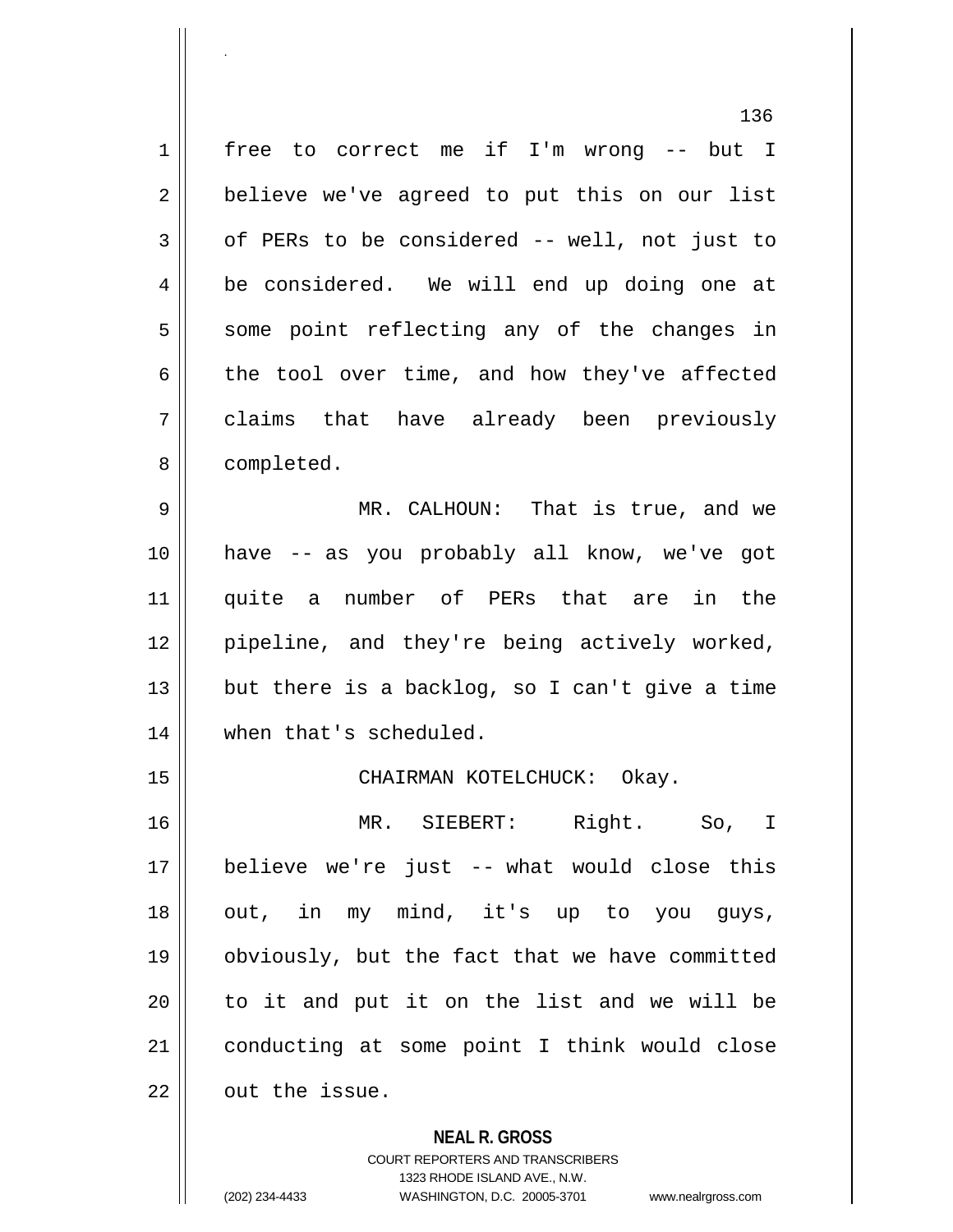**NEAL R. GROSS** COURT REPORTERS AND TRANSCRIBERS 1323 RHODE ISLAND AVE., N.W. (202) 234-4433 WASHINGTON, D.C. 20005-3701 www.nealrgross.com 137 1 CHAIRMAN KOTELCHUCK: Okay. Is  $2 \parallel$  that agreed? 3 MEMBER MUNN: As long as we say so 4 | on the matrix, yes. 5 CHAIRMAN KOTELCHUCK: Okay. 6 MR. FARVER: Just so I have the 7 wording correct, you're going to -- you're 8 || reviewing the need for a PER, or you're going 9 || to issue a PER at some point? 10 MR. SIEBERT: I believe we're 11 || agreed there is a need for one. We just have 12 || to determine the scope. So it's going to be 13 || placed on the PER list to be conducted. 14 || MR. FARVER: Okay, thanks. 15 || CHAIRMAN KOTELCHUCK: Good. 16 || MR. SIEBERT: Grady, correct me if 17 I'm wrong. 18 CHAIRMAN KOTELCHUCK: Okay. So,  $19 \parallel$  this  $-$ 20 || MR. CALHOUN: You're correct. 21 CHAIRMAN KOTELCHUCK: Good. Does  $22$  || this finish what we can do on 9? We're not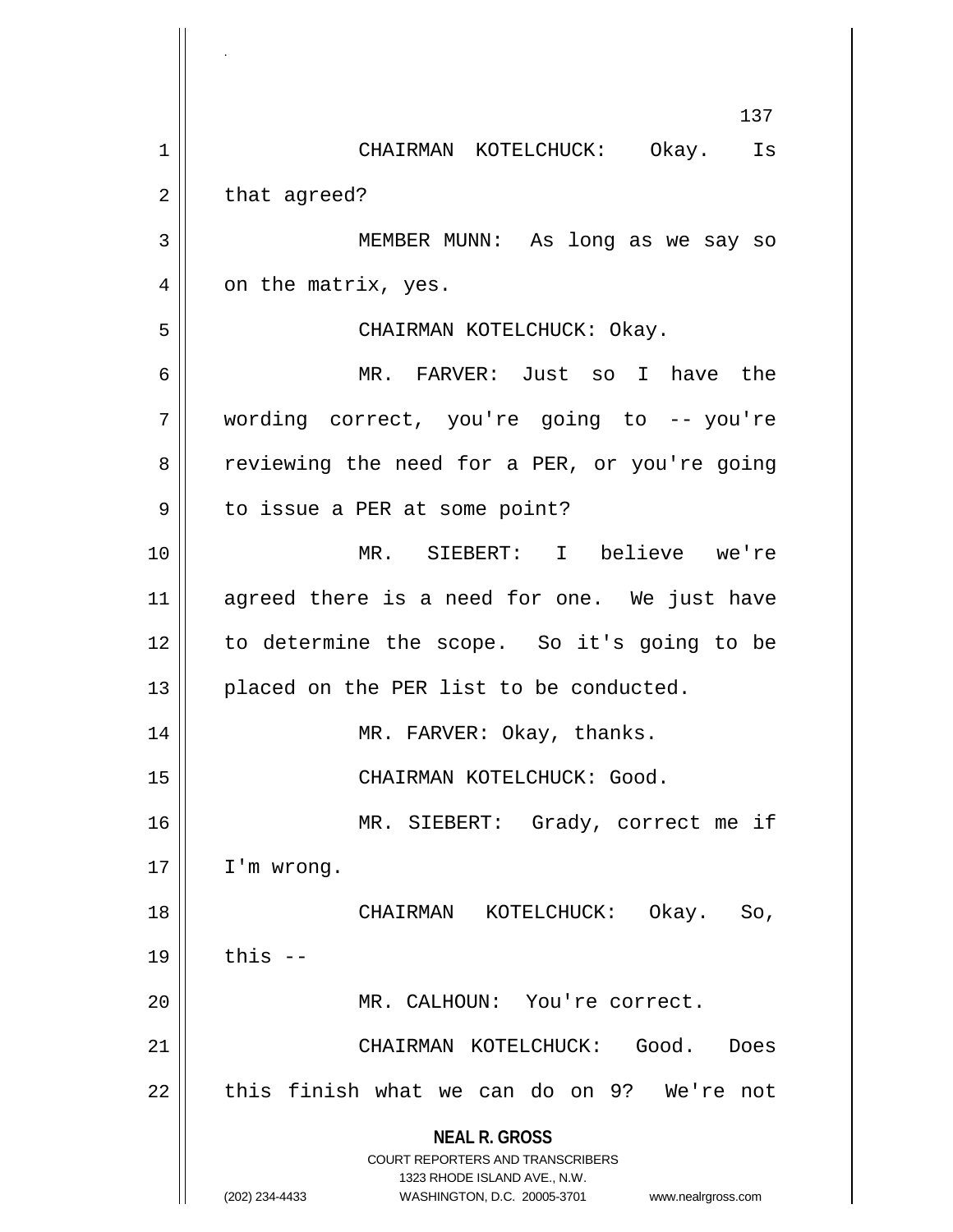**NEAL R. GROSS** COURT REPORTERS AND TRANSCRIBERS 1323 RHODE ISLAND AVE., N.W. (202) 234-4433 WASHINGTON, D.C. 20005-3701 www.nealrgross.com 138 1 closing it out, but we have a few items to 2 | come back to now. 3 MEMBER MUNN: We have everything  $4 \parallel$  that's marked, I think. 5 CHAIRMAN KOTELCHUCK: Yes. I 6 can't -- since I'm on Live Meeting I can't  $7 \parallel$  see that because I can't scroll through. I'm  $8 \parallel$  not complaining, but  $-$ 9 MR. SIEBERT: I believe that is 10 || the last one that was on the  $9^{th}$  Set that we  $11$   $\parallel$  could  $-$ 12 CHAIRMAN KOTELCHUCK: Good. Then 13  $\parallel$  this is an appropriate time, I think, to 14 break. Yes? 15 || MEMBER MUNN: For an hour. Right? 16 CHAIRMAN KOTELCHUCK: Yes, for an 17 hour. It's 12:20 on the East Coast. Is it 18 possible we want to get started back at 2:00 - 19  $\vert$  - excuse me, at 1:00, in 40 minutes, or should 20 we take a full hour, folks? 21 || MEMBER MUNN: That's up to you. I'd  $22$  | prefer a full hour, frankly.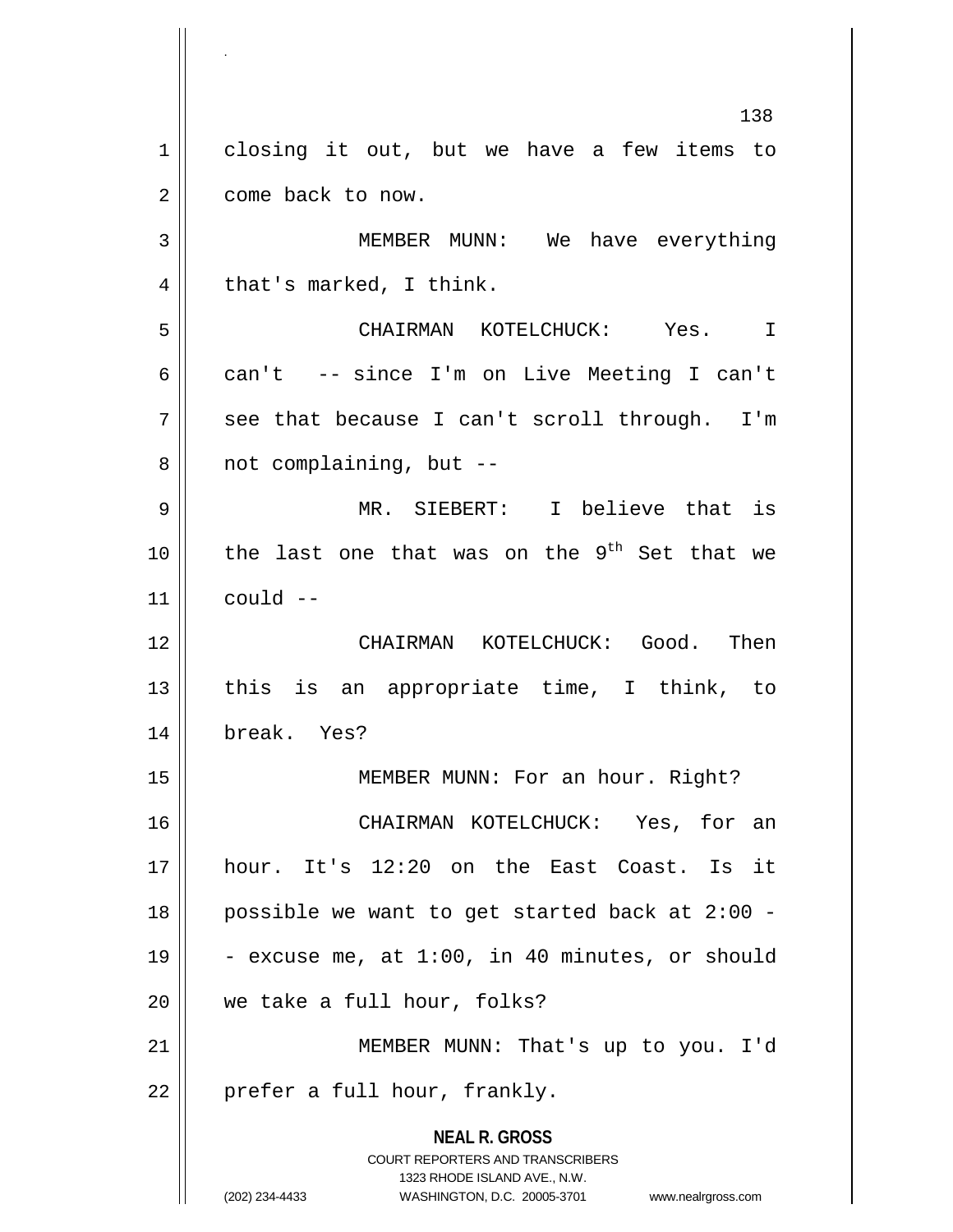**NEAL R. GROSS** COURT REPORTERS AND TRANSCRIBERS 1323 RHODE ISLAND AVE., N.W. (202) 234-4433 WASHINGTON, D.C. 20005-3701 www.nealrgross.com 139 1 CHAIRMAN KOTELCHUCK: Okay. How 2 do others feel? Full hour it is then. So we  $3 \parallel$  will get back at 1:20 Eastern Daylight Time,  $4 \parallel$  and have a good lunch, folks. 5 || MEMBER MUNN: Good, thank you. 6 CHAIRMAN KOTELCHUCK: And we will 7 start back on Set 10. 8 || MEMBER MUNN: Great. 9 MR. KATZ: Great. Thanks, 10 everyone. 11 CHAIRMAN KOTELCHUCK: Bye-bye. 12 || MEMBER MUNN: Bye-bye. 13 || (Whereupon, the proceedings went 14  $\vert$  off the record at 12:21 p.m., and went back on 15  $\vert$  the record at 1:28 p.m.) 16 MR. KATZ: Okay. I think we can  $17$  | carry on then. 18 CHAIRMAN KOTELCHUCK: Okay. John, 19 do you want to -- is it 10 through 13 is on  $20$  | the screen? 21 || MR. STIVER: This is 10 through 13, 22 Savannah River Site.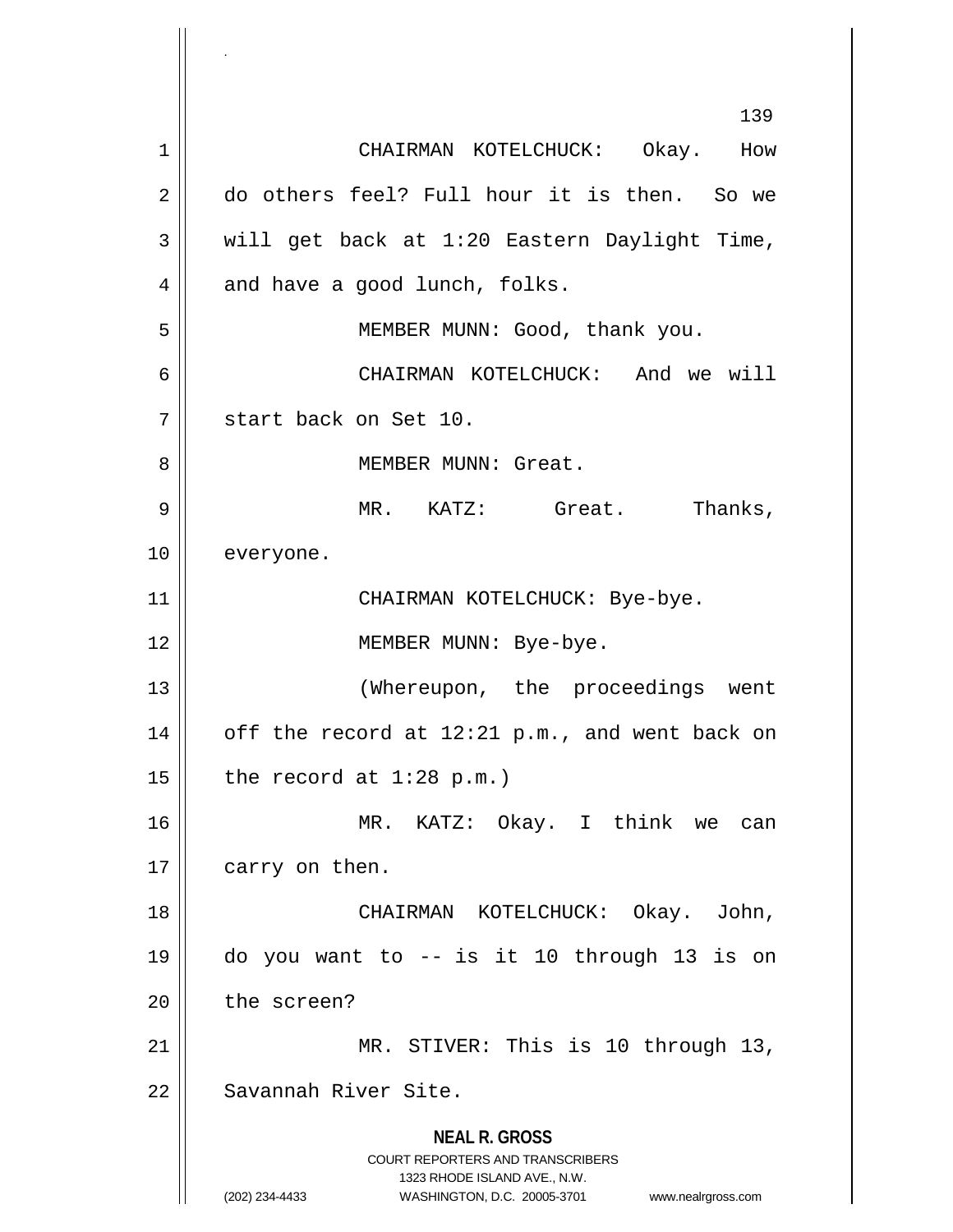|    | 140                                                                                      |
|----|------------------------------------------------------------------------------------------|
| 1  | CHAIRMAN KOTELCHUCK: Right.                                                              |
| 2  | MR. STIVER: And I believe I'm at                                                         |
| 3  | the first one that needs to be --                                                        |
| 4  | CHAIRMAN KOTELCHUCK: Right, 276.1.                                                       |
| 5  | MR. STIVER: Doug, are you on?                                                            |
| 6  | MR. FARVER: Yes, I just wanted to                                                        |
| 7  | see what you were going to say.                                                          |
| 8  | MR. STIVER: Okay. I'm going to                                                           |
| 9  | turn the mic over to you.                                                                |
| 10 | MR. FARVER: I thought you were                                                           |
| 11 | going to try and handle it, John.                                                        |
| 12 | (Laughter.)                                                                              |
| 13 | MR. KATZ: And let me just remind                                                         |
| 14 | everyone, the court reporter reminded me, make                                           |
| 15 | sure you identify yourself before you speak so                                           |
| 16 | that he can keep track of who's speaking.                                                |
| 17 | Thanks.                                                                                  |
| 18 | MR. FARVER: Okay, this is<br>Doug                                                        |
| 19 | Farver. We're going to talk about Finding                                                |
| 20 | 276.1. These are all Savannah River cases, and                                           |
| 21 | this has to do with assigning a neutron dose.                                            |
| 22 | And for this particular finding there were two                                           |
|    | <b>NEAL R. GROSS</b><br>COURT REPORTERS AND TRANSCRIBERS<br>1323 RHODE ISLAND AVE., N.W. |
|    | (202) 234-4433<br>WASHINGTON, D.C. 20005-3701<br>www.nealrgross.com                      |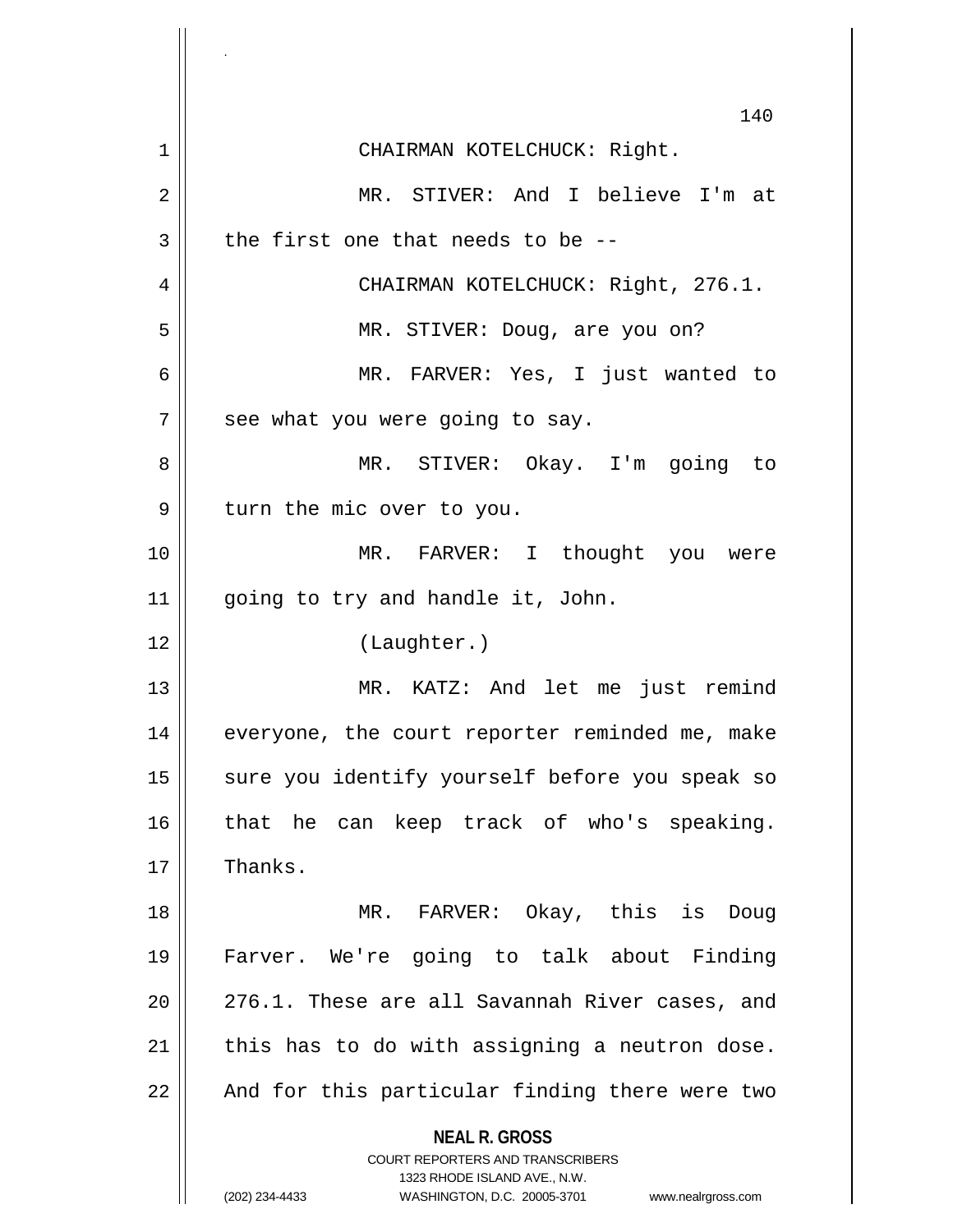1 | issues; one, the table that was in the Dose 2 | Reconstruction Report contained incorrect dose 3 conversion factors. They're just wrong. It's 4 || not the ones to use, so that's a quality  $5 \parallel$  error.

 The second issue we had was with  $7 \parallel$  how they were calculated, and after going  $8 \parallel$  through -- it's a very lengthy explanation, 9 || and then if you go back to -- they sent a document in May for May's meeting, and what it all comes down to is the number of zeroes counted for missed dose, how that was determined.

 There is a single dose for a year, an annual dose, say like 30 millirem neutron dose for 1976. They don't break it down into 17 | exchange periods, so you have to come up with: how do you determine missed dose? Do you assume that is a one exchange period and there || are 11 more zeroes so that you have a monthly exchange frequency, that's one method, which  $\parallel$  was the method that our dose reviewer used.

> **NEAL R. GROSS** COURT REPORTERS AND TRANSCRIBERS 1323 RHODE ISLAND AVE., N.W. (202) 234-4433 WASHINGTON, D.C. 20005-3701 www.nealrgross.com

.

141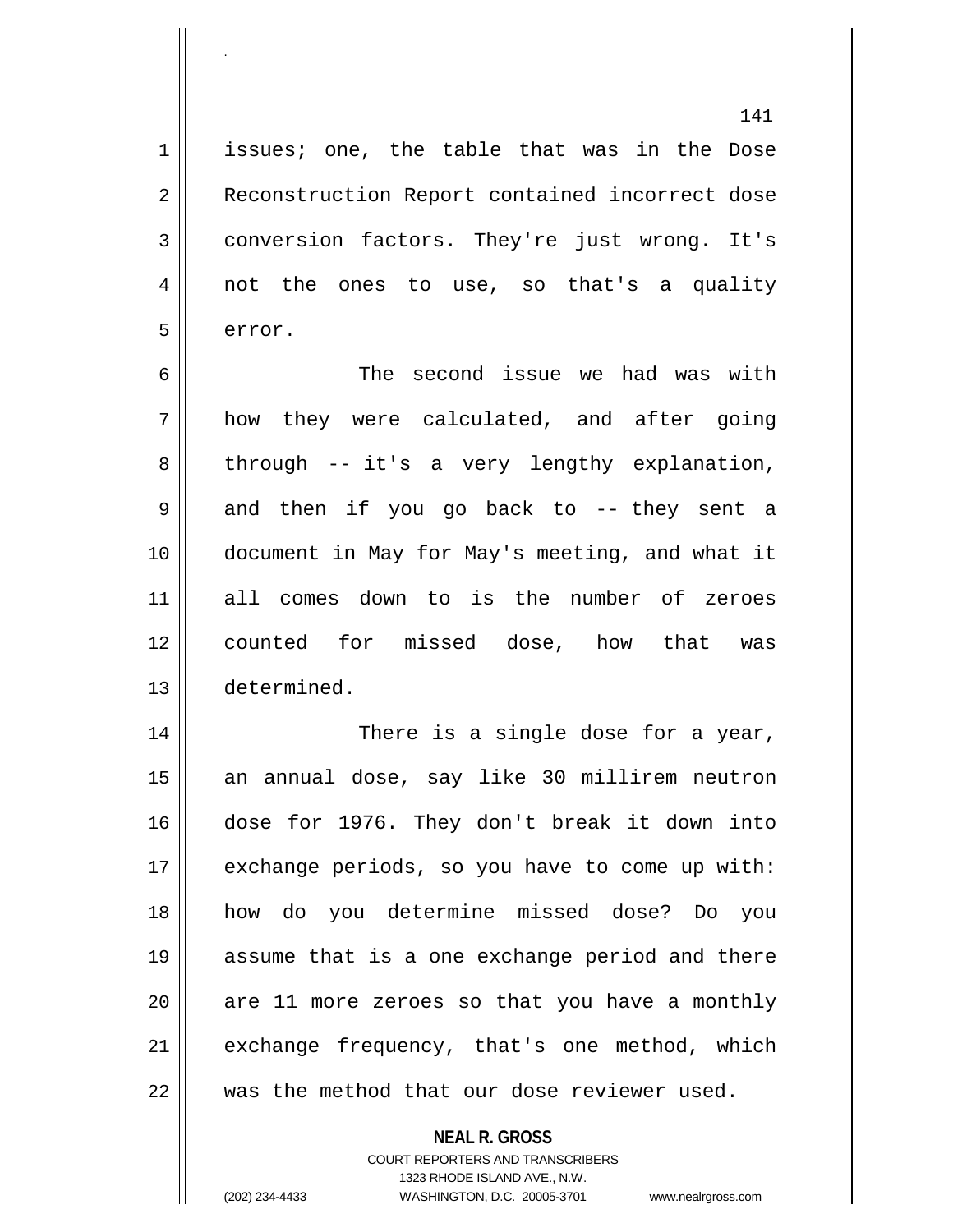|    | 142                                              |
|----|--------------------------------------------------|
| 1  | After reviewing the NIOSH file,                  |
| 2  | what they did is they did the mean value. In     |
| 3  | other words, you have one value, you could       |
| 4  | have gotten all the dose in one exchange         |
| 5  | period, or it could have been evenly             |
| 6  | distributed through 12 exchange periods. So,     |
| 7  | what you do is you take the mean value in        |
| 8  | which this case would be $5$ 2, and I think they |
| 9  | rounded it down to 5. So, now we're looking at   |
| 10 | a difference between 11 zeroes and 5 zeroes.     |
| 11 | And that's what it came down to the              |
| 12 | differences.                                     |
| 13 | There's nothing wrong with what                  |
| 14 | they did. It's something we don't see very       |
| 15 | often, but they used a little phrase in IG-001   |
| 16 | that talks about if you don't know the number    |
| 17 | of missed dose periods, number of zeroes, you    |
| 18 | can use a mean value. So, I don't have any       |
| 19 | concerns with their explanation. It<br>was       |
| 20 | correct, they provided a good explanation, and   |
| 21 | I suggest we just close this.                    |
| 22 | CHAIRMAN KOTELCHUCK: Alright.                    |
|    | <b>NEAL R. GROSS</b>                             |

.

1323 RHODE ISLAND AVE., N.W. (202) 234-4433 WASHINGTON, D.C. 20005-3701 www.nealrgross.com

 $\mathsf{II}$ 

COURT REPORTERS AND TRANSCRIBERS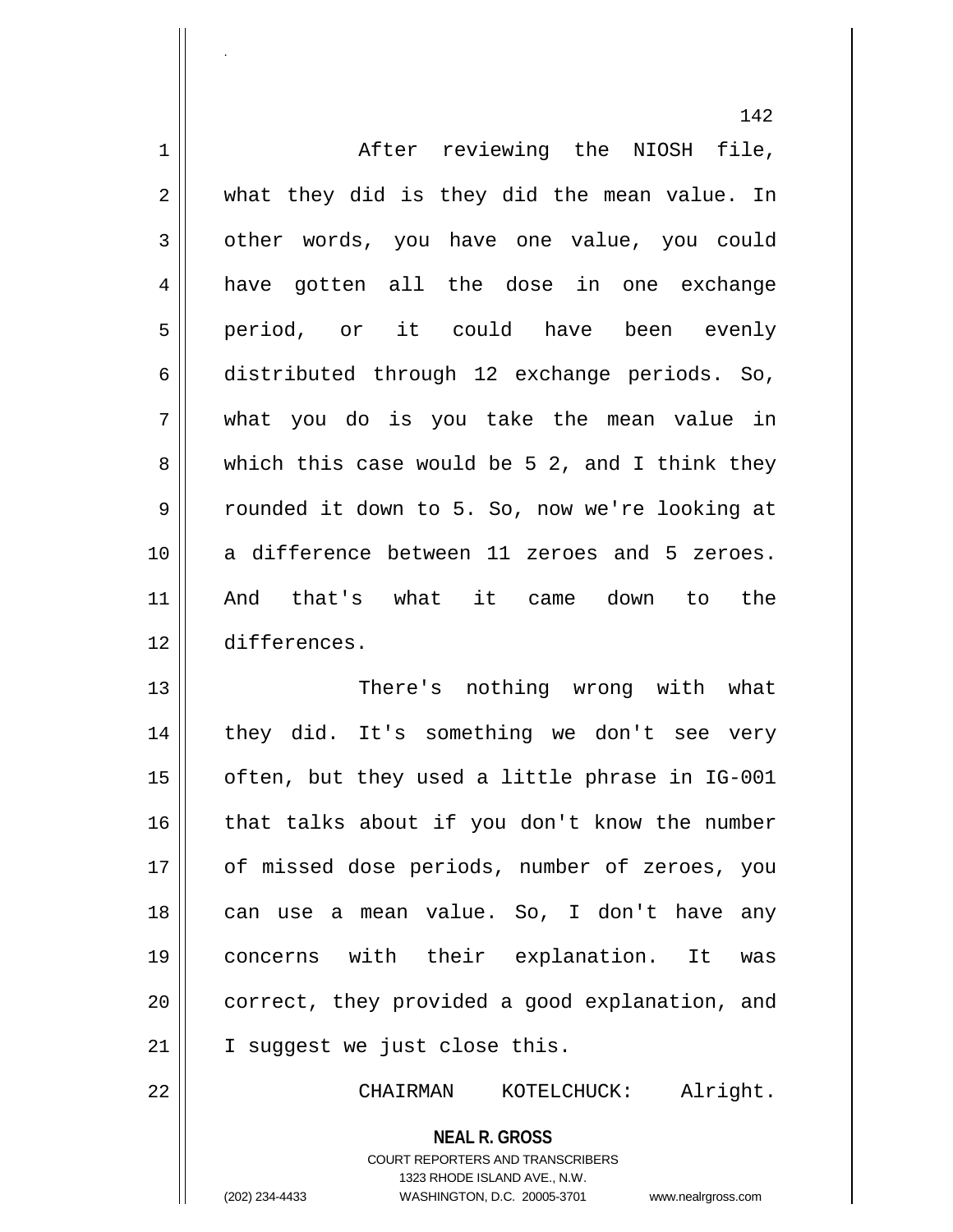1 | Comments?

.

| $\overline{2}$ | MUNN: I'm for the<br>MEMBER                                                                                                                                            |
|----------------|------------------------------------------------------------------------------------------------------------------------------------------------------------------------|
| 3              | recommendation, let's do it.                                                                                                                                           |
| 4              | CHAIRMAN KOTELCHUCK: Okay, sounds                                                                                                                                      |
| 5              | good. Let's go on.                                                                                                                                                     |
| 6              | MR. FARVER: 276.2 is very similar.                                                                                                                                     |
| 7              | Actually, it's about exactly the same thing. I                                                                                                                         |
| 8              | will mention that this case was a little                                                                                                                               |
| $\mathsf 9$    | confusing. There was a Savannah River SRS                                                                                                                              |
| 10             | workbook, there was an EDCW workbook, there                                                                                                                            |
| 11             | was a final IREP table, and the EDCW tool had                                                                                                                          |
| 12             | some values that were in the final IREP table,                                                                                                                         |
| 13             | but there were some, such as the medical dose,                                                                                                                         |
| 14             | that were not contained in either the Savannah                                                                                                                         |
| 15             | River tool or the EDCW tool, in those                                                                                                                                  |
| 16             | calculations. It's not that they did them                                                                                                                              |
| 17             | wrong, it's just there was nothing -- there                                                                                                                            |
| 18             | was no tool that documented what they did.                                                                                                                             |
| 19             | It's not a big deal and it's, like                                                                                                                                     |
| 20             | I say, they did the calculations correctly.                                                                                                                            |
| 21             | They didn't show their work. That was the only                                                                                                                         |
| 22             | -- that was an unusual thing about these                                                                                                                               |
|                | <b>NEAL R. GROSS</b><br><b>COURT REPORTERS AND TRANSCRIBERS</b><br>1323 RHODE ISLAND AVE., N.W.<br>(202) 234-4433<br>WASHINGTON, D.C. 20005-3701<br>www.nealrgross.com |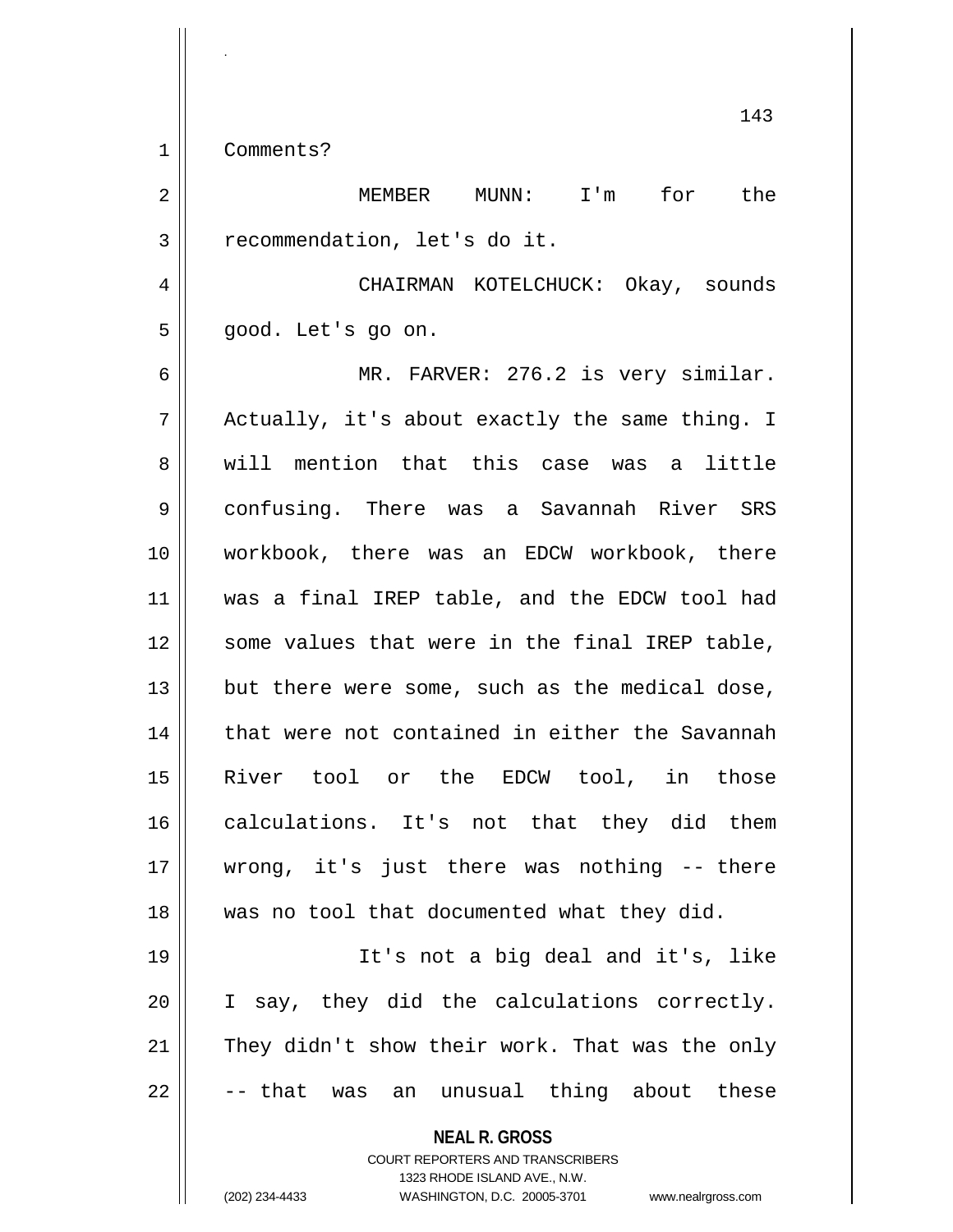**NEAL R. GROSS** COURT REPORTERS AND TRANSCRIBERS 1323 RHODE ISLAND AVE., N.W. (202) 234-4433 WASHINGTON, D.C. 20005-3701 www.nealrgross.com 144 1 | files. But, basically, this one can get closed  $2 \parallel$  out along with the other one for the same 3 basic reasons. 4 CHAIRMAN KOTELCHUCK: Okay. I think  $5$  | enough said. 6 MR. FARVER: And give me a second  $7$  || here to get these updated. 8 CHAIRMAN KOTELCHUCK: Surely. 9 MR. FARVER: Then I believe we go 10 down to 329.1. And I'll be there in a second. 11 || MEMBER MUNN: Unmonitored photon  $12 \parallel$  dose. 13 || MR. FARVER: Okay, I'm almost with 14 you. I'm going to call up this case so I have  $15$  || it in front of me. I thought I was. 16 329, okay. This is a Savannah 17 || River case. It is thyroid cancer, PoC of about 18 47 percent. It looks like the person was an 19 administrative clerk typist, so there's some 20 background. 21 || The finding has to do that -- we  $22$  || contend that they should have assigned an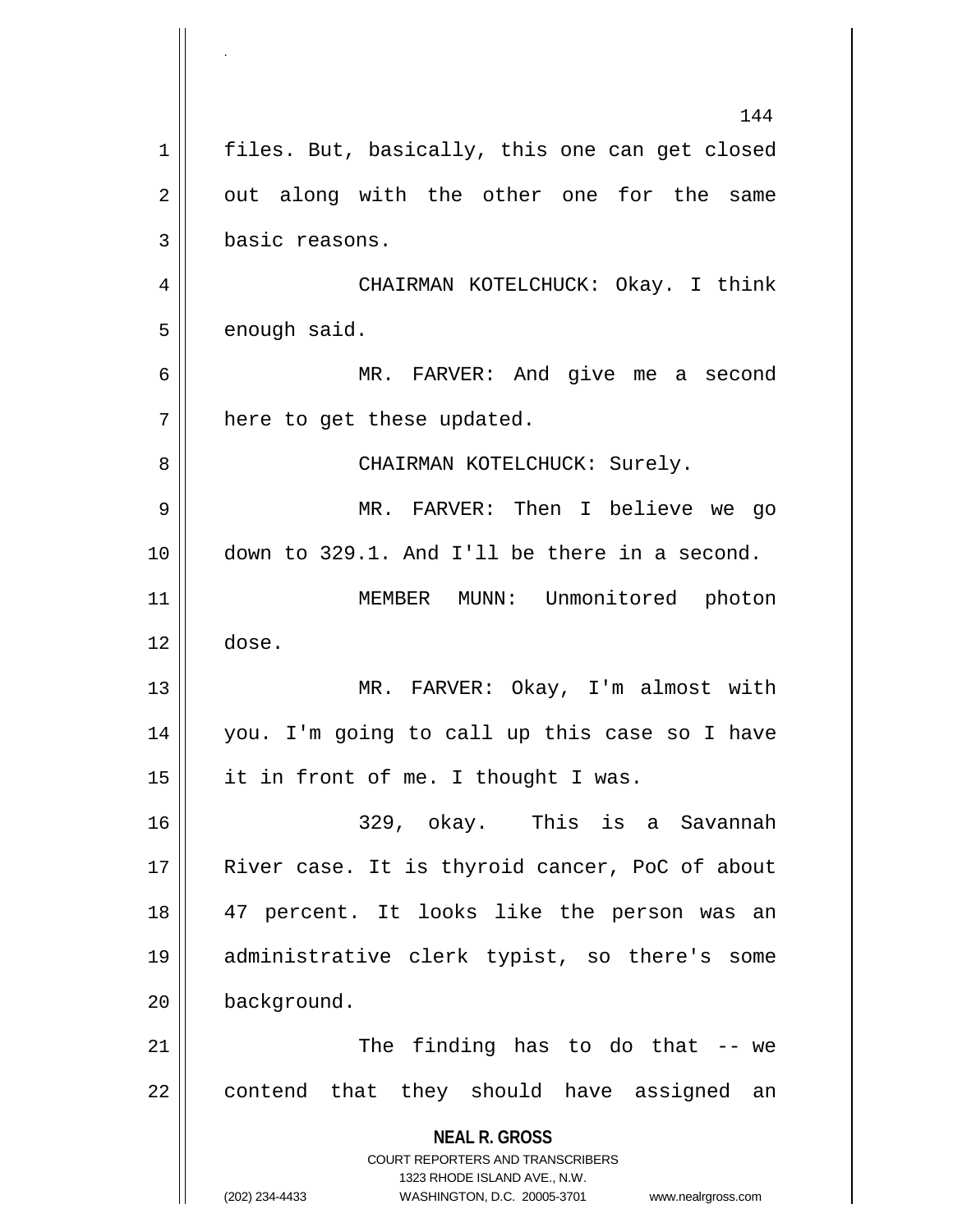1 || unmonitored photon dose for the years `62 and  $2 \parallel$   $66$ . NIOSH contends that they did correctly by 3 || assigning ambient dose.

**NEAL R. GROSS** The person worked [identifying information redacted] from `62 to `66, and  $6 \parallel$  that's really the time period we're concerned  $7 \parallel$  with. But there was no dosimetry data for `62,  $8 \parallel$  and no dosimetry data for `66, but there was for the three years in between. So, our contention is well, the job assignment didn't change, the location didn't change, therefore, 12 || that should be unmonitored dose, and not just 13 | ambient dose. CHAIRMAN KOTELCHUCK: Which would 15 || result in what in terms of exposure? MR. FARVER: Probably about 700 millirem more. CHAIRMAN KOTELCHUCK: About how much more? MR. FARVER: 700 millirem. And let me go back to -- if you read through NIOSH's || explanation, really, if you get down to the

> COURT REPORTERS AND TRANSCRIBERS 1323 RHODE ISLAND AVE., N.W.

.

(202) 234-4433 WASHINGTON, D.C. 20005-3701 www.nealrgross.com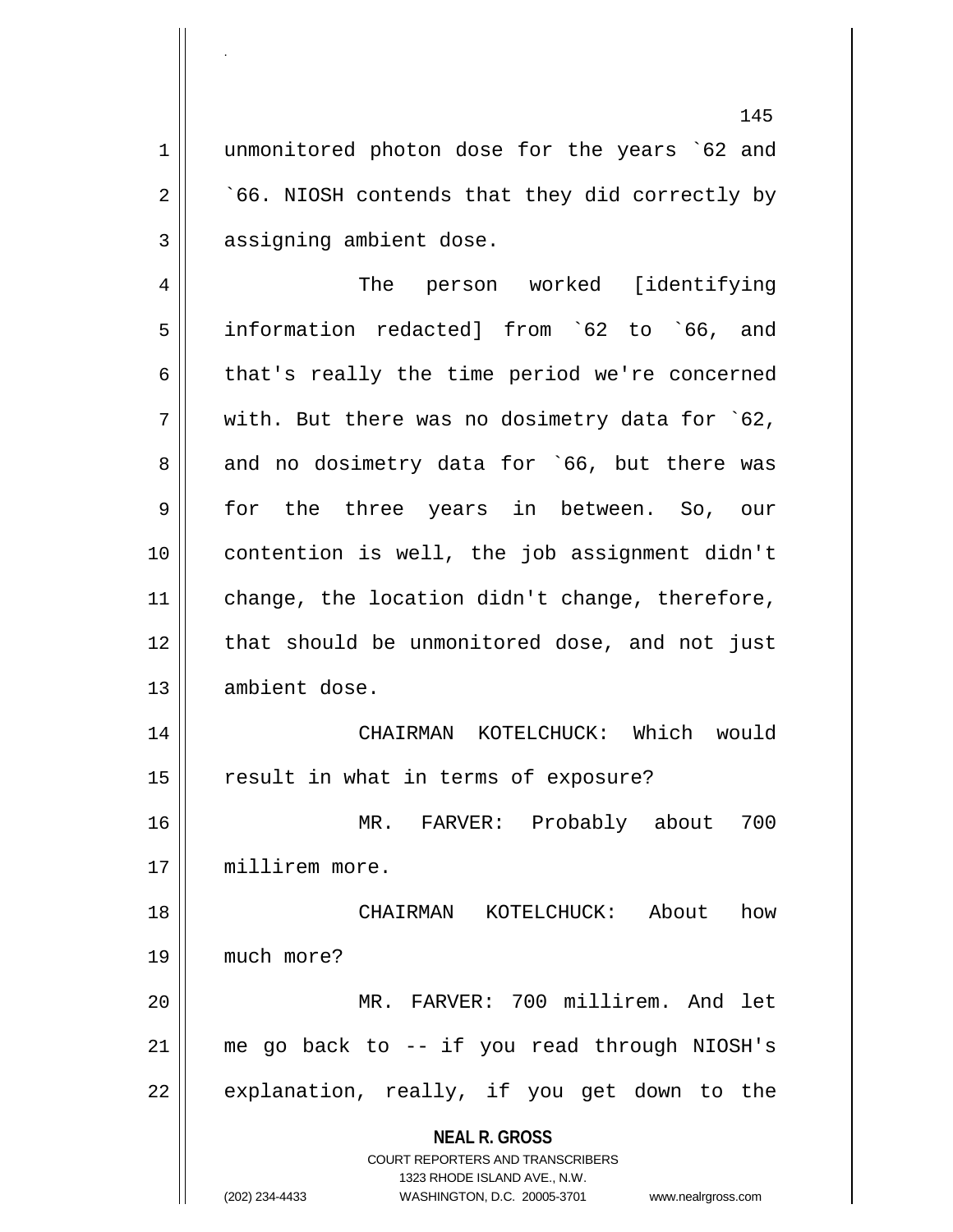146

1 bottom of it, what they're saying is they 2 || assigned the ambient dose because the ambient 3 dose for `62 and `66 was more comparable with 4 the individual's dosimeter dose for those 5 years. Okay?

6 || Now, the catch is that is correct,  $7 \parallel$  but they didn't assign just the dosimeter 8 dose, there's a missed dose. Like for 1963, 9 || they assigned 5 millirem, because a lot of 10 that was missed dose. So, `63 was 505, `64 was  $11$  | 533, `65 was 283, so these doses are more in 12 line with what you would get with an 13 unmonitored dose. So, if you want to be 14 consistent we think you should go ahead and do 15 || the unmonitored dose, and not just cut them 16 back by a factor of 10 and issue an ambient 17 dose. Now, granted a lot of that is missed 18 dose being accounted for. And that's pretty 19 much what it comes down to, two different 20 || points of view.

21 MEMBER MUNN: Yes, it looks like 22 || you're right. It's a question of philosophical

> **NEAL R. GROSS** COURT REPORTERS AND TRANSCRIBERS 1323 RHODE ISLAND AVE., N.W. (202) 234-4433 WASHINGTON, D.C. 20005-3701 www.nealrgross.com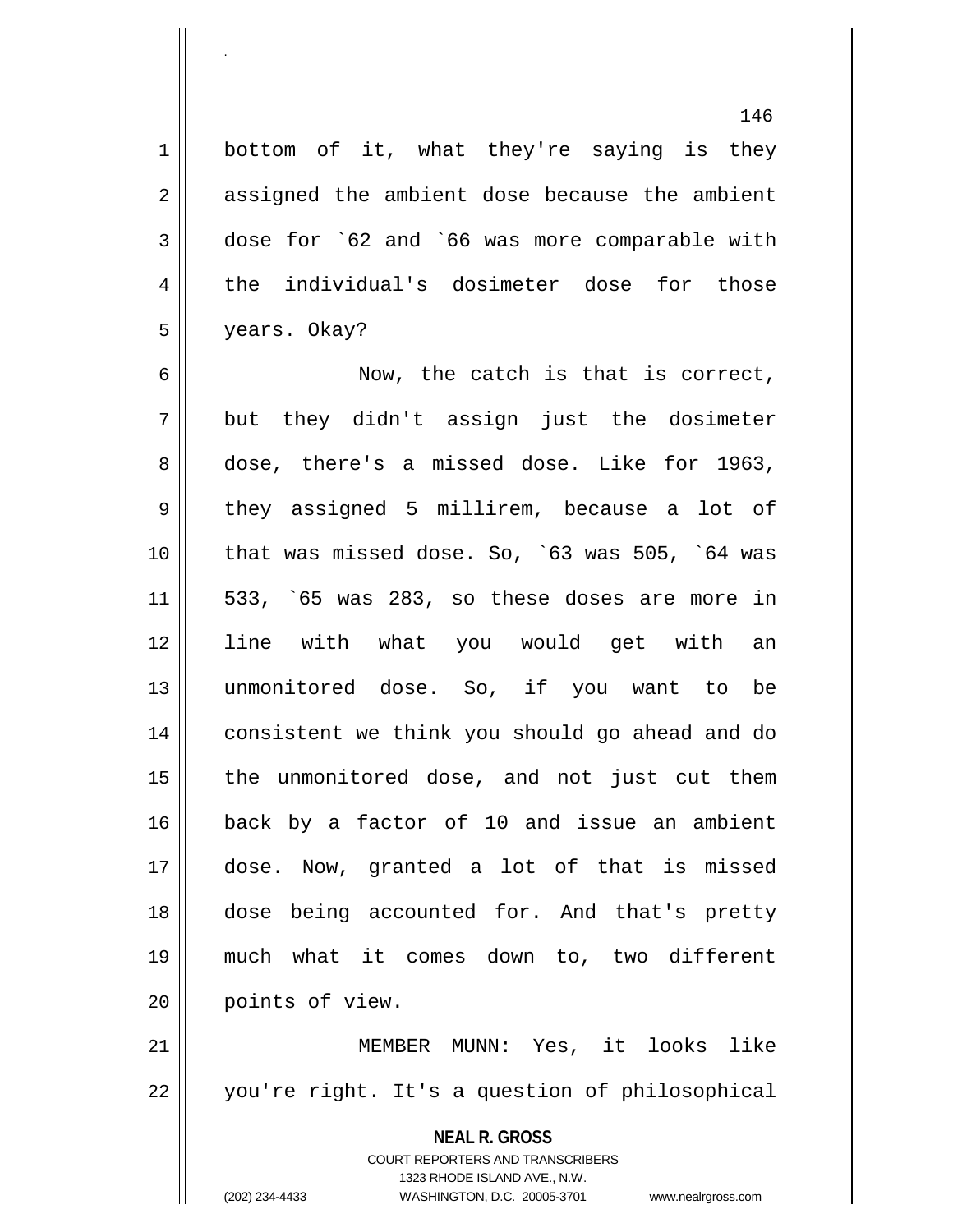1 approach, and it's -- I guess one of the 2 || questions that we may have gone over in prior 3 discussions, but I don't remember, is whether 4 we have any kind of information from the  $5 \parallel$  Savannah River Site that would lead us to have 6 any information about why those three 7 | intervening years are unmonitored.

8 || In many of these sites, by the 9 | 260s there were administrative procedures with 10 respect to when, especially non-technical 11 || employees, were monitored and when they were 12 not. And although you say there was no change 13 in either the place where this individual 14 || worked, or the work that was done, the 15 question that arises for someone who wasn't 16 involved with that particular issue is whether 17 we have any indication at all that the 18 assumption that no change occurred is 19 | supported.

20 MR. FARVER: Well, let's just say  $21$  | there's no indication that a change occurred.

22 MEMBER MUNN: And there's no

**NEAL R. GROSS**

COURT REPORTERS AND TRANSCRIBERS 1323 RHODE ISLAND AVE., N.W. (202) 234-4433 WASHINGTON, D.C. 20005-3701 www.nealrgross.com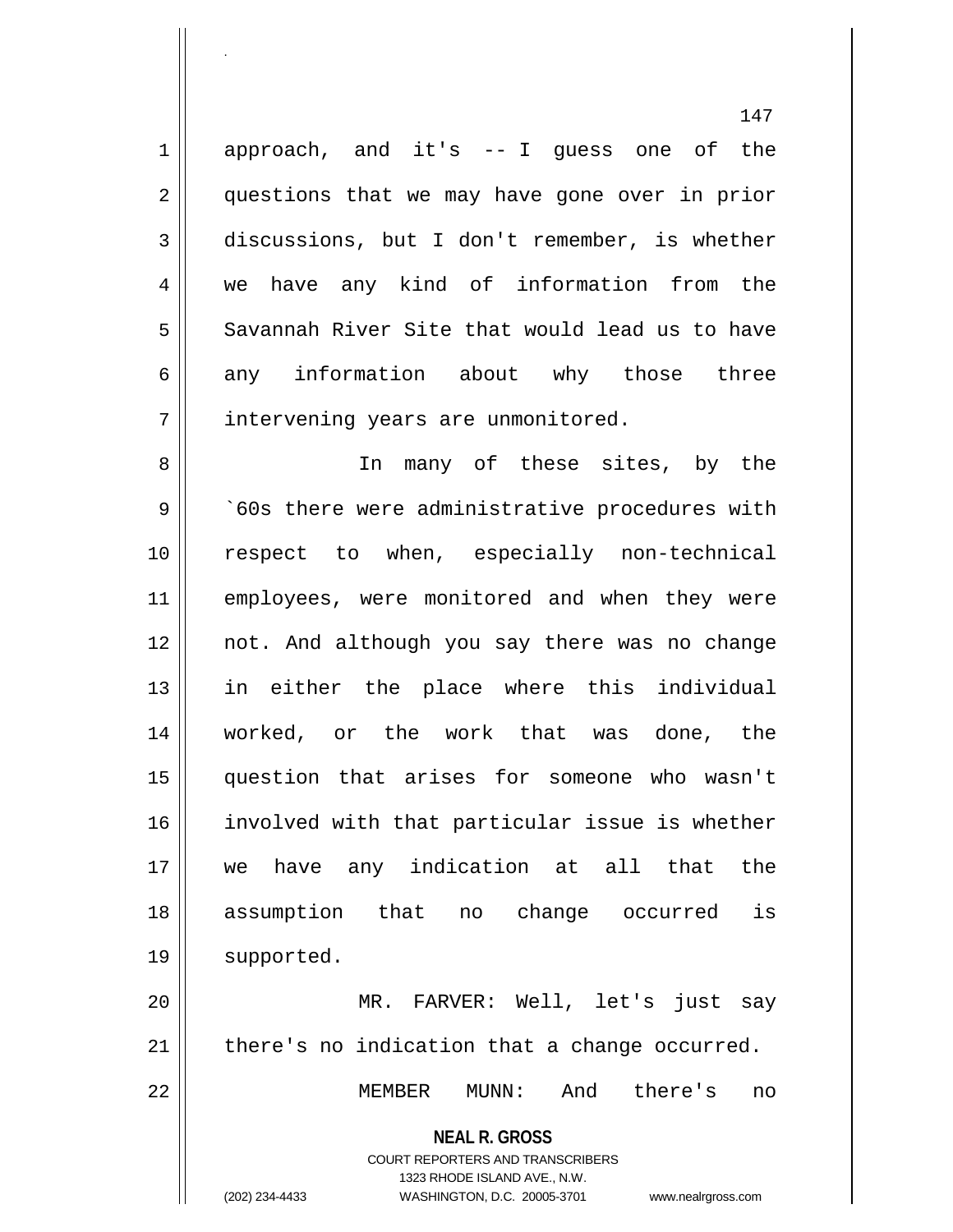**NEAL R. GROSS** COURT REPORTERS AND TRANSCRIBERS 1323 RHODE ISLAND AVE., N.W. 148 1 | indication why the status changed from 2 monitored to unmonitored and then back to 3 monitored again. One could make a very good 4 case for assuming that administrative controls 5 -- everyone was concerned over what was 6 | involved with badging; there were significant 7 || cost and personnel issues. It wasn't necessary 8 | -- one would logically not provide badges. At  $9 \parallel$  that time, I don't know whether all the badges 10 were duplicate badges involving identification 11 as well as dosimetry or not. Do we even know  $12 \parallel$  that? 13 MEMBER CLAWSON: With Savannah 14 River, they went through several -- this is 15 || Brad, I'm sorry. They went through different 16 | qenerations. 17 MEMBER MUNN: Yes, I know they did. 18 || That's why I was asking the question. 19 MEMBER CLAWSON: But one of my 20 questions on this is: they didn't do it for  $21$  | this time period but then all of a sudden come  $22 \parallel$  back to it, is it because they evaluated this

.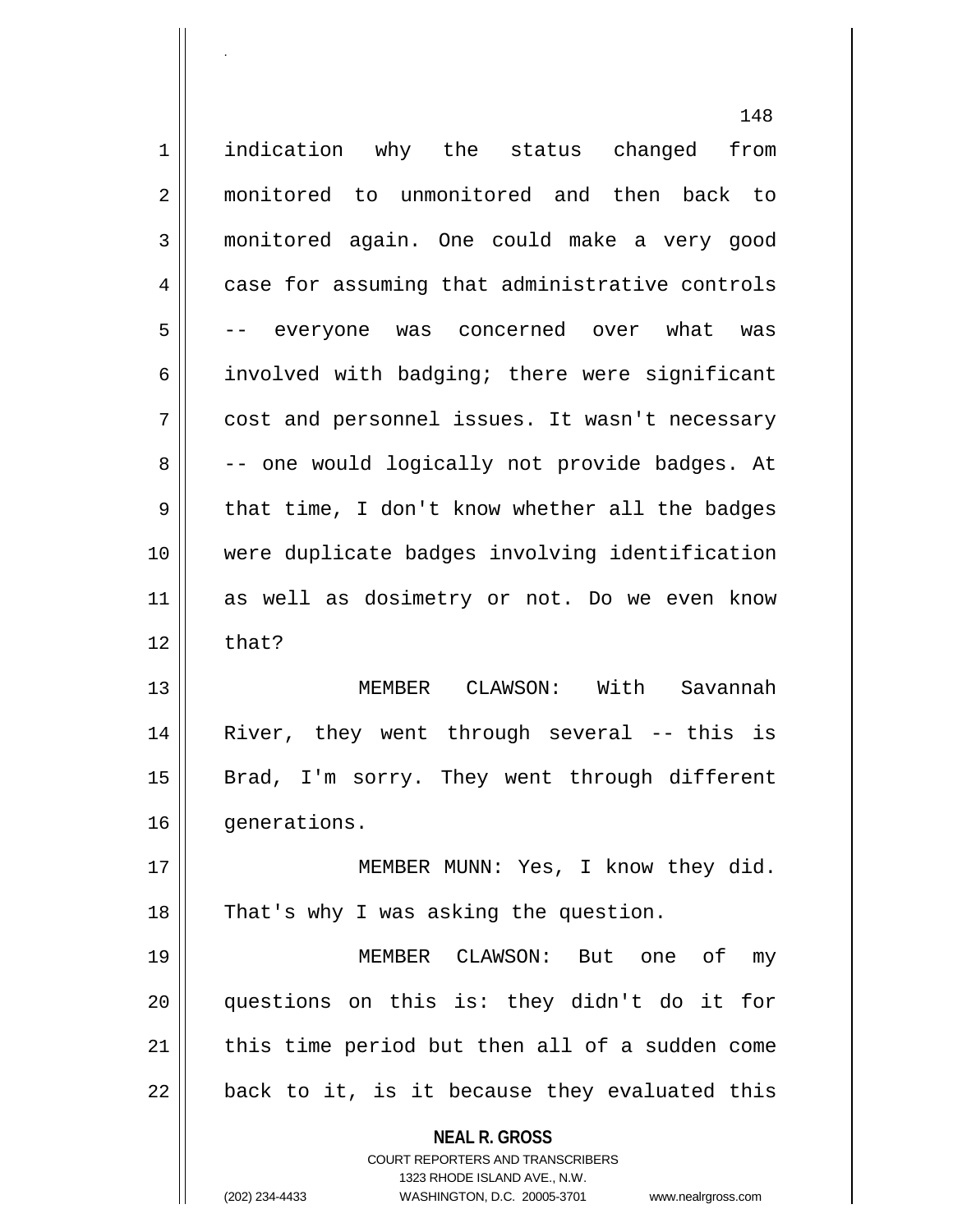**NEAL R. GROSS** COURT REPORTERS AND TRANSCRIBERS 1323 RHODE ISLAND AVE., N.W. (202) 234-4433 WASHINGTON, D.C. 20005-3701 www.nealrgross.com 149 1 and seeing that yes, it was necessary. You 2 || know, it comes back to, you know, we're  $3 \parallel$  surmising what they were trying to think back  $4 \parallel$  then. I guess my question is: is what is the 5 difference between the two approaches dose-6 wise? Is there much, or is there substantial? 7 MEMBER MUNN: I thought I heard 700 8 millirem, didn't I? 9 CHAIRMAN KOTELCHUCK: 700 millirem 10 was the answer. 11 MR. FARVER: 700 millirem, 12 | something on that ballpark. 13 CHAIRMAN KOTELCHUCK: Yes. 14 || MEMBER MUNN: Less than a rem. 15 MR. FARVER: See, according to our 16 || report, they only reported annual dose for  $17 \parallel$   $\degree$ 63,  $\degree$ 64, and  $\degree$ 65. That was it, we just got 18 || three numbers. So, what do you do for `62 and  $19 \parallel$   $66$ ? I mean, is it well, we just assumed that  $20$  || they didn't need it that year, in which case 21 we'd assign ambient. 22 MEMBER MUNN: Which seems like a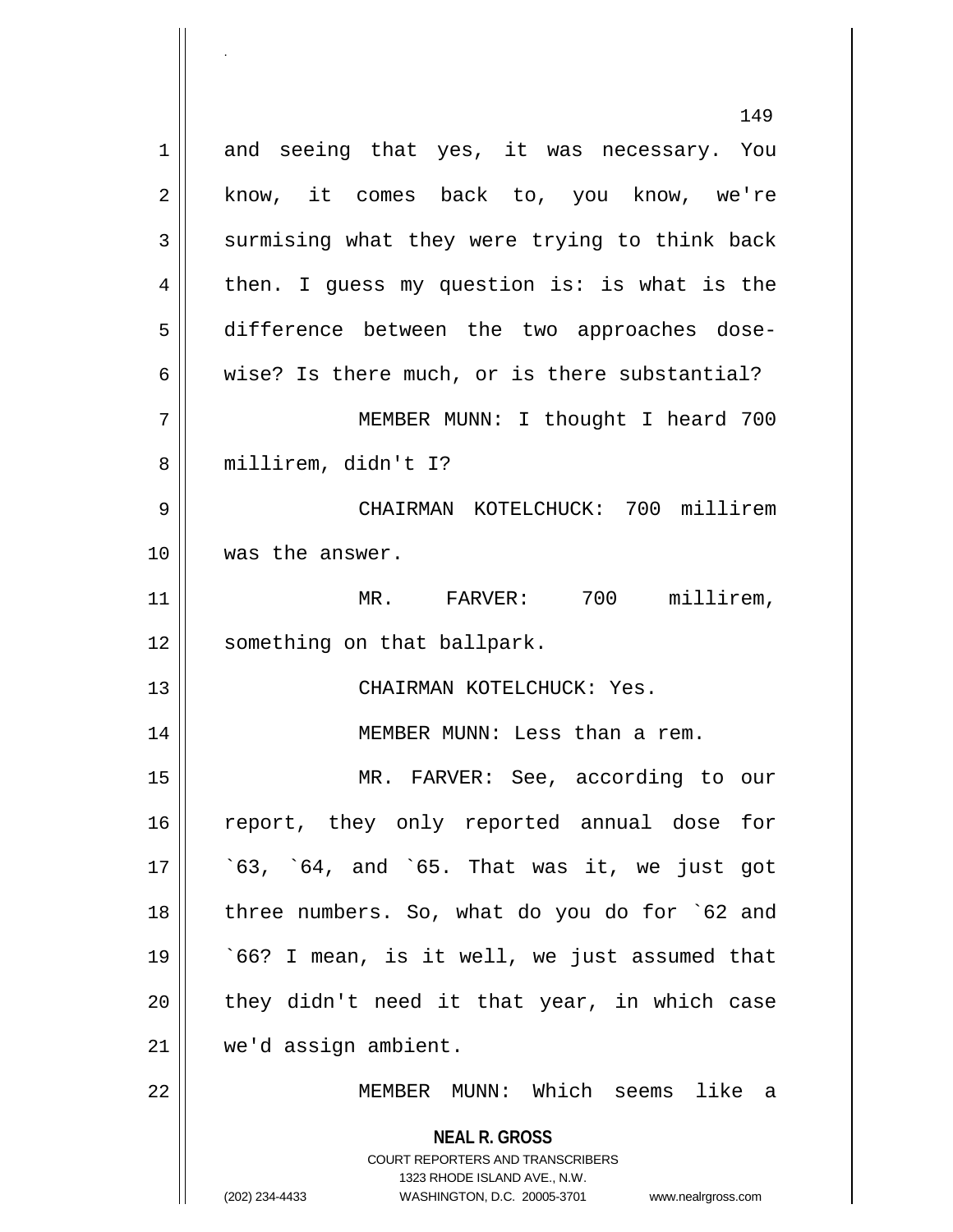1 | logical assumption.

.

2 || MR. FARVER: Does it fall under 3 unmonitored?

4 MR. CALHOUN: This is Grady, and I 5 don't know, Scott might jump in. And I'm 6 || looking at this case individually. 7 [Identifying information redacted]. They were  $8 \parallel$  a clerk, didn't -- just always worked in the 9 department. So, you know, sometimes you 10 certainly do see that somebody was not in a 11 monitoring program right away when they 12 started their job, and they kind of slacked 13 || off at the end between each one. There's not a 14 full year on each end of that period, so 15 || that's certainly part of it. And it seems odd  $16$  to me that they would have, you know, not been 17 monitored on both sides of that employment 18 unless there was a reason.

19 CHAIRMAN KOTELCHUCK: It seems  $20$  | reasonable, but if it's a matter of  $-$ - seems 21 || reasonable, but if it's a matter of 22 || professional judgment and neither has the

**NEAL R. GROSS**

COURT REPORTERS AND TRANSCRIBERS 1323 RHODE ISLAND AVE., N.W. (202) 234-4433 WASHINGTON, D.C. 20005-3701 www.nealrgross.com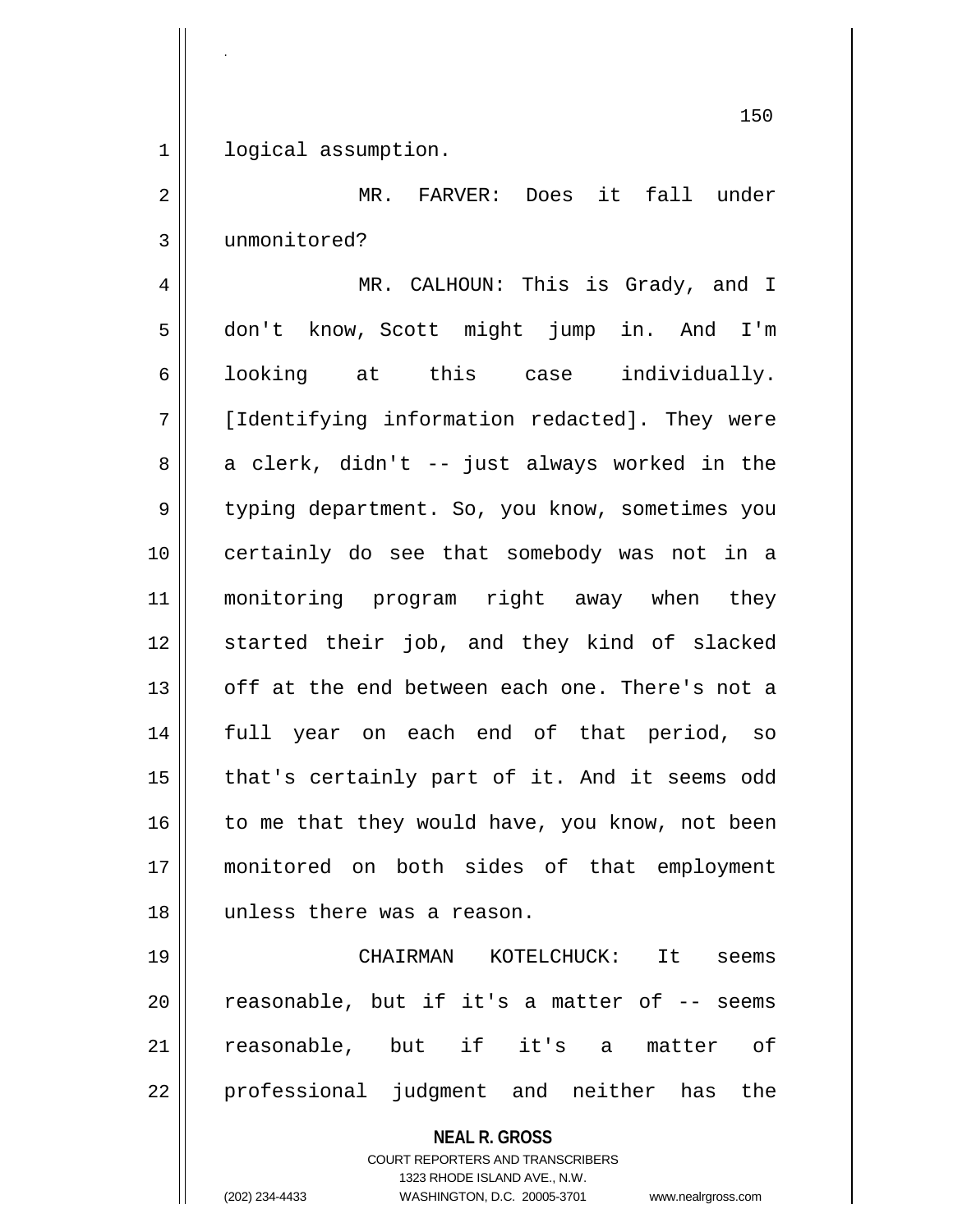1<sup>|</sup> evidence to confirm what was done or what  $2 \parallel$  should have been done, seems to me one has to  $3 \parallel$  qo with claimant-favorability.

4 || MR. SIEBERT: Well, this is Scott,  $5 \parallel$  again. We're kind of getting off -- what the  $6 \parallel$  actual issue here is: there are only annual  $7 \parallel$  reports for this individual. We could not get 8 any badge-specific, any monitoring cycle data 9 for this individual. They only gave us the 10 annual reports. And there are no annual 11 || reports for `62 and for `66. They're left off  $12$  | the report, `63, `64, and `65 are given 13 numbers.

 We honestly did not know how much the individual was monitored during those 16 || years where there are numbers in the report, 17 || so we make the assumption that they were monitored the full time frame and assessed missed dose as well as what was on the annual 20 || report. So, the fact that there is no reporting for `62 and `66 on this report, we  $\parallel$  treated it the same as we treat an HPAREH

# **NEAL R. GROSS** COURT REPORTERS AND TRANSCRIBERS 1323 RHODE ISLAND AVE., N.W. (202) 234-4433 WASHINGTON, D.C. 20005-3701 www.nealrgross.com

.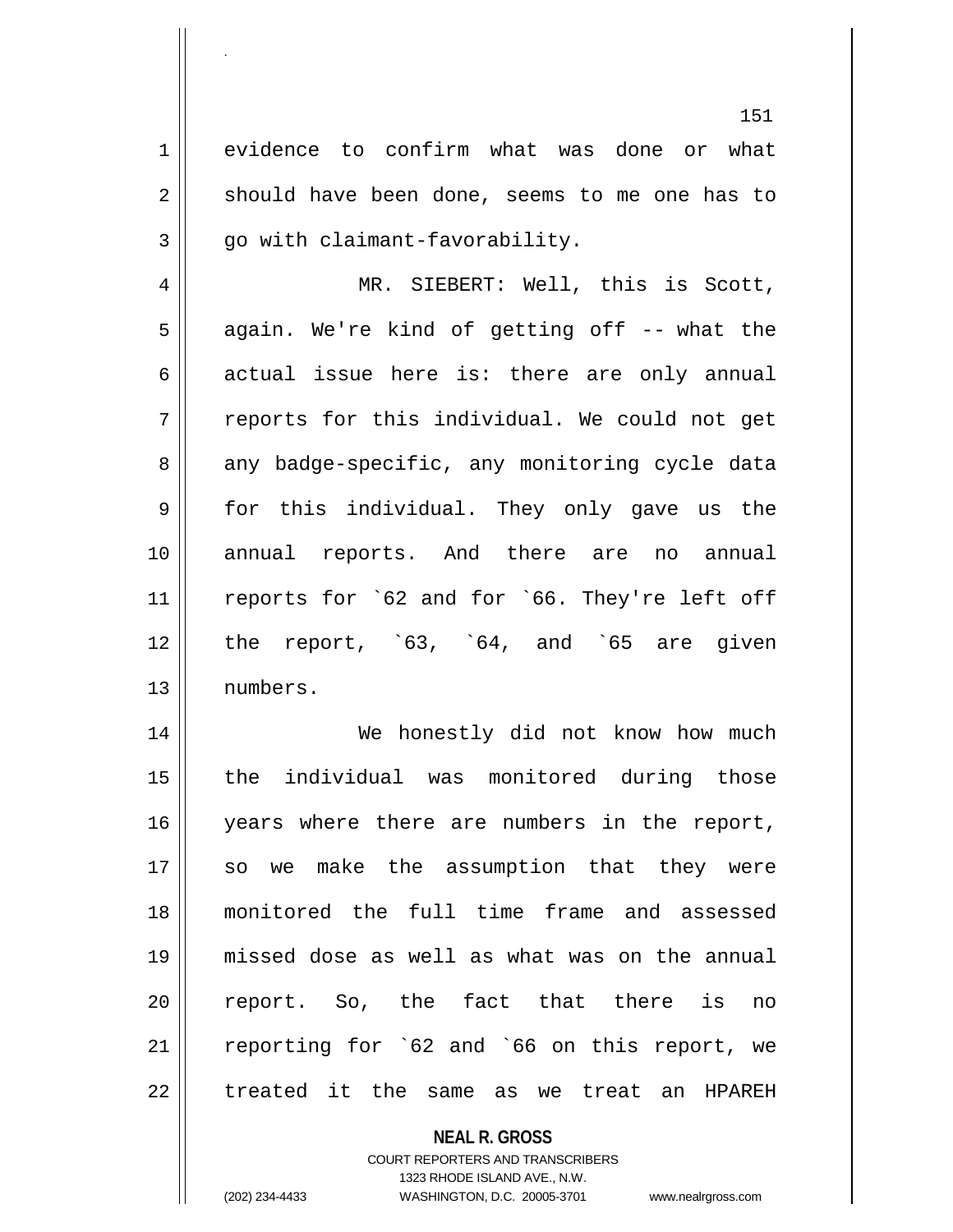**NEAL R. GROSS** 152  $1 \parallel$  report, where, if a year is not mentioned,  $2 \parallel$  that is an indication there is no monitoring, 3 whereas, if a year is mentioned and there's a  $4 \parallel$  blank space, that is an indication there was 5 monitoring but it was a zero. The same thought  $6 \parallel$  process was placed on -- was used for this 7 | annual report. 8 Once again, the fact that we 9 || assumed the individual was fully monitored all 10 three of those years where we did assign it is 11 likely claimant-favorable because they're 12 | relatively low doses. 13 CHAIRMAN KOTELCHUCK: Yes. 14 MR. SIEBERT: And we're talking 15 about a clerk typist. 16 CHAIRMAN KOTELCHUCK: The other is, 17 though, the clerical -- I mean, Wanda 18 indicated the clerical position itself is -- 19 there's been, apparently, a long-term set of 20 issues about whether people like that should 21 | be monitored, and how much, how often. So, the  $22$  || clerical -- I mean, the concern is that the

> COURT REPORTERS AND TRANSCRIBERS 1323 RHODE ISLAND AVE., N.W.

.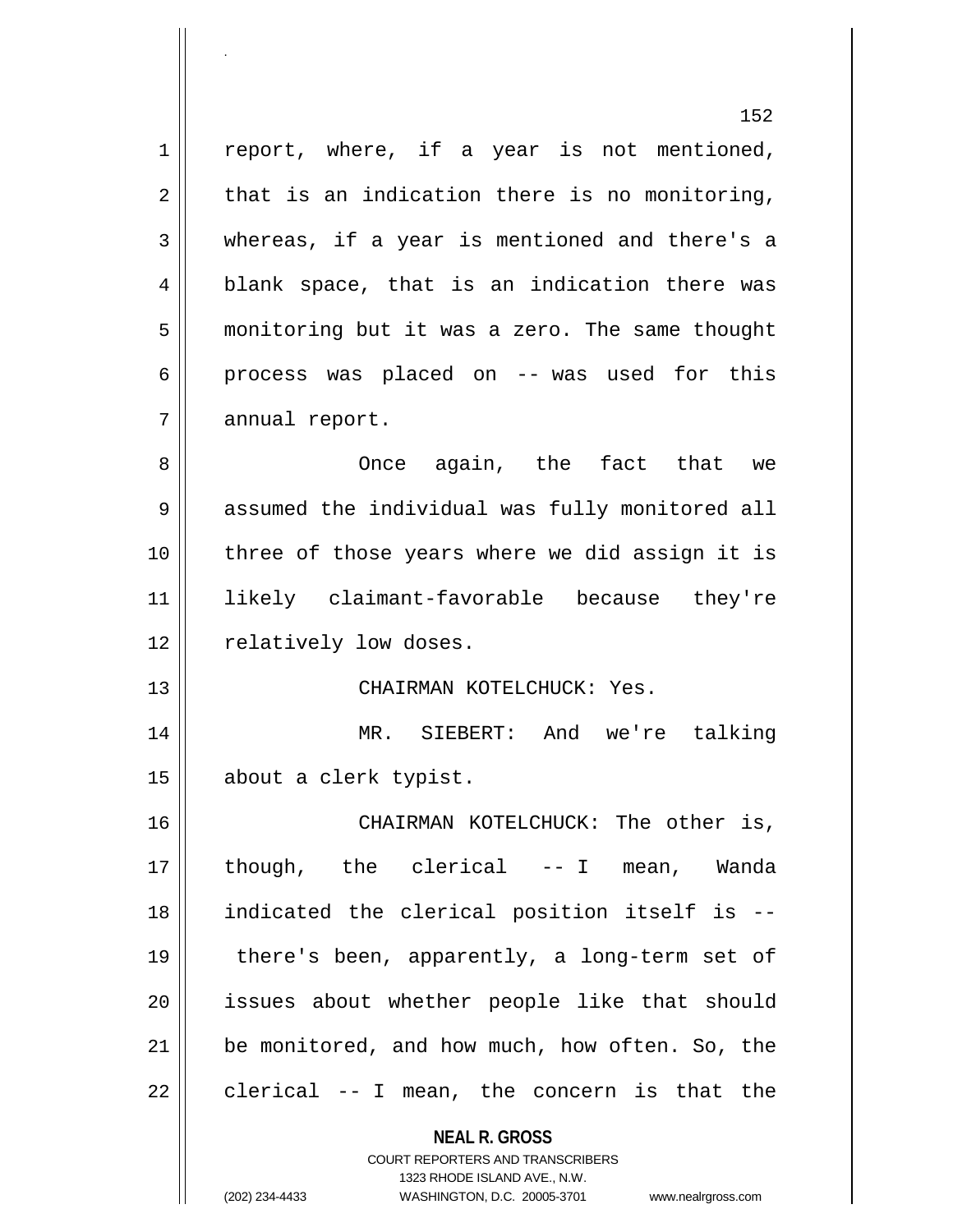1 clerical might not have a large exposure but  $2 \parallel$  the fact is that they -- well, I'm sorry. This 3 | is not leading anywhere.

 MEMBER CLAWSON: Well, I don't  $5 \parallel$  think -- this is Brad. I don't think that we  $6 \parallel$  can judge it just on our clerical part of it because I can tell you right now that we have  $8 \parallel$  a lot of clerical people that are out in the  $9 ||$  bases with us as we speak, and they're  $-$  we've gone around and around about doing AP 11 || monitored and not monitored. They're within 10 feet of us, but they're taking care of the paperwork to be able to process the fuels that we're dealing with. But I really worry sometimes about using job titles and stuff like that because they've changed so many 17 || times over the years. I know in the labs, to be able to do a lot of these processes, they had a lot of clerical people in there helping with the process. Able to just document, just  $\parallel$  be able to document the stuff.

22 MR. FARVER: And for this

**NEAL R. GROSS** COURT REPORTERS AND TRANSCRIBERS 1323 RHODE ISLAND AVE., N.W. (202) 234-4433 WASHINGTON, D.C. 20005-3701 www.nealrgross.com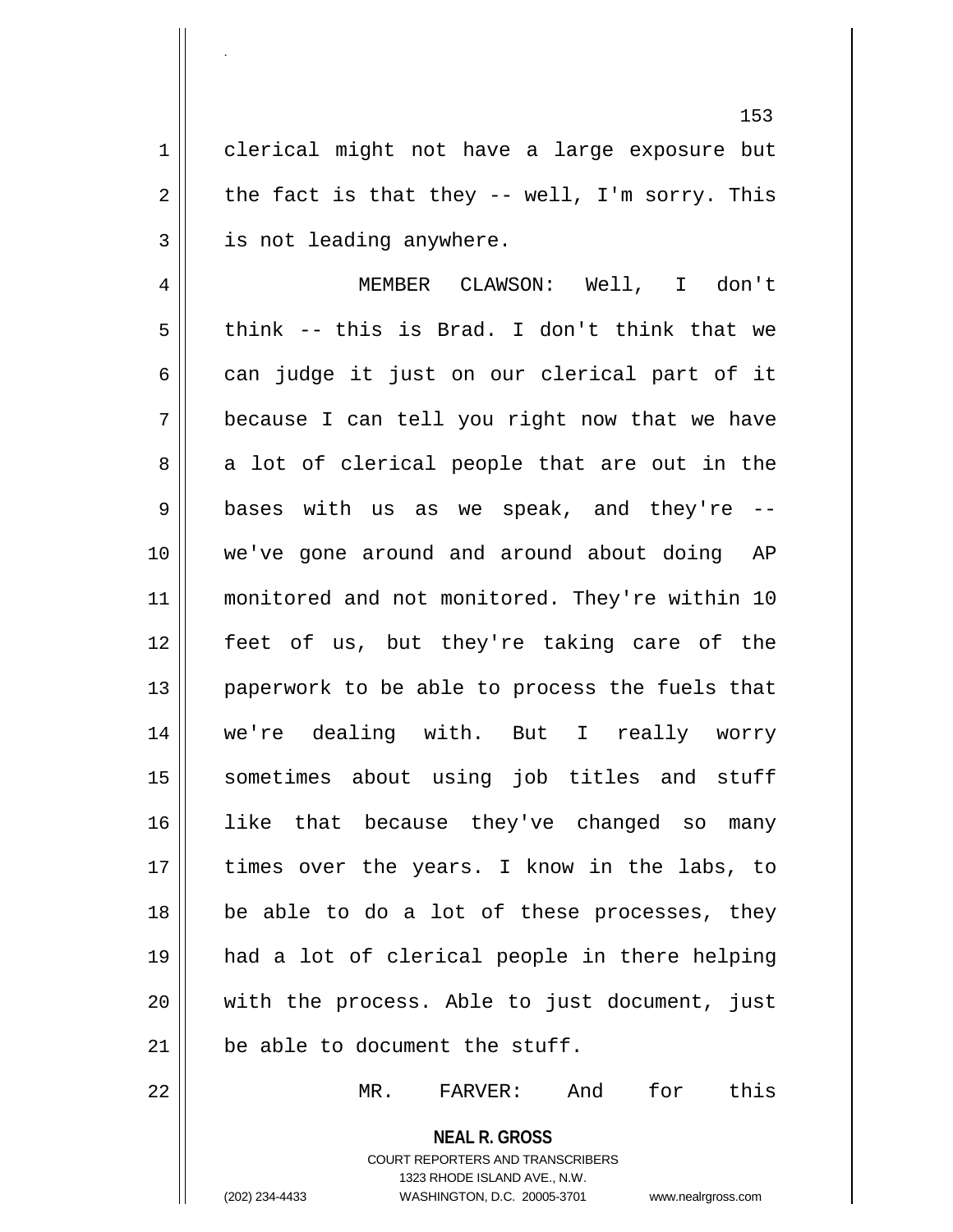1 | particular case, there's a note in the file 2 about, this person had a damaged dosimeter 3 when they were out in M area distributing some 4 || kind of cards, you know, so it was just an 5 administrative task but it was not just 6 l located in an admin area.

7 CHAIRMAN KOTELCHUCK: Right.

 MEMBER CLAWSON: And this is my point that I'm trying to get to, is I don't think we can go into that. But I guess what I'm looking for is recommendations from either 12 || side, or does this fall onto the Board to make | the decision of which way to go?

14 MEMBER MUNN: I think probably  $15$  since it's here in front of us, it's more than 16 likely up to us. And we all have different 17 || experiences with situations of this sort. My 18 || experience with this type of personnel is that 19 || even though they might go into other areas,  $20$  || they do not work there as a routine. So, the 21 || fact that they're beside me for a couple of  $22 \parallel$  days out of 30 doesn't really and truly mean

## **NEAL R. GROSS** COURT REPORTERS AND TRANSCRIBERS 1323 RHODE ISLAND AVE., N.W. (202) 234-4433 WASHINGTON, D.C. 20005-3701 www.nealrgross.com

.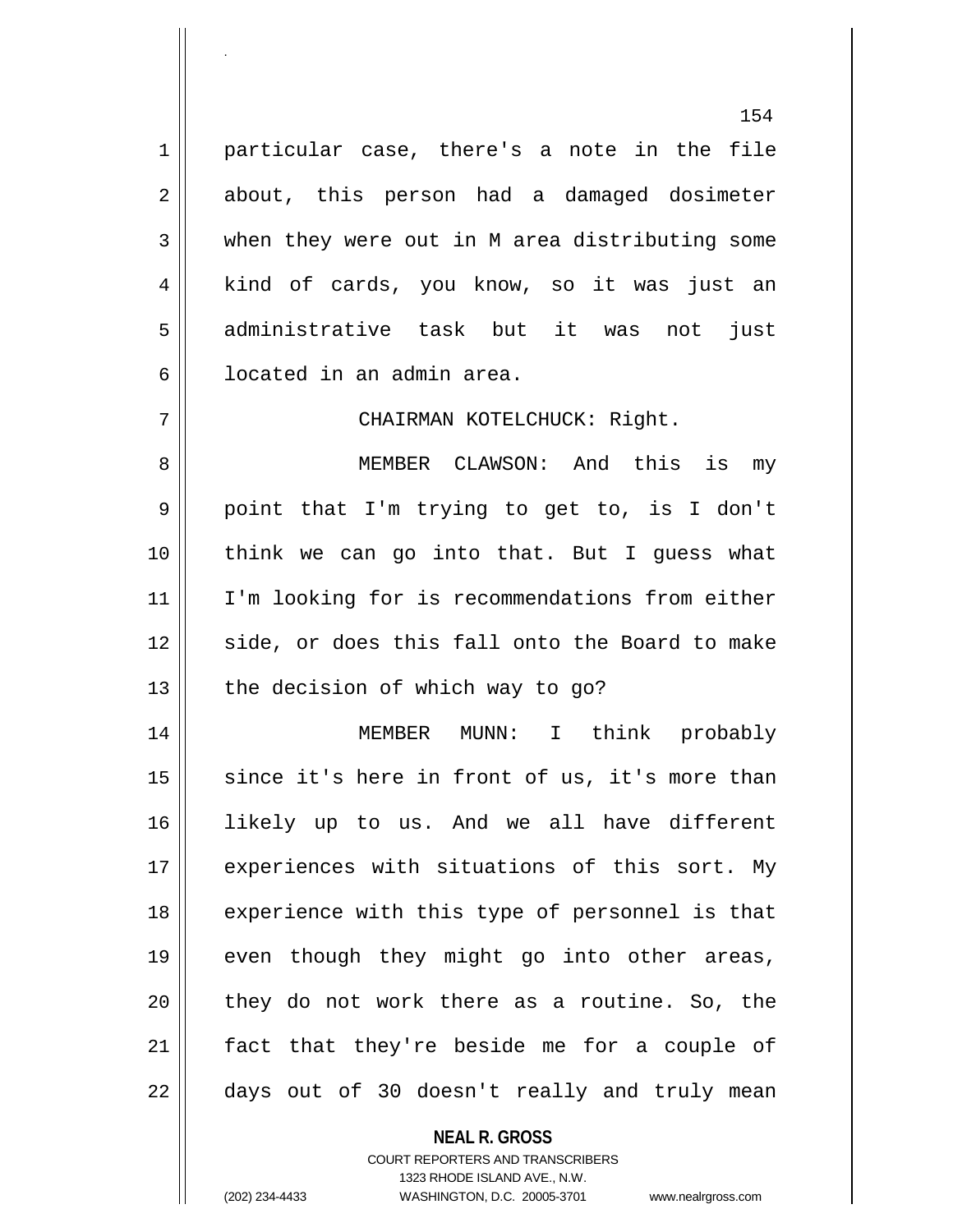1 | that their likelihood of exposure is increased  $2 \parallel$  by any significant amount.

.

3 Now, it still returns again, given 4 || the information we have, back to the  $5 \parallel$  philosophy that you want to take. And it seems  $6 \parallel$  to me that the philosophy that's been taken is 7 || a perfectly reasonable one.

 MR. FARVER: I think NIOSH could 9 || have chosen a better approach, and let me suggest, based on what we just talked about with IG-001 and using the mean value when you don't know the number of exchange periods like we had in the other finding, if they would go || back -- if they would have done that to begin with, instead of assuming the 11 zeroes a year 16 for those three years, it would essentially 17 || cut those doses in half.

18 MEMBER MUNN: Yes.

19 MR. FARVER: Which is probably more 20 | reasonable.

21 || MEMBER MUNN: Probably is.

22 MR. FARVER: And then add on the

**NEAL R. GROSS**

COURT REPORTERS AND TRANSCRIBERS 1323 RHODE ISLAND AVE., N.W. (202) 234-4433 WASHINGTON, D.C. 20005-3701 www.nealrgross.com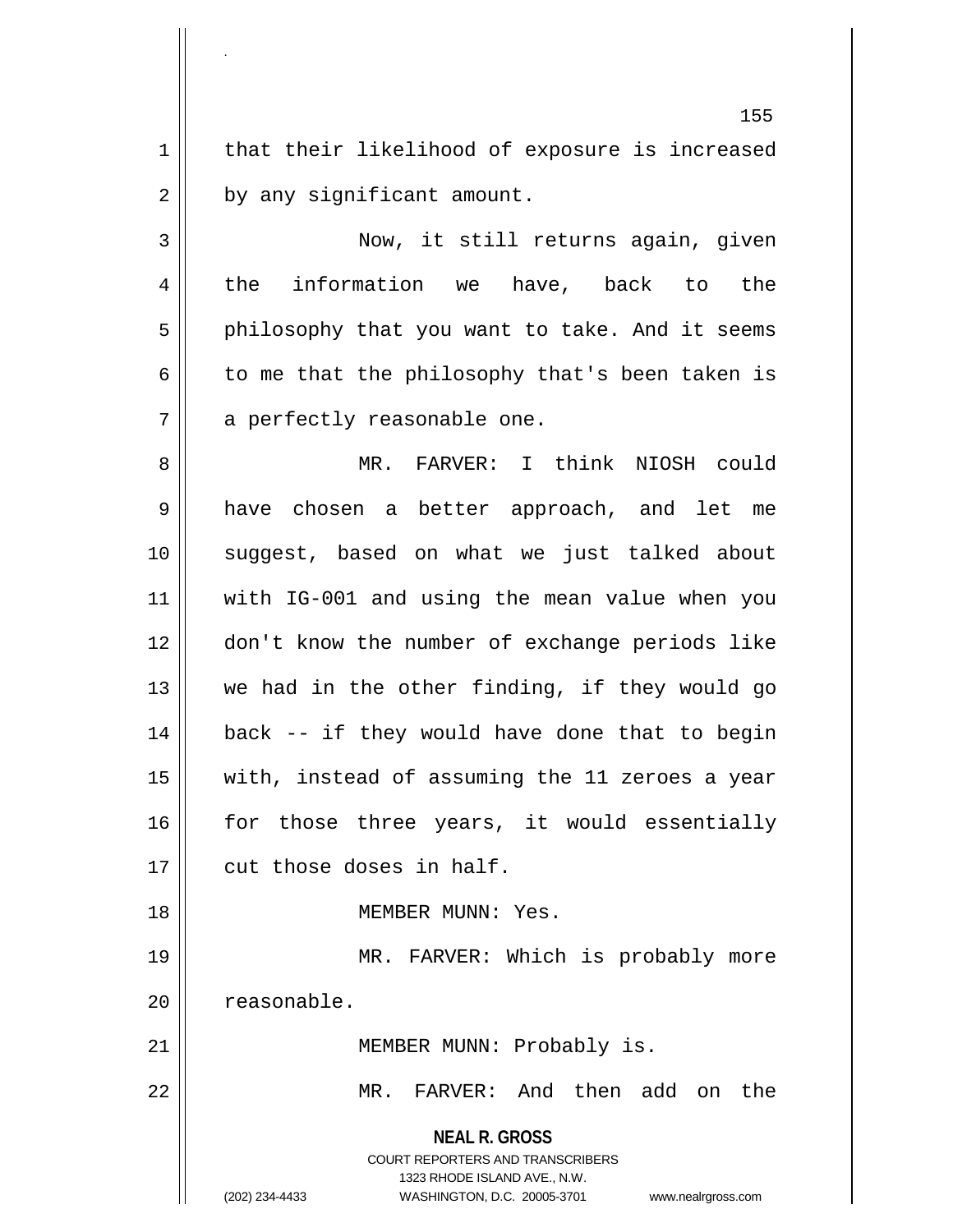|                | 156                                                                     |
|----------------|-------------------------------------------------------------------------|
| $\mathbf 1$    | 62 and 66 using the same method, you'd                                  |
| $\overline{2}$ | probably have a claimant-favorable, more                                |
| 3              | reasonable dose. Now, overall what that's                               |
| 4              | going to do, it would probably lower the dose.                          |
| 5              | MEMBER MUNN: Yes, probably would.                                       |
| 6              | MR. FARVER: But it's more about                                         |
| 7              | method than numbers. And you can see that this                          |
| 8              | is a judgment call. I understand that.                                  |
| 9              | MEMBER MUNN: Well, there's an                                           |
| 10             | argument to be made in favor of following the                           |
| 11             | procedure that's already established with                               |
| 12             | HPAREH, so yes.                                                         |
| 13             | MR.<br>FARVER: But it's<br>just                                         |
| 14             | something, you know, Scott and Grady might                              |
| 15             | want to consider. If this comes up again, go                            |
| 16             | back to your mean number of zeroes. I don't                             |
| 17             | know if that's just an efficiency method just                           |
| 18             | to do 11 and call it quits or what, but it                              |
| 19             | seemed like you used one method on one case,                            |
| 20             | and another method on another.                                          |
| 21             | MEMBER MUNN: Probably depends on                                        |
| 22             | dose reconstructor and the professional<br>the                          |
|                | <b>NEAL R. GROSS</b>                                                    |
|                | <b>COURT REPORTERS AND TRANSCRIBERS</b><br>1323 RHODE ISLAND AVE., N.W. |
|                | (202) 234-4433<br>WASHINGTON, D.C. 20005-3701<br>www.nealrgross.com     |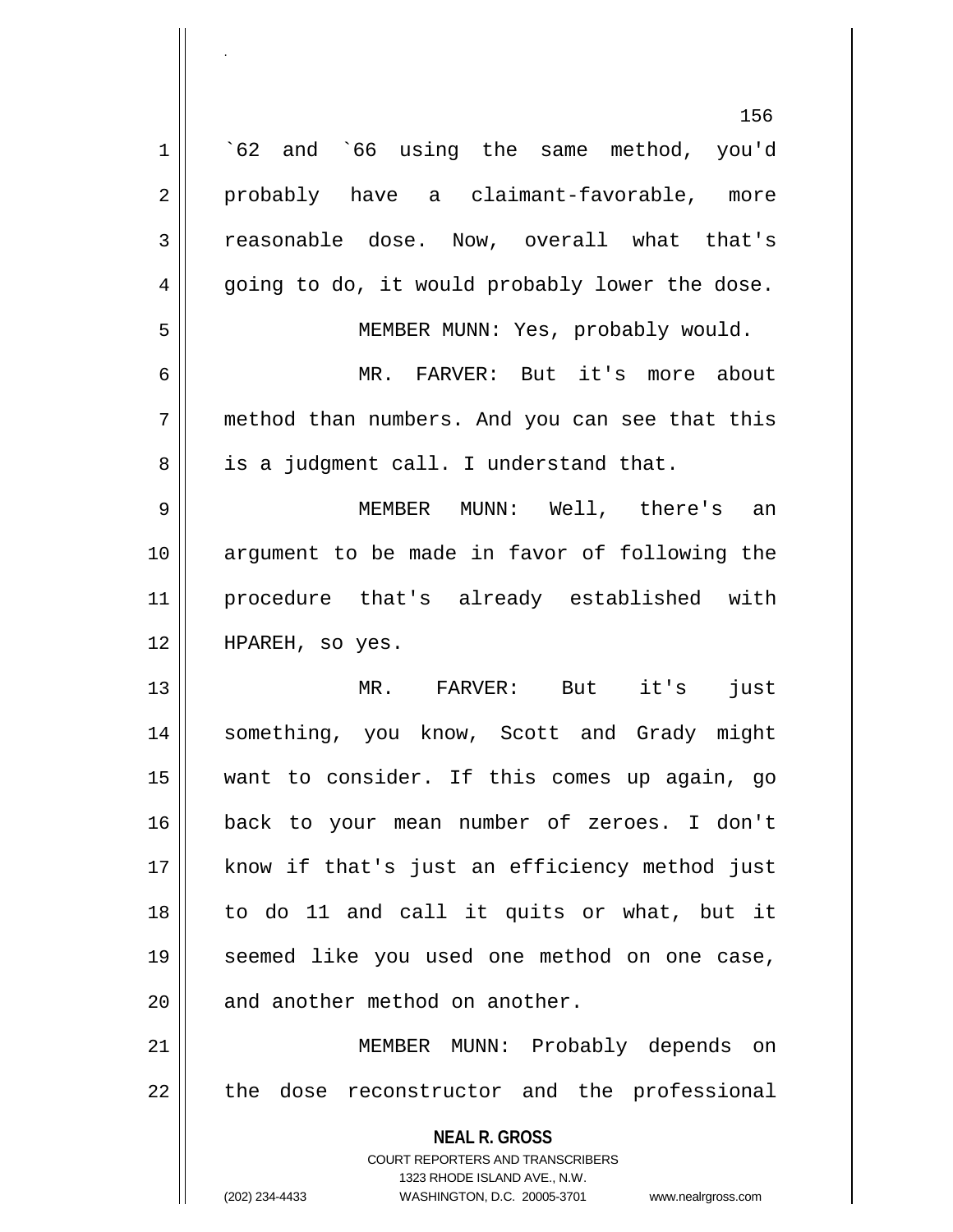judgment.

.

| $\overline{2}$ | MR. SIEBERT: This is Scott. I will                                                                                                                                     |
|----------------|------------------------------------------------------------------------------------------------------------------------------------------------------------------------|
| 3              | point out the mean dose value method that's in                                                                                                                         |
| $\overline{4}$ | OCAS-IG-01, that is specifically called out as                                                                                                                         |
| 5              | the best estimate method if it's needed. This                                                                                                                          |
| 6              | case came out, it was 46.99 percent, so these                                                                                                                          |
| 7              | days it would be in the process where we                                                                                                                               |
| 8              | probably would -- we would use the best                                                                                                                                |
| $\mathsf 9$    | estimate method and would use the median. Back                                                                                                                         |
| 10             | when this was done in 2009, I'm not sure if we                                                                                                                         |
| 11             | were at the time where we switched over to                                                                                                                             |
| 12             | doing best estimate methods starting at 45                                                                                                                             |
| 13             | percent. There was a time frame we started                                                                                                                             |
| 14             | those at 47 percent, so it's not horrendously                                                                                                                          |
| 15             | surprising to me that they may have used some                                                                                                                          |
| 16             | overestimating assumptions for the years where                                                                                                                         |
| 17             | they assigned them. That does make sense to                                                                                                                            |
| 18             | me.                                                                                                                                                                    |
| 19             | MR. FARVER: I don't think we can                                                                                                                                       |
| 20             | really resolve this. I mean, I'm not sure                                                                                                                              |
| 21             | there's anything this Subcommittee can do. I                                                                                                                           |
| 22             | think it just comes down to judgment.                                                                                                                                  |
|                | <b>NEAL R. GROSS</b><br><b>COURT REPORTERS AND TRANSCRIBERS</b><br>1323 RHODE ISLAND AVE., N.W.<br>(202) 234-4433<br>WASHINGTON, D.C. 20005-3701<br>www.nealrgross.com |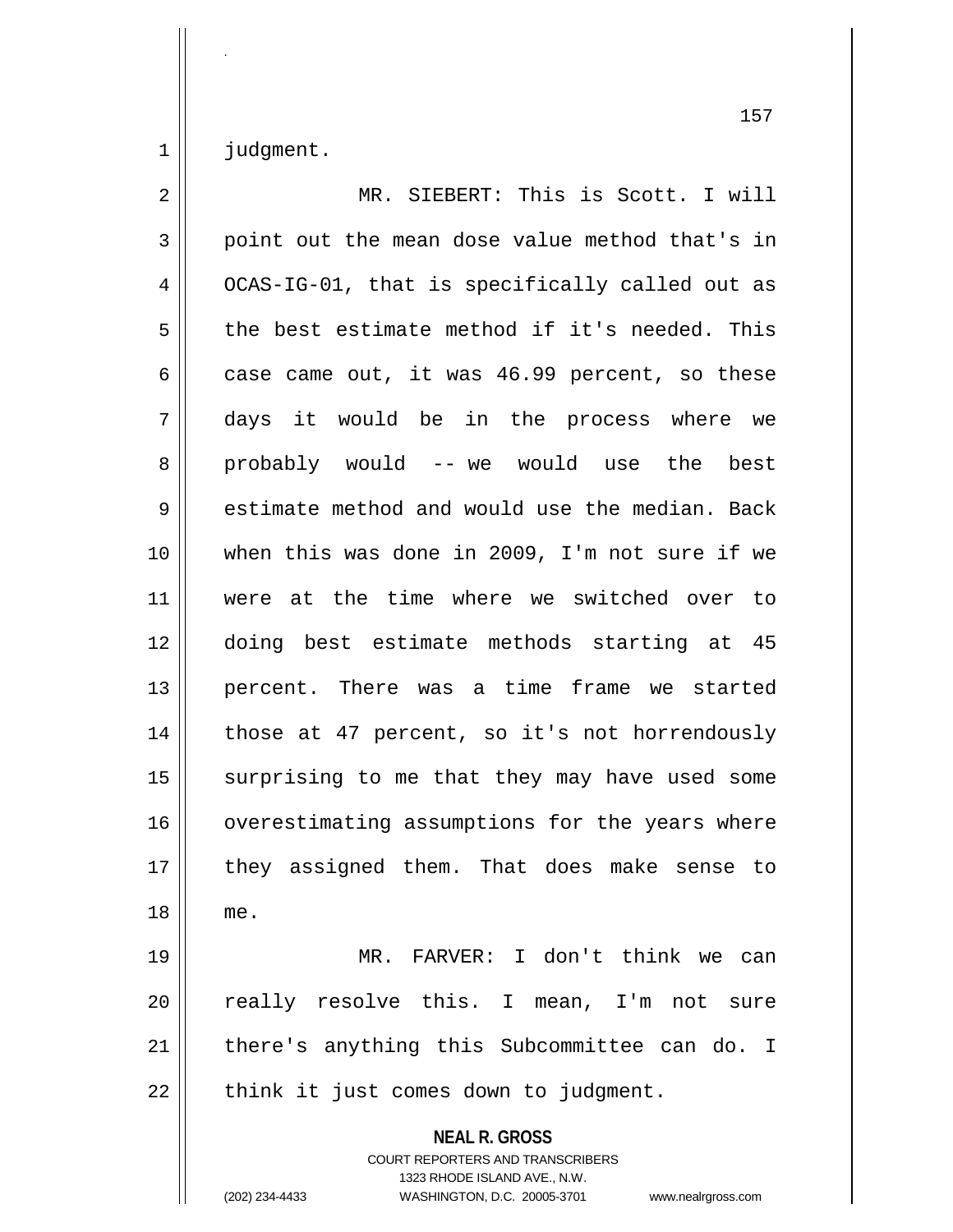**NEAL R. GROSS** COURT REPORTERS AND TRANSCRIBERS 1323 RHODE ISLAND AVE., N.W. (202) 234-4433 WASHINGTON, D.C. 20005-3701 www.nealrgross.com 158 1 | MEMBER MUNN: Well, it would make  $2 \parallel$  sense to me to indicate that existing protocol  $3 \parallel$  at the time, IG-001, should be followed. Isn't  $4 \parallel$  that rational? Isn't that essentially what we 5 || were talking about in our prior cases we were 6 discussing? 7 MR. FARVER: As Scott points out, 8 that's for best estimate cases, and this is 9 not really a best estimate case, and it is we 10 || call it a hybrid case. So, they were very 11 | qenerous on the missed dose. 12 || MEMBER MUNN: I don't understand  $13 \parallel$  that. 14 MR. SIEBERT: I agree if we did  $15$  this claim today we would use the median 16 method most likely. 17 CHAIRMAN KOTELCHUCK: But we're 18 | reviewing it today. 19 MEMBER MUNN: To find it acceptable  $20$  || as is, or suggest that it be reworked. 21 || MR. SIEBERT: Well, once again, if 22 we reworked it based the way we do things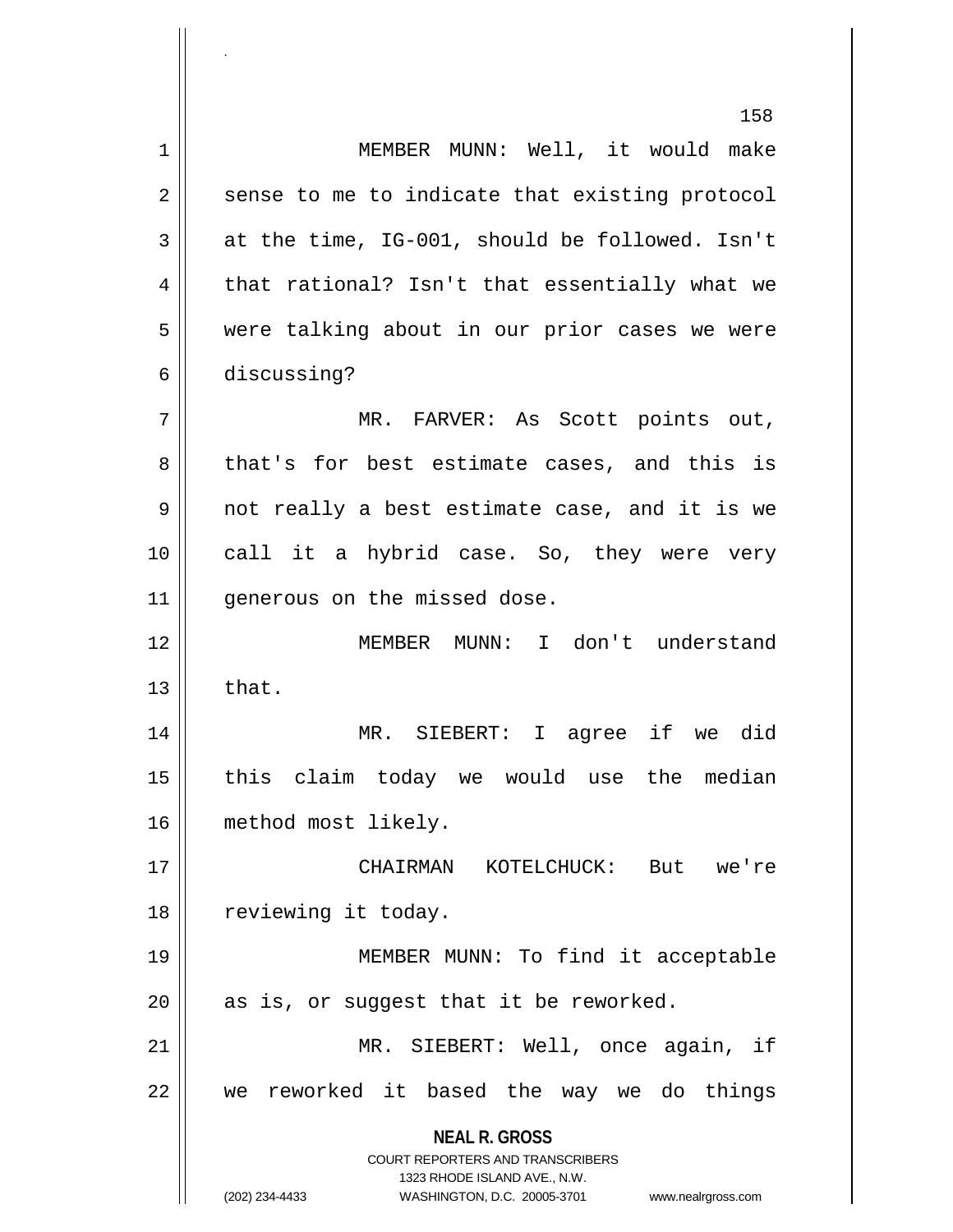|    | 159                                            |
|----|------------------------------------------------|
| 1  | today, the dose would actually go down.        |
| 2  | MEMBER MUNN: Yes, I suspect that's             |
| 3  | the case. It seems rational to me to accept it |
| 4  | as is with a comment that today's methods      |
| 5  | would reduce the dose rather than increase it, |
| 6  | and so it's accepted as is.                    |
| 7  | MR. SIEBERT: Okay.                             |
| 8  | CHAIRMAN KOTELCHUCK: That seems to             |
| 9  | capture it.                                    |
| 10 | MR. FARVER: Okay. Let me put                   |
| 11 | something in there.                            |
| 12 | MEMBER CLAWSON: Scott, this is                 |
| 13 | Brad. I've just got a question. You know, I    |
| 14 | guess I looked at what this group is kind of   |
| 15 | set up here to do and, you know, I know        |
| 16 | there's a difficulty between older cases and   |
| 17 | how we do them now, but I guess I want to walk |
| 18 | away from this one understanding that no,      |
| 19 | we've got a different process in line now      |
| 20 | that's going to make this more rigorous and so |
| 21 | forth, because I feel like that what this      |
| 22 | group is set up to do is to make sure that     |
|    | <b>NEAL R. GROSS</b>                           |

COURT REPORTERS AND TRANSCRIBERS 1323 RHODE ISLAND AVE., N.W.

.

Ш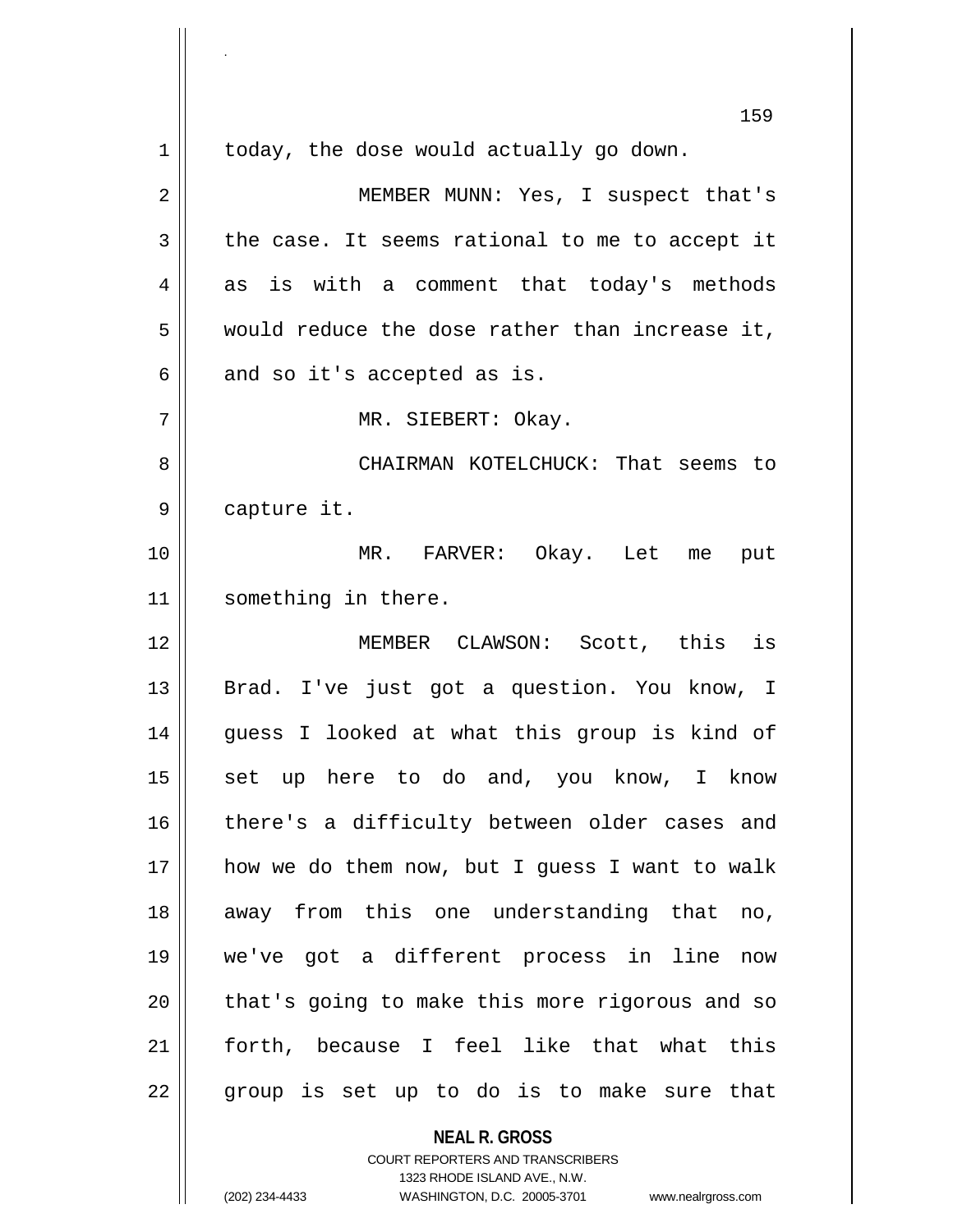160 1 | we're doing these processes right. So, we have  $2 \parallel$  got -- I guess my question, Scott, is do we 3 | have a more defined process now in place? 4 MR. SIEBERT: Yes, we presently  $5 \parallel$  have -- if we turn in a claim between 45 and  $6 \parallel$  52 percent it will use fully best estimate 7 methods. That is clearly defined how we work 8 these days, so this issue would not come up in 9 || this case these days because the dose 10 reconstructor would have used best estimate 11 methodologies which would have been the OCAS-12 IG-01 median. 13 MEMBER CLAWSON: Okay. Well, I just 14 want to make sure that when we walk away from 15  $\parallel$  this case that we have -- you know, that we 16 were doing what we were tasked, and that was 17 to make sure that the process is working the 18 || best we can. And I know there's generations of 19  $\parallel$  things that we have done through the years, we  $20$  || have gotten better, and better, and better,

21  $\parallel$  and I just want to make sure that when we walk

.

 $22$  | away from this one, that we have done that.

## **NEAL R. GROSS** COURT REPORTERS AND TRANSCRIBERS 1323 RHODE ISLAND AVE., N.W. (202) 234-4433 WASHINGTON, D.C. 20005-3701 www.nealrgross.com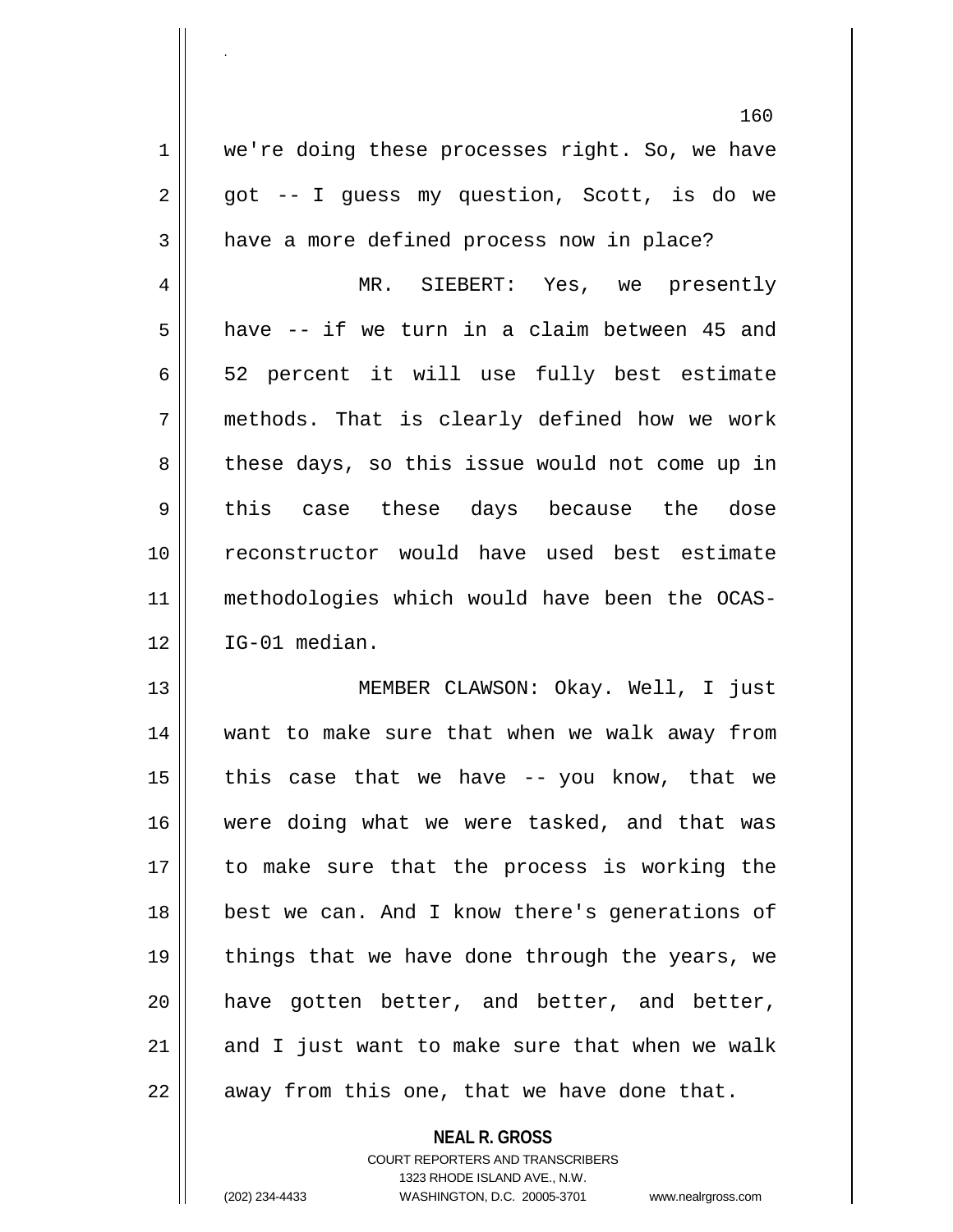**NEAL R. GROSS** COURT REPORTERS AND TRANSCRIBERS 1323 RHODE ISLAND AVE., N.W. (202) 234-4433 WASHINGTON, D.C. 20005-3701 www.nealrgross.com 161 1 | CHAIRMAN KOTELCHUCK: Okay. Should  $2 \parallel$  we go on? 3 | MEMBER CLAWSON: Yes. 4 || MR. FARVER: 330.1, I believe. 5 MEMBER MUNN: Say that again, 3  $6 \parallel$  what? 7 CHAIRMAN KOTELCHUCK: 329.2 I  $8 \parallel$  thought you have here. 9 MEMBER MUNN: 329.2 is where we 10 || stopped, I think. 11 MR. SIEBERT: I believe this is  $12$  | closed out. Doug, I didn't hear you very well. 13 || What's the next one? 14 || MR. FARVER: I'm sorry, I was 15 | looking down at my keyboard. 16 MEMBER MUNN: That's where we 17 | stopped. 18 || MR. FARVER: 329.2, looks like we  $19 \parallel$  closed it at the last meeting. 20 CHAIRMAN KOTELCHUCK: Yes, that's  $21$  right. 22 MR. FARVER: We ended. So, we're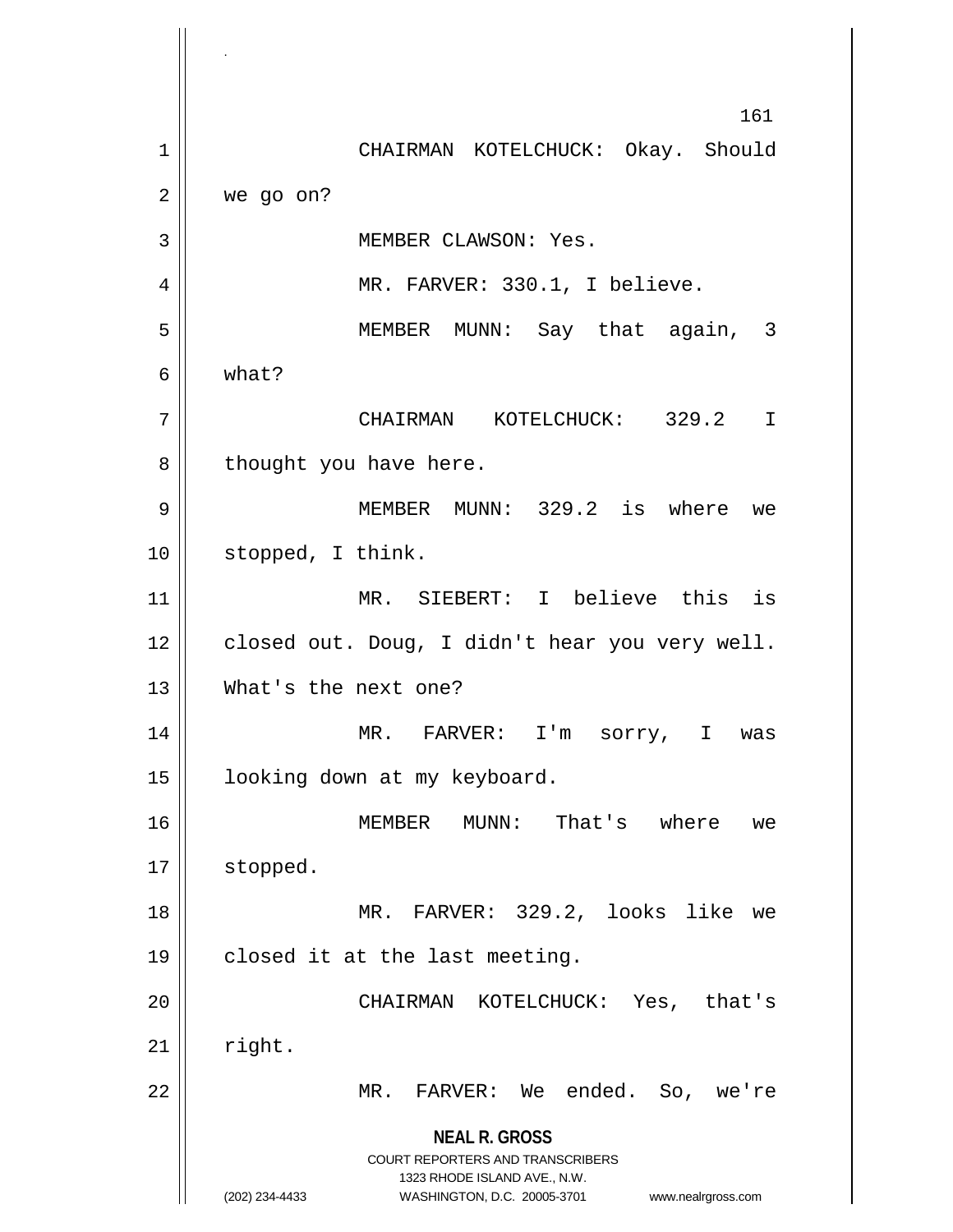**NEAL R. GROSS** COURT REPORTERS AND TRANSCRIBERS 1323 RHODE ISLAND AVE., N.W. (202) 234-4433 WASHINGTON, D.C. 20005-3701 www.nealrgross.com 162 1 back to 330.1. 2 MEMBER MUNN: Dose conversion  $3 \parallel$  factors --4 || MR. FARVER: 330.1, let me go down. 5 MR. SIEBERT: This issue -- this is 6 Scott. This issue is identical to 195.1 we did  $7 \parallel$  in the last set. It's the rotational isotropic  $8 \parallel$  AP geometry issue for DCFs, for the lung, 9 || esophagus, red bone marrow and bone surface. 10 || MR. FARVER: Exactly. 11 MEMBER MUNN: Looks familiar. 12 || MR. FARVER: Only for this case we 13 || have a PoC where it's 48 percent, so adding an  $14$  || extra 50 percent to the external could have an 15 impact on this case. The previous case was a 16 || compensated case so it really would not have  $17$  | an impact. 18 || MR. SIEBERT: Right. 19 MR. FARVER: That's two big 20 differences in these cases. 21 || MR. CALHOUN: What step are we on?  $22$  | I'm sorry.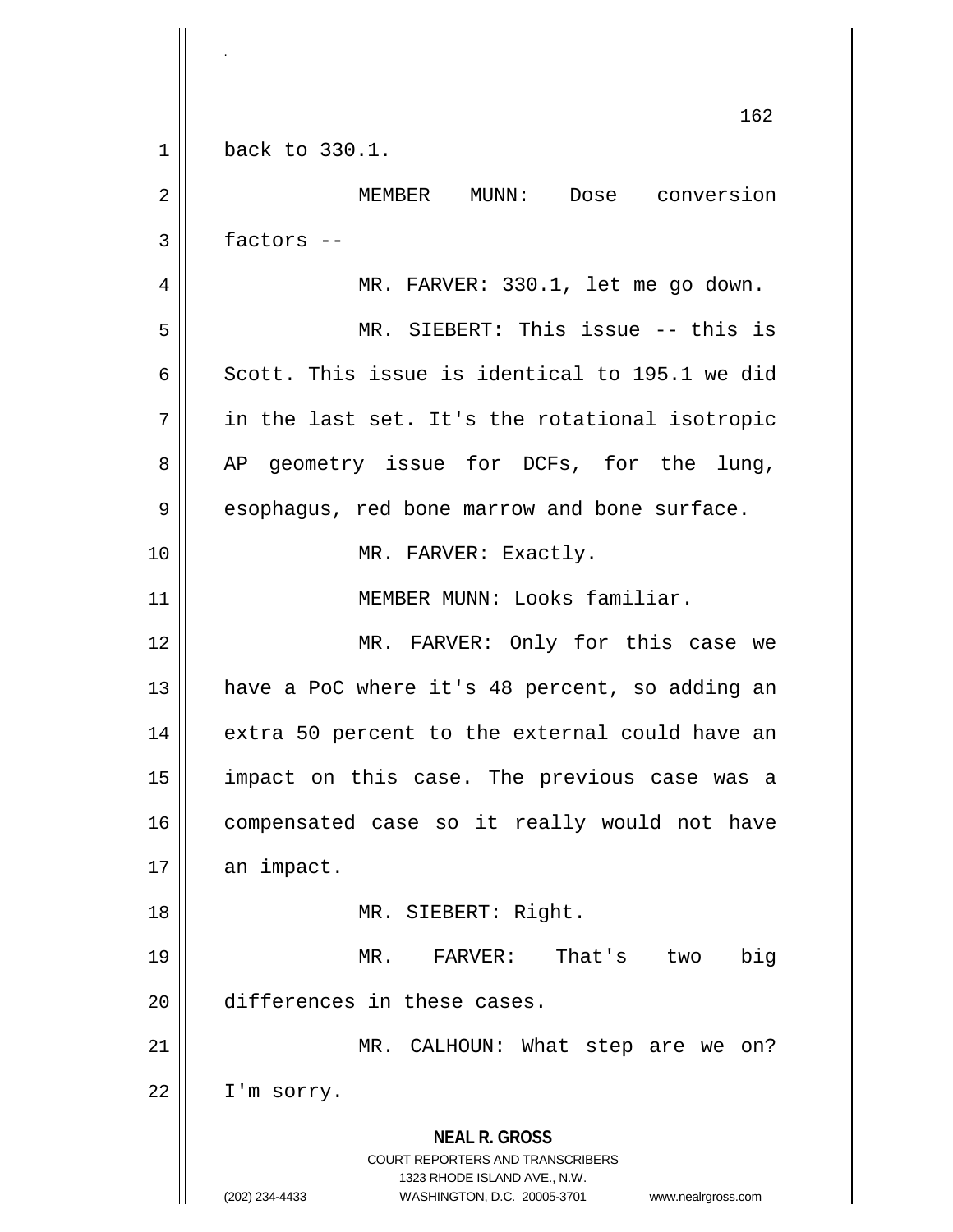|    | 163                                                                                             |
|----|-------------------------------------------------------------------------------------------------|
| 1  | MEMBER MUNN: 330.1.                                                                             |
| 2  | MR. CALHOUN: 330.1? Thank you.                                                                  |
| 3  | MEMBER MUNN: Yes. Just one notch                                                                |
| 4  | down from our ending spot last time.                                                            |
| 5  | MR. FARVER: And, once again, I                                                                  |
| 6  | didn't find any indication in the file where                                                    |
| 7  | it was even considered to use the rotational                                                    |
| 8  | or the isotropic.                                                                               |
| 9  | MEMBER MUNN: So, the real question                                                              |
| 10 | here is the same one that we had, really,                                                       |
| 11 | which is: was the procedure that was followed                                                   |
| 12 | the proper one even though there's no workbook                                                  |
| 13 | or other tool indication that that is the                                                       |
| 14 | judgment that was made. Correct?                                                                |
| 15 | MR. FARVER: Correct.                                                                            |
| 16 | MEMBER MUNN: And I think I've                                                                   |
| 17 | heard -- did I not hear reassurance from NIOSH                                                  |
| 18 | that this is, essentially, an established                                                       |
| 19 | procedure? It's just not defined anywhere that                                                  |
| 20 | we could find in print. Is that correct?                                                        |
| 21 | MR. KATZ: Well, what NIOSH said on                                                              |
| 22 | the previous case was that they were going to                                                   |
|    | <b>NEAL R. GROSS</b><br><b>COURT REPORTERS AND TRANSCRIBERS</b><br>1323 RHODE ISLAND AVE., N.W. |
|    | (202) 234-4433<br>WASHINGTON, D.C. 20005-3701 www.nealrgross.com                                |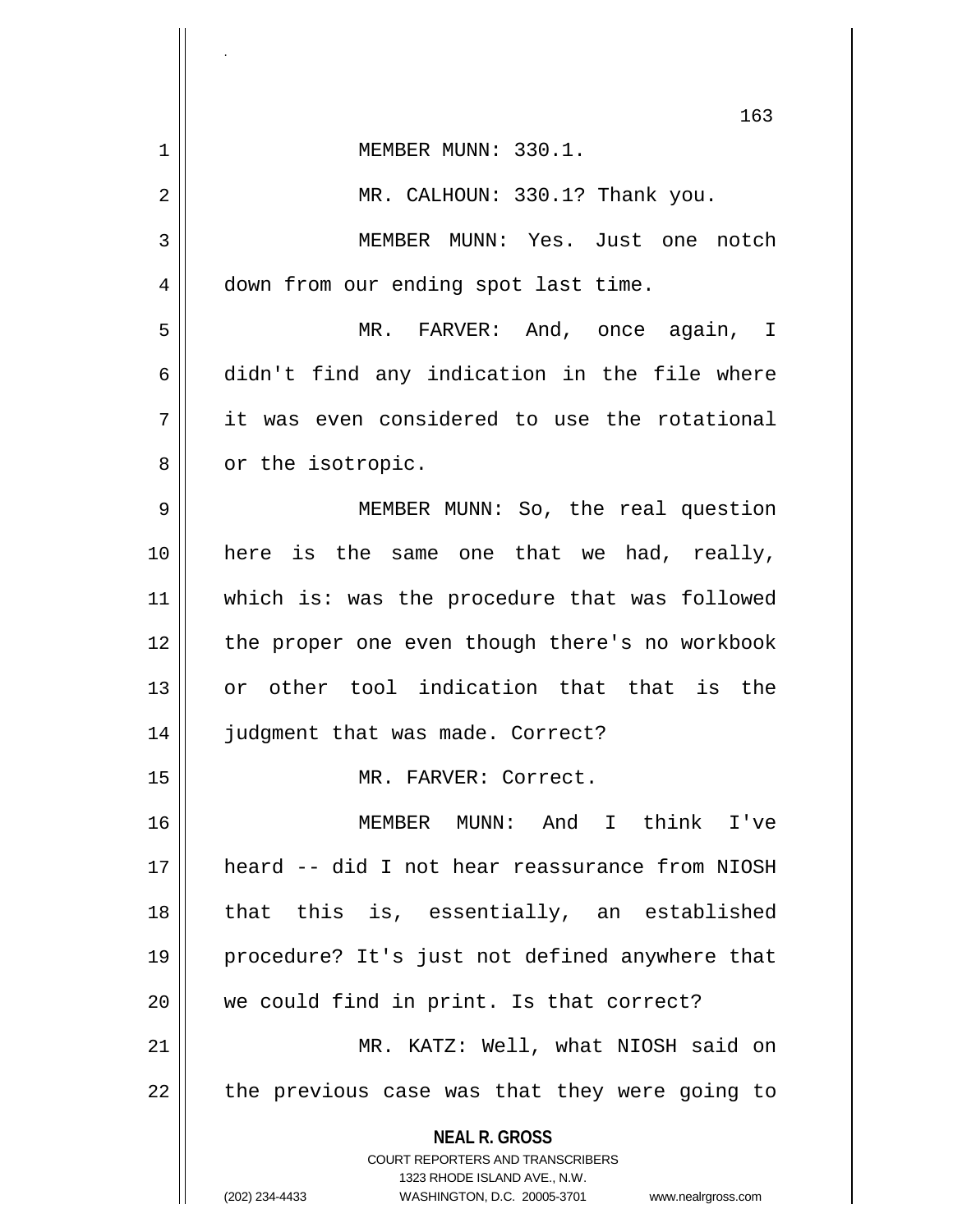**NEAL R. GROSS** COURT REPORTERS AND TRANSCRIBERS 1323 RHODE ISLAND AVE., N.W. 164 1 || follow up and get back to us, so we didn't get  $2 \parallel$  any resolution to that one. 3 MEMBER MUNN: Well, it seems the  $4 \parallel$  same thing applies here, does it not? 5 MR. KATZ: Yes, I would think so. I 6 mean, Grady, speak up, if it's different. 7 MR. CALHOUN: Well, it's got to be 8 || the same, it's the same issue. 9 MEMBER MUNN: That's what I 10 | thought. 11 || MR. FARVER: Right. And what it's 12 || going to come down to, where do you think the 13 || person wore the dosimeter? Was it appropriate 14 || for the job that the person was doing, because  $15$  || that helps you determine if it was -- which 16 | geometry to use and so forth. 17 || MEMBER MUNN: Right. 18 MR. FARVER: But it just comes down 19 to following that section in IG-001. Okay, so 20 we'll just keep this open and I'll put down  $21$  | the same verbiage I had for the last one, 22 which I'll go look up.

<sup>(202) 234-4433</sup> WASHINGTON, D.C. 20005-3701 www.nealrgross.com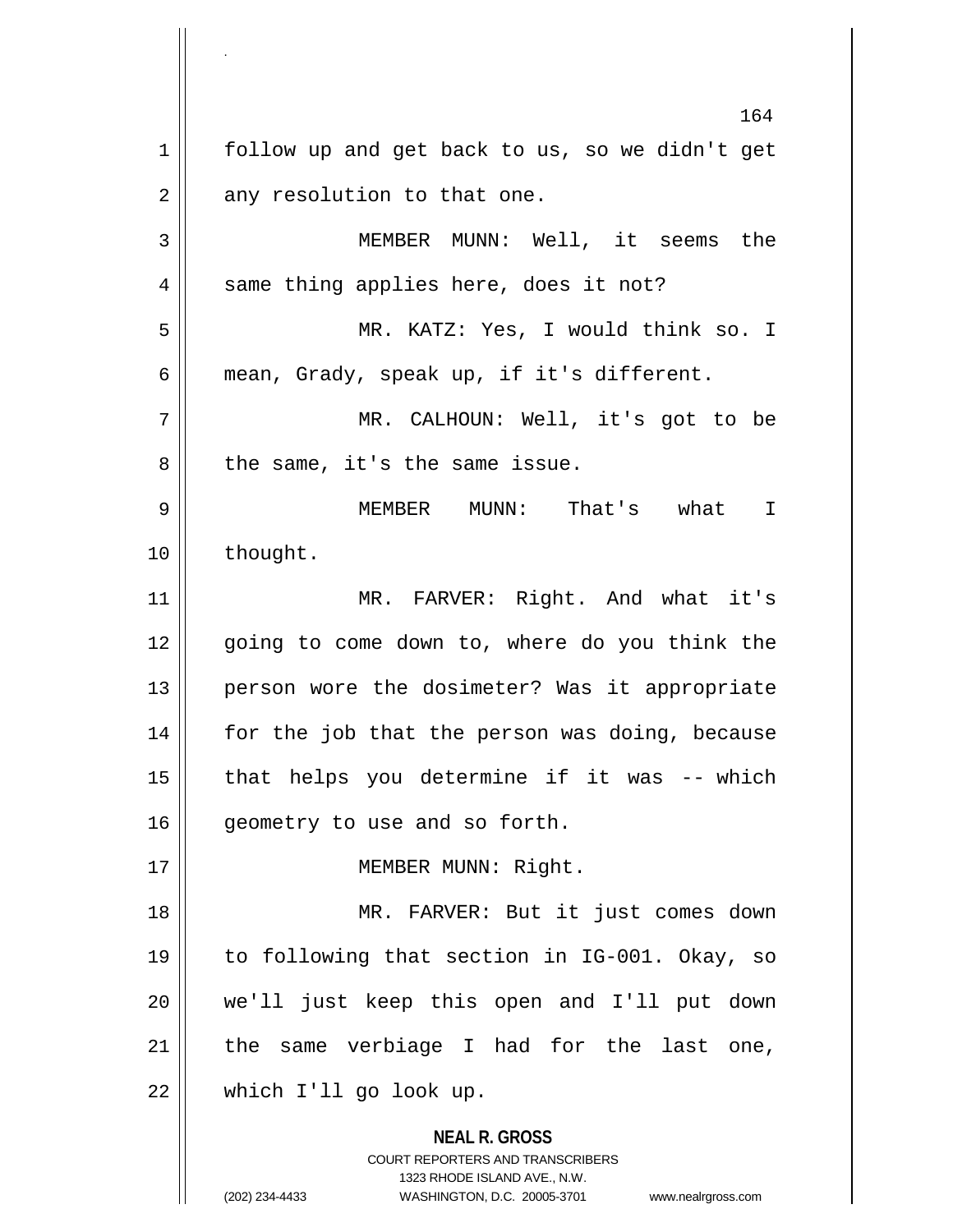**NEAL R. GROSS** COURT REPORTERS AND TRANSCRIBERS 1323 RHODE ISLAND AVE., N.W. (202) 234-4433 WASHINGTON, D.C. 20005-3701 www.nealrgross.com MEMBER MUNN: It looks like that's 2 appropriate, since we'll be tracking the || technical issue elsewhere. MR. FARVER: And since we can only | transfer this to Wanda once -- MEMBER MUNN: One time, yes. You're  $7 ||$  right, you don't get a second chance on that. MR. KATZ: The transfer didn't 9 | relate to this question. 10 || MEMBER MUNN: No, it didn't, it was a technical issue. MR. FARVER: Now, 330.3, I believe, is the next one. MEMBER MUNN: I take that's a closed? MR. FARVER: Let me find it, 330.3. 17 || No, we do not consider this closed. MEMBER MUNN: Because? MR. FARVER: Because there's an attachment to this matrix. If you go down to | the very bottom you'll see that I reprinted 22 || OCAS-TIB-007, which talks about how you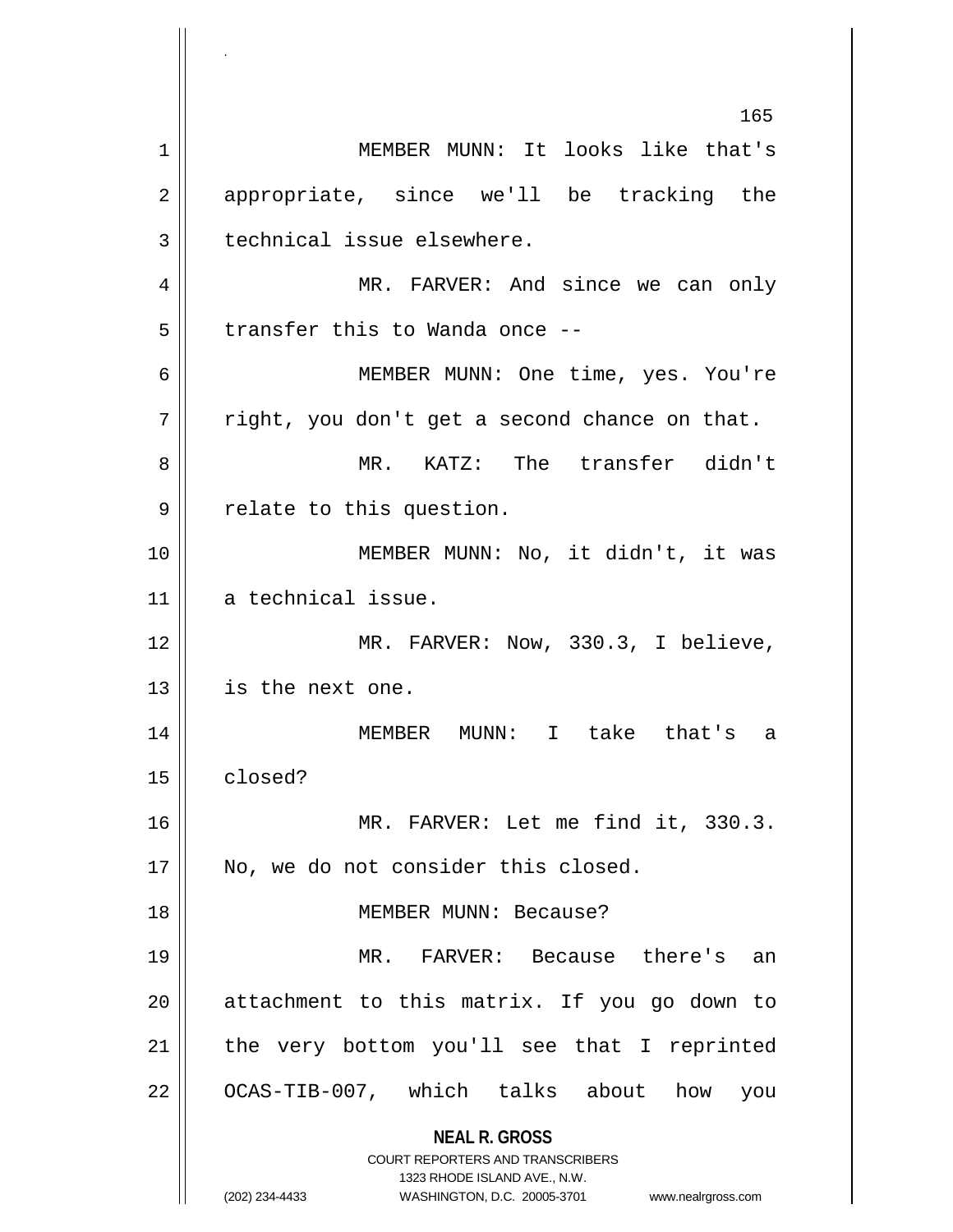166 1 determine neutron exposures at Savannah River 2 || Site. And the part we're concerned with for  $3 \parallel$  this person is Section 3.1, because he was a 4 || non-routine worker and this was after 1971.  $5 \parallel$  That's the criteria that I was looking at to 6 determine whether or not neutron exposure 7 | should be applied. 8 || MEMBER MUNN: Okay. So seeing that, 9 || then I guess I'm misreading then the response 10 from last time. It says, reviewed NIOSH's 11 response and believe that meets criteria for 12 || Section 2. I misunderstood, I quess, the 13 notation. 14 || MR. FARVER: We contend that the 15 person should be assigned neutron exposure 16 for, I believe it's `81 through `88, and I  $17$  || have to call up that case, if I can find it. 18 MEMBER MUNN: Well, actually, the 19 response says `82 through `88, and I read the

20 | response.

.

21 || MR. FARVER: Okay.

22 || MEMBER MUNN: Yes, that doesn't --

**NEAL R. GROSS**

COURT REPORTERS AND TRANSCRIBERS 1323 RHODE ISLAND AVE., N.W. (202) 234-4433 WASHINGTON, D.C. 20005-3701 www.nealrgross.com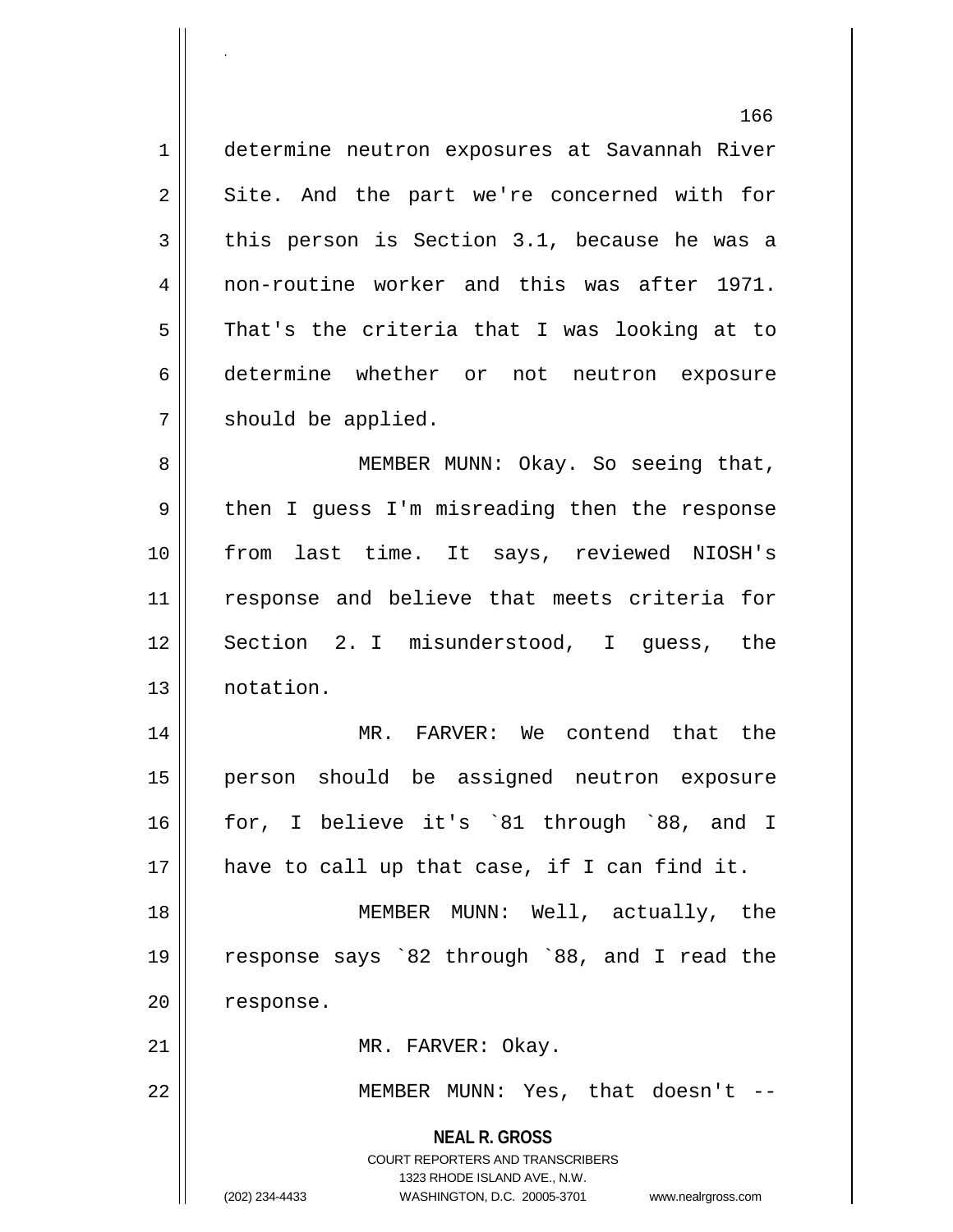|             | 167                                                                                                                                                                 |
|-------------|---------------------------------------------------------------------------------------------------------------------------------------------------------------------|
| $\mathbf 1$ | I guess I was misinterpreting what's there.                                                                                                                         |
| 2           | MR. FARVER: Okay.                                                                                                                                                   |
| 3           | MEMBER MUNN: You see why I'm                                                                                                                                        |
| 4           | confused?                                                                                                                                                           |
| 5           | MR. FARVER: No, the response says                                                                                                                                   |
| 6           | SC&A reviewed NIOSH's response and believe the                                                                                                                      |
| 7           | EE meets the criteria in Section 3.2 of non-                                                                                                                        |
| 8           | routine for years `82 through `88. Okay, that                                                                                                                       |
| 9           | is -- those are the correct years. And the                                                                                                                          |
| 10          | `82, I believe that starts when the person                                                                                                                          |
| 11          | went to M area. So, what we look at is $-$ if                                                                                                                       |
| 12          | you look at the criteria at the very bottom is                                                                                                                      |
| 13          | work location. Is the work location any of the                                                                                                                      |
| 14          | areas noted in Section 2.1? Yes, then a                                                                                                                             |
| 15          | neutron exposure should be considered,                                                                                                                              |
| 16          | providing the other criteria are met. Okay?                                                                                                                         |
| 17          | So, we look at that, and that's the one area                                                                                                                        |
| 18          | is in there, Section 2.1 talks about 300                                                                                                                            |
| 19          | areas, particularly 321 M which is what the                                                                                                                         |
| 20          | employee mentions in -- or I believe the                                                                                                                            |
| 21          | spouse mentions in the CATI report.                                                                                                                                 |
| 22          | MEMBER MUNN: Okay. So, it appears                                                                                                                                   |
|             | <b>NEAL R. GROSS</b><br><b>COURT REPORTERS AND TRANSCRIBERS</b><br>1323 RHODE ISLAND AVE., N.W.<br>(202) 234-4433<br>WASHINGTON, D.C. 20005-3701 www.nealrgross.com |

.

<sup>(202) 234-4433</sup> WASHINGTON, D.C. 20005-3701 www.nealrgross.com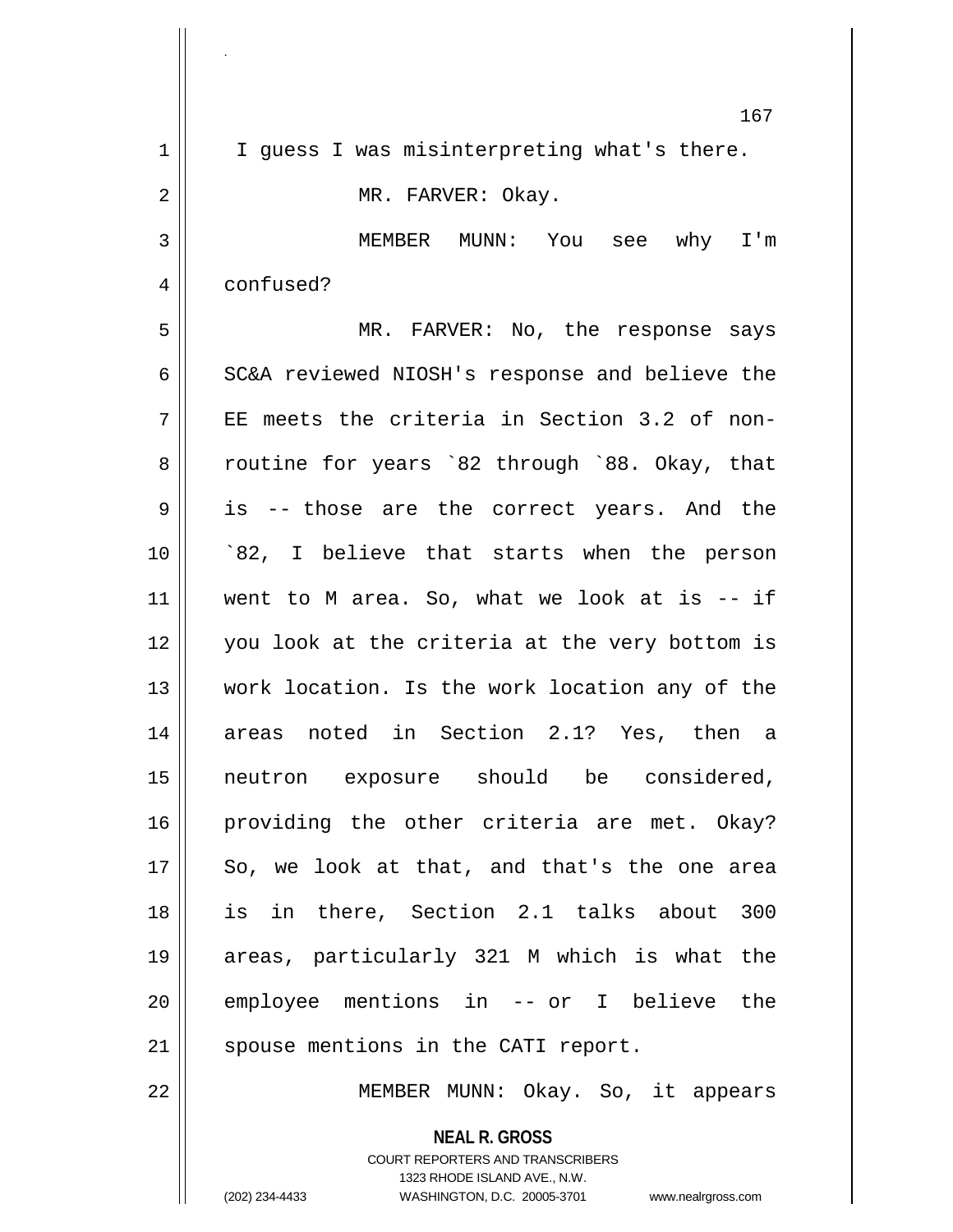**NEAL R. GROSS** COURT REPORTERS AND TRANSCRIBERS 1323 RHODE ISLAND AVE., N.W. (202) 234-4433 WASHINGTON, D.C. 20005-3701 www.nealrgross.com 1 to me then that what we need now is NIOSH's 2 | response to this position. Right? MR. FARVER: Okay. I mean, we look  $\parallel$  to the  $-$  CHAIRMAN KOTELCHUCK: By the way, the last sentence in the SC&A comment considers this reasonable and claimant-8 || favorable, not but. I'm not quite sure what a "but" means there. It's reasonable "but". MR. FARVER: I believe that's the wording that's in the TIB, because if you look 12 || at the very last sentence on the page. CHAIRMAN KOTELCHUCK: If it's "but" || reason -- but not -- that English is --15 || MR. FARVER: Understood. CHAIRMAN KOTELCHUCK: It's not logical. MR. FARVER: I know I -- all I did was I copied the sentence from the original | and put it in there. CHAIRMAN KOTELCHUCK: Okay. Well C-22 || MR. FARVER: I understand.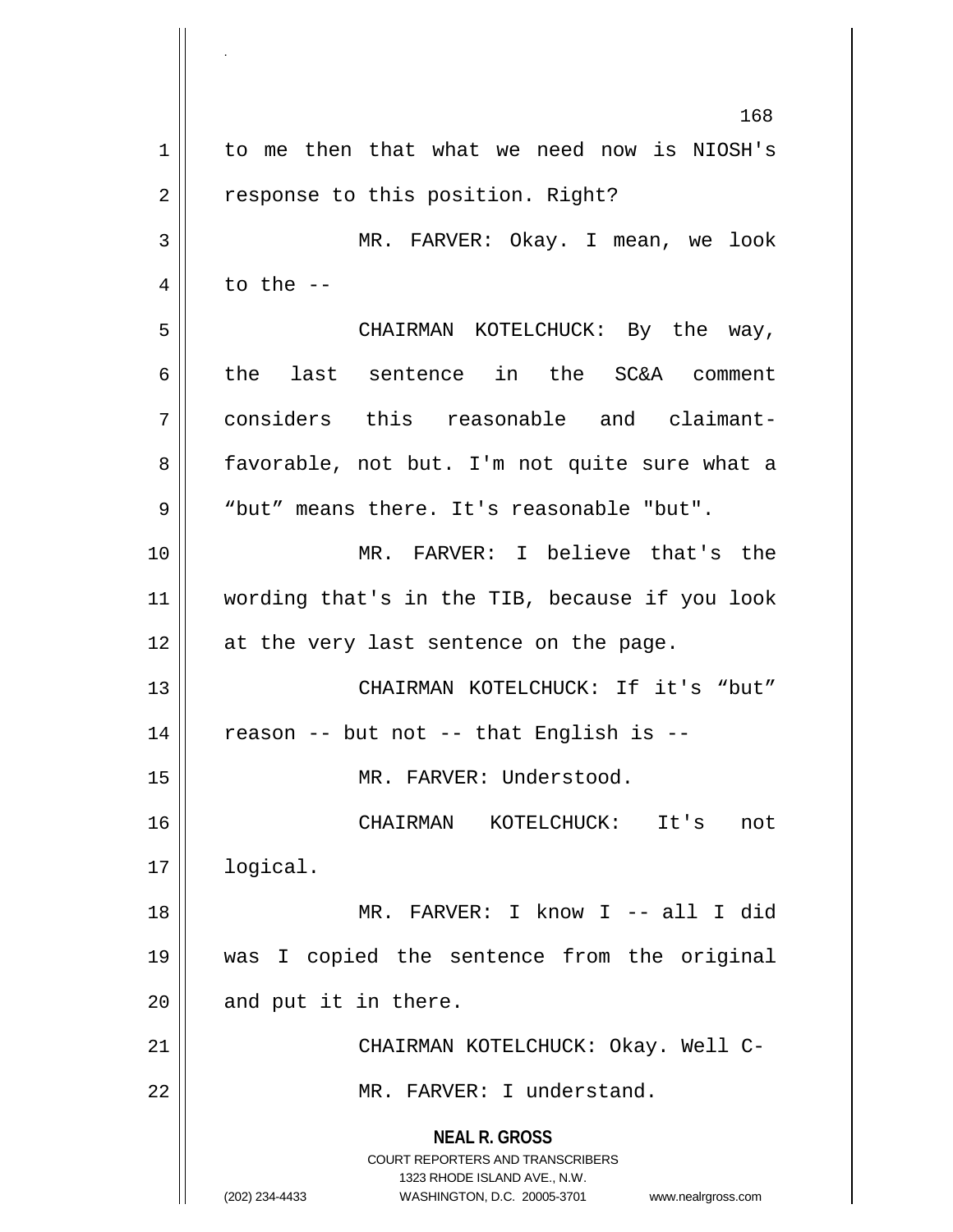**NEAL R. GROSS** COURT REPORTERS AND TRANSCRIBERS 1323 RHODE ISLAND AVE., N.W. (202) 234-4433 WASHINGTON, D.C. 20005-3701 www.nealrgross.com 169 1 CHAIRMAN KOTELCHUCK: Okay. Yes,  $2 \parallel$  yes. 3 MR. FARVER: Basically, we're 4 || looking at the work location, we're looking at  $5 \parallel$  the job description. 6 CHAIRMAN KOTELCHUCK: Oh, yes, I  $7 \parallel$  see. I see, yes. 8 MR. FARVER: Does the employee have 9 | a measured proton dose? 10 CHAIRMAN KOTELCHUCK: You're right.  $11$  I see what you're saying and in that  $-$  in the  $12$  | text itself it makes sense. Okay. 13 MR. FARVER: At least three 14 | criteria were met, so we thought they should 15 have had a neutron dose assigned. I mean,  $16$  that's  $-$ 17 CHAIRMAN KOTELCHUCK: Okay. So, 18 || NIOSH is going to report back on that? 19 MR. FARVER: They already put out a 20 document. I don't know if they want to discuss  $21$  | that or not. They talk about other things like  $22$  || bioassay and shallow to deep ratio, things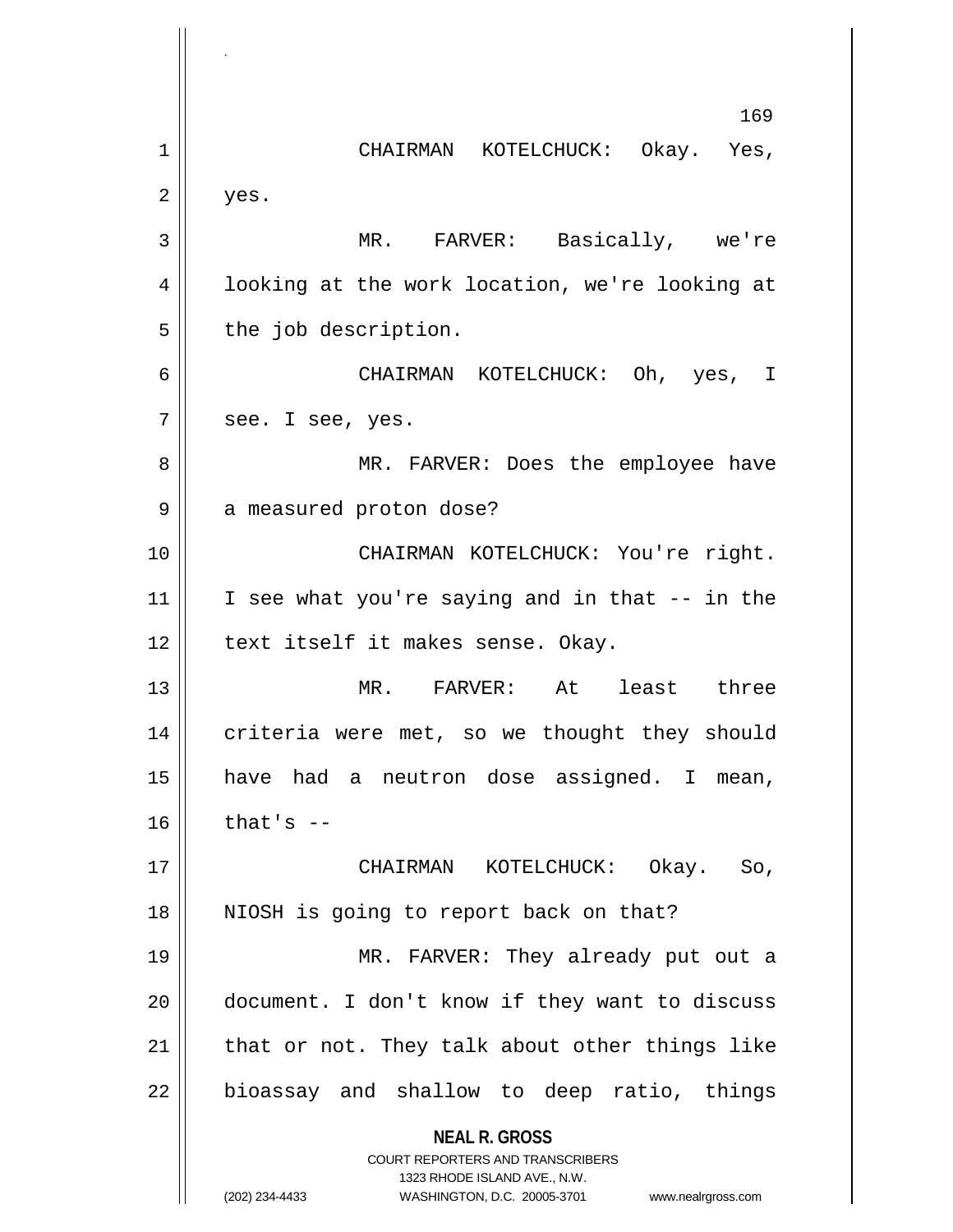1 || that aren't included in the TIB. And it's not  $2 \parallel$  that I'm disagreeing with what they did, I'm 3 disagreeing that if that's what you want your 4 criteria to be, then you should put that in 5 your TIB.

 MR. SIEBERT: Well, this is Scott.  $7 \parallel$  Once again, this is the fact that the OTIB may 8 || not be as prescriptive as it could be, I would  $9 \parallel$  agree, but there are discussions in the TIB about bioassay and shallow to deep ratios. They're just not specifically in this portion of the OTIB -- sorry, not the OTIB, it's the  $\parallel$  TIB, because this is an OCAS TIB, OCAS TIB-7. 14 || But once again, this individual did not have 15 || any plutonium bioassay during the time frame which if he was working with the plutonium- aluminum targets which were the reason that 18 || there could be neutron exposure in the area he would have been monitored for plutonium. Looking at the shallow to deep ratios for the time frame we're talking about in the `80s  $\parallel$  when he was in M area, the ratios are never in

### **NEAL R. GROSS**

COURT REPORTERS AND TRANSCRIBERS 1323 RHODE ISLAND AVE., N.W. (202) 234-4433 WASHINGTON, D.C. 20005-3701 www.nealrgross.com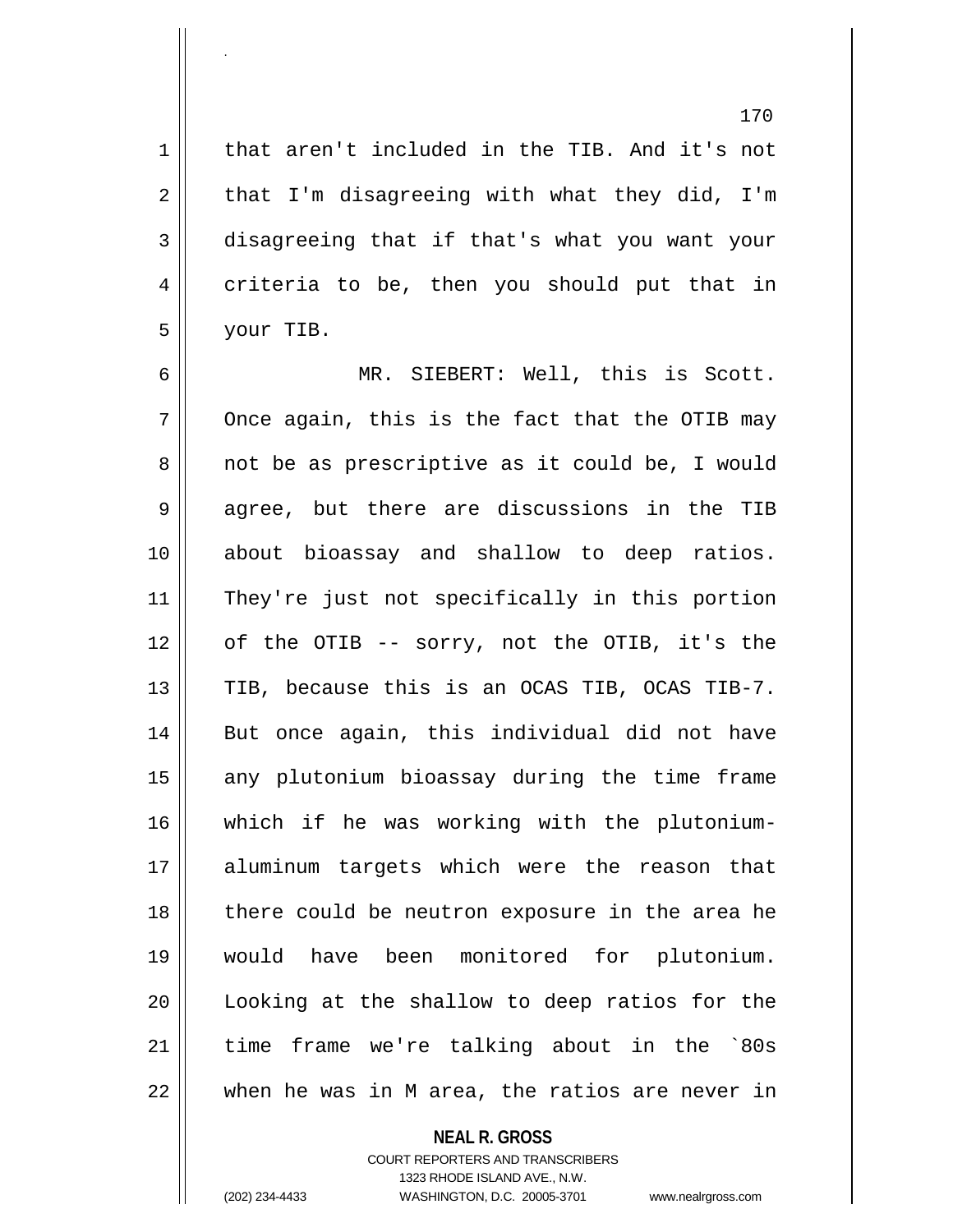1 | the range that you would expect. And I'm  $2 \parallel$  looking at the previous document that we sent  $3 \parallel$  in May. His ratios generally hover between 1.4 4 and almost 2. We looked at some other 5 individuals that we know were in those areas 6 and the ratios were more like 4.3, 4.1, and  $7 \parallel 2.6$ , so the shallow to deep ratio does not 8 indicate that.

 That's all the information that we had at the time that we gave this to the 11 || Subcommittee in May. As some of you probably well know, the Savannah River Working Group 13 || has been working tirelessly to work on the TBD 14 || on the various other sundry things. As part of that investigation, we've been looking into the use of coworker at Savannah River for various internal components. And as part of that, we've also done a lot of investigation as to what is going on in different areas. And in the last couple of months we have been looking at M area, especially 321 where the 22 || targets were manufactured, there does not

**NEAL R. GROSS**

COURT REPORTERS AND TRANSCRIBERS 1323 RHODE ISLAND AVE., N.W. (202) 234-4433 WASHINGTON, D.C. 20005-3701 www.nealrgross.com

.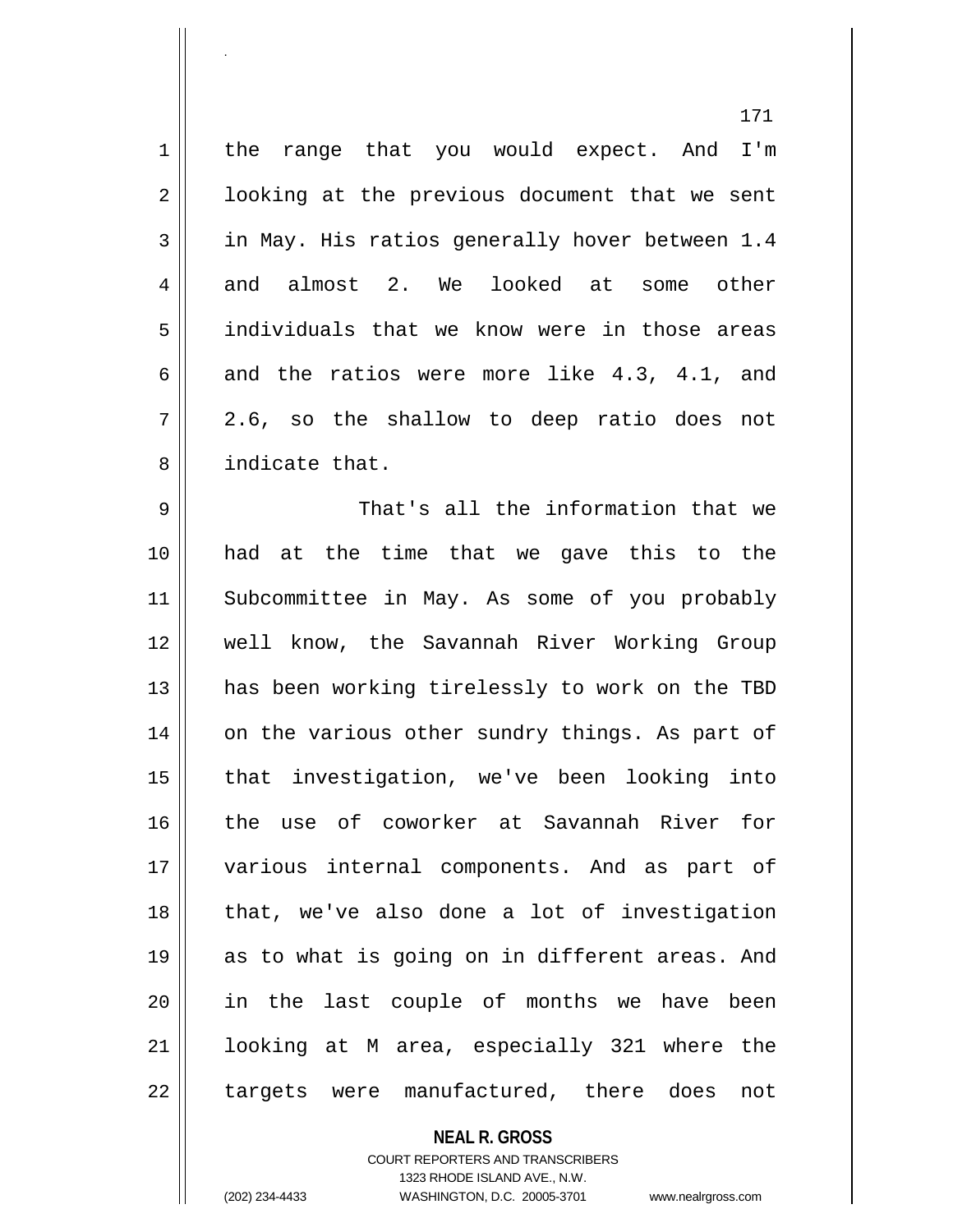1 appear to have been any of that work after 2 || approximately 1980 based on the more recent 3 information and digging into the reports and 4 || so on that we've had. 5 The reason we had it in OCAS TIB-7 6 all the way through I believe `92, there was  $7 \parallel$  still some plutonium in those areas at that 8 | time, but our further investigation has found  $9 \parallel$  that that seems to be tied in with neptunium 10 work, not the target work. And it's the target 11 work that would be giving any sort of neutron 12 | exposure. 13 So, logically based on the 14 individual's monitoring, lack of plutonium 15 monitoring and what we've significantly found  $16$  out since then on that specific area, it all 17 | backs up how the case was done originally. 18 Now, I'm not saying that we had 19 the additional information about the plutonium  $20$  at the time we did the claim. I'm just saying  $21$  that it appears it was done appropriately  $22$   $\parallel$  based on all the information that we have now.

**NEAL R. GROSS**

COURT REPORTERS AND TRANSCRIBERS 1323 RHODE ISLAND AVE., N.W. (202) 234-4433 WASHINGTON, D.C. 20005-3701 www.nealrgross.com

.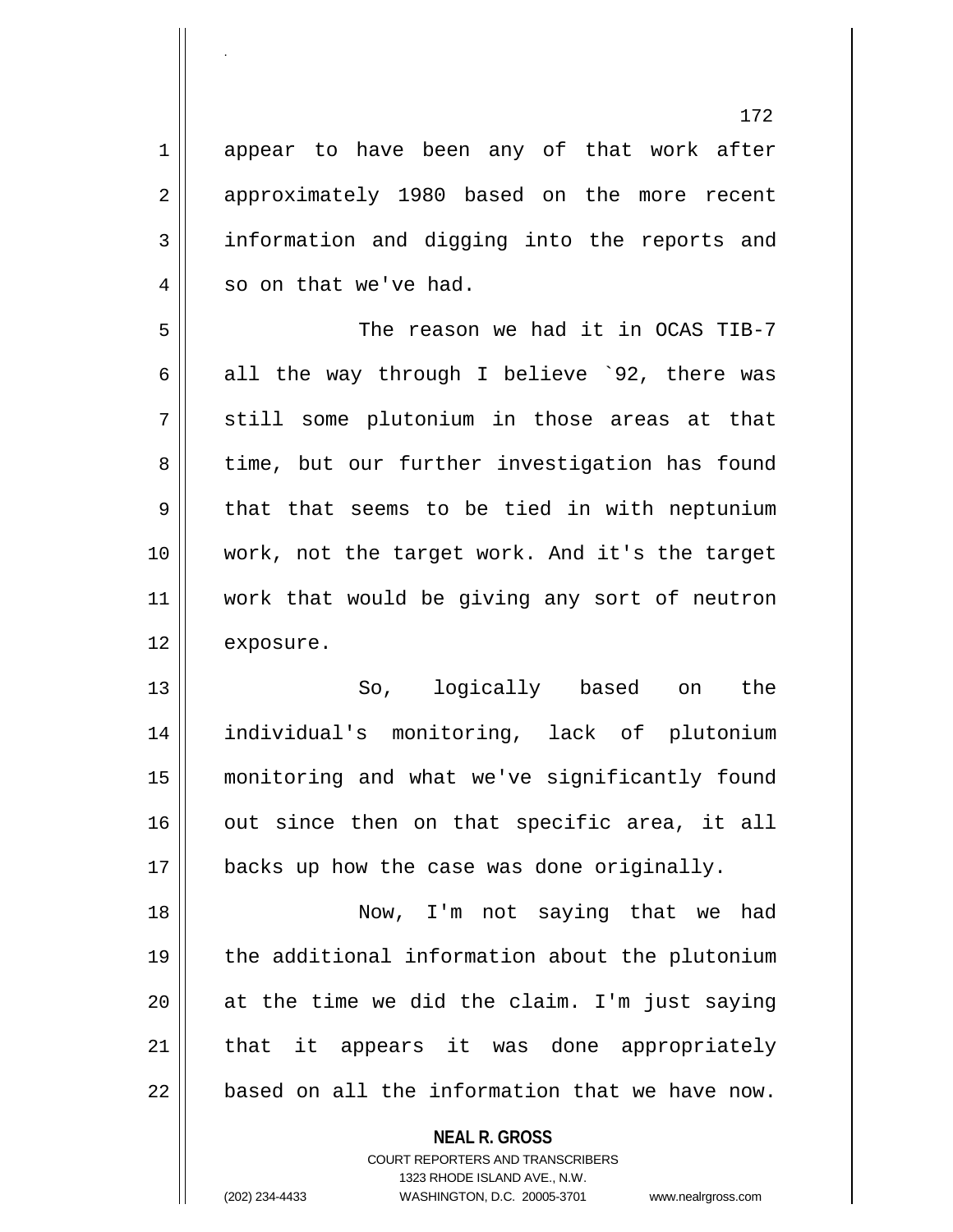173 1 | Even looking back at the time it was done, we  $2 \parallel$  knew the individual did not have plutonium 3 monitoring and a shallow to deep ratio just 4 does not bear out to any type of neutron 5 || exposures based on that target work. And this 6 individual was fully monitored for photons 7 during the time frame he was working in that 8 area. Clearly, he was working in the area on  $9 \parallel$  the uranium fuels that were being made at the 10 time, and it just does not appear that he 11 worked with any plutonium-aluminum targets. 12 MEMBER MUNN: And is it logical for 13 || us to close this item with a note that recent, 14 more recent work by NIOSH and the Site 15 | Subcommittee support the assumptions that were 16 made by NIOSH in the original claim approach? 17 | Can we do that, or is that presumptuous? 18 || MR. FARVER: I think they need to 19 modify their TIB-7. I mean, if that's the  $20$  criteria that they want to use, that is  $21$  | clearly not in TIB-7.

22 MEMBER MUNN: True.

**NEAL R. GROSS** COURT REPORTERS AND TRANSCRIBERS 1323 RHODE ISLAND AVE., N.W. (202) 234-4433 WASHINGTON, D.C. 20005-3701 www.nealrgross.com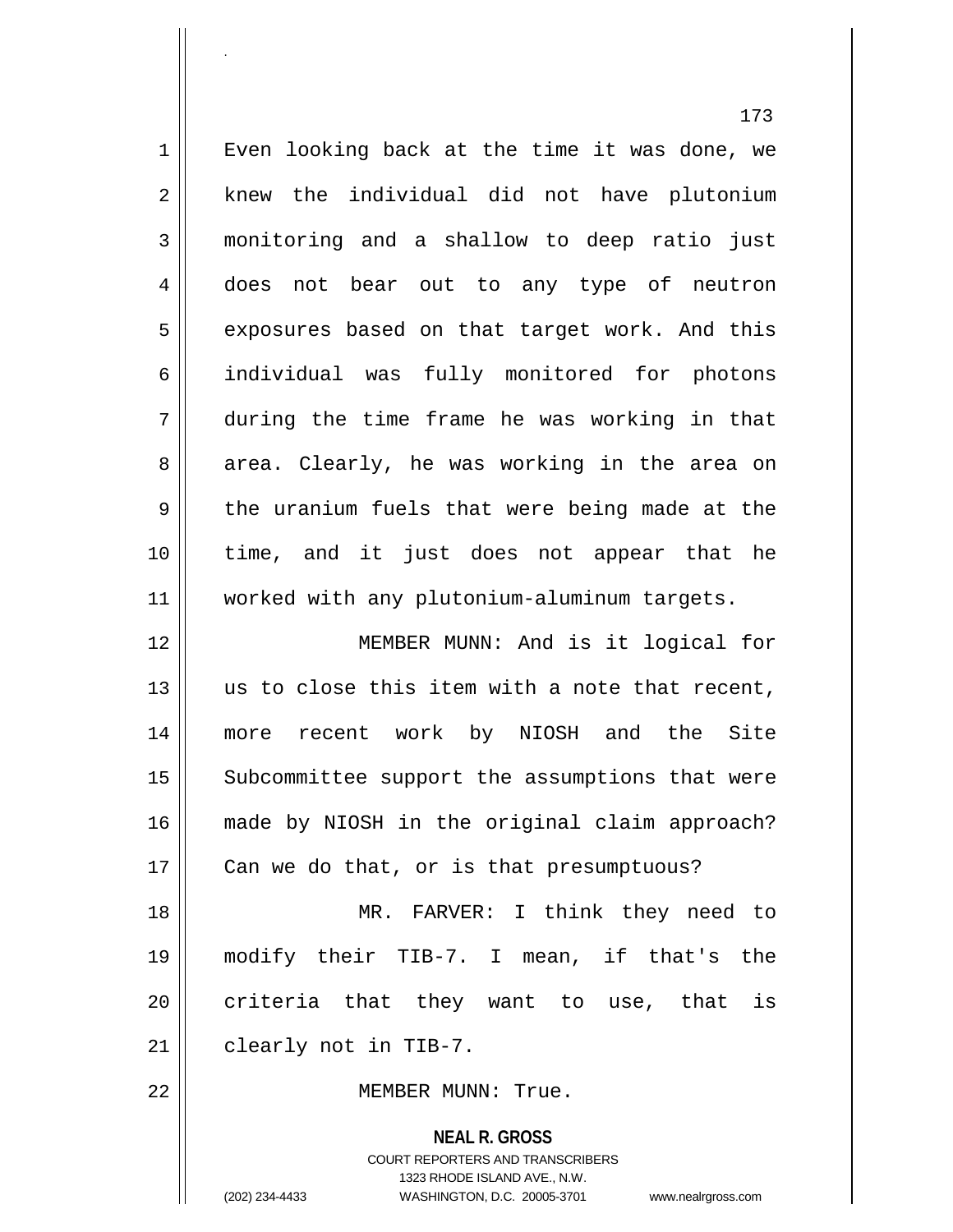**NEAL R. GROSS** COURT REPORTERS AND TRANSCRIBERS 1323 RHODE ISLAND AVE., N.W. (202) 234-4433 WASHINGTON, D.C. 20005-3701 www.nealrgross.com 174 1 MR. CALHOUN: It is not in that 2 | Section of TIB-7. 3 || MR. FARVER: It is not under the 4 criteria to determine whether you assign 5 | neutron dose or not. 6 MR. SIEBERT: Post-1971, I agree. 7 MR. FARVER: Okay. 8 MR. SIEBERT: It's in the pre-`71 9 direction. 10 || MR. FARVER: Okay. 11 MR. SIEBERT: I agree it is not 12 | clearly written, and I believe, and Grady can 13 || correct me if I'm wrong, but I believe we are 14 present -- I know we're working on the  $15$  || Savannah River TBD, as we all well know that. 16 I believe we're rolling the information from 17 OCAS TIB-7 into the new TBD, as well, which 18 would negate the OCAS TIB-7, and I'll talk to 19 || the TBD owner to ensure that we're clarifying 20 || the information in that section. 21 MR. FARVER: Okay. So, you're  $22 \parallel$  either going to modify the TBD or TIB-7.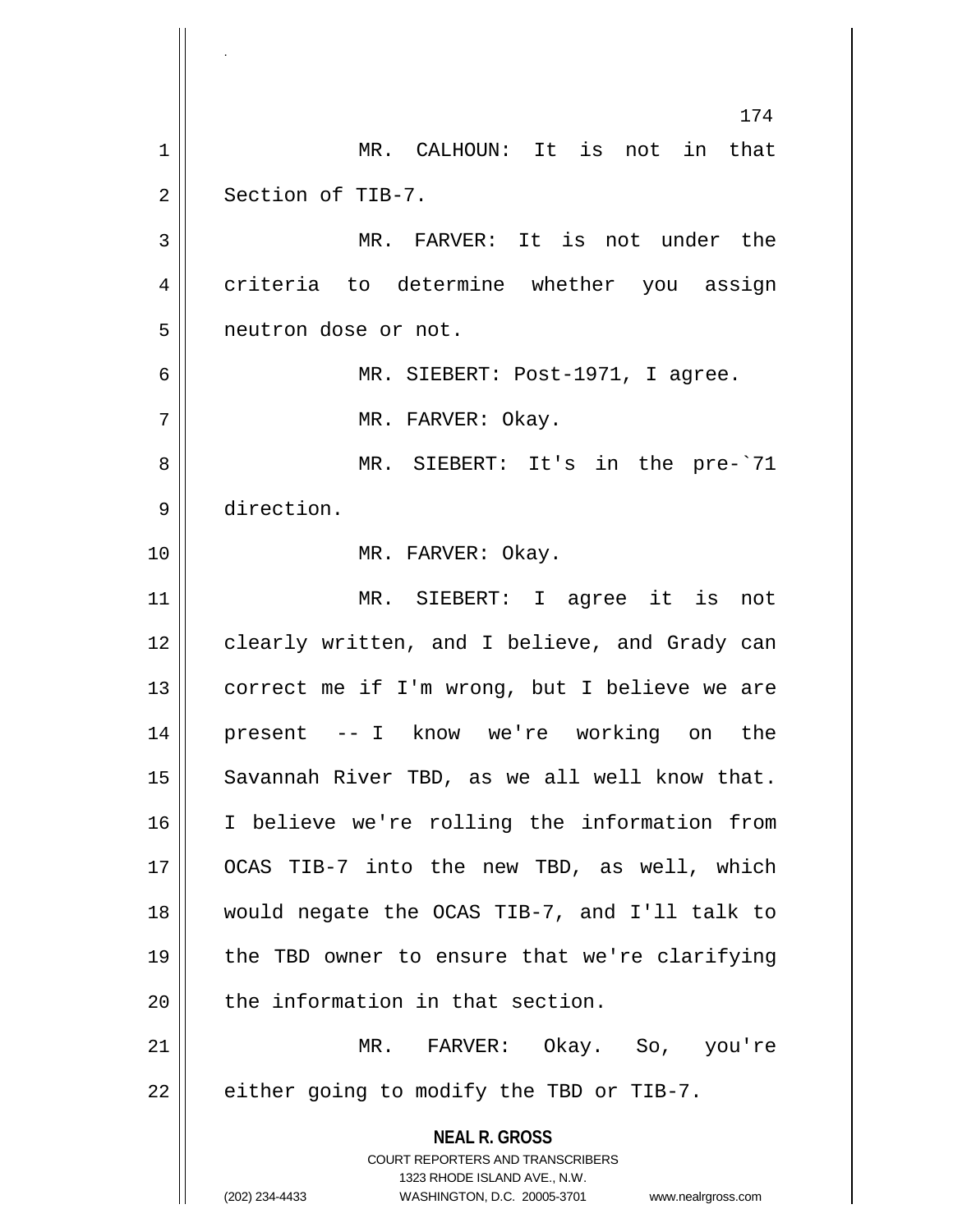|                | 175                                                                                                                                                                    |
|----------------|------------------------------------------------------------------------------------------------------------------------------------------------------------------------|
| 1              | MR. SIEBERT: Yes.                                                                                                                                                      |
| $\overline{2}$ | MR. CALHOUN: This is Grady, and I                                                                                                                                      |
| 3              | think the bottom line is that we wouldn't                                                                                                                              |
| 4              | change our approach. It'll just be<br>more                                                                                                                             |
| 5              | prescriptive.                                                                                                                                                          |
| 6              | MR. FARVER: Right, and I'm<br>not                                                                                                                                      |
| 7              | saying to change your approach, just document                                                                                                                          |
| 8              | your approach. How is that?                                                                                                                                            |
| 9              | MEMBER RICHARDSON: This is David                                                                                                                                       |
| 10             | Richardson. I've got a question. Is there --                                                                                                                           |
| 11             | when you first described this, I thought that                                                                                                                          |
| 12             | actually there was a prescription for an                                                                                                                               |
| 13             | approach and it was a different approach to                                                                                                                            |
| 14             | making the judgment about neutron dose                                                                                                                                 |
| 15             | reconstruction. It had to do with work area.                                                                                                                           |
| 16             | Is that correct?                                                                                                                                                       |
| 17             | MR. FARVER: Yes.                                                                                                                                                       |
| 18             | MEMBER RICHARDSON: So, that is a                                                                                                                                       |
| 19             | problem. It's not that it was vague and not                                                                                                                            |
| 20             | prescriptive, it was prescriptive<br>but                                                                                                                               |
| 21             | prescribing something which wasn't the action                                                                                                                          |
| 22             | that was taken.                                                                                                                                                        |
|                | <b>NEAL R. GROSS</b><br><b>COURT REPORTERS AND TRANSCRIBERS</b><br>1323 RHODE ISLAND AVE., N.W.<br>(202) 234-4433<br>WASHINGTON, D.C. 20005-3701<br>www.nealrgross.com |

.

 $\overline{\phantom{a}}$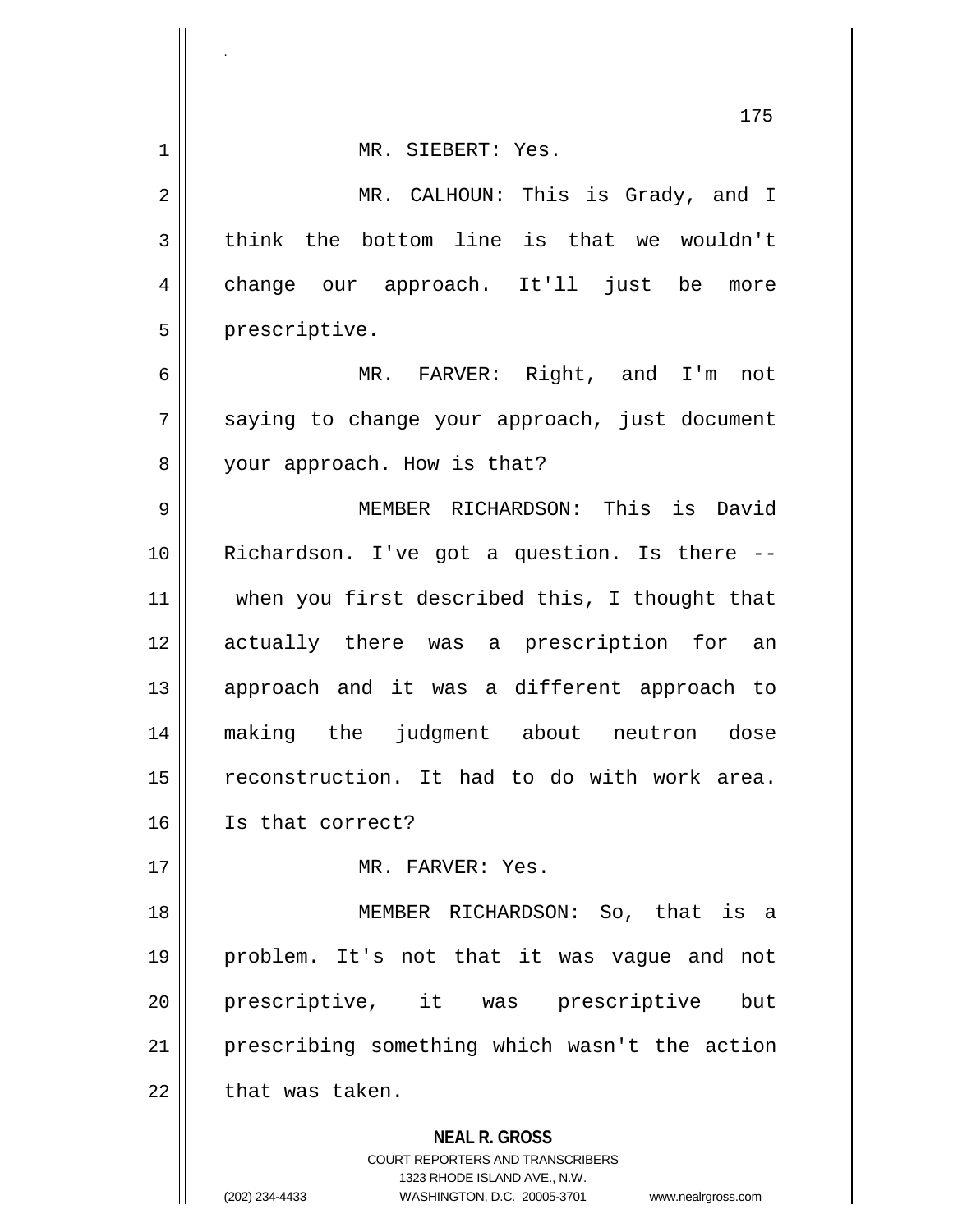1 MR. FARVER: And they used a 2 | different prescription.

.

3 MEMBER RICHARDSON: Yes, so that is  $4 \parallel$  -- to me that's like a quality issue and 5 || everything, wasn't following what was 6 prescribed. I mean, whether it was logical and  $7 \parallel$  there should have been something else done is, 8 | I think, a bigger and important issue, and I'm 9 || glad it's going to be addressed. But that 10 distinction needs to be made.

 MR. FARVER: That was our point, 12 || that they didn't follow what was written, but  $\parallel$  now how to fix that, all I know is that if you don't want that criteria to change your documentation to reflect a criteria you want. 16 || Any suggestions on how to close this?

17 MEMBER RICHARDSON: Does this get 18 || kicked to Procedures?

19 MR. FARVER: I'm sorry, David, I 20 didn't hear you.

21 || MEMBER RICHARDSON: I mean, does it  $22 \parallel$  go to Procedures? Is that the place for --

> **NEAL R. GROSS** COURT REPORTERS AND TRANSCRIBERS 1323 RHODE ISLAND AVE., N.W.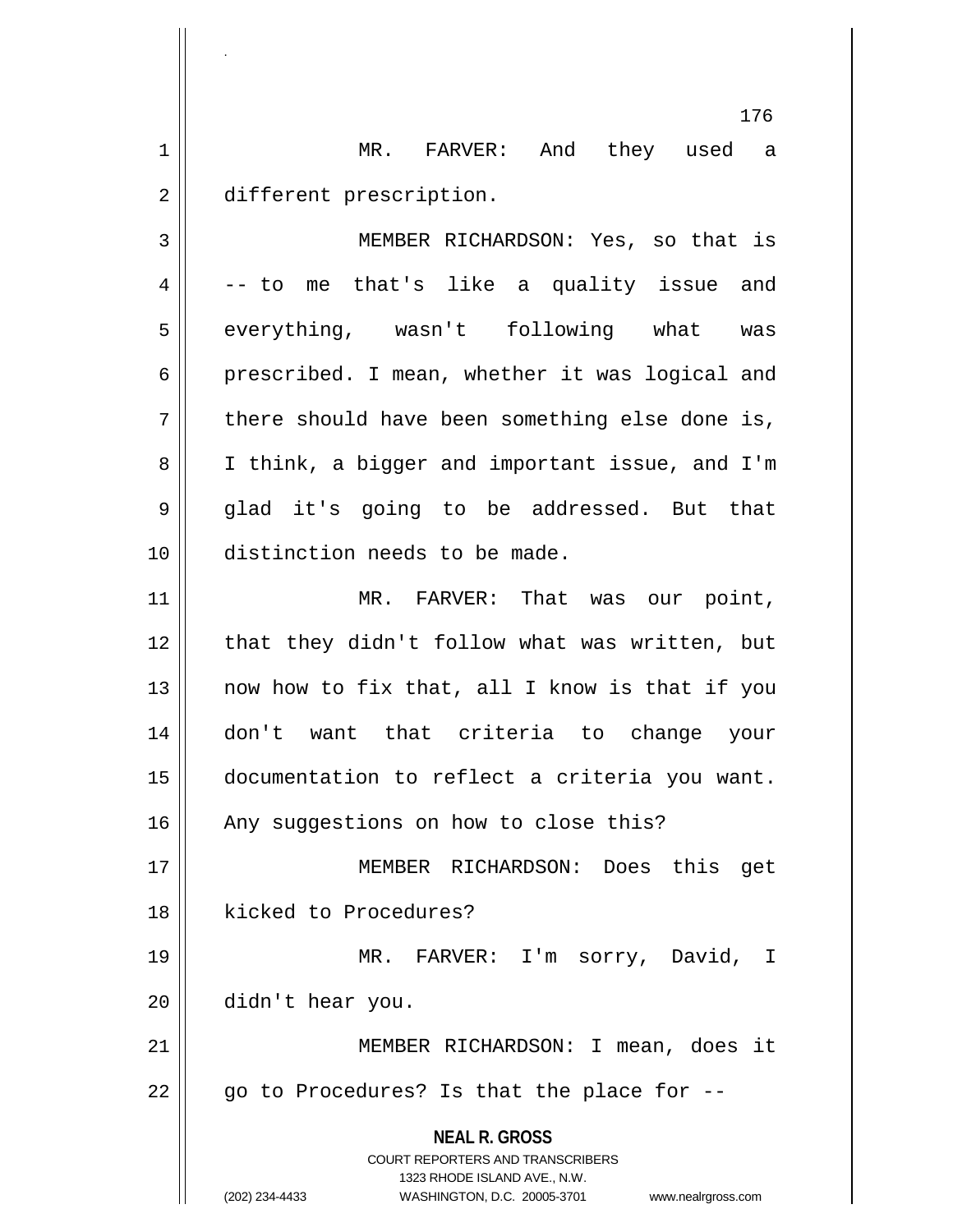|    | 177                                                      |
|----|----------------------------------------------------------|
| 1  | MEMBER MUNN: I was hoping you were                       |
| 2  | being facetious, David. I don't really think             |
| 3  | so in this case. I really think we wouldn't              |
| 4  | have any more to add than what this                      |
| 5  | Subcommittee is debating here. It's going to             |
| 6  | have to come down to a Subcommittee's finding,           |
| 7  | I think, one way or the other.                           |
| 8  | CHAIRMAN KOTELCHUCK: I think                             |
| 9  | you're right, Dave.                                      |
| 10 | MEMBER<br>MUNN: I've<br>made<br>my                       |
| 11 | suggestion.                                              |
| 12 | CHAIRMAN KOTELCHUCK:<br>Your                             |
| 13 | suggestion again, Wanda?                                 |
| 14 | MEMBER MUNN: My suggestion was                           |
| 15 | that we close this based on the information              |
| 16 | that NIOSH has given us with respect to the              |
| 17 | fact that later information about the site and           |
| 18 | the activities there have -- support the                 |
| 19 | assertions and assumptions that were<br>made             |
| 20 | during the original reconstruction of this               |
| 21 | case, but SC&A said they did not agree because           |
| 22 | they felt that the information as we read in             |
|    | <b>NEAL R. GROSS</b><br>COURT REPORTERS AND TRANSCRIBERS |

1323 RHODE ISLAND AVE., N.W.

 $\prod$ 

.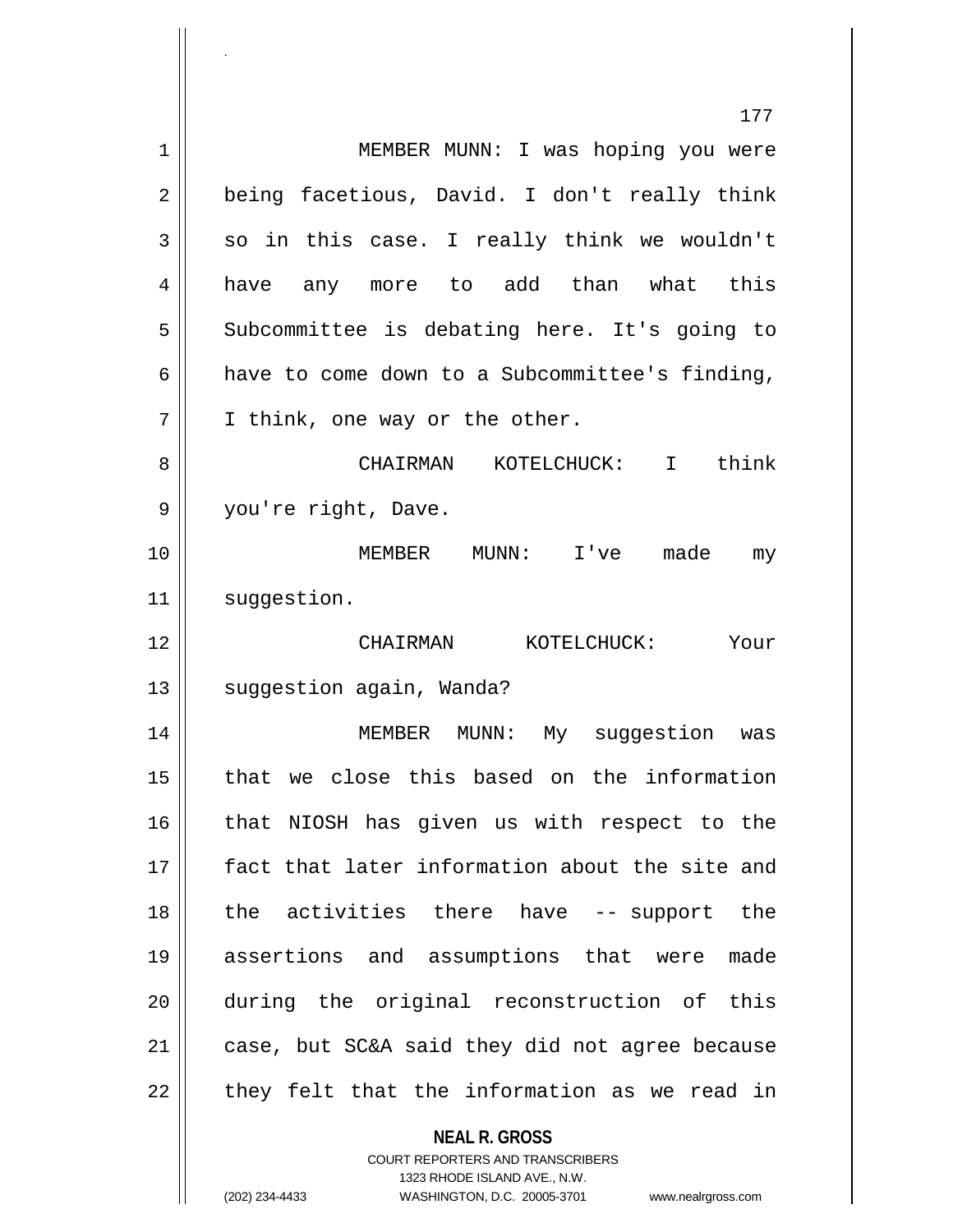1 | the attached note did not -- 007 was not 2 followed in this case. And NIOSH gave us the 3 | reasons why they felt that it was not because 4 it wasn't applicable. They were using a 5 different time period, and the instruction was 6 bere.

7 CHAIRMAN KOTELCHUCK: Yes. I tend 8 to side you, Wanda, in that we have 9 procedures. Clearly, they were not followed, 10 but based on professional judgment and that  $11$  | the procedures are, in fact, in the process of 12 being changed to reflect what was, in fact, 13 || done. As long as the scientific work done by 14 NIOSH was correct as best NIOSH and SC&A can 15 || tell, then I don't see anything wrong. I 16 || support putting a statement in saying that 17 || this is reasonable. The most important thing 18 is that the science is sound to the best of 19 || our determination and both sides agree, both 20 | groups agree. 21 MR. STIVER: This is John Stiver.

22 Would we want to include a note in the matrix

**NEAL R. GROSS** COURT REPORTERS AND TRANSCRIBERS 1323 RHODE ISLAND AVE., N.W.

.

(202) 234-4433 WASHINGTON, D.C. 20005-3701 www.nealrgross.com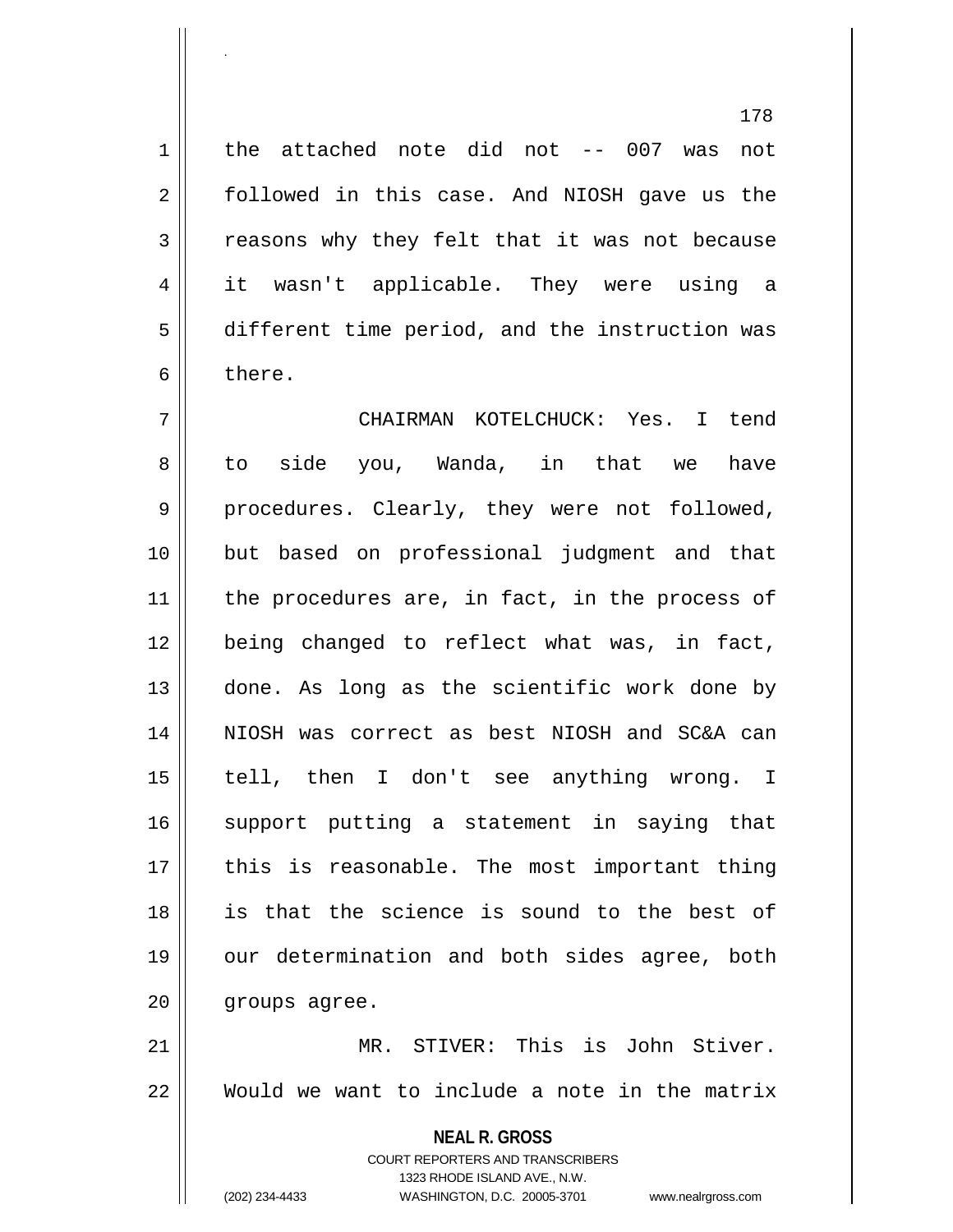$1 \parallel$  to the effect that, you know, the quidance 2 documents are being revised to improve clarity 3 in this, so that we can kind of close the loop 4 at some future date and it doesn't come up  $5 \parallel$  again?

### 6 CHAIRMAN KOTELCHUCK: Yes.

7 MEMBER MUNN: Someone probably 8 || needs to work on the verbiage to make sure 9 || that it's agreeable to everyone. Perhaps we 10 could request that NIOSH or SC&A, I'm not sure 11 who's the appropriate individual to be working 12 || on that particular wording, but it seems to me 13 that we need to have words in front of us 14 before everyone can agree to it. It's a little  $15$  | too nebulous right now, as we just speak of it 16 verbally.

17 CHAIRMAN KOTELCHUCK: Well, why 18 || don't we leave this open for that verbiage and 19 || task somebody for the next meeting to put that 20 verbiage in, and I don't know who is 21 appropriate.

22 MR. STIVER: This is John, again. I

**NEAL R. GROSS** COURT REPORTERS AND TRANSCRIBERS 1323 RHODE ISLAND AVE., N.W.

.

(202) 234-4433 WASHINGTON, D.C. 20005-3701 www.nealrgross.com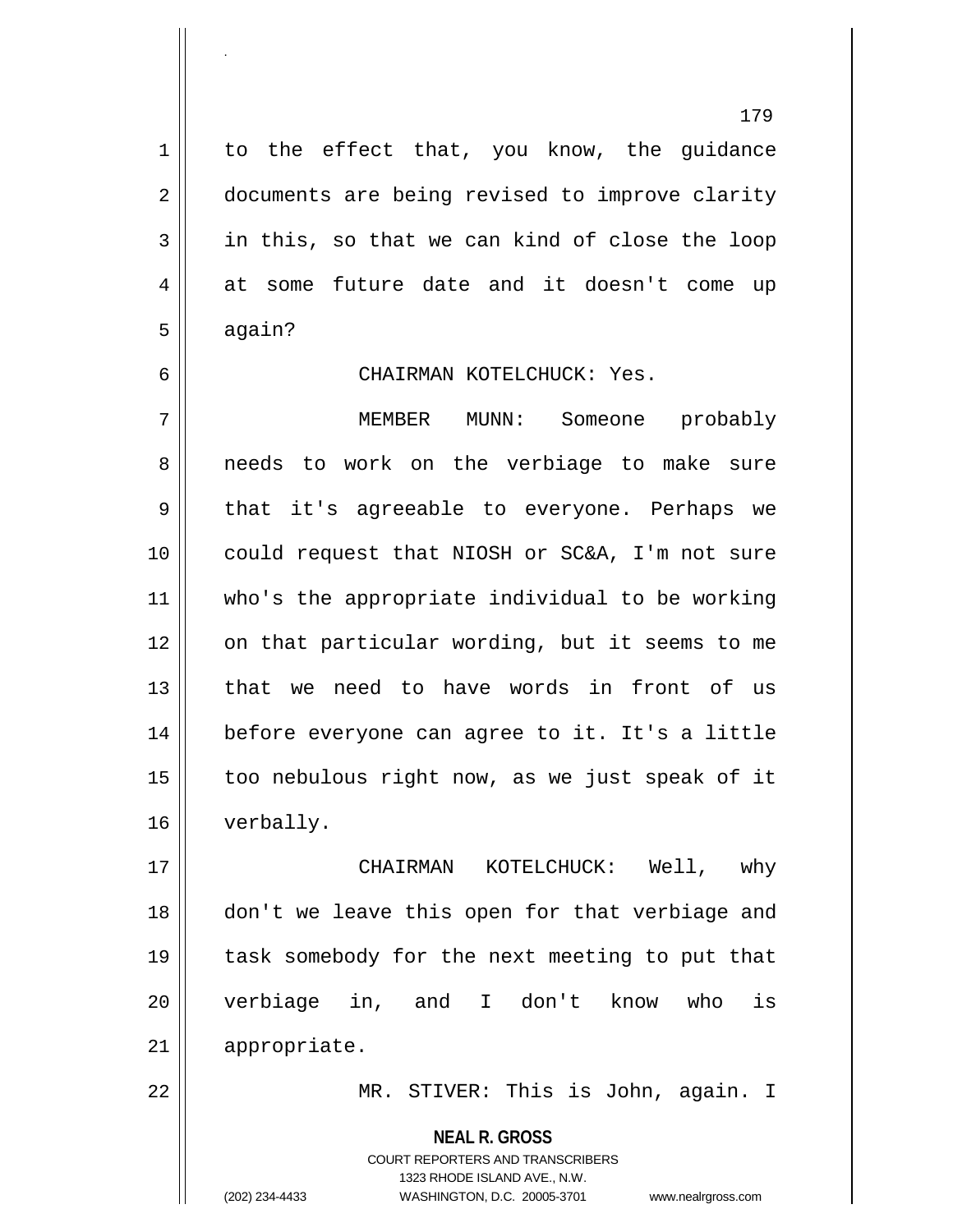|             | 180                                               |
|-------------|---------------------------------------------------|
| $\mathbf 1$ | believe Mark Griffon wanted SC&A to basically     |
| 2           | be the keepers of the matrices, so Doug could     |
| 3           | do it, and certainly we could through email or    |
| 4           | what not make sure that it's acceptable to        |
| 5           | Grady and his crew.                               |
| 6           | CHAIRMAN KOTELCHUCK: Why don't you                |
| 7           | do that, and then you'll just report back at      |
| 8           | the next meeting. We'll close it real fast.       |
| 9           | MR. STIVER: Okay, we'll do that.                  |
| 10          | CHAIRMAN KOTELCHUCK: Because we're                |
| 11          | nearly -- we're essentially resolved, it's        |
| 12          | just a matter of getting the wording to be        |
| 13          | acceptable.                                       |
| 14          | MEMBER CLAWSON: Well, I have a                    |
| 15          | question on this. So, what we're saying is        |
| 16          | that in -- because I have the same issue that     |
| 17          | Doug does here. We've got OTIB-7 that's not       |
| 18          | moved out there, but they're not using it so I    |
| 19          | guess I would kind of like to see the process     |
| 20          | that is now in place that is going to correct     |
| 21          | this, which what are we $-$ - I guess my question |
| 22          | is to SC&A, have we seen that they've             |
|             | <b>NEAL R. GROSS</b>                              |

COURT REPORTERS AND TRANSCRIBERS 1323 RHODE ISLAND AVE., N.W.

 $\prod$ 

.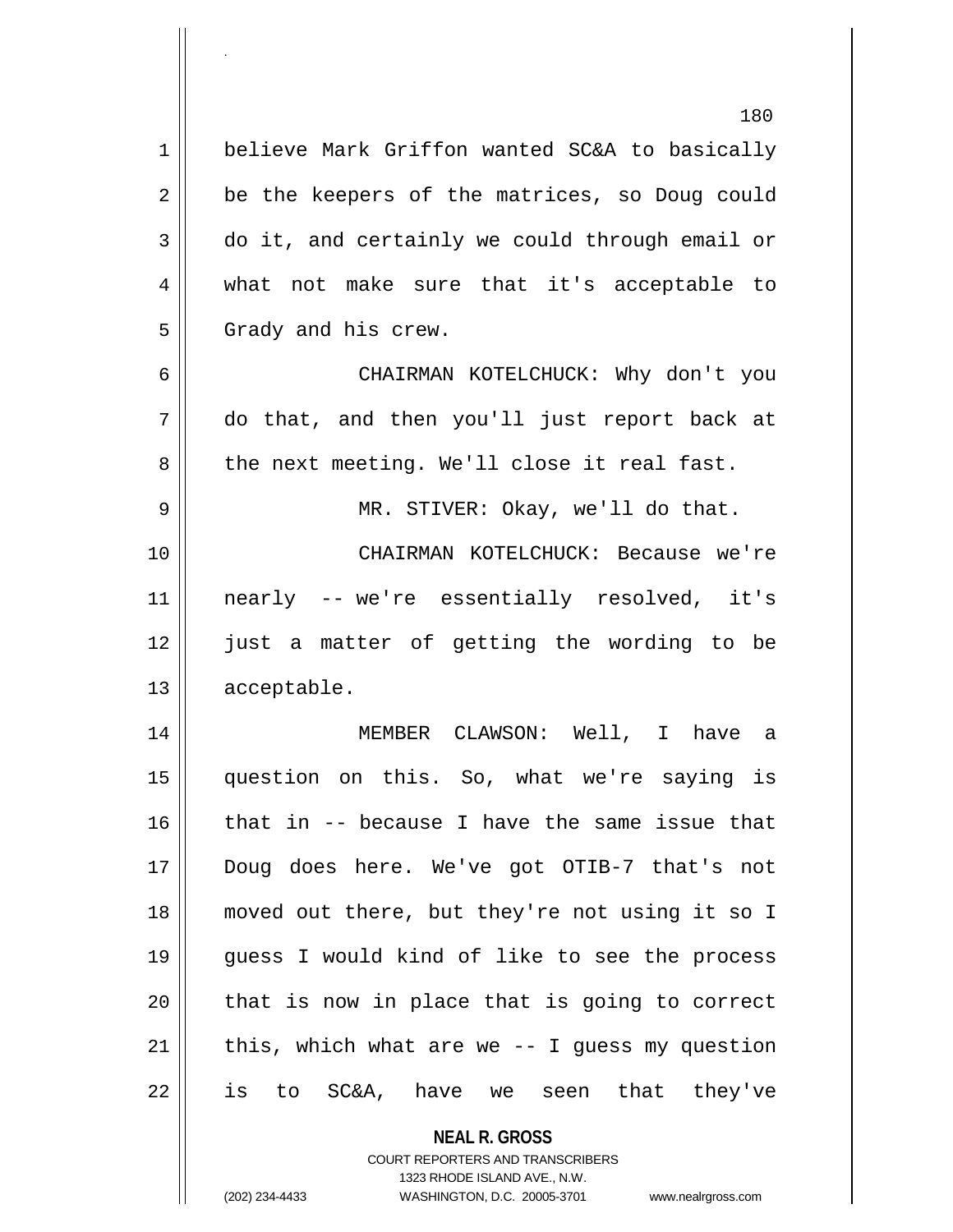$1 \parallel$  corrected this down the road in the next OTIB,  $2 \parallel$  or the next --

.

3 || MR. SIEBERT: This is Scott. I want  $4 \parallel$  to correct a perception here. I'm not going to 5 agree that we did not follow OCAS TIB-7. I 6 Weill agree that OCAS TIB-7 is written in a 7 somewhat convoluted manner so that the 8 application may not be 100 percent 9 Straightforward. However, the section where 10 we're talking about post-`71 clearly sends you 11 back to the section where you do talk about 12 pre-`71. And that section does send you to the 13 discussion on plutonium and the discussion of 14 || the facility 321 M. It's just not necessarily 15  $\parallel$  the easiest to follow, so I just wanted to say 16 || that, you know, I think the OTIB or the OCAS 17 || TIB does give direction. It's not necessarily 18 written well, but I'm not going to -- I really 19 don't want to agree that we did not follow  $20$  |  $OCAS$  TIB-7.

21 || MEMBER CLAWSON: Okay, Scott, I 22 || apologize. That was my misconception. I'm not

> **NEAL R. GROSS** COURT REPORTERS AND TRANSCRIBERS 1323 RHODE ISLAND AVE., N.W.

(202) 234-4433 WASHINGTON, D.C. 20005-3701 www.nealrgross.com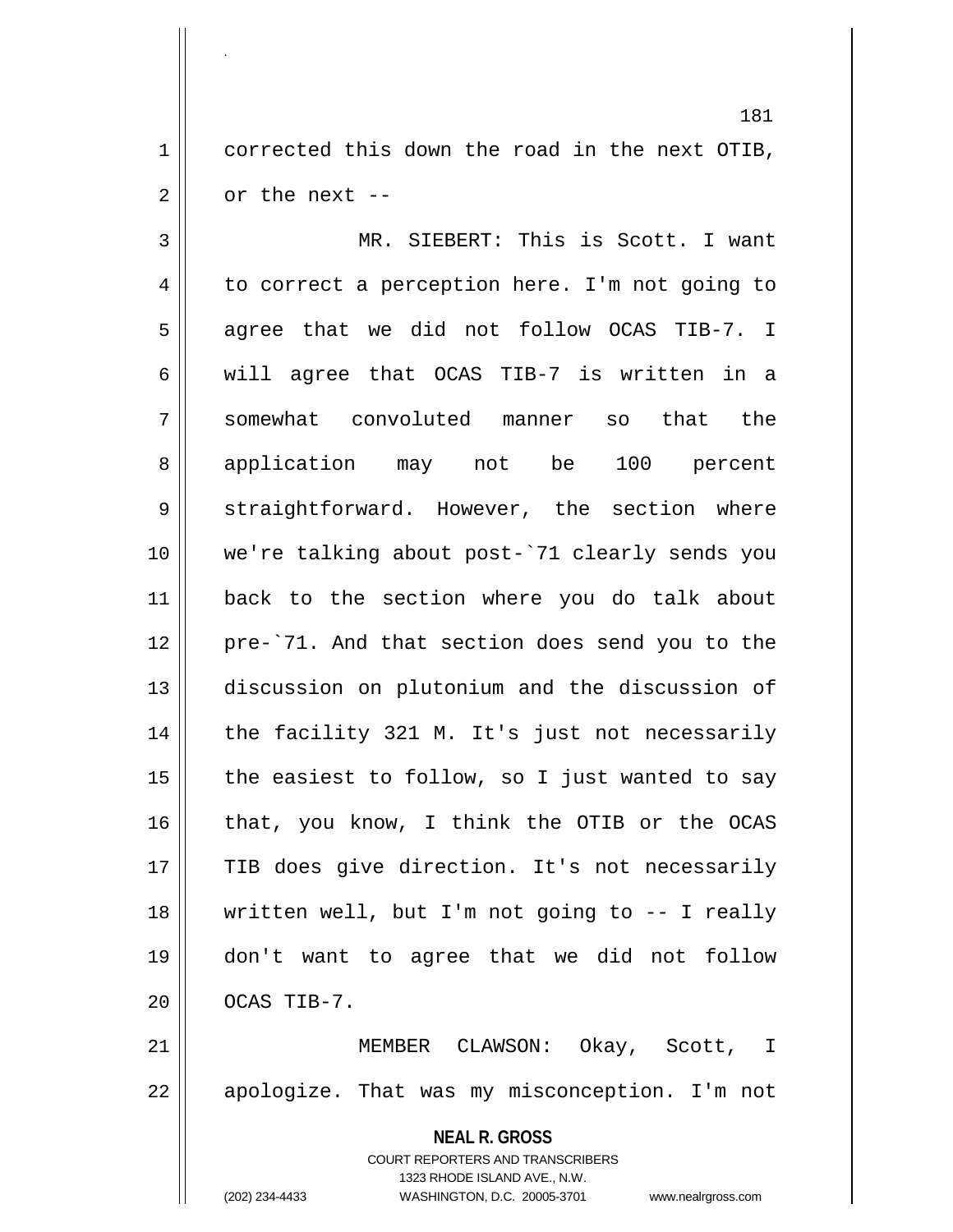$1 \parallel$  saying that --

.

| $\overline{2}$ | MR. STIVER: This is Stiver. I                                                                                                                                          |
|----------------|------------------------------------------------------------------------------------------------------------------------------------------------------------------------|
| $\mathfrak{Z}$ | think we're in agreement that they followed it                                                                                                                         |
| $\overline{4}$ | appropriately, but that the verbiage is going                                                                                                                          |
| 5              | to be improved in a new iteration of a                                                                                                                                 |
| 6              | guidance document. And that's really --                                                                                                                                |
| 7              | wholeheartedly<br>MR. SIEBERT: We                                                                                                                                      |
| 8              | thank you.                                                                                                                                                             |
| 9              | FARVER: This is Doug, and I<br>$MR$ .                                                                                                                                  |
| 10             | don't agree that they followed it because that                                                                                                                         |
| 11             | takes them right back to Section 2.1, which                                                                                                                            |
| $12$           | clearly does not talk about bioassay. I mean,                                                                                                                          |
| 13             | you've done it. There's no word bioassay in                                                                                                                            |
| 14             | Section 2.1, which is what you get referred                                                                                                                            |
| 15             | back to. That strictly talks about work area.                                                                                                                          |
| 16             | They didn't follow the post-'71 guidance.                                                                                                                              |
| 17             | MR. SIEBERT: Section 2.1 bottom                                                                                                                                        |
| 18             | fuel fabrication 300<br>under<br>fuel<br>area,                                                                                                                         |
| 19             | fabrication facility 321 M only during certain                                                                                                                         |
| 20             | time periods, see Section 2.2 for further                                                                                                                              |
| 21             | guidance.                                                                                                                                                              |
| 22             | CHAIRMAN KOTELCHUCK: Who was<br>that                                                                                                                                   |
|                | <b>NEAL R. GROSS</b><br><b>COURT REPORTERS AND TRANSCRIBERS</b><br>1323 RHODE ISLAND AVE., N.W.<br>WASHINGTON, D.C. 20005-3701<br>(202) 234-4433<br>www.nealrgross.com |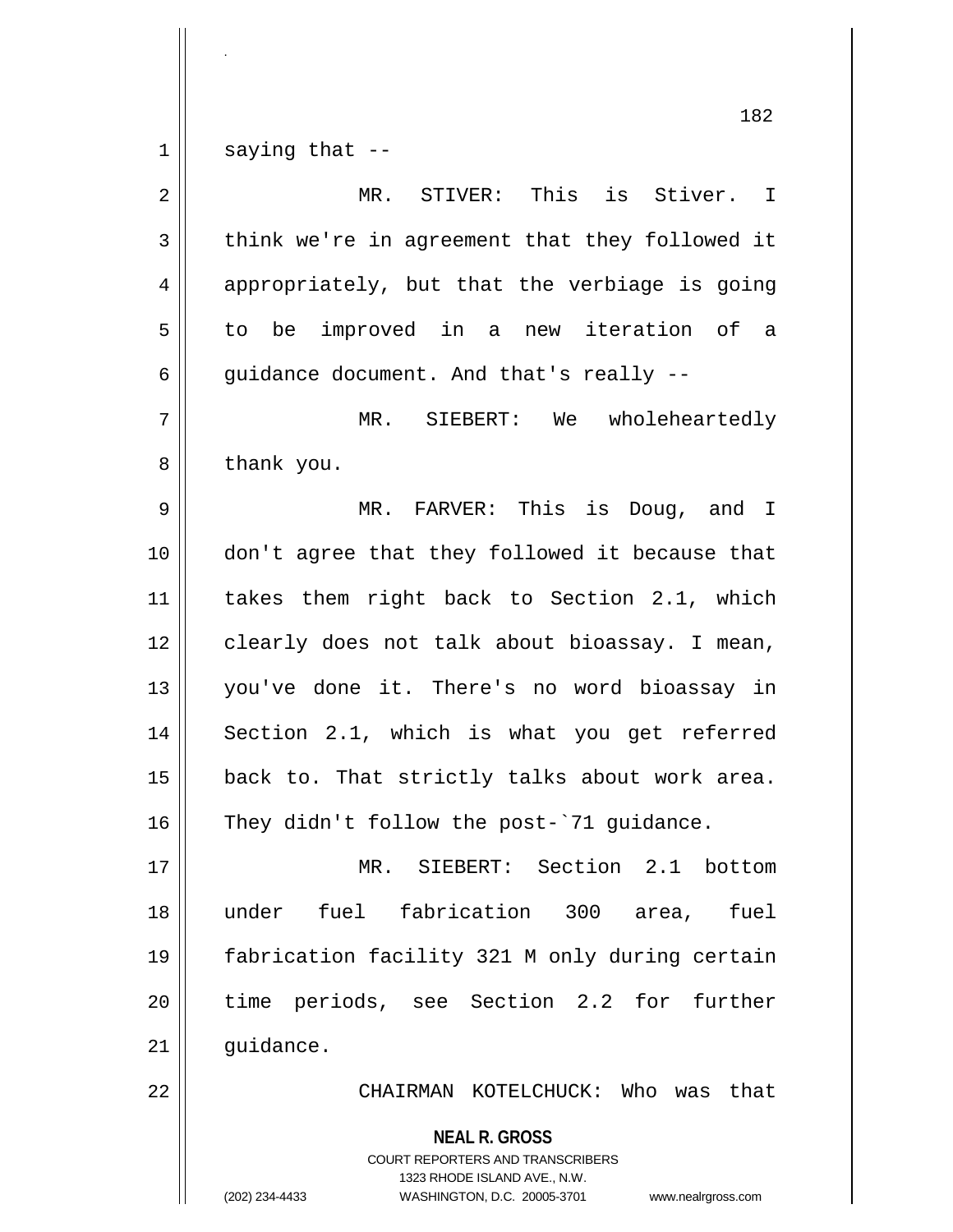|    | 183                                                                                                                                                             |
|----|-----------------------------------------------------------------------------------------------------------------------------------------------------------------|
| 1  | just speaking?                                                                                                                                                  |
| 2  | MR. SIEBERT: I'm sorry, that was                                                                                                                                |
| 3  | Scott Siebert.                                                                                                                                                  |
| 4  | CHAIRMAN KOTELCHUCK: Pardon?                                                                                                                                    |
| 5  | MR. SIEBERT: That's Scott Siebert.                                                                                                                              |
| 6  | CHAIRMAN KOTELCHUCK: Okay.                                                                                                                                      |
| 7  | MR. SIEBERT: Just quoting the                                                                                                                                   |
| 8  | person that --                                                                                                                                                  |
| 9  | MEMBER MUNN: The OTIB.                                                                                                                                          |
| 10 | MR. SIEBERT: OCAS TIB-7. It                                                                                                                                     |
| 11 | clearly -- it does send you to Section 2.2.                                                                                                                     |
| 12 | MR. FARVER: This is Doug, I stand                                                                                                                               |
| 13 | corrected. It does for the 300 area. It does                                                                                                                    |
| 14 | send you down there. Correct.                                                                                                                                   |
| 15 | MR. SIEBERT: Thank you.                                                                                                                                         |
| 16 | MEMBER MUNN: This<br>is why the                                                                                                                                 |
| 17 | verbiage is so important.                                                                                                                                       |
| 18 | MR. KATZ: Okay, so this is Ted.                                                                                                                                 |
| 19 | So, it sounds like you can close it now, and                                                                                                                    |
| 20 | with the recommendation that the verbiage be                                                                                                                    |
| 21 | clarified. There's nothing more to it. Right?                                                                                                                   |
| 22 | CHAIRMAN KOTELCHUCK: That's right,                                                                                                                              |
|    | <b>NEAL R. GROSS</b><br>COURT REPORTERS AND TRANSCRIBERS<br>1323 RHODE ISLAND AVE., N.W.<br>(202) 234-4433<br>WASHINGTON, D.C. 20005-3701<br>www.nealrgross.com |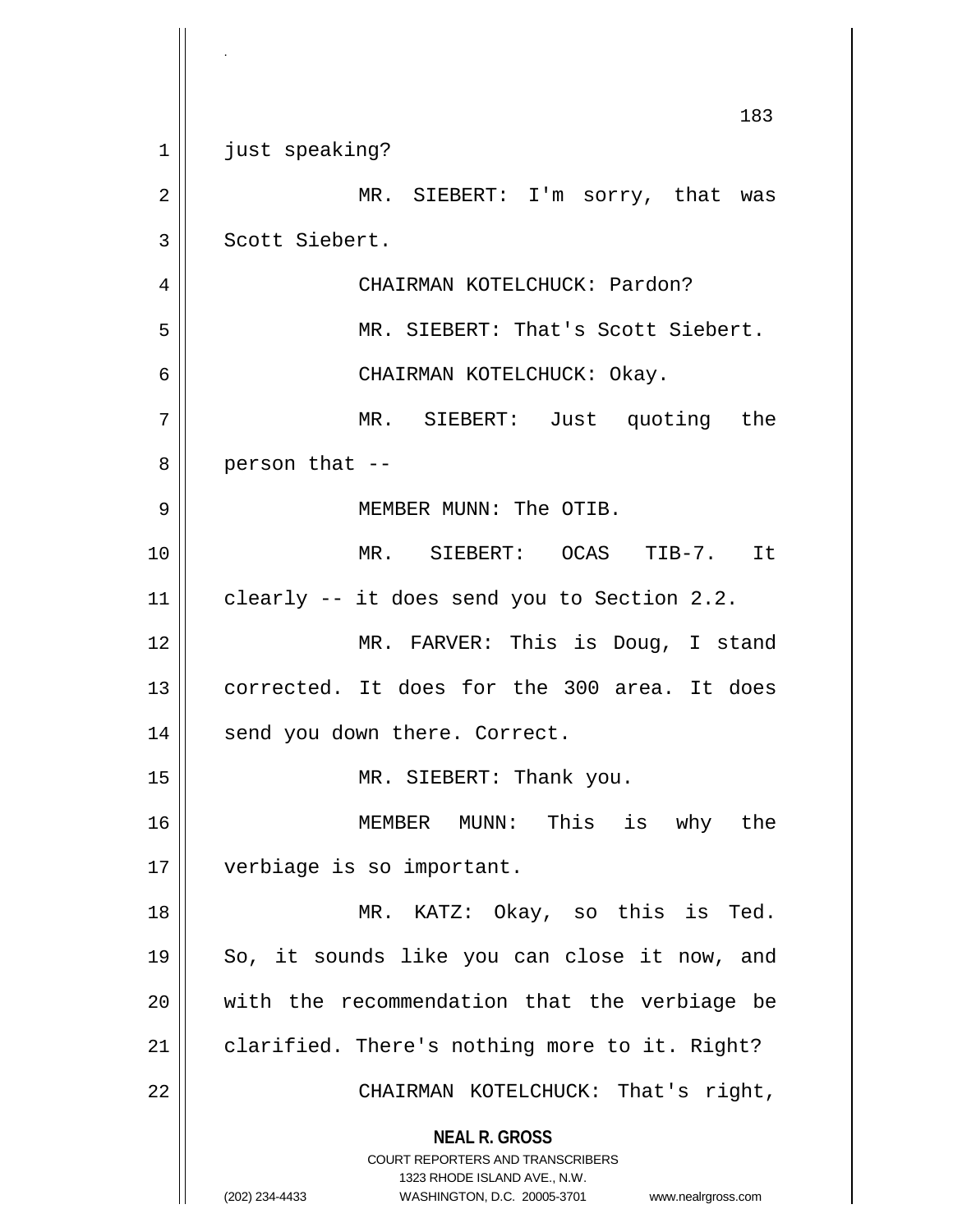1 but I think it has to come back to the 2 || Committee to approve so that all parties  $3 \parallel$  agree.

 MR. KATZ: No. I mean, you just 5 | talked through it. I mean, there's nothing more in terms of verbiage. I mean, they don't have to -- this Committee does not have to 8 approve the verbiage in their TIB or whatever it is that we're referring to, the verbiage for instructions. That doesn't need to be done here. I mean, again, you're trying to close 12 || out a case. You've determined that the science || is fine, and now you've determined that there has been some confusion because the instructions aren't crystal clear. And that's 16 | been resolved, and you've determined that they 17 || should clarify the language, and you could make that recommendation. But then it seems to me the Dose Reconstruction Subcommittee is 20 done with this issue completely.

21 CHAIRMAN KOTELCHUCK: Well, who --  $22$  || they're going to talk to each other, SC&A

> **NEAL R. GROSS** COURT REPORTERS AND TRANSCRIBERS 1323 RHODE ISLAND AVE., N.W.

.

(202) 234-4433 WASHINGTON, D.C. 20005-3701 www.nealrgross.com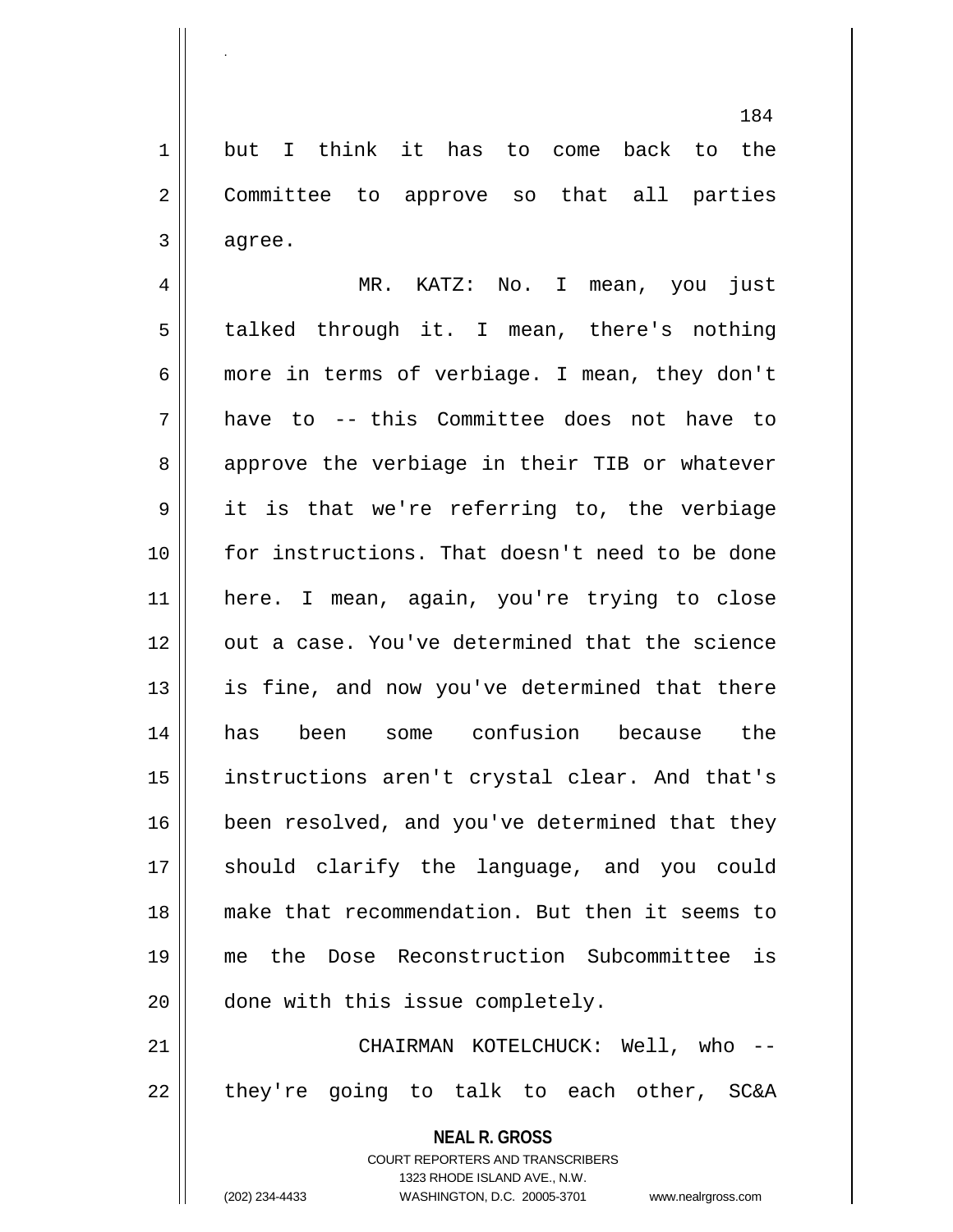**NEAL R. GROSS** COURT REPORTERS AND TRANSCRIBERS 1323 RHODE ISLAND AVE., N.W. (202) 234-4433 WASHINGTON, D.C. 20005-3701 www.nealrgross.com 185 1 || folks and NIOSH, and ORAU, I guess. 2 MR. KATZ: No, I mean, there's 3 nothing more to talk about. They've just 4 | resolved it. 5 MEMBER MUNN: We've talked it  $6 \parallel$  through. 7 MR. SIEBERT: I think we're 8 confusing the verbiage that we're going to put  $9 \parallel$  into the matrix with the verbiage that's going 10 || to go into the TBD. 11 || MEMBER MUNN: Exactly. 12 CHAIRMAN KOTELCHUCK: Right. Okay. 13 || MEMBER MUNN: And what we have just  $14$  said is what needs to be said in the matrix. 15 CHAIRMAN KOTELCHUCK: Okay, fine. 16 MR. KATZ: So, you can close it. 17 || CHAIRMAN KOTELCHUCK: Okay. 18 || MR. KATZ: They'll follow up with 19 the TBD but that doesn't need to hold the 20 | Subcommittee hostage. 21 || MEMBER MUNN: Well, we do need to 22 make sure that both the Agency and our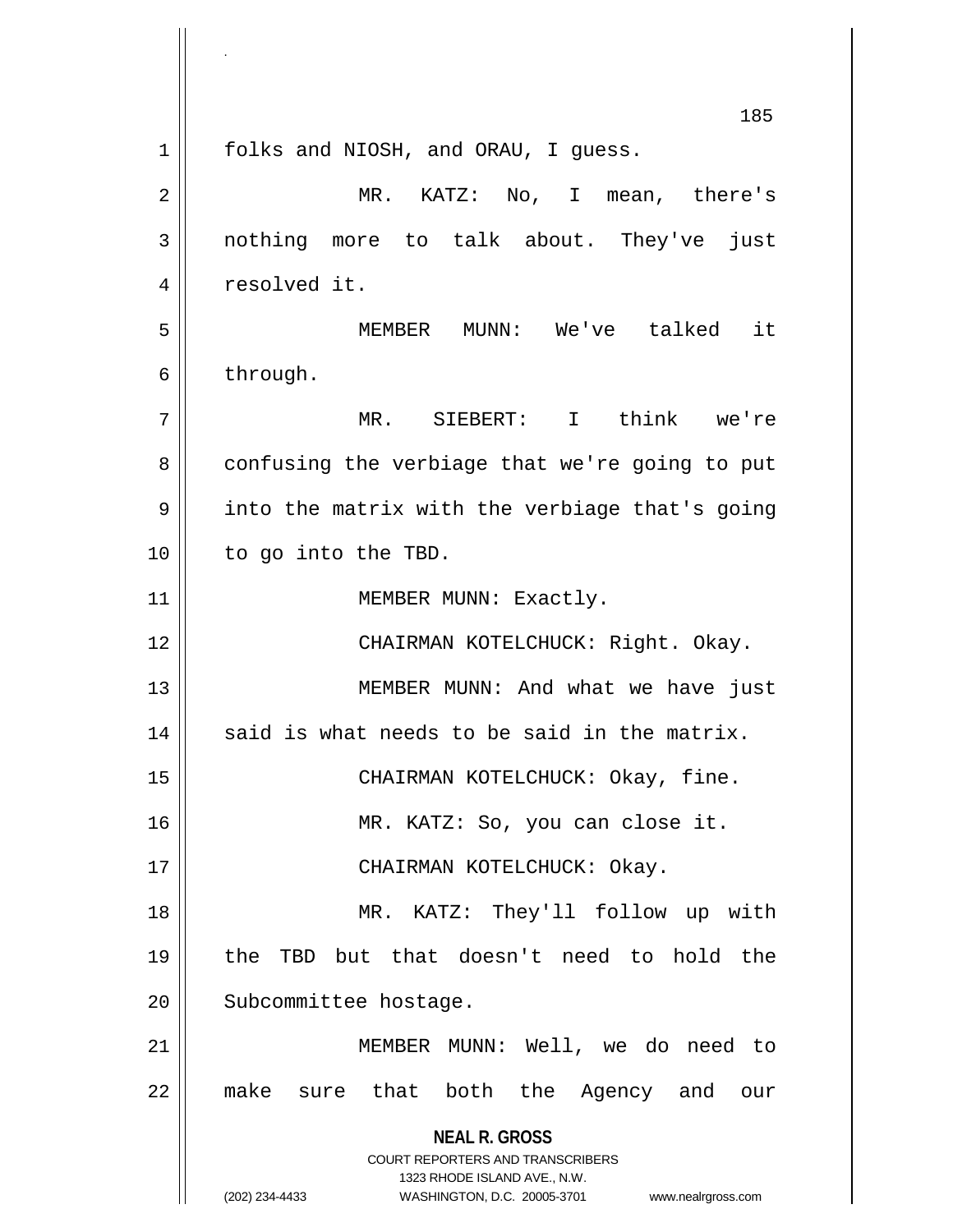**NEAL R. GROSS** COURT REPORTERS AND TRANSCRIBERS 1323 RHODE ISLAND AVE., N.W. 186 1 contractor agree that the words that we're  $2 \parallel$  putting in the matrix cover the issue. That's 3 || my concern. 4 MR. KATZ: Well, I know but you 5 | just discussed it. 6 MEMBER MUNN: I know. 7 MR. KATZ: Everyone agrees that the 8 || verbiage isn't as clear as possible, and I  $9 \parallel$  think I heard Scott say that it's not as clear 10 as possible, and they can clarify it. So, that 11 finding is clear and can be written in the 12 matrix. 13 || MR. SIEBERT: And let's not forget 14 that we have the transcript of this 15 discussion, too. 16 MR. KATZ: Right. I mean, it's -- 17 || so, it seems like everything that the 18 || Subcommittee needs to do is now crystal clear 19 in terms of what its findings were. I think 20 || you're done with it. There's nothing left for 21 || the Subcommittee to do. NIOSH can go in in the 22 || future and change its TBD language, but

.

(202) 234-4433 WASHINGTON, D.C. 20005-3701 www.nealrgross.com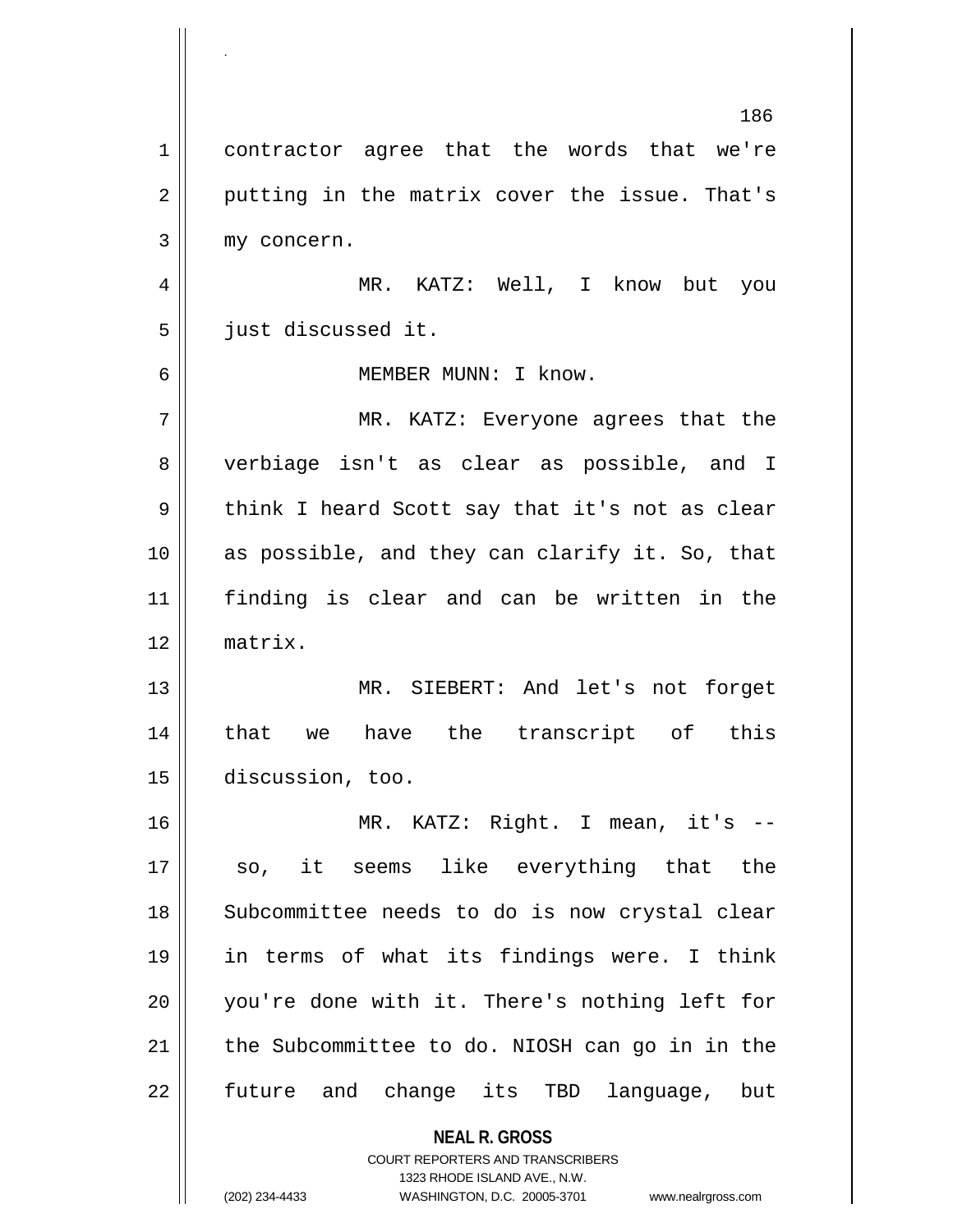**NEAL R. GROSS** COURT REPORTERS AND TRANSCRIBERS 1323 RHODE ISLAND AVE., N.W. (202) 234-4433 WASHINGTON, D.C. 20005-3701 www.nealrgross.com 187 1 || there's nothing more here. 2 MEMBER MUNN: Well, I'm not even 3 | worried about the language in the TBD. 4 MR. KATZ: Right. I mean -- 5 MEMBER MUNN: My only concern is 6 | that if I come back to this finding a year and  $7 \parallel$  a half from now and look at the way it was 8 closed, if we don't have something that 9 || indicates that at least the Subcommittee 10 discussed it and everyone agreed that the TBD  $11$   $\parallel$  -- the TIB was difficult to follow --12 || MR. KATZ: Right. 13 MEMBER MUNN: -- but that this 14 || case was done appropriately, then that's what 15 || I think would make everybody happy. 16 MR. KATZ: Right, Wanda. That's all 17 I'm saying, is that you just said exactly what 18 the Subcommittee found, and that's all the 19 || Subcommittee needed to do here. 20 MEMBER MUNN: Yes. 21 || MR. KATZ: Yes, okay. 22 MEMBER MUNN: But as long as people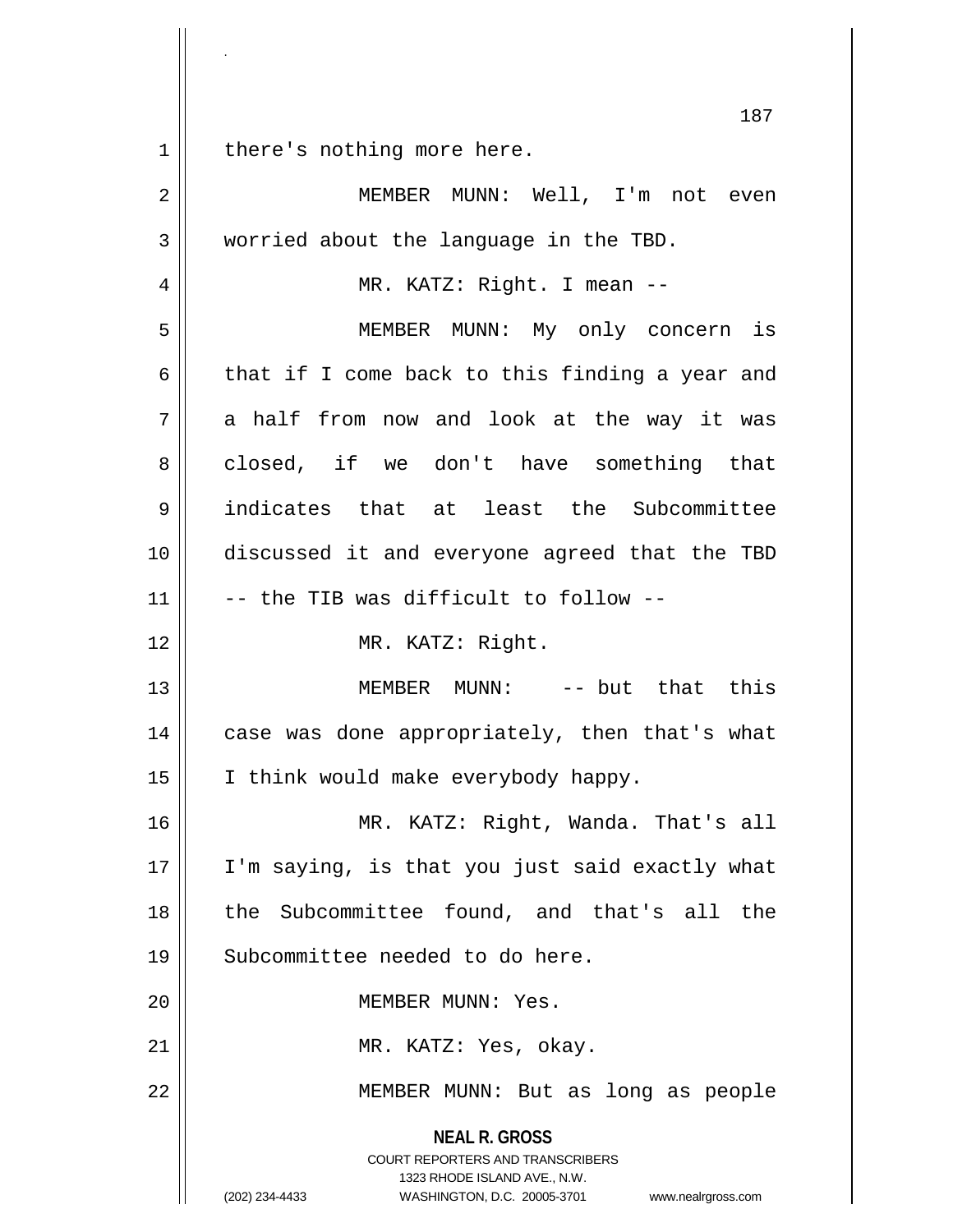1 agree that that's what we're going to do.

.

**NEAL R. GROSS** COURT REPORTERS AND TRANSCRIBERS 1323 RHODE ISLAND AVE., N.W. (202) 234-4433 WASHINGTON, D.C. 20005-3701 www.nealrgross.com 2 CHAIRMAN KOTELCHUCK: Well, we  $3 \parallel$  agree we're going to do it. It's just a 4 question of whether the statement ever comes 5 || back before the Committee. To my mind, it 6  $\parallel$  would take just a couple of minutes to have it 7 come back before the Committee. I think we 8 a have resolved the issue, and whether we call 9 || it closed or not, we are coming back to this 10 matrix next time, and we can do it very 11 || quickly. 12 || MR. KATZ: Okay. 13 CHAIRMAN KOTELCHUCK: Let's do it. 14 Let's do it that way. Okay? The statement 15 comes back before the Committee next time. 16 Let's go on. 17 MR. FARVER: Okay. Unless you want 18 || me to read it real quick, what I wrote. 19 CHAIRMAN KOTELCHUCK: Okay. You 20 | have the statement? 21 MR. FARVER: I have something  $22$  | that's short and sweet, I hope.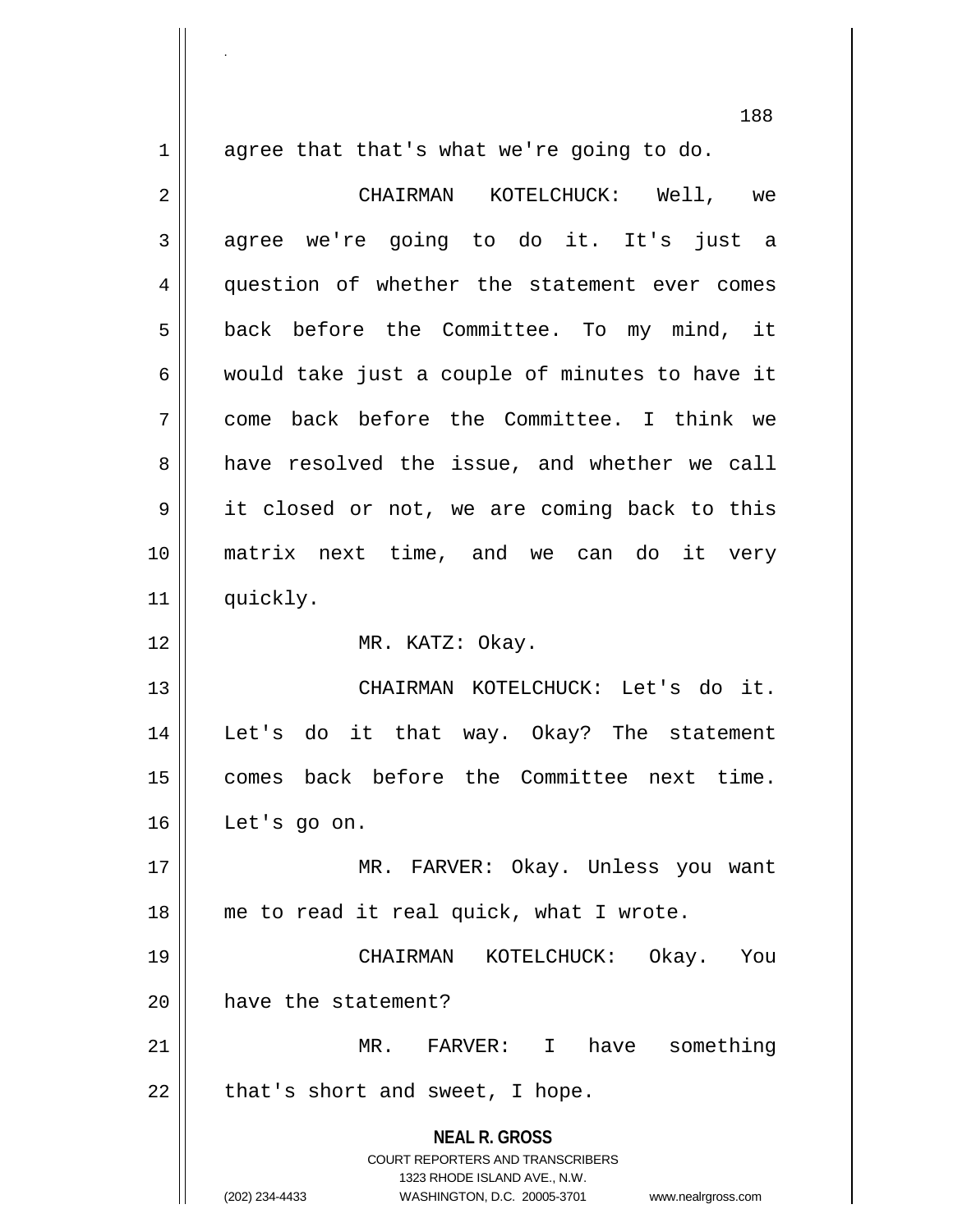**NEAL R. GROSS** COURT REPORTERS AND TRANSCRIBERS 1323 RHODE ISLAND AVE., N.W. (202) 234-4433 WASHINGTON, D.C. 20005-3701 www.nealrgross.com 189 1 || MEMBER MUNN: Good. 2 CHAIRMAN KOTELCHUCK: Then, if we  $3 \parallel$  can resolve it, let's do it. Go ahead. 4 MR. FARVER: The Dose 5 Reconstruction Subcommittee discussed this  $6 \parallel$  issue and agreed that the guidance in TIB-007  $7 \parallel$  is not clear, but the dose calculations were 8 done appropriately. I could add something  $9 \parallel$  about the TIB being revised in the future. No 10 further action from the Committee. Closed. 11 || MEMBER MUNN: Well, I don't think 12 you even have to do that. Just, it's closed. 13 MR. FARVER: Closed. The dose 14 calculations were appropriate. No further 15 action. 16 MEMBER MUNN: Yes. Correct. 17 || CHAIRMAN KOTELCHUCK: Right. Good. 18 MR. FARVER: Okay. 19 CHAIRMAN KOTELCHUCK: That is 20 closed now. Is that okay, folks? Everybody 21 | participating? 22 || MEMBER CLAWSON: Yes, this is Brad.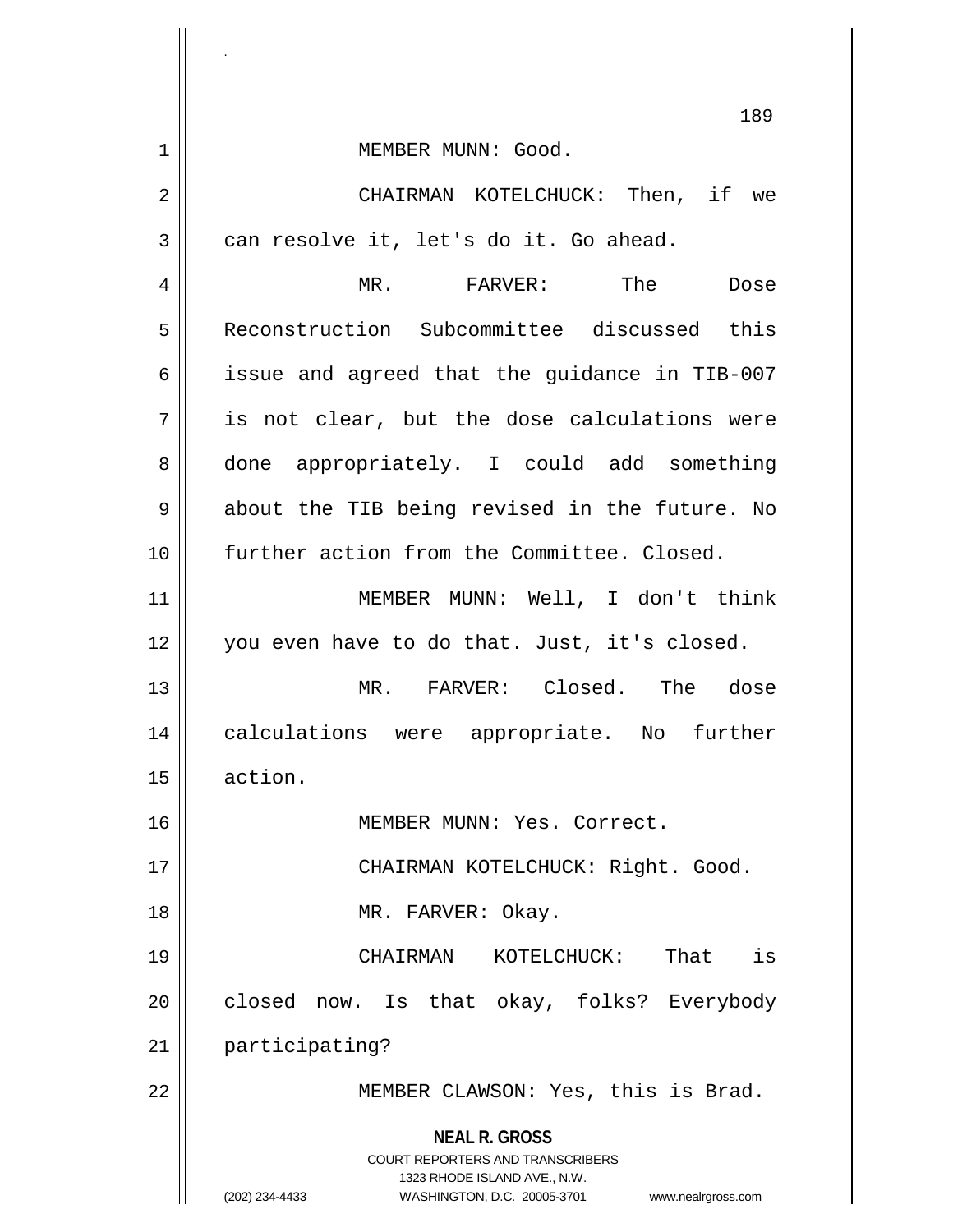|    | 190                                                                                                                                                             |
|----|-----------------------------------------------------------------------------------------------------------------------------------------------------------------|
| 1  | MR. SIEBERT: Good with me.                                                                                                                                      |
| 2  | CHAIRMAN KOTELCHUCK: Okay, then                                                                                                                                 |
| 3  | let's go on.                                                                                                                                                    |
| 4  | MEMBER MUNN: I have 334?                                                                                                                                        |
| 5  | MR. FARVER: 334.                                                                                                                                                |
| 6  | CHAIRMAN KOTELCHUCK: Okay.                                                                                                                                      |
| 7  | MEMBER MUNN: Looks like it's                                                                                                                                    |
| 8  | NIOSH's ball. Incomplete missed photons.                                                                                                                        |
| 9  | MR. SIEBERT: This is Scott. Grady,                                                                                                                              |
| 10 | you want me to -- this one?                                                                                                                                     |
| 11 | MR. CALHOUN: Yes, I always want                                                                                                                                 |
| 12 | you to take this one, Scott.                                                                                                                                    |
| 13 | MR. SIEBERT: I guess that is a                                                                                                                                  |
| 14 | silly question. What we had discussed at the                                                                                                                    |
| 15 | last one, we all believe -- okay, let's go                                                                                                                      |
| 16 | back. This was an interpretation of when we                                                                                                                     |
| 17 | should be assigning missed dose and when we                                                                                                                     |
| 18 | should be assigning ambient dose for the                                                                                                                        |
| 19 | record for a Savannah River worker.                                                                                                                             |
| 20 | We all agreed that the way this                                                                                                                                 |
| 21 | was done, there was an error made and it could                                                                                                                  |
| 22 | have -- it should have been more clearly                                                                                                                        |
|    | <b>NEAL R. GROSS</b><br>COURT REPORTERS AND TRANSCRIBERS<br>1323 RHODE ISLAND AVE., N.W.<br>(202) 234-4433<br>WASHINGTON, D.C. 20005-3701<br>www.nealrgross.com |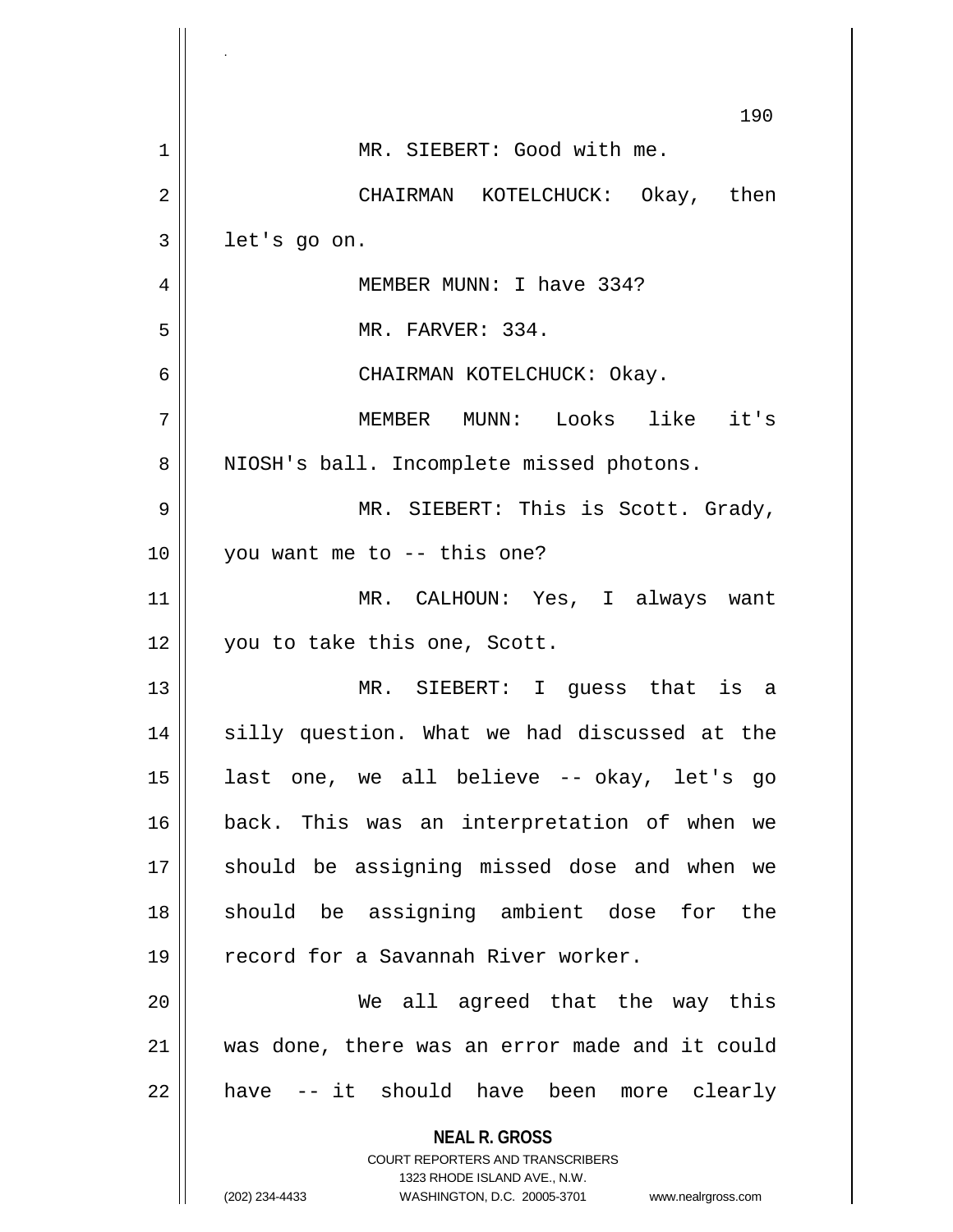1 assessed with missed dose as opposed to  $2 \parallel$  ambient during certain time frames, and we all  $3 \parallel$  agree on that. The only outstanding question 4 was whether this type of issue was going to 5 || affect additional claims.

.

6 Grady and I talked about this a 7 little bit earlier this week, and it appears  $8 \parallel$  that this is a very claim-specific issue in  $9 \parallel$  this case because this case had documentation 10 in it where there was visitor badges, routine 11 badges, documentation as to when the dose -- 12 when the monitoring was actually stopped 13 during a few years. There was a lot of very 14 || case-specific monitoring data in this claim,  $15$  so it seemed that this issue was affecting  $16$  this claim and how we dealt with this claim, 17 as opposed to a global how we deal with missed 18 and ambient at Savannah River Site with the 19 | records.

20 MEMBER MUNN: Well, that appears to 21 answer the question that was asked to 22 determine whether other cases were handled in

## **NEAL R. GROSS** COURT REPORTERS AND TRANSCRIBERS 1323 RHODE ISLAND AVE., N.W. (202) 234-4433 WASHINGTON, D.C. 20005-3701 www.nealrgross.com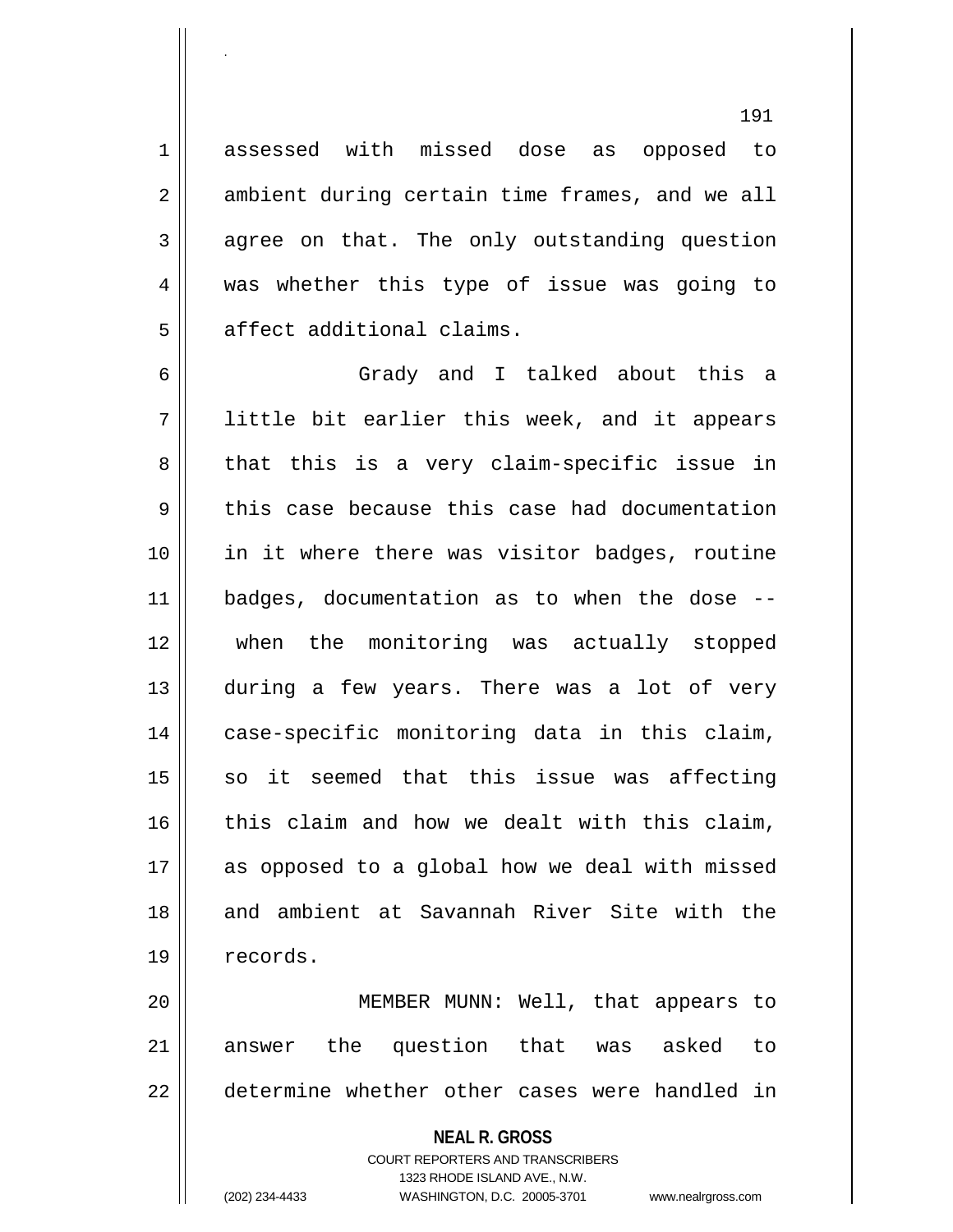|             | 192                                                                 |
|-------------|---------------------------------------------------------------------|
| $\mathbf 1$ | a similar manner. What I'm hearing is it's                          |
| 2           | case-specific and, therefore, the question is                       |
| 3           | resolved. I assume SC&A has no problem with                         |
| 4           | that.                                                               |
| 5           | CHAIRMAN KOTELCHUCK: SC&A?                                          |
| 6           | MR. STIVER: This is John. I have                                    |
| 7           | no trouble with it at all.                                          |
| 8           | MR. FARVER: I'm just typing,                                        |
| 9           | "NIOSH determined that this is a case-specific                      |
| 10          | issue, no further action is needed, closed."                        |
| 11          | MEMBER MUNN: Correct.                                               |
| 12          | CHAIRMAN KOTELCHUCK: Fine. Moving                                   |
| 13          | right along., 334.5.                                                |
| 14          | MEMBER MUNN: Correct.                                               |
| 15          | MR. FARVER: Okay, 334.5 has to do                                   |
| 16          | with how they calculate the missed to measured                      |
| 17          | plutonium, the internal plutonium doses. Okay.                      |
| 18          | What the finding is based on is: there were                         |
| 19          | two dose reconstructions done, one in -- an                         |
| 20          | earlier one, it was a couple of years earlier,                      |
| 21          | and then this one we reviewed. When<br>our                          |
| 22          | reviewer was looking at it they went back to                        |
|             | <b>NEAL R. GROSS</b><br>COURT REPORTERS AND TRANSCRIBERS            |
|             | 1323 RHODE ISLAND AVE., N.W.                                        |
|             | (202) 234-4433<br>WASHINGTON, D.C. 20005-3701<br>www.nealrgross.com |

.

 $\parallel$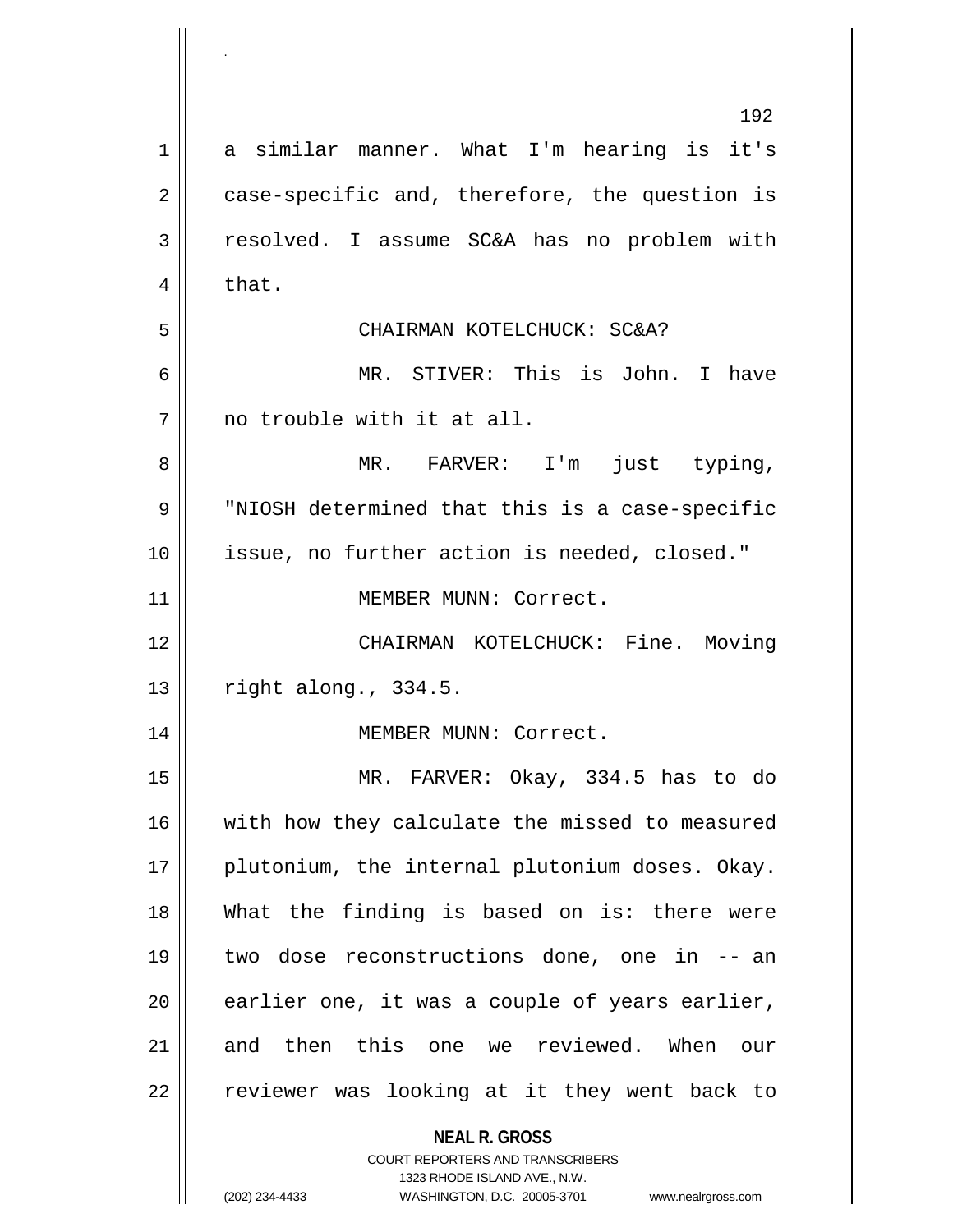1 || the first one and looked at what was done,  $2 \parallel$  then looked at the second one that was done, 3 and there were some questions about the MDAs  $4 \parallel$  and some of the values used. But what it comes 5 down to in this one, and I'm trying to find a  $6 \parallel$  PoC on this  $-$ 7 MR. SIEBERT: About 32 percent, 8 Doug. This is Scott. 9 MR. FARVER: This is a very low 10 one, so when NIOSH came back did the second 11 dose reconstruction, they used what we'll call 12 || efficiency methods, which they calculate the 13 plutonium dose based on the samples, actual 14 || samples, and then based on the assumed missed 15 dose, go back and compare the doses for each 16 year and use the highest dose. It's part of 17 || their efficiency method. That kind of confused 18 || our reviewer, but really, I mean, they give an 19 excellent explanation. It's a little tedious  $20$  | to go through, but actually you go through the  $21$  whole thing, and it's a very good explanation,  $22$  || and I'm glad they did it because it helps out

> **NEAL R. GROSS** COURT REPORTERS AND TRANSCRIBERS

.

1323 RHODE ISLAND AVE., N.W.

(202) 234-4433 WASHINGTON, D.C. 20005-3701 www.nealrgross.com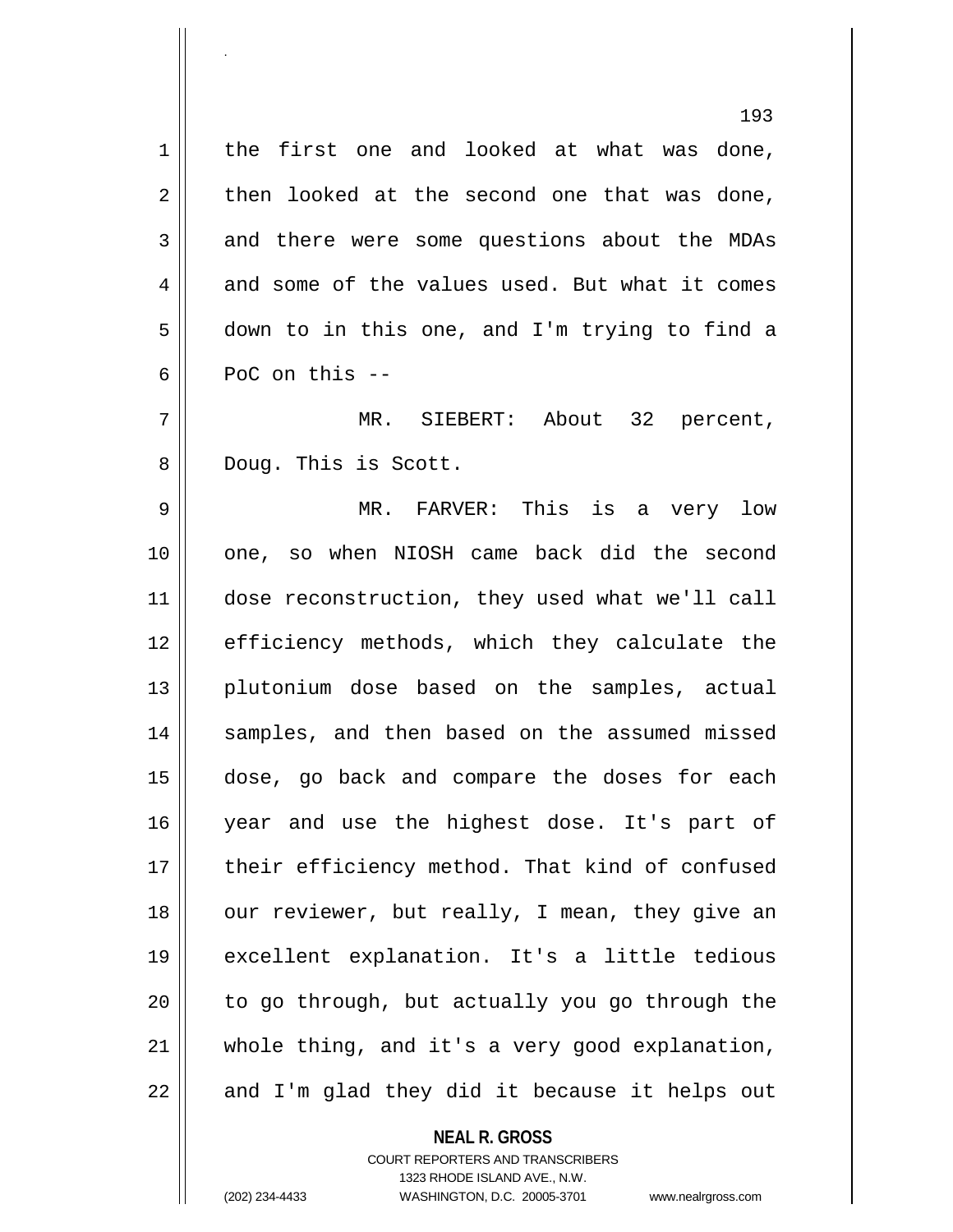**NEAL R. GROSS** COURT REPORTERS AND TRANSCRIBERS 1323 RHODE ISLAND AVE., N.W. (202) 234-4433 WASHINGTON, D.C. 20005-3701 www.nealrgross.com 194 1 | tremendously. And as we say in our initial 2 || response, you know, "Appreciate the detailed 3 explanation and recommend closing the 4 finding." We really don't have anything to  $5 \parallel$  add. There's nothing they did anything wrong. 6 CHAIRMAN KOTELCHUCK: Okay. 7 MR. FARVER: They just -- they 8 | overestimated. 9 CHAIRMAN KOTELCHUCK: That sounds  $10 \parallel \qquad \text{qood}.$ 11 MEMBER MUNN: So, we're ready to 12 close it. 13 CHAIRMAN KOTELCHUCK: Good, close  $14 \parallel \text{it.}$ 15 || MEMBER MUNN: Subcommittee agrees. 16 Closed. 17 || CHAIRMAN KOTELCHUCK: Good. 18 MEMBER CLAWSON: This is Brad, yes. 19 CHAIRMAN KOTELCHUCK: Dave, yes? 20 | MEMBER RICHARDSON: Dave, yes. 21 MEMBER MUNN: 334.8. And SC&A 22 | should have the CATI.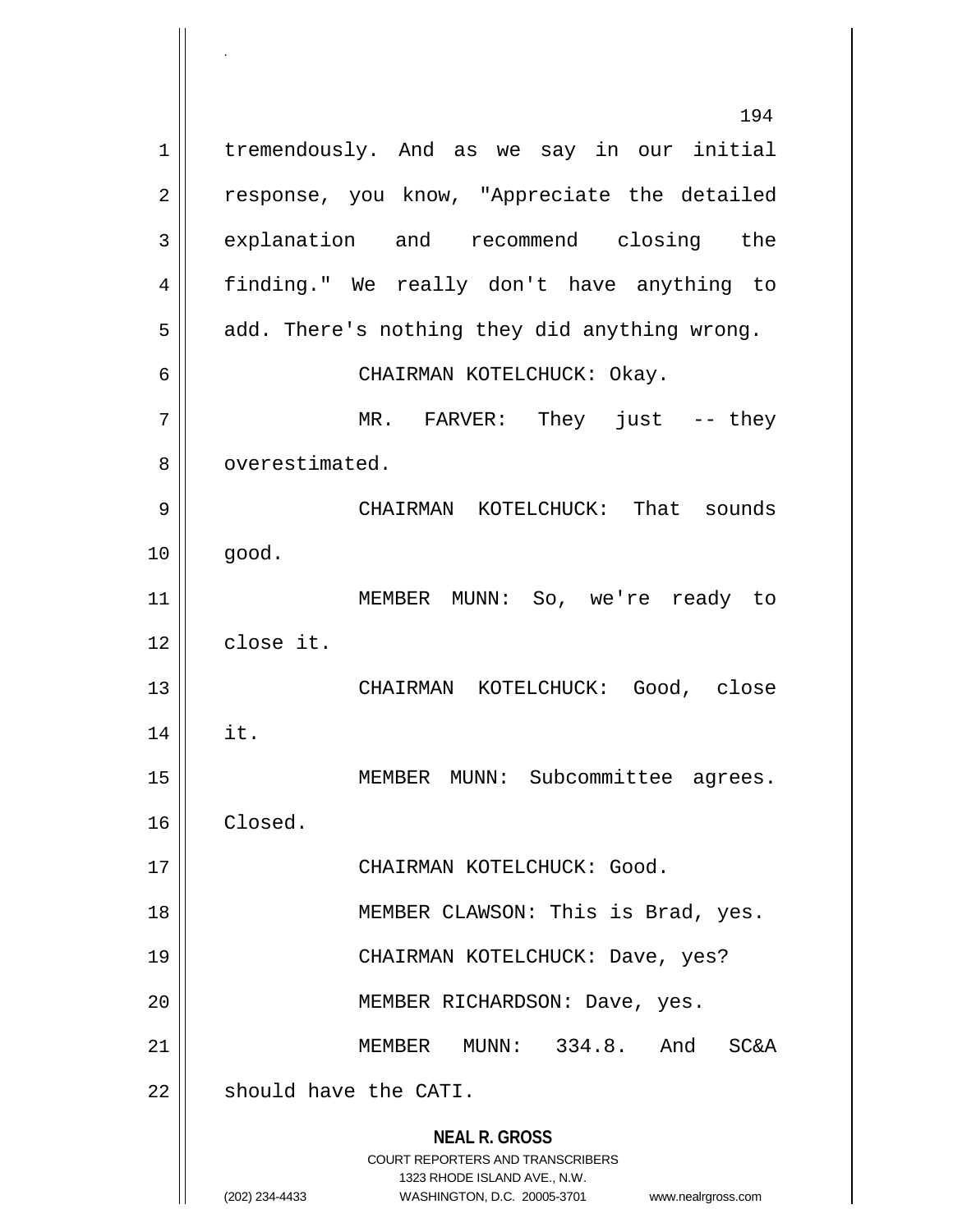1 MR. FARVER: I don't believe we  $2 \parallel$  received that.

.

3 || MR. SIEBERT: This is Scott. I  $4 \parallel$  think that getting the updated matrix didn't  $5 \parallel$  happen the last couple of days. This is the 6  $\parallel$  only one we updated for this matrix. I can  $7 \parallel$  address this just verbally, if you so desire.

8 There is no other CATI. We had a 9 | misprint in the first response, so SC&A was 10 looking for a CATI that did not exist, and I 11 apologize for that.

 The actual CATI is S4248, rather  $\parallel$  than S4247, which is at the beginning of the 14 || response in the summary. That 4247 really  $\parallel$  should be a 4248, and look at that CATI which is actually dated in November of 2003 instead | of 8, so we had two misprints there. It is on page 8 of that original CATI where the incidents that they're asking about is described. So, I apologize, I thought that had 21 || gotten over to you so you could look at it  $22 \parallel$  before this meeting. I don't know if you

> **NEAL R. GROSS** COURT REPORTERS AND TRANSCRIBERS 1323 RHODE ISLAND AVE., N.W. (202) 234-4433 WASHINGTON, D.C. 20005-3701 www.nealrgross.com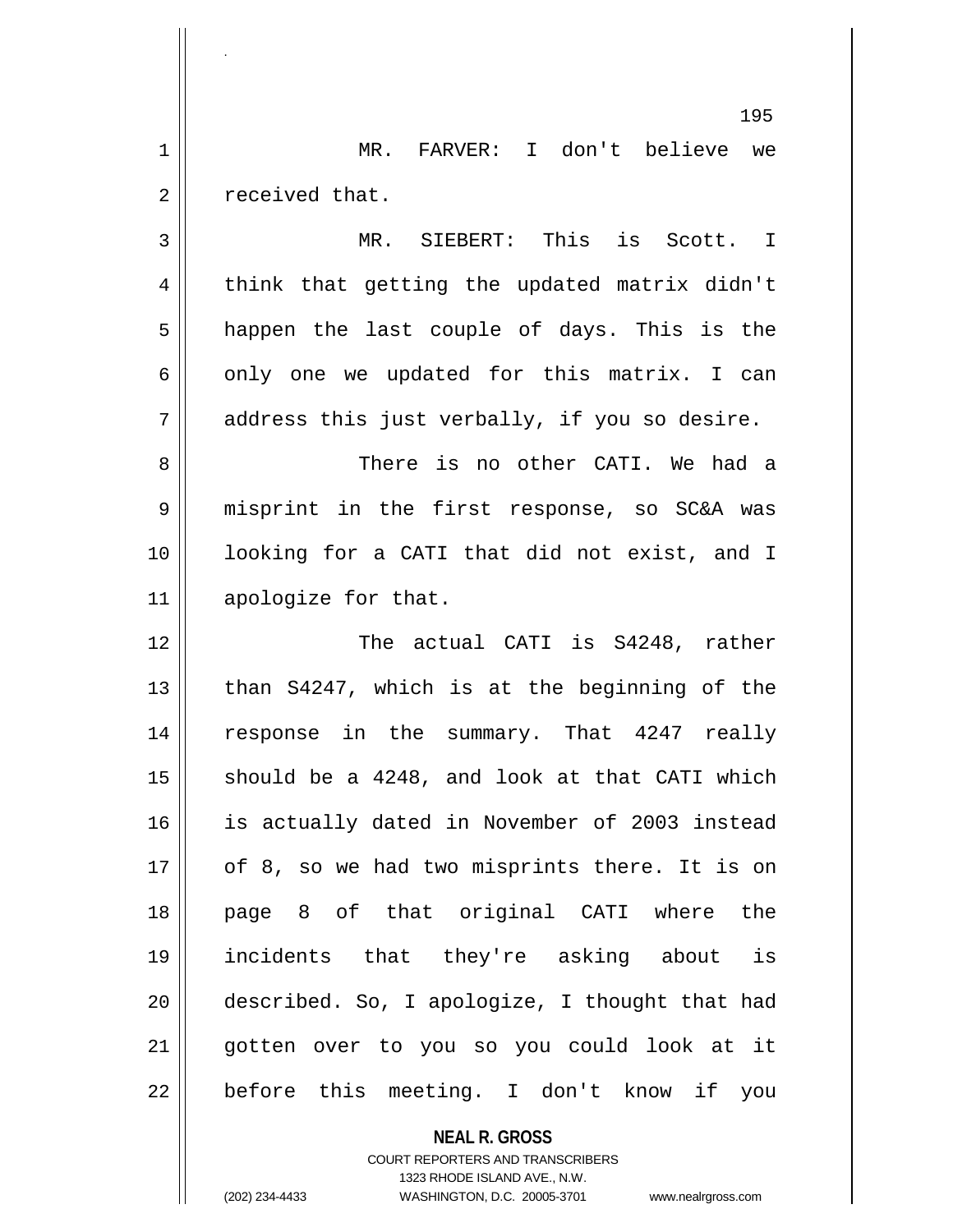**NEAL R. GROSS** COURT REPORTERS AND TRANSCRIBERS 1323 RHODE ISLAND AVE., N.W. (202) 234-4433 WASHINGTON, D.C. 20005-3701 www.nealrgross.com 1 || honestly may want to be able to just grab it 2 || during the break and take a look at it real 3 || quick, or how you want to handle that, but  $4 \parallel$  that's what the issue was. 5 MEMBER MUNN: It doesn't sound as  $6 \parallel$  though there's really anything to handle. It's 7 typographical error, sent people off in the 8 wrong direction, looking for something that 9 wasn't there. 10 MR. FARVER: This is Doug. Beth 11  $\parallel$  sent that to me the first thing this morning, 12 that response, so I'll include it in the 13 matrix. And if we take a break, I will try to 14 find it. 15 CHAIRMAN KOTELCHUCK: Okay. 16 | MEMBER MUNN: Good. 17 CHAIRMAN KOTELCHUCK: Good. 18 MEMBER MUNN: Great. 19 CHAIRMAN KOTELCHUCK: We've been  $20$  || going a little over an hour since lunch break,  $21$  | or breakfast break, so --22 MEMBER MUNN: Good time to do it.

.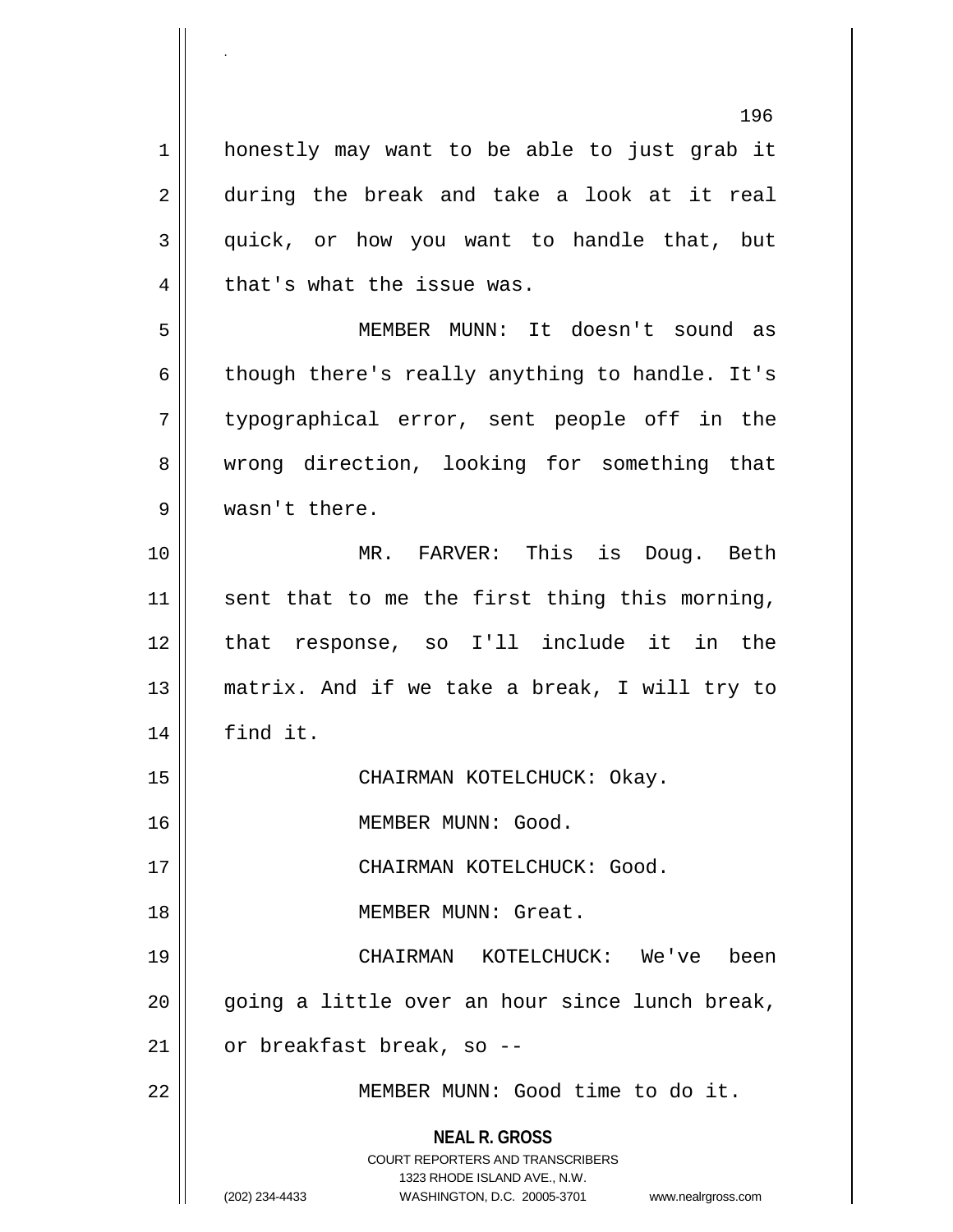**NEAL R. GROSS** COURT REPORTERS AND TRANSCRIBERS 1323 RHODE ISLAND AVE., N.W. (202) 234-4433 WASHINGTON, D.C. 20005-3701 www.nealrgross.com 197 1 CHAIRMAN KOTELCHUCK: Is this an 2 | appropriate time to take a break? 3 || MEMBER MUNN: Let's do. 4 CHAIRMAN KOTELCHUCK: Okay, very  $5 \parallel$  good. It is 2:37. We will get together at ten  $6 \parallel$  minutes of three, our time. Okay? 7 || MEMBER MUNN: Yes, great. 8 CHAIRMAN KOTELCHUCK: Okay, see you 9 all at ten minutes of three, Eastern Daylight 10 Time. 11 || (Whereupon, the proceedings went 12 || off the record at 2:38 p.m. and resumed at  $13$  |  $2:53$  p.m.) 14 MEMBER MUNN: Who was doing the 15 wording for us? 16 MR. KATZ: I think Stiver. 17 || MR. STIVER: I pulled up RFP. This 18 is a continuation of Rocky Flats and Los 19 Alamos. 20 CHAIRMAN KOTELCHUCK: So, we just 21 finished SRS. Oh, great. 22 || MR. STIVER: A real milestone here.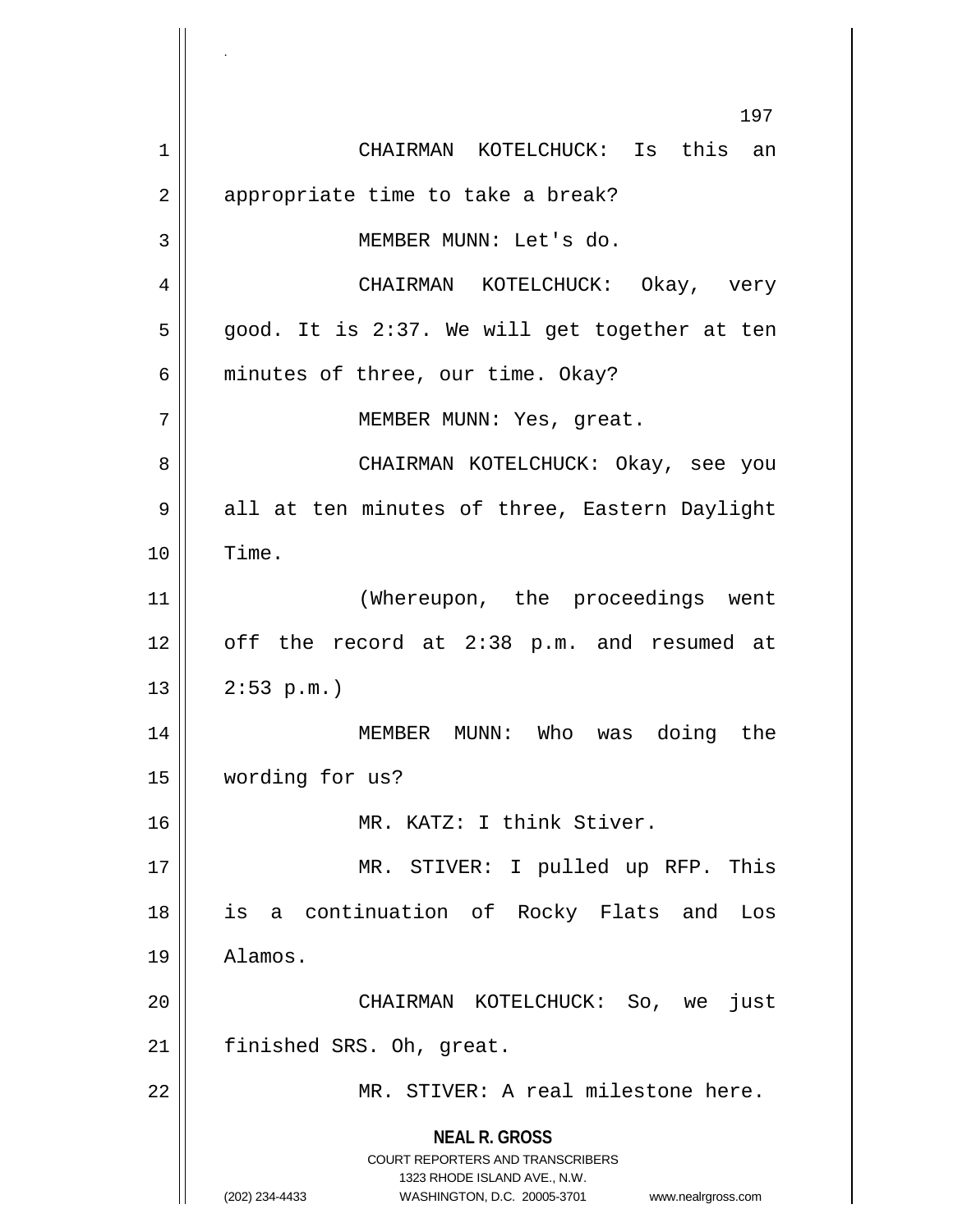**NEAL R. GROSS** COURT REPORTERS AND TRANSCRIBERS 1323 RHODE ISLAND AVE., N.W. (202) 234-4433 WASHINGTON, D.C. 20005-3701 www.nealrgross.com 198 1 CHAIRMAN KOTELCHUCK: Yes, okay. 2 || MEMBER MUNN: We were just going to  $3 \parallel$  close  $334.8$ . 4 MR. STIVER: Do we have Mr. Farver 5 back? 6 MR. FARVER: Yes. 7 MR. STIVER: Lead on, my man. 8 CHAIRMAN KOTELCHUCK: Okay, very  $9 \parallel$  good. 10 MR. FARVER: Is Scott on the line? 11 || MR. SIEBERT: I am. 12 MR. FARVER: Okay. Scott, I went 13 || back and looked at the documents you said, the 14 || summary -- CATI summary draft document. 15 || MR. SIEBERT: Yes. 16 MR. FARVER: That does contain 17 || information about the 1979 incident. However, 18 if you go to the final CATI report, it's not 19 in there. 20 || MR. SIEBERT: Well, wait a minute. 21 || MR. FARVER: Somehow it got -- when 22 it made it to the final CATI report, that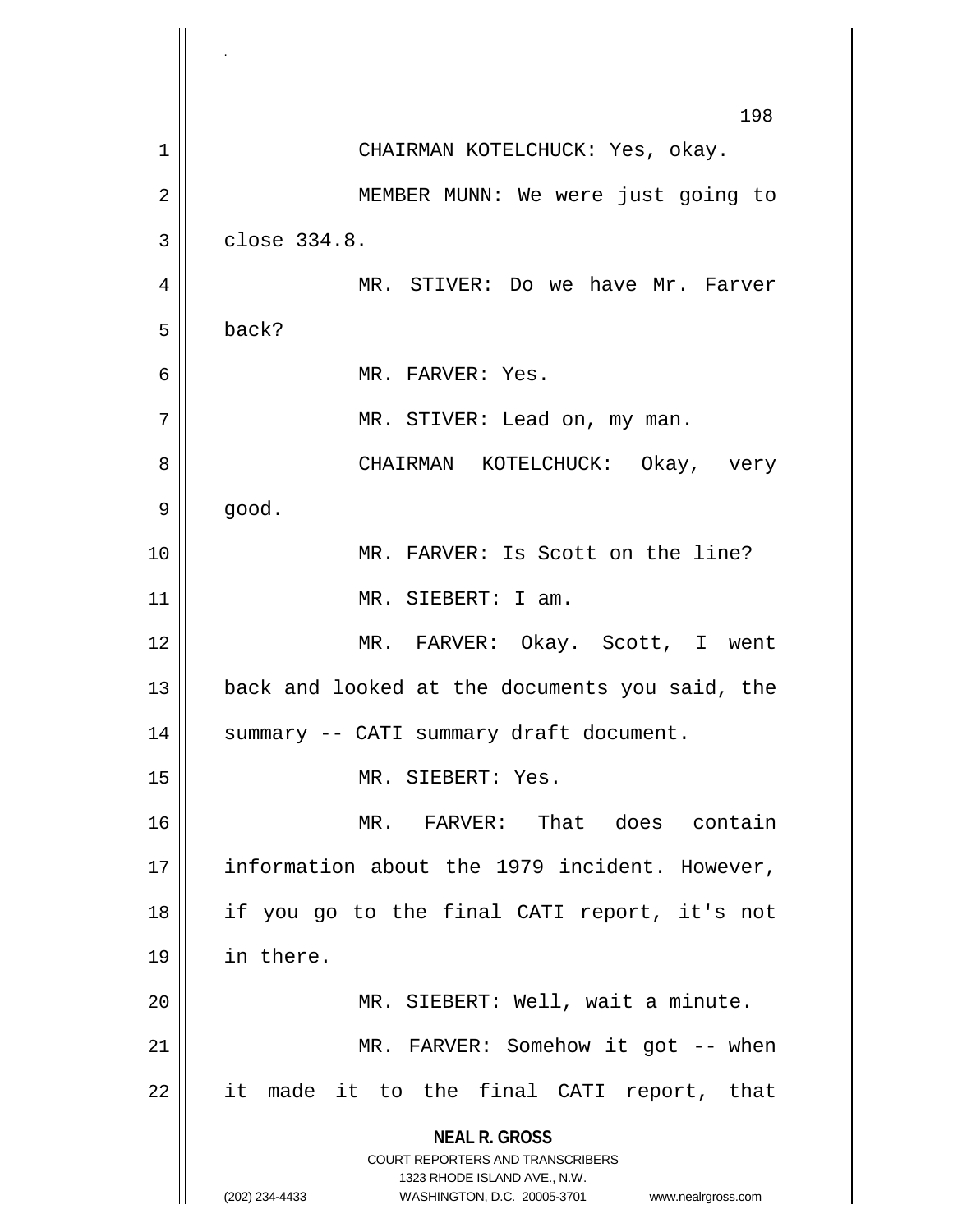information did not make it.

.

| $\overline{2}$ | MR. SIEBERT: Give me a second to                                                                                                                                       |
|----------------|------------------------------------------------------------------------------------------------------------------------------------------------------------------------|
| 3              | look at the right sheet. Oh, I already closed                                                                                                                          |
| 4              | -- dang it. I already closed that to go to                                                                                                                             |
| 5              | Rocky Flats. Give me a second here.                                                                                                                                    |
| 6              | MR. FARVER: Sure.                                                                                                                                                      |
| 7              | MR. SIEBERT: I can't blurt out the                                                                                                                                     |
| 8              | NIOSH ID number. Oh, there it is. I believe                                                                                                                            |
| 9              | the CATI summary draft is when they send it                                                                                                                            |
| 10             | out to the person who did the interview and                                                                                                                            |
| 11             | they say, you know, look over this. This is                                                                                                                            |
| 12             | what we believe you told us.                                                                                                                                           |
| 13             | MR. FARVER: That was done by three                                                                                                                                     |
| 14             | different survivors.                                                                                                                                                   |
| 15             | MR. SIEBERT: Right. There were                                                                                                                                         |
| 16             | three different CATIs, or final CATI reports.                                                                                                                          |
| 17             | MR. SIEBERT: Right.                                                                                                                                                    |
| 18             | MR. FARVER: Right. But in any of                                                                                                                                       |
| 19             | the final ones, I did not find that indication                                                                                                                         |
| 20             | of the 1979 incident. It is in the draft                                                                                                                               |
| 21             | summary, as Scott stated.                                                                                                                                              |
| 22             | MR. SIEBERT: I'm just making sure                                                                                                                                      |
|                | <b>NEAL R. GROSS</b><br><b>COURT REPORTERS AND TRANSCRIBERS</b><br>1323 RHODE ISLAND AVE., N.W.<br>WASHINGTON, D.C. 20005-3701<br>(202) 234-4433<br>www.nealrgross.com |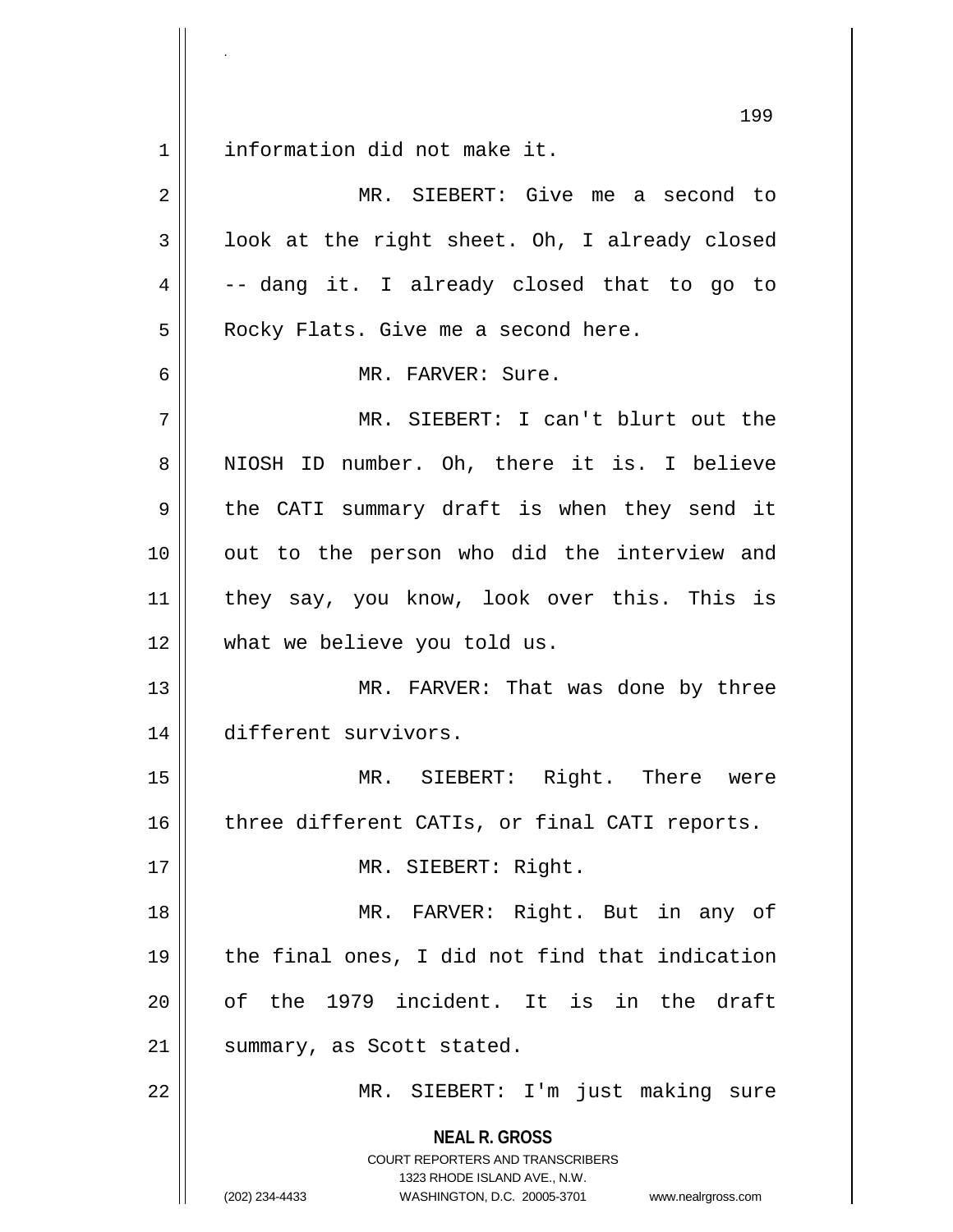**NEAL R. GROSS** COURT REPORTERS AND TRANSCRIBERS 1323 RHODE ISLAND AVE., N.W. (202) 234-4433 WASHINGTON, D.C. 20005-3701 www.nealrgross.com 200 1 | I see which survivor did that. Okay, I will  $2 \parallel$  agree that it does not appear to be in the 3 | final version. 4 MR. FARVER: I just thought that 5 was odd. 6 MR. SIEBERT: I agree  $7 \parallel$  wholeheartedly that is odd. But, of course, it  $8 \parallel$  is the draft that we used for the claim. 9 MR. FARVER: Why don't you use the 10 final? 11 MR. SIEBERT: The final is not  $12$  || qenerated until  $-$ 13 MR. CALHOUN: It's not generated 14 || until we send the information to Labor. 15 MR. SIEBERT: Correct. 16 MR. CALHOUN: Generate what we call  $17 \parallel$  the ALR. 18 MR. FARVER: Okay. I did not know  $19 \parallel$  that. 20 || MR. CALHOUN: What usually happens,  $21$  and I don't know, maybe we don't need to talk  $22$  a whole about it. I don't know what the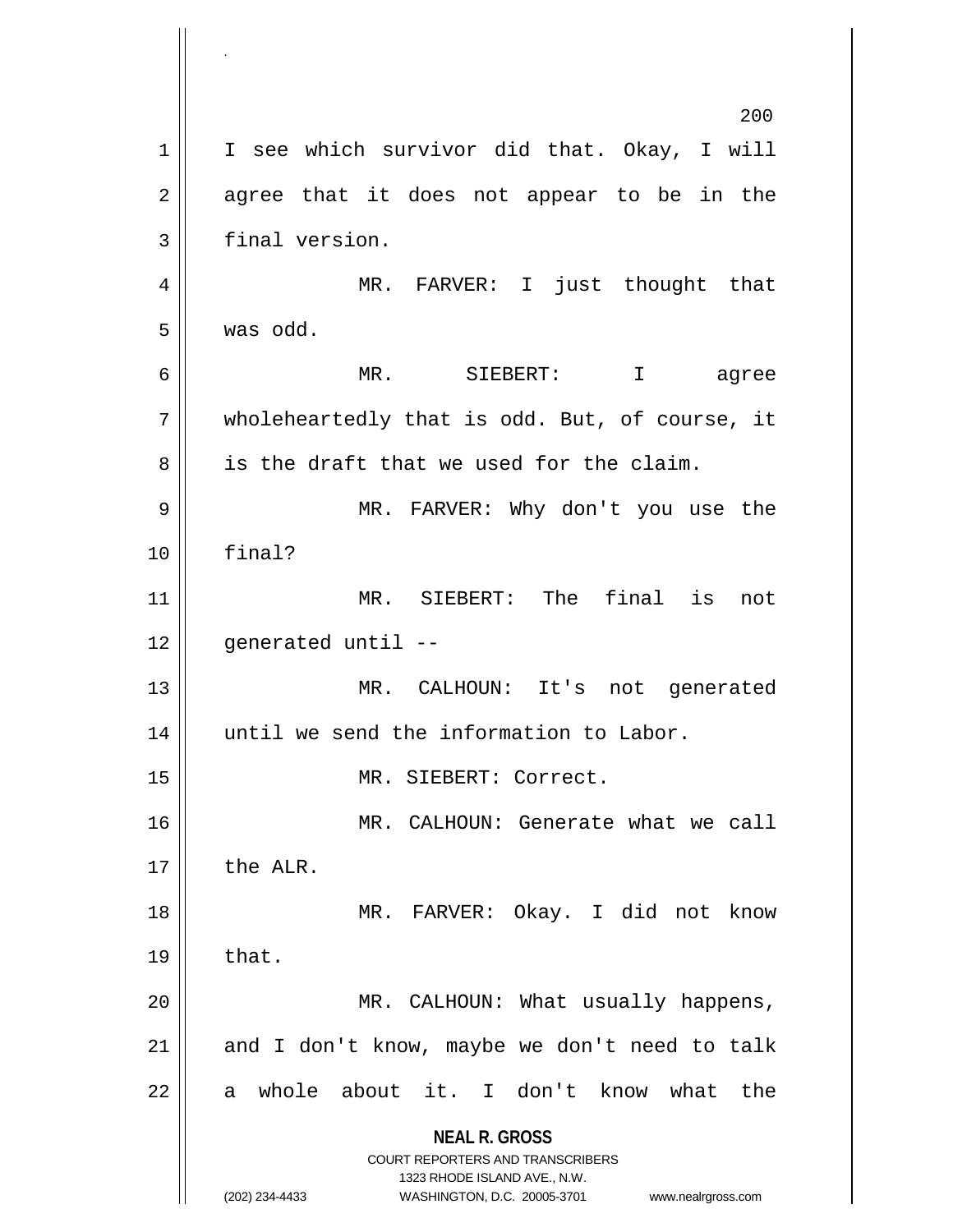**NEAL R. GROSS** COURT REPORTERS AND TRANSCRIBERS 1323 RHODE ISLAND AVE., N.W. (202) 234-4433 WASHINGTON, D.C. 20005-3701 www.nealrgross.com 201  $1 \parallel$  incident was, but if you know what I'm saying. 2 MR. FARVER: Yes. That explains how  $3 \parallel$  we had the misunderstanding. We were looking 4 || in the final report because we thought that 5 || was the final, and you looked in another 6 | report. Okay, now  $I$  --7 MR. CALHOUN: The final doesn't 8 l exist. 9 || MR. FARVER: I understand. I didn't 10 understand that at the time. I understand that 11 now. 12 MR. CALHOUN: But I'm as perplexed 13  $\parallel$  as you there, Doug, so --14 MR. FARVER: I would say this is 15 probably a unique case and not something  $16$  | that's going to happen all the time. All I can 17 suggest is for the matrix I'll just put in 18 || that it is contained in the one report, but 19 not contained in the other. No further action.  $20$  || I don't know what to do. I don't think there  $21$  | is any action we can take. 22 || CHAIRMAN KOTELCHUCK: Okay.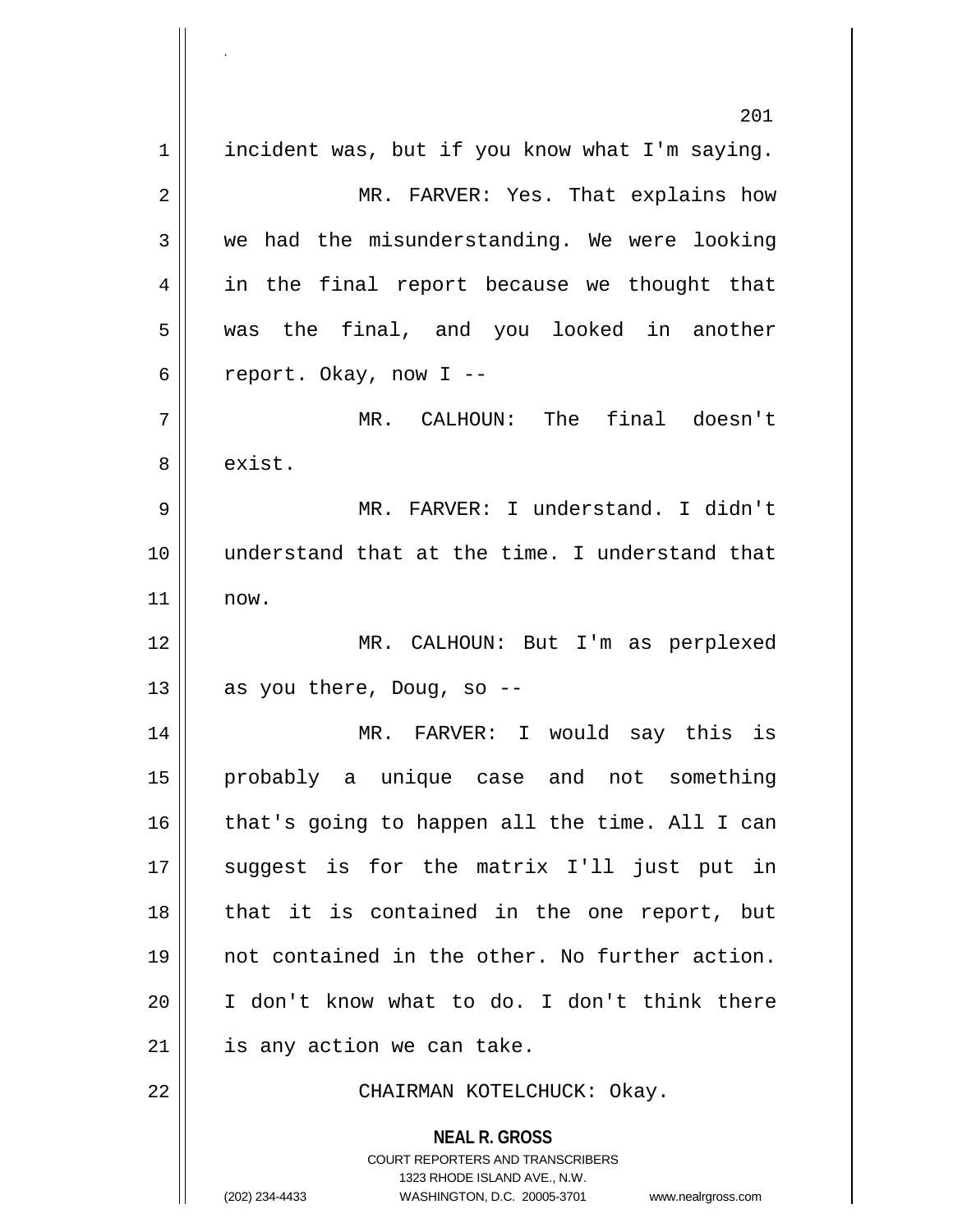**NEAL R. GROSS** COURT REPORTERS AND TRANSCRIBERS 1323 RHODE ISLAND AVE., N.W. 202 1 || MR. FARVER: Unless anyone has some 2 | suggestions? 3 | CHAIRMAN KOTELCHUCK: No. 4 || MEMBER MUNN: I would suggest we do  $5$  || what we did earlier; namely, identify this as  $6 \parallel$  a misunderstanding because of terminology.  $7$  There was no real problem that existed, and 8 || it's closed. The Subcommittee agrees it's 9 closed. It's a single case not likely to 10 || affect any other cases, and closed. 11 CHAIRMAN KOTELCHUCK: Okay. Any 12 comments? Okay. Then SRS is closed, the SRS 13 || cases are closed. Let's go on to Rocky Flats. 14 || MR. FARVER: Okay. Do we have the 15 || Rocky Flats on the screen? 16 CHAIRMAN KOTELCHUCK: We do have 17 Rocky Flats on the screen. We haven't gotten 18 to one where -- 19 || MR. FARVER: Okay. 20 CHAIRMAN KOTELCHUCK: -- there is  $21$  an issue. 22 MR. FARVER: The last time we

.

(202) 234-4433 WASHINGTON, D.C. 20005-3701 www.nealrgross.com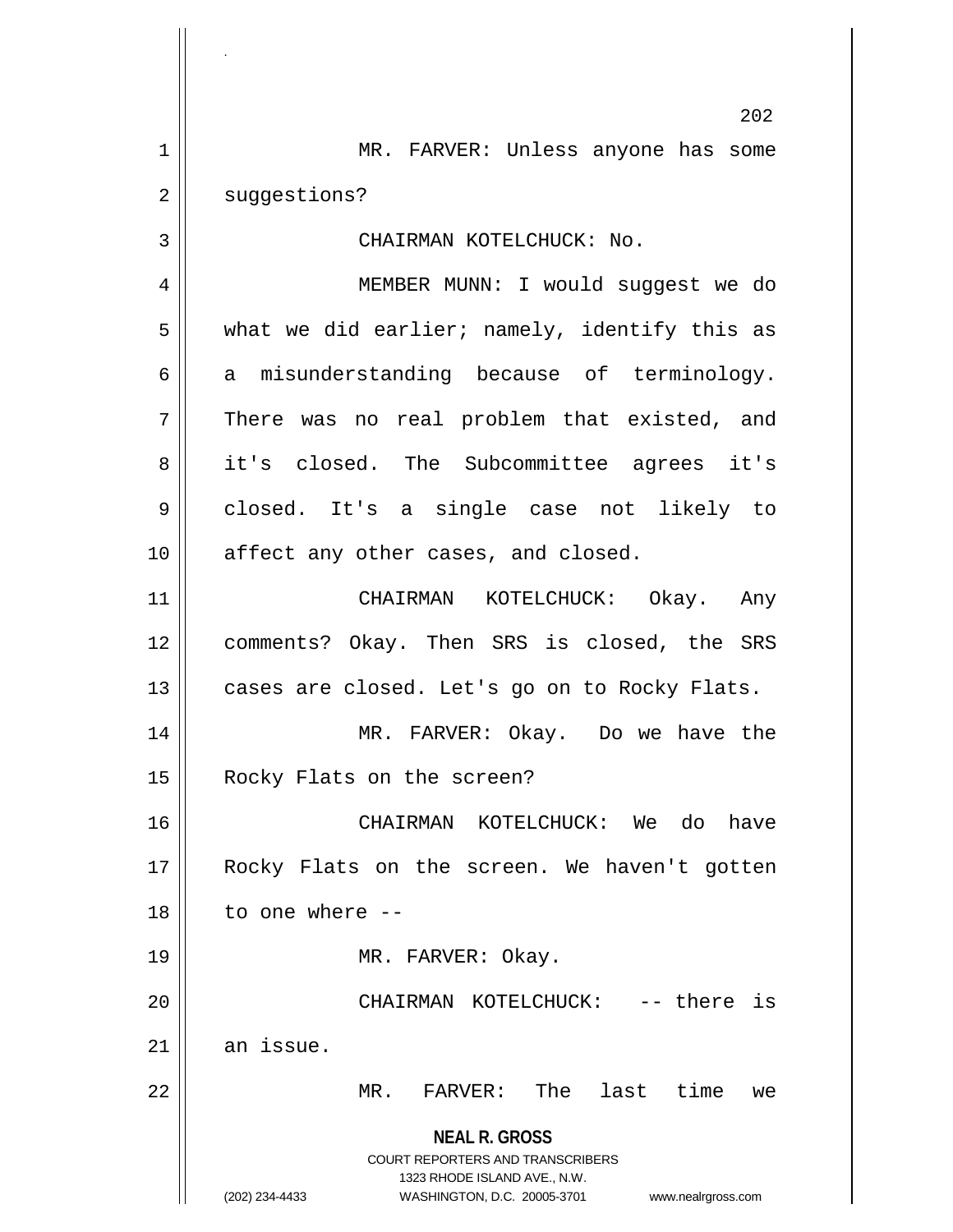**NEAL R. GROSS** COURT REPORTERS AND TRANSCRIBERS 1323 RHODE ISLAND AVE., N.W. (202) 234-4433 WASHINGTON, D.C. 20005-3701 www.nealrgross.com 203 1 | talked about this was the November of 2012 2 | meeting, in which case, we ended at 253.2. 3 Okay, so here we go. I don't believe we 4 discussed any of this beyond that. I think  $5 \parallel$  that's the only time we've talked about this 6 matrix. 7 CHAIRMAN KOTELCHUCK: There we are, 8 || yes. So, we simply proceed to the next one? 9 MR. FARVER: We can go through 10 these because we're basically starting from 11 || scratch on these others. We haven't discussed 12 | them before. 13 CHAIRMAN KOTELCHUCK: Yes. 14 MR. STIVER: Do you want to talk 15 about the observations at all, or just go 16 | through the findings? 17 || CHAIRMAN KOTELCHUCK: I'm not sure. 18 MEMBER MUNN: Well, let's do 19 findings. For the most part we know that 20 || observations are not true findings, they're 21 || just comments from our contractor about things  $22$  || that are observations, not real concerns that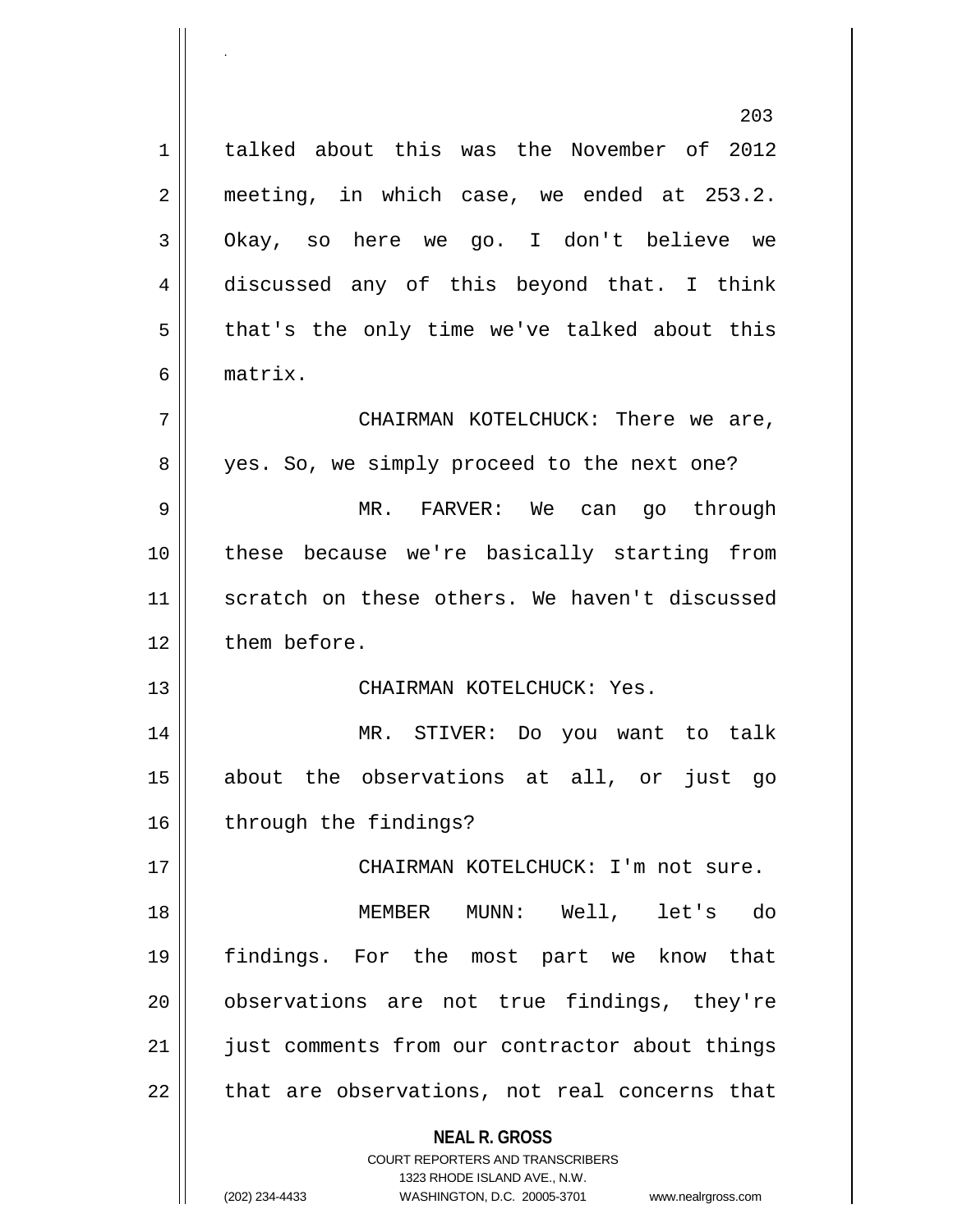1 must be addressed.

.

2 MEMBER CLAWSON: But define 3 | observations, what they are.

4 MEMBER MUNN: Okay. Define. 5 | Observations are something that the contractor 6 has observed and would like to comment on in  $7 \parallel$  the process of doing their review. A finding 8 || is something that the contractor has 9 identified as being an item which could be an 10 error or which needs to be changed. An 11 || observation could be positive or negative. It 12 might want -- the Subcommittee might want to 13 || follow up on it in some way or not, depending 14 || on the magnitude of the considered impact on  $15$  | this and other cases.

 Just an observation. You could have done better on this paragraph. That's an observation which could be taken into consideration the next time that particular document or case is looked at, but it doesn't say go back and redo something or you did this || wrong. It's an entirely different kind of  $-$ 

> **NEAL R. GROSS** COURT REPORTERS AND TRANSCRIBERS 1323 RHODE ISLAND AVE., N.W. (202) 234-4433 WASHINGTON, D.C. 20005-3701 www.nealrgross.com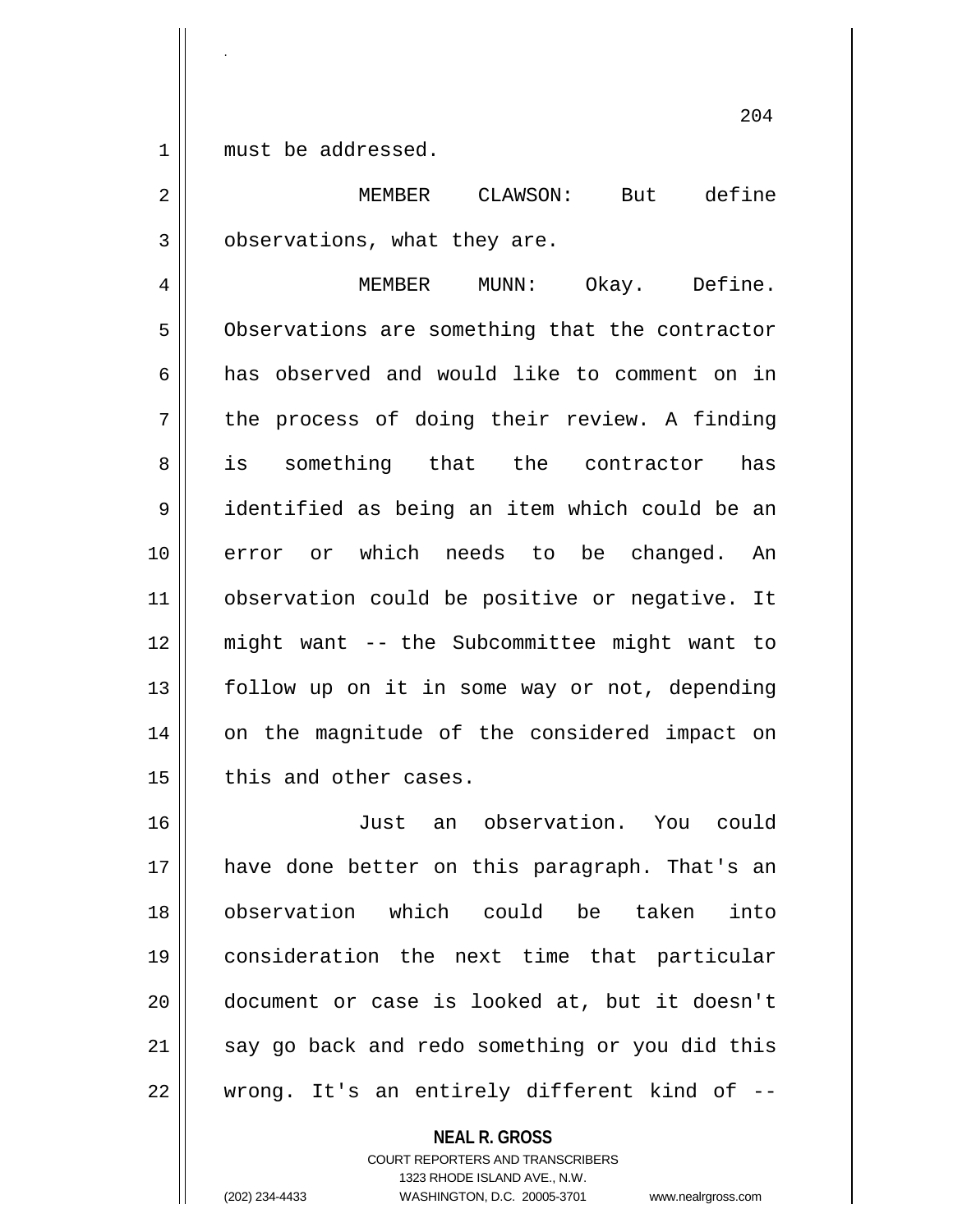.

1 || entirely different level of concern.

**NEAL R. GROSS** COURT REPORTERS AND TRANSCRIBERS 1323 RHODE ISLAND AVE., N.W. (202) 234-4433 WASHINGTON, D.C. 20005-3701 www.nealrgross.com 2 CHAIRMAN KOTELCHUCK: So, our  $3 \parallel$  screen puts us into the 12th Set 274.1 with a  $4 \parallel$  close. So, let's go on to the next finding. 5 MR. STIVER: None of these have 6 | been discussed yet, so it might -- this is a 7 | Tecommendation to close it. 8 CHAIRMAN KOTELCHUCK: I'm not sure 9 if NIOSH and SC&A -- 10 || MR. FARVER: Boy, this is going to 11 be a difficult one, 274.1, and it has to do 12 with the NDRP Data Manipulation. And I 13 personally don't even understand how all that 14 works. 15 CHAIRMAN KOTELCHUCK: What is --  $16$  could you tell me what the letters stand for? 17 MR. FARVER: What does that stand 18 | for? Grady, Scott, do you know off hand? 19 MR. SIEBERT: Neutron Dose 20 || Reconstruction Project. Rocky Flats went back 21 and recalculated some of their neutron doses  $22$   $\parallel$  to reflect better information.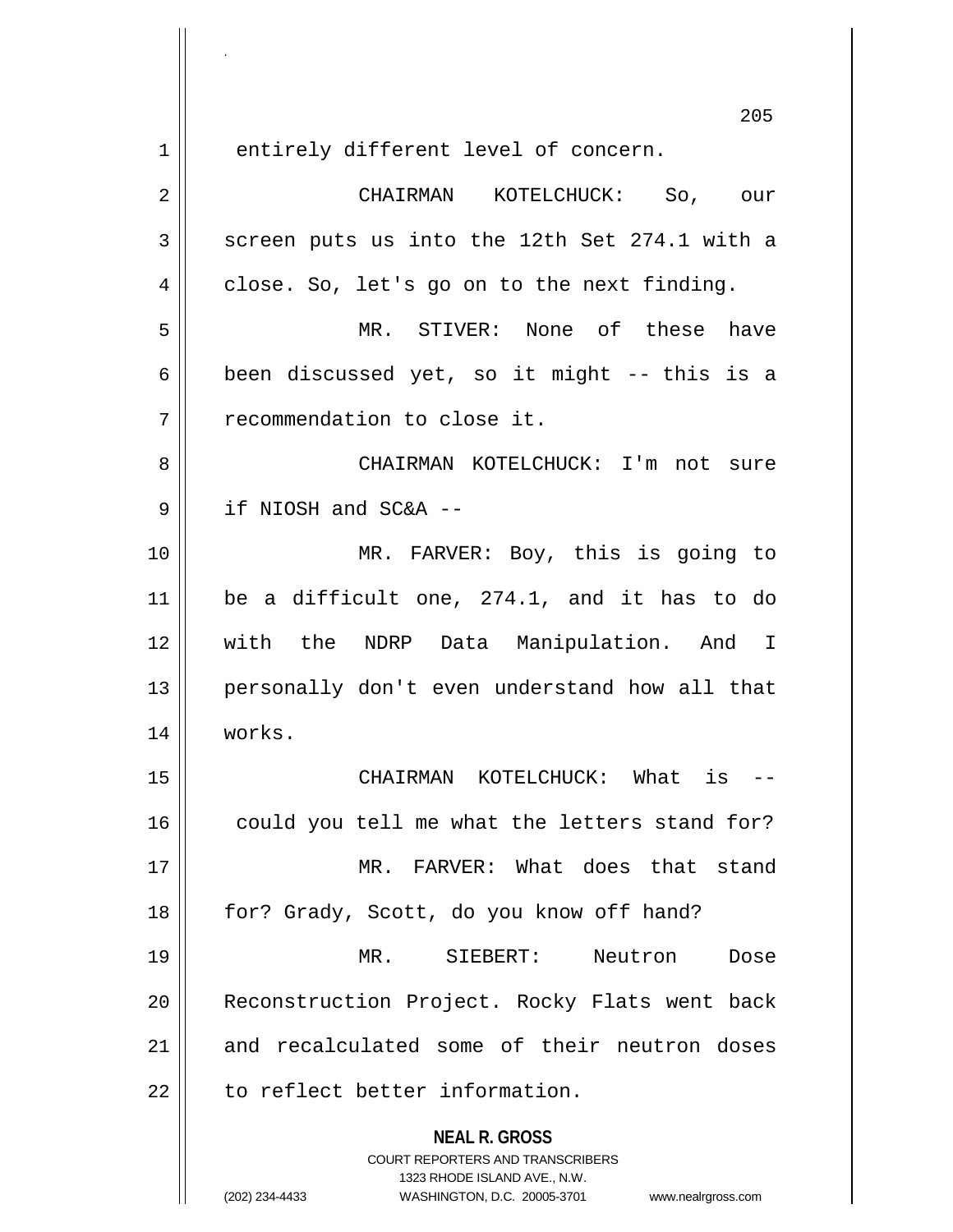|             | 206                                            |
|-------------|------------------------------------------------|
| $\mathbf 1$ | CHAIRMAN KOTELCHUCK: Better                    |
| 2           | information regarding the individual?          |
| 3           | MR. SIEBERT: I believe it was the              |
| 4           | process. Mutty, do you happen to have the      |
| 5           | specifics on that, or Matt?                    |
| 6           | MR. SMITH: Yes, this is<br>Matt                |
| 7           | Smith. NDRP was an overall effort done         |
| 8           | separately from this project to reassess the   |
| 9           | MTA film results for neutron dosimetry at      |
| 10          | Rocky Flats. They were fortunate enough to     |
| 11          | have actually all of the film in the vaults    |
| 12          | from the early years all the way up through to |
| 13          | the transfer to TLD technology. So, they       |
| 14          | underwent a project where they got out and     |
| 15          | reread the tracks on<br>those films and        |
| 16          | reassessed neutron dose for everyone involved. |
| 17          | It is not a simple methodology to              |
| 18          | follow. There's a whole separate report on     |
| 19          | what they did by itself, and then the Rocky    |
| 20          | Flats TBD goes ahead and describes how we use  |
| 21          | that data, as well.                            |
| 22          | CHAIRMAN KOTELCHUCK: Okay. Then is             |
|             | <b>NEAL R. GROSS</b>                           |

 $\mathsf{II}$ 

.

 $\mathsf{I}$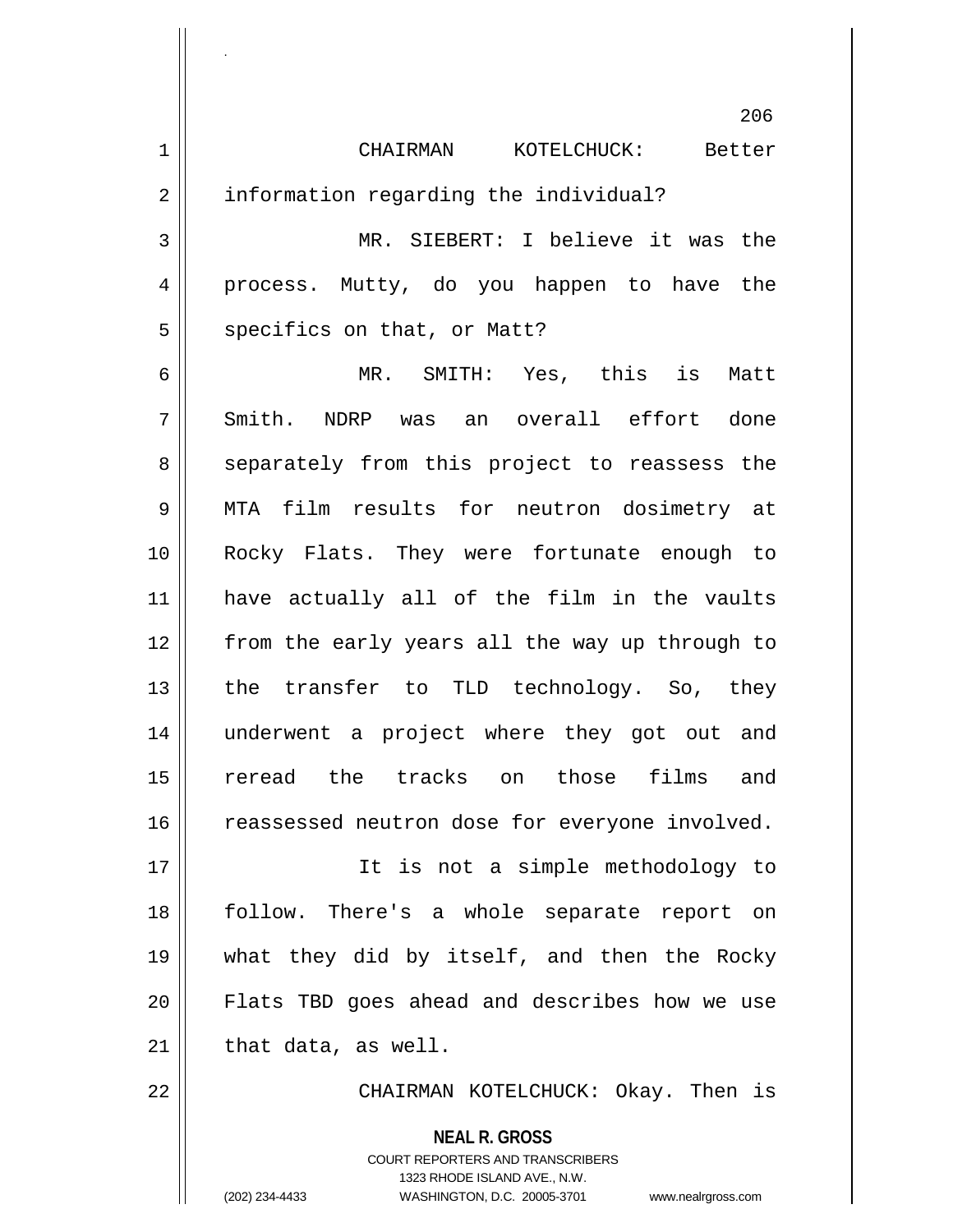|             | 207                                                                                                                                                             |
|-------------|-----------------------------------------------------------------------------------------------------------------------------------------------------------------|
| $\mathbf 1$ | there any -- what is the issue, then?                                                                                                                           |
| 2           | MR. FARVER: Okay, let me try to                                                                                                                                 |
| 3           | explain it.                                                                                                                                                     |
| 4           | MR. STIVER: This is John Stiver.                                                                                                                                |
| 5           | I'd just step in for a second. Ron Buchanan is                                                                                                                  |
| 6           | pretty close to Rocky Flats. I'm going to call                                                                                                                  |
| 7           | him and see if I can get him to join in.                                                                                                                        |
| 8           | CHAIRMAN KOTELCHUCK: Okay, good.                                                                                                                                |
| 9           | Thank you.                                                                                                                                                      |
| 10          | MR. FARVER: Normally, these are                                                                                                                                 |
| 11          | the ones I hand off to Ron and then he'll                                                                                                                       |
| 12          | respond back to me in an email saying whether                                                                                                                   |
| 13          | agrees with NIOSH or not, so I suspect<br>he                                                                                                                    |
| 14          | that's what happened in this case.                                                                                                                              |
| 15          | As you can see there was recorded                                                                                                                               |
| 16          | photon doses about 5 2 rem for these years but                                                                                                                  |
| 17          | NIOSH did not assign any recorded deep dose                                                                                                                     |
| 18          | for those years. Now, if you go through what                                                                                                                    |
| 19          | NIOSH -- their response is, I mean, I can                                                                                                                       |
| 20          | follow that. And that's what I say it comes to                                                                                                                  |
| 21          | it's a result of the NDRP data manipulation.                                                                                                                    |
| 22          | CHAIRMAN KOTELCHUCK: So, he had C-                                                                                                                              |
|             | <b>NEAL R. GROSS</b><br>COURT REPORTERS AND TRANSCRIBERS<br>1323 RHODE ISLAND AVE., N.W.<br>(202) 234-4433<br>WASHINGTON, D.C. 20005-3701<br>www.nealrgross.com |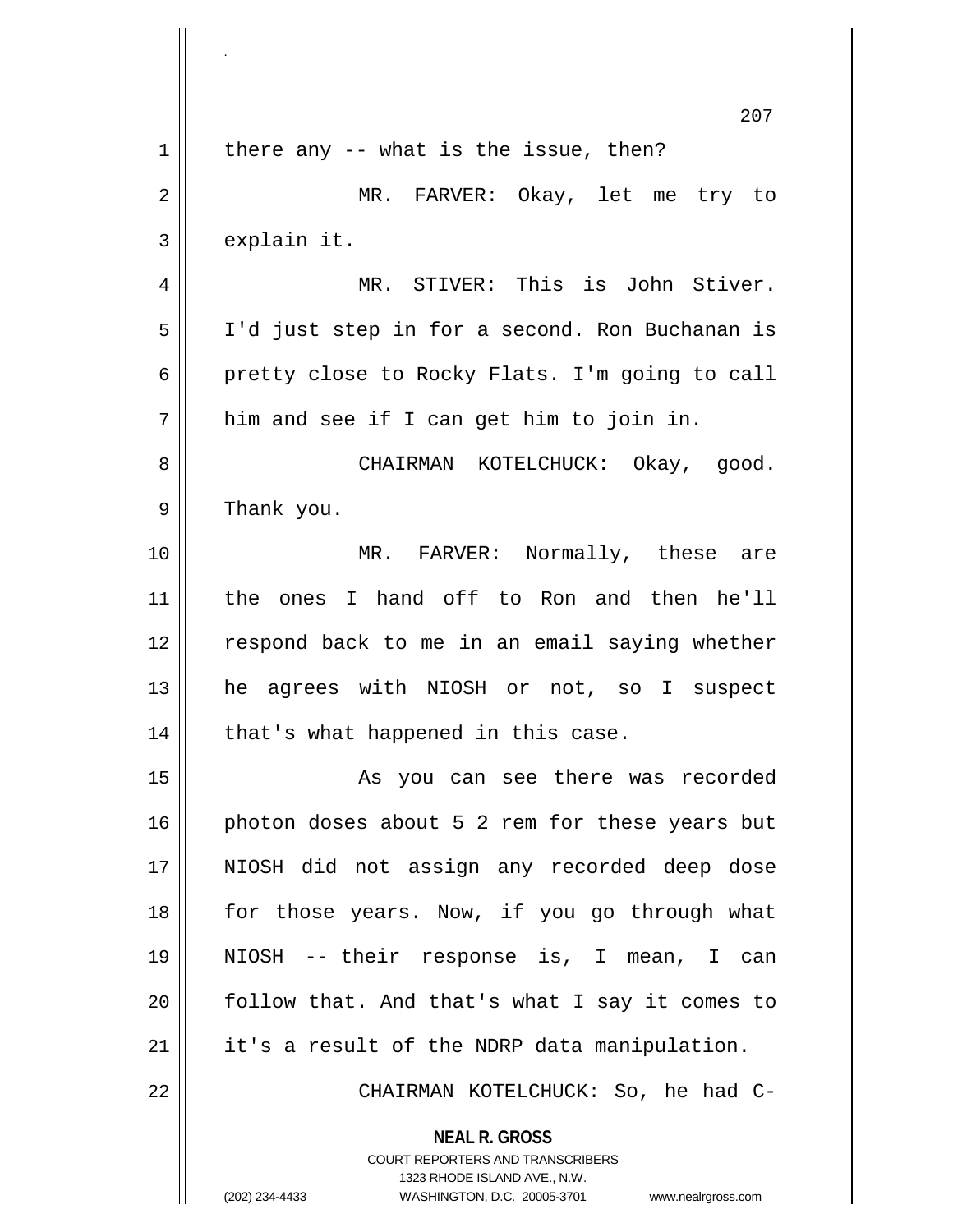|             | 208                                                                                                                                                                    |
|-------------|------------------------------------------------------------------------------------------------------------------------------------------------------------------------|
| $\mathbf 1$ | the person had recorded 5 rem of photon                                                                                                                                |
| 2           | radiation, high-energy photon radiation, and                                                                                                                           |
| 3           | NIOSH did not assign -- oh, I don't understand                                                                                                                         |
| 4           | that.                                                                                                                                                                  |
| 5           | MR. FARVER: Okay.                                                                                                                                                      |
| 6           | CHAIRMAN KOTELCHUCK: Somebody had                                                                                                                                      |
| 7           | a recorded dose. NIOSH didn't assign any                                                                                                                               |
| 8           | recorded dose because of NDRP?                                                                                                                                         |
| 9           | MR. KATZ: We could just skip this                                                                                                                                      |
| 10          | until we can get Ron Buchanan to explain it.                                                                                                                           |
| 11          | CHAIRMAN KOTELCHUCK: Yes, why                                                                                                                                          |
| 12          | don't we do that? Although we're going into                                                                                                                            |
| 13          | Rocky Flats now. Right?                                                                                                                                                |
| 14          | MR. KATZ: Yes.                                                                                                                                                         |
| 15          | CHAIRMAN KOTELCHUCK: So, they're                                                                                                                                       |
| 16          | all $--$                                                                                                                                                               |
| 17          | MEMBER POSTON: Before -- Dave,                                                                                                                                         |
| 18          | this is John.                                                                                                                                                          |
| 19          | CHAIRMAN KOTELCHUCK: Yes.                                                                                                                                              |
| 20          | MEMBER POSTON: Before we leave, I                                                                                                                                      |
| 21          | had a couple of questions. We're talking about                                                                                                                         |
| 22          | using track film for the neutrons. Is that                                                                                                                             |
|             | <b>NEAL R. GROSS</b><br><b>COURT REPORTERS AND TRANSCRIBERS</b><br>1323 RHODE ISLAND AVE., N.W.<br>(202) 234-4433<br>WASHINGTON, D.C. 20005-3701<br>www.nealrgross.com |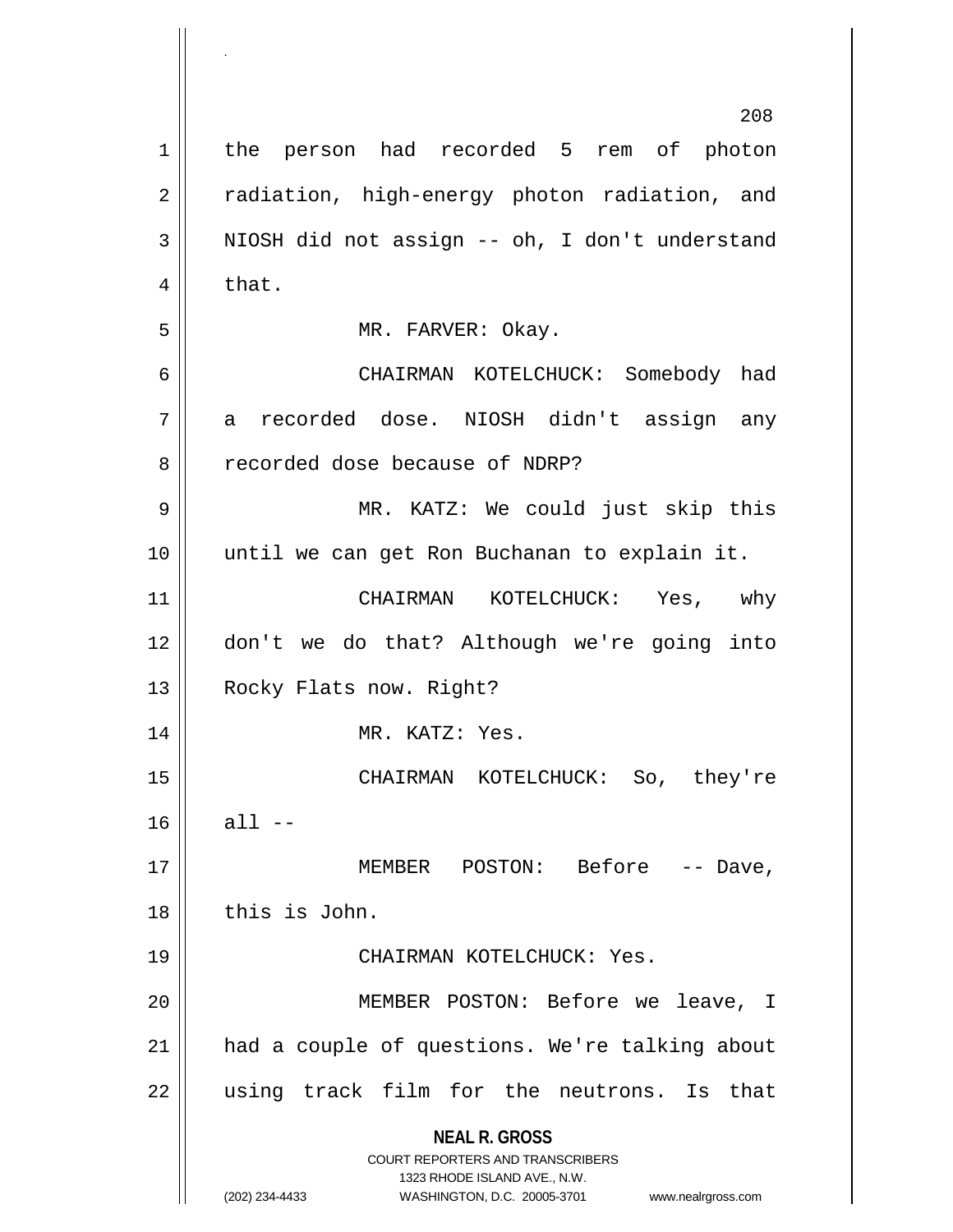**NEAL R. GROSS** COURT REPORTERS AND TRANSCRIBERS 1323 RHODE ISLAND AVE., N.W. 209 1 correct in this situation? 2 MR. SMITH: Yes, it was NTA film. 3 MEMBER POSTON: Yes. Okay. And they 4 || went back and reread them. Is that what I 5 understand? 6 MR. SMITH: That's also correct,  $7 \parallel$  yes. It was quite a massive effort. 8 MEMBER POSTON: I would have 9 || anticipated the doses would have been less 10 than the record originally. Did you see that? 11 || MR. SMITH: In many cases the dose 12 went up. They also attempted to deal with what 13 I'll call unmonitored neutron dose. I won't 14 || call it missed dose. 15 MEMBER POSTON: Yes, the dose  $16$  actually went up after -- when you read the 17 | track the next time? 18 || MR. SMITH: Well, the overall dose 19 || for an individual would tend to go up. As they 20 || went through the process and, Mutty, if you 21 want to weigh in, please do. They would 22 || attempt to interpolate what kind of neutron

.

(202) 234-4433 WASHINGTON, D.C. 20005-3701 www.nealrgross.com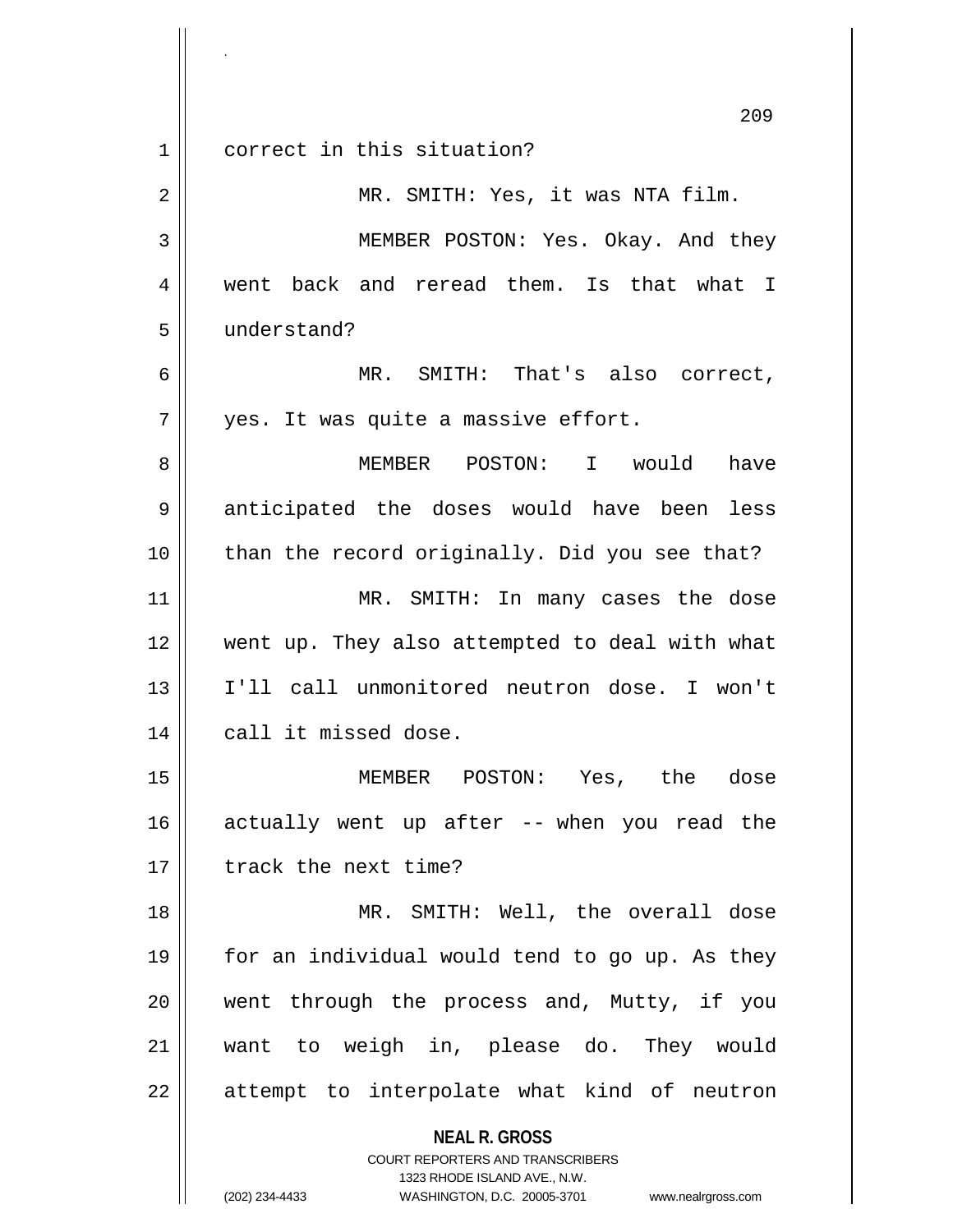**NEAL R. GROSS** COURT REPORTERS AND TRANSCRIBERS 1323 RHODE ISLAND AVE., N.W. 210 1 || dose a person had received for periods where  $2 \parallel$  they weren't finding film results for an 3 | individual. 4 COURT REPORTER: This is the court 5 reporter. Who is answering Dr. Poston's 6 | questions? 7 MR. SMITH: I'm sorry, it's Matt 8 Smith with ORAU. 9 COURT REPORTER: Thanks. 10 MEMBER POSTON: Hey, Matt, how are 11 you? 12 || MR. SMITH: Doing okay. 13 || MEMBER POSTON: Typically, when you 14 || read those films after they've been stored for 15  $\parallel$  a long time, they actually shrink so the  $-$ - $16$  some of the holes may actually disappear. But 17 || the other thing that can happen is because 18 || they shrink you get more tracks per unit area, 19 so -- and I'm trying to figure out -- and  $20$  || then, of course, the gamma dose is simply a 21 blackening that's laid on top of that, or at  $22$  | least it can be. So, if you have enough photon

.

(202) 234-4433 WASHINGTON, D.C. 20005-3701 www.nealrgross.com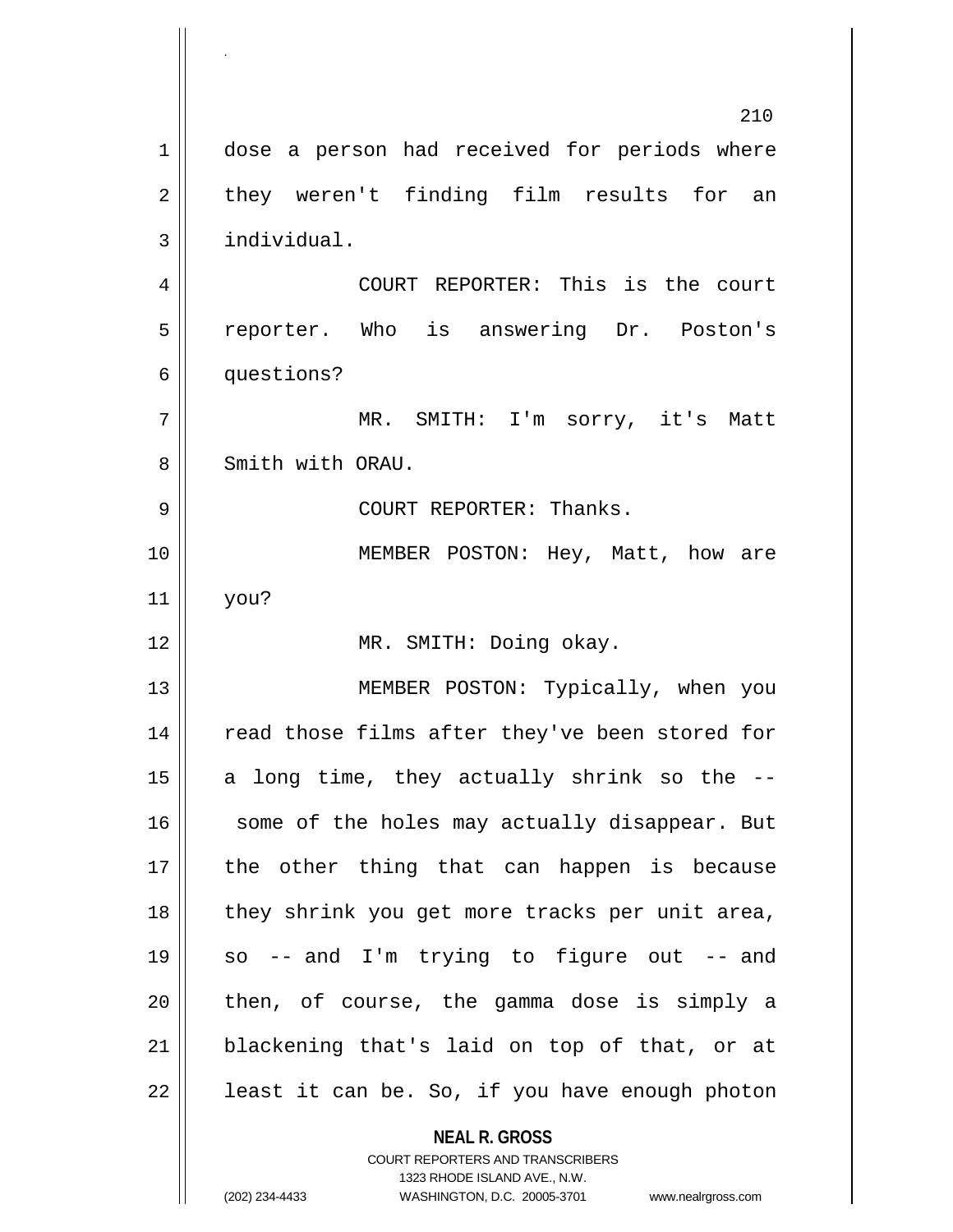1 || dose you can actually blacken the NTA film,  $2 \parallel$  too. I'm just trying to figure out what you  $3 \parallel$  did.

.

4 MR. SMITH: Yes, just for 5 everyone's reference, I know it's not  $6 \parallel$  something we can open up and get into right  $7 \parallel$  now, but as these claims continue to be under 8 Teview that separate report done on this  $9 \parallel$  project is available in the database. I'm sure 10 it's referenced multiple times in the Rocky 11 || Flats tech basis document, and from there with 12 the reference number you can get into the 13 database and see it.

14 || MEMBER POSTON: Okay.

15 MR. SMITH: It was quite an 16 || undertaking, to say the least.

 MR. SIEBERT: This is Scott Siebert. I believe all these -- the methodology for applying the NDRP data and so 20 || on was all discussed in the Rocky Flats Working Group ad nauseam. And the process we || are using is the approved process from that

**NEAL R. GROSS**

COURT REPORTERS AND TRANSCRIBERS 1323 RHODE ISLAND AVE., N.W. (202) 234-4433 WASHINGTON, D.C. 20005-3701 www.nealrgross.com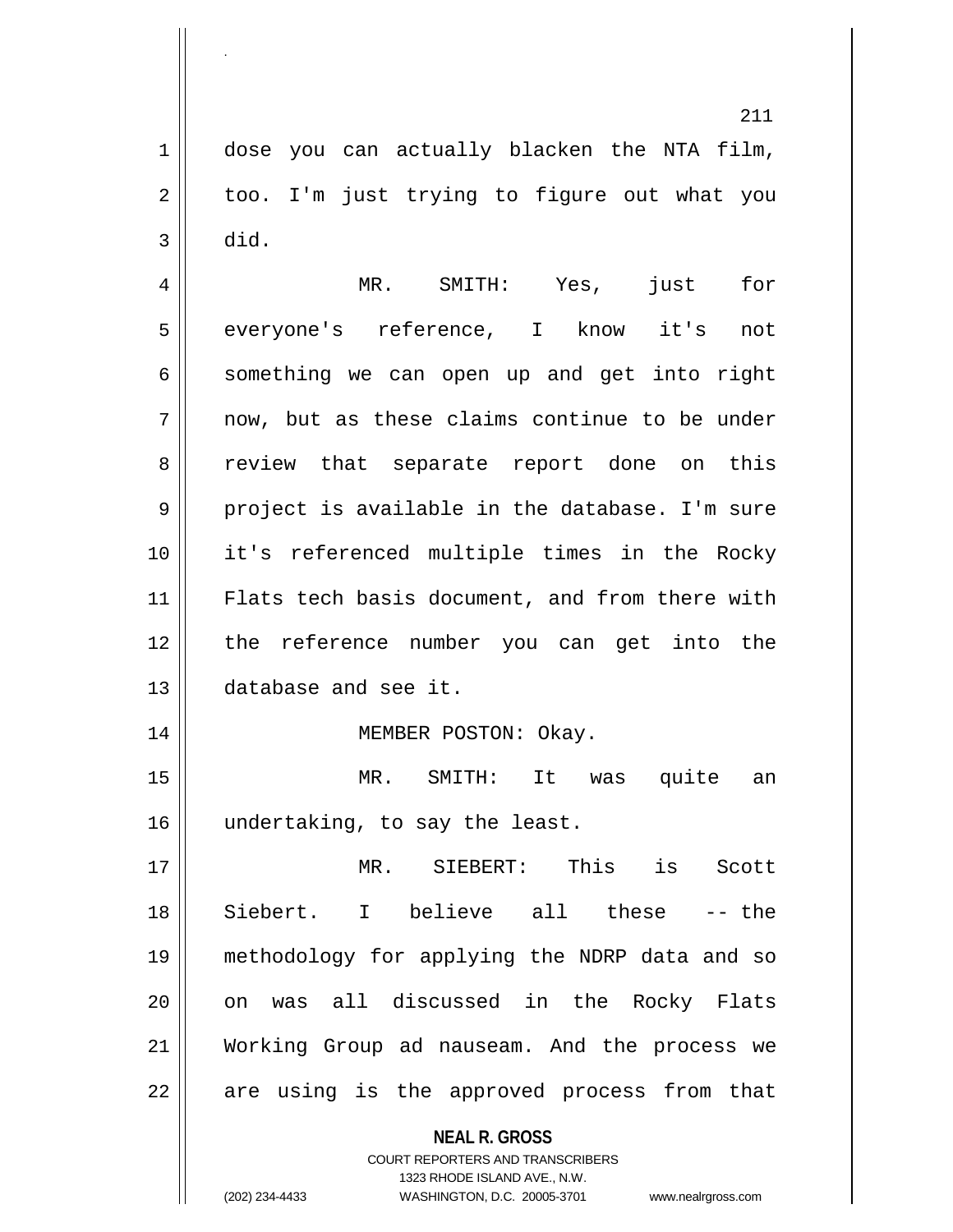**NEAL R. GROSS** COURT REPORTERS AND TRANSCRIBERS 1323 RHODE ISLAND AVE., N.W. (202) 234-4433 WASHINGTON, D.C. 20005-3701 www.nealrgross.com 212 1 discussion, so I just want to point out that  $2 \parallel$  this has been discussed a lot in the past in a 3 different Work Group. 4 MEMBER POSTON: I probably 5 || shouldn't be commenting, because I'm 6 conflicted with Rocky, so I wasn't on the 7 Working Group and don't know what they 8 discussed. 9 CHAIRMAN KOTELCHUCK: Mark was the 10 || Chair, and he's not with us today. 11 MR. STIVER: This is John. I did 12 call Ron and he's going to call in, so he 13 || should be online soon. 14 CHAIRMAN KOTELCHUCK: Okay. 15 || DR. BUCHANAN: Yes, I'm on line. 16 MR. STIVER: Okay, great. We're 17 || still on 274.1? 18 CHAIRMAN KOTELCHUCK: Yes, we are. 19 || Somewhat waiting. Can we -- is there any value 20 in moving on to another case until your 21 | colleague gets on? 22 | MR. STIVER: He's already on.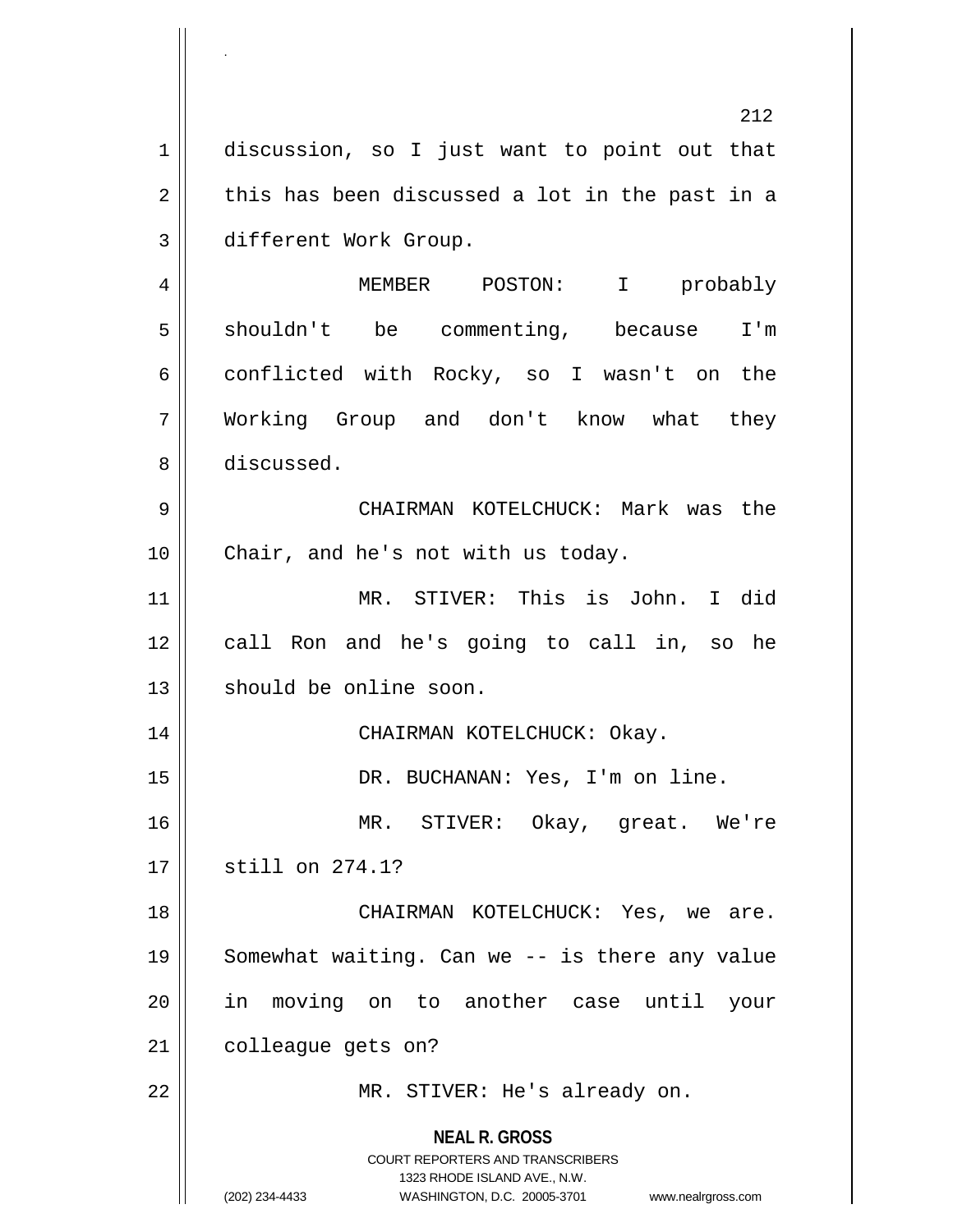**NEAL R. GROSS** COURT REPORTERS AND TRANSCRIBERS 1323 RHODE ISLAND AVE., N.W. (202) 234-4433 WASHINGTON, D.C. 20005-3701 www.nealrgross.com 213 1 CHAIRMAN KOTELCHUCK: Oh, okay. 2 | Alright. We'll wait. 3 MR. STIVER: I'll send him the 4 matrix so he can be online with us. He's not  $5 \parallel$  on Live Meeting, so I'll have to actually send 6 it to him. 7 CHAIRMAN KOTELCHUCK: Okay. 8 DR. BUCHANAN: Okay, yes. This is 9 | Ron Buchanan with SC&A. And I'm online --10 CHAIRMAN KOTELCHUCK: Welcome. 11 || MR. STIVER: Ron, I'm going to send 12 you an email with the matrix for the Set 10 13 || Rocky Flats and Los Alamos. It should be --14 DR. BUCHANAN: Okay. 15 MR. STIVER: -- there in just a 16 minute. 17 || MR. FARVER: And once again, we're 18 not contending that they did anything 19 incorrect. What we found is when we reviewed  $20$  || their answer, they did it correctly. It is 21 || just an artifact of the NDRP process. Okay?  $22$  || But it was just odd that you could have a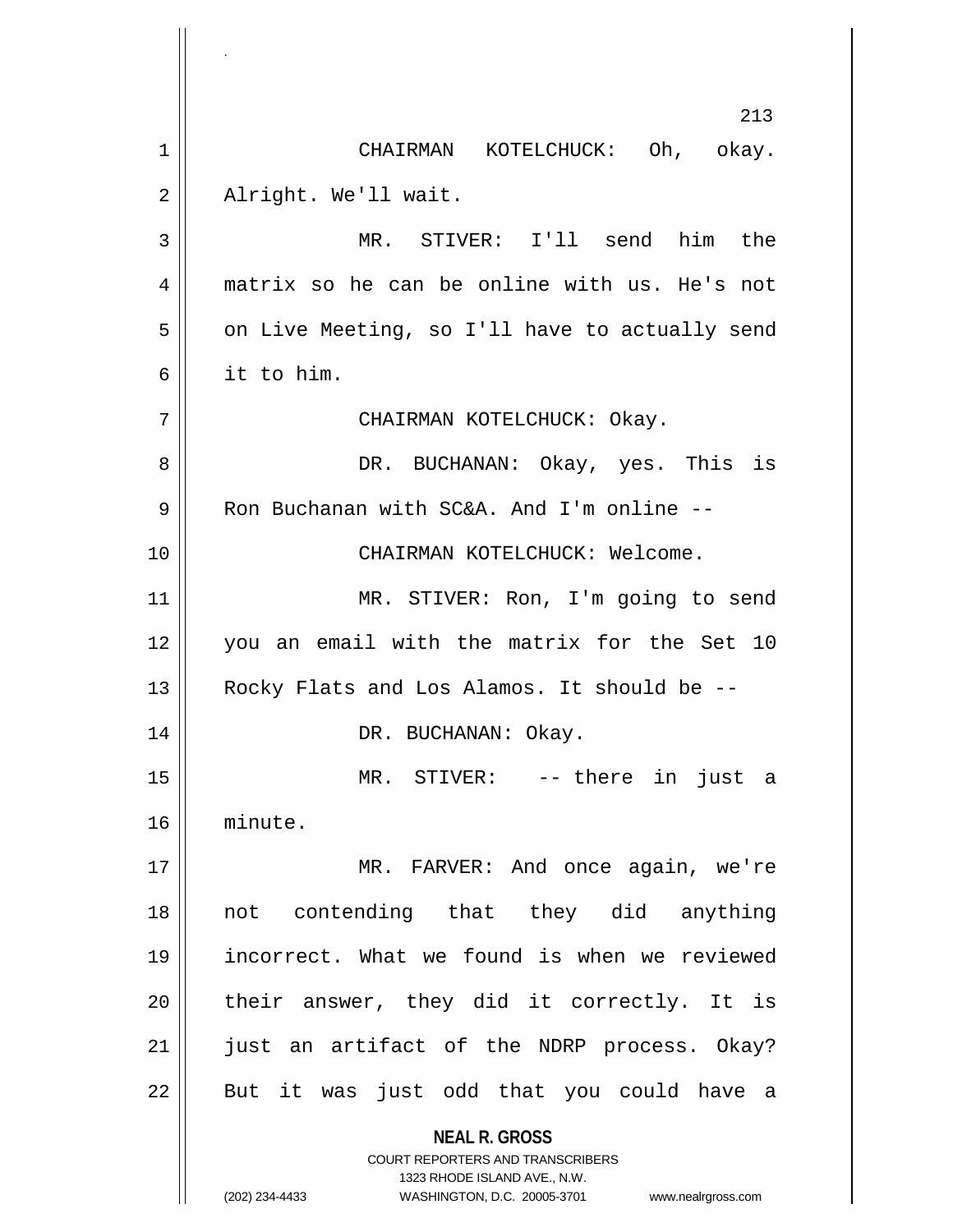1 || recorded dose and still not have any 2 | assignment of photon dose.

.

3 MR. SIEBERT: This is Scott. I 4 || would like to point out there was less than 30  $5$  KeV photon dose that was assigned in this case  $6 \parallel$  as well as the neutron dose. It's just there 7 was no 30 to 250 KeV dose.

8 MR. FARVER: That's correct. But 9 || what prompted the finding is when we looked at 10 this we saw that there was recorded dose data 11 || from dosimeters, and then we go to look at the 12 || calculations and there is no -- we'll say 30 13 || to 250 KeV dose assigned. Then we are a little 14 concerned, and that's what prompted the 15 finding.

 MEMBER POSTON: This is John Poston again. Doug, when you do these can you tell what the source of the low-energy photons is, or do you have to have the whole thing in 20 || front of you in order to answer those kinds of 21 | questions?

22 || MR. FARVER: When we do our reviews

**NEAL R. GROSS** COURT REPORTERS AND TRANSCRIBERS 1323 RHODE ISLAND AVE., N.W. (202) 234-4433 WASHINGTON, D.C. 20005-3701 www.nealrgross.com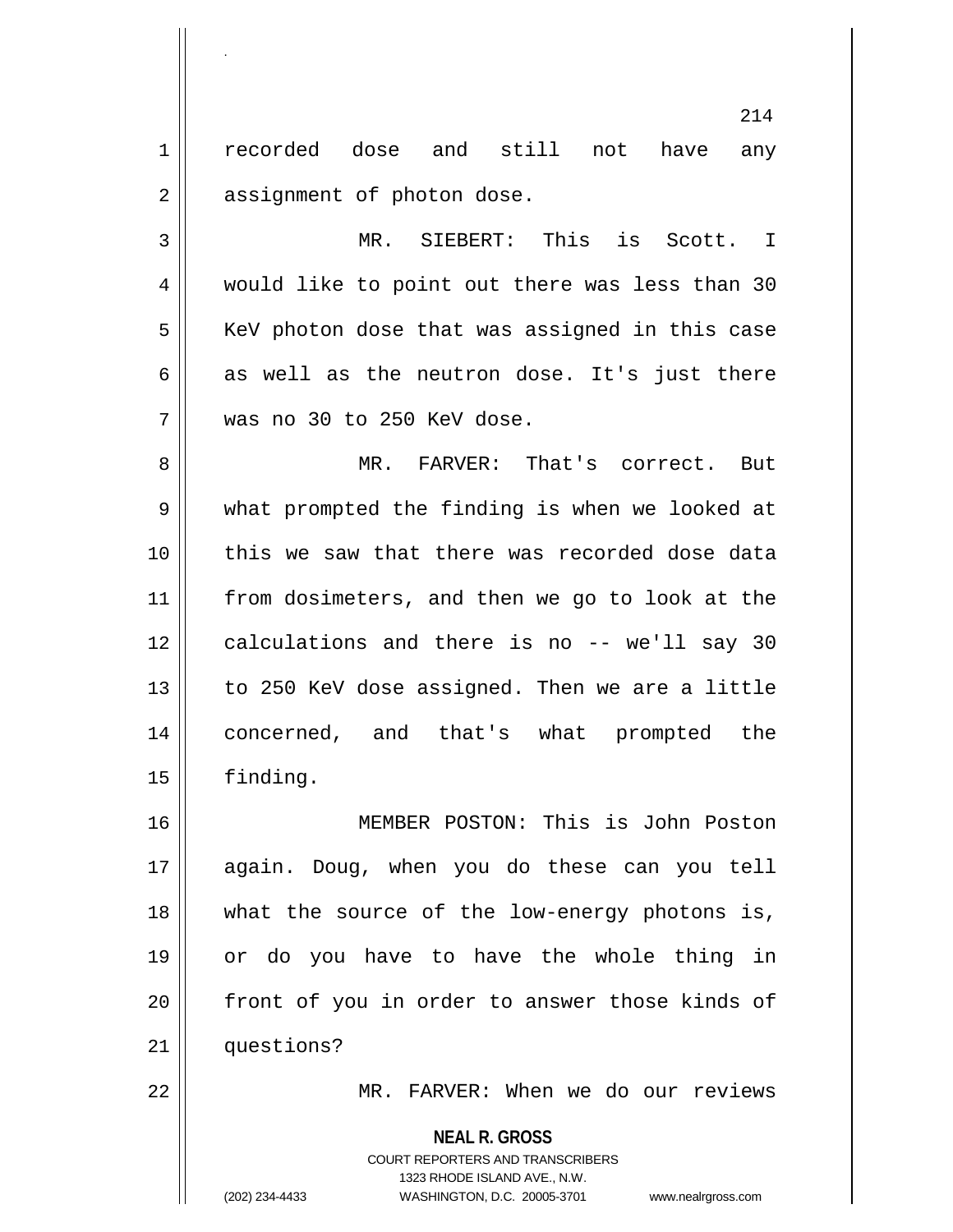$1 \parallel$  you mean?

| 2  | MEMBER POSTON: Yes.                                                                                                                                             |
|----|-----------------------------------------------------------------------------------------------------------------------------------------------------------------|
| 3  | MR. FARVER: Typically what I do is                                                                                                                              |
| 4  | I start from the dosimeter data and try to                                                                                                                      |
| 5  | replicate their numbers, using the method that                                                                                                                  |
| 6  | I'm aware of. Rocky Flats is different because                                                                                                                  |
| 7  | they do some different things, you know, as                                                                                                                     |
| 8  | you can see under the NIOSH response, so I try                                                                                                                  |
| 9  | and go through the calculations and match                                                                                                                       |
| 10 | their numbers, and that's how I approach it.                                                                                                                    |
| 11 | MEMBER POSTON: Yes.                                                                                                                                             |
| 12 | DR. BUCHANAN: Okay. This is Ron                                                                                                                                 |
| 13 | Buchanan. I just received your matrix here.                                                                                                                     |
| 14 | MR. STIVER: Ron, we're on page 7                                                                                                                                |
| 15 | of 38, 12 <sup>th</sup> Set, 274.1.                                                                                                                             |
| 16 | DR. BUCHANAN: $274.1$ , $12^{\text{th}}$<br>Set,                                                                                                                |
| 17 | Rocky Flats, incomplete assignment of recorded                                                                                                                  |
| 18 | photon dose. Okay. Again, you brought me up to                                                                                                                  |
| 19 | speed. What is it that we -- what is it we                                                                                                                      |
| 20 | need to be answering here?                                                                                                                                      |
| 21 | MR. FARVER: Well, Ron, what -- you                                                                                                                              |
| 22 | know, the initial findings about<br>the                                                                                                                         |
|    | <b>NEAL R. GROSS</b><br>COURT REPORTERS AND TRANSCRIBERS<br>1323 RHODE ISLAND AVE., N.W.<br>(202) 234-4433<br>WASHINGTON, D.C. 20005-3701<br>www.nealrgross.com |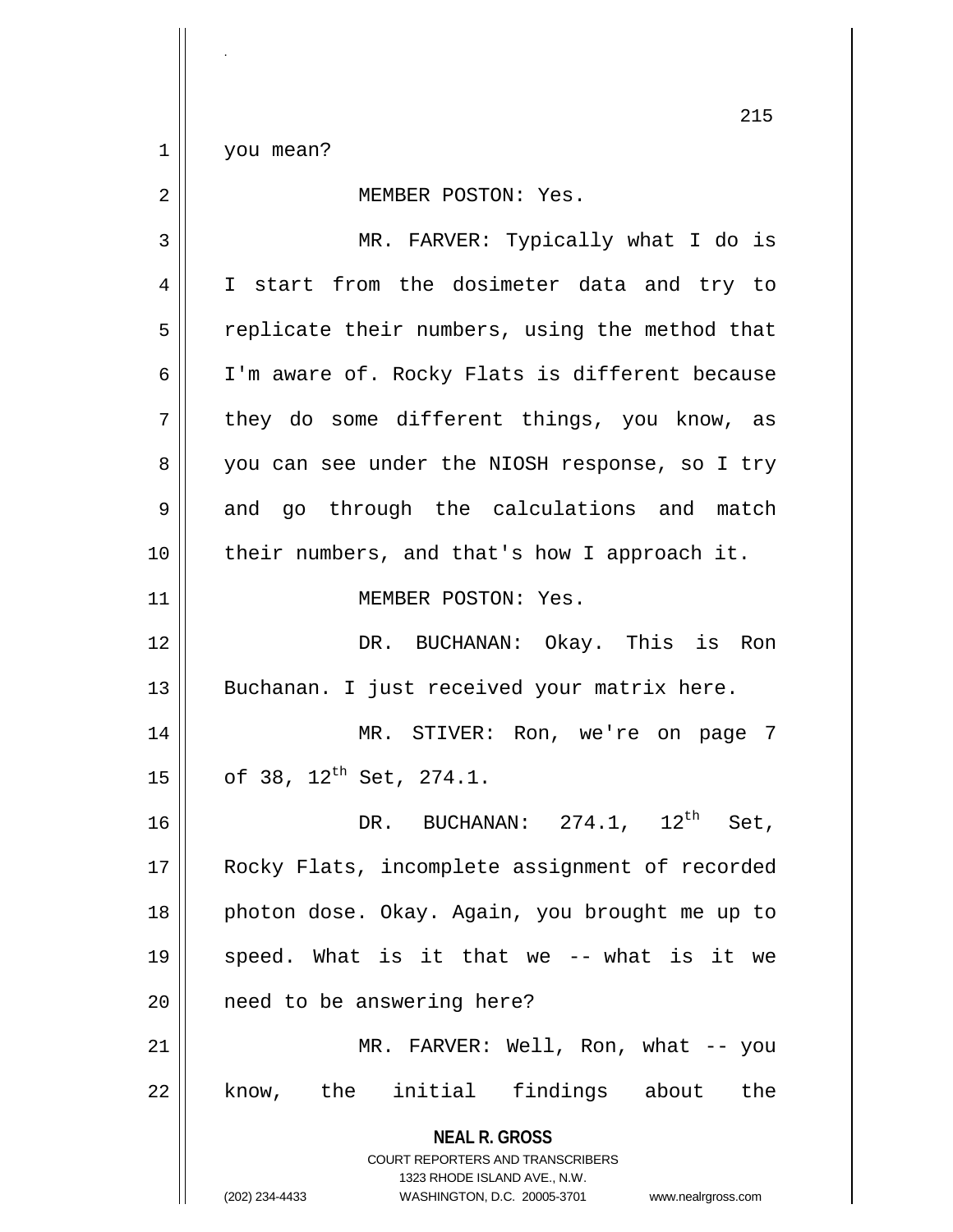**NEAL R. GROSS** 216 1 | incomplete assignment of recorded photon dose 2 || because the employee had a recorded photon  $3 \parallel$  dose in the records for years `63 through `67, 4 but there was no 30 to 250 KeV photon dose 5 | assigned by NIOSH. 6 | DR. BUCHANAN: Right. 7 MR. FARVER: Now, I believe that's 8 what prompted the finding to begin with. 9 DR. BUCHANAN: Correct. 10 MR. FARVER: And when you work 11 || through NIOSH's response it comes down to it's 12 just the way that the data was manipulated 13 through the NDRP process. And I know you 14 || understand that better than I do. 15 DR. BUCHANAN: Yes. The NDRP 16 || process, the way I understand it, it's been a 17 || number of years since I went through that in 18 || great detail. However, the NDRP process can 19 add photon dose if they reread the film. They 20 || reread all the NTA film and some of the gamma  $21$  || film, and if the gamma film they read results 22 || in a greater recorded dose than the original

> COURT REPORTERS AND TRANSCRIBERS 1323 RHODE ISLAND AVE., N.W.

.

(202) 234-4433 WASHINGTON, D.C. 20005-3701 www.nealrgross.com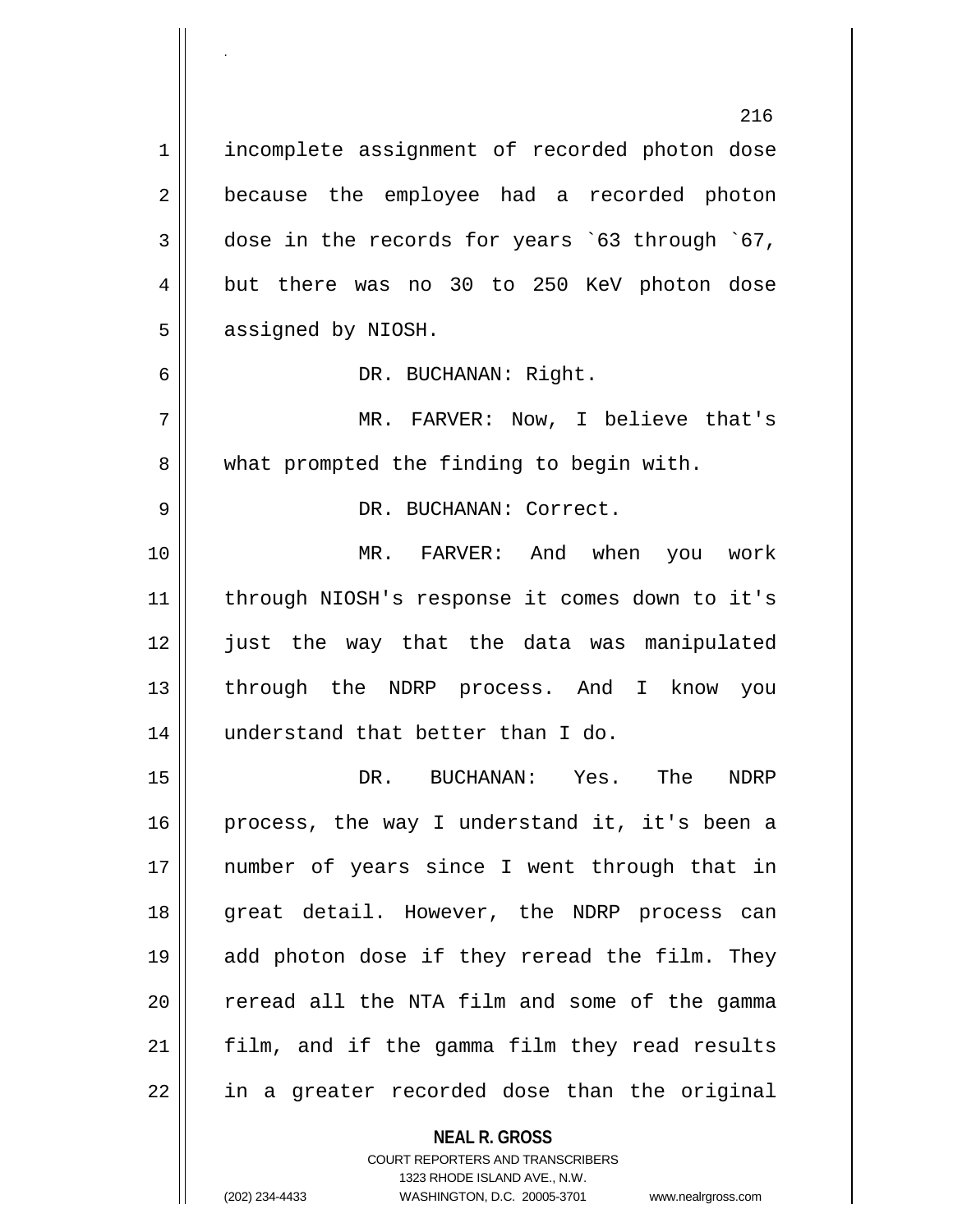$1 \parallel$  records, then they add that in. However, and I  $2 \parallel$  think I'm probably the one that brought up  $3 \parallel$  this finding because I worked on quite a few 4 of these Rocky Flats cases, and there was  $5 \parallel$  several of them where there was no 30 to 250 6  $\parallel$  KeV photon dose assigned, and I did not know 7 || why when they had a recorded dose.

.

8 Now, they did have some -- if they 9 worked in a plutonium facility they did have 10 less than 30 KeV photons assigned, and if I 11 || recall right in several cases they had less 12 || than 30 KeV photons, and also some greater 13  $\parallel$  than 250, but none 30 to 250. And according to 14 || the TBD, I believe that it gives a certain 15 || percent that should be 30 to 50 KeV.

 So, the NDRP process, if the workbook is removing the photon dose for some 18 || reason, then that's a problem, that's an issue | that we need to address.

20 MR. SHARFI: This is Mutty Sharfi. 21 I had to go back to the raw claim to look at  $22$  | this, the response. I think I figured out why

> **NEAL R. GROSS** COURT REPORTERS AND TRANSCRIBERS 1323 RHODE ISLAND AVE., N.W. (202) 234-4433 WASHINGTON, D.C. 20005-3701 www.nealrgross.com

217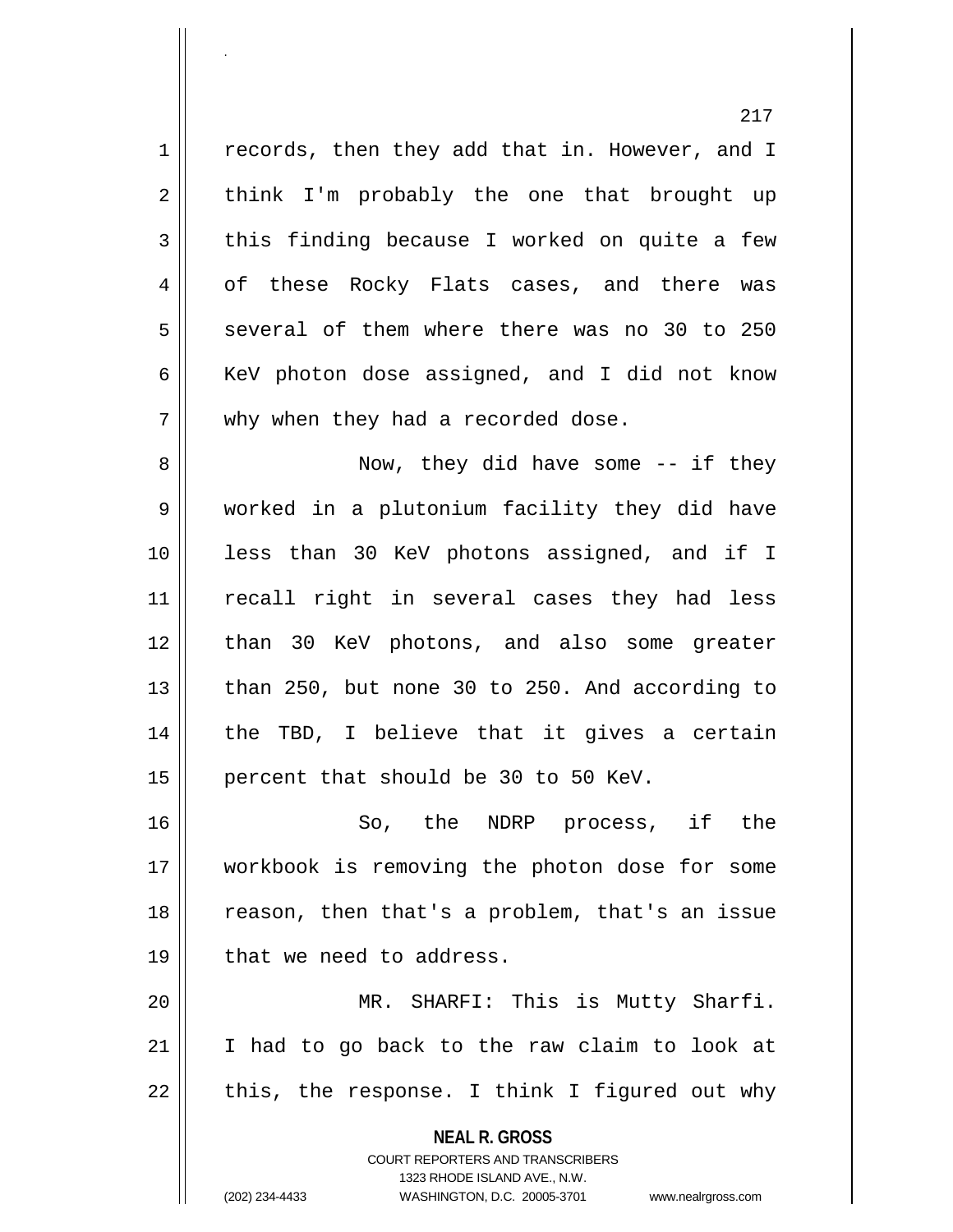|             | ⊿⊥ၓ                                                      |
|-------------|----------------------------------------------------------|
| $\mathbf 1$ | in this particular claim you see what you're             |
| 2           | seeing. I think we're confusing the reported             |
| 3           | 10 dose which includes the neutron and gamma             |
| 4           | dose. It's a sum dose versus the NDRP dose               |
| 5           | which has them broken out. So, what happens is           |
| 6           | when you remove the neutron dose from the pen            |
| 7           | dose you actually -- outside a couple of                 |
| 8           | places you get some very small gamma doses.              |
| 9           | Most of it's missed dose so what you see is in           |
| 10          | the assignment almost all the 30 to 50 KeV               |
| 11          | photon dose is assigned as missed, and then              |
| 12          | the actual -- most of the recorded pen dose is           |
| 13          | actually neutron dose.                                   |
| 14          | DR. BUCHANAN: So, does that                              |
| 15          | explain -- I don't know if this case had it,             |
| 16          | but some cases would have a greater than 250             |
| 17          | and a less than 30.                                      |
| 18          | MR. SHARFI: Sure, you could have                         |
| 19          | some gamma dose, but in this case all the --             |
| 20          | in those early years, the individual gamma               |
| 21          | dose was all basically reported as zeroes with           |
| 22          | positive NDRP dose. And when you sum them up             |
|             | <b>NEAL R. GROSS</b><br>COURT REPORTERS AND TRANSCRIBERS |

1323 RHODE ISLAND AVE., N.W.

 $\mathop{\text{||}}$ 

.

(202) 234-4433 WASHINGTON, D.C. 20005-3701 www.nealrgross.com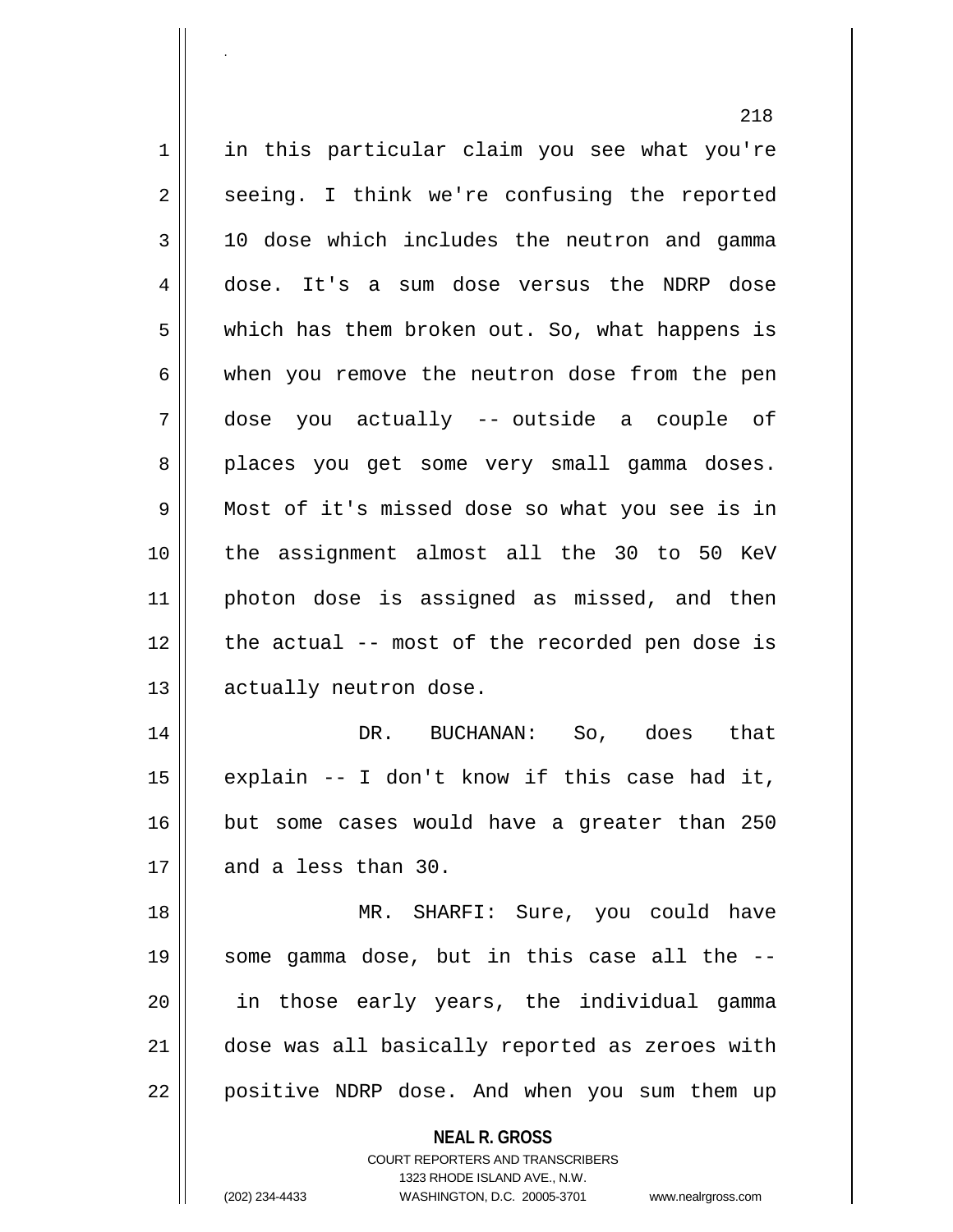**NEAL R. GROSS** COURT REPORTERS AND TRANSCRIBERS 1323 RHODE ISLAND AVE., N.W. (202) 234-4433 WASHINGTON, D.C. 20005-3701 www.nealrgross.com 1 || you get the pen dose, so really in the early 2 || years what you have is a lot of missed dose 3 for gamma and assigned neutron dose. That's, I 4 would say, pretty rare in NDRP in a Rocky 5 Flats claim, but that just happens to be  $6 \parallel$  what's in this, that they had the cycle data  $7 \parallel$  for the gamma. The pen dose is just quarterly 8 || summary dose, so what you end up having is a  $9 \parallel$  1ot of gamma missed dose and positive ND -- or 10 neutron dose for these early years for this 11 particular claim. 12 CHAIRMAN KOTELCHUCK: So, the SC&A 13  $\parallel$  response which really -- am I correct that the 14 employee had recorded photon deep dose and  $15$  | neutron dose totaling 5.5 rem in the matrix? 16 | It says photon deep dose. 17 MR. STIVER: Yes, I think they're 18 || summing up the quarterly pen dose. 19 CHAIRMAN KOTELCHUCK: Yes, which is 20 || neutrons and photons. 21 || MR. STIVER: Correct. 22 CHAIRMAN KOTELCHUCK: Okay. It just

.

219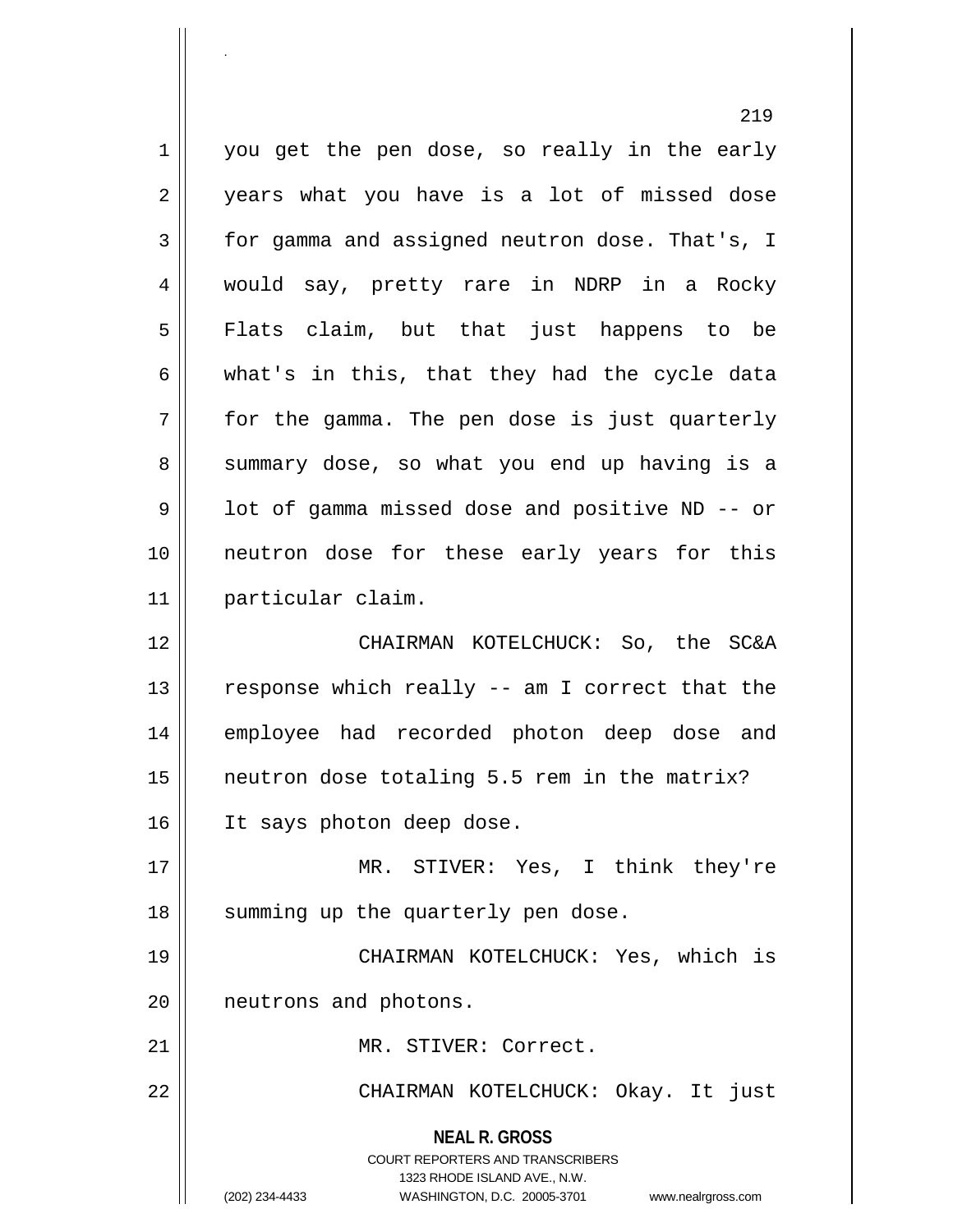**NEAL R. GROSS** COURT REPORTERS AND TRANSCRIBERS 1323 RHODE ISLAND AVE., N.W. (202) 234-4433 WASHINGTON, D.C. 20005-3701 www.nealrgross.com 220 1 doesn't say it in the matrix. But in the SC&A  $2 \parallel$  part of the response --3 MR. STIVER: And it may have not 4 been intuitively obvious to them. I don't  $5 \mid$  know. 6 CHAIRMAN KOTELCHUCK: Okay. No, I'm 7 comfortable with what you say. I just -- it  $8 \parallel$  says something different in the matrix. 9 MEMBER MUNN: But the suggested 10 action is to close it and certainly from the 11 Subcommittee's point of view, I can't see any 12 || reason why not to. 13 CHAIRMAN KOTELCHUCK: Absolutely. I 14 just -- I asked the SC&A people. You may want  $15$  to change that. It's unclear what you wrote, 16 in my opinion. But there's no issue about  $17$  | closing it because it's  $-$ 18 MEMBER MUNN: It's been recommended 19 || by the contractor. 20 CHAIRMAN KOTELCHUCK: Yes. No, no,  $21$  | that's fine. Okay. Let's go on, folks. 22 || DR. BUCHANAN: Can I ask just one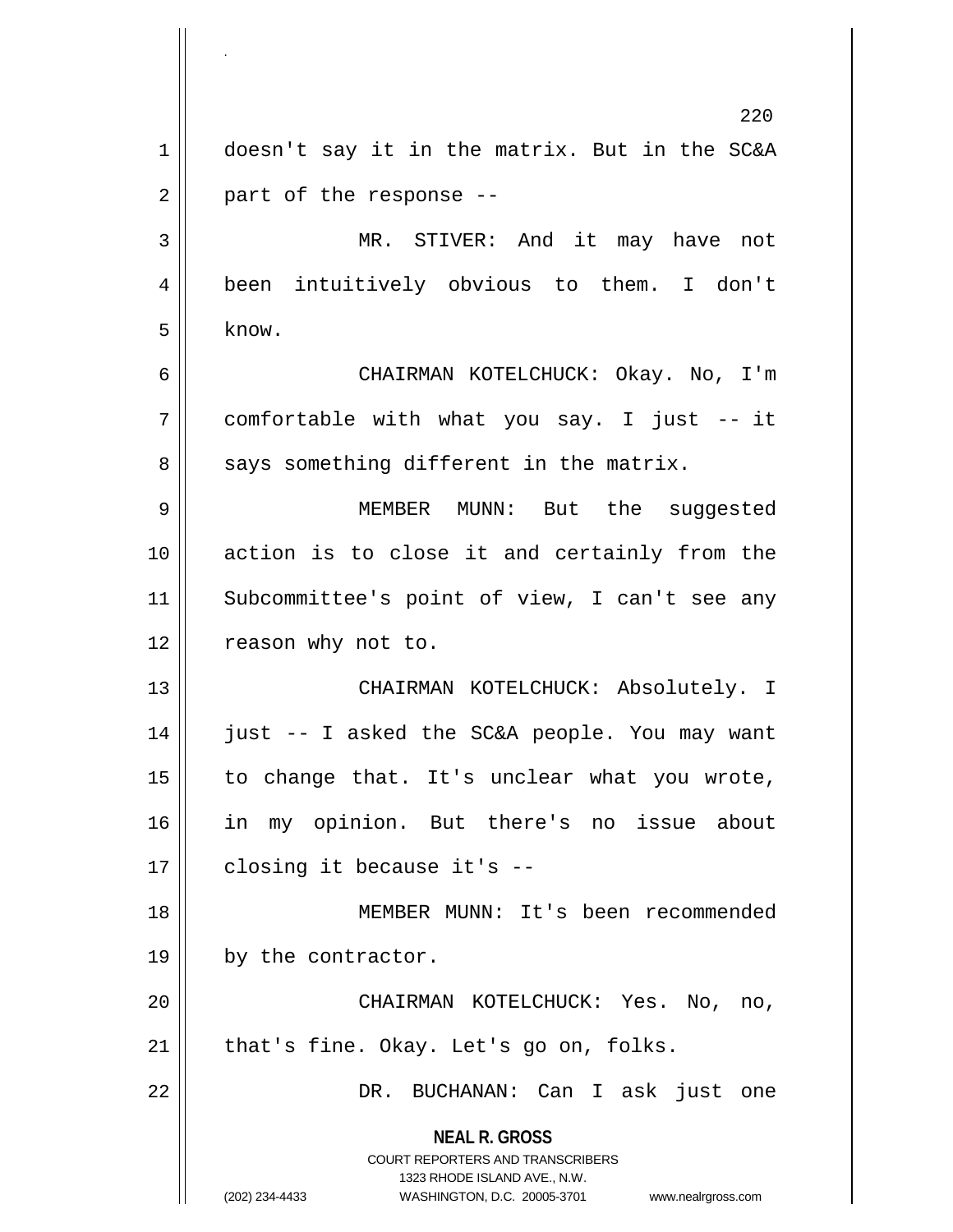**NEAL R. GROSS** COURT REPORTERS AND TRANSCRIBERS 1323 RHODE ISLAND AVE., N.W. (202) 234-4433 WASHINGTON, D.C. 20005-3701 www.nealrgross.com 221 1 clarifying question for future audits? So,  $2 \parallel$  what you're saying is that the  $-$ - that you can 3 have positive penetrating dose and part of 4 || that assigned as missed photon dose in 30 to  $5 \parallel$  50 KeV, but you can have assigned greater than 6 to 50 KeV measured dose in the same instance. 7 MR. SHARFI: I'm saying that the 8 pen dose column that they report as quarterly 9 || values could be positive, and depending on how 10 the neutron and photon break down, you could 11 have no 30 to 50 KeV, or the dose that you 12 would calculate would be less than the LOD,  $13$  | therefore, we define it as missed. 14 DR. BUCHANAN: Okay, thank you. 15 MR. SHARFI: Does that answer your 16 question? 17 DR. BUCHANAN: Yes. 18 || CHAIRMAN KOTELCHUCK: Okay, closed. 19 We'll go on. 20 MR. FARVER: Okay. And I'll work on  $21$  | the wording at the --22 CHAIRMAN KOTELCHUCK: Which is?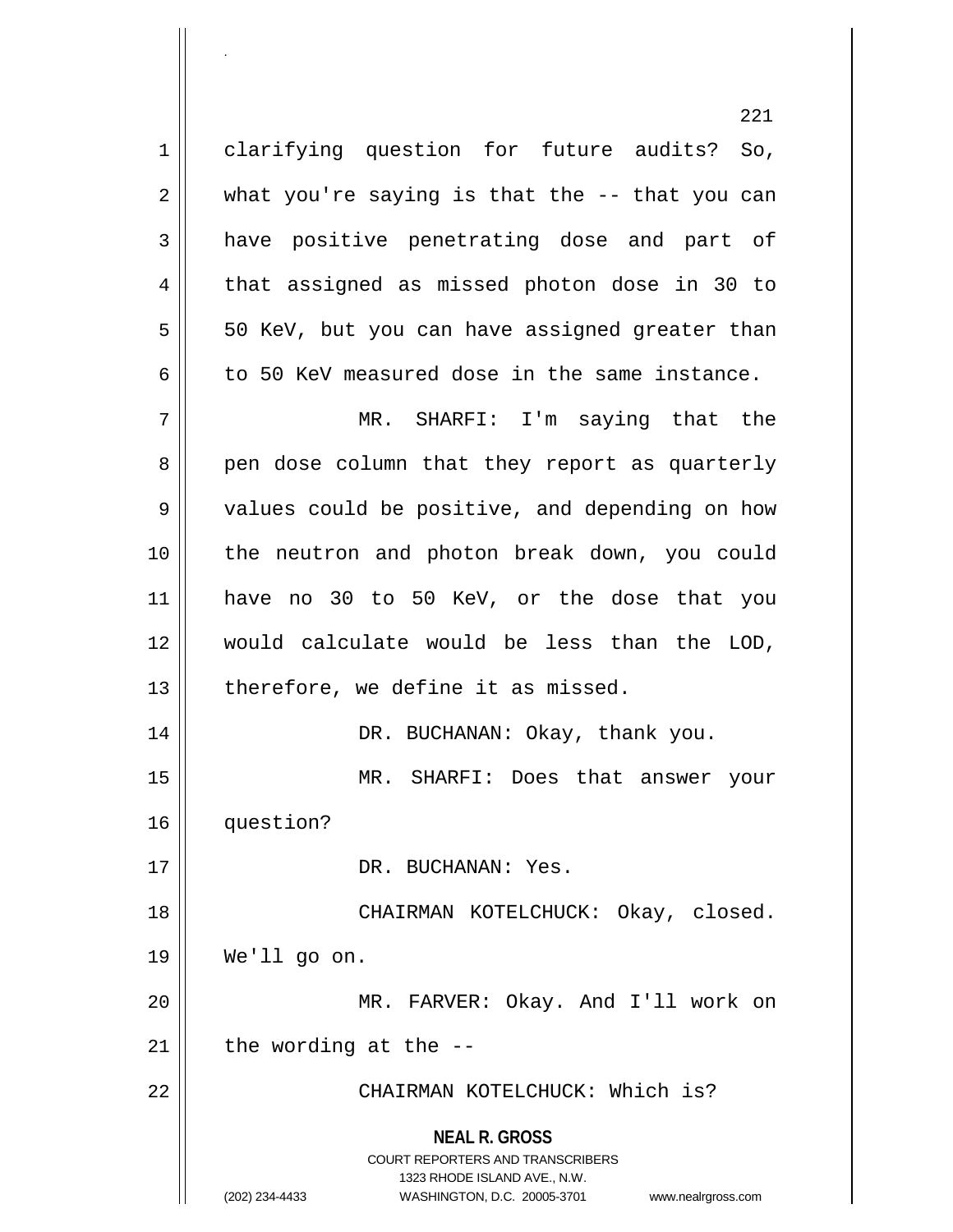**NEAL R. GROSS** COURT REPORTERS AND TRANSCRIBERS 1323 RHODE ISLAND AVE., N.W. (202) 234-4433 WASHINGTON, D.C. 20005-3701 www.nealrgross.com 222 1 MR. FARVER: In the workbook it has  $2 \parallel$  that listed as final dose. In other words, if  $3 \parallel$  you go to the yearly tabs you'll see original 4 dose, you'll see NDRP dose, and then you'll  $5 \parallel$  see final dose. And the final dose numbers are  $6 \parallel$  the ones that I tabulated to come up with that  $7 \parallel 5.538$ , I believe. 8 CHAIRMAN KOTELCHUCK: Okay. 9 MR. FARVER: I will make those 10 | changes. 11 CHAIRMAN KOTELCHUCK: Appreciate 12 | it. Alright, scrolling down, 274.2. 13 || MR. FARVER: I'm trying to update. 14 MEMBER MUNN: It looks like it's 15 | been adequately answered. 16 CHAIRMAN KOTELCHUCK: I think it 17 || has been. In fact, I'm not sure why we're even  $18$  | talking about this  $-$ 19 MEMBER MUNN: Because we have to  $20$  ||  $100k$  at it as all -- as a Subcommittee need to  $21$  || agree that SC&A's closure is acceptable. 22 | CHAIRMAN KOTELCHUCK: Got it. Okay.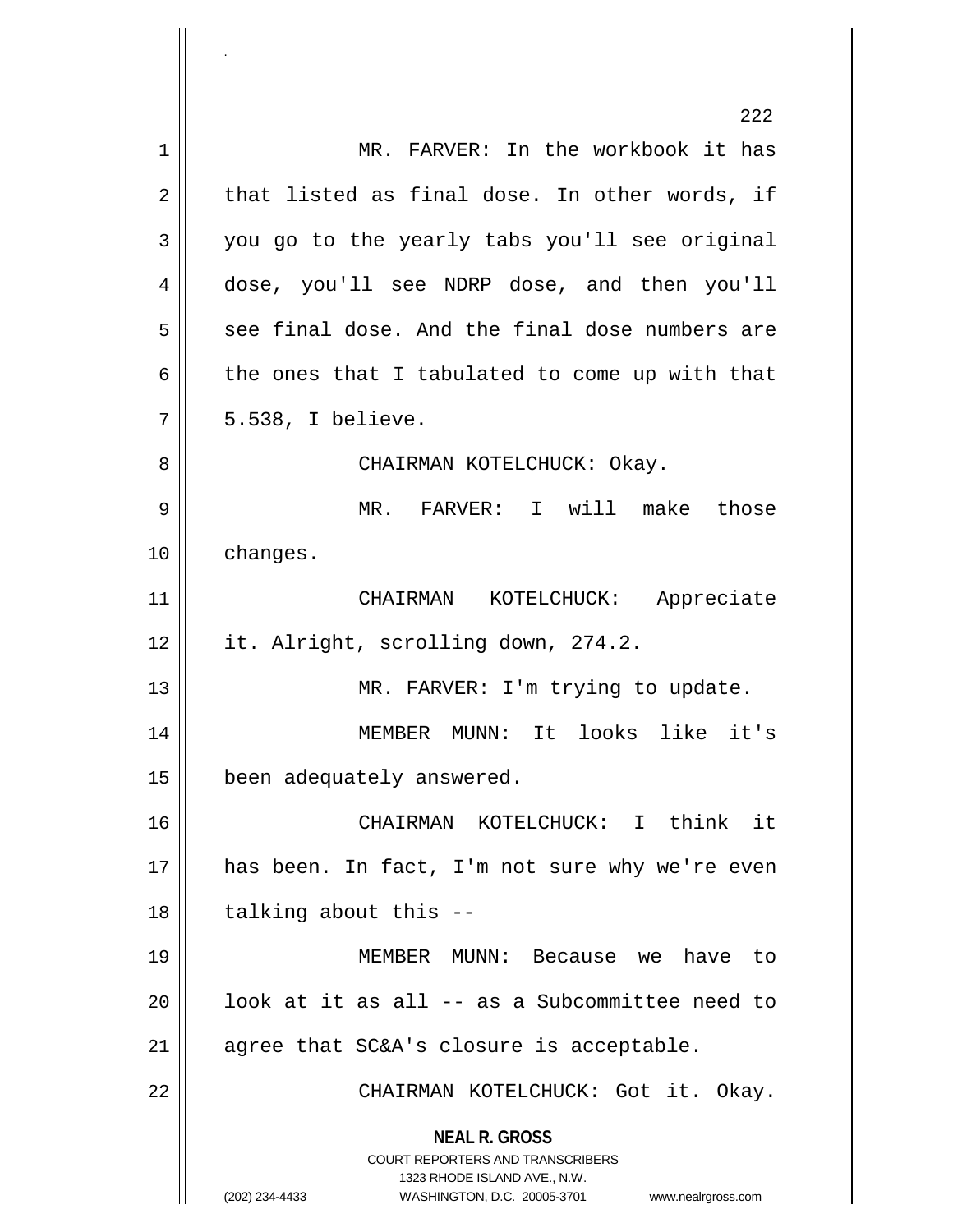$1 \parallel$  So, good.

| $\overline{2}$ | MR. FARVER: Right. This is where                                                                                                                                       |
|----------------|------------------------------------------------------------------------------------------------------------------------------------------------------------------------|
| 3              | that -- the findings went to NIOSH. NIOSH                                                                                                                              |
| $\overline{4}$ | responded. We read their responses. If we have                                                                                                                         |
| 5              | questions about it we would either go back and                                                                                                                         |
| 6              | ask them, or we would put our recommendation.                                                                                                                          |
| 7              | You know, this is our streamline process.                                                                                                                              |
| 8              | CHAIRMAN KOTELCHUCK: Okay.                                                                                                                                             |
| $\mathsf 9$    | MR. FARVER: I don't see a lot of                                                                                                                                       |
| 10             | these where we recommend closing it because we                                                                                                                         |
| 11             | went through and reviewed their responses in                                                                                                                           |
| 12             | detail, and we understand what they did now.                                                                                                                           |
| 13             | MEMBER MUNN: Yes, we know --                                                                                                                                           |
| 14             | CHAIRMAN KOTELCHUCK: Good, good,                                                                                                                                       |
| 15             | okay. And it's the Committee's response --                                                                                                                             |
| 16             | Subcommittee's responsibility to approve --                                                                                                                            |
| 17             | MEMBER MUNN: We need to fill in                                                                                                                                        |
| 18             | the final column saying we agree with the                                                                                                                              |
| 19             | recommendation --                                                                                                                                                      |
| 20             | CHAIRMAN KOTELCHUCK: Yes.                                                                                                                                              |
| 21             | MR. FARVER: There<br>may be<br>some                                                                                                                                    |
| 22             | findings where we don't agree with what they                                                                                                                           |
|                | <b>NEAL R. GROSS</b><br><b>COURT REPORTERS AND TRANSCRIBERS</b><br>1323 RHODE ISLAND AVE., N.W.<br>(202) 234-4433<br>WASHINGTON, D.C. 20005-3701<br>www.nealrgross.com |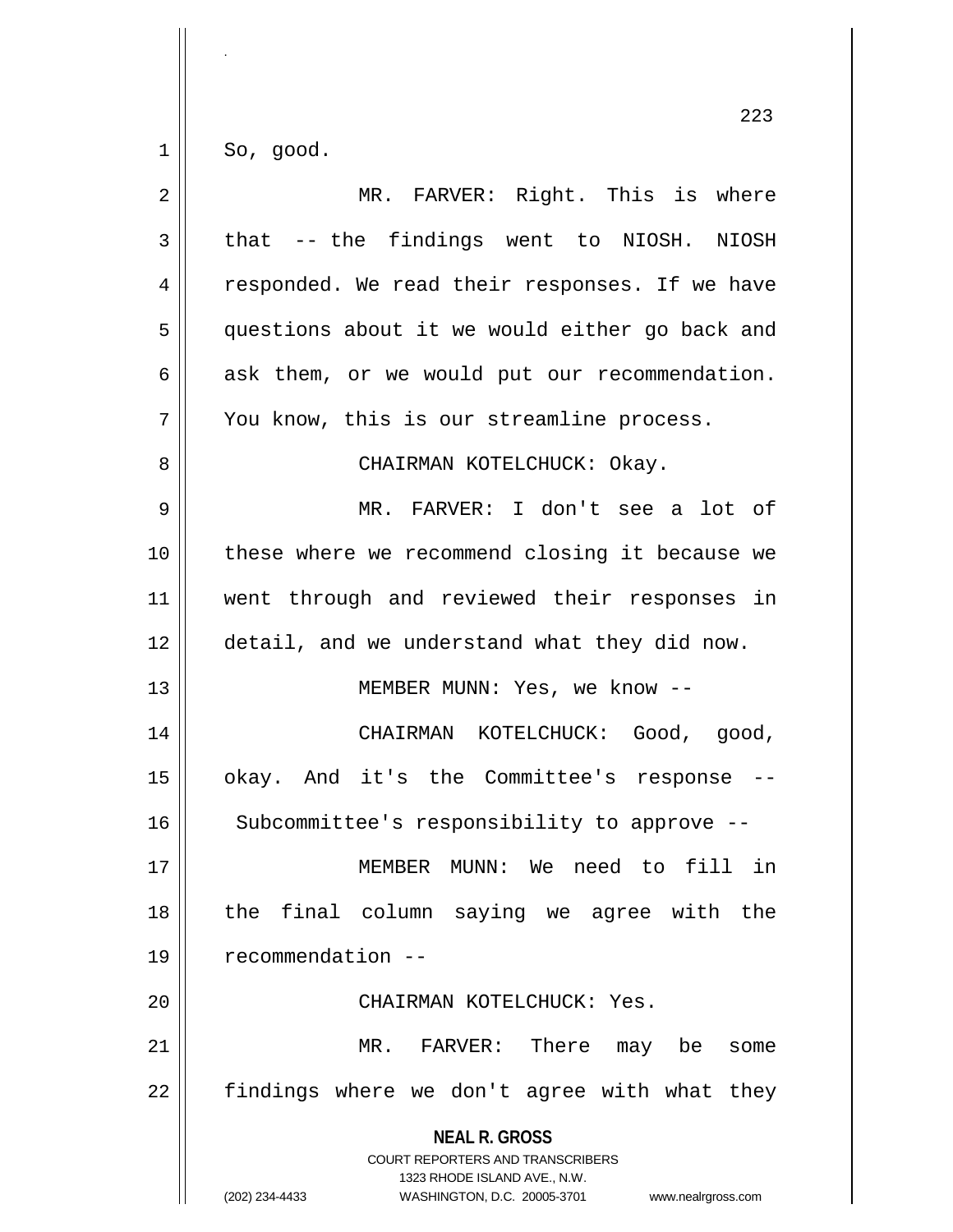**NEAL R. GROSS** COURT REPORTERS AND TRANSCRIBERS 1323 RHODE ISLAND AVE., N.W. (202) 234-4433 WASHINGTON, D.C. 20005-3701 www.nealrgross.com 224  $1 \parallel$  said, and we probably are never going to agree 2 with them. And that's when we'll come back to  $3 \parallel$  the Subcommittee and say well, this is what we  $4 \parallel$  think, this is what NIOSH thinks. 5 CHAIRMAN KOTELCHUCK: Right. 6 MR. FARVER: We disagree. 7 || MEMBER MUNN: Okay. 8 CHAIRMAN KOTELCHUCK: 274.2, close? 9 || MEMBER MUNN: Correct. 10 MR. STIVER: Does the Board agree 11 || then that this can be closed out? 12 MEMBER MUNN: Yes. 13 || CHAIRMAN KOTELCHUCK: Yes. 14 || MR. FARVER: Two is closed, 15 observation. 16 CHAIRMAN KOTELCHUCK: While we -- 17 MEMBER MUNN: We don't need to do  $18 \parallel$  that. 19 CHAIRMAN KOTELCHUCK: Right. 20 MEMBER MUNN: No action is 21 || necessary. Takes us down to 275.1. 22 || Recommendation from the contractor to close it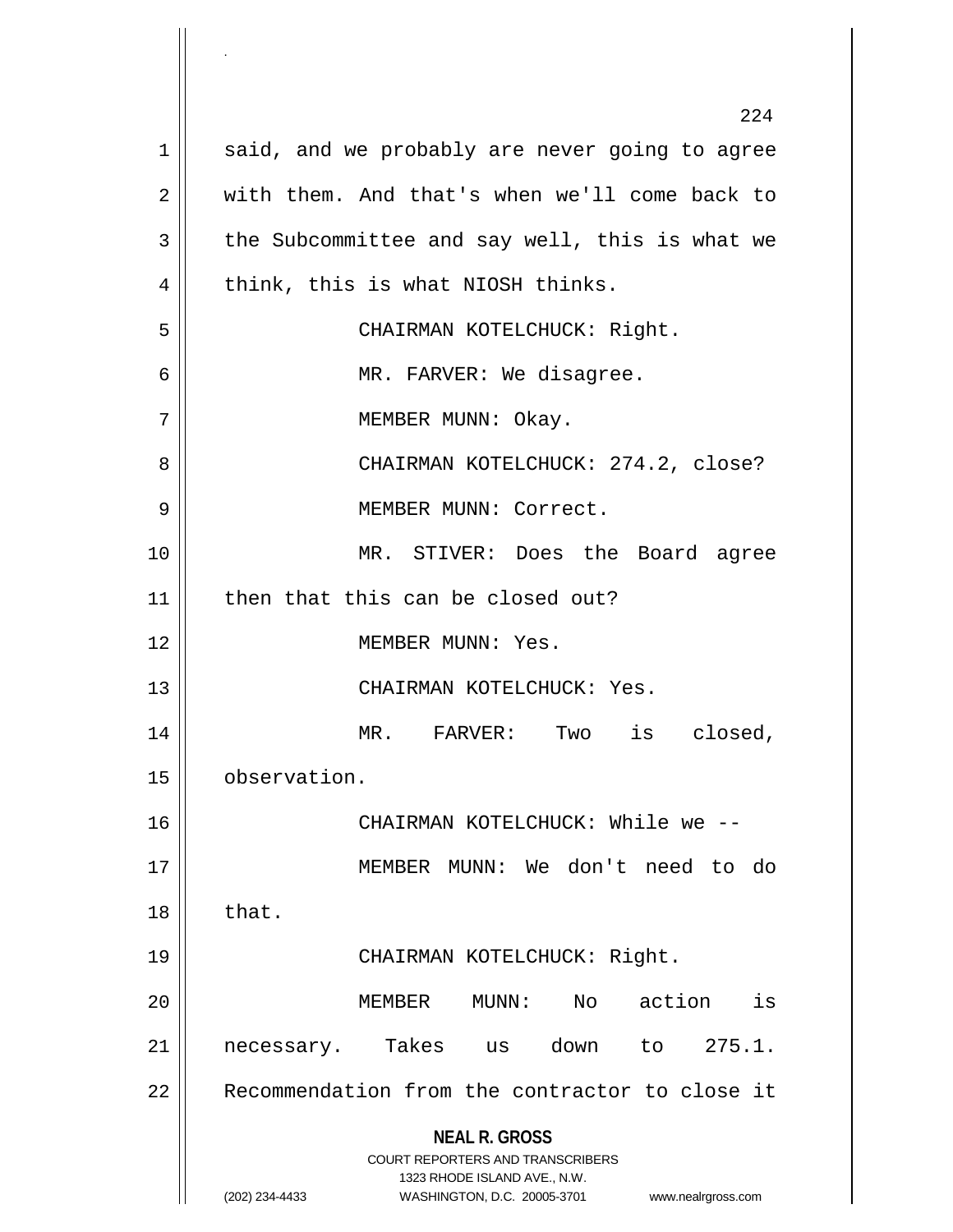|    | 225                                                                                     |
|----|-----------------------------------------------------------------------------------------|
| 1  | based on NIOSH response to the finding.                                                 |
| 2  | MR. FARVER: Correct. This was a OA                                                      |
| 3  | issue. Basically, they did not use the correct                                          |
| 4  | revision of the document of the environmental                                           |
| 5  | dose.                                                                                   |
| 6  | MEMBER MUNN: The Subcommittee                                                           |
| 7  | accepts the SC&A recommendation to close.                                               |
| 8  | CHAIRMAN KOTELCHUCK: Yes.                                                               |
| 9  | MR. KATZ: Yes.                                                                          |
| 10 | MR. FARVER: And the same<br>for                                                         |
| 11 | 275.2, part of the environmental dose                                                   |
| 12 | calculation.                                                                            |
| 13 | MEMBER MUNN: For plutonium 39 and                                                       |
| 14 | 40, and americium. Yes, agree with SC&A                                                 |
| 15 | recommendation to close                                                                 |
| 16 | CHAIRMAN KOTELCHUCK: Okay, 300.1.                                                       |
| 17 | MEMBER MUNN: My word, what luck.                                                        |
| 18 | I'm certain he's not included in the list of                                            |
| 19 | 30 KeV photon doses. They agreed with the                                               |
| 20 | response from NIOSH, so it appears that the                                             |
| 21 | Subcommittee can accept SC&A's recommendation                                           |
| 22 | to close.                                                                               |
|    | <b>NEAL R. GROSS</b><br>COURT REPORTERS AND TRANSCRIBERS<br>1323 RHODE ISLAND AVE. N.W. |

1323 RHODE ISLAND AVE., N.W.

 $\prod_{i=1}^{n}$ 

.

 $\begin{array}{c} \hline \end{array}$ 

(202) 234-4433 WASHINGTON, D.C. 20005-3701 www.nealrgross.com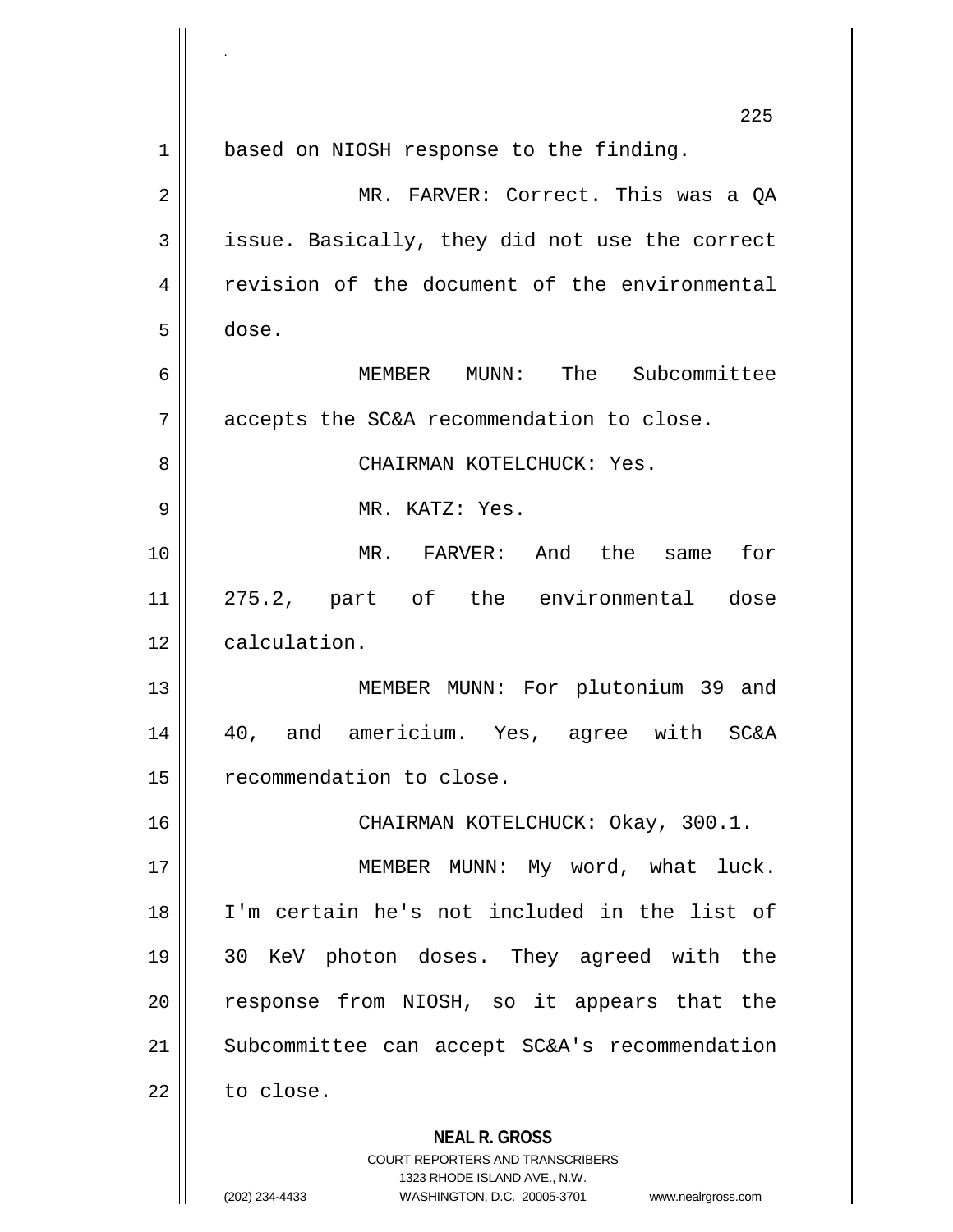|    | 226                                                                 |
|----|---------------------------------------------------------------------|
| 1  | CHAIRMAN KOTELCHUCK: Okay.                                          |
| 2  | MEMBER MUNN: Another QA issue.                                      |
| 3  | CHAIRMAN KOTELCHUCK: . 2?                                           |
| 4  | MEMBER MUNN: .2, another                                            |
| 5  | recommendation from the contractor. They                            |
| 6  | accept the addition of the photon dose and                          |
| 7  | NIOSH's response is, therefore, correct. Can                        |
| 8  | the Subcommittee accept and close?                                  |
| 9  | CHAIRMAN KOTELCHUCK: 301.1.                                         |
| 10 | MEMBER MUNN: Same situation.                                        |
| 11 | CHAIRMAN KOTELCHUCK: Right.                                         |
| 12 | MEMBER MUNN: Subcommittee can                                       |
| 13 | recommend -- can accept and close.                                  |
| 14 | CHAIRMAN KOTELCHUCK: Sounds good.                                   |
| 15 | Okay, 327.1, let's see what's happening.                            |
| 16 | MEMBER MUNN: Photon energies.                                       |
| 17 | CHAIRMAN KOTELCHUCK: 327.1. Let's                                   |
| 18 | read that.                                                          |
| 19 | MR. FARVER: Okay. Are we at                                         |
| 20 | this is Doug. We're at 327.1?                                       |
| 21 | CHAIRMAN KOTELCHUCK: Yes.                                           |
| 22 | MR. FARVER: Okay. Now, I'm not                                      |
|    | <b>NEAL R. GROSS</b>                                                |
|    | COURT REPORTERS AND TRANSCRIBERS<br>1323 RHODE ISLAND AVE., N.W.    |
|    | (202) 234-4433<br>WASHINGTON, D.C. 20005-3701<br>www.nealrgross.com |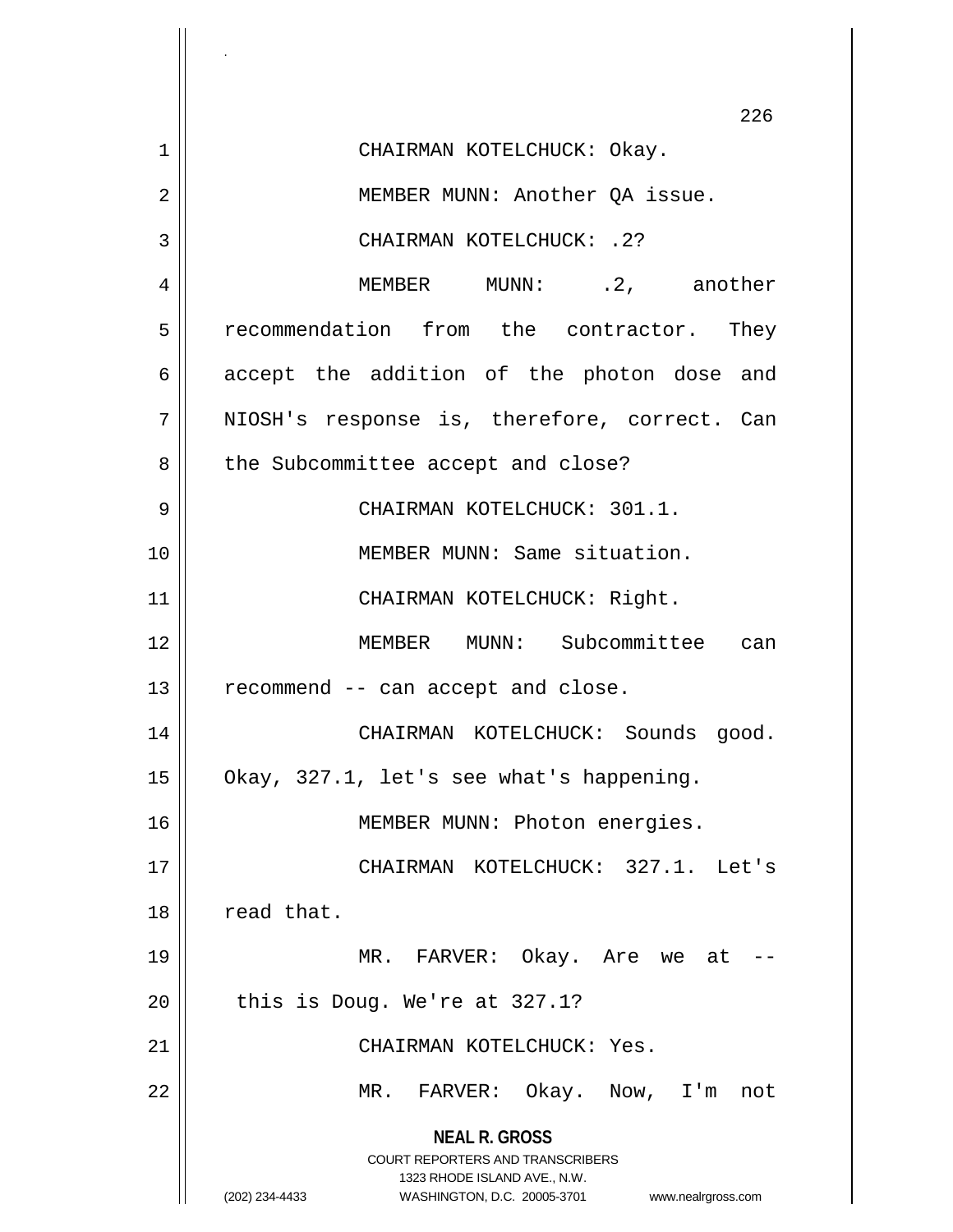**NEAL R. GROSS** COURT REPORTERS AND TRANSCRIBERS 1323 RHODE ISLAND AVE., N.W. (202) 234-4433 WASHINGTON, D.C. 20005-3701 www.nealrgross.com 227 1 || sure what matrix you're looking at. NIOSH did  $2 \parallel$  give a response to this.  $3 \parallel$  MR. SIEBERT: Doug, this is the  $-$ 4 MEMBER MUNN: That's the one I'm  $5 \parallel$  looking at but I haven't really --6 MR. SIEBERT: That is NIOSH's  $7$  | response. 8 MR. FARVER: It is? 9 MR. SIEBERT: Yes. 10 MR. FARVER: Okay, so you can see 11 || their response with the fractions in Table 6- $12 \parallel 10$ . Okay. Basically, the finding came from the 13 fact that Table 6-10 of the Rocky Flats TBD 14 || says, "For plutonium facilities you assign, I 15 believe it's 25 percent to less than 30 KeV, 16  $\parallel$  and 75 percent to the 30 to 250 KeV. 17 Okay. But that's not what they 18 did. They said they assigned 100 percent to 19 the less than 30 KeV, and 100 percent to the 20 30 to 250 KeV photons. Okay. So, that's the 21 differences that we're talking about here. 22 After rereading their response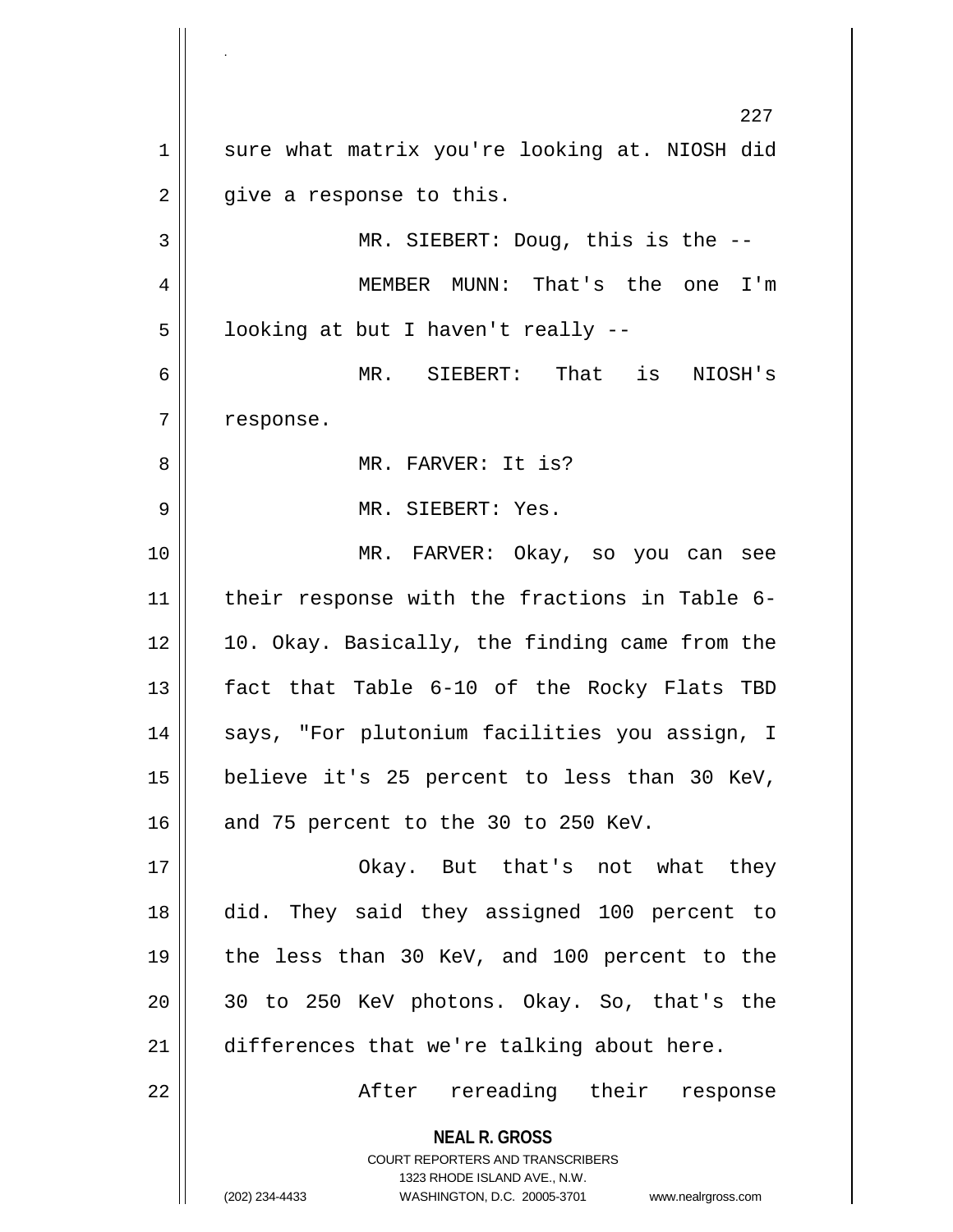**NEAL R. GROSS** COURT REPORTERS AND TRANSCRIBERS 1323 RHODE ISLAND AVE., N.W. 228 1 several times and going back to the workbooks  $2 \parallel$  and the TBD, I think I understand what they  $3 \parallel$  did, although it's -- I don't think it's very  $4 \parallel$  clear in the TBD. I don't know. Scott, Grady,  $5$  any input on that? Do you feel the TBD is  $6 \parallel$  clear? I mean, you could understand how we  $7 \parallel$  would see where it's 25/75 because that's what  $8 \parallel$  the table says in the TBD. Any thoughts on  $9 \parallel$  that, Scott? 10 || MR. SIEBERT: Well, this is Scott. 11 I'm talking to Mutty. He is going to talk on 12 || this. I think he's having a difficulty being 13 | heard. 14 MR. SHARFI: Can you hear me now? 15 CHAIRMAN KOTELCHUCK: Yes, I can 16 hear you. 17 MR. SHARFI: Alright. I guess if  $18$  || the question is [is] it clear for us, I would 19 || say yes, but I guess that doesn't really help 20 you. The problem is the two sections are  $21$  really covering  $-$  one is covering generic 22 || fields and the other one is covering how you

<sup>(202) 234-4433</sup> WASHINGTON, D.C. 20005-3701 www.nealrgross.com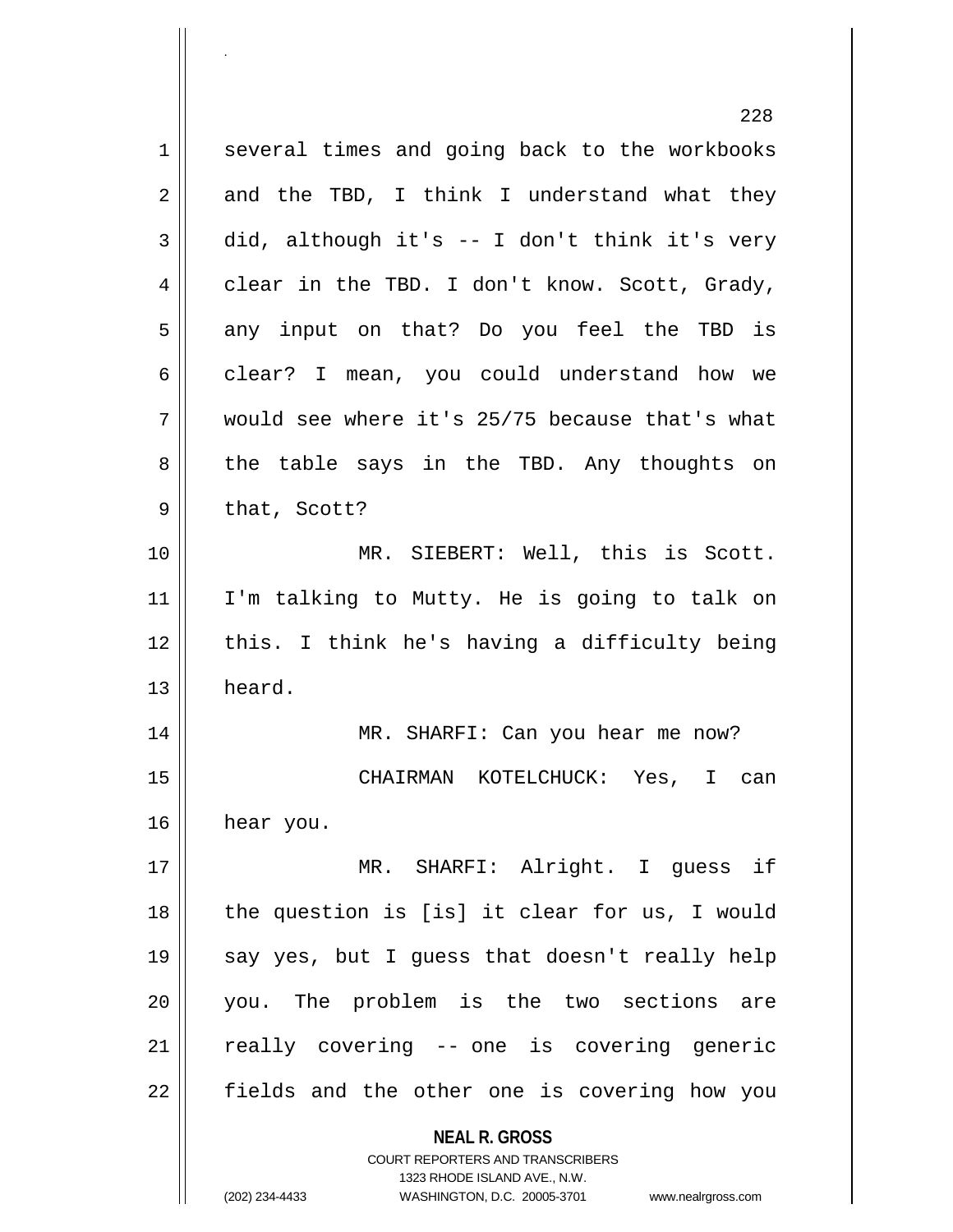1 assess Rocky Flats. And I think maybe some of  $2 \parallel$  the confusion is that Rocky Flats is very 3 unique in the sense of the algorithms they 4 have for their dosimeters is how most sites 5 were just straight up gamma dose is gamma  $6 \parallel$  dose, or they have these algorithms that break  $7 \parallel$  up their 30 to 50, greater than 250, and their  $8 \parallel$  shallow dose. There are all these convoluted  $9 \parallel$  algorithms that you use, so the 25/75 split is 10 true if you're talking about generic fields, 11 || but when you get to the dosimetry you have to 12 apply it in a different way. So, if you do a 13  $\parallel$  1ot of the Rocky Flats dosimetry, then I think 14 || it makes sense to you, but if you're probably 15 looking from the outside then it's probably 16 | more confusing.

.

 MR. FARVER: Well, I agree with you, Mutty, because after rereading this and 19 || rereading the documents, that's what I came up with, that it's not a Savannah River where you | can just take it and multiply 25, 75, and go | with your dose like that.

> **NEAL R. GROSS** COURT REPORTERS AND TRANSCRIBERS 1323 RHODE ISLAND AVE., N.W. (202) 234-4433 WASHINGTON, D.C. 20005-3701 www.nealrgross.com

229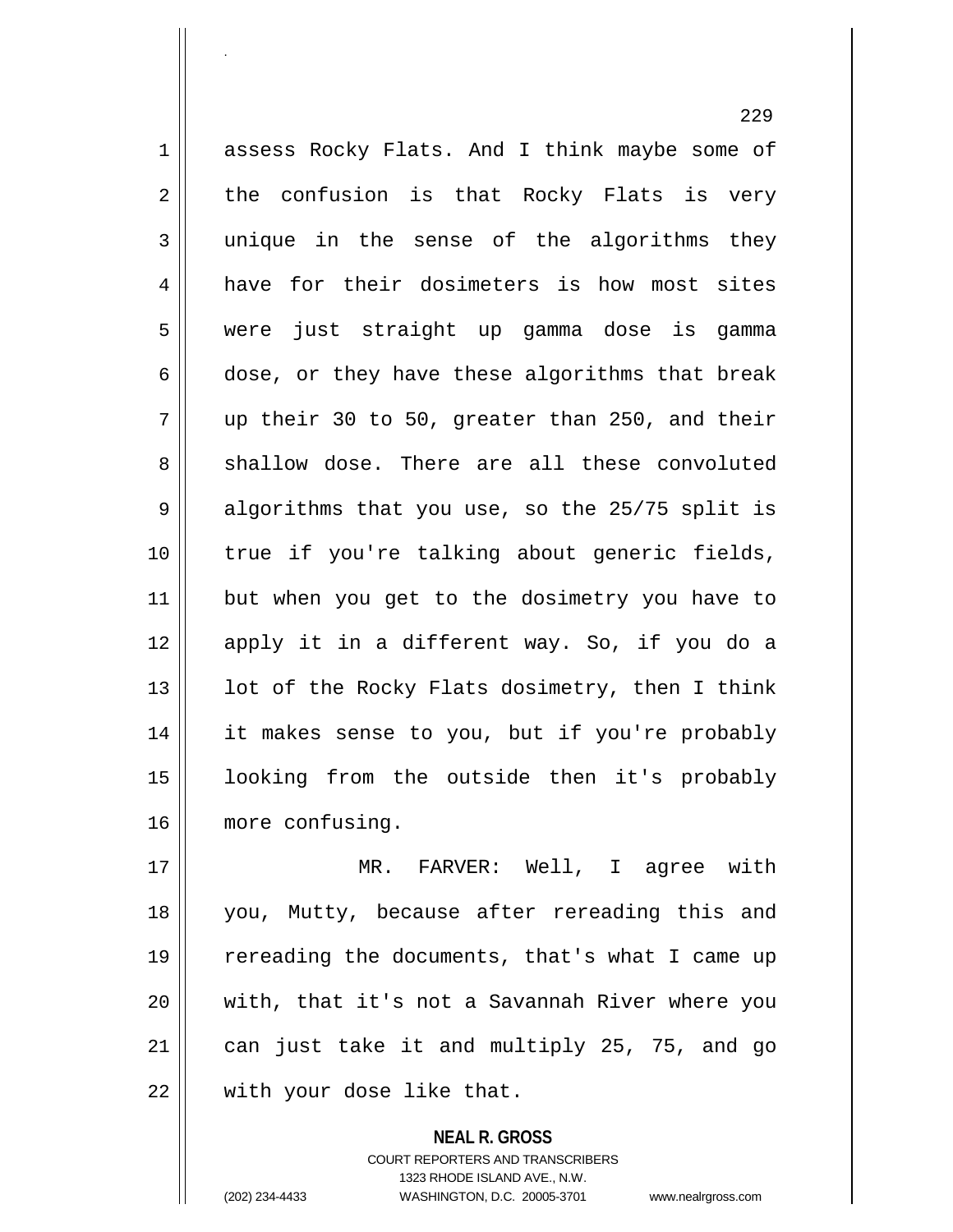|                | 230                                                                                                                                                             |
|----------------|-----------------------------------------------------------------------------------------------------------------------------------------------------------------|
| 1              | MR. SHARFI: Correct.                                                                                                                                            |
| $\overline{2}$ | MR. FARVER: And I understand what                                                                                                                               |
| 3              | you're saying, but I'm trying to figure out a                                                                                                                   |
| 4              | way to make it a little bit more clear.                                                                                                                         |
| 5              | MR. SHARFI: That's hard given the                                                                                                                               |
| 6              | intricacies of Rocky Flats.                                                                                                                                     |
| 7              | MR. FARVER: I'm trying to pull up                                                                                                                               |
| 8              | the TBD real quick and see -- I thought that                                                                                                                    |
| 9              | maybe if you just named that table different,                                                                                                                   |
| 10             | 6-10, to make it clear that it's not like a                                                                                                                     |
| 11             | Savannah River. I mean, you know how they do                                                                                                                    |
| 12             | things at the Savannah River where you have                                                                                                                     |
| 13             | the table of the energy distributions.                                                                                                                          |
| 14             | MR. SHARFI: Correct.                                                                                                                                            |
| 15             | MR. FARVER: Right. And Rocky Flats                                                                                                                              |
| 16             | is not like that, I agree. But how do --                                                                                                                        |
| 17             | MR. SHARFI: It's $-$ - I mean, we                                                                                                                               |
| 18             | could look at it the next time we revise the                                                                                                                    |
| 19             | section to try to add some wording. I don't                                                                                                                     |
| 20             | know exactly what I'd tell you right now that                                                                                                                   |
| 21             | I'd add, but $--$                                                                                                                                               |
| 22             | MR. FARVER: I don't know either,                                                                                                                                |
|                | <b>NEAL R. GROSS</b><br>COURT REPORTERS AND TRANSCRIBERS<br>1323 RHODE ISLAND AVE., N.W.<br>(202) 234-4433<br>WASHINGTON, D.C. 20005-3701<br>www.nealrgross.com |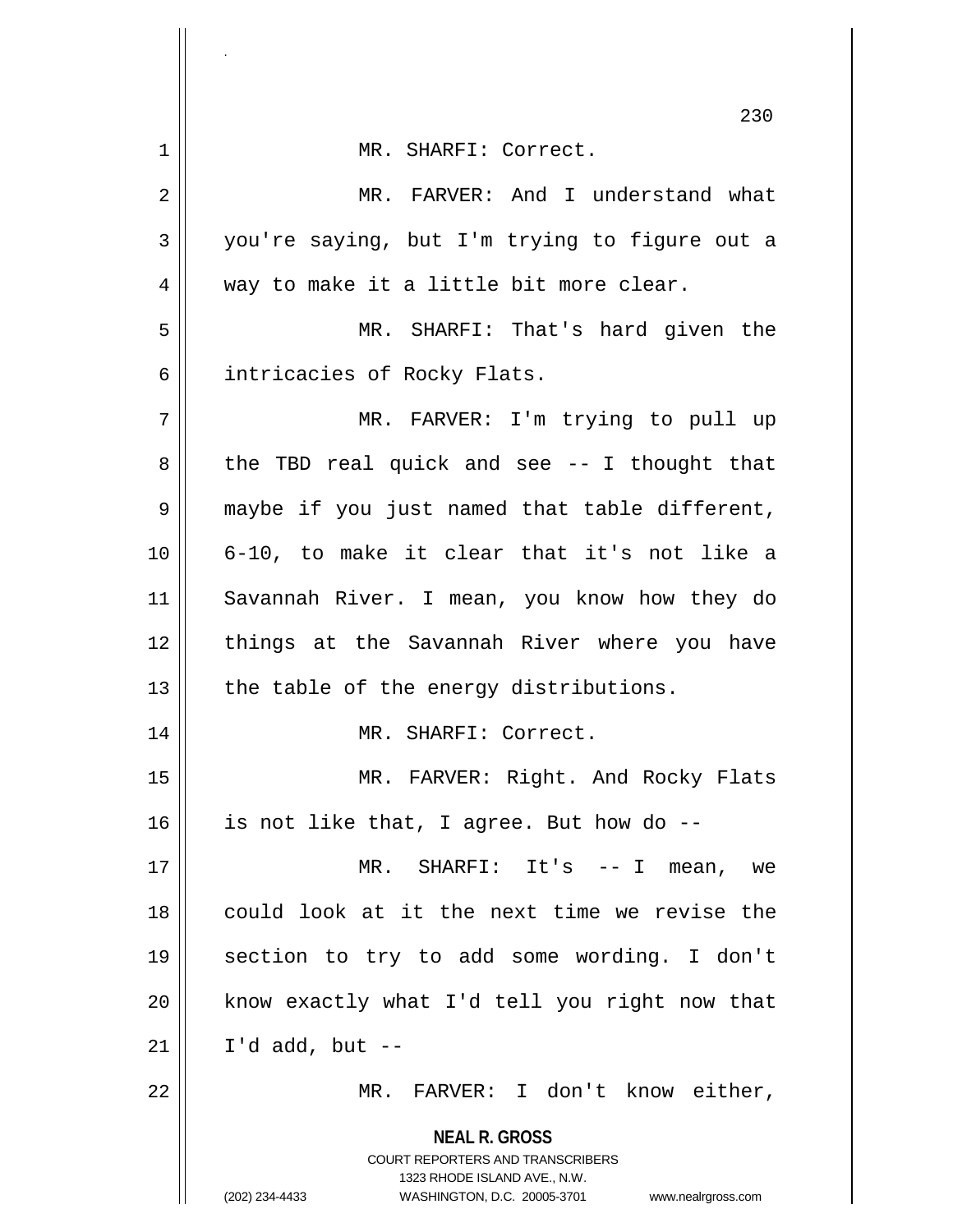**NEAL R. GROSS** COURT REPORTERS AND TRANSCRIBERS 1323 RHODE ISLAND AVE., N.W. but that is the best I came up with, was  $2 \parallel$  trying to add some wording around the table to 3 make it clear that it's not where you can just multiply it by 25 and 75, or 100 percent for | the uranium, or so forth. It's different. MR. SHARFI: Yes, then maybe we can add some wording like generic gamma field distributions. MR. FARVER: Right, because right now it says default photon energy distributions, and I read that and I think 12 || back to like Savannah River tables. MR. SHARFI: And it's accurate because they are photon energy distributions but you think of photons in the sense of dosimeters. MR. FARVER: Yes, and that's not what this is. 19 || MR. SHARFI: It's more generic. 20 || MR. FARVER: Right. DR. BUCHANAN: This is Ron. So, you would not use that in dose reconstruction?

<sup>(202) 234-4433</sup> WASHINGTON, D.C. 20005-3701 www.nealrgross.com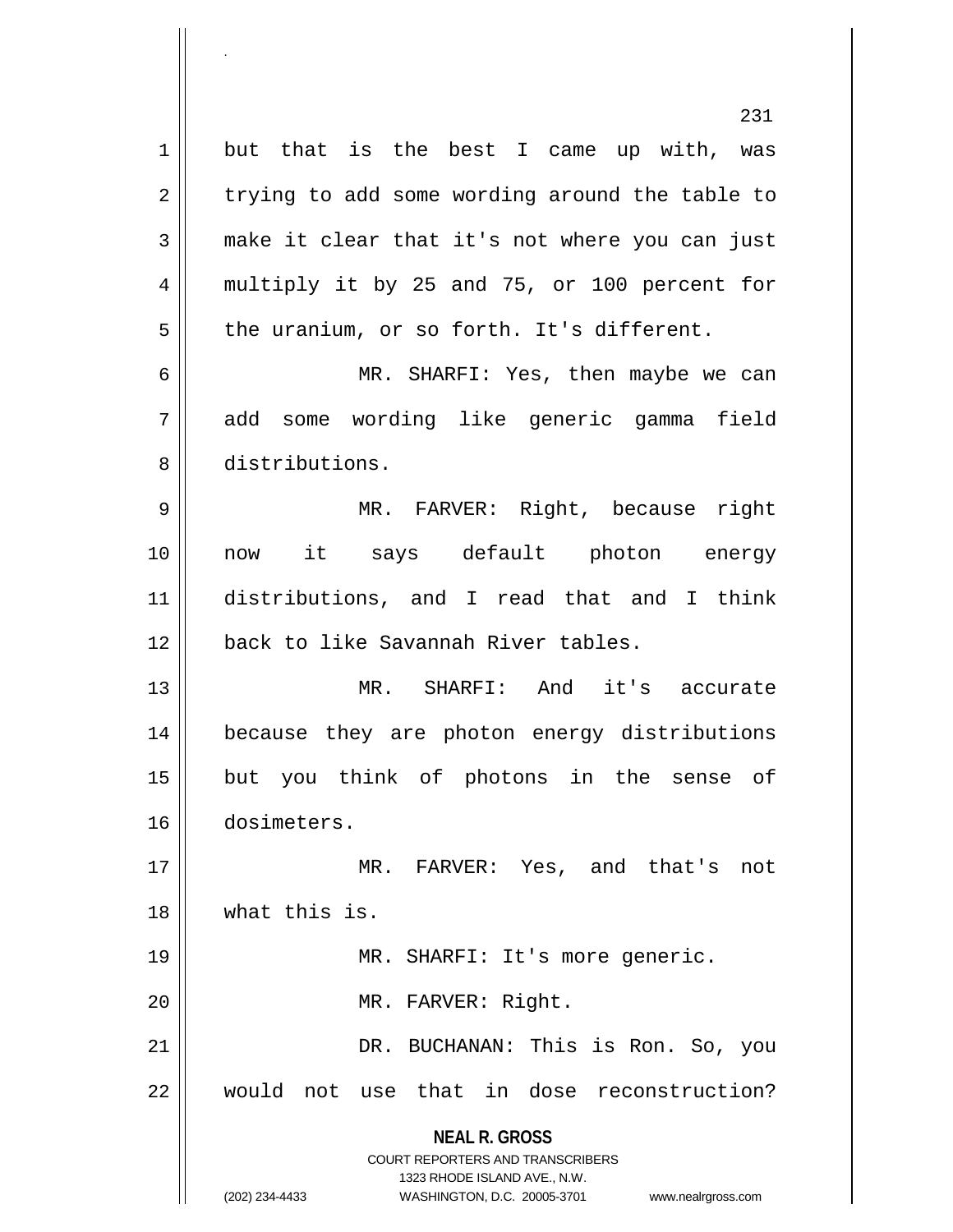**NEAL R. GROSS** COURT REPORTERS AND TRANSCRIBERS 1323 RHODE ISLAND AVE., N.W. (202) 234-4433 WASHINGTON, D.C. 20005-3701 www.nealrgross.com 232  $1 \parallel$  This is just -- you would not use a generic  $2 \parallel$  gamma 25/75 in dose reconstruction? 3 MR. SHARFI: If we're basing it off 4 your actual dosimetry, no, because they have  $5$  special algorithms to devise the high energy  $6 \parallel$  and low energy gamma, so you have to go  $7 \parallel$  through that process for the dosimeters. If I  $8 \parallel$  was actually using field monitoring data then, 9 || yes, I would use the 25/75 split. 10 || DR. BUCHANAN: Okay. 11 MR. SHARFI: So, I'm not saying you 12 wouldn't use it, just in most cases we're 13 using dosimetry data so you wouldn't -- so you 14 don't need it. But if there arose a situation 15 that we would be using generic gamma data  $16$  | then, yes, we would apply that kind of split. 17 DR. BUCHANAN: Like a radiation 18 || survey instrument kind of thing? 19 MR. SHARFI: Yes, exactly. 20 || DR. BUCHANAN: Something to that C-21 because I know I brought this -- this is  $22 \parallel$  probably my finding. So, yes, if it was worded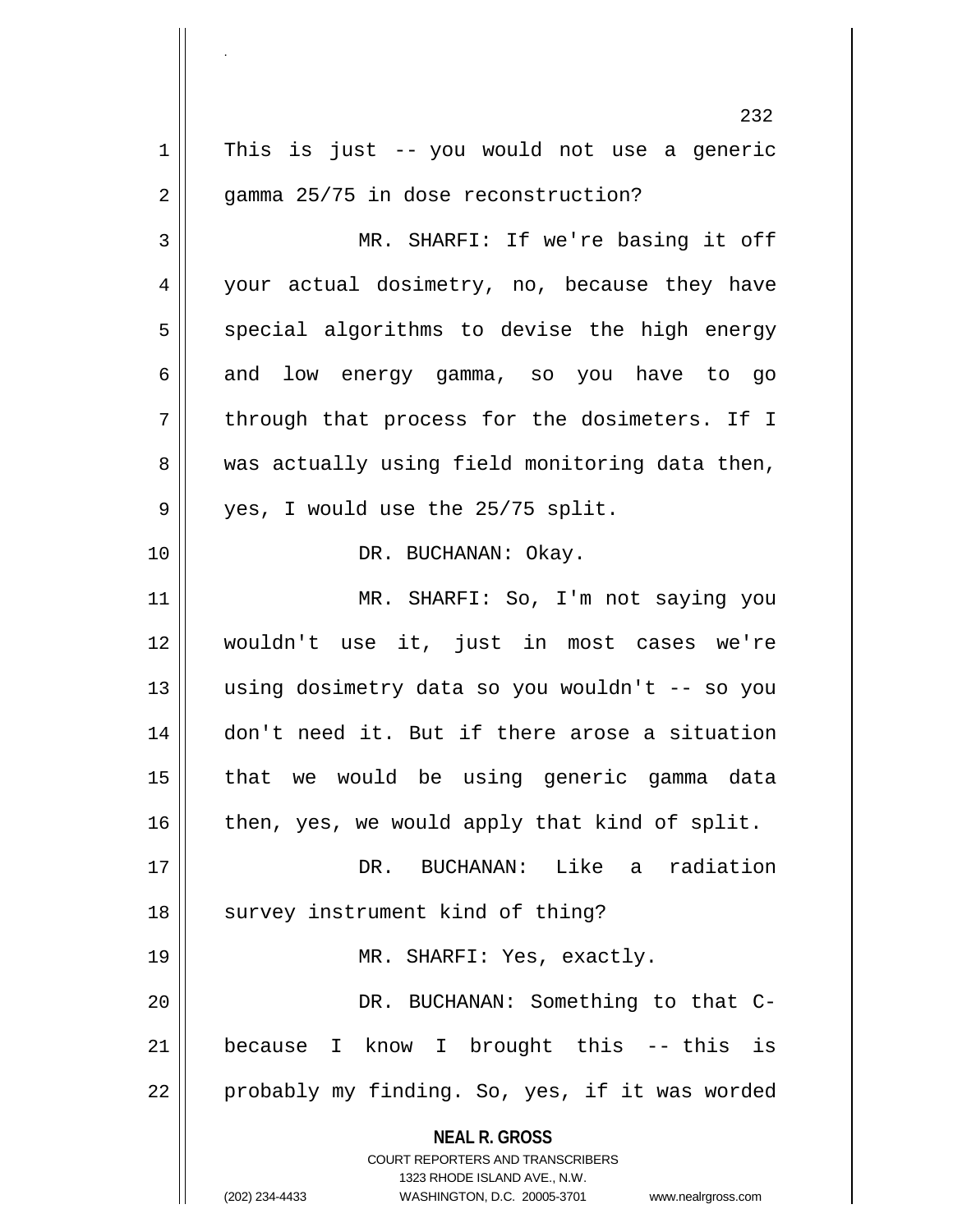**NEAL R. GROSS** COURT REPORTERS AND TRANSCRIBERS 1323 RHODE ISLAND AVE., N.W. (202) 234-4433 WASHINGTON, D.C. 20005-3701 www.nealrgross.com 233 1 | that survey field energy distribution or 2 || something as opposed to dosimetry data, then  $3 \parallel$  that would be -- help clarify it. 4 || MR. FARVER: I don't think we can  $5 \parallel$  fix this but how about if we put down that  $6$  | NIOSH will consider adding  $-$ 7 MR. SHARFI: Maybe we can clarify 8 || that table. 9 MR. FARVER: Yes, adding 10 clarification to the section containing Table 11 6.10, I believe, or 6-10. Would that be 12 acceptable? We're just going to -- you're 13 || going to consider adding wording to clarify 14 that Table 6-10 applies to for generic  $15$   $\parallel$  radiation  $-$ 16 MR. SHARFI: Survey data would be - 17 MR. FARVER: Survey data. It's 18 || applicable to survey data. 19 MR. SHARFI: I don't have a problem  $20$  with the next revision. I don't  $-$ - I can't  $21$  | tell you when we plan on revising  $-$ 22 CHAIRMAN KOTELCHUCK: Sounds okay.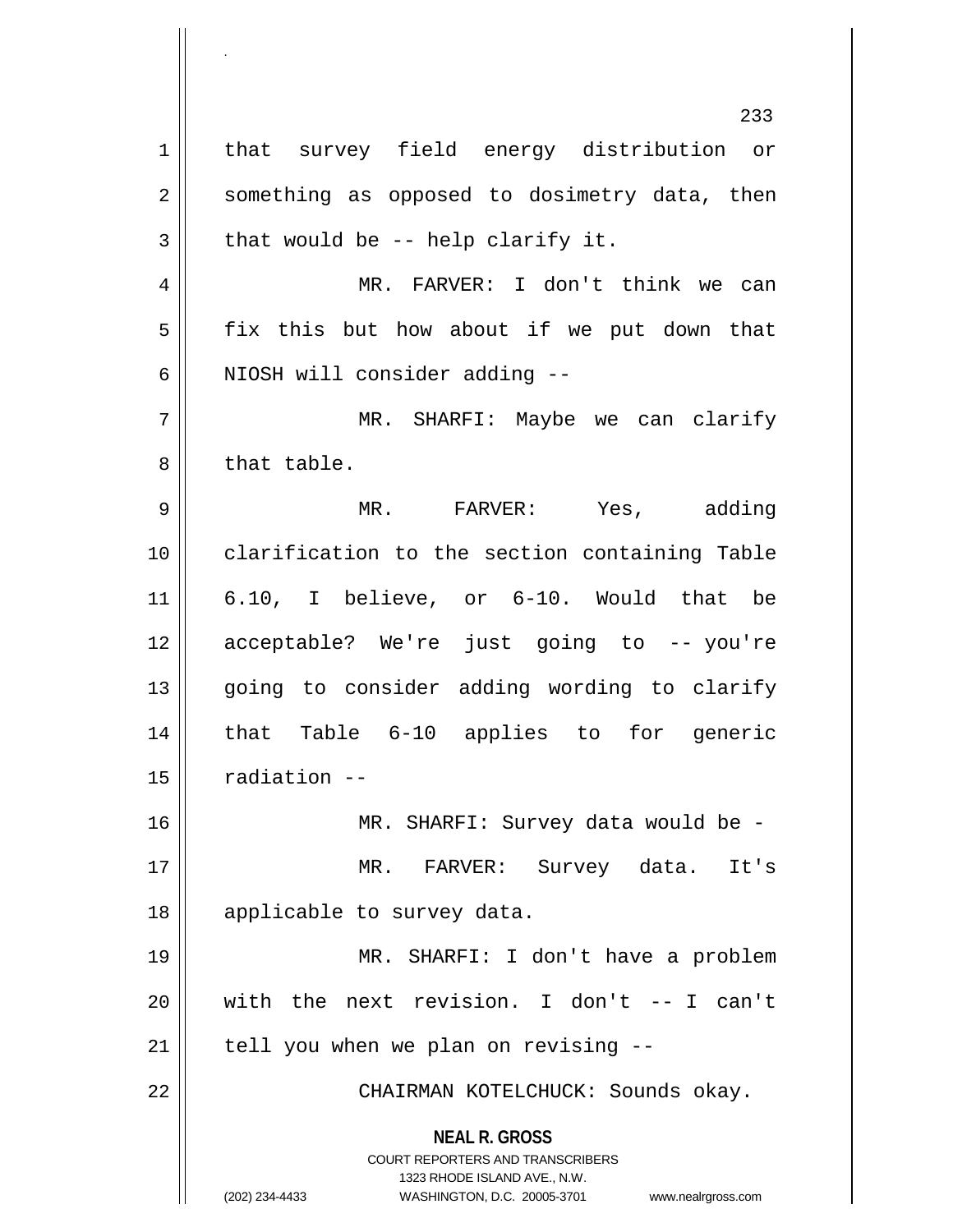**NEAL R. GROSS** COURT REPORTERS AND TRANSCRIBERS 234 1 MEMBER MUNN: But that's probably  $2 \parallel$  the best we can do under the circumstances. It  $3 \parallel$  looks like you have a technical Catch 22 4 | there. 5 MR. FARVER: I mean, when I first 6  $\parallel$  read that, I was thinking back to the Savannah 7 River table where you just take the deep dose  $8 \parallel$  and then you multiply it by 25 percent to get  $9 \parallel$  the shallow dose and so forth. And that's not  $10$  | the case here, that's a different table. 11 MEMBER MUNN: Yes, different 12 application at this site. But as far as I'm 13 concerned, I can't see any other solution 14 other than to accept what's been proposed, 15 | that NIOSH will consider attempting clarifying 16 language in the next revision of the document. 17 || I can't see what else can be done. It simply 18 needs clarification. It isn't good or bad, it 19 just requires clarification if it can be done. 20 || Anyone else have any better ideas? 21 CHAIRMAN KOTELCHUCK: No, that's  $22$   $\parallel$  fine.

1323 RHODE ISLAND AVE., N.W.

.

(202) 234-4433 WASHINGTON, D.C. 20005-3701 www.nealrgross.com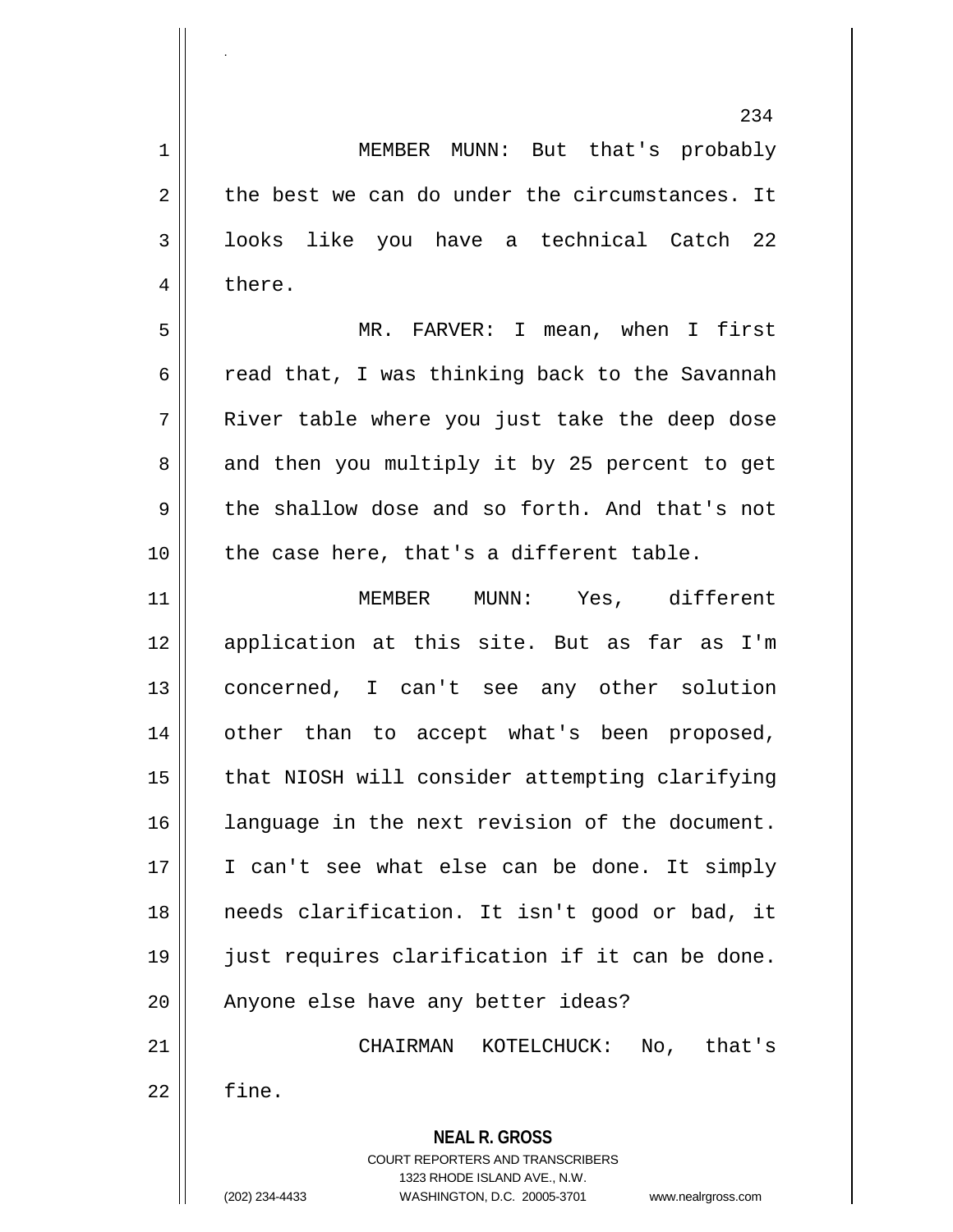1 MEMBER MUNN: It seems the 2 | appropriate solution.

.

3 || CHAIRMAN KOTELCHUCK: Others?

235

4 MEMBER CLAWSON: Well, I was just 5 wondering where this is kind of in NIOSH, is 6 | this -- is that okay for them? I think I heard 7 Mutty say okay, but I just wanted to make 8 | sure.

 MR. CALHOUN: This is Grady. I mean, you know, the fact of the matter is we 11 | certainly will consider, you know, any change when we revise the TBD. That's an easy one to commit to because it's just considering --

14 || MEMBER CLAWSON: And I understand  $15$  || that. I just didn't want us to end up putting 16 words in your mouth, we didn't understand the  $17 \parallel$  -- if it would be hard or not.

18 MR. CALHOUN: No, it's something 19 we'll consider, and it sounds like a 20 | reasonable idea.

21 CHAIRMAN KOTELCHUCK: Okay. Then  $22 \parallel$  let's go on.

> **NEAL R. GROSS** COURT REPORTERS AND TRANSCRIBERS 1323 RHODE ISLAND AVE., N.W. (202) 234-4433 WASHINGTON, D.C. 20005-3701 www.nealrgross.com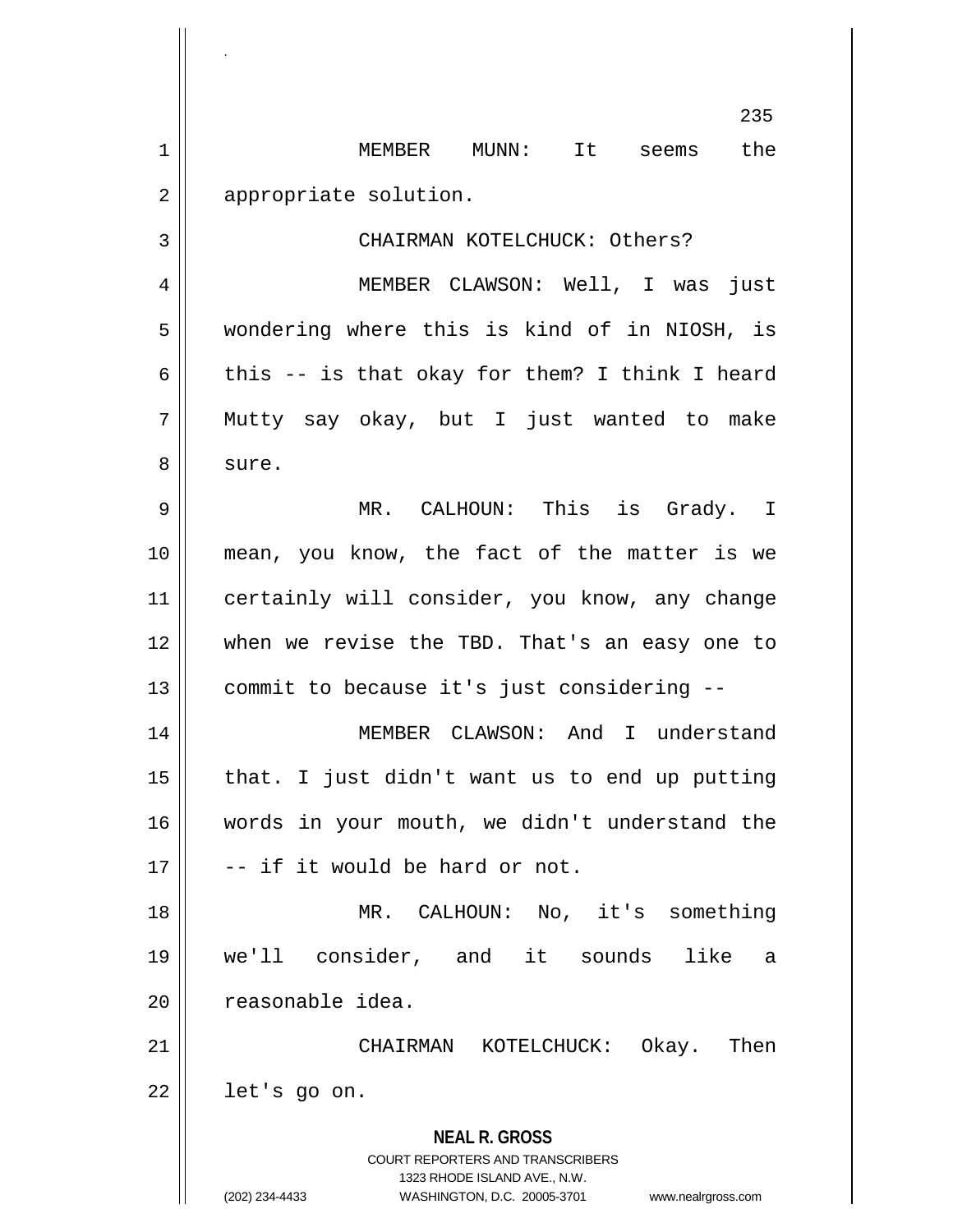**NEAL R. GROSS** COURT REPORTERS AND TRANSCRIBERS 1323 RHODE ISLAND AVE., N.W. (202) 234-4433 WASHINGTON, D.C. 20005-3701 www.nealrgross.com 236 1 || MEMBER MUNN: Can we close it? 2 CHAIRMAN KOTELCHUCK: Sounds like  $3 \parallel$  it. 4 MEMBER MUNN: Alright. 5 MR. FARVER: Yes, we'll close this. 6 I'm just working on some words. 7 CHAIRMAN KOTELCHUCK: Okay. We'll 8 || take a moment, that's fine. 9 MR. FARVER: Okay. 10 || CHAIRMAN KOTELCHUCK: 327.2. 11 MEMBER MUNN: We have a 12 | recommendation from SC&A. 13 CHAIRMAN KOTELCHUCK: I'd like to 14 read that SC&A response. I'm finding it a 15 | little confusing. 16 || MEMBER MUNN: Okay. 17 || CHAIRMAN KOTELCHUCK: It says there  $18$  || was -- this was -- this assignment of photon -19 - coworker photon was done incorrectly and 20 || underestimated. They're concerned about other 21 || cases, but this is not a recurring problem. 22 || Well, what about this case itself, or did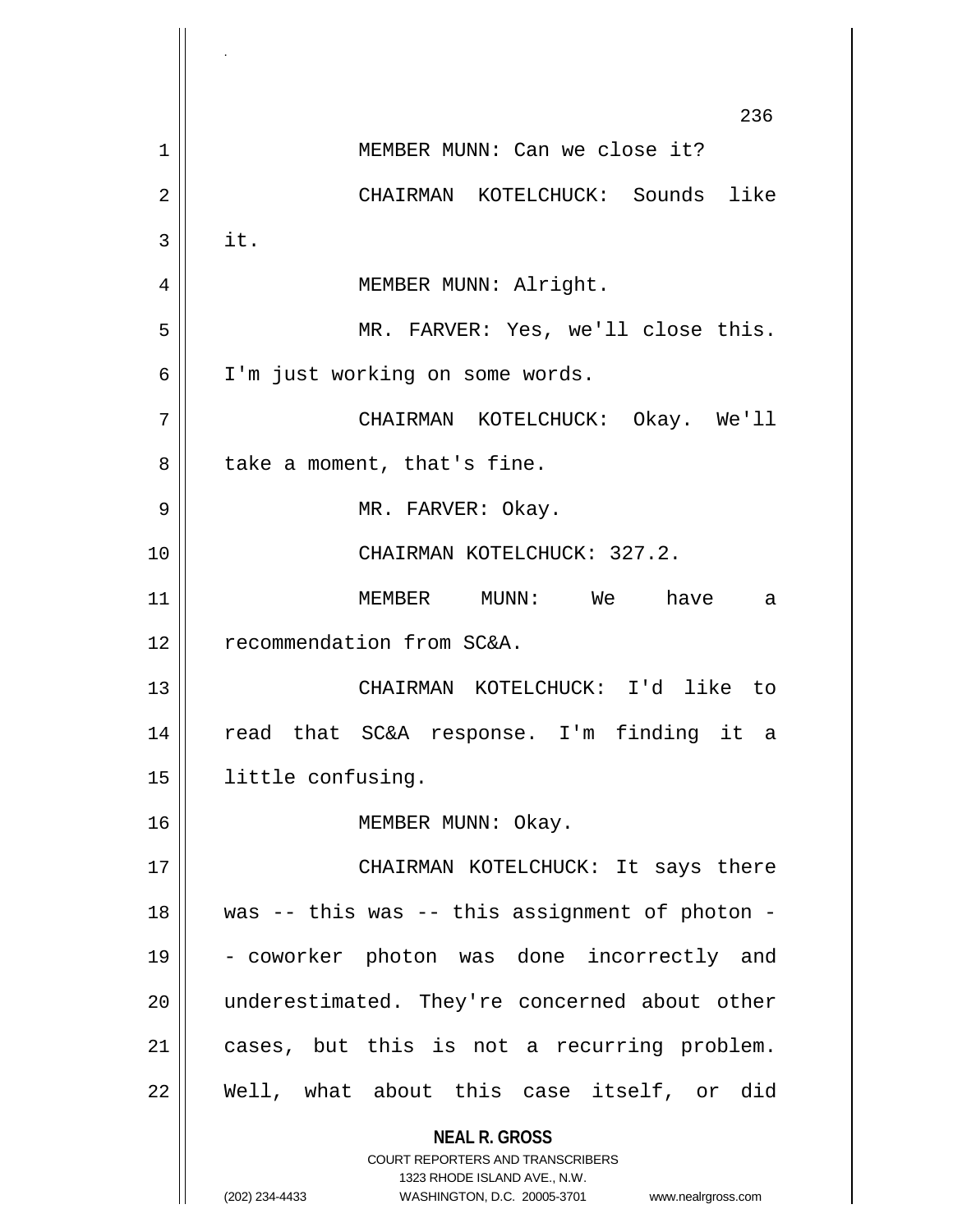**NEAL R. GROSS** COURT REPORTERS AND TRANSCRIBERS 1323 RHODE ISLAND AVE., N.W. (202) 234-4433 WASHINGTON, D.C. 20005-3701 www.nealrgross.com  $1 \parallel$  NIOSH say that it is -- it has corrected or is  $2 \parallel$  correcting -- SC&A is correct -- I'm sorry. I  $3 \parallel$  see what it is. SC&A is correct and that is  $4 \parallel$  being changed. There's no other -- so, if it's  $5 \parallel$  changed, then there's no other cases where  $6 \parallel$  this problem has recurred. 7 MR. FARVER: We have not seen it. 8 CHAIRMAN KOTELCHUCK: Okay, that's 9 || fine. I'm ready to close. 10 MEMBER MUNN: Okay, then the 11 Subcommittee -- 12 CHAIRMAN KOTELCHUCK: Any other 13 Subcommittee Members? We're moving along 14 || rapidly, and people should feel free to state  $15$  | their views or concerns, if there are any. 16 Okay, 327.3. Alright. 17 || MR. FARVER: Okay, give me a minute 18 || until I call up this case. 19 || CHAIRMAN KOTELCHUCK: Sure. 20 || MR. FARVER: 327. 21 MEMBER MUNN: You put it in our  $22 \parallel$  laps. So, the contractor is asking the

.

237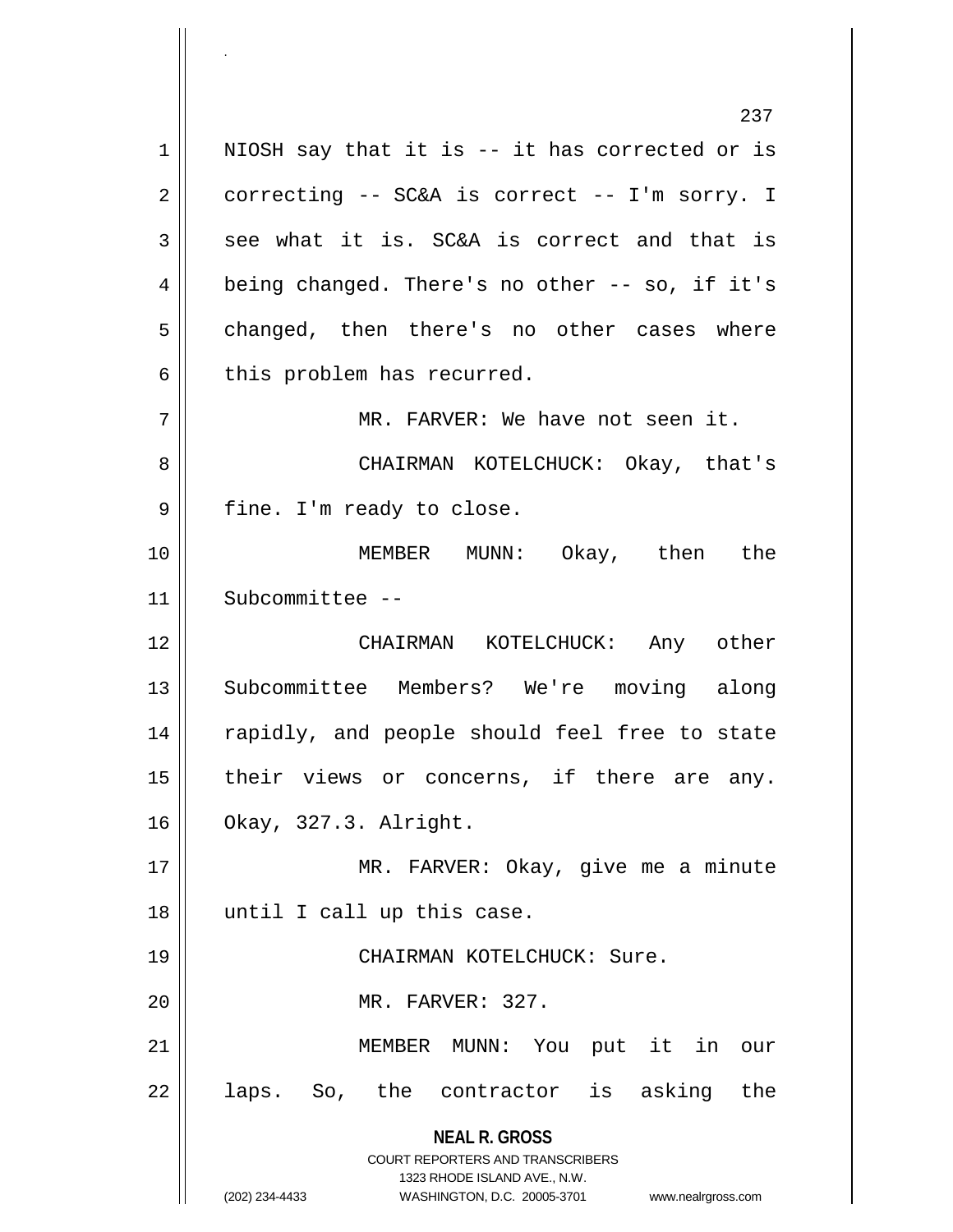**NEAL R. GROSS** 238 1 | Subcommittee have NIOSH -- request that NIOSH 2 | formalize practice in their policy statement. 3 MR. FARVER: Okay. For this case,  $4 \parallel$  they used the frequency for medical x-rays  $5 \parallel$  that is in the TBD. They did not apply actual 6  $\vert x$ -ray. 7 MEMBER MUNN: Their response says  $8 \parallel$  they do one or the other, but not both. 9 || MR. FARVER: Right. 10 MR. SIEBERT: Doug, I have a little 11 more information if you'd like. 12 || MR. FARVER: Yes, please. 13 MR. SIEBERT: This is Scott. 14 Actually, we sent a response to this and 15  $\parallel$  another -- for 327.1, as well, back in March. 16 Since we didn't discuss this matrix I'm 17 || guessing you just didn't transfer those over. 18 It's not a huge deal. We have a response that 19 we put in in March that addresses this. First  $20$  | of all, this is an older case and once again, 21 now the present process is we will use actual 22 || x-rays when they are available. We will not do

COURT REPORTERS AND TRANSCRIBERS

(202) 234-4433 WASHINGTON, D.C. 20005-3701 www.nealrgross.com

.

1323 RHODE ISLAND AVE., N.W.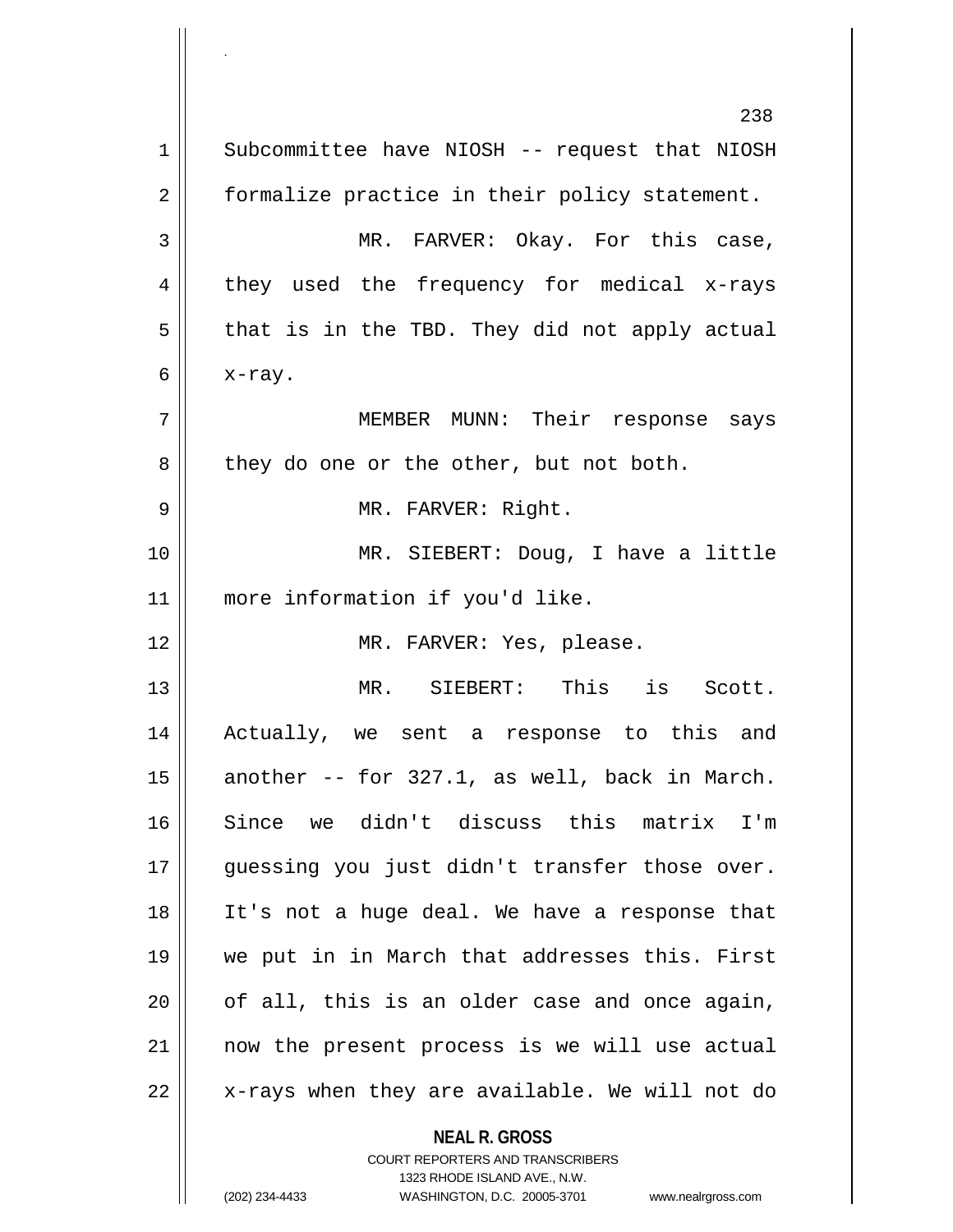239  $1 \parallel$  the overestimating assumptions for x-rays any 2 || more, and that is policy. So, we already have 3 addressed that, and I believe we've talked 4 about that in this Subcommittee before. 5 Another portion of this is Rocky 6 Flats has begun, I believe in 2009, they  $7 \parallel$  started giving us all the film badge -- not  $8 \parallel$  film badge, I'm sorry, film -- the x-ray films 9 || in their responses. They were not doing that 10 previous to 2009 which is why we had to do 11 || some overestimating in the previous cases. 12 || Now that we are getting actual x-13 || rays from Rocky Flats, we always use the  $14$  actual x-ray data that we have in the claims.  $15$  || And one last portion to go with that is that 16 || is written in the current Rocky Flats dose 17 reconstructor guidance document, so it is 18 documented that we do it that way, as well. 19 MEMBER MUNN: Which, essentially,  $20$   $\vert$  closes the issue, but we just don't have it in  $21$  | the matrix yet. Can we make sure that that  $22$  | response --

**NEAL R. GROSS**

COURT REPORTERS AND TRANSCRIBERS 1323 RHODE ISLAND AVE., N.W. (202) 234-4433 WASHINGTON, D.C. 20005-3701 www.nealrgross.com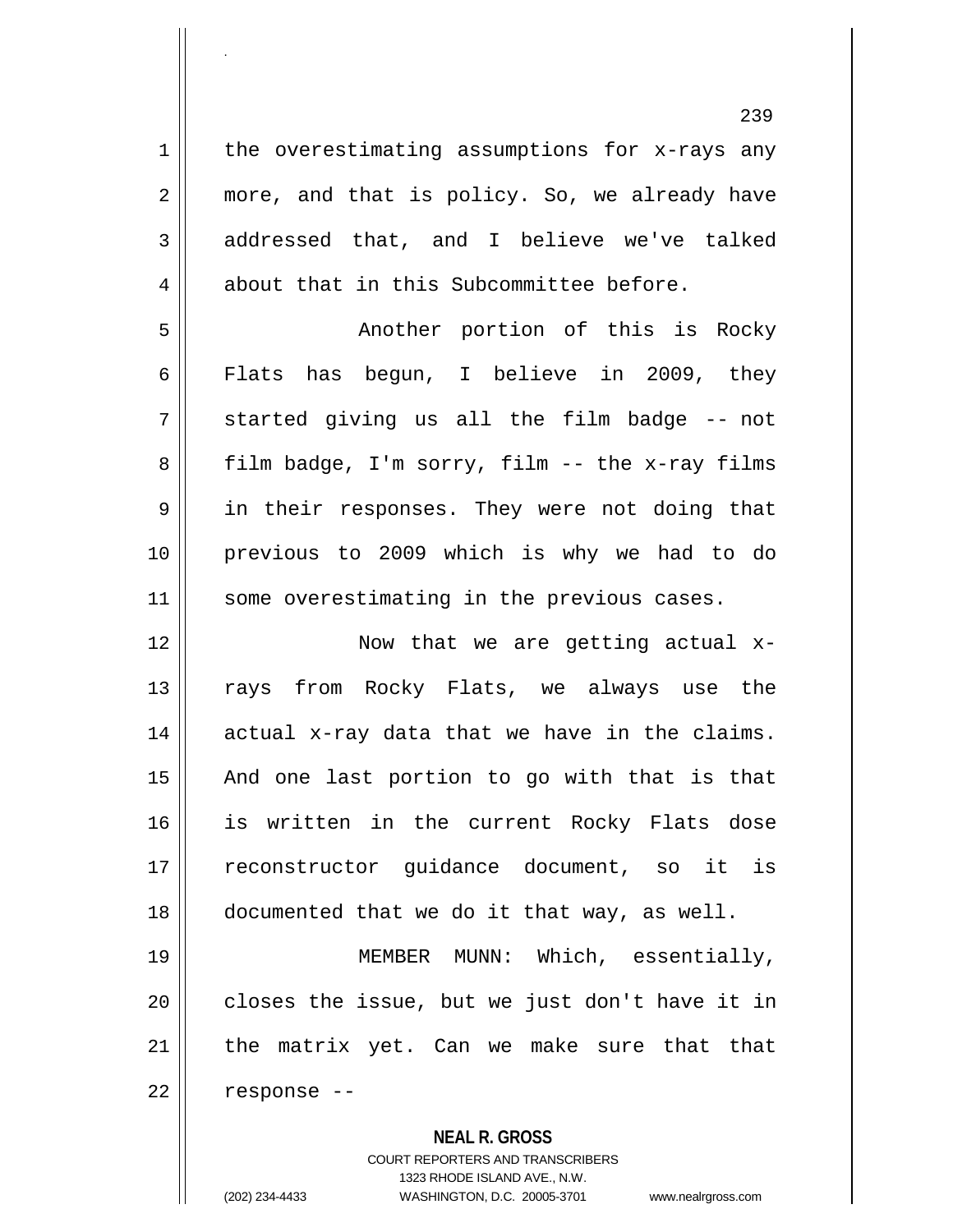|    | 240                                                                 |
|----|---------------------------------------------------------------------|
| 1  | MR. FARVER: Yes, and I'm just $-$                                   |
| 2  | MEMBER MUNN: -- from March gets                                     |
| 3  | in there?                                                           |
| 4  | MR. FARVER: I didn't find it, but                                   |
| 5  | I imagine it's on the O: drive. I usually try                       |
| 6  | to get everything downloaded so I have that,                        |
| 7  | but I didn't see it from my March meeting.                          |
| 8  | MR. SIEBERT: It was sent March                                      |
| 9  | 20 <sup>th</sup> , but we can send it to you again. That's          |
| 10 | not a problem.                                                      |
| 11 | MR. FARVER: Well, is it something                                   |
| 12 | that was on the -- that you put on the O:                           |
| 13 | drive and -- or was it an email?                                    |
| 14 | MR. SIEBERT: Grady sent it out, so                                  |
| 15 | I believe it was an email.                                          |
| 16 | MR. FARVER: Okay. Yes, if you                                       |
| 17 | would resend that, and then I will add it to                        |
| 18 | this matrix. Do we want to close it now or                          |
| 19 | wait for the response to be added?                                  |
| 20 | MEMBER MUNN: I think it would be                                    |
| 21 | nice for us to get a chance to read the                             |
| 22 | response rather than just hearing it. It                            |
|    | <b>NEAL R. GROSS</b>                                                |
|    | COURT REPORTERS AND TRANSCRIBERS<br>1323 RHODE ISLAND AVE., N.W.    |
|    | (202) 234-4433<br>WASHINGTON, D.C. 20005-3701<br>www.nealrgross.com |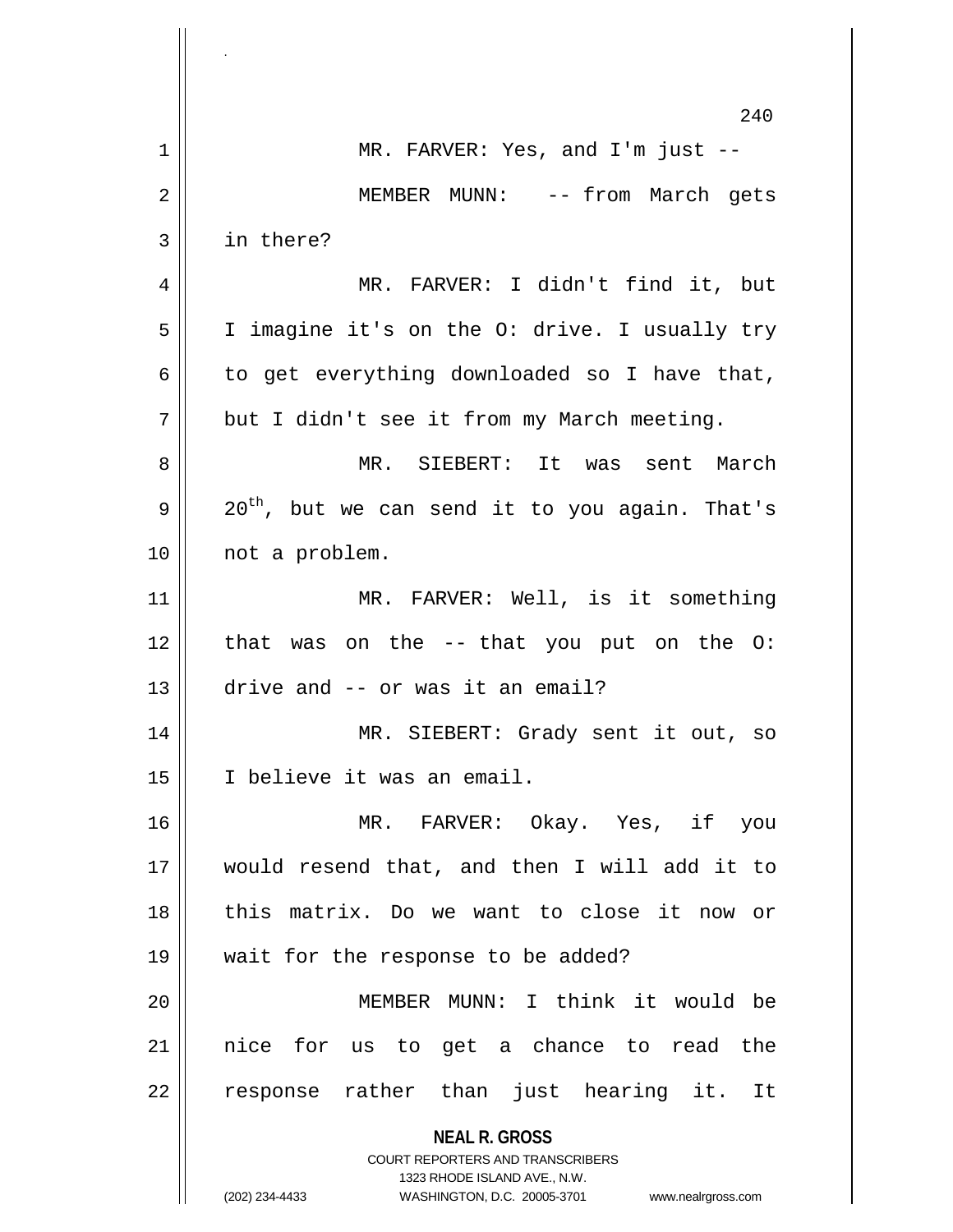**NEAL R. GROSS** COURT REPORTERS AND TRANSCRIBERS 1323 RHODE ISLAND AVE., N.W. (202) 234-4433 WASHINGTON, D.C. 20005-3701 www.nealrgross.com 241 1 || sounds fine to me, but in terms of what goes  $2 \parallel$  on the matrix, it's probably a good idea to  $3 \parallel$  see it before we --4 MR. FARVER: I agree. We will keep 5 || this open pending addition of a previous 6 | response. 7 MEMBER MUNN: Yes. I think that's  $8 \parallel$  the only thing to do. 9 CHAIRMAN KOTELCHUCK: Okay. 10 MEMBER MUNN: Just to read the 11 || response and get it inserted properly. 12 | CHAIRMAN KOTELCHUCK: That's 327.3,  $13$  | are we on now? 14 | MEMBER MUNN: Correct. 15 CHAIRMAN KOTELCHUCK: Okay. Open 16 || for response. Okay, good. Let's go to number 17 what, 327.4? 18 || MEMBER MUNN: 4, yes. 19 CHAIRMAN KOTELCHUCK: Uranium. 20 MEMBER MUNN: Another QA finding to 21 which SC&A accepts the NIOSH explanation and 22 | recommends closing.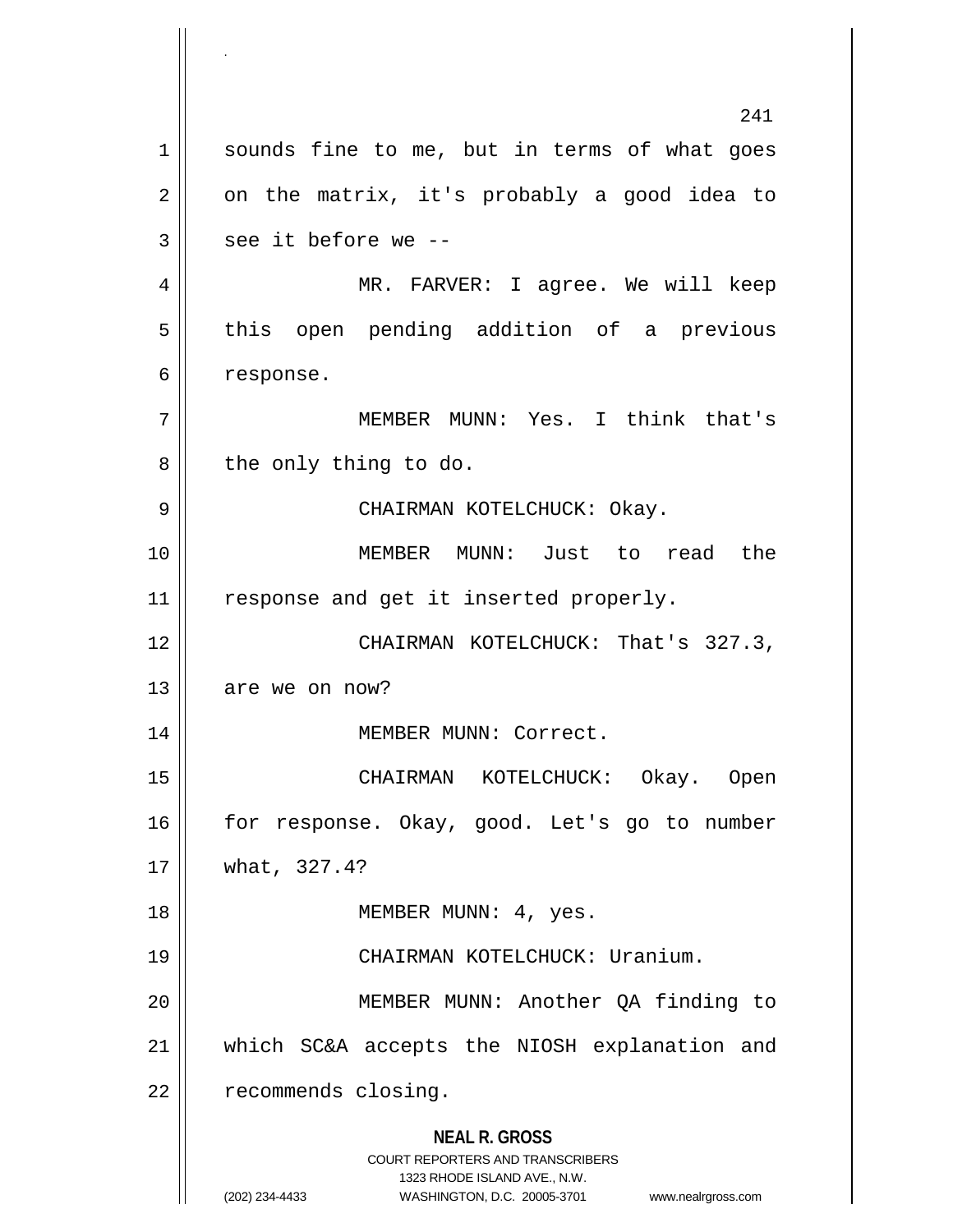**NEAL R. GROSS** COURT REPORTERS AND TRANSCRIBERS 1323 RHODE ISLAND AVE., N.W. (202) 234-4433 WASHINGTON, D.C. 20005-3701 www.nealrgross.com 242 1 MR. FARVER: Yes. I mean, it was a 2 boo-boo. 3 || MEMBER MUNN: Yes. 4 CHAIRMAN KOTELCHUCK: Okay. 5 MEMBER MUNN: Can the Subcommittee 6 accept that recommendation and close the 7 finding? 8 CHAIRMAN KOTELCHUCK: Sounds like 9 it. 10 MEMBER MUNN: Good. 11 || MEMBER CLAWSON: Yes. This is Brad. 12 || MEMBER MUNN: Oh, dear. Let's not 13 || get into crystal ball on observation one. 14 CHAIRMAN KOTELCHUCK: Are we 15 talking about LANL? Have we finished Rocky 16 Flats? 17 MEMBER MUNN: Well, it looks as 18  $\parallel$  though we're starting out with 245.1, the 11<sup>th</sup>  $19 \parallel$  Set, and we're into LANL. 20 CHAIRMAN KOTELCHUCK: Wow, fine. 21 We're at LANL, fine. Really what's happening  $22 \parallel$  is -- and this was not the case in recent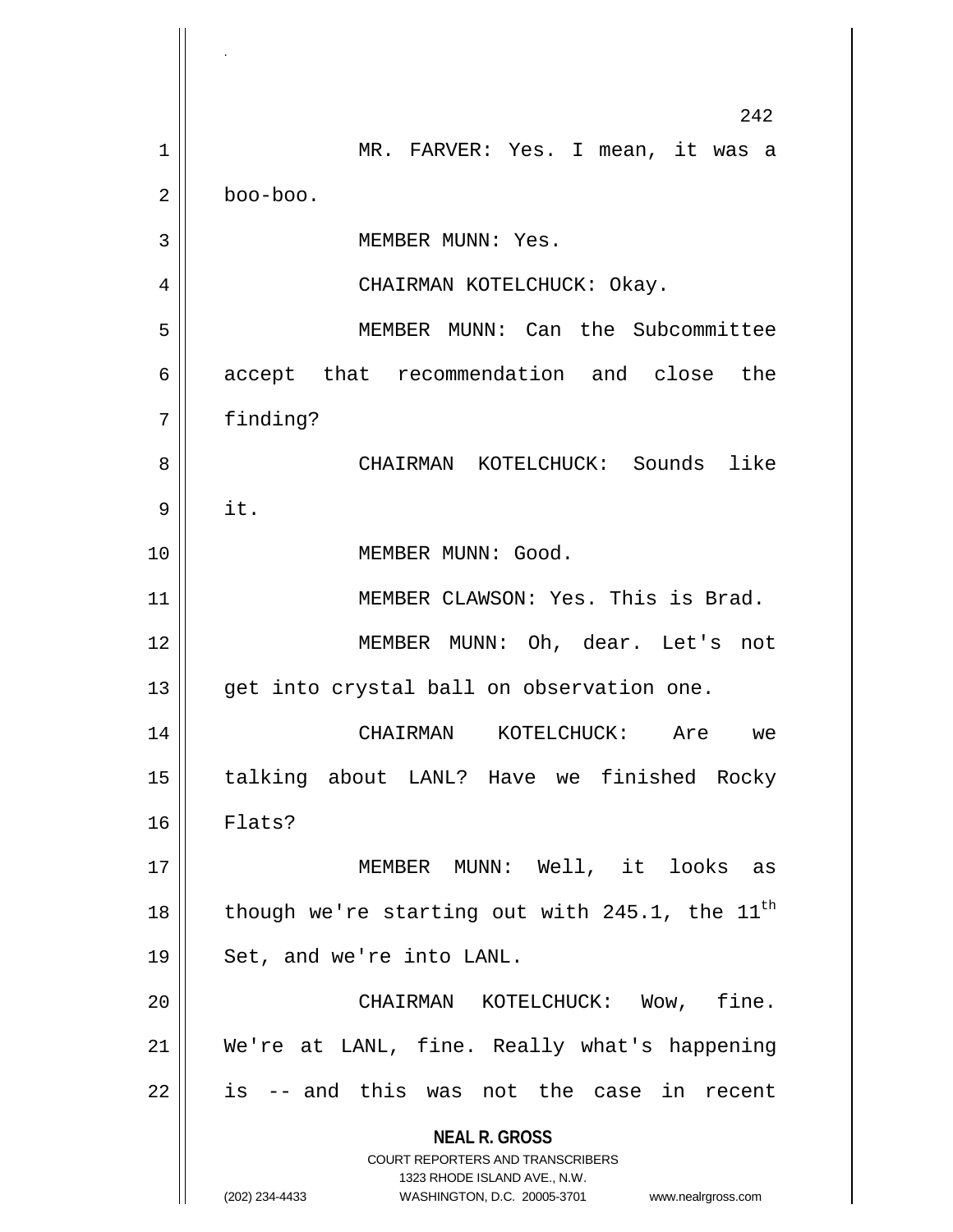**NEAL R. GROSS** COURT REPORTERS AND TRANSCRIBERS 1323 RHODE ISLAND AVE., N.W. (202) 234-4433 WASHINGTON, D.C. 20005-3701 www.nealrgross.com 243 1 meetings, was that you folks have talked  $2 \parallel$  together, SC&A and NIOSH, and pretty well --3 MEMBER MUNN: Well, that's a part 4 || of it. And the other large portion of it,  $5 \parallel$  also, is that many of the responses to the 6 matrix just have not been able to get to the  $7 \parallel$  surface. We haven't had enough time during the  $8 \parallel$  meetings to get this far --9 CHAIRMAN KOTELCHUCK: Right. 10 MEMBER MUNN: -- into this 11 particular set. 12 || CHAIRMAN KOTELCHUCK: That's good, 13 because I read that we had 200 findings to go  $14$  | over according to the tables. 15 || MEMBER MUNN: Well, yes. 16 CHAIRMAN KOTELCHUCK: But we're 17 moving right along, so this is fine. 18 MEMBER MUNN: Well, many of them 19 have been looked at and there are responses.  $20$  We just have been time constrained to how many 21 we can handle each -- 22 CHAIRMAN KOTELCHUCK: Fine, all is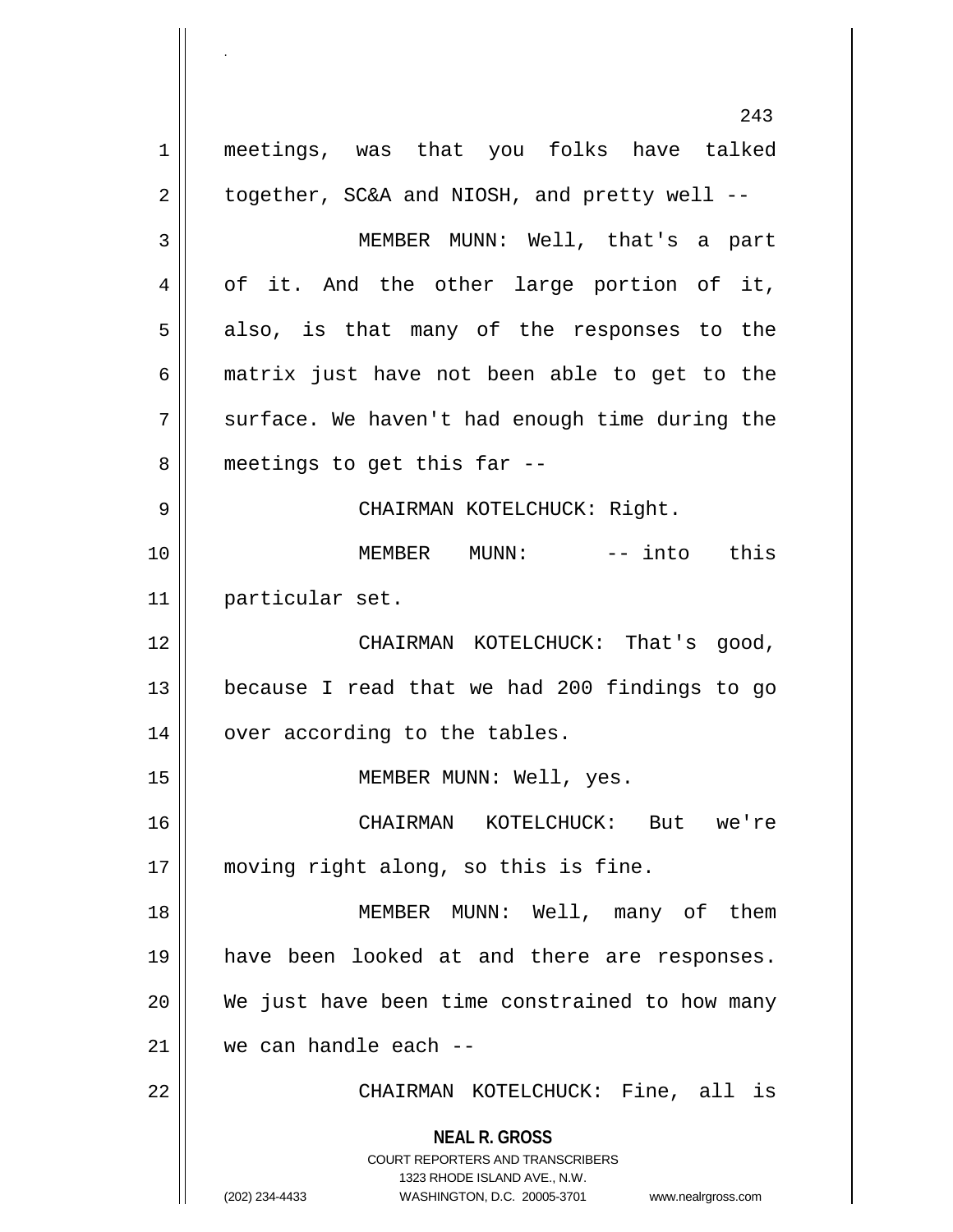**NEAL R. GROSS** COURT REPORTERS AND TRANSCRIBERS 1323 RHODE ISLAND AVE., N.W. (202) 234-4433 WASHINGTON, D.C. 20005-3701 www.nealrgross.com 244 1 well. Let's -- now, as we start LANL, it's  $2 \parallel 3:51$ . We did have a break before until a 3 quarter of 3:00 Eastern Time, so should we 4 | continue on, folks? 5 MEMBER MUNN: I think we're good to  $6 \parallel$  keep going, unless somebody has a need. 7 CHAIRMAN KOTELCHUCK: Let's go.  $8 \parallel$  Okay, very good. 245.1. 9 MR. FARVER: Okay, 245.1. 10 || **MEMBER MUNN: A QA issue.** 11 MR. FARVER: It is, and ambient 12 doses. Let me find it. 13 || MEMBER MUNN: Can the Subcommittee 14 accept the SC&A recommendation that this is a 15 quality concern and can close this finding? 16 CHAIRMAN KOTELCHUCK: I can't see 17 the bottom. Okay, fine, thank you. Just 18 finishing up the NIOSH. 19 MR. FARVER: This is Doug. One of  $20$  || the good things I like about when we have a 21 | chance to get responses from NIOSH and then  $22$  || look at them is that both parties can take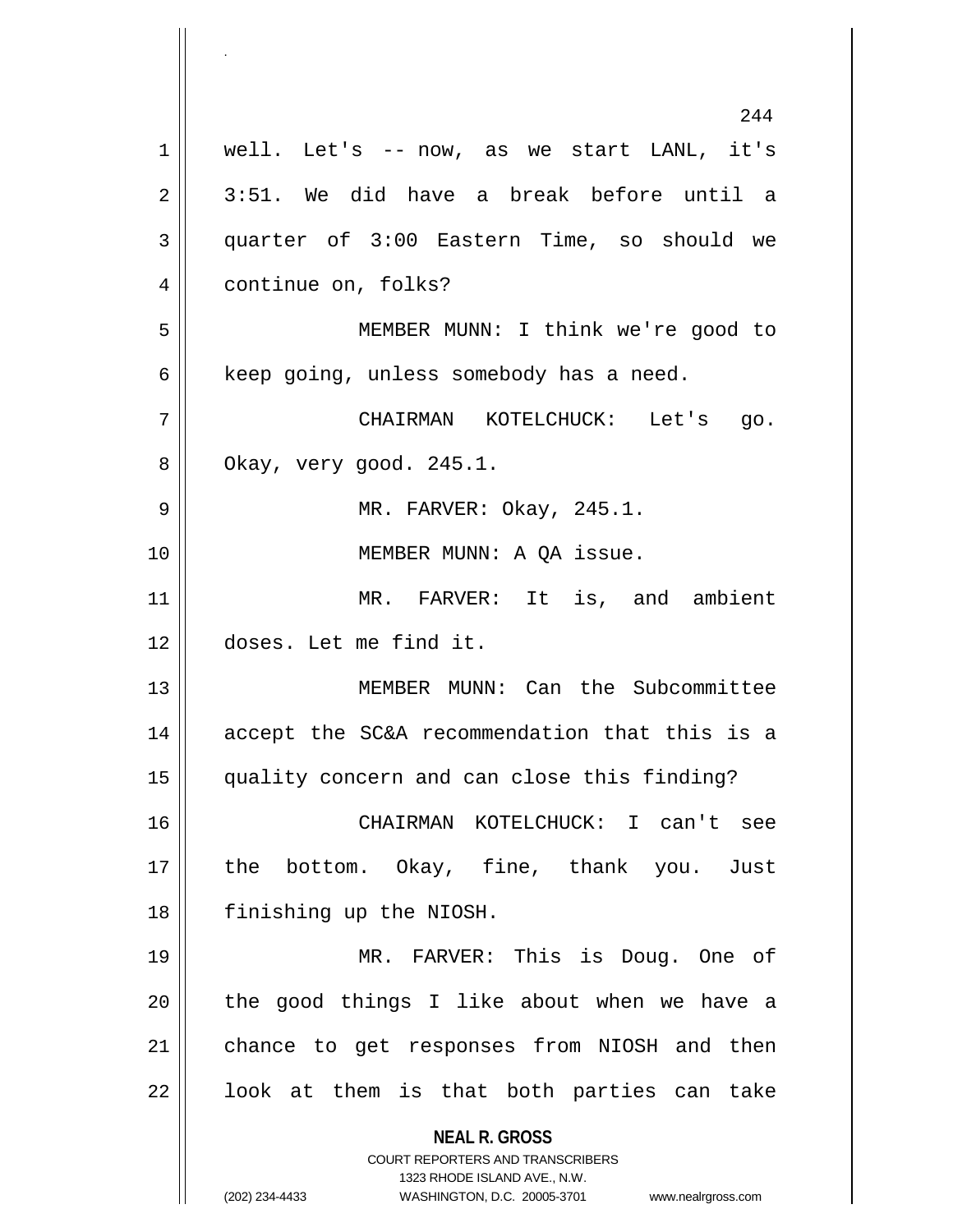**NEAL R. GROSS** COURT REPORTERS AND TRANSCRIBERS 1323 RHODE ISLAND AVE., N.W. (202) 234-4433 WASHINGTON, D.C. 20005-3701 www.nealrgross.com 245  $1 \parallel$  their time and go through the case, and look 2 || at things in detail because I know I went and 3 I looked at this case in detail, and I can't 4 | remember it right now. 5 MEMBER MUNN: Well, so much time  $6 \parallel$  has passed. 7 CHAIRMAN KOTELCHUCK: Right. 8 MEMBER MUNN: We've had most of  $9$   $\parallel$  this matrix filled in for --10 MR. FARVER: Yes. 11 MEMBER MUNN: -- a number of 12 months. 13 || CHAIRMAN KOTELCHUCK: Long time. 14 MR. FARVER: And, as you can see, 15 | these explanations get rather complicated. 16 || MEMBER MUNN: Yes, they are. 17 CHAIRMAN KOTELCHUCK: Yes. And it's 18 not easy to for us on the Subcommittee, we 19 really can't get into any depth on them for 20 || ourselves. On the other hand, we can do a 21 brief look at what you said, and I feel  $22$  | comfortable with it. And I feel like we can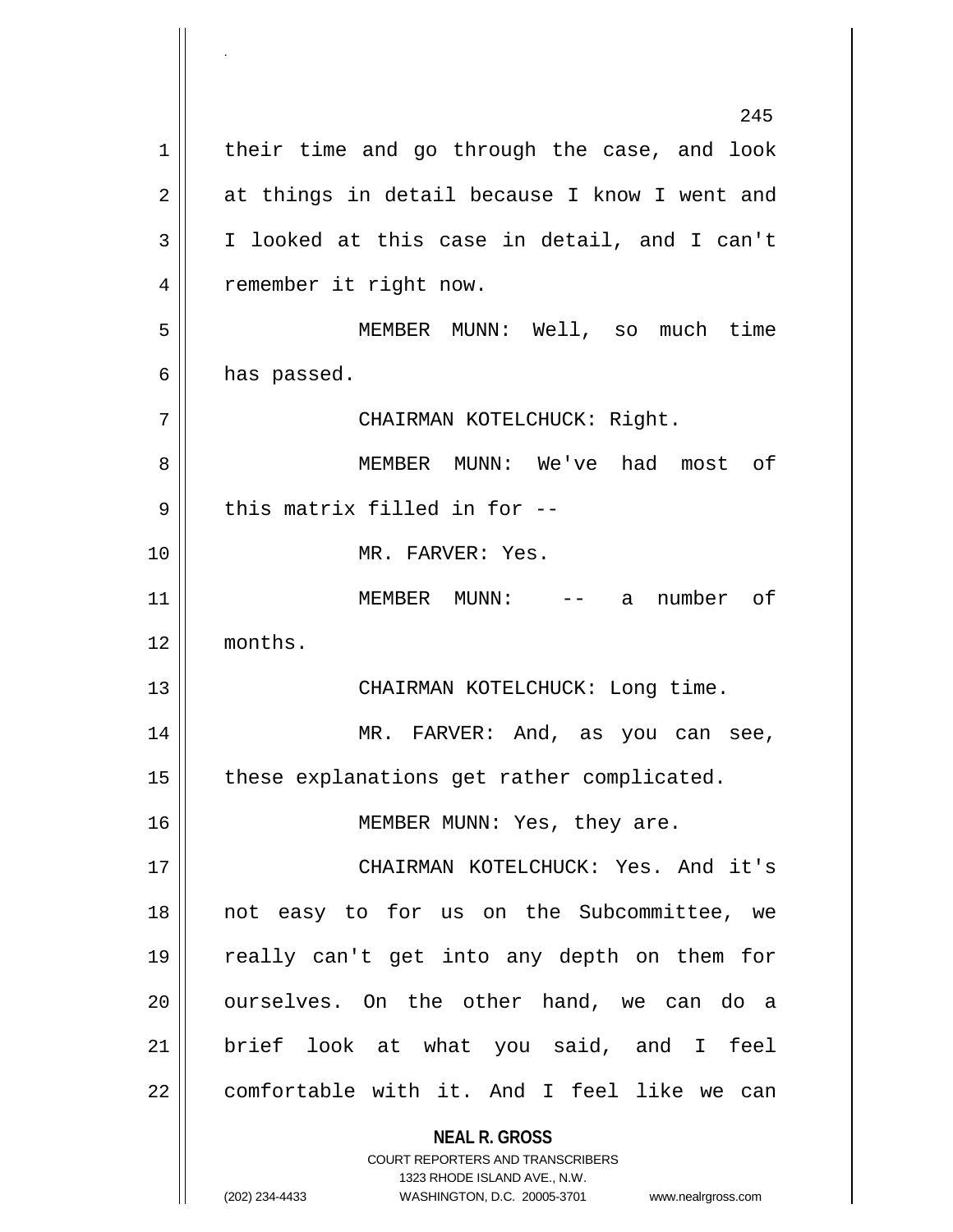**NEAL R. GROSS** 246 1<sup>1</sup> close this. 2 || MEMBER MUNN: I certainly do, I  $3 \parallel$  agree. 4 | MR. FARVER: Okay. 5 MEMBER MUNN: Any argument to the 6 | contrary? 7 CHAIRMAN KOTELCHUCK: Okay. 8 || MEMBER MUNN: Good, closed. 9 MR. FARVER: 245.2. 10 MEMBER MUNN: Oh, this brings us 11 back to -- yes, we had quite a discussion at 12 || our last meeting about the tools. And we -- I 13 || had assumed that we might revisit that again 14 || this time, but I don't know what's transpired 15 in the wings in the meantime, whether that 16 discussion has continued off line with respect 17 || to the verification and validation process for 18 the tools, or not. Has any of that taken 19 place, or is that an item which we need to 20 || specifically put on our agenda as a discrete 21 action for the Subcommittee? I don't know the  $22$  | answer to that.

> COURT REPORTERS AND TRANSCRIBERS 1323 RHODE ISLAND AVE., N.W. (202) 234-4433 WASHINGTON, D.C. 20005-3701 www.nealrgross.com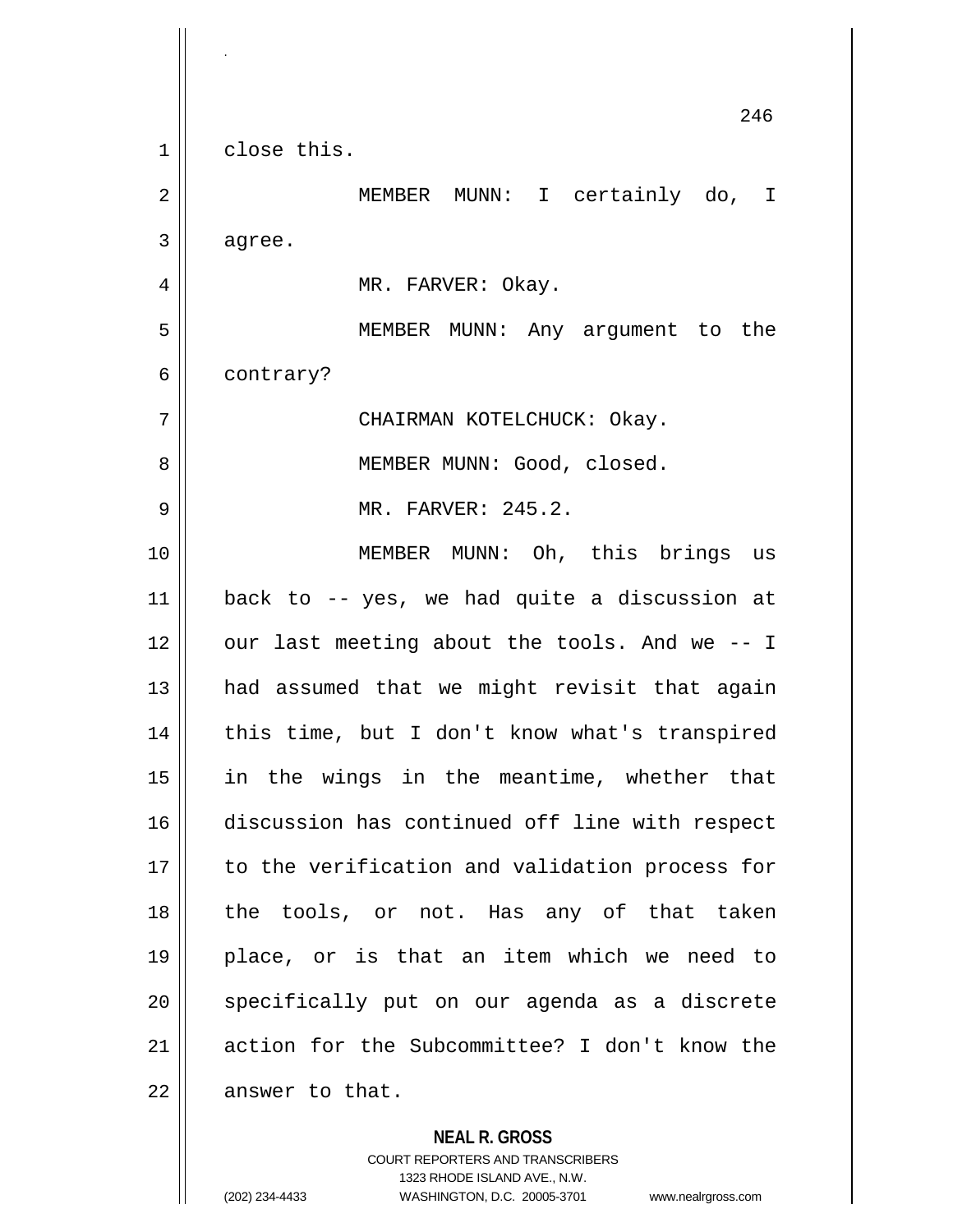|    | 247                                                                                                 |
|----|-----------------------------------------------------------------------------------------------------|
| 1  | MR. FARVER: Well, it looks like                                                                     |
| 2  | the workbook they used had incorrect values.                                                        |
| 3  | It appears as though that's been corrected in                                                       |
| 4  | a revision to the workbook, so that error has                                                       |
| 5  | been corrected.                                                                                     |
| 6  | MEMBER MUNN: But that doesn't meet                                                                  |
| 7  | the standard of concern that was the topic of                                                       |
| 8  | our discussions earlier.                                                                            |
| 9  | MR. FARVER: Then why wasn't it                                                                      |
| 10 | caught the first time before the workbook was                                                       |
| 11 | released?                                                                                           |
| 12 | MEMBER MUNN: Yes, as in are the                                                                     |
| 13 | tools and validation process really up to                                                           |
| 14 | snuff? Are they the quality that we $-$ -                                                           |
| 15 | MR. FARVER: I think that                                                                            |
| 16 | commission is still out there. I don't think                                                        |
| 17 | that this answers that question.                                                                    |
| 18 | MR. STIVER: This is John. I can                                                                     |
| 19 | second that. It's one of the things<br>we                                                           |
| 20 | discussed in one of the Subcommittee meetings,                                                      |
| 21 | and it's something that should probably be                                                          |
| 22 | looked at. And to the best of my knowledge, I                                                       |
|    | <b>NEAL R. GROSS</b>                                                                                |
|    | <b>COURT REPORTERS AND TRANSCRIBERS</b>                                                             |
|    | 1323 RHODE ISLAND AVE., N.W.<br>(202) 234-4433<br>WASHINGTON, D.C. 20005-3701<br>www.nealrgross.com |
|    |                                                                                                     |

.

 $\mathop{\text{||}}$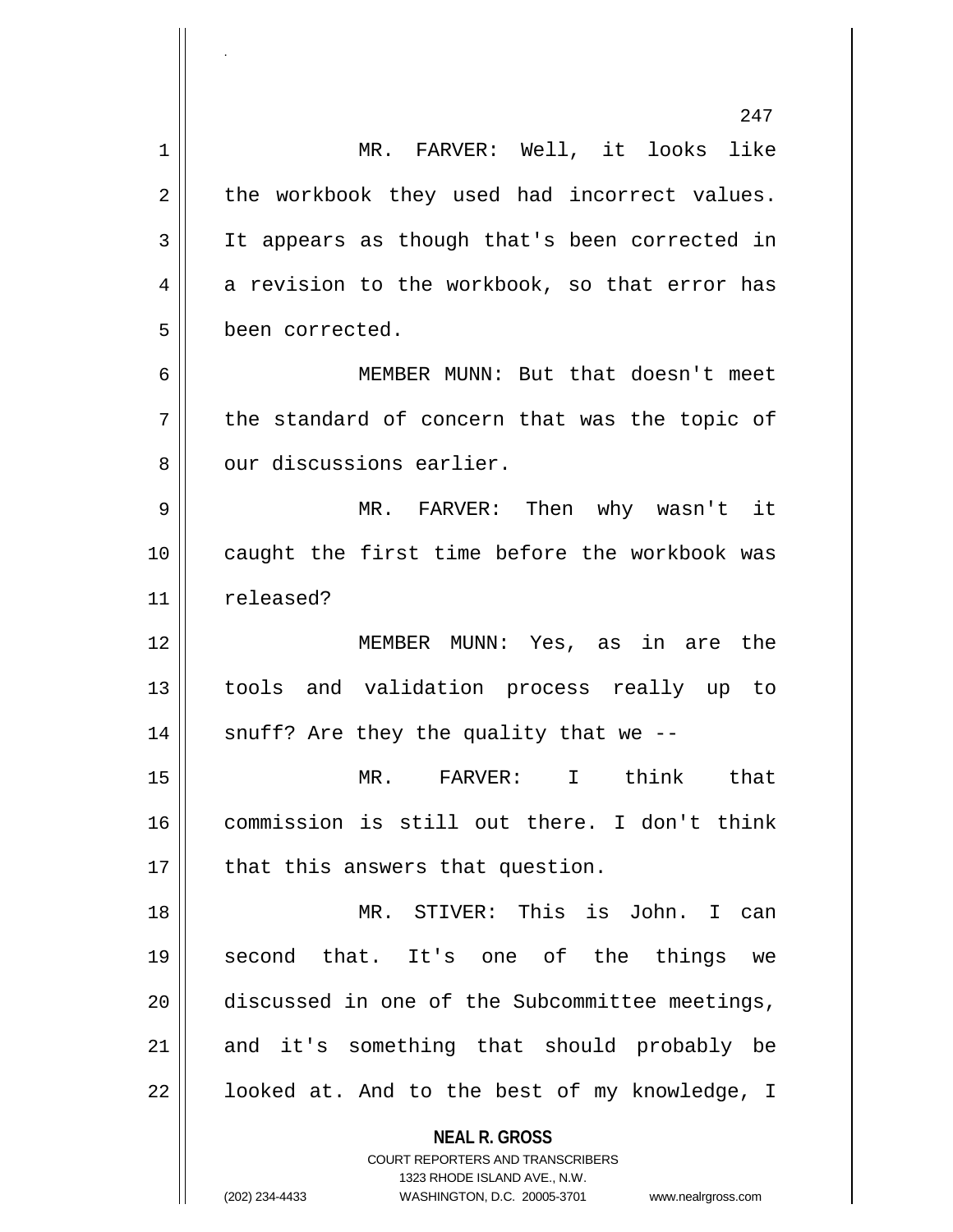**NEAL R. GROSS** 248 1 || don't think it has been at this point. MEMBER MUNN: I'm not at all sure  $3 \parallel$  that  $-$  MR. STIVER: Maybe Scott or Grady  $5 \parallel$  could weigh in on that. MEMBER MUNN: Yes, I'm not sure we were clear in terms of our direction. I 8 remember we did talk about it, but I'm not  $9 \parallel$  sure whether definite action was outlined. If not, then the Subcommittee certainly needs to do that now, I think. MR. FARVER: Yes, I don't recall direct actions being given to or requested of 14 || anyone. I just remember there being a general discussion. MR. SIEBERT: I think it was more a matter of resources, availability. There was 18 || just so much else going on at the time that I believe -- I don't want to put words into || Stu's mouth, but as I recall it, it just  $-$  | they were going to try to get to it when they were able to.

> COURT REPORTERS AND TRANSCRIBERS 1323 RHODE ISLAND AVE., N.W.

.

(202) 234-4433 WASHINGTON, D.C. 20005-3701 www.nealrgross.com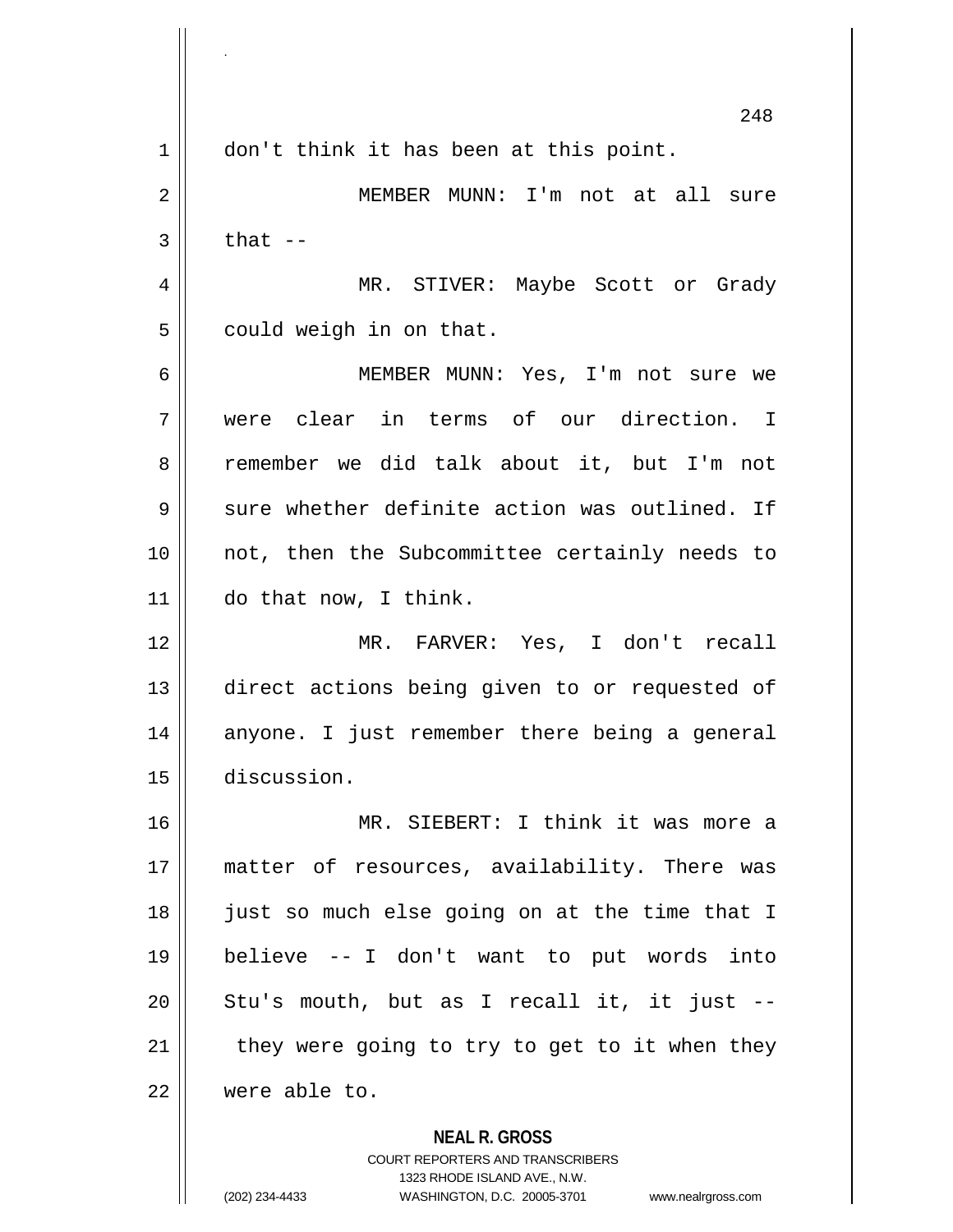**NEAL R. GROSS** COURT REPORTERS AND TRANSCRIBERS 249 1 MR. CALHOUN: I don't -- this is 2 || Grady, and I don't remember taking home a go  $3 \parallel$  do. 4 MEMBER MUNN: Yes, I don't think  $5 \parallel$  there was one. That was my concern, that if 6 this is an issue that's of significant 7 magnitude that the Subcommittee really should  $8 \parallel$  be pondering it, or giving directions, then we 9 need to address it in a more specific manner 10 than we have so far. But if it's one of those 11 we'll get to it when we get to it kind of 12 things, then there's no point for us to 13  $\parallel$  continue to revisit it. I guess I'm at a loss  $14$  | to know exactly what our action needs to be. 15 CHAIRMAN KOTELCHUCK: Are you 16 || suggesting a report to the Committee to be 17 || read by Committee Members and then come back 18 **for discussion next time?** 19 MEMBER MUNN: Well, I think it's 20 incumbent on us to try to identify whether we  $21$   $\vert$  -- I, for one, would like to re-review it. I 22 || very quickly went over our transcript from

1323 RHODE ISLAND AVE., N.W.

.

(202) 234-4433 WASHINGTON, D.C. 20005-3701 www.nealrgross.com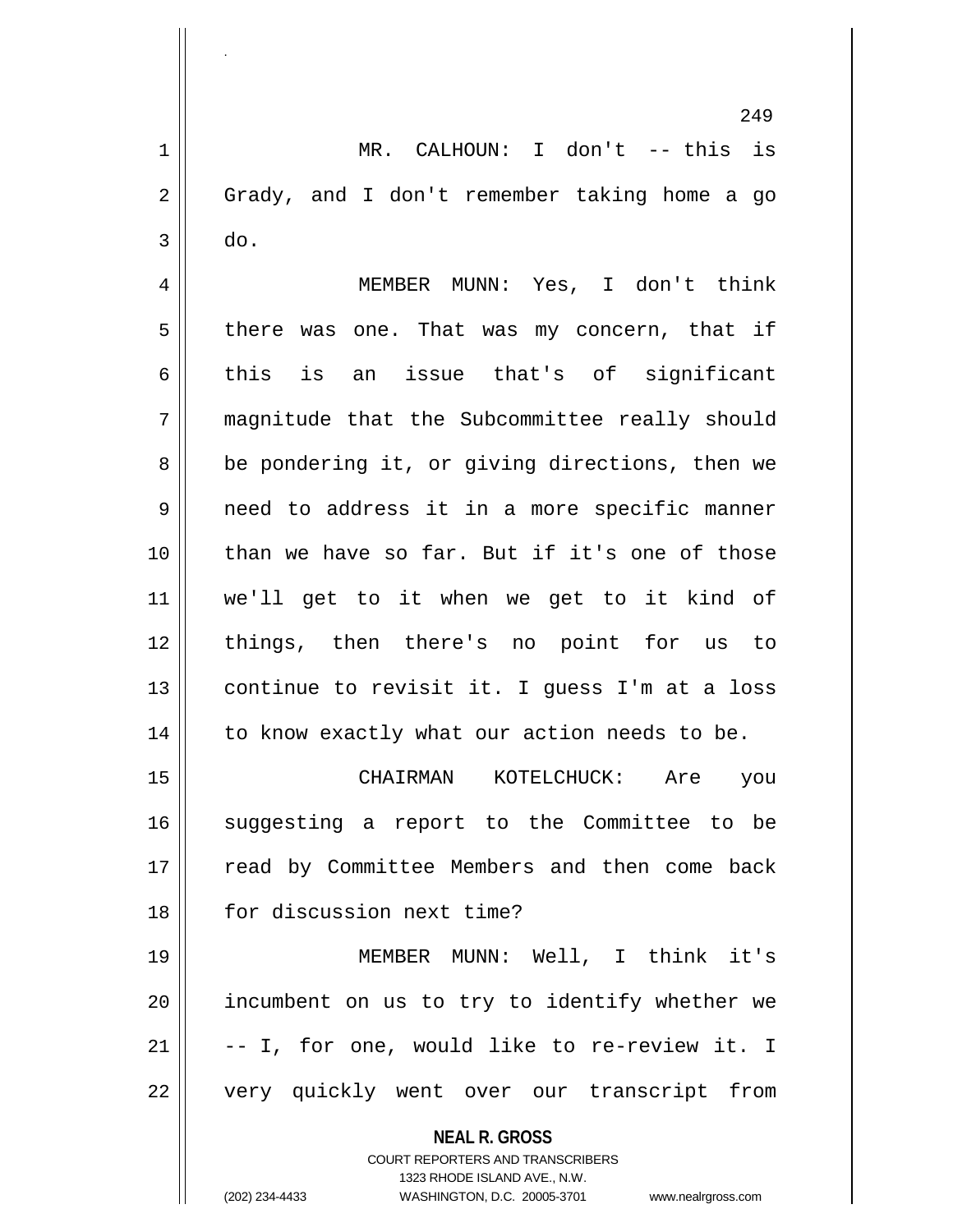**NEAL R. GROSS** COURT REPORTERS AND TRANSCRIBERS 1323 RHODE ISLAND AVE., N.W. (202) 234-4433 WASHINGTON, D.C. 20005-3701 www.nealrgross.com  $1 \parallel$  last time, but we spent the first few minutes  $2 \parallel$  of our meeting last time were devoted to some 3 discussion of the tools, but I don't remember  $4 \parallel$  that we went away with any feeling about how  $5 \parallel$  that should be addressed, or was going to be 6  $\parallel$  addressed. It seemed --7 CHAIRMAN KOTELCHUCK: Right. 8 MR. SIEBERT: Wanda, I'm sorry, 9 || this is Scott. I just want to point out, 10 remember this finding and the response are 11 || old. They're basically from -- I think we did 12 || this first back and forth in the beginning of  $13 \parallel 2012.$ 14 || MEMBER MUNN: Yes. 15 || MR. SIEBERT: And since that time, 16 if you remember back in, I believe it was July 17 or August of 2012, we did have that 18 || presentation that I gave you guys on our whole 19 quality process and how we work through the 20 | various portions of our quality process. 21 MEMBER MUNN: I do remember that. 22 CHAIRMAN KOTELCHUCK: Yes.

.

250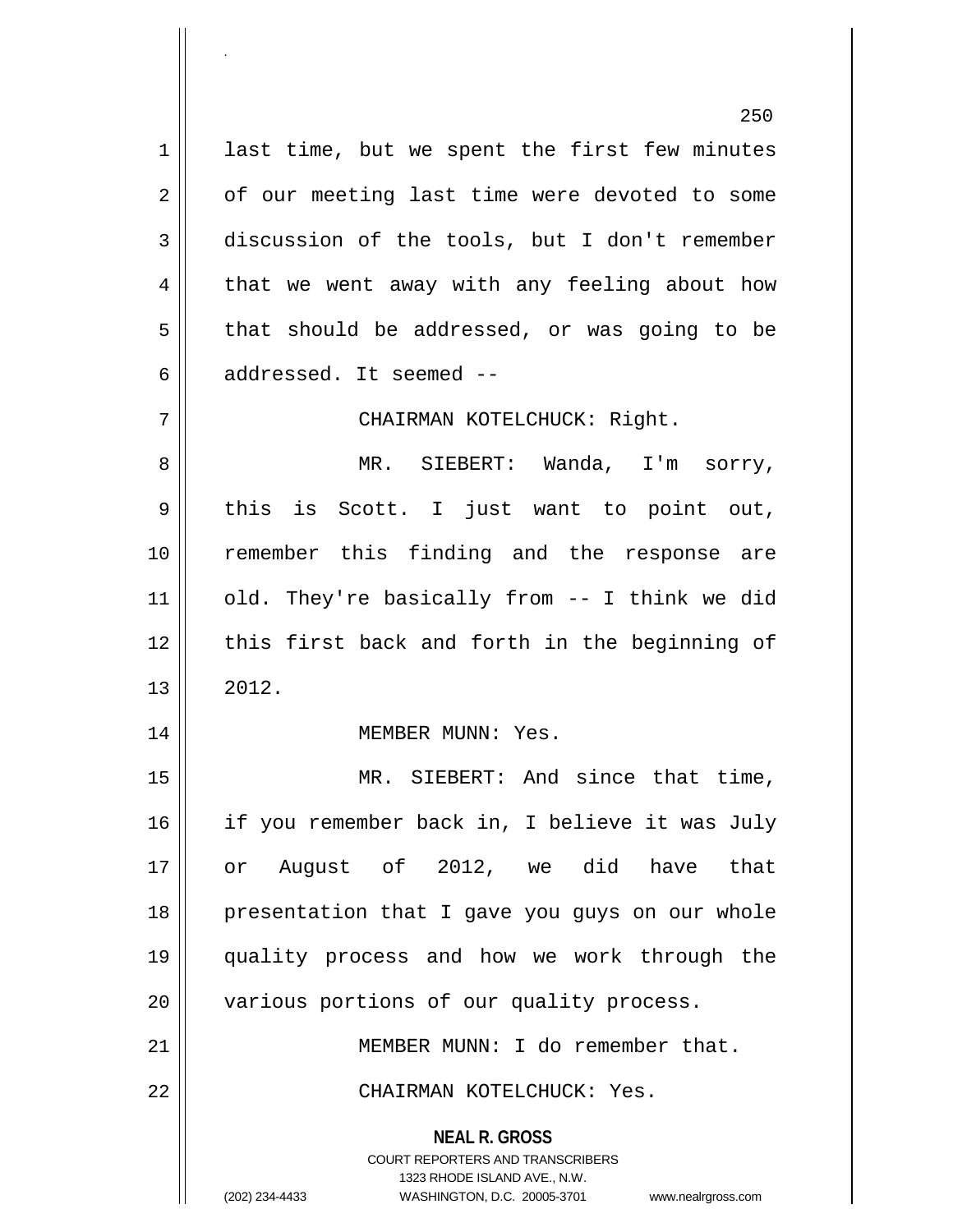**NEAL R. GROSS** COURT REPORTERS AND TRANSCRIBERS 251 1 MEMBER MUNN: I don't remember  $2 \parallel$  applying that to this issue. 3 || MR. SIEBERT: Well, I believe --4 MEMBER MUNN: My brain was in two 5 different directions at the time. 6 MR. SIEBERT: I believe we included 7 in your discussion of tools along with the 8 || rest of the quality issue, because I believe 9 || Keith also covered some of the processes we 10 use, and the procedures that we use for V&V of 11 the tools, and the tracking of them in our 12 databases on when they get updated and things 13 || like that. 14 We did discuss all that stuff  $15$  about -- gosh, about a year ago, so I can --16 I'm not surprised it's not uppermost in 17 everybody's mind, but at that point I'm not 18 || going to say everybody was happy with what the 19 finishing product was, but I know -- as far as 20 I know, there were no additional go dos out of 21 || that after the information was presented to 22 decryptive the Subcommittee --

1323 RHODE ISLAND AVE., N.W.

.

(202) 234-4433 WASHINGTON, D.C. 20005-3701 www.nealrgross.com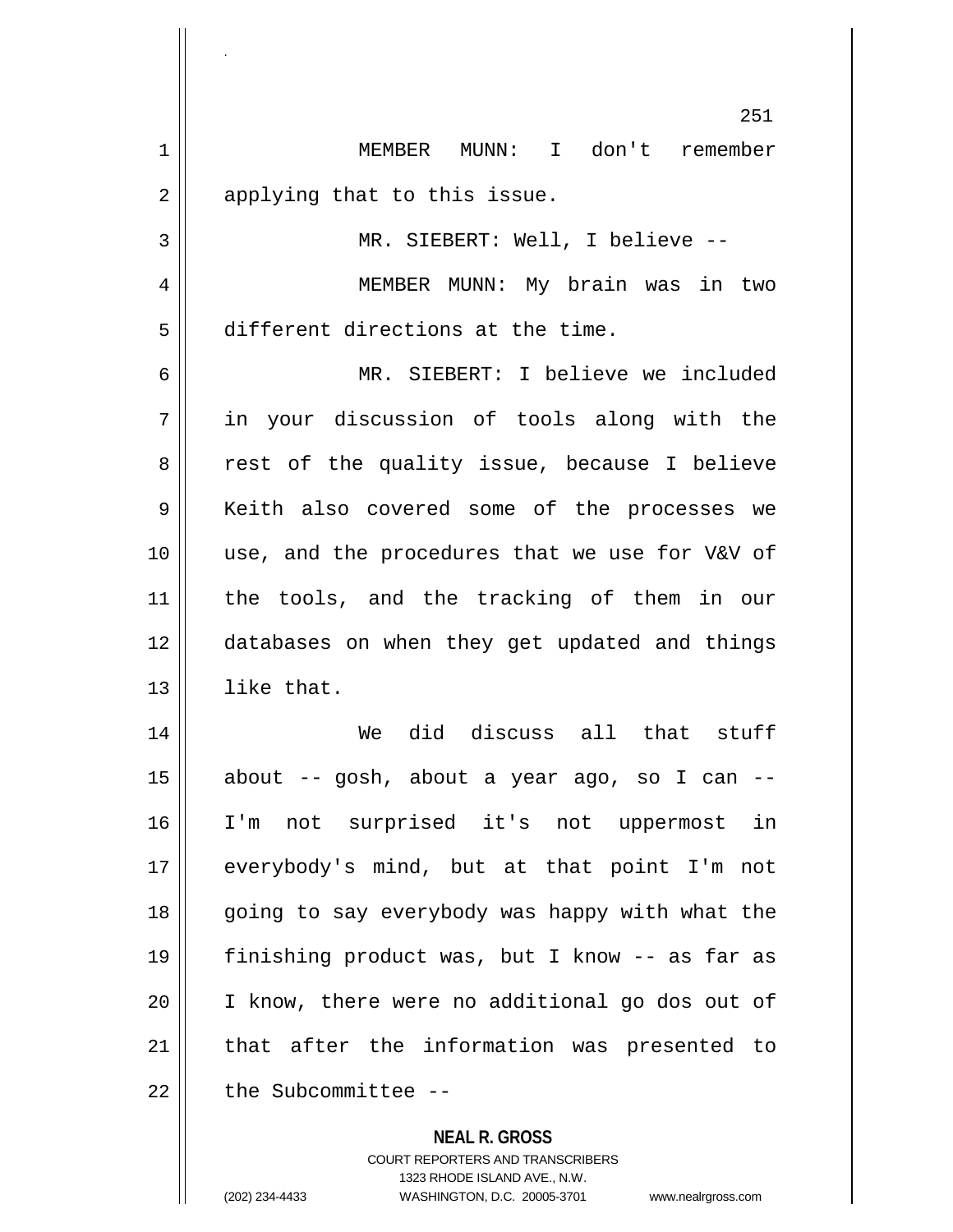1 | MEMBER MUNN: No.

| $\overline{2}$ | CHAIRMAN KOTELCHUCK: No, but I                                                                                                                                         |
|----------------|------------------------------------------------------------------------------------------------------------------------------------------------------------------------|
| 3              | don't think it was presented to us. It was                                                                                                                             |
| 4              | presented as informational, and it seemed                                                                                                                              |
| 5              | okay, but I don't recall that we were asked to                                                                                                                         |
| 6              | make a decision. If we are asked to make a                                                                                                                             |
| 7              | decision, then we need to revisit it and think                                                                                                                         |
| 8              | about it. I can't make a decision based on                                                                                                                             |
| 9              | this matrix, it seems to me.                                                                                                                                           |
| 10             | MEMBER MUNN: Agreed. And I agree,                                                                                                                                      |
| 11             | also, that Scott's presentation was very well                                                                                                                          |
| 12             | received. Yes, I remember.                                                                                                                                             |
| 13             | CHAIRMAN KOTELCHUCK: Yes. No, it                                                                                                                                       |
| 14             | was -- I learned a lot.                                                                                                                                                |
| 15             | MEMBER MUNN: Yes, it was -- and I                                                                                                                                      |
| 16             | recall that -- I think your memory is correct,                                                                                                                         |
| 17             | that everyone was pleased with what was there.                                                                                                                         |
| 18             | CHAIRMAN KOTELCHUCK: Yes.                                                                                                                                              |
| 19             | MEMBER MUNN: But, certainly,<br>as                                                                                                                                     |
| 20             | David says, I wasn't in any way applying it                                                                                                                            |
| 21             | specifically to a finding.                                                                                                                                             |
| 22             | CHAIRMAN KOTELCHUCK: Yes.                                                                                                                                              |
|                | <b>NEAL R. GROSS</b><br><b>COURT REPORTERS AND TRANSCRIBERS</b><br>1323 RHODE ISLAND AVE., N.W.<br>WASHINGTON, D.C. 20005-3701<br>(202) 234-4433<br>www.nealrgross.com |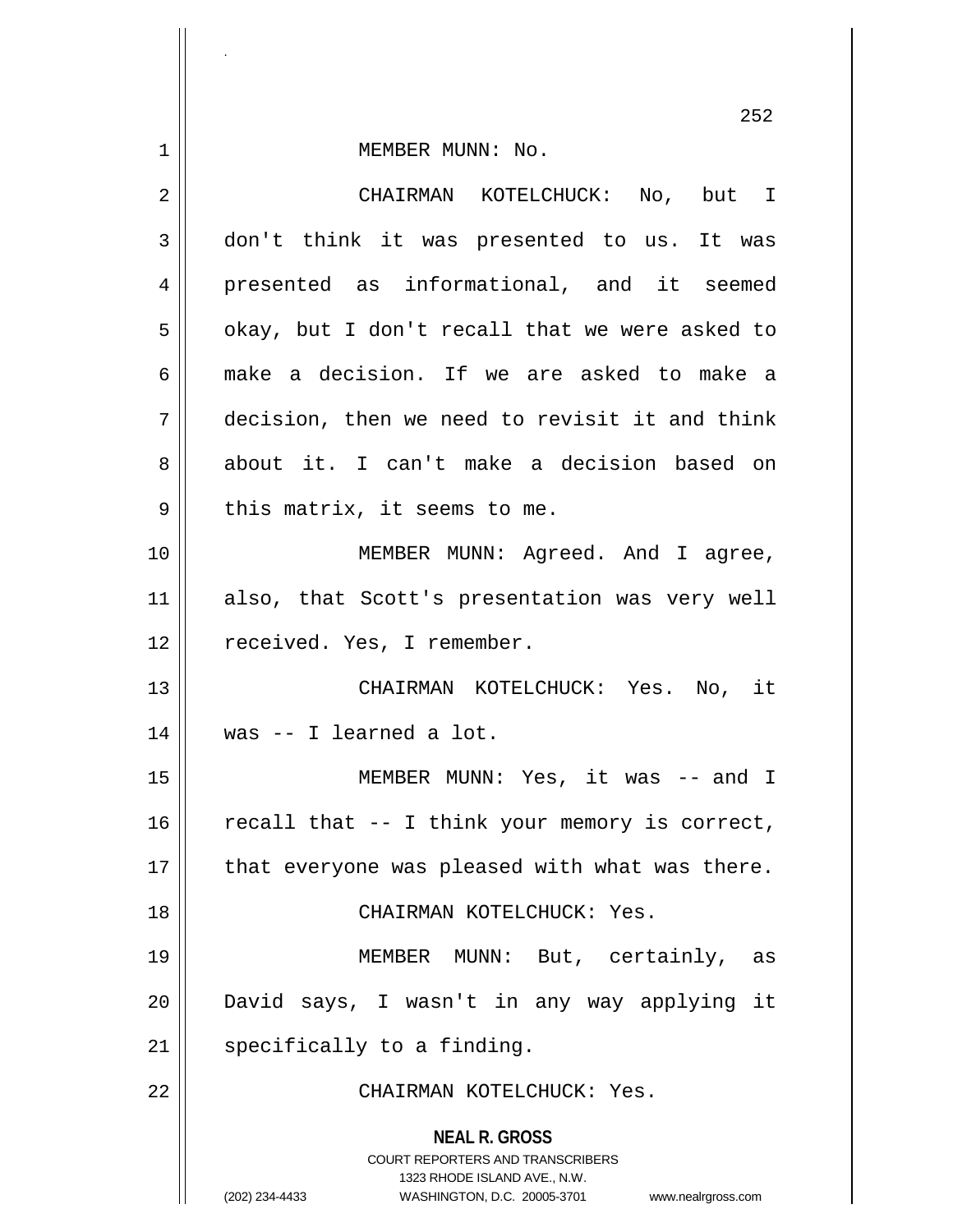**NEAL R. GROSS** COURT REPORTERS AND TRANSCRIBERS 253 1 MEMBER MUNN: And perhaps I'll let  $2 \parallel$  the Chair decide which way to go with this. 3 CHAIRMAN KOTELCHUCK: Right. I  $4 \parallel$  think -- in fact, what we were pleased with 5 | was the overall report. 6 MEMBER MUNN: Yes. 7 CHAIRMAN KOTELCHUCK: But we 8 weren't asked to think about should we change  $9 \parallel$  some of the details, are some of the details 10 problematic. But now at least one of them is, 11  $\parallel$  and I feel that somebody has to write a -- has 12 to join the issue, and that suggests a report 13 || by somebody, a brief report, maybe, but a 14 || report on the issue. 15 || MR. STIVER: This is John Stiver, 16 if I could weigh in for just a minute. It's 17 || all coming back to me now. We all were pleased 18 || with the -- with what Scott put together. I 19 think one of the things that was still left  $20$   $\parallel$  out there was that well, could we possibly see  $21$  the results of maybe an audit trail for one of  $22$  | these workbooks. I think the question was if

1323 RHODE ISLAND AVE., N.W.

.

(202) 234-4433 WASHINGTON, D.C. 20005-3701 www.nealrgross.com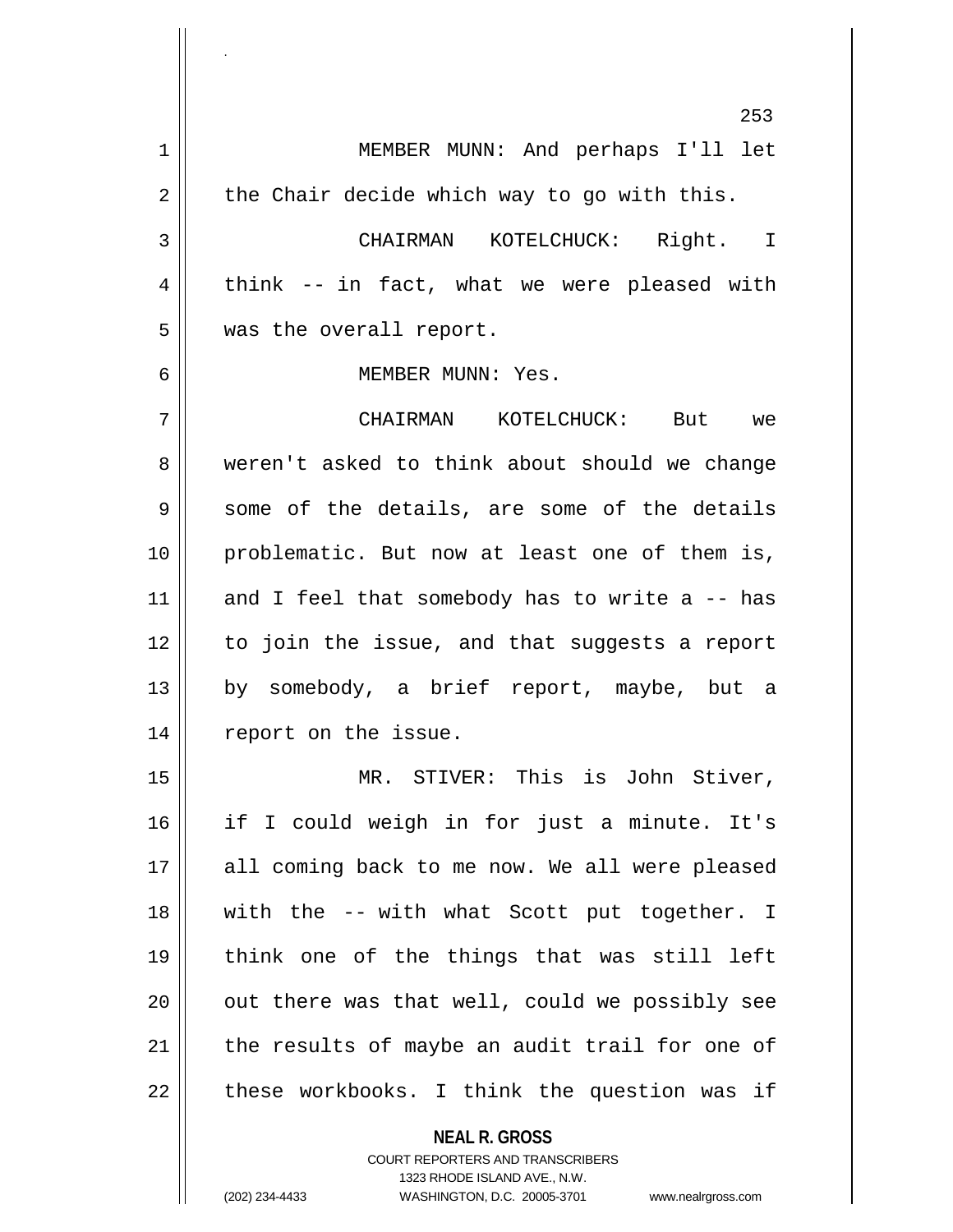254  $1 \parallel$  this is going on and we have this V&V process, 2 why do we keep seeing these errors of the type  $3 \parallel$  that were coming up in our DRIs. So, I quess 4 as a follow on maybe something along those  $5 \parallel$  lines, maybe --6 CHAIRMAN KOTELCHUCK: Yes. 7 MR. STIVER: What is the actual 8 process, and the record keeping, and so forth, 9 || and document control goes into it. Scott's 10 || report covered some of that but we never saw  $11$  any actual examples of it. 12 CHAIRMAN KOTELCHUCK: Let me ask, 13 which -- for which group is it appropriate to 14 || report about this? Maybe Wanda, or you might 15 || suggest, or other Members of the Subcommittee. 16 I'm not sure who to ask, if you will. 17 MEMBER MUNN: Well, it looks as 18 though it's going to have to be a job that at 19 some point NIOSH will need to undertake if 20 we're going to respond to this particular kind 21 of concern. And if we're going to try to 22 || resolve it in a Subcommittee then you're

> **NEAL R. GROSS** COURT REPORTERS AND TRANSCRIBERS 1323 RHODE ISLAND AVE., N.W.

.

(202) 234-4433 WASHINGTON, D.C. 20005-3701 www.nealrgross.com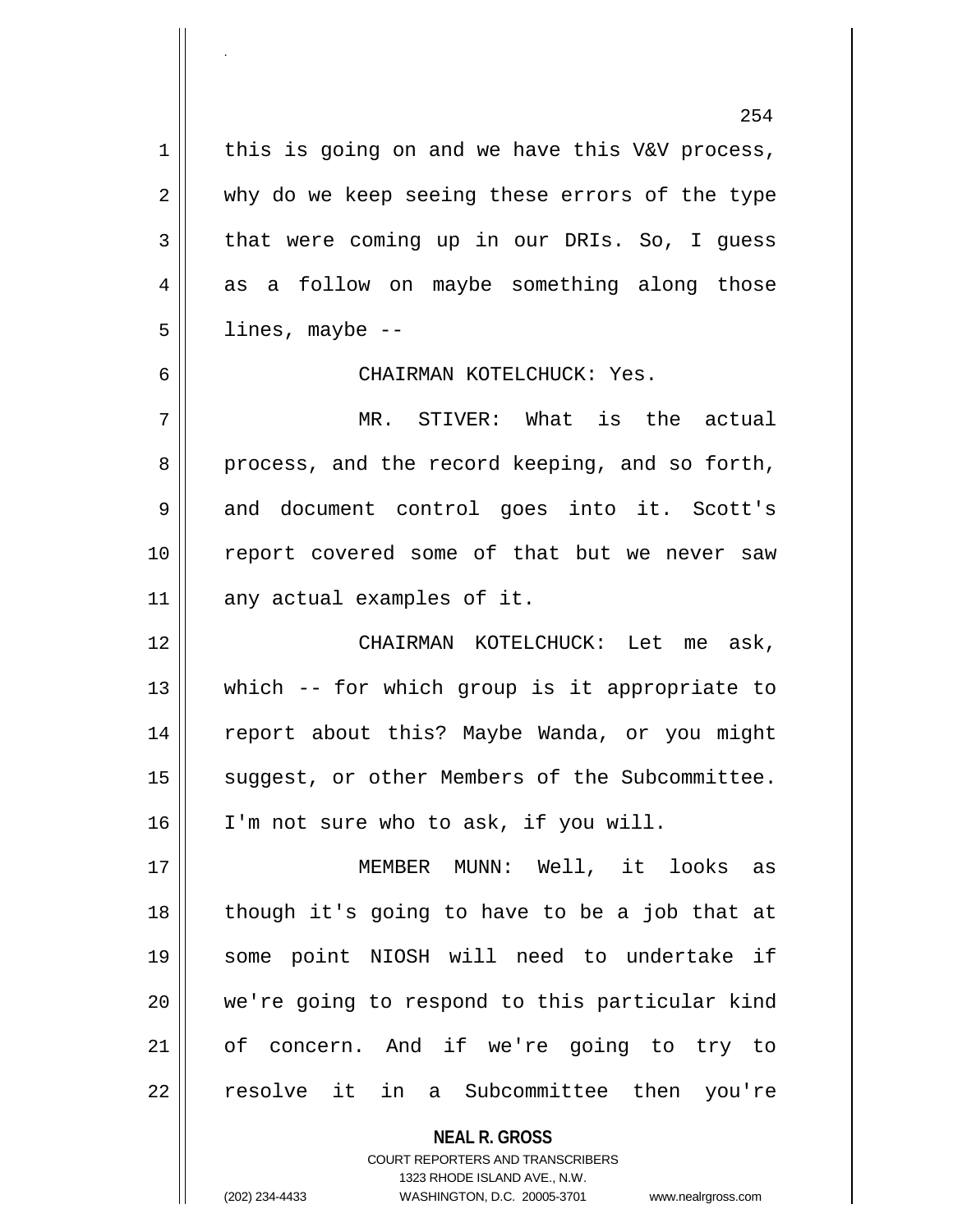1 | right, we will have to have some additional 2 || report probably incorporating, or at least  $3 \parallel$  starting from the point of what we've already 4 been presented with, but which I doubt is 5 | foremost in any of our minds. 6 CHAIRMAN KOTELCHUCK: Right. 7 MEMBER MUNN: So, I hope if the

 $8 \parallel$  presentation still -- is it available to us in 9 || hard copy, I guess, so that we can refresh our 10 memories, and what kind of additional 11 information should be incorporated in a report  $12$  | that might  $-$ 

 MR. KATZ: Well, what I could || suggest, why don't -- if someone can point me to -- I can go digging, but it would be helpful if someone knows, Scott maybe, when || that presentation was given. Why don't I just 18 || excerpt the presentation about the workbooks. The Subcommittee can look at that || presentation, what was actually said, and then you guys can decide what it is more you want 22 || to know about V&V process with respect to

> **NEAL R. GROSS** COURT REPORTERS AND TRANSCRIBERS 1323 RHODE ISLAND AVE., N.W.

.

(202) 234-4433 WASHINGTON, D.C. 20005-3701 www.nealrgross.com

255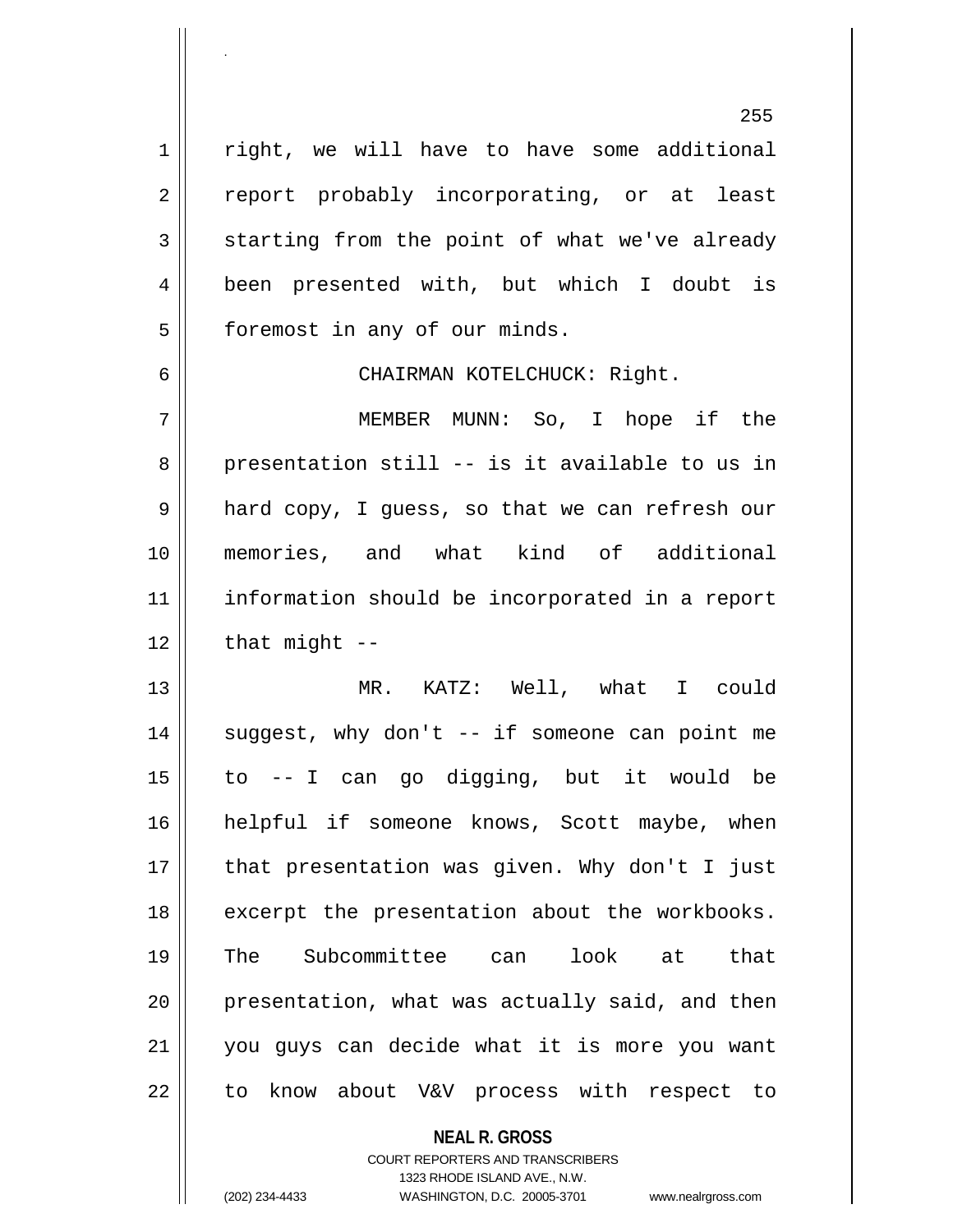1 workbooks.

.

**NEAL R. GROSS** COURT REPORTERS AND TRANSCRIBERS 1323 RHODE ISLAND AVE., N.W. (202) 234-4433 WASHINGTON, D.C. 20005-3701 www.nealrgross.com 2 MEMBER MUNN: That would be  $3 \parallel$  helpful. 4 CHAIRMAN KOTELCHUCK: That sounds  $5 \parallel$  good. That's -- in other words, you're going  $6 \parallel$  to look in, for example, the transcript. 7 MR. KATZ: So, we'll just pull the  $8 \parallel$  -- I'll pull the transcript. I'll send it to 9 the Subcommittee. You can see exactly what 10 discussion you already had on V&V of 11 || workbooks, and what was presented to you. And 12 || then you can decide if there's more you want 13 l to know. 14 || MEMBER MUNN: That would be very 15 helpful to refresh -- 16 || CHAIRMAN KOTELCHUCK: That's fine. 17 || MR. KATZ: Okay. 18 MEMBER MUNN: -- our memories. 19 CHAIRMAN KOTELCHUCK: And how do we  $20$   $\vert$  -- we're going to get it, we're going to read  $21$  lit. 22 || MR. KATZ: Right.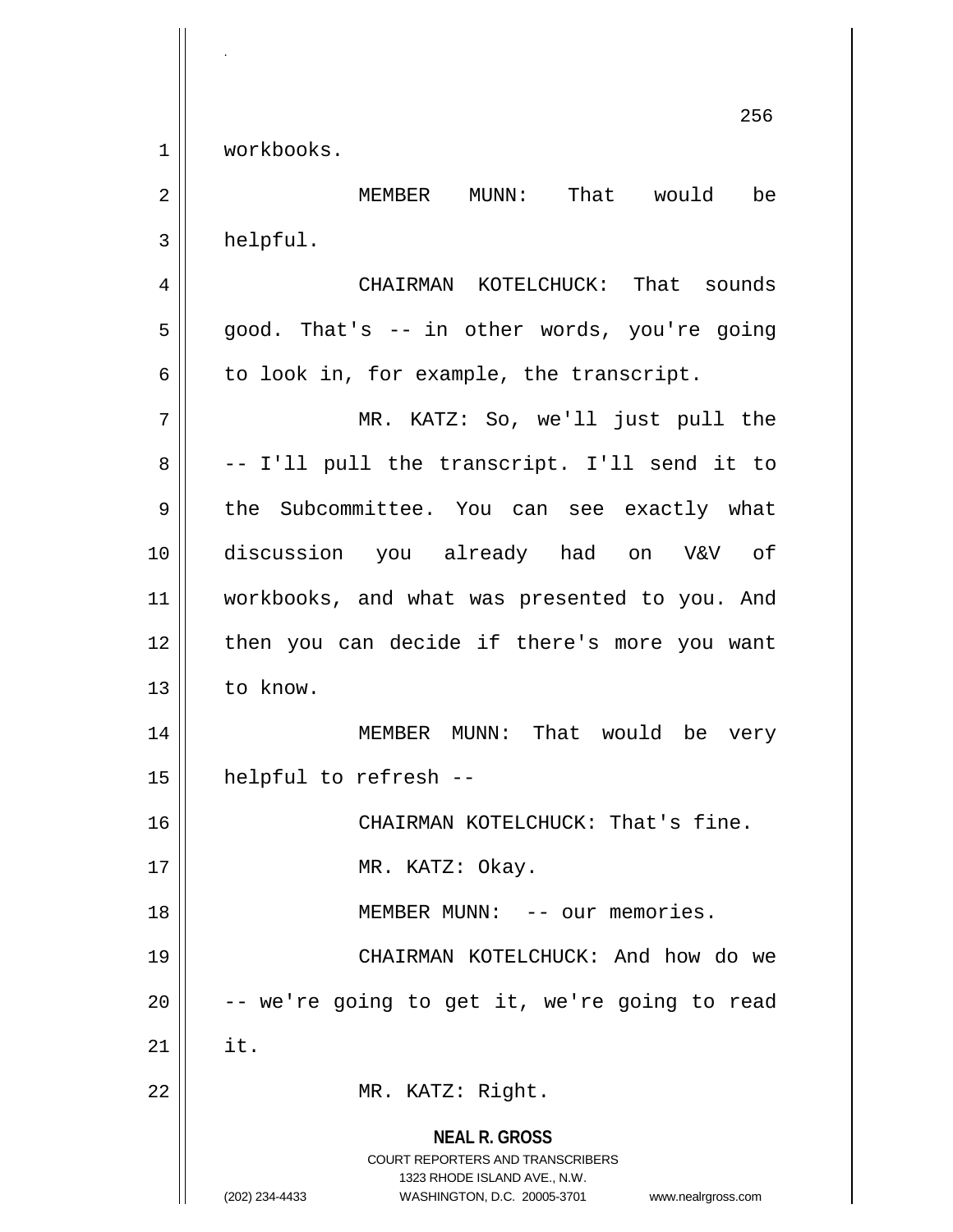|                | 257                                                                                                                                                                    |
|----------------|------------------------------------------------------------------------------------------------------------------------------------------------------------------------|
| $\mathbf 1$    | CHAIRMAN KOTELCHUCK: Then are we -                                                                                                                                     |
| $\overline{2}$ | - and then we'll have a discussion at the next                                                                                                                         |
| 3              | meeting?                                                                                                                                                               |
| 4              | MEMBER MUNN: Yes.                                                                                                                                                      |
| 5              | MR. KATZ: Right, right. I mean,                                                                                                                                        |
| 6              | you can email each other in between before you                                                                                                                         |
| 7              | get to the meeting about ideas about what you                                                                                                                          |
| 8              | might like to know that you don't know from                                                                                                                            |
| 9              | the transcript, so as far as what you might                                                                                                                            |
| 10             | want to be asking NIOSH to explain more fully.                                                                                                                         |
| 11             | CHAIRMAN KOTELCHUCK: Okay. So,                                                                                                                                         |
| 12             | people will get emails from me, Wanda,                                                                                                                                 |
| 13             | whomever $--$                                                                                                                                                          |
| 14             | MR. KATZ: Yes.                                                                                                                                                         |
| 15             | CHAIRMAN KOTELCHUCK: -- after we                                                                                                                                       |
| 16             | read the transcript, and we'll have a little                                                                                                                           |
| 17             | Committee discussion on the internet.                                                                                                                                  |
| 18             | MR. KATZ: Sure. So, Scott, if you                                                                                                                                      |
| 19             | have in your records somewhere an easy way of                                                                                                                          |
| 20             | figuring out what date it is when you guys                                                                                                                             |
| 21             | made that presentation, I'll go searching                                                                                                                              |
| 22             | otherwise, but --                                                                                                                                                      |
|                | <b>NEAL R. GROSS</b><br><b>COURT REPORTERS AND TRANSCRIBERS</b><br>1323 RHODE ISLAND AVE., N.W.<br>(202) 234-4433<br>WASHINGTON, D.C. 20005-3701<br>www.nealrgross.com |

.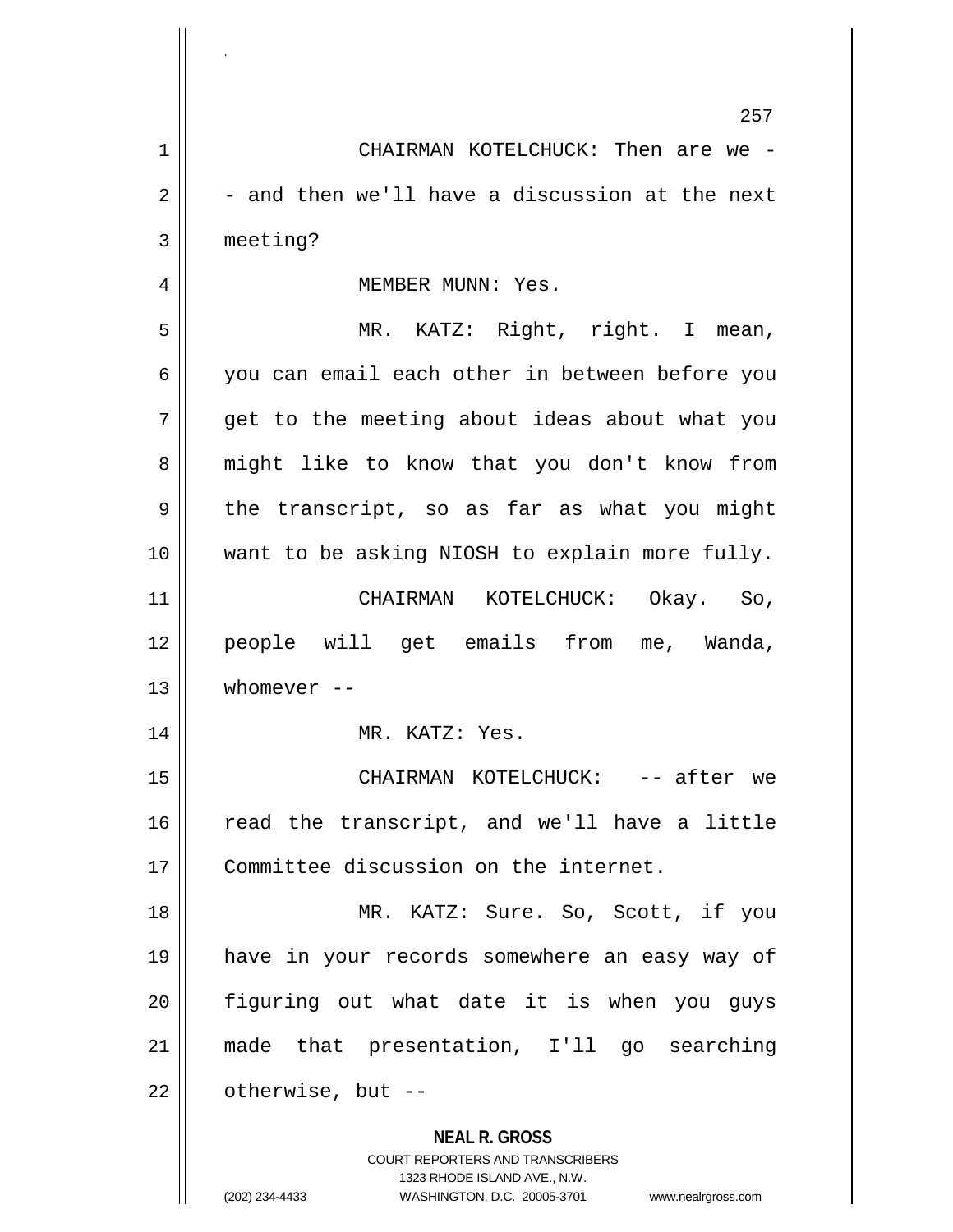**NEAL R. GROSS** COURT REPORTERS AND TRANSCRIBERS 1323 RHODE ISLAND AVE., N.W. (202) 234-4433 WASHINGTON, D.C. 20005-3701 www.nealrgross.com 258 1 CHAIRMAN KOTELCHUCK: We didn't  $2 \parallel$  have that many meetings last year. 3 || MR. KATZ: We had a few. 4 CHAIRMAN KOTELCHUCK: Well, we had  $5 \parallel$  a few, no, no. But it was in the spring time. 6 Right?  $7$  |  $\parallel$  MR. SIEBERT: August 6<sup>th</sup>, 2012. 8 MR. KATZ: Okay, good. 9 CHAIRMAN KOTELCHUCK: Thank you.  $10$  | MR. KATZ: August  $6^{th}$ , 2012. I'll 11 excerpt the relevant portion and send it to  $12 \parallel$  all of you. 13 CHAIRMAN KOTELCHUCK: Excellent. 14 MR. STIVER: Actually, this is John 15 || Stiver. I just found a document from August  $16 \parallel 6^{th}$ , 2012. 17 || MEMBER MUNN: Very good. 18 MR. STIVER: ORAU team dose 19 reconstruction quality assurance/quality 20 | control program. 21 | MEMBER MUNN: Excellent, yes. 22 MR. STIVER: This isn't the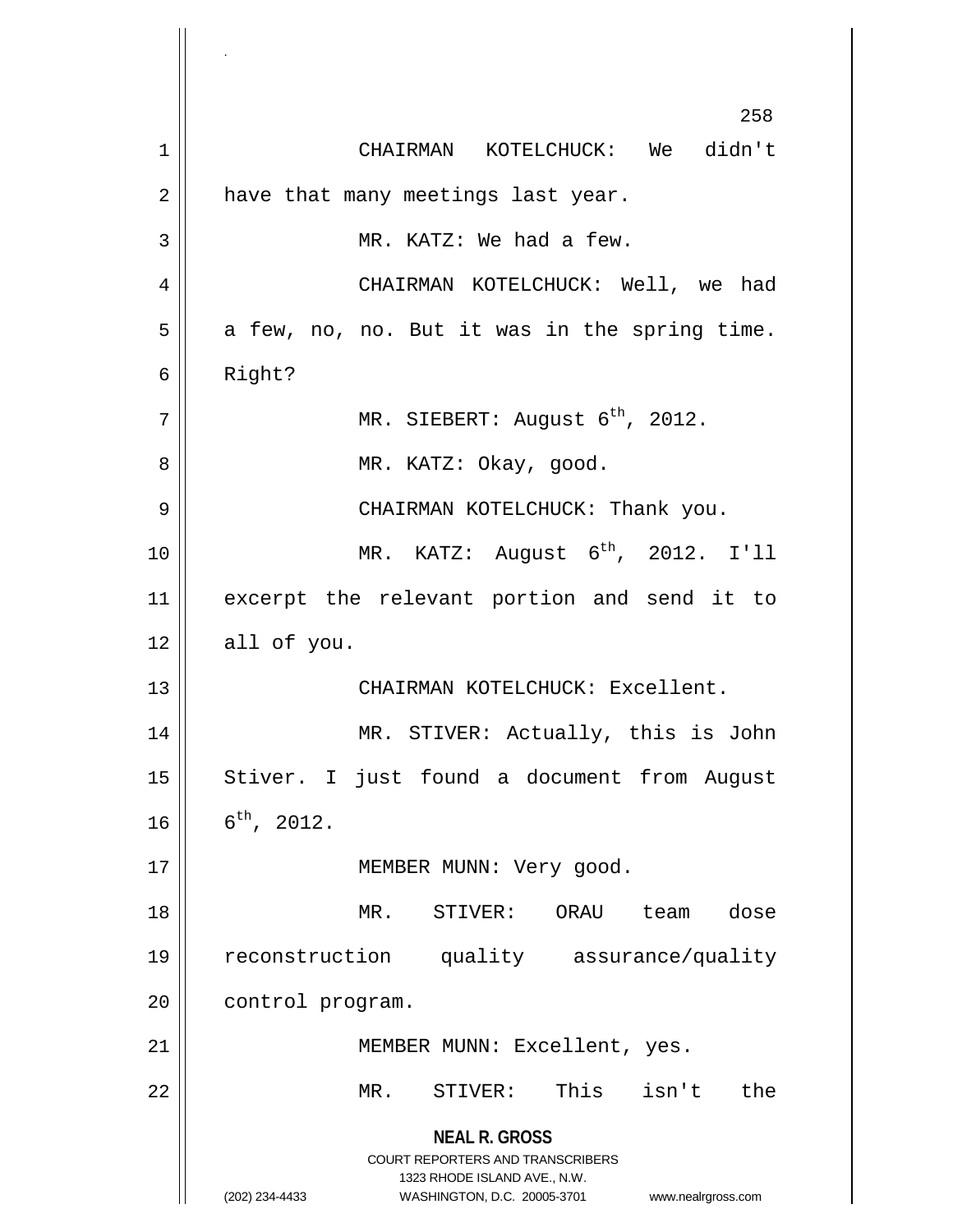**NEAL R. GROSS** COURT REPORTERS AND TRANSCRIBERS 1323 RHODE ISLAND AVE., N.W. (202) 234-4433 WASHINGTON, D.C. 20005-3701 www.nealrgross.com 259  $1 \parallel$  presentation, but it's got the overall --2 CHAIRMAN KOTELCHUCK: Good, let's  $3 \parallel$  have that, as well. 4 MR. KATZ: Yes. John, go ahead and  $5 \parallel$  send that to me, as well. I'll get the 6 transcript, you send me that, I'll send it 7 | around to everybody. 8 CHAIRMAN KOTELCHUCK: That sounds 9 | fine. 10 || MEMBER MUNN: Thanks. 11 || MR. KATZ: Okay. 12 CHAIRMAN KOTELCHUCK: Good. 13 MEMBER MUNN: That'll give us a 14 || basis for a meaningful discussion next time. 15 CHAIRMAN KOTELCHUCK: Okay. And  $16$  that -- with that, I think we can move on, 17 || give the people a moment to put their notes 18 || together on what we've just decided. 19 MR. FARVER: This is Doug. Now, do 20 || you want to close this finding and then put in 21  $\parallel$  there that the Committee -- Subcommittee will  $22$  || have a discussion on the work --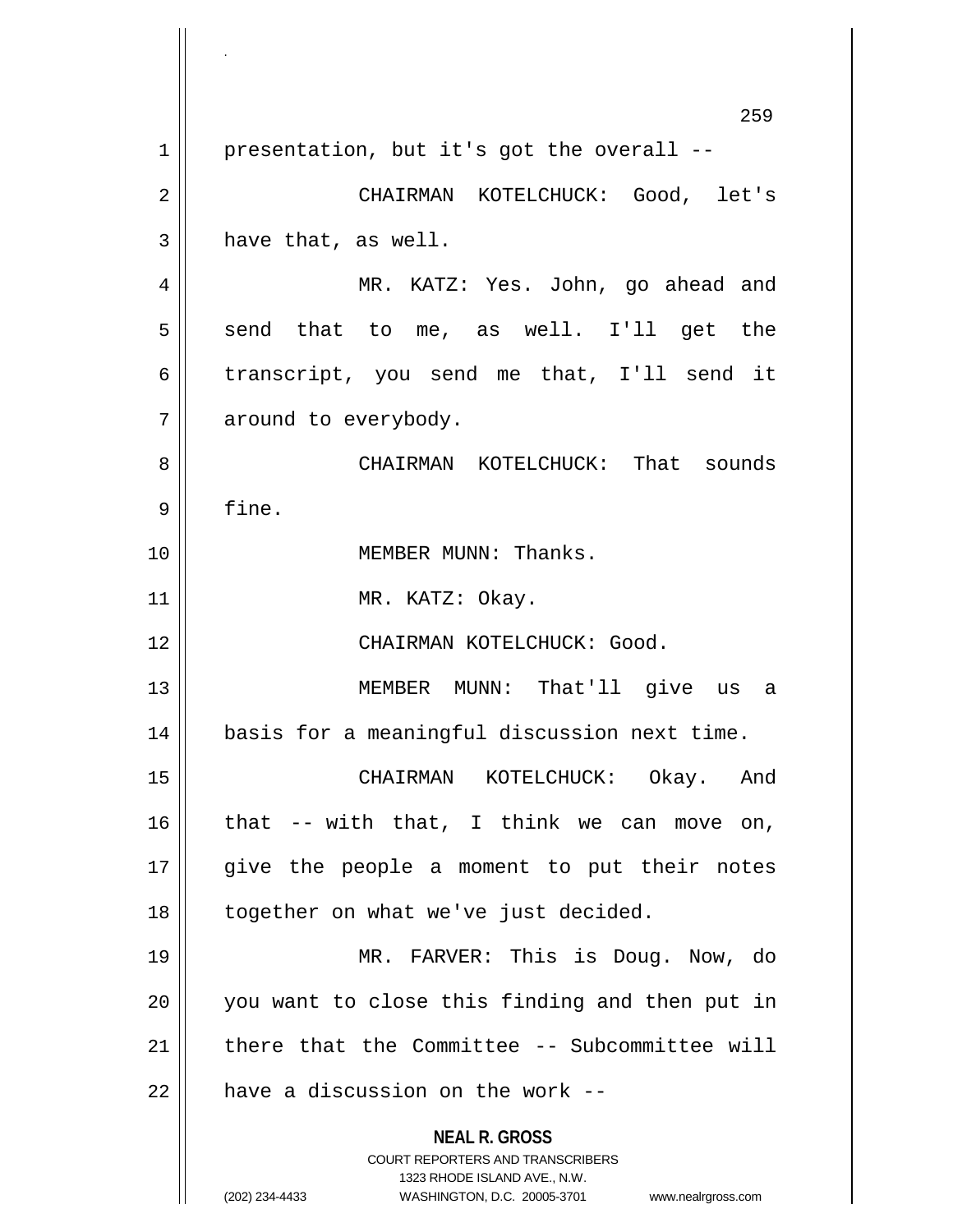**NEAL R. GROSS** COURT REPORTERS AND TRANSCRIBERS 1323 RHODE ISLAND AVE., N.W. (202) 234-4433 WASHINGTON, D.C. 20005-3701 www.nealrgross.com 260 1 CHAIRMAN KOTELCHUCK: No, I don't  $2 \parallel$  think this is a closure. 3 || MEMBER MUNN: No. 4 || MEMBER CLAWSON: No, this is not. 5 MR. KATZ: Well, I mean, just -- 6 but I think what Doug is saying is, I mean,  $7 \parallel$  the specific workbook for this case, it was 8 closed. Right? I mean, the workbook was 9 corrected? 10 CHAIRMAN KOTELCHUCK: Yes. 11 MR. KATZ: Yes, so, I mean, this is 12 || a generic issue now the Subcommittee is  $13$  || looking at, but the case is closed. 14 || CHAIRMAN KOTELCHUCK: Got it. 15 MR. KATZ: You've remedied it. 16 CHAIRMAN KOTELCHUCK: Okay. I see 17 || what you're seeing. 18 || MEMBER CLAWSON: So, what you're 19 saying, Doug, is for this one it's closed, but  $20$  | the issue is not. 21 | MR. FARVER: Correct. 22 | MEMBER CLAWSON: Okay, I'm sorry.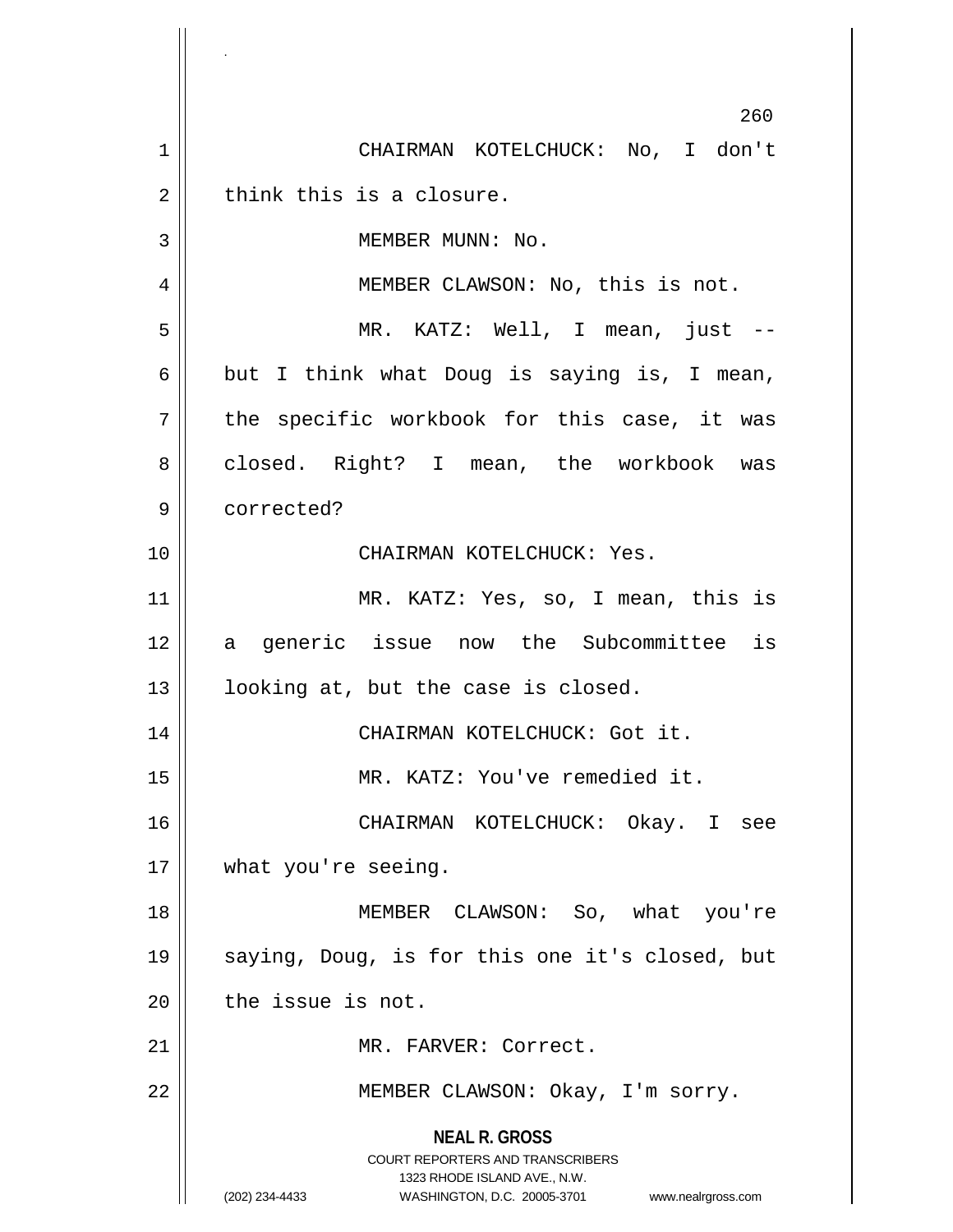**NEAL R. GROSS** COURT REPORTERS AND TRANSCRIBERS 1323 RHODE ISLAND AVE., N.W. (202) 234-4433 WASHINGTON, D.C. 20005-3701 www.nealrgross.com 261 1 MEMBER MUNN: Break it out as a 2 broader administrative issue in our next  $3 \parallel$  agenda. 4 | CHAIRMAN KOTELCHUCK: So, that will  $5 \parallel$  be on the upcoming -- the next agenda, that  $6 \parallel$  will be an item on the agenda, specific item. 7 || MEMBER MUNN: Right. 8 CHAIRMAN KOTELCHUCK: A discussion  $9 \parallel$  of the accounting of medical x-ray doses. 10 || MEMBER MUNN: No, actually of --11 || MR. KATZ: No, V&V of workbooks. 12 MEMBER MUNN: Verification of 13 || review tools --14 CHAIRMAN KOTELCHUCK: Oh, yes. 15 Right, right, V&V workbooks. Okay, moving 16 along, we are about an hour short of 17 finishing. Can we -- let's just figure -- 18 || folks, can we just go on for the next hour, 19 | or actually 50 minutes? 20 MEMBER MUNN: It's okay with me. 21 || CHAIRMAN KOTELCHUCK: Very qood.  $22$  || Nobody has to catch  $-$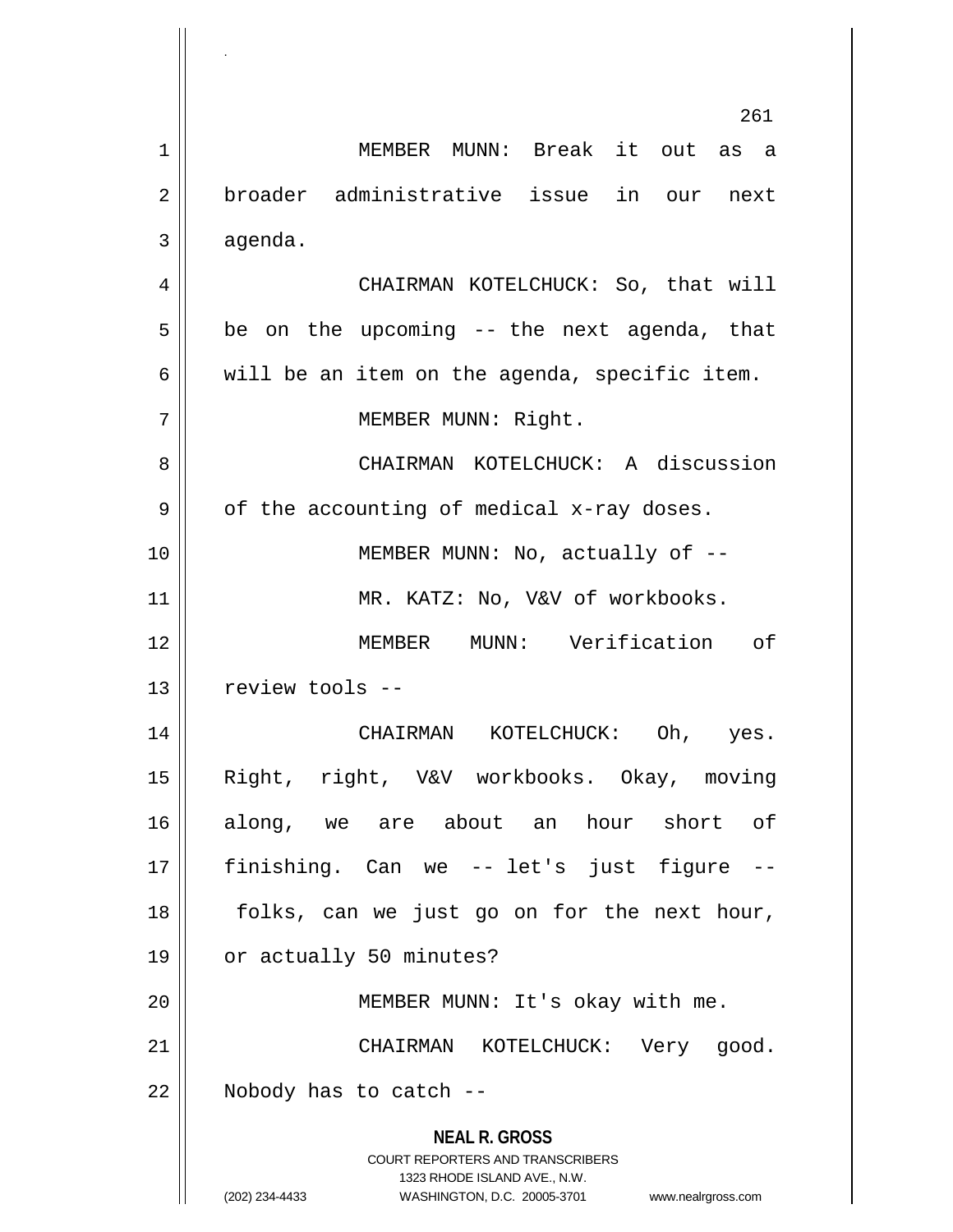**NEAL R. GROSS** COURT REPORTERS AND TRANSCRIBERS 1323 RHODE ISLAND AVE., N.W. (202) 234-4433 WASHINGTON, D.C. 20005-3701 www.nealrgross.com 262 1 || MR. FARVER: I would like to take a 2 | 5-minute break, if I could. 3 CHAIRMAN KOTELCHUCK: Fine. Let's  $4 \parallel$  take literally a 5-minute break. It's 4:09,  $5 \parallel$  get back together at 4:15. 6 MR. KATZ: Yes. Dave, I had an 7 email from John. I don't know if he's still on  $8 \parallel$  the line, saying that at 4:00 he had to go. 9 CHAIRMAN KOTELCHUCK: No, I 10 || understood that implicitly, but --11 || MR. KATZ: Okay. 12 CHAIRMAN KOTELCHUCK: Fine. 13 MR. KATZ: As long as we don't lose 14 || another Board Member, because then we don't  $15$  | have a quorum. 16 CHAIRMAN KOTELCHUCK: Okay. Five 17 || minutes, folks, at 4:15, six minutes,  $18 \parallel$  actually, 4:15. 19 || MEMBER MUNN: Very good. 20 CHAIRMAN KOTELCHUCK: Okay, bye- $21$  | bye. 22 | MEMBER MUNN: Do it.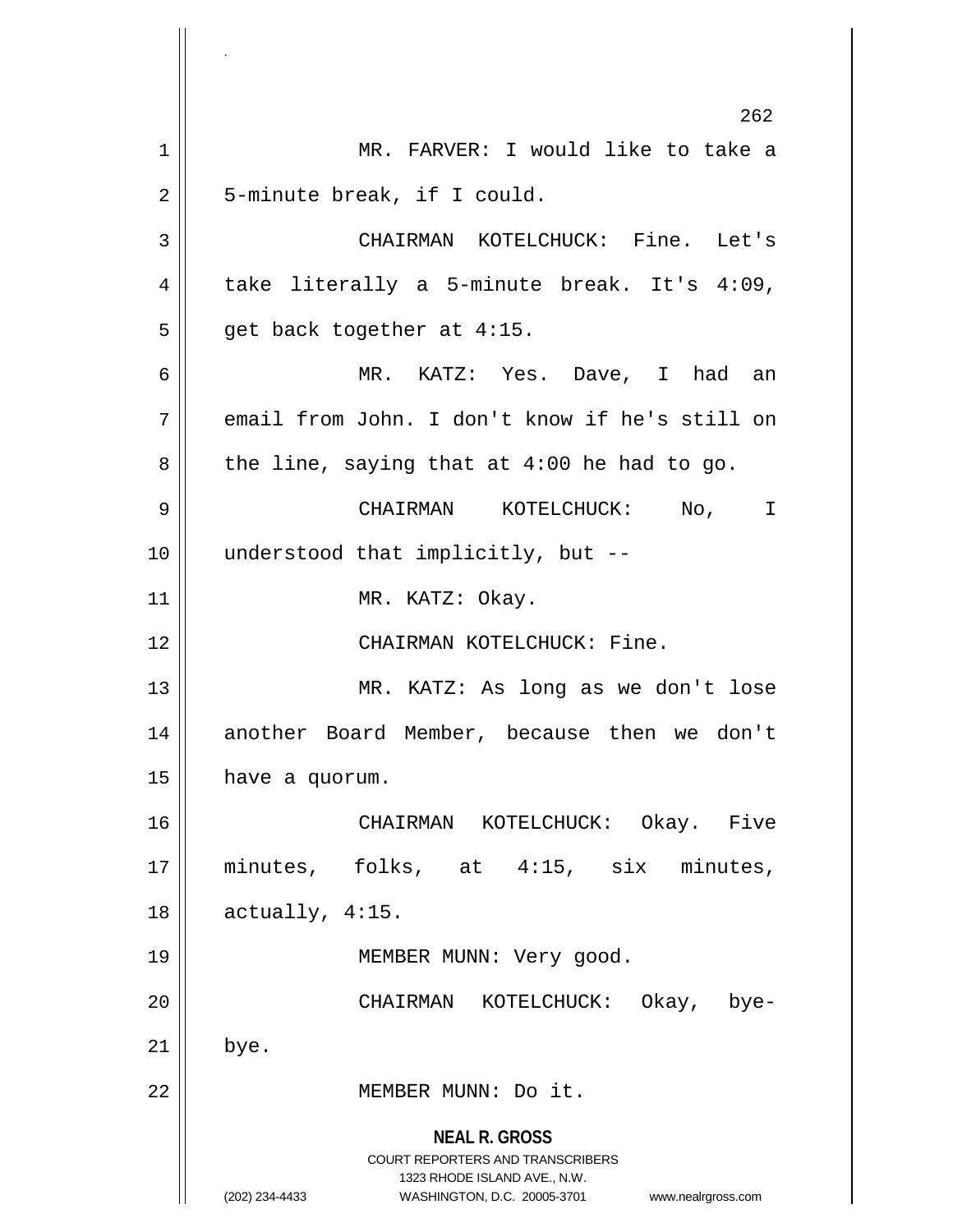**NEAL R. GROSS** COURT REPORTERS AND TRANSCRIBERS 1323 RHODE ISLAND AVE., N.W. (202) 234-4433 WASHINGTON, D.C. 20005-3701 www.nealrgross.com 263 1 || (Whereupon, the proceedings went  $2 \parallel$  off the record at 4:10 p.m., and went back on  $3 \parallel$  the record at 4:18 p.m.) 4 || MR. SIEBERT: This is Scott. Can I 5 | just throw one thing on our discussion about 6 V&V before we go on? 7 CHAIRMAN KOTELCHUCK: Yes. 8 MR. SIEBERT: As I was digging  $9 \parallel$  through the break -- because I'm a contractor, 10 I don't take breaks -- I found we also did a 11 || follow on presentation about V&V, and other 12 || quality concerns as well, in November of 2012, 13  $\parallel$  on November 27<sup>th</sup>. So that's another date for 14 || Ted that he may want to go back and look at,  $15 \parallel$  as well. 16 | MEMBER MUNN: Good. 17 || MR. KATZ: Thank you, Scott. 18 MR. SIEBERT: Sure thing. August 19  $\vert$  6<sup>th</sup> and November 27<sup>th</sup>. 20 || CHAIRMAN KOTELCHUCK: Okay. 21 || MR. KATZ: Okay, very good. 22 MEMBER MUNN: So, we're back to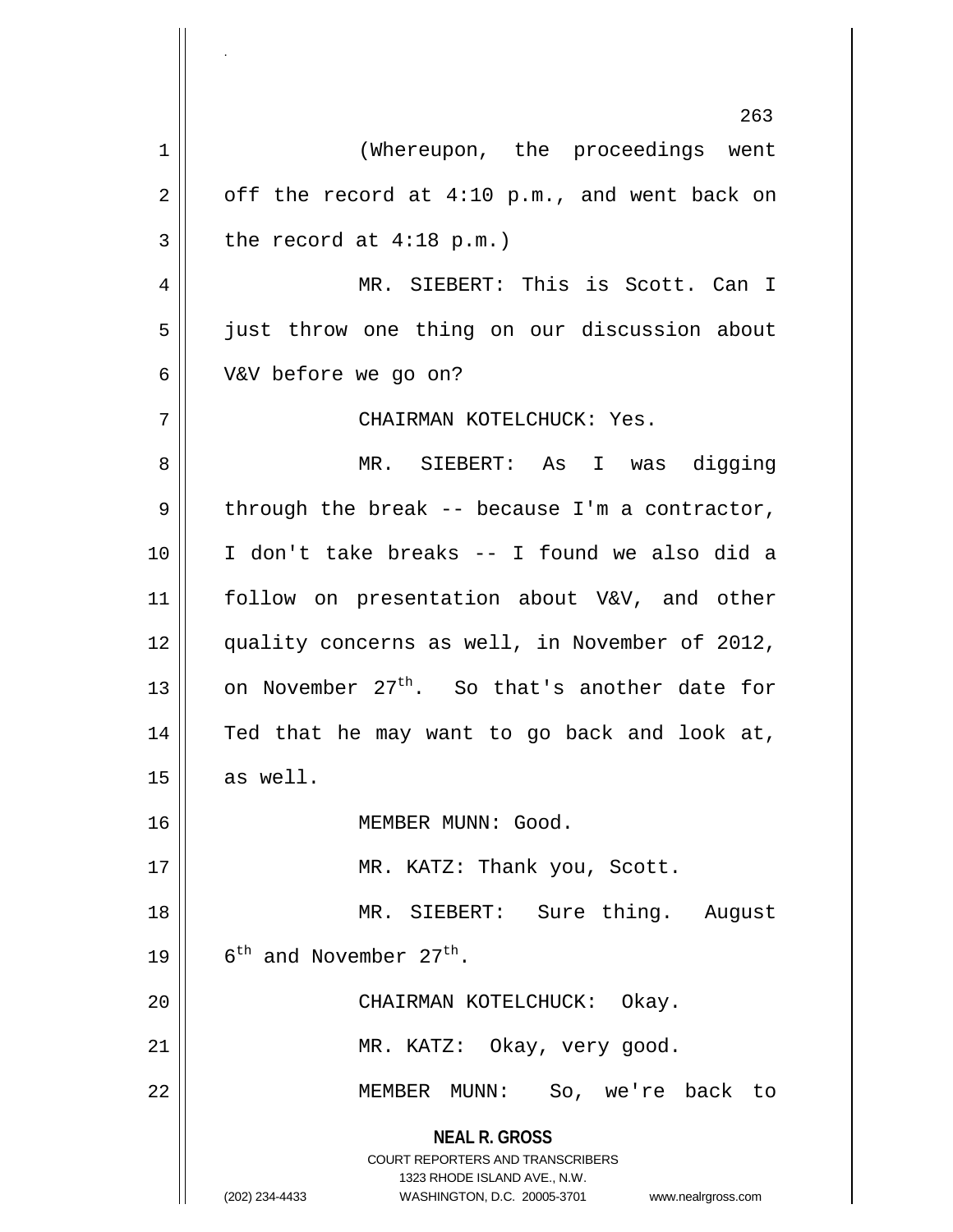|             | ∠ ∪ ±                                                                                           |
|-------------|-------------------------------------------------------------------------------------------------|
| $\mathbf 1$ | 245.3. Right?                                                                                   |
| $\mathbf 2$ | CHAIRMAN KOTELCHUCK: Yes.                                                                       |
| 3           | MR. FARVER: Okay. Try to take it                                                                |
| 4           | off mute, that works better.                                                                    |
| 5           | We're at 245.3. Okay. NIOSH used                                                                |
| 6           | an incorrect U-234 value for their internal                                                     |
| 7           | dose. It was off by factor of 100. This is                                                      |
| 8           | one of those values that's contained in the DR                                                  |
| $\mathsf 9$ | guide. It's not in the TBD, it's in the DR                                                      |
| 10          | guide. And the value that's in the guide was                                                    |
| 11          | a factor of 100 times low compared to Table 4-                                                  |
| 12          | 30 of the Technical Basis document.                                                             |
| 13          | So, now this comes down to how do                                                               |
| 14          | you verify that the information in your DR                                                      |
| 15          | guides is correct if people are going to                                                        |
| 16          | follow them instead of follow what they're                                                      |
| 17          | supposed to follow in the TBD? It's another                                                     |
| 18          | quality issue, but that's how it came about.                                                    |
| 19          | was factor 100 lower than what it was<br>It                                                     |
| 20          | listed in the TBD.                                                                              |
| 21          | MEMBER<br>$\texttt{MUNN}:$<br>It appears in<br>many                                             |
| 22          | ways that this is related to our D&D question                                                   |
|             | <b>NEAL R. GROSS</b><br><b>COURT REPORTERS AND TRANSCRIBERS</b><br>1323 RHODE ISLAND AVE., N.W. |
|             | (202) 234-4433<br>WASHINGTON, D.C. 20005-3701<br>www.nealrgross.com                             |

.

 $\mathsf{I}$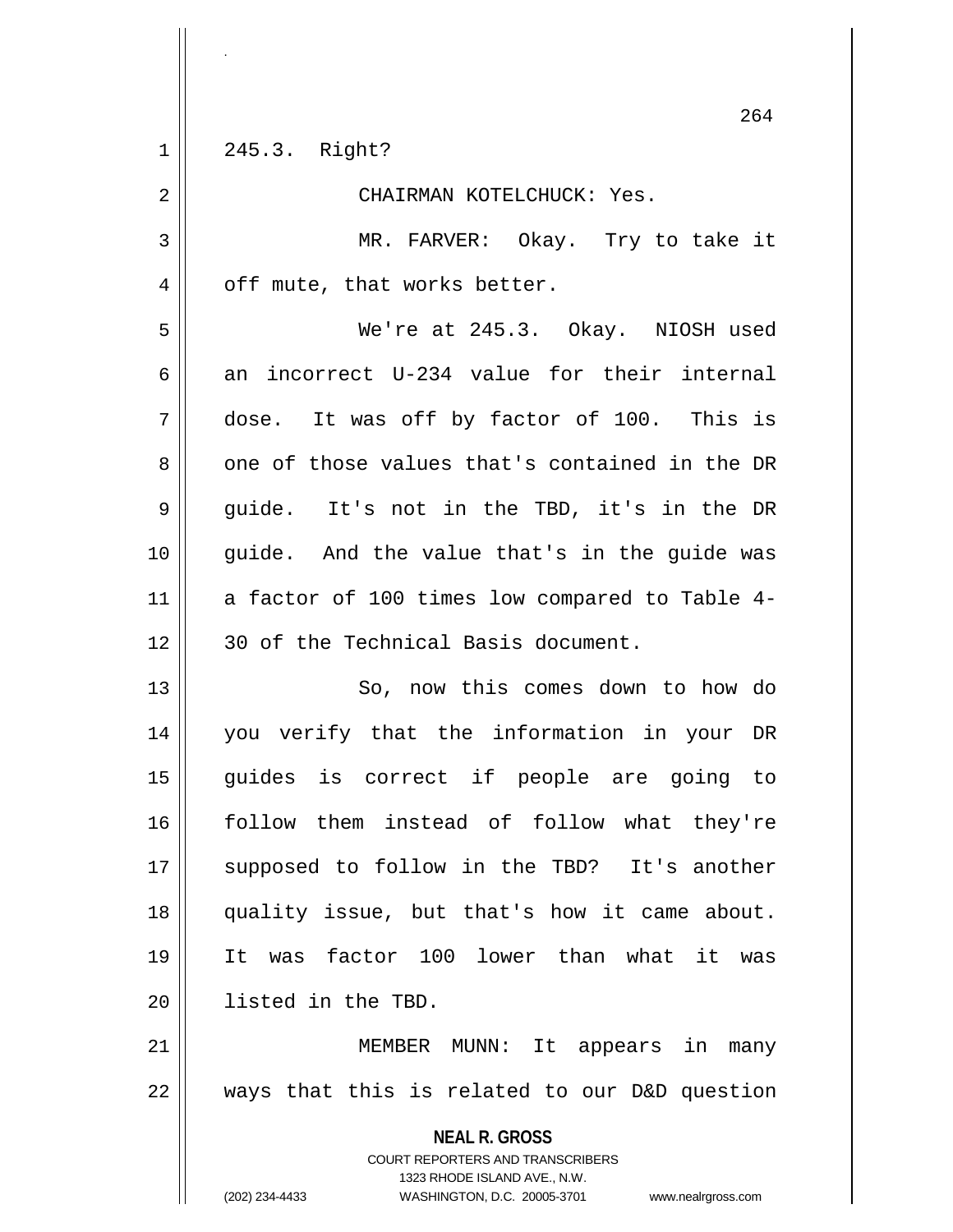**NEAL R. GROSS** COURT REPORTERS AND TRANSCRIBERS 1323 RHODE ISLAND AVE., N.W. (202) 234-4433 WASHINGTON, D.C. 20005-3701 www.nealrgross.com 265  $1$  with respect to the quality of the tools that 2 are being used. However, from the 3 Subcommittee's point of view, since we've 4 already broken that issue out as a separate  $5 \parallel$  one for administrative decision next time, can 6 || the Subcommittee accept the SC&A 7 || recommendation that this particular item can 8 be closed? 9 CHAIRMAN KOTELCHUCK: Right. NIOSH 10 has made the correction pointed out by SC&A. 11 Right? 12 MR. SIEBERT: This is Scott. Yeah,  $13$  | that's correct, because it's now covered under 14 || the LANL SEC during that time frame and no  $15$  | environmental at all is assigned. 16 CHAIRMAN KOTELCHUCK: Okay, then 17 let's close it. 18 MEMBER MUNN: Yes. 19 || CHAIRMAN KOTELCHUCK: Comments, 20 | folks? Okay. 21 MR. FARVER: 245.4, germanium-68 22 was not included in the dose calculations. And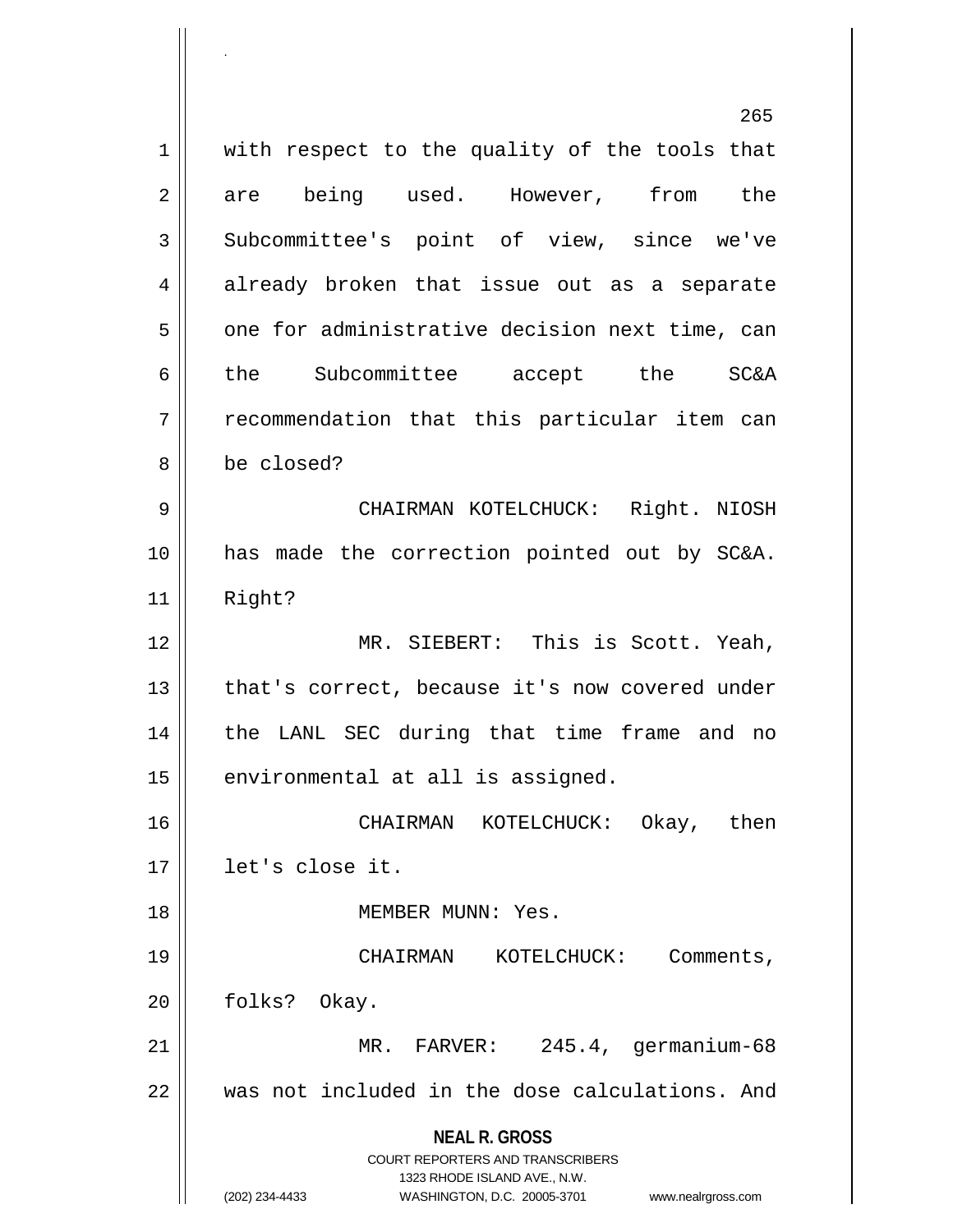266  $1 \parallel$  there were a few other issues, three issues, I 2 believe. The first one was the Ge-68 was 3 omitted. The second one has to do with the 4 || basis for the environmental doses. 5 Apparently, and I don't know if 6 this is still the same now, but at the time 7 LANL's environmental was based on ORNL's 8 environmental dose. So, that was the second 9 concern. 10 || The Rand the third concern was there 11 were no calculations showing that the cesium-12 137 was the most claimant-favorable as opposed 13 || to cesium, or strontium, or both. And I know 14 || there's been a new TBD issued in, I believe,  $15$  || 2013. I do not know if these changes have been 16 || made from the DR quideline to the TBD. 17 MR. SIEBERT: I can address them 18 || one by one. The germanium dose, that was a 19 dose reconstructor mistake leaving it out. And  $20$  || that is in there and should have been applied  $21$  and was not, so that was a mistake in this  $22 \parallel$  case. So, that is case-specific and we agree

> **NEAL R. GROSS** COURT REPORTERS AND TRANSCRIBERS 1323 RHODE ISLAND AVE., N.W.

(202) 234-4433 WASHINGTON, D.C. 20005-3701 www.nealrgross.com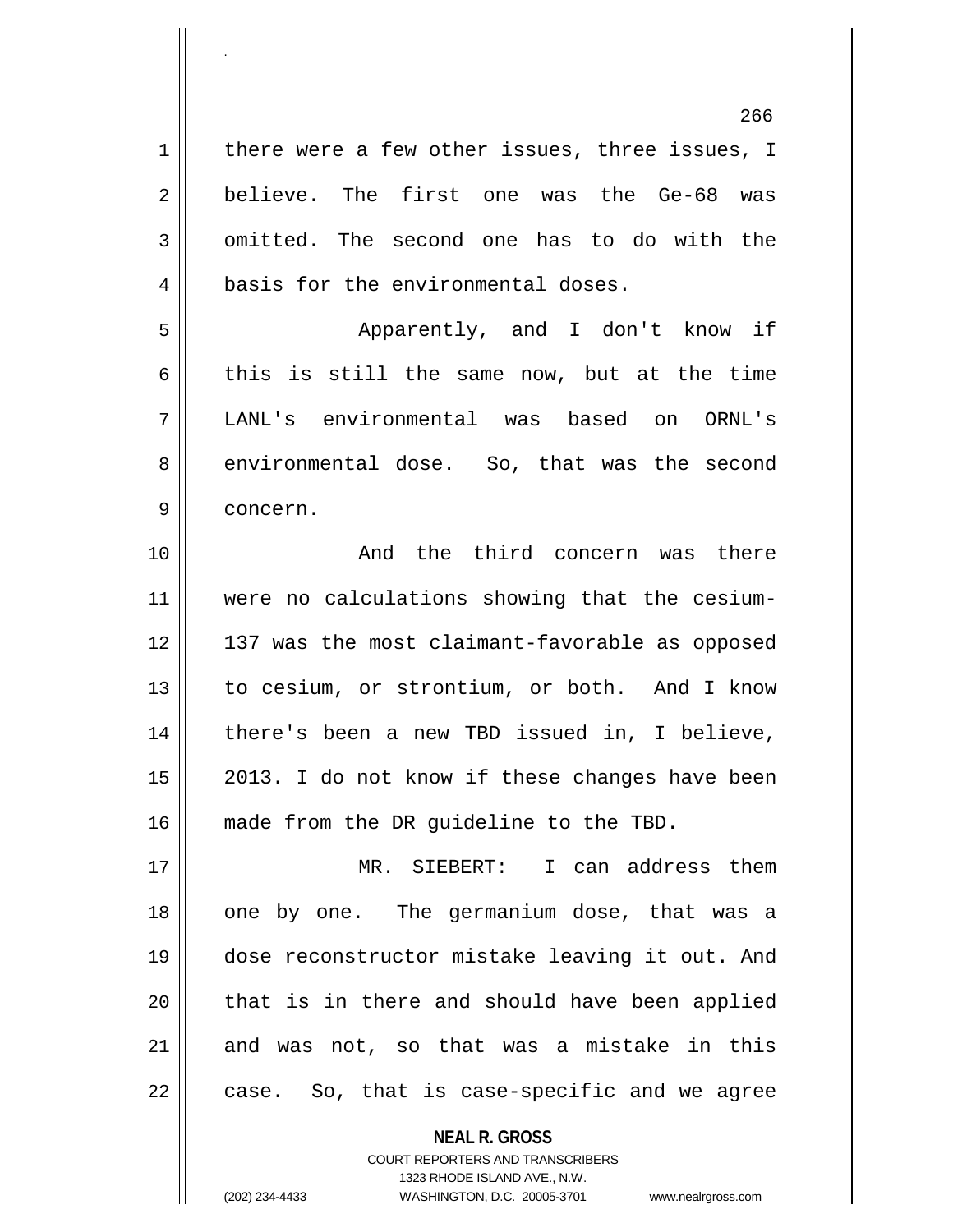**NEAL R. GROSS** COURT REPORTERS AND TRANSCRIBERS 1323 RHODE ISLAND AVE., N.W. 267 1 | that that was an issue. 2 CHAIRMAN KOTELCHUCK: And is this 3 corrected? 4 MR. SIEBERT: Well, it was correct  $5 \parallel$  at the time. It's just the dose reconstructor 6 made a mistake. 7 || MEMBER MUNN: Okay. 8 CHAIRMAN KOTELCHUCK: And you 9 corrected the dose reconstructor's mistake. 10 MR. SIEBERT: Well, yeah, we 11 looked at what effect it would have on the 12 claim, and there was no effect on 13 | compensability. 14 CHAIRMAN KOTELCHUCK: Okay, fine. 15 You put it in. Fine, okay. 16 MR. SIEBERT: The second one being 17 || the ORNL environmental values. We agree that  $18$  || that's not appropriate, which is why there was 19 || a LANL SEC and we do not assign environmental 20 at LANL pre-`71, which is this time frame 21 || that's addressed. So, that has been corrected  $22$  || as well, because there is no environmental at

.

(202) 234-4433 WASHINGTON, D.C. 20005-3701 www.nealrgross.com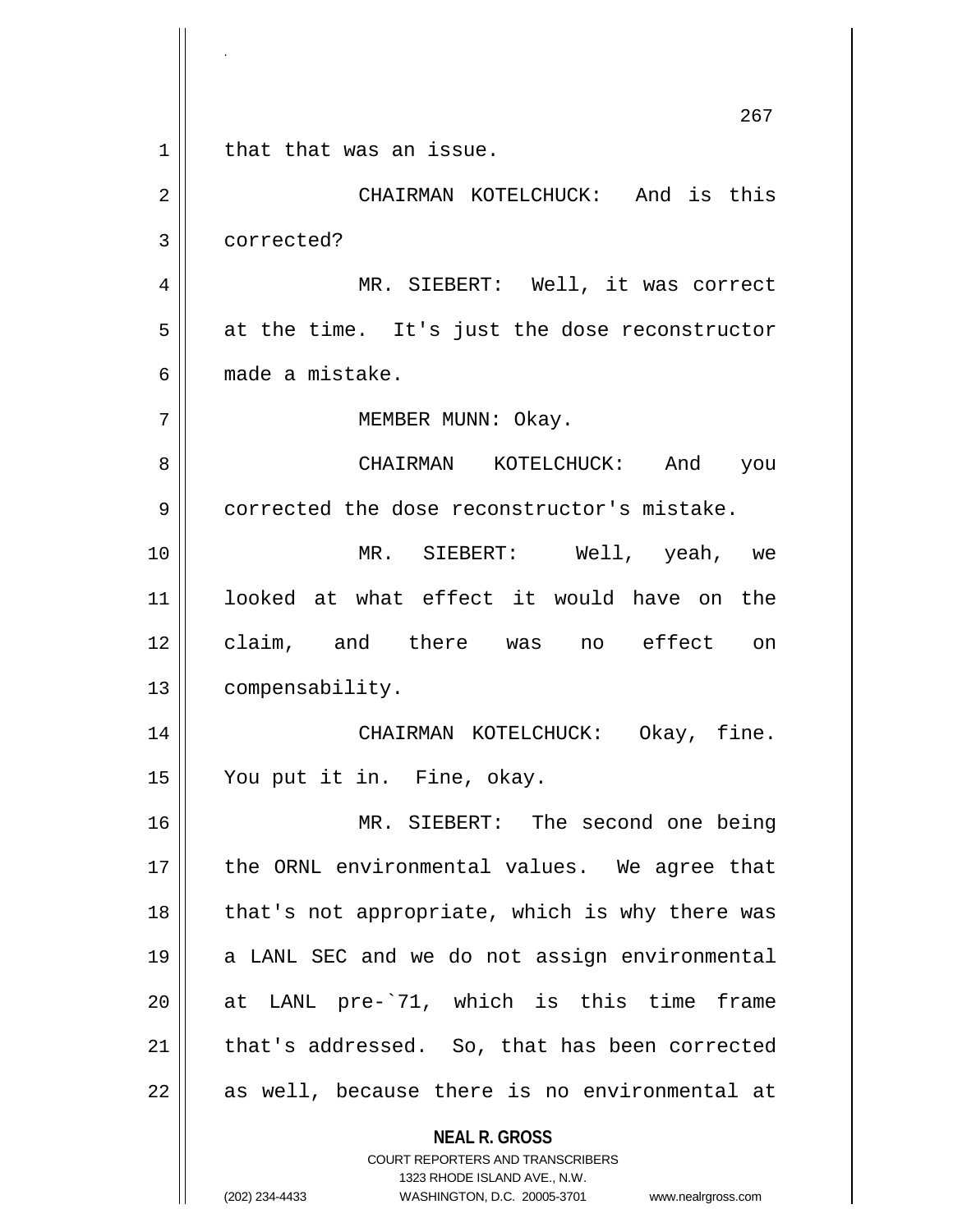1 || LANL during that time frame per the SEC and  $2 \parallel$  the TBD.

.

**NEAL R. GROSS** COURT REPORTERS AND TRANSCRIBERS 1323 RHODE ISLAND AVE., N.W. (202) 234-4433 WASHINGTON, D.C. 20005-3701 www.nealrgross.com 3 and the third one, give me a  $4 \parallel$  second here. This is one where we're talking 5 cesium-137 versus strontium-90. And I believe 6 it's one of those cases where the dose 7 reconstructor just did not include the 8 additional documentation to prove that they 9 || looked at both of them, and they assigned 10 cesium because it was more claimant-favorable. 11 || I believe that's the case in this one. 12 CHAIRMAN KOTELCHUCK: Yes. 13 || MR. SIEBERT: Which we agree these 14 days we would include that type of comparison  $15$  | to verify. 16 CHAIRMAN KOTELCHUCK: Later you 17 | checked it out? 18 MR. SIEBERT: And compared, yeah. 19 CHAIRMAN KOTELCHUCK: Okay. So, 20 | what's the recommendation? 21 || MR. FARVER: And, Scott, if I read  $22$  || this correctly, under your response to the

268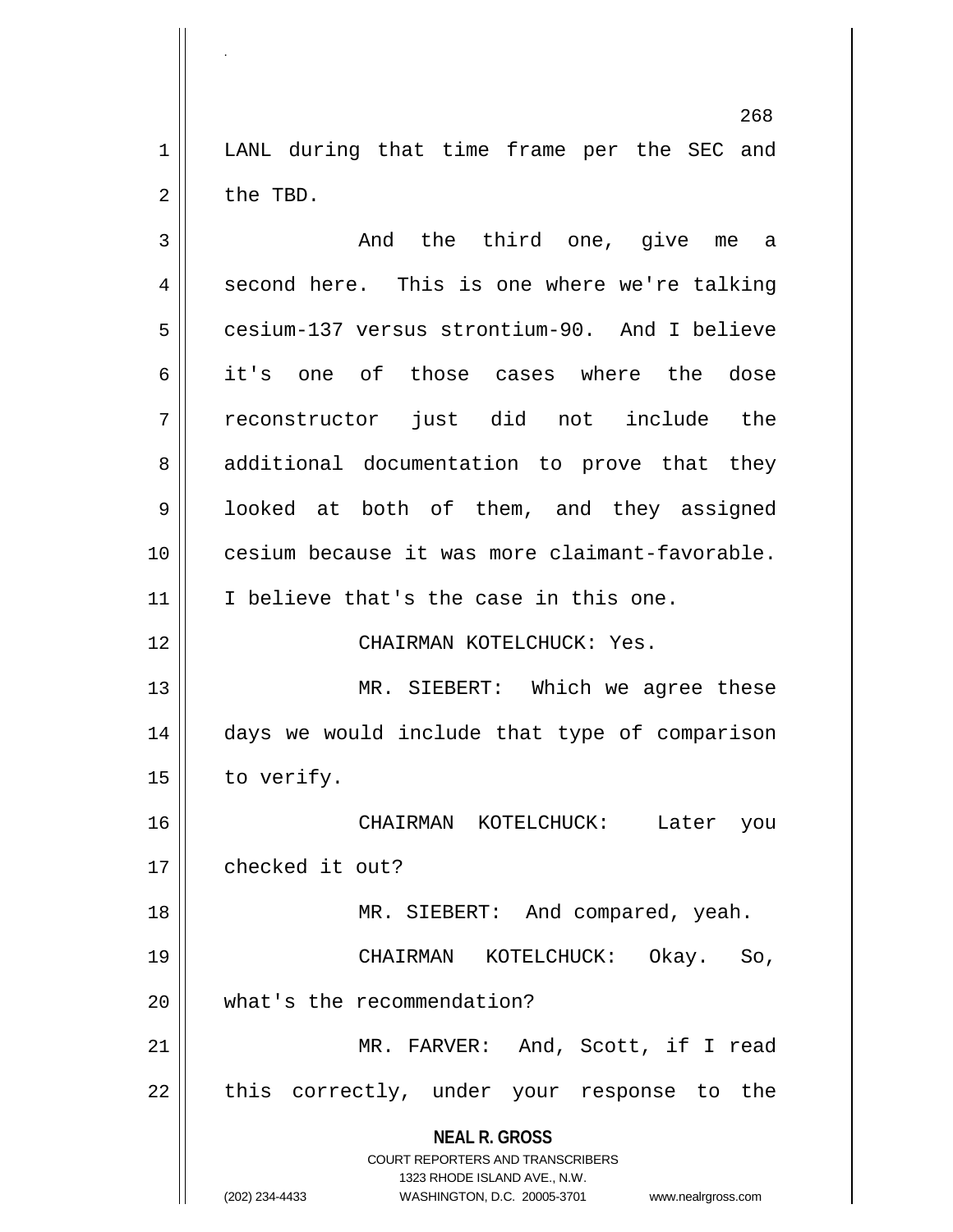**NEAL R. GROSS** COURT REPORTERS AND TRANSCRIBERS 1323 RHODE ISLAND AVE., N.W. (202) 234-4433 WASHINGTON, D.C. 20005-3701 www.nealrgross.com 269 1 || first item, it says, "After the case was 2 | reworked and additional covered conditions 3 were certified, the compensability changed." 4 MR. SIEBERT: Correct. 5 MR. FARVER: So, it went from 6 | being non-compensable to compensable? 7 MR. SIEBERT: Not based on this 8 issue, based on the fact that there were 9 || additional cancers applied. 10 MR. FARVER: Based on there were 11 | additional cancers, yes, I understand that. 12 MR. SIEBERT: Yes, so it's 13 || compensable now. There would be no reworking  $14$  | this claim. 15 || MR. FARVER: Okay. 16 || CHAIRMAN KOTELCHUCK: Okay. 17 MR. SIEBERT: Thank you, Doug, 18 | good point. 19 CHAIRMAN KOTELCHUCK: So, that's 20 what needs to be said. Right? 21 || MEMBER MUNN: Pretty much. 22 CHAIRMAN KOTELCHUCK: And the --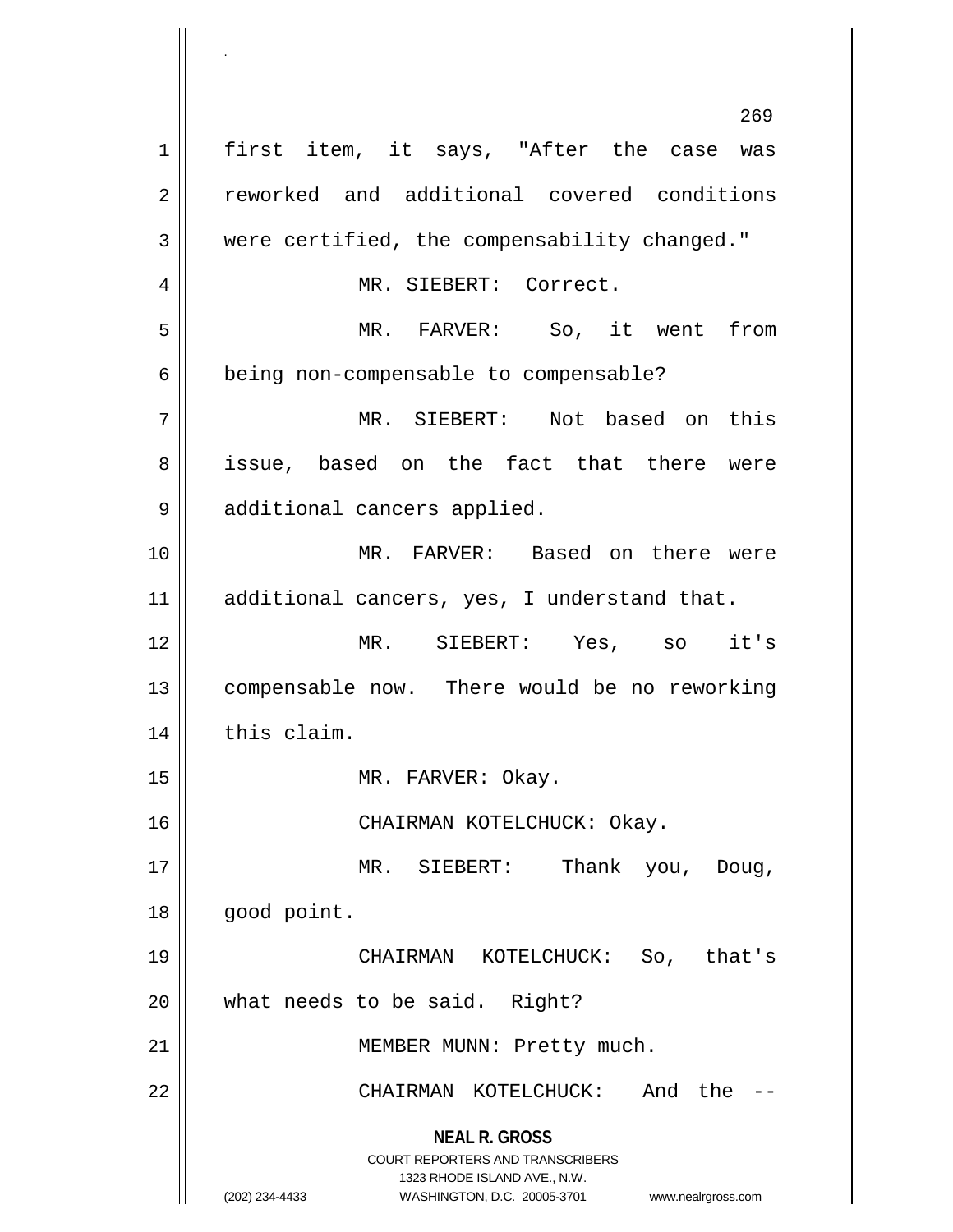**NEAL R. GROSS** COURT REPORTERS AND TRANSCRIBERS 1323 RHODE ISLAND AVE., N.W. (202) 234-4433 WASHINGTON, D.C. 20005-3701 www.nealrgross.com 270  $1 \parallel$  so, that would close it. 2 || MEMBER MUNN: It would, as long as  $3 \parallel$  the statements are incorporated correctly. 4 CHAIRMAN KOTELCHUCK: Right. Do 5 | we need to see those statements? 6 MEMBER MUNN: I don't think so. 7 CHAIRMAN KOTELCHUCK: I don't 8 think so either. Others? 9 MEMBER MUNN: We've done a good 10 || job so far with closing statements. 11 || CHAIRMAN KOTELCHUCK: Yes. 12 MEMBER MUNN: Perhaps this is  $13$  another one of those that can be compiled. 14 CHAIRMAN KOTELCHUCK: Okay. Do 15 | others on the line, do you agree? 16 MEMBER CLAWSON: That would be 17 || fine with me. This is Brad. 18 || CHAIRMAN KOTELCHUCK: Fine. David? 19 MEMBER RICHARDSON: I believe  $20$  | that's fine. 21 CHAIRMAN KOTELCHUCK: Okay, then  $22$  | we're closed. Now, we will -- it's close to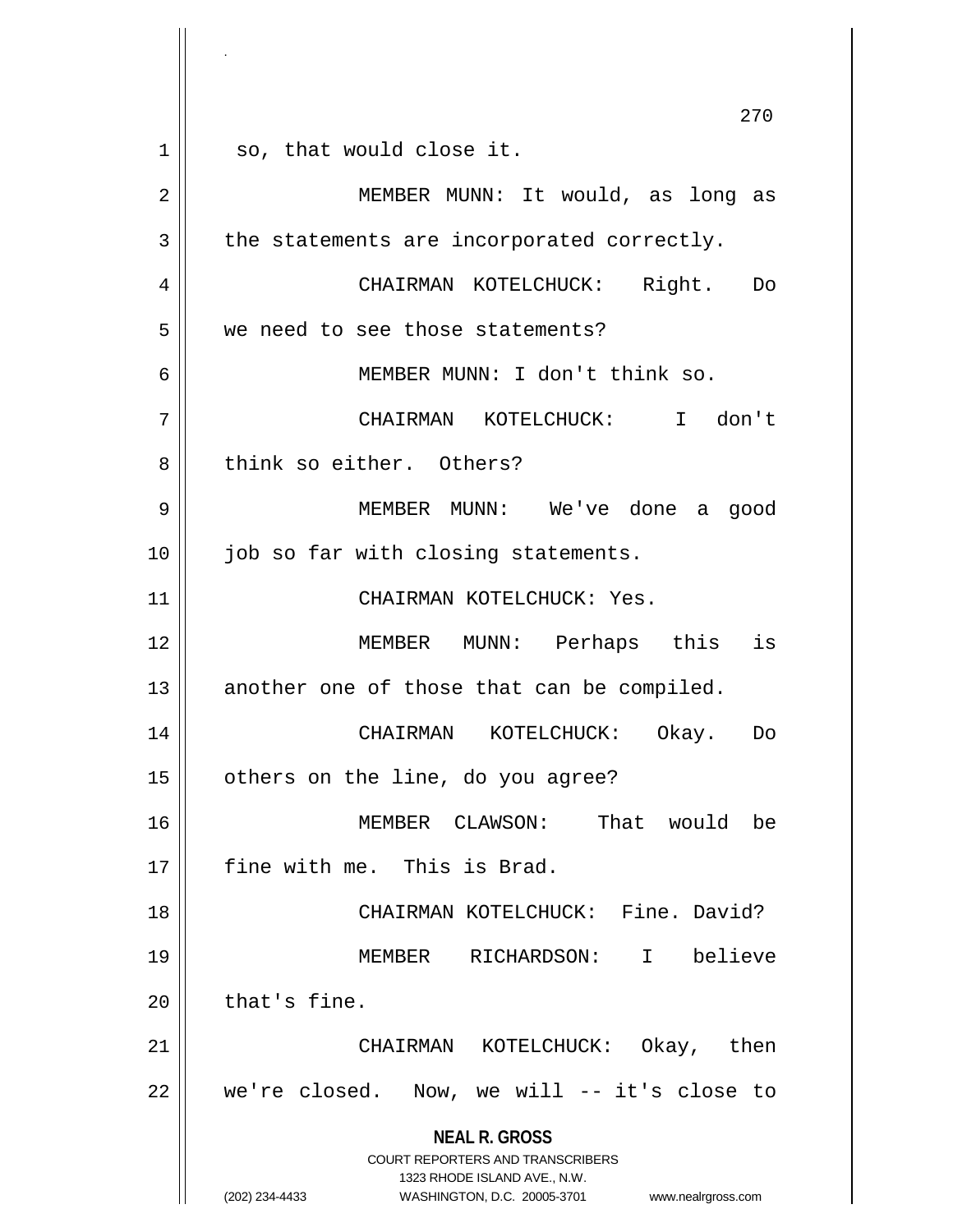|    | 271                                                                     |
|----|-------------------------------------------------------------------------|
| 1  | 4:30. At a quarter of 5:00, we'll start                                 |
| 2  | talking about schedule for the next meeting.                            |
| 3  | MEMBER MUNN: Yes.                                                       |
| 4  | CHAIRMAN KOTELCHUCK: But let's go                                       |
| 5  | ahead, 245.5, recommendation for closure by                             |
| 6  | SC&A.                                                                   |
| 7  | MEMBER MUNN: Can the Subcommittee                                       |
| 8  | accept recommendation of SC&A and close this                            |
| 9  | today?                                                                  |
| 10 | CHAIRMAN KOTELCHUCK: I think we                                         |
| 11 | can.                                                                    |
| 12 | MR. SIEBERT: Yeah, the short                                            |
| 13 | answer was there are a couple of extra cancers                          |
| 14 | mentioned in the CATI that we did not apply                             |
| 15 | because we did not -- DOL did not refer them                            |
| 16 | to us until after this claim was done.                                  |
| 17 | MEMBER MUNN: That's fine.                                               |
| 18 | CHAIRMAN KOTELCHUCK: Was this<br>a                                      |
| 19 | compensated claim?                                                      |
| 20 | MR. SIEBERT: Yes, it says                                               |
| 21 | yeah, when we reworked it with the additional                           |
| 22 | cancers it was compensated.                                             |
|    | <b>NEAL R. GROSS</b>                                                    |
|    | <b>COURT REPORTERS AND TRANSCRIBERS</b><br>1323 RHODE ISLAND AVE., N.W. |
|    | (202) 234-4433<br>WASHINGTON, D.C. 20005-3701<br>www.nealrgross.com     |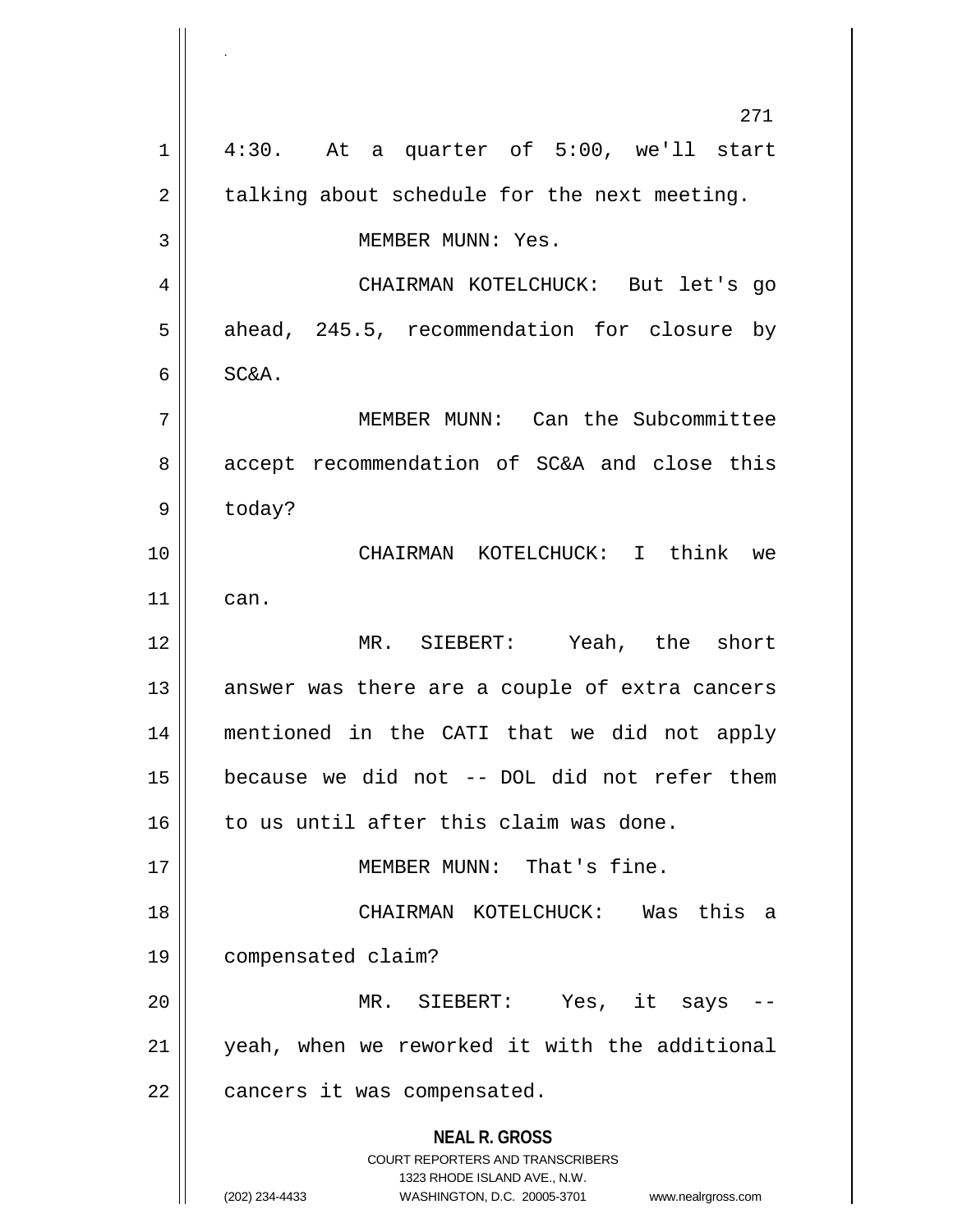**NEAL R. GROSS** COURT REPORTERS AND TRANSCRIBERS 1323 RHODE ISLAND AVE., N.W. (202) 234-4433 WASHINGTON, D.C. 20005-3701 www.nealrgross.com 272 1 | CHAIRMAN KOTELCHUCK: Okay. Then 2 | I think we can close it. 3 || MEMBER MUNN: Yes. 4 CHAIRMAN KOTELCHUCK: Alright,  $5 \parallel$  let's go to the next one. 6 MEMBER MUNN: That's the last of  $7 \parallel$  the 245 findings. 8 CHAIRMAN KOTELCHUCK: Whoa, how  $9 \parallel$  nice. 10 MEMBER MUNN: Takes us down to the  $11$  |  $13^{th}$  Set. 12 CHAIRMAN KOTELCHUCK: Boy, this  $13$  || may be a nice place to close if we  $-$ -14 || MEMBER MUNN: It might be, yeah. 15 CHAIRMAN KOTELCHUCK: Last LANL,  $16 \parallel 320.1$ . 17 MEMBER MUNN: We have 18 || recommendations for closure all the way down 19  $\vert$  on 320, but I haven't read the  $-$ -20 CHAIRMAN KOTELCHUCK: Let's look 21  $\parallel$  at them. Okay, 320.1, let's take a look at  $22$   $\parallel$  it.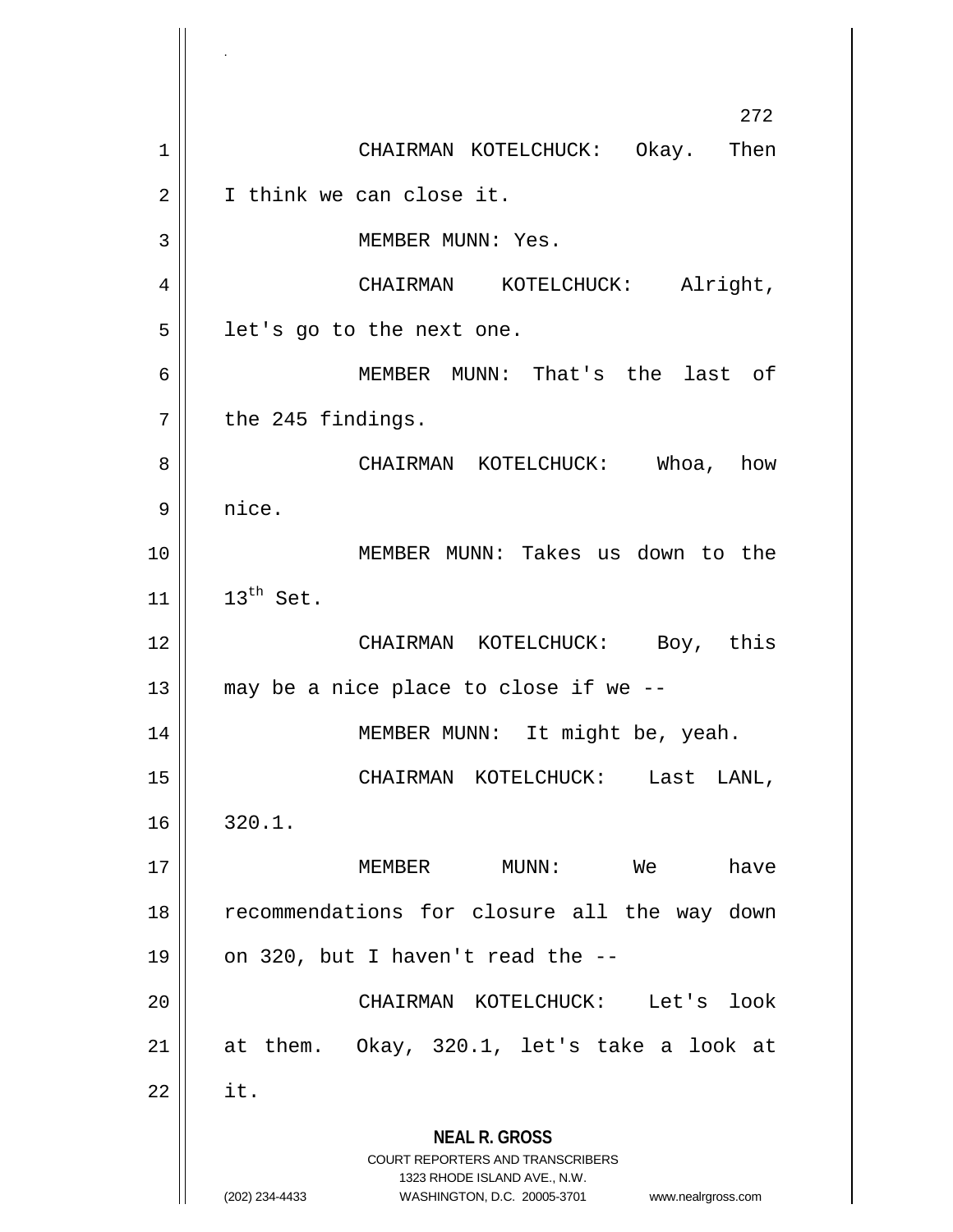**NEAL R. GROSS** COURT REPORTERS AND TRANSCRIBERS 1323 RHODE ISLAND AVE., N.W. (202) 234-4433 WASHINGTON, D.C. 20005-3701 www.nealrgross.com 273 1 || MR. FARVER: 320.1, method used for  $2 \parallel$  less than 30 KeV photon dose is not apparent. 3 You can read through their description. 4 Basically, it's an uh-oh, it's a QA error. The 5 | shallow dose was incorrectly calculated. Not a 6 big dose value, it's not going to change  $7 \parallel$  anything. It's just a QA issue. 8 CHAIRMAN KOTELCHUCK: Right, and  $9 \parallel$  the status of the case? It won't change much,  $10 \parallel$  but  $-$ 11 || MR. SIEBERT: This is Scott. It 12 || would actually reduce the dose. 13 MR. FARVER: Yeah. And you're 14 looking at just over 30 percent PoC. 15 CHAIRMAN KOTELCHUCK: Okay. It's 16 || not going to change anything. Fine. Should 17 we accept closure? 18 MEMBER MUNN: Yes. 19 CHAIRMAN KOTELCHUCK: Okay. 320.2. 20 MR. FARVER: Consistency in 21 assigning unmonitored coworker doses during 22 different years. NIOSH agrees with the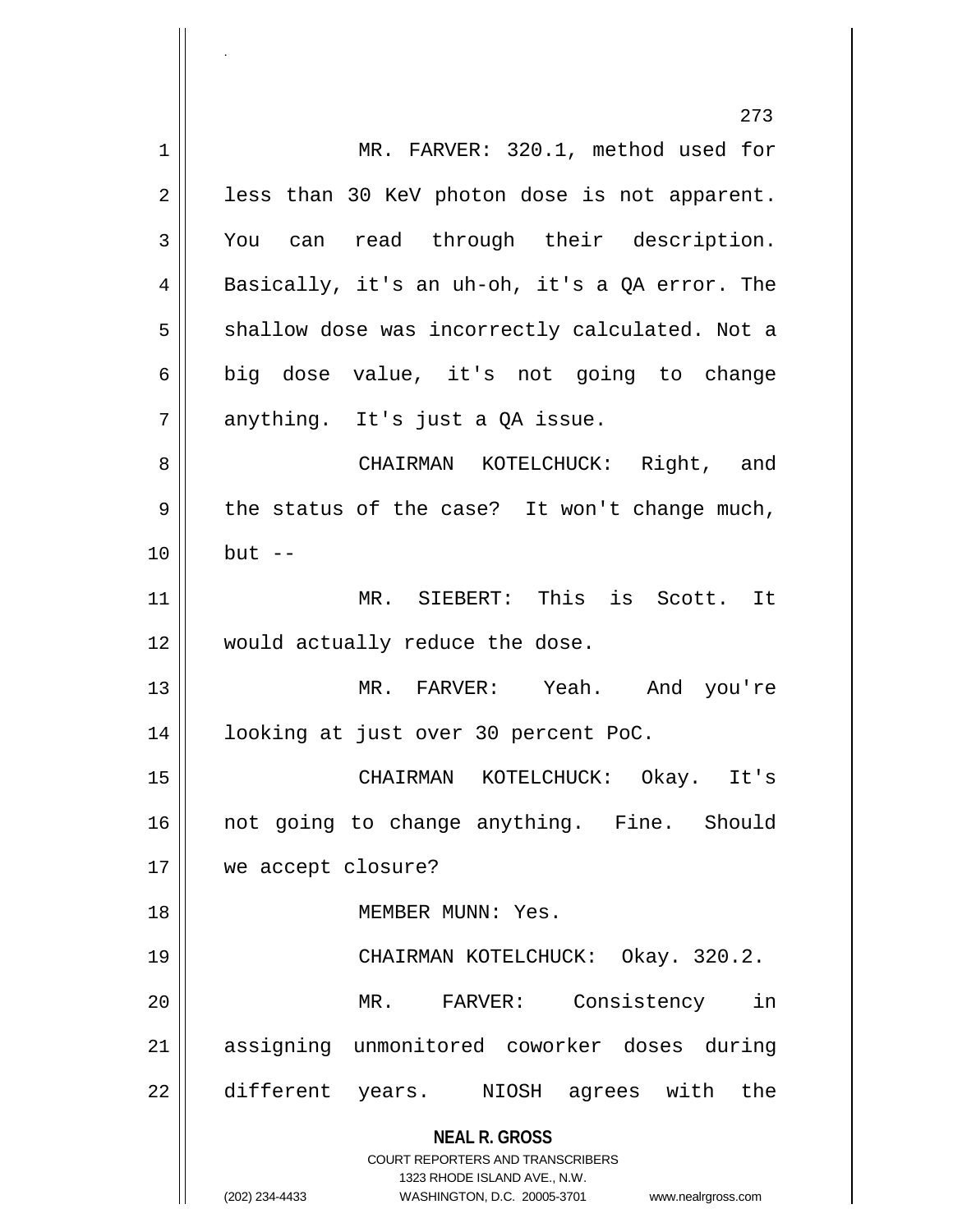|                | 274                                                                 |
|----------------|---------------------------------------------------------------------|
| $\mathbf 1$    | finding. The dose reconstruction assumed the                        |
| $\overline{2}$ | claimant had potential for unmonitored                              |
| $\mathbf{3}$   | external dose during periods with no reported                       |
| 4              | dosimetry results. Then they go on to talk                          |
| 5              | about modifying the DR guidelines, which the                        |
| $\epsilon$     | bottom line is when you read through all that,                      |
| 7              | it looks like that those changes should help                        |
| 8              | improve the consistency when they assign                            |
| 9              | unmonitored doses.                                                  |
| 10             | CHAIRMAN KOTELCHUCK: Okay. I'm                                      |
| 11             | getting some the tables -- there we go. Okay.                       |
| 12             | You ask for closure?                                                |
| 13             | MR. FARVER: I don't have an                                         |
| 14             | alternative. I mean, I'm not sure what else                         |
| $15$           | to do. They've made changes, that should                            |
| 16             | help. I don't know that there's anything else                       |
| 17             | this Subcommittee can do.                                           |
| 18             | Alright.<br>CHAIRMAN<br>KOTELCHUCK:                                 |
| 19             | Well, if we put in the current modifications                        |
| 20             | then I think we have done what we could do.                         |
| 21             | And we should accept the closure.                                   |
| 22             | MEMBER MUNN: Agreed.                                                |
|                | <b>NEAL R. GROSS</b>                                                |
|                | <b>COURT REPORTERS AND TRANSCRIBERS</b>                             |
|                | 1323 RHODE ISLAND AVE., N.W.                                        |
|                | (202) 234-4433<br>WASHINGTON, D.C. 20005-3701<br>www.nealrgross.com |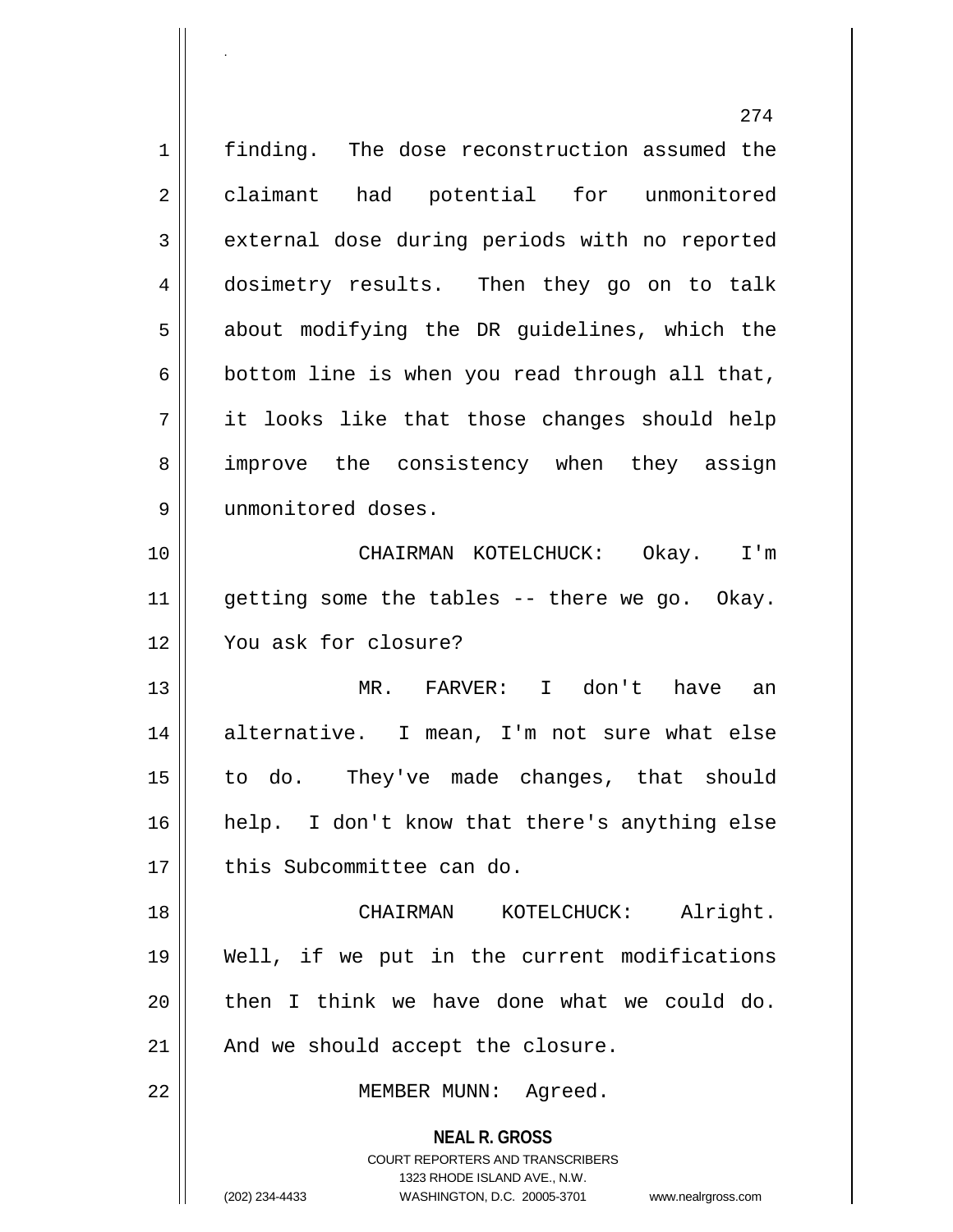**NEAL R. GROSS** COURT REPORTERS AND TRANSCRIBERS 1323 RHODE ISLAND AVE., N.W. (202) 234-4433 WASHINGTON, D.C. 20005-3701 www.nealrgross.com 275 1 CHAIRMAN KOTELCHUCK: 320.3. 2 || MR. FARVER: 321.3 -- or 320.3. 3 || CHAIRMAN KOTELCHUCK: 320.3. 4 || MR. FARVER: Number of missed 5 doses for `62 and `67 is incorrect. They  $6 \parallel$  forgot a couple of zeroes. 7 MEMBER MUNN: Common human error. 8 CHAIRMAN KOTELCHUCK: Yes, 9 | certainly wouldn't affect it. 10 MR. FARVER: No, this would not 11 affect it, but kind of what bothers me about 12 this case is now we're on our third finding 13 || for this case, and they look like they're uh- $14 \parallel$  ohs. 15 CHAIRMAN KOTELCHUCK: Yeah, you 16 | have been  $QA$  -- you've raised  $QA$  issues. 17 MEMBER MUNN: For more than one -- 18 MEMBER CLAWSON: There's more QA 19 issues on this one dose reconstruction. 20 CHAIRMAN KOTELCHUCK: Yes. That 21 || suggests that folks should, on NIOSH's end,  $22$  || should be taking a look at what was done.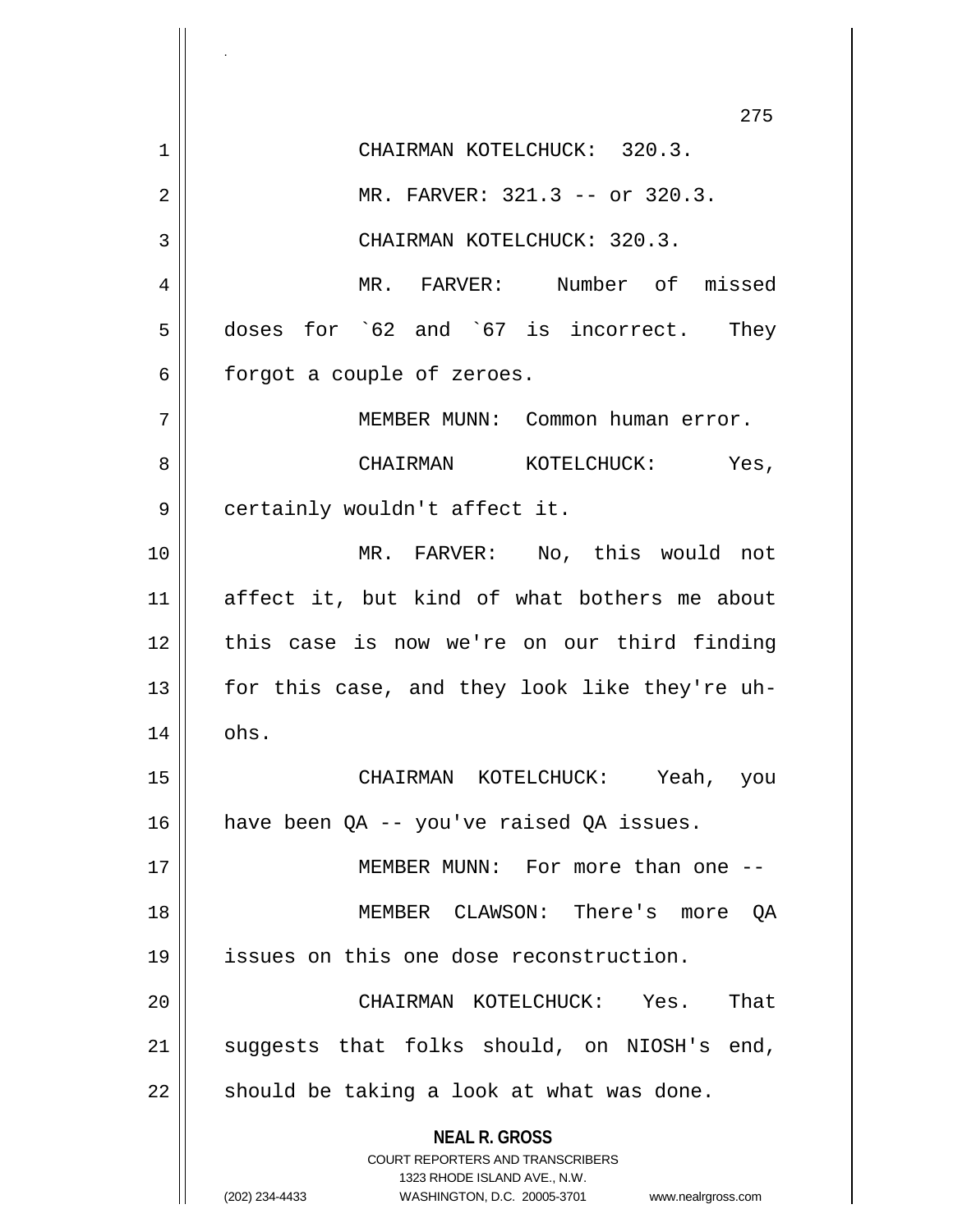**NEAL R. GROSS** COURT REPORTERS AND TRANSCRIBERS 1323 RHODE ISLAND AVE., N.W. (202) 234-4433 WASHINGTON, D.C. 20005-3701 www.nealrgross.com MEMBER CLAWSON: Doug, this is 2 || Brad. When was this one done? Or Scott, whichever? 4 || MR. FARVER: 2008, December of  $5 \parallel 2008.$  MEMBER CLAWSON: We should have been far enough along with what we've been doing. 9 || MEMBER MUNN: Oh, I don't know. Things that were done before 2009 where we didn't have a lot of formulation in place -- 12 but that doesn't change the fact that these 13 || are outright errors. MR. FARVER: I would have thought | that the peer review would have caught some of  $\parallel$  this. MEMBER MUNN: One would think, wouldn't you? Yes. This seems like an unusual number of uh-ohs. MEMBER CLAWSON: Individually these findings are not that significant, | especially dose-wise, but they're just kind of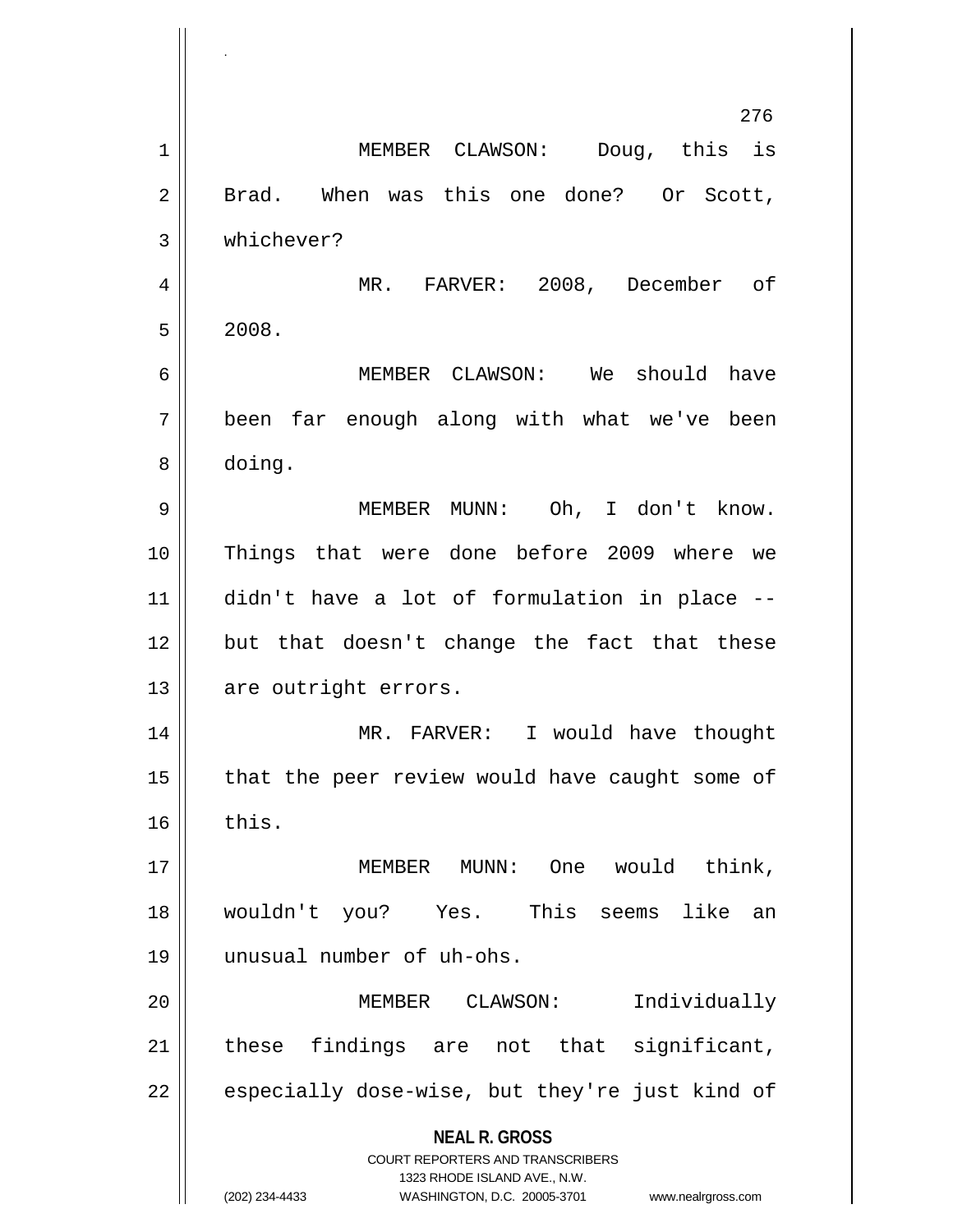|    | $\overline{\phantom{a}}$                                                                 |
|----|------------------------------------------------------------------------------------------|
|    | 277                                                                                      |
| 1  | -- you add them all up and it just kind of                                               |
| 2  | points you in the wrong direction.                                                       |
| 3  | MEMBER MUNN: Yes, tolerances are                                                         |
| 4  | always a bugaboo when there's more than one or                                           |
| 5  | two involved.                                                                            |
| 6  | CHAIRMAN KOTELCHUCK: Right. Maybe                                                        |
| 7  | we close this with a suggestion that to take a                                           |
| 8  | look back at that when it was done, where it                                             |
| 9  | was done, who was doing it, make sure that                                               |
| 10 | things are okay now. I think they are. I                                                 |
| 11 | mean, I think we've been doing blind dose                                                |
| 12 | reconstructions. They have been consistent.                                              |
| 13 | MEMBER MUNN: Yes.                                                                        |
| 14 | CHAIRMAN KOTELCHUCK: Nevertheless                                                        |
| 15 | -- but this should be closed. From the point                                             |
| 16 | of view of our Committee, this should be                                                 |
| 17 | closed.                                                                                  |
| 18 | MEMBER MUNN: Agreed.                                                                     |
| 19 | CHAIRMAN<br>KOTELCHUCK:<br>And I                                                         |
| 20 | suggest we close it. And we are -- let's see.                                            |
| 21 | Did we get to the point that we could finish                                             |
| 22 | up LANL? How far are we from the end?                                                    |
|    | <b>NEAL R. GROSS</b><br>COURT REPORTERS AND TRANSCRIBERS<br>1323 RHODE ISLAND AVE., N.W. |
|    | (202) 234-4433<br>WASHINGTON, D.C. 20005-3701<br>www.nealrgross.com                      |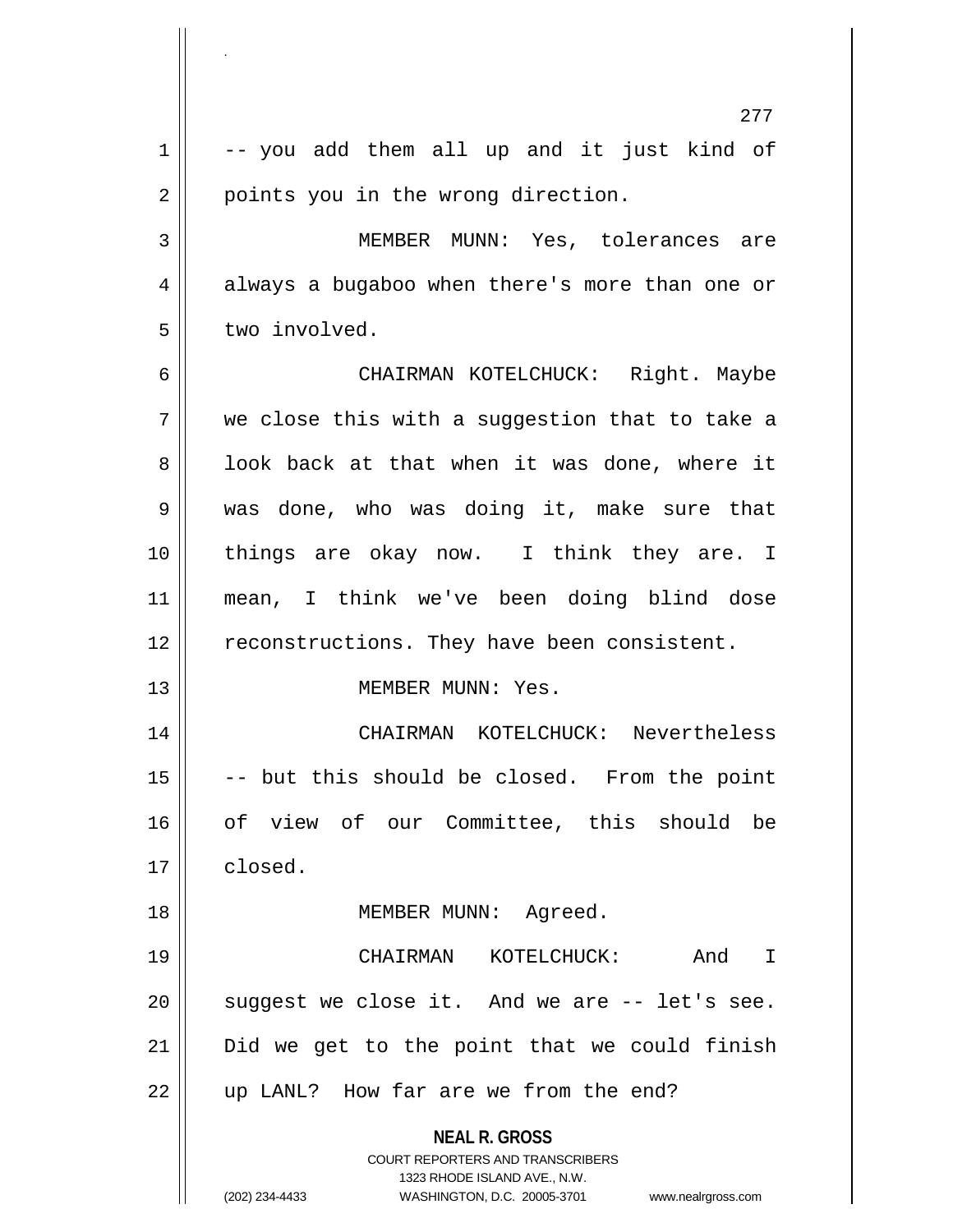**NEAL R. GROSS** COURT REPORTERS AND TRANSCRIBERS 1323 RHODE ISLAND AVE., N.W. (202) 234-4433 WASHINGTON, D.C. 20005-3701 www.nealrgross.com 278 1 MEMBER MUNN: I think we're almost  $2 \parallel$  at the end of 320, anyway, and that's --3 CHAIRMAN KOTELCHUCK: Yes. 4 || MEMBER MUNN: We just have two more  $5 \parallel$  of 320. 6 MR. FARVER: 320.4. 7 CHAIRMAN KOTELCHUCK: Okay. 8 MR. FARVER: NIOSH used an MDA 9 || value instead of one-half of the MDA value. 10 Okay. This is another uh-oh. 11 CHAIRMAN KOTELCHUCK: Yes, it is 12 an overestimate and therefore claimant- $13$  | favorable, but we don't want to have mistakes. 14 MEMBER MUNN: One more reason to 15 | request NIOSH review this again. 16 CHAIRMAN KOTELCHUCK: Yes. 17 MEMBER MUNN: This particular 18 claim. 19 CHAIRMAN KOTELCHUCK: Well, if  $20$  || it's an overestimate, it's not going to change  $21$  the outcome. 22 || MEMBER MUNN: No, but it's still-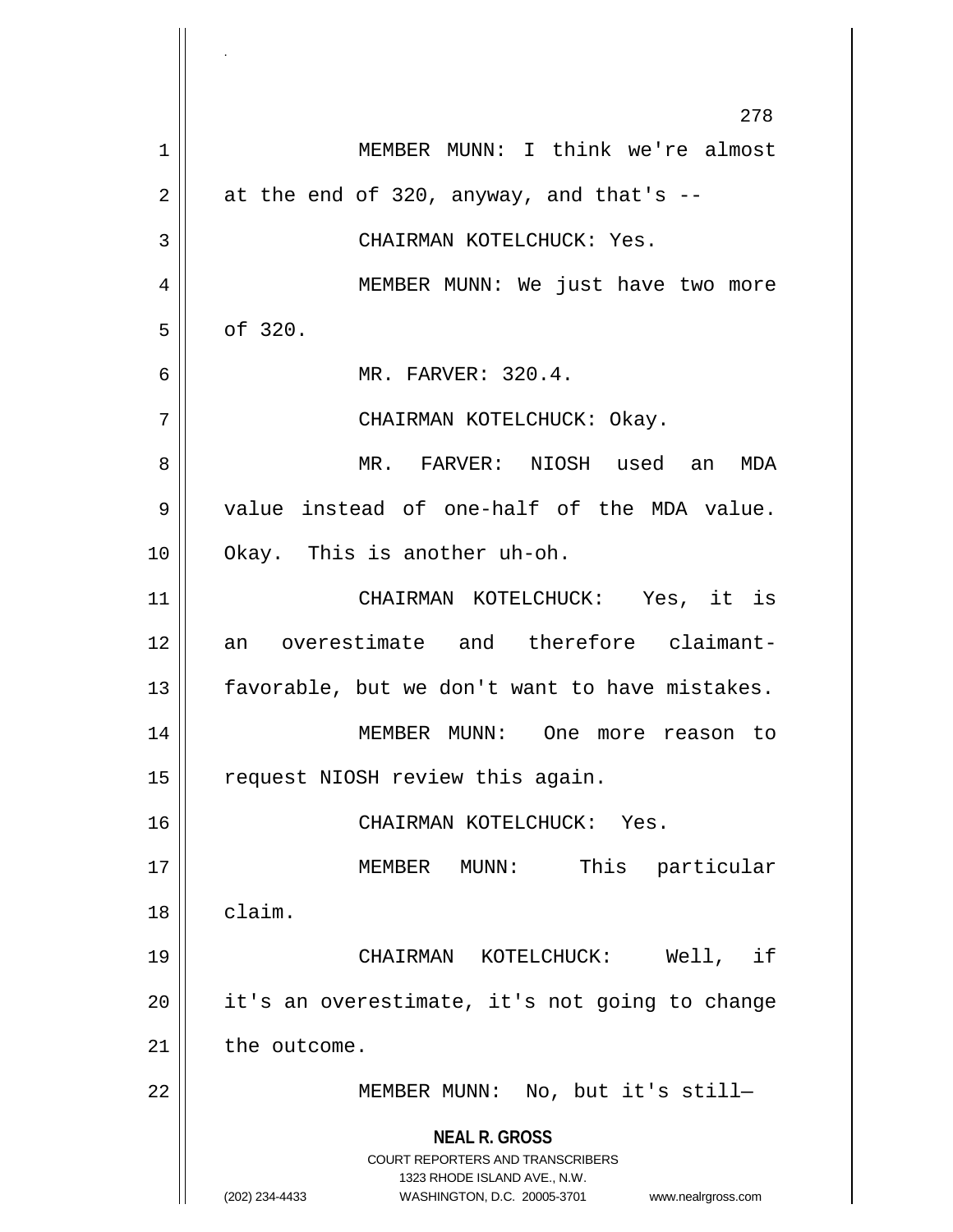**NEAL R. GROSS** COURT REPORTERS AND TRANSCRIBERS 1323 RHODE ISLAND AVE., N.W. (202) 234-4433 WASHINGTON, D.C. 20005-3701 www.nealrgross.com 279 1 CHAIRMAN KOTELCHUCK: But it  $2 \parallel$  should be reviewed for QA. 3 || MEMBER MUNN: Yes. 4 || CHAIRMAN KOTELCHUCK: Okay. 5 MR. KATZ: Just to be clear, so 6 would you like -- I mean, I gather, because  $7 \parallel$  NIOSH is on the line, I gather they don't have 8 a response right now. Do you want them to 9 | follow-up and see what was going on with this 10 || case, with all these OA? 11 CHAIRMAN KOTELCHUCK: I don't have 12 a suggestion that they report to the 13 || Committee. I think the Committee just simply 14 || suggests to them that they look at this, and 15 if they deem it that they wish to make a 16  $\parallel$  report at a future meeting, that's fine. 17 || MR. KATZ: Okay. 18 CHAIRMAN KOTELCHUCK: Because 19 || these were without negative consequence in all  $20$  | cases that we've just looked at. 21 | MR. KATZ: Right. 22 CHAIRMAN KOTELCHUCK: Okay, 320.5.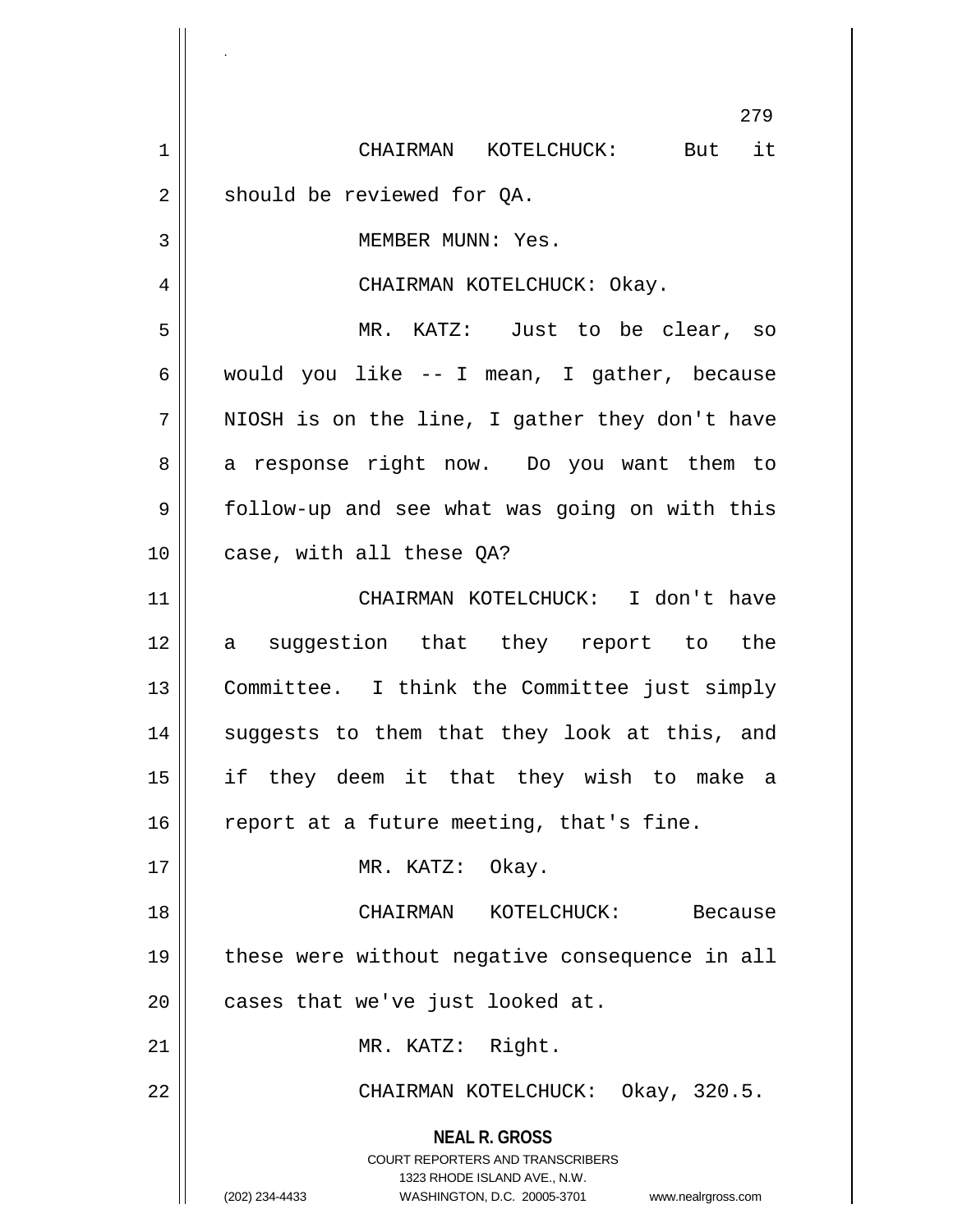|    | 280                                                                                                                                                                    |
|----|------------------------------------------------------------------------------------------------------------------------------------------------------------------------|
| 1  | MEMBER MUNN: It's more of the                                                                                                                                          |
| 2  | same with respect to the uranium bioassay.                                                                                                                             |
| 3  | MR. FARVER: I believe this one is                                                                                                                                      |
| 4  | a little --                                                                                                                                                            |
| 5  | MEMBER MUNN: This one is a little                                                                                                                                      |
| 6  | different, yes. This isn't an uh-oh. Yeah,                                                                                                                             |
| 7  | the explanation is a reasonable one.                                                                                                                                   |
| 8  | MR. FARVER: They give a good                                                                                                                                           |
| 9  | explanation, and really I believe our finding                                                                                                                          |
| 10 | was based on information in the CATI report.                                                                                                                           |
| 11 | MEMBER MUNN: They're always                                                                                                                                            |
| 12 | helpful.                                                                                                                                                               |
| 13 | MR. FARVER: We've talked about                                                                                                                                         |
| 14 | that before, information in the CATI report.                                                                                                                           |
| 15 | they do, they give a<br>But<br>good                                                                                                                                    |
| 16 | explanation. And this is a good example of a                                                                                                                           |
| 17 | case where once they come back with a good                                                                                                                             |
| 18 | explanation, you can look at that and then go                                                                                                                          |
| 19 | back and look at the CATI report and look at                                                                                                                           |
| 20 | the other documents and say, well, gee, that                                                                                                                           |
| 21 | makes sense.                                                                                                                                                           |
| 22 | MEMBER MUNN: It makes sense.                                                                                                                                           |
|    | <b>NEAL R. GROSS</b><br><b>COURT REPORTERS AND TRANSCRIBERS</b><br>1323 RHODE ISLAND AVE., N.W.<br>(202) 234-4433<br>WASHINGTON, D.C. 20005-3701<br>www.nealrgross.com |

.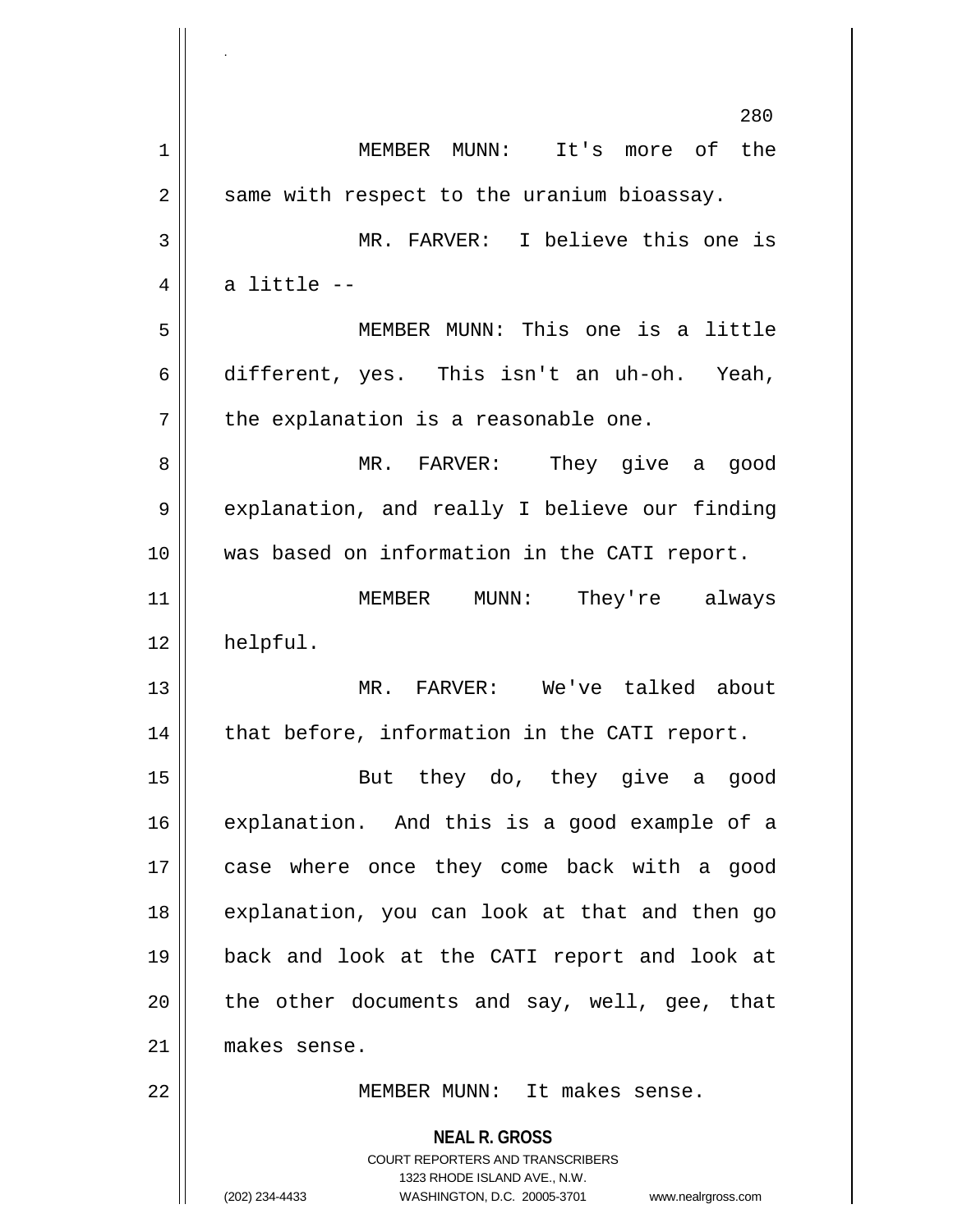**NEAL R. GROSS** COURT REPORTERS AND TRANSCRIBERS 1323 RHODE ISLAND AVE., N.W. (202) 234-4433 WASHINGTON, D.C. 20005-3701 www.nealrgross.com 281 1 | MR. FARVER: And that's what we  $2 \parallel$  did, and after doing that we suggest closing  $3 \parallel$  it. 4 CHAIRMAN KOTELCHUCK: So be it. 5 MEMBER MUNN: I suggest the 6 | Subcommittee accept the recommendation. 7 CHAIRMAN KOTELCHUCK: I do. 8 MEMBER MUNN: Yes. 9 MEMBER CLAWSON: This is Brad, I 10 | accept it. 11 || CHAIRMAN KOTELCHUCK: Okay. 12 MEMBER MUNN: That brings us to a 13 || good closing point, the end of that particular 14 claim. 15 CHAIRMAN KOTELCHUCK: Right. 16 | Incorrectly assigned, 321.1. 17 || MR. FARVER: Are we going to try  $18$  || and make it all the way through? 19 CHAIRMAN KOTELCHUCK: Let's try  $20$  | to, folks. Can we? 21 || MEMBER MUNN: I don't know. I  $22$  | don't think you're going to make it.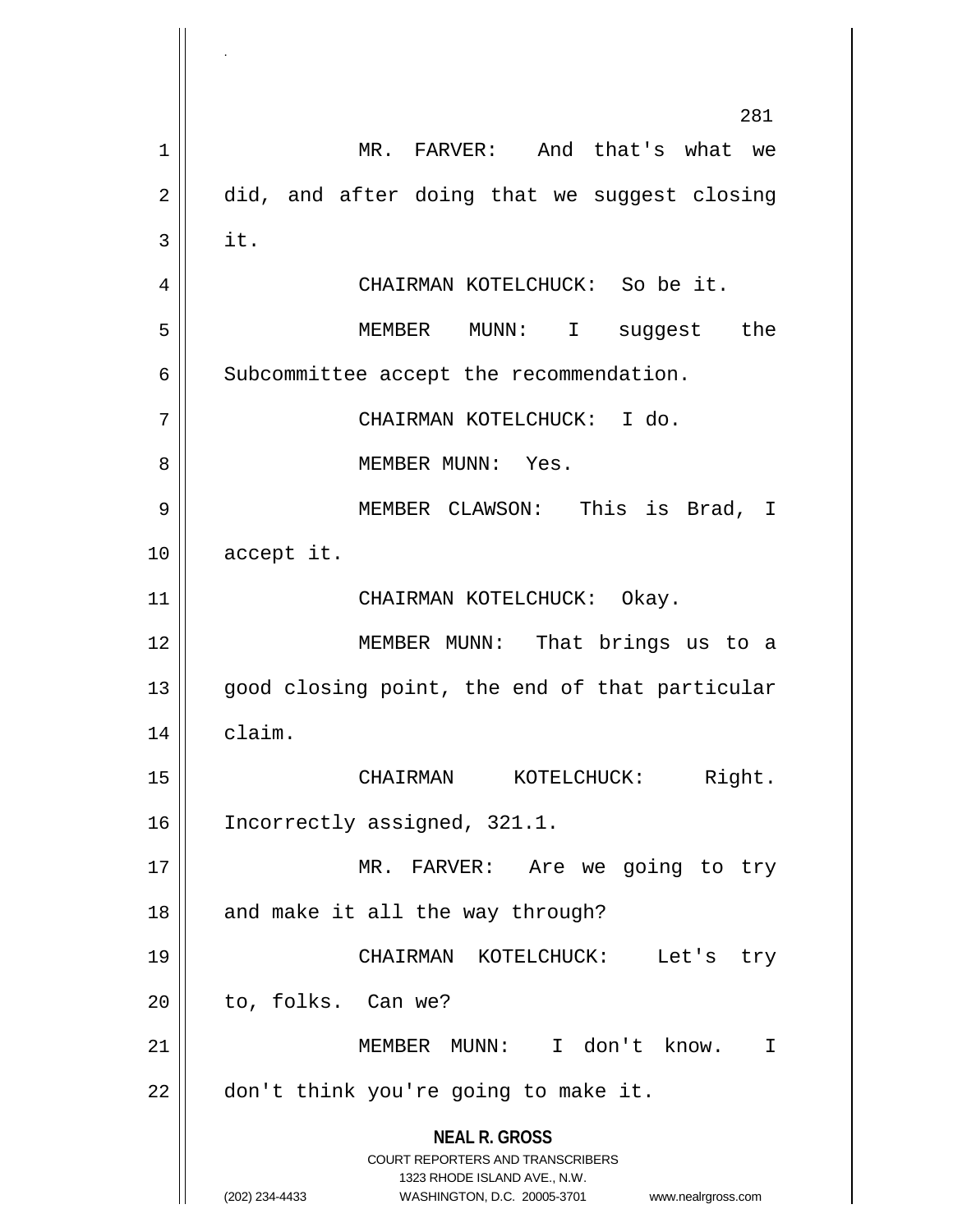**NEAL R. GROSS** COURT REPORTERS AND TRANSCRIBERS 1323 RHODE ISLAND AVE., N.W. (202) 234-4433 WASHINGTON, D.C. 20005-3701 www.nealrgross.com 282 1 CHAIRMAN KOTELCHUCK: Okay. Well,  $2 \parallel$  nice as it would have been, I don't --3 || MEMBER MUNN: Even though --4 CHAIRMAN KOTELCHUCK: We don't 5 || want to short shrift any case because we're in  $6 \parallel$  a hurry to get ourselves to some arbitrary  $7 \parallel$  goal. Should we -- it is 4:40. We should 8 || talk about the next meeting. Where have we  $9 \parallel$  ended? We were at 321.1. 10 MEMBER MUNN: Correct. 11 CHAIRMAN KOTELCHUCK: Okay, ended 12 at 321.1. Right? LANL. 13 || MEMBER MUNN: Yes. 14 CHAIRMAN KOTELCHUCK: Okay, so 15 we'll finish LANL next time, and we'll -- 16 MEMBER MUNN: Yes, we will. 17 CHAIRMAN KOTELCHUCK: -- get on to 18 || the last one, which is -- we did Rocky Flats. 19 Oh, then we go to other sets. Right? We're  $20$  |  $\circ$  on Set 11 LANL. 21 | MEMBER MUNN: Correct. 22 CHAIRMAN KOTELCHUCK: We'll go to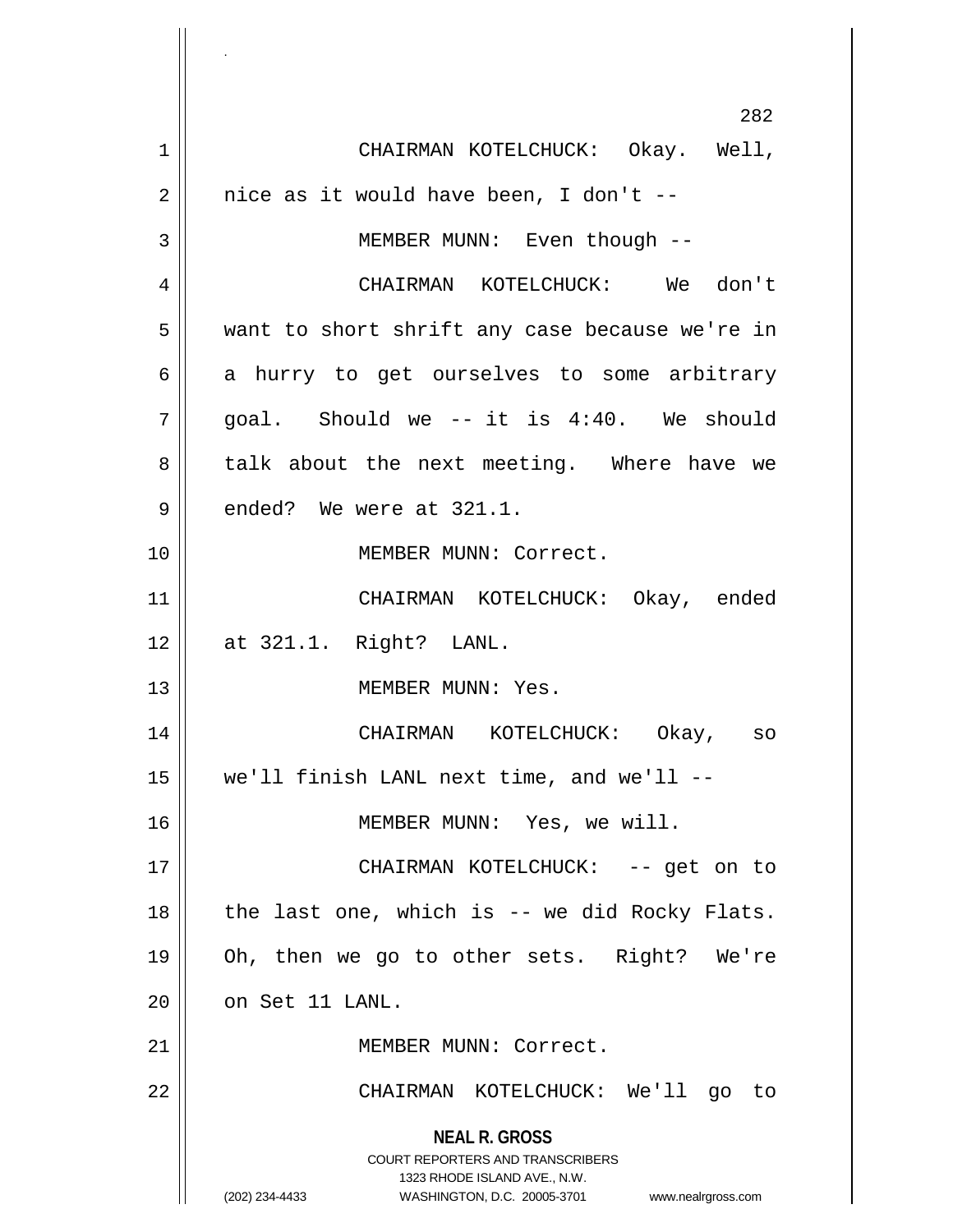**NEAL R. GROSS** COURT REPORTERS AND TRANSCRIBERS 1323 RHODE ISLAND AVE., N.W. (202) 234-4433 WASHINGTON, D.C. 20005-3701 www.nealrgross.com 283  $1 \parallel$  Set 12, and then to 13. I don't know, next  $2 \parallel$  time. 3 Okay. Ted, do you have a 4 suggestion about when we next meet, or do 5 | | other Subcommittee Members? 6 MEMBER MUNN: Well, that all 7 depends on when we can get together. I think 8 We seem to have --9 MR. KATZ: Well, I guess the first  $10$  | thing to talk about -- let me just be clear, 11 because I'm not clear, but I gather you are, 12 Dave. So, are we just saying we still have 13 more SRS, all three sites, beyond set -- I 14 mean, this is Sets 10 through 13. Right? 15 || MEMBER MUNN: Yes. 16 || CHAIRMAN KOTELCHUCK: Right. 17 || MR. KATZ: So, am I understanding 18 || correctly, are we about finished with all 19 || three sites for all these sets, 10 through 13? 20 CHAIRMAN KOTELCHUCK: I am not  $21$   $\parallel$  clear. 22 MEMBER MUNN: I haven't --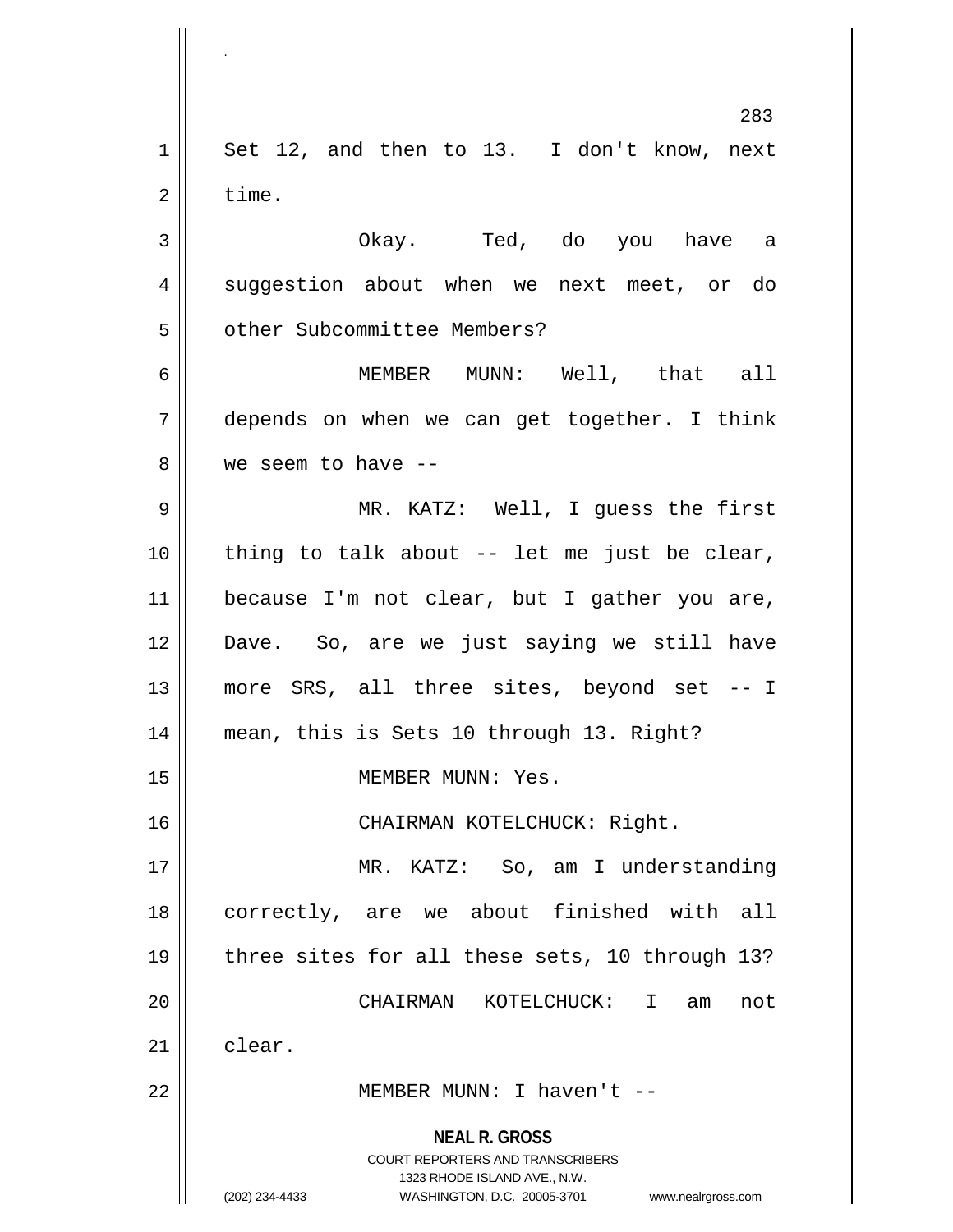**NEAL R. GROSS** COURT REPORTERS AND TRANSCRIBERS 1323 RHODE ISLAND AVE., N.W. (202) 234-4433 WASHINGTON, D.C. 20005-3701 www.nealrgross.com 284 1 || MR. STIVER: Yes, this is John.  $2 \parallel$  For Sets 10 to 13, we've taken these off the 3 books. 4 MR. KATZ: Okay. So, then, I 5 mean, one thing you want to do which will, I 6  $\parallel$  think, affect -- may affect when you schedule  $7 \parallel$  your next meeting, the date for that, is 8 || you're going to have to pick some more sites  $9 \parallel$  so that SC&A and NIOSH will be ready for those 10 || sites for the Subcommittee meeting. 11 | CHAIRMAN KOTELCHUCK: Right. 12 MR. KATZ: From Sets 10 through  $13 \parallel 13$ . 14 CHAIRMAN KOTELCHUCK: Yes, that is 15  $\vert$  -- we finished, let's see, Savannah River. 16 MR. KATZ: So you will have 17 || actually finished Savannah --18 CHAIRMAN KOTELCHUCK: Los Alamos, 19 | Rocky Flats. 20 MR. KATZ: Los Alamos and Rocky. 21 CHAIRMAN KOTELCHUCK: So, we have 22 Hanford.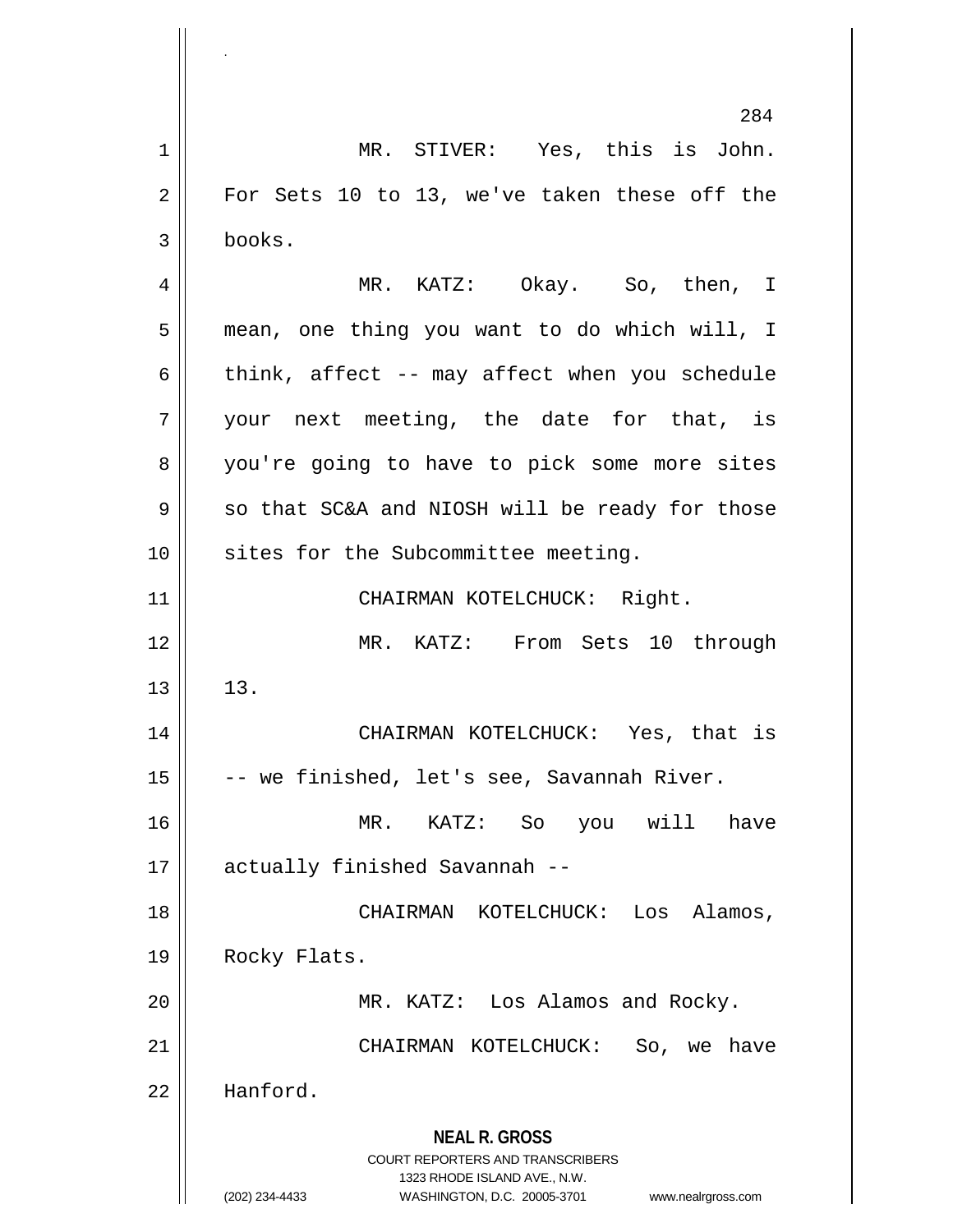|    | 285                                                                                                 |
|----|-----------------------------------------------------------------------------------------------------|
| 1  | MR. KATZ: You have a number of                                                                      |
| 2  | other sites and you need to select an adequate                                                      |
| 3  | sort of bolus of work to take you through at                                                        |
| 4  | least the next meeting.                                                                             |
| 5  | CHAIRMAN KOTELCHUCK: The sites                                                                      |
| 6  | with more than -- why -- well, according to                                                         |
| 7  | Table 2 that John sent out, we have a number                                                        |
| 8  | of sites with more than two cases.                                                                  |
| 9  | MR. KATZ: Right.                                                                                    |
| 10 | CHAIRMAN KOTELCHUCK: So, starting                                                                   |
| 11 | with Hanford, we have Hanford down to cases                                                         |
| 12 | with multiple sites. That's quite a large                                                           |
| 13 | one.                                                                                                |
| 14 | Too big, probably.<br>MEMBER MUNN:                                                                  |
| 15 | CHAIRMAN KOTELCHUCK: Right, but                                                                     |
| 16 | let's just go by number. That is, by number                                                         |
| 17 | of cases we have.                                                                                   |
| 18 | MR. SIEBERT: Can<br>$\mathbf{I}$<br>interject                                                       |
| 19 | something? This is Scott.                                                                           |
| 20 | MR. KATZ: Yes.                                                                                      |
| 21 | CHAIRMAN KOTELCHUCK: Yes.                                                                           |
| 22 | MR.<br>SIEBERT: I'm<br>sorry<br>to                                                                  |
|    | <b>NEAL R. GROSS</b><br><b>COURT REPORTERS AND TRANSCRIBERS</b>                                     |
|    | 1323 RHODE ISLAND AVE., N.W.<br>(202) 234-4433<br>WASHINGTON, D.C. 20005-3701<br>www.nealrgross.com |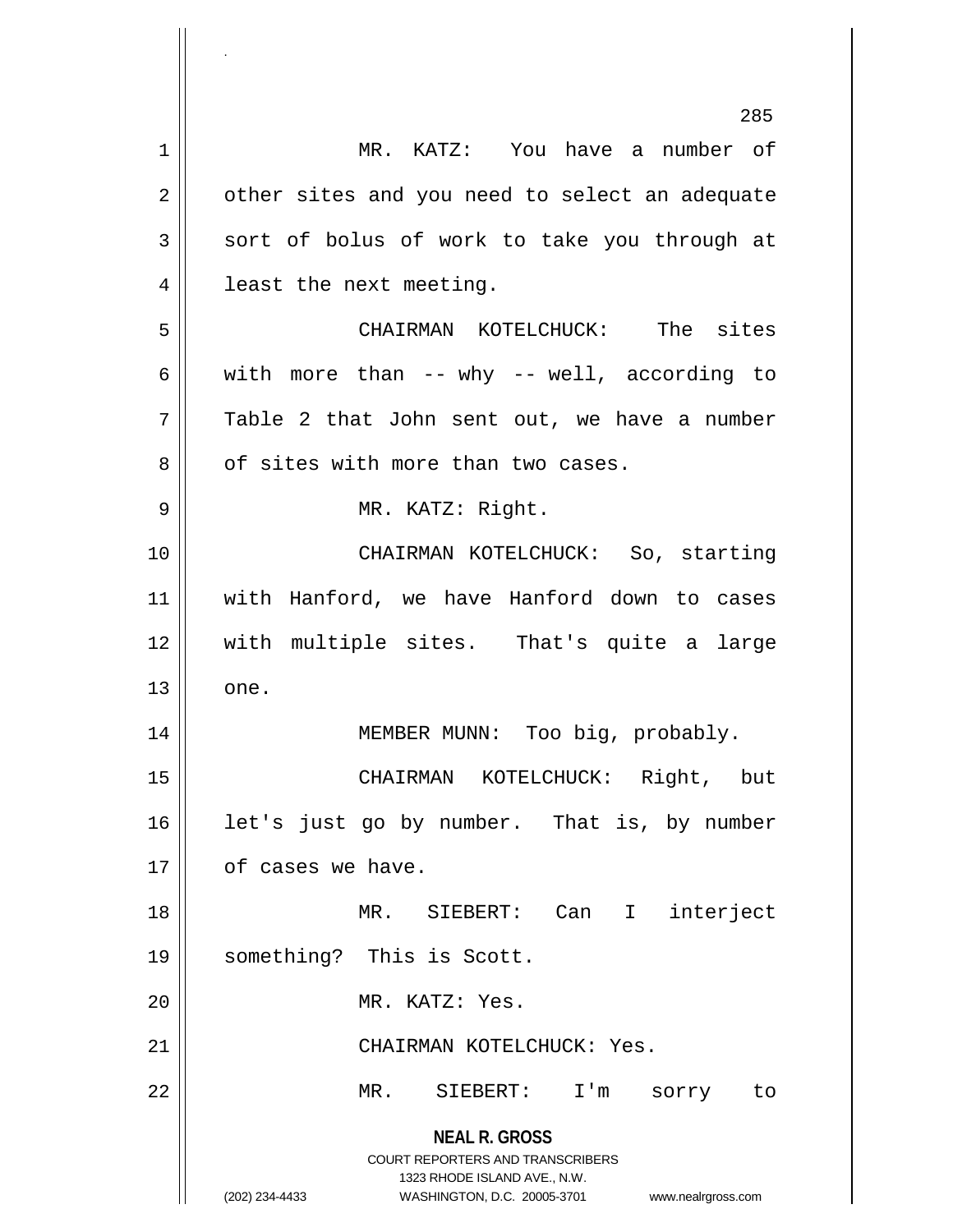1 interrupt but since we are running out of ones  $2 \parallel$  that we already have responses to, I just want  $3 \parallel$  to put this on the table. I tried to work on  $4 \parallel$  the side on some other sites so that we didn't  $5$   $\parallel$  run into this situation.

.

6 CHAIRMAN KOTELCHUCK: Good.

7 MR. SIEBERT: And just based on 8 the assets that I had available and the dose 9 || reconstructors and which sites they were 10 available for, I am personally about halfway 11 || already done with Portsmouth and Paducah.

12 CHAIRMAN KOTELCHUCK: Good.

 MR. SIEBERT: I know they're a little further down the list, but we may want to put those for the next meeting because that 16 || is going to be the quickest one for me to turn 17 || things around to you, because I'm already about halfway through it.

19 CHAIRMAN KOTELCHUCK: Well, that's  $20$  |  $qood.$  Okay.

21 || MR. KATZ: Scott, I mean, there is  $22 \parallel$  a maximum number of cases. There are six for

**NEAL R. GROSS**

COURT REPORTERS AND TRANSCRIBERS 1323 RHODE ISLAND AVE., N.W. (202) 234-4433 WASHINGTON, D.C. 20005-3701 www.nealrgross.com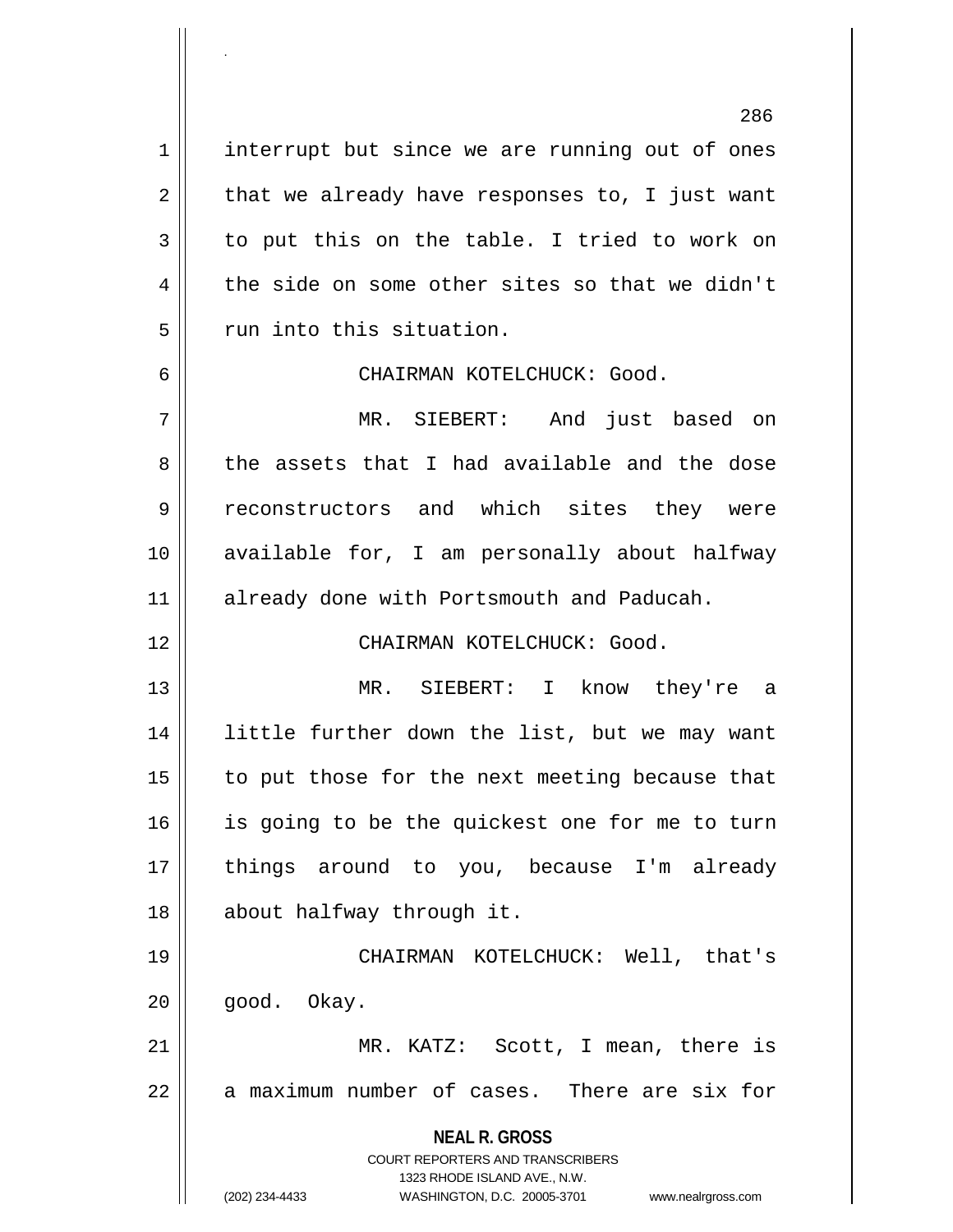**NEAL R. GROSS** COURT REPORTERS AND TRANSCRIBERS 1323 RHODE ISLAND AVE., N.W. 287 1 | Paducah, anyway, so that would rise to the top  $2 \parallel$  anyway. 3 MR. STIVER: And keep in mind 4 || there's only six findings --5 S N CHAIRMAN KOTELCHUCK: For Hanford. 6 MR. KATZ: Yes. I mean, I think  $7 \parallel$  the number of cases -- I don't know whether 8 you prioritize by cases or number of findings,  $9 \parallel$  but -- so anyway, that seems good. 10 CHAIRMAN KOTELCHUCK: Yes. Right,  $11$  by number of findings we have  $-$  well, they 12 || run parallel to each other. So you have 13 || Paducah and Portsmouth. I would just continue 14 down the table by cases or findings with 15 | Fernald. 16 MR. KATZ: So, let's get a sense  $17$   $\parallel$  from Scott then since he's the one --18 || CHAIRMAN KOTELCHUCK: What he can  $19 \parallel$  do, right. 20 MR. KATZ: We have the findings 21 from SC&A. It's really the work of NIOSH to  $22 \parallel$  respond to them. So give us a sense for how

.

(202) 234-4433 WASHINGTON, D.C. 20005-3701 www.nealrgross.com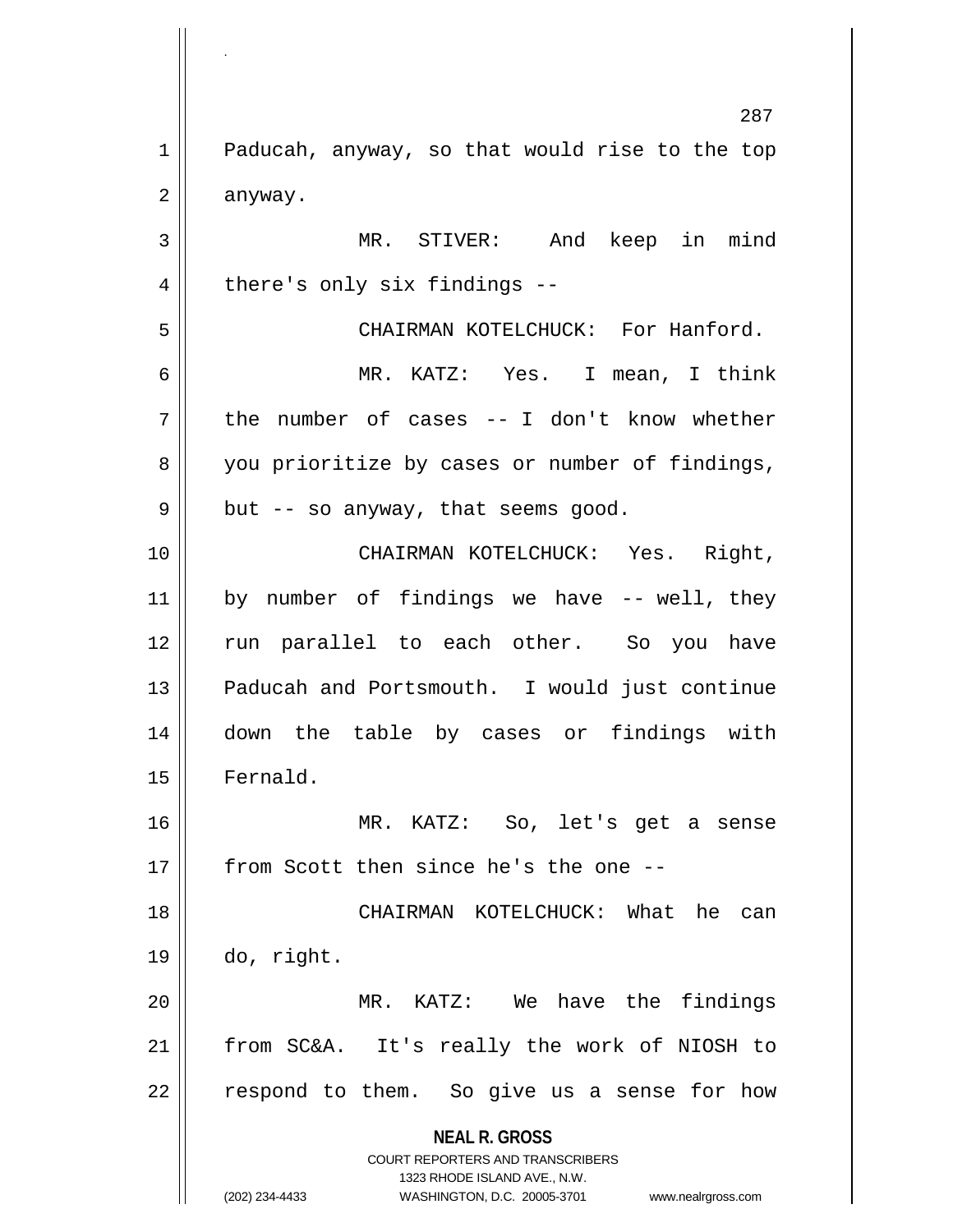1 || many other sites you can get to for --assuming  $2 \parallel$  that we have another meeting -- we can't have  $3 \parallel$  one sooner than about a month and a half 4 because we have to do a Federal Register 5 notice.

.

6 CHAIRMAN KOTELCHUCK: Right.

7 MR. KATZ: But we could have one  $8 \parallel$  as soon as that. So with that in mind, Scott, 9 why don't you just give us a sense. I know you 10 || can't commit resources per se, but --

 MR. SIEBERT: I mean, realistically, Paducah and Portsmouth are || going to be the first ones that I can get in your hands. I guess those are the only ones we'll really be able to discuss by the next meeting because we'll have to turn them 17 || around, give them to Grady, and then I know it'll have to go to SC&A, and they'll want to look at it beforehand. So, that's really pretty much all I can see for the next one. 21 || MR. KATZ: Okay. MR. SIEBERT: It would be very

> COURT REPORTERS AND TRANSCRIBERS 1323 RHODE ISLAND AVE., N.W. (202) 234-4433 WASHINGTON, D.C. 20005-3701 www.nealrgross.com

**NEAL R. GROSS**

288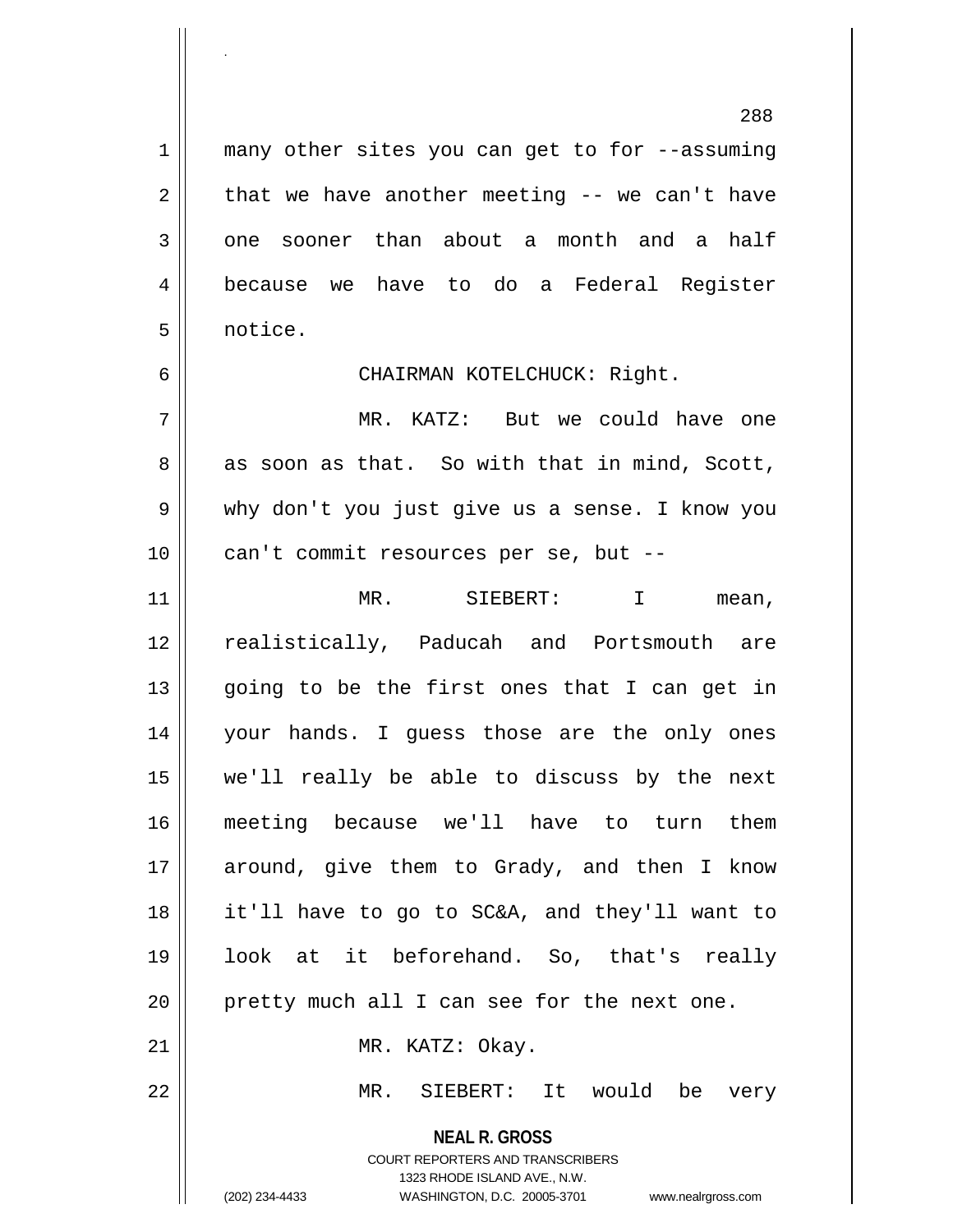**NEAL R. GROSS** COURT REPORTERS AND TRANSCRIBERS 1323 RHODE ISLAND AVE., N.W. (202) 234-4433 WASHINGTON, D.C. 20005-3701 www.nealrgross.com 289 1 | helpful to me, however, if the Subcommittee 2 || would select which of the next sites you would  $3 \parallel$  like, because then I can work on those while  $4$  | they're over at DCAS and SC&A. 5 || CHAIRMAN KOTELCHUCK: I know. 6 MR. KATZ: Okay. 7 CHAIRMAN KOTELCHUCK: My feeling  $8 \parallel$  is--9 MR. STIVER: Going down the line 10 go for Hanford and Fernald, another 24 11 | findings there. 12 MR. KATZ: Yes, and plus, I mean, 13 || Fernald is a pretty fresh site in a sense, in  $14$  | terms of  $-$  I know you folks at ORAU had lots  $15$  | of staff working on Fernald. 16 CHAIRMAN KOTELCHUCK: I mean, to 17 me, it's just we should go in order of number 18 || of cases and findings, so that would be 19 Fernald. I mean, I would just go down the 20 list, and if I may suggest Fernald, General  $21 \parallel$  Steel, Nevada, X-10. 22 MR. KATZ: Well, you've got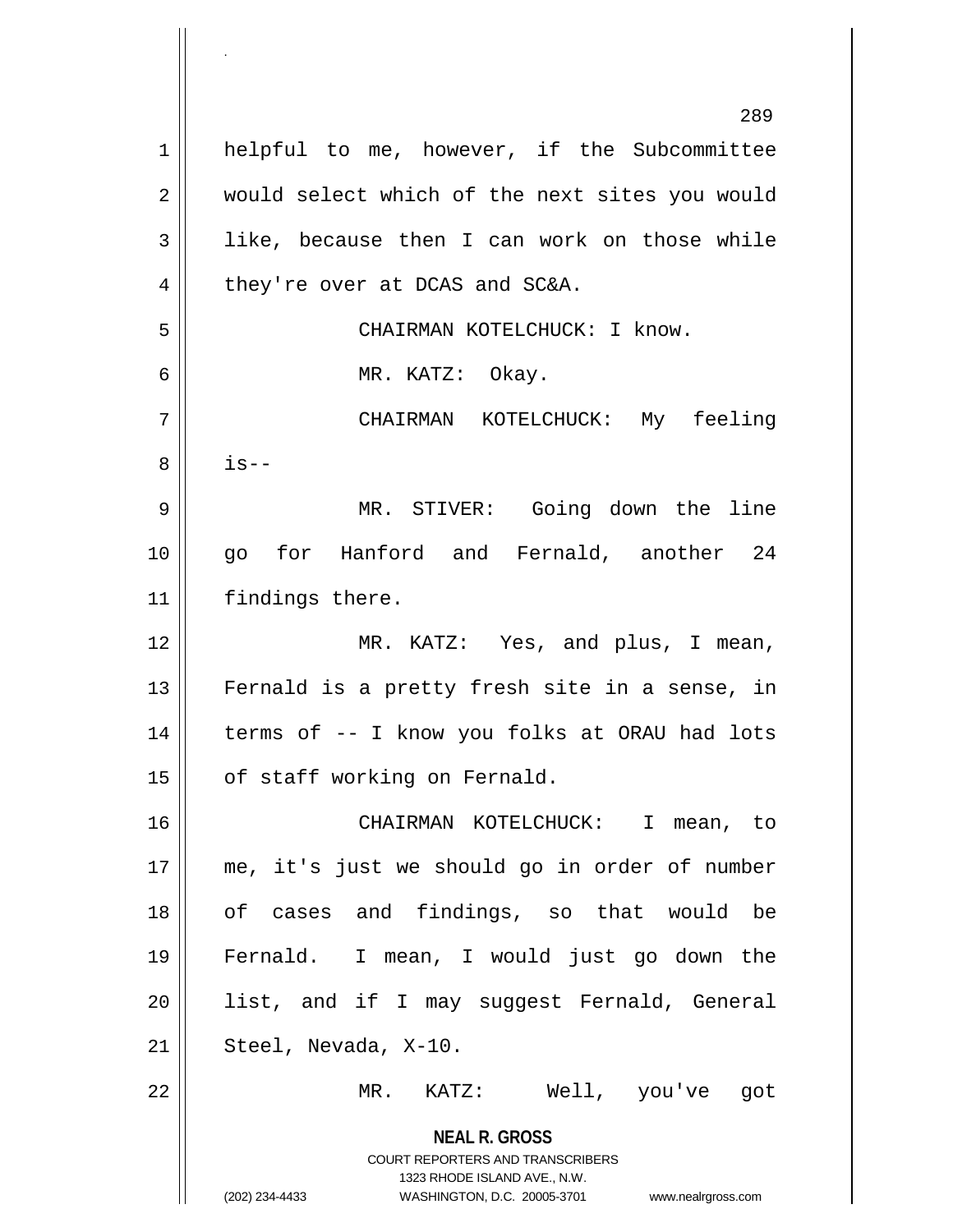$1 \parallel$  Hanford with --

.

| $\overline{2}$ | CHAIRMAN KOTELCHUCK: I<br>know we              |
|----------------|------------------------------------------------|
| 3              | can't get to them all, and I'm not suggesting  |
| 4              | that you can. You will get to what you can get |
| 5              | to. But that just seems to me to be a          |
| 6              | reasonable sequence, and then we go down to    |
| 7              | Table 3.                                       |
| 8              | MEMBER MUNN: Well, in light of                 |
| 9              | the comments that have been made, it seems     |
| 10             | that for next time specifically, since         |
| 11             | significant progress has already been made on  |
| 12             | both Paducah and Portsmouth, we should save    |
| 13             | those for a certainty --                       |
| 14             | CHAIRMAN KOTELCHUCK: Yes,<br>for               |
| 15             | sure. Let's do that.                           |
| 16             | MEMBER MUNN: The comment with                  |
| 17             | respect to Fernald is certainly well taken. It |
| 18             | seems to me this would be a good time for us   |
| 19             | to begin to do that, although I'm conflicted   |
| 20             | and can't address that. It's a shame to put    |
| 21             | Hanford off that much longer because there are |
| 22             | claims                                         |

**NEAL R. GROSS** COURT REPORTERS AND TRANSCRIBERS 1323 RHODE ISLAND AVE., N.W. (202) 234-4433 WASHINGTON, D.C. 20005-3701 www.nealrgross.com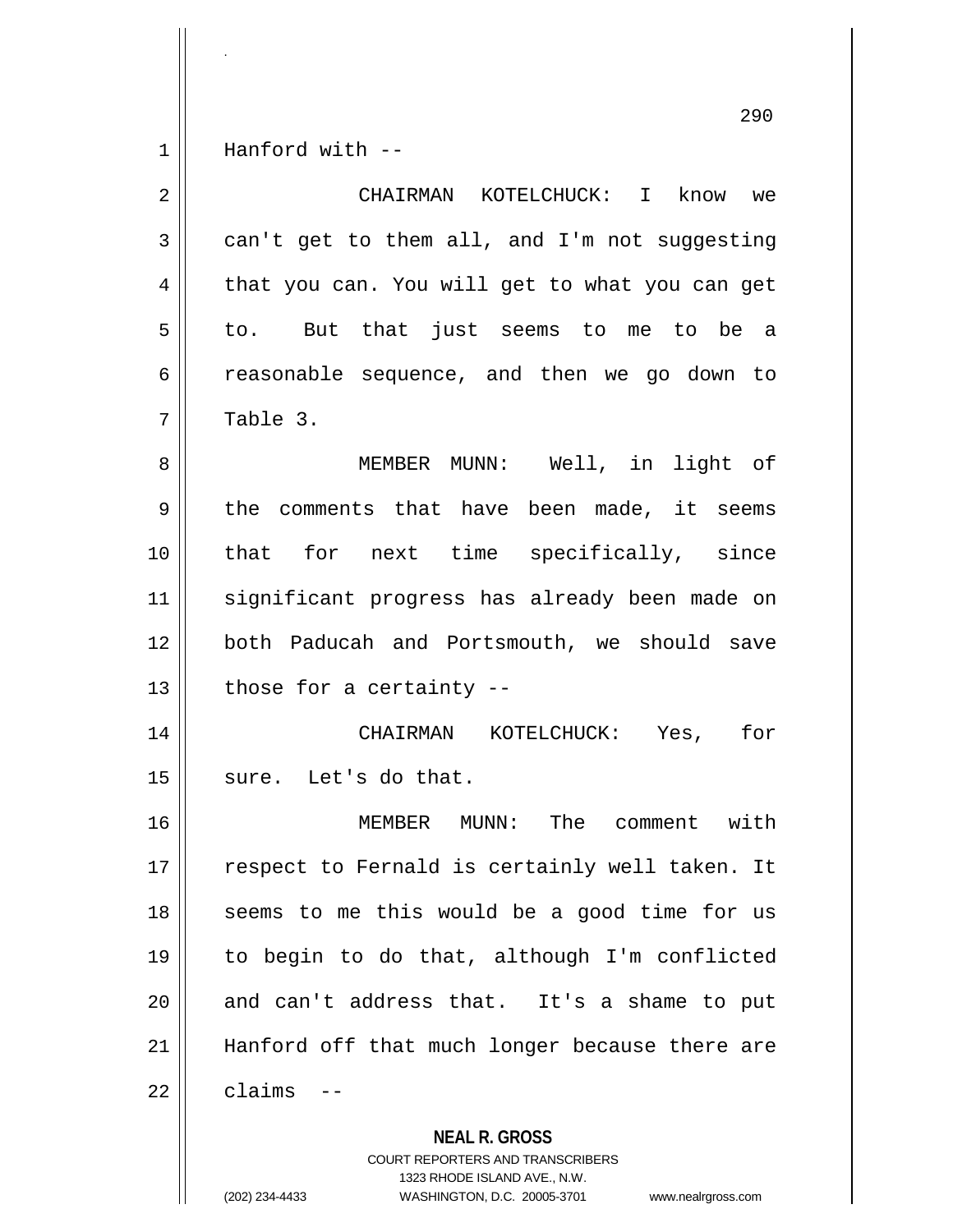|    | 291                                                                                                                                                                    |
|----|------------------------------------------------------------------------------------------------------------------------------------------------------------------------|
| 1  | MR. KATZ: You can't skip Hanford,                                                                                                                                      |
| 2  | and shouldn't. But, anyway, it's very clear,                                                                                                                           |
| 3  | the numbers are clear, we know the number of                                                                                                                           |
| 4  | cases. So, Scott, with Dave's direction, I                                                                                                                             |
| 5  | mean, you know the priority order and you will                                                                                                                         |
| 6  | let us know how far you get for agenda                                                                                                                                 |
| 7  | setting.                                                                                                                                                               |
| 8  | CHAIRMAN KOTELCHUCK: Right. And                                                                                                                                        |
| 9  | we accept what you will present to us, of                                                                                                                              |
| 10 | course. And I'm sure you're working as hard                                                                                                                            |
| 11 | as you can to get these out. So, we're open -                                                                                                                          |
| 12 | - so, Paducah, Portsmouth, and then we'll go                                                                                                                           |
| 13 | through others if you have others done. Those                                                                                                                          |
| 14 | are the order to work on.                                                                                                                                              |
| 15 | MR. KATZ: Right. So, let's -- if                                                                                                                                       |
| 16 | people want to pull their calendars, we can                                                                                                                            |
| 17 | pin down our next --                                                                                                                                                   |
| 18 | CHAIRMAN KOTELCHUCK:<br>Now,<br>our                                                                                                                                    |
| 19 | next Board meeting is when?                                                                                                                                            |
| 20 | MR. KATZ: The next Board meeting                                                                                                                                       |
| 21 | is in September.                                                                                                                                                       |
| 22 | CHAIRMAN KOTELCHUCK: In Denver?                                                                                                                                        |
|    | <b>NEAL R. GROSS</b><br><b>COURT REPORTERS AND TRANSCRIBERS</b><br>1323 RHODE ISLAND AVE., N.W.<br>(202) 234-4433<br>WASHINGTON, D.C. 20005-3701<br>www.nealrgross.com |

.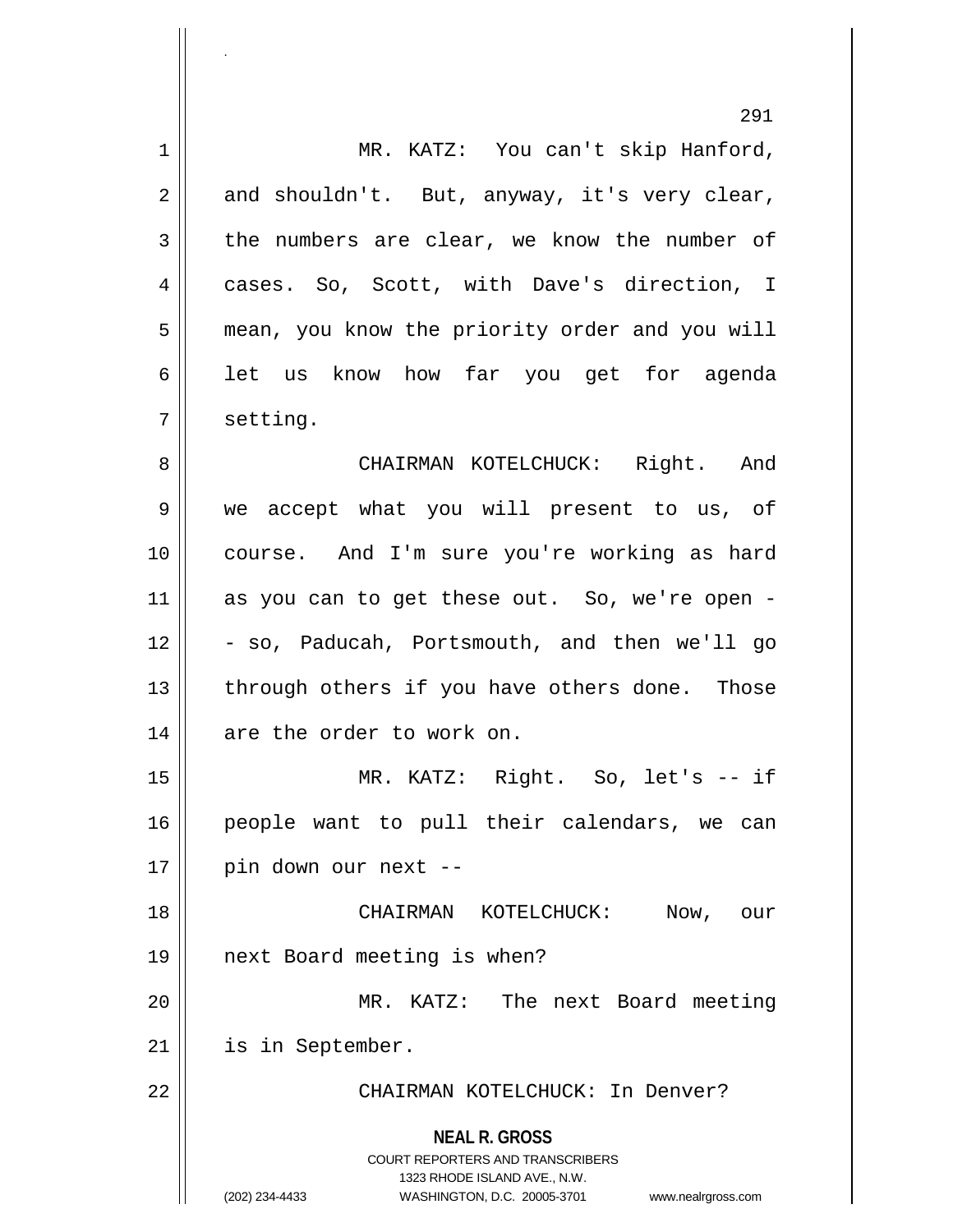**NEAL R. GROSS** COURT REPORTERS AND TRANSCRIBERS 1323 RHODE ISLAND AVE., N.W. (202) 234-4433 WASHINGTON, D.C. 20005-3701 www.nealrgross.com 292 1 || MR. STIVER: That's October, isn't  $2 \parallel$  it? 3 MEMBER MUNN: It's October in 4 Denver. 5 MR. KATZ: Okay. No, no, no. I'm  $6 \parallel$  talking about a teleconference. 7 MEMBER MUNN: We have a telecom in 8 | September. 9 MR. KATZ: Yes. 10 CHAIRMAN KOTELCHUCK: Oh, wait a 11 || second. Okay. Go to September --12 MR. KATZ: Right. Don't worry 13  $\parallel$  about the next Board meeting. Let's -- I mean,  $14$  | we just  $-$ 15 CHAIRMAN KOTELCHUCK: Yes, we have 16 a teleconference in September. Right. And a 17 || Board meeting in October. 18 MR. KATZ: Right. But let's just 19 || go out  $-$  again, I need at least  $-$  so, let's 20 || just give us at least six weeks would be the 21 | soonest. 22 CHAIRMAN KOTELCHUCK: Okay. Today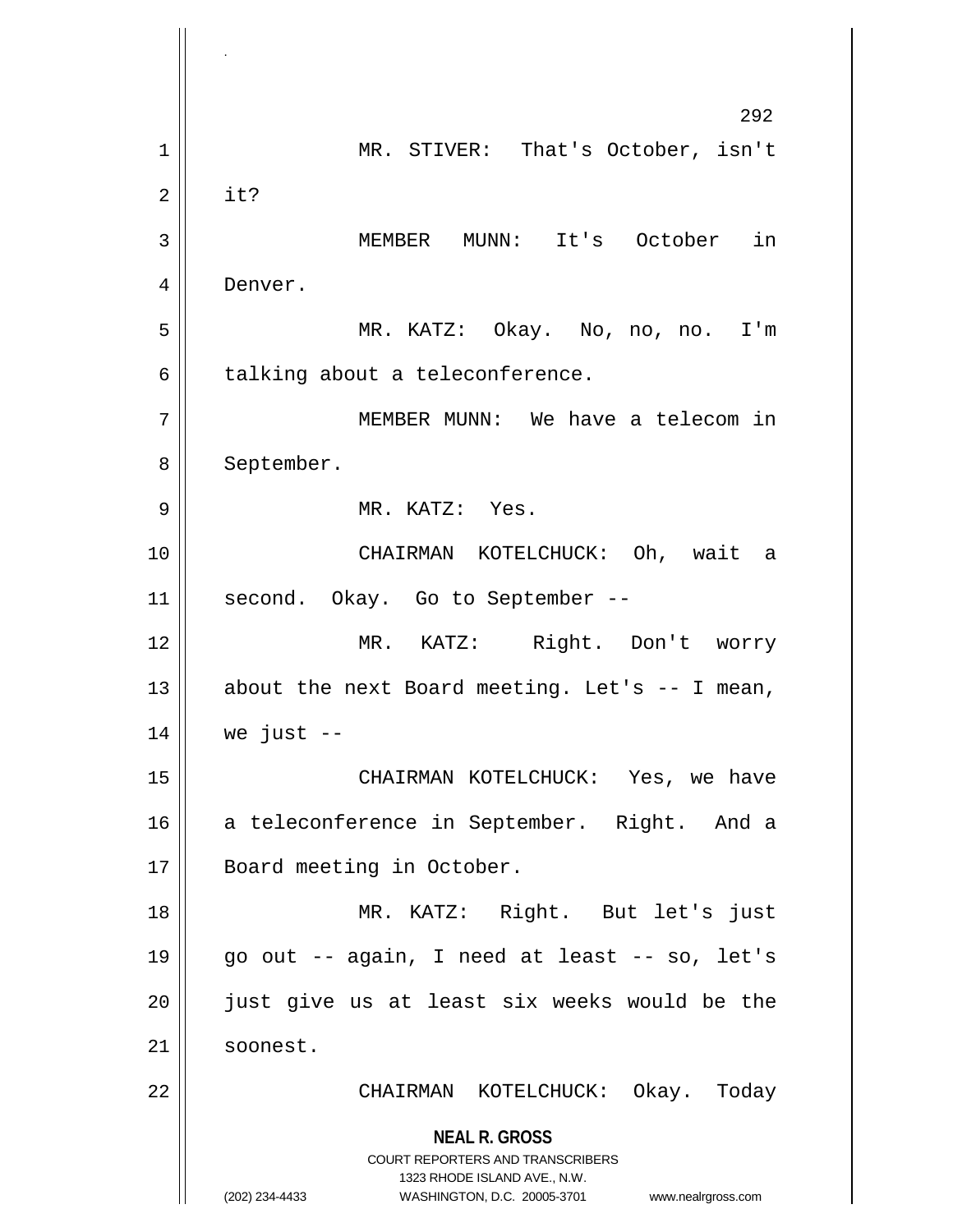**NEAL R. GROSS** COURT REPORTERS AND TRANSCRIBERS 1323 RHODE ISLAND AVE., N.W. (202) 234-4433 WASHINGTON, D.C. 20005-3701 www.nealrgross.com 293  $1 \parallel$  is the 7<sup>th</sup>, so it would be late September at 2 best. 3 MR. KATZ: Let me just -- 4 CHAIRMAN KOTELCHUCK: And I know  $5$  || there are  $-$ 6 MR. SIEBERT: The only thing I'm 7 || going to point out -- and I apologize for this  $8 \parallel$  -- I am the resource doing this and I'm also 9 || going to be preparing for the Dose 10 Reconstruction Chair coming out on September  $11$  ||  $11<sup>th</sup>$  and getting that presentation together 12 || for you, as well. 13 MR. KATZ: Yes. So, anyway, the 14 || soonest, getting back to this, is September 15  $\parallel$  18<sup>th</sup>. So, we plan out from there forward as  $16$  | to what date --17 CHAIRMAN KOTELCHUCK: Okay, 18  $\vert$  September 18<sup>th</sup>. 19  $\parallel$  MEMBER MUNN: Is the 25<sup>th</sup> a good  $20$  | time? 21  $\parallel$  MR. KATZ: The 25<sup>th</sup> is fine. It's 22 wide open on me.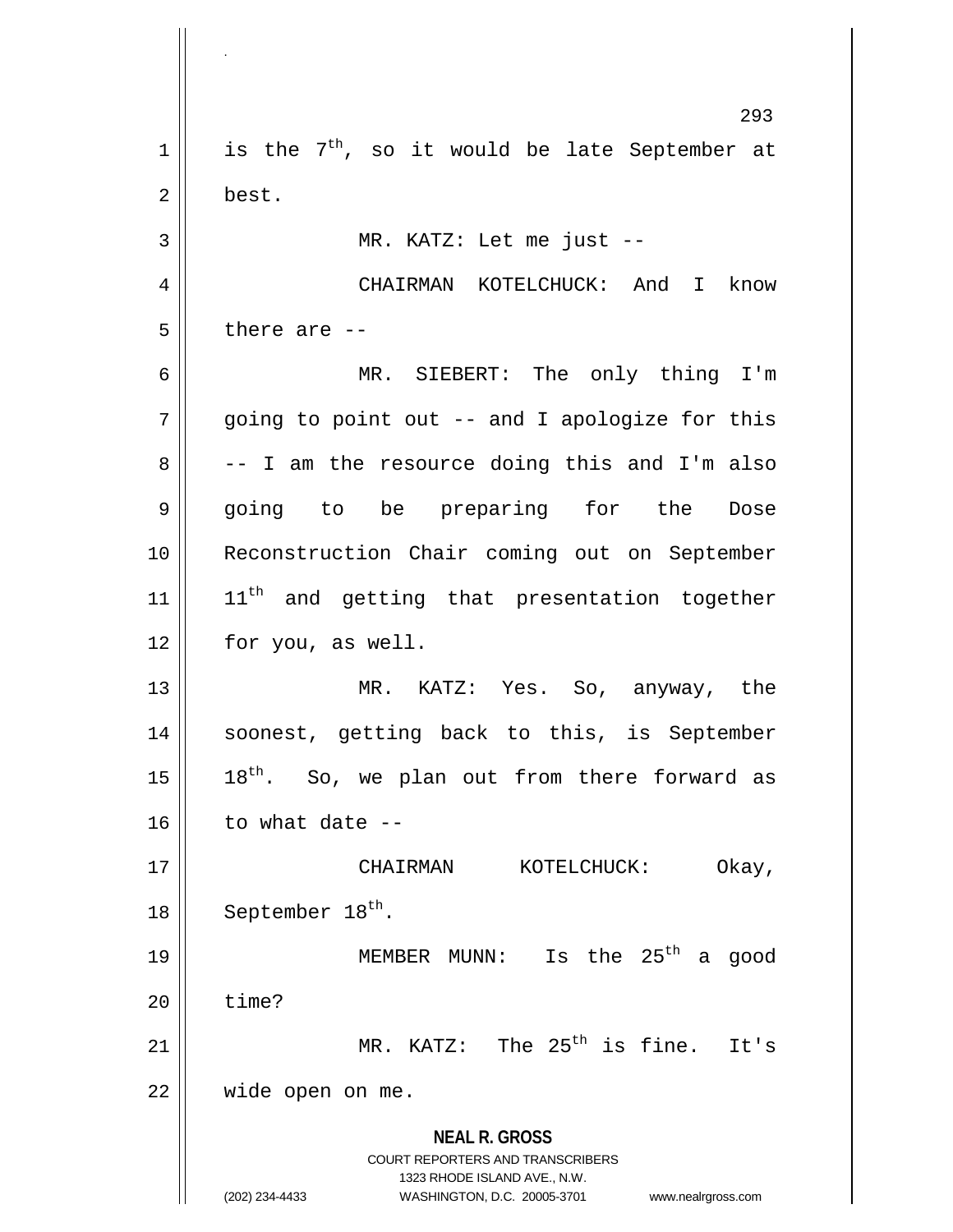**NEAL R. GROSS** COURT REPORTERS AND TRANSCRIBERS 1323 RHODE ISLAND AVE., N.W. (202) 234-4433 WASHINGTON, D.C. 20005-3701 www.nealrgross.com 294 1 CHAIRMAN KOTELCHUCK: Let's see. 2 There are always, if you'll excuse, Jewish  $3 \parallel$  holidays  $-$ 4 || MR. KATZ: Oh, yes. Right. 5 CHAIRMAN KOTELCHUCK: -- in that 6 | period. I'm not sure  $-$  we talked about this,  $7 \parallel$  so I think I have them down. And the 25<sup>th</sup> 8 || looks good to me. 9 MEMBER MUNN: Yes. 10 MR. KATZ: I'll need to check with 11 || Poston and Griffon anyway, because --12 CHAIRMAN KOTELCHUCK: Wednesday,  $13$  the  $25^{th}$ . 14 MR. KATZ: But let's pencil in the 15  $\parallel$  25<sup>th</sup>. I'll send that out as a suggestion. Why 16 don't you give me a second date as a backup? 17 || MR. CALHOUN: Right now the 25<sup>th</sup> 18 doesn't look [good] for Beth. 19 || MR. KATZ: Okay. 20 || CHAIRMAN KOTELCHUCK: Okay. 21 MEMBER MUNN: On either side of it? 22 MR. CALHOUN: I am gone in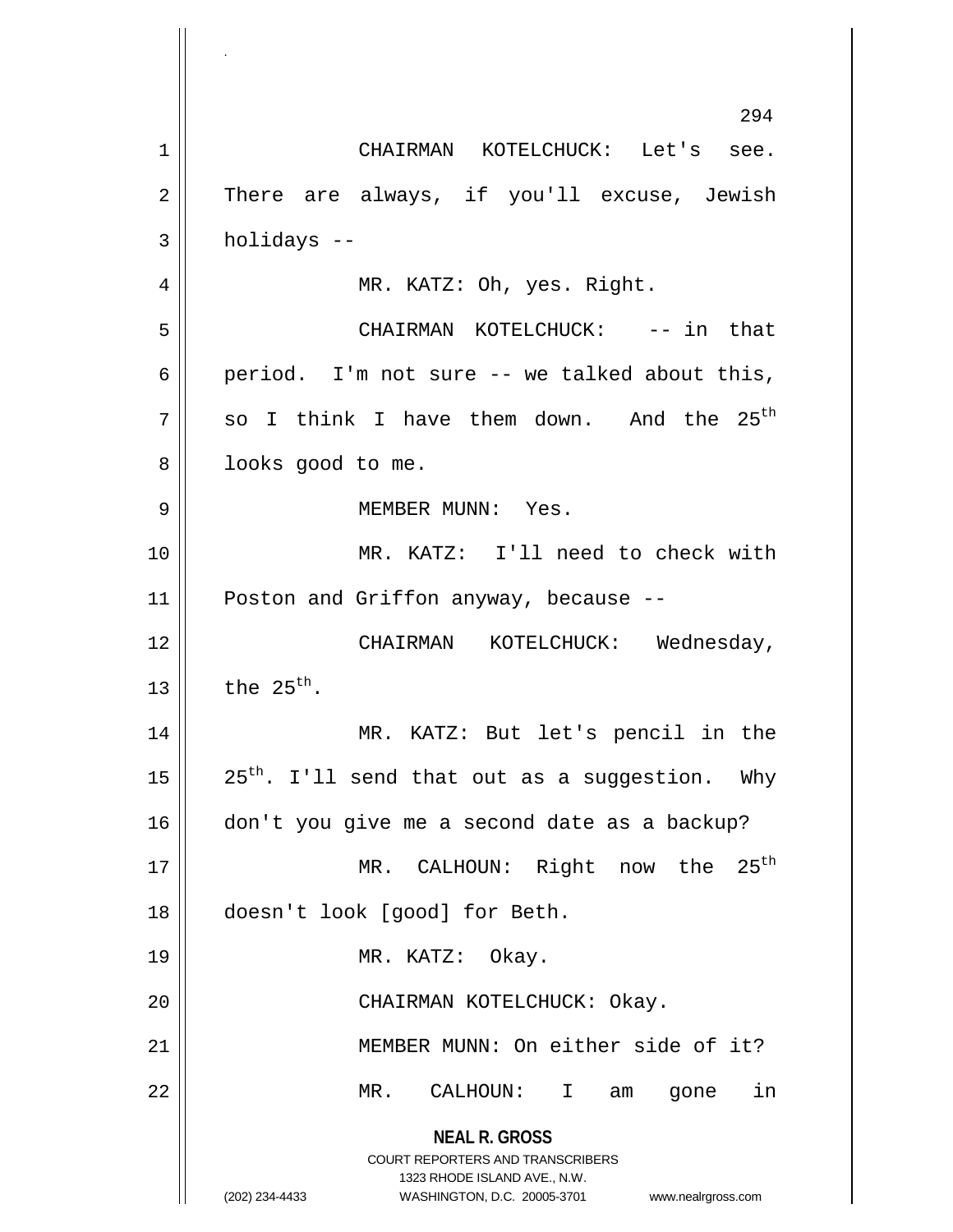**NEAL R. GROSS** COURT REPORTERS AND TRANSCRIBERS 1323 RHODE ISLAND AVE., N.W. (202) 234-4433 WASHINGTON, D.C. 20005-3701 www.nealrgross.com 295 1 || Livermore until, let's see, September, let's  $2 \parallel$  see, August, September, I am gone until the  $3 \parallel 18^{th}$ , I'm back the 19<sup>th</sup> and 20<sup>th</sup> of September. 4 | CHAIRMAN KOTELCHUCK: How about  $5 \parallel$  the 24<sup>th</sup>? 6  $\parallel$  MEMBER MUNN: Or 26<sup>th</sup>? 7 MR. CALHOUN: Well, Beth is out 8 September 23<sup>rd</sup> through October 3<sup>rd</sup>. 9 || MR. KATZ: Oh, wow. 10 || CHAIRMAN KOTELCHUCK: Wow. 11 MEMBER MUNN: Then it sounds like 12 || it's either the following week or the  $19^{th}$  or  $13$  |  $20^{th}$ , huh? 14 || MR. CALHOUN: Yes. 15 || MR. KATZ: Yes, the 20<sup>th</sup> isn't good 16  $\vert$  for me. The 19<sup>th</sup> is okay. 17 CHAIRMAN KOTELCHUCK: Let me just 18  $\parallel$  see, the 19<sup>th</sup> not good for me. 19 || MR. KATZ: Okay. 20 || MEMBER MUNN: Okay. CHAIRMAN KOTELCHUCK: And the 20th 21  $22$  | certainly is okay.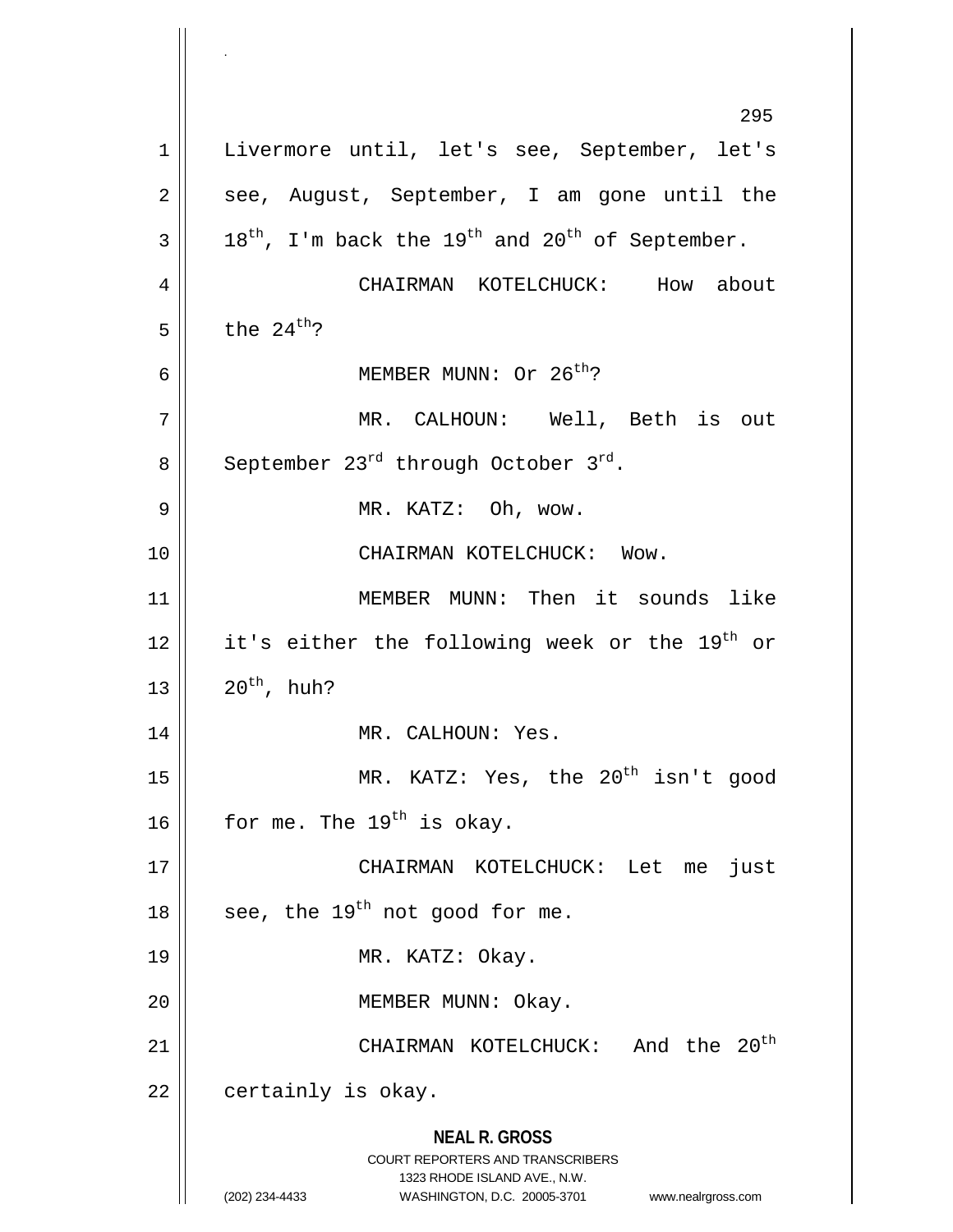**NEAL R. GROSS** COURT REPORTERS AND TRANSCRIBERS 1323 RHODE ISLAND AVE., N.W. (202) 234-4433 WASHINGTON, D.C. 20005-3701 www.nealrgross.com 296 1 || MEMBER MUNN: Well, but that's not  $2 \parallel$  good for Ted, so that means --3 CHAIRMAN KOTELCHUCK: Oh, yes, 4  $\parallel$  Ted, you said 20<sup>th</sup> is not good. Excuse me, I 5 | missed that. 6  $\parallel$  MEMBER MUNN: September the 30<sup>th</sup>,  $7 \parallel$  or October the  $1^{st}$ ? 8 CHAIRMAN KOTELCHUCK: Okay, let's  $9 \parallel$  see, October --10  $\parallel$  MR. KATZ: The 30<sup>th</sup> is fine for me. 11 CHAIRMAN KOTELCHUCK: It's fine 12 | for me, too. 13 || MR. CALHOUN: Beth is going to be 14  $\parallel$  gone until the 3<sup>rd</sup> of October. 15 MEMBER MUNN: Yes, she's going to 16  $\vert$  be gone until the 3<sup>rd</sup>. 17 || CHAIRMAN KOTELCHUCK: Okay. 18 || MR. KATZ: Grady, is she --19 MR. CALHOUN: Yes, she -- if it's  $20$  || the only way to do it, we can do it without 21 || her. We'll just pay for it later. 22 || CHAIRMAN KOTELCHUCK: Okay.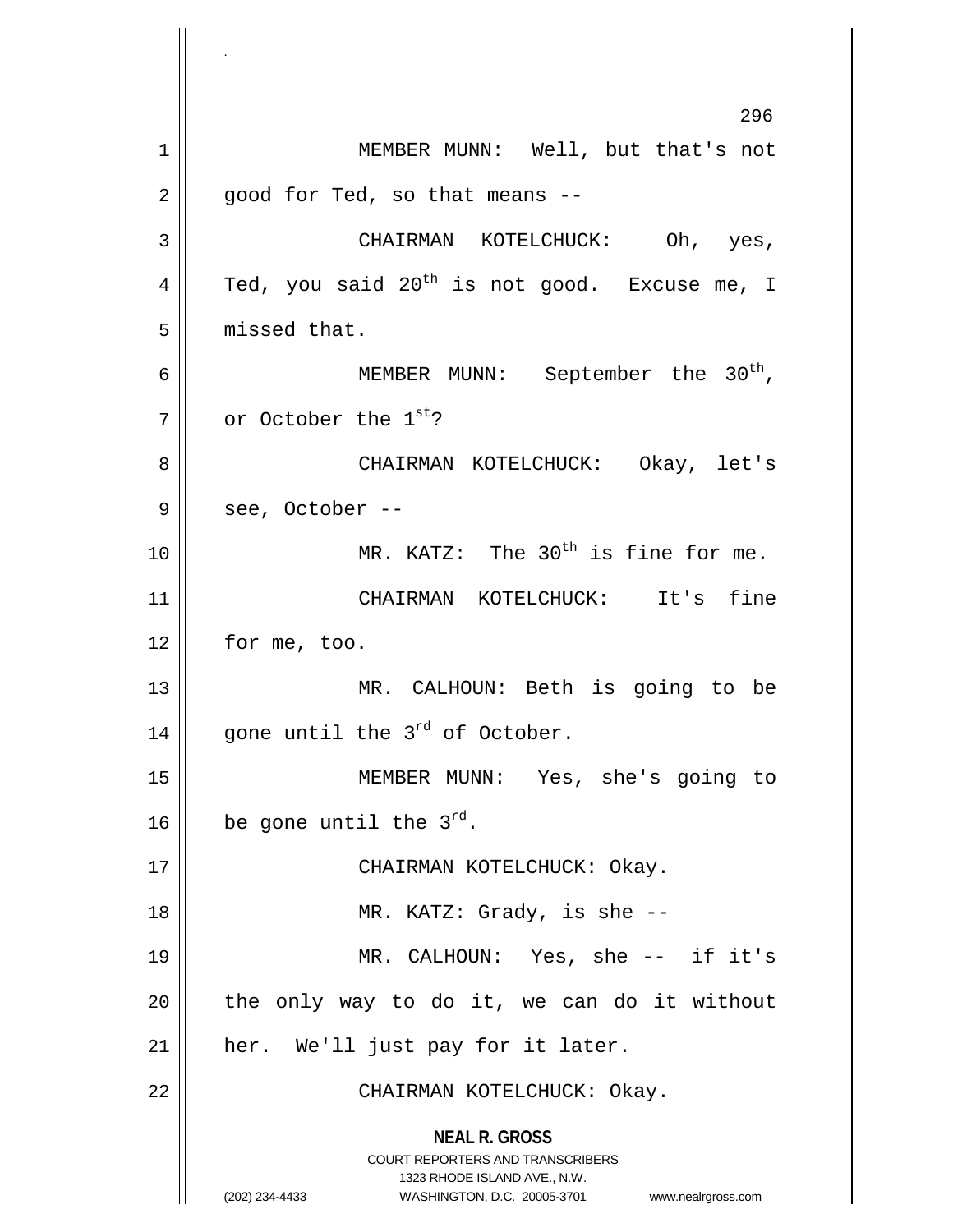**NEAL R. GROSS** COURT REPORTERS AND TRANSCRIBERS 1323 RHODE ISLAND AVE., N.W. (202) 234-4433 WASHINGTON, D.C. 20005-3701 www.nealrgross.com 297 1 || **MEMBER MUNN: For sure.** 2 MR. KATZ: Then you make up a  $3 \parallel$  backup then to the 25<sup>th</sup>. I mean, if she's 4 || going to do -- if she helps with the prep  $5 \parallel$  stuff at least, then you would have that  $6 \parallel$  before, anyway. 7 CHAIRMAN KOTELCHUCK: September  $8 \parallel 25^{\text{th}}$ , reconsider? 9 MR. KATZ: Yeah, you want to go 10 back to that? 11 || MEMBER MUNN: I think that's --12 CHAIRMAN KOTELCHUCK: I'd be happy  $13 \parallel$  to. 14 MEMBER MUNN: -- ideal timing for 15 us, as long as we're not going to foul up 16 | personal preferences. 17 CHAIRMAN KOTELCHUCK: And the 18  $\vert$  backup date you want to make the 24<sup>th</sup>? 19 MR. KATZ: Yeah, whatever is good  $20$  | for you is fine. CHAIRMAN KOTELCHUCK: The 26th 21 is  $22 \parallel$  not good.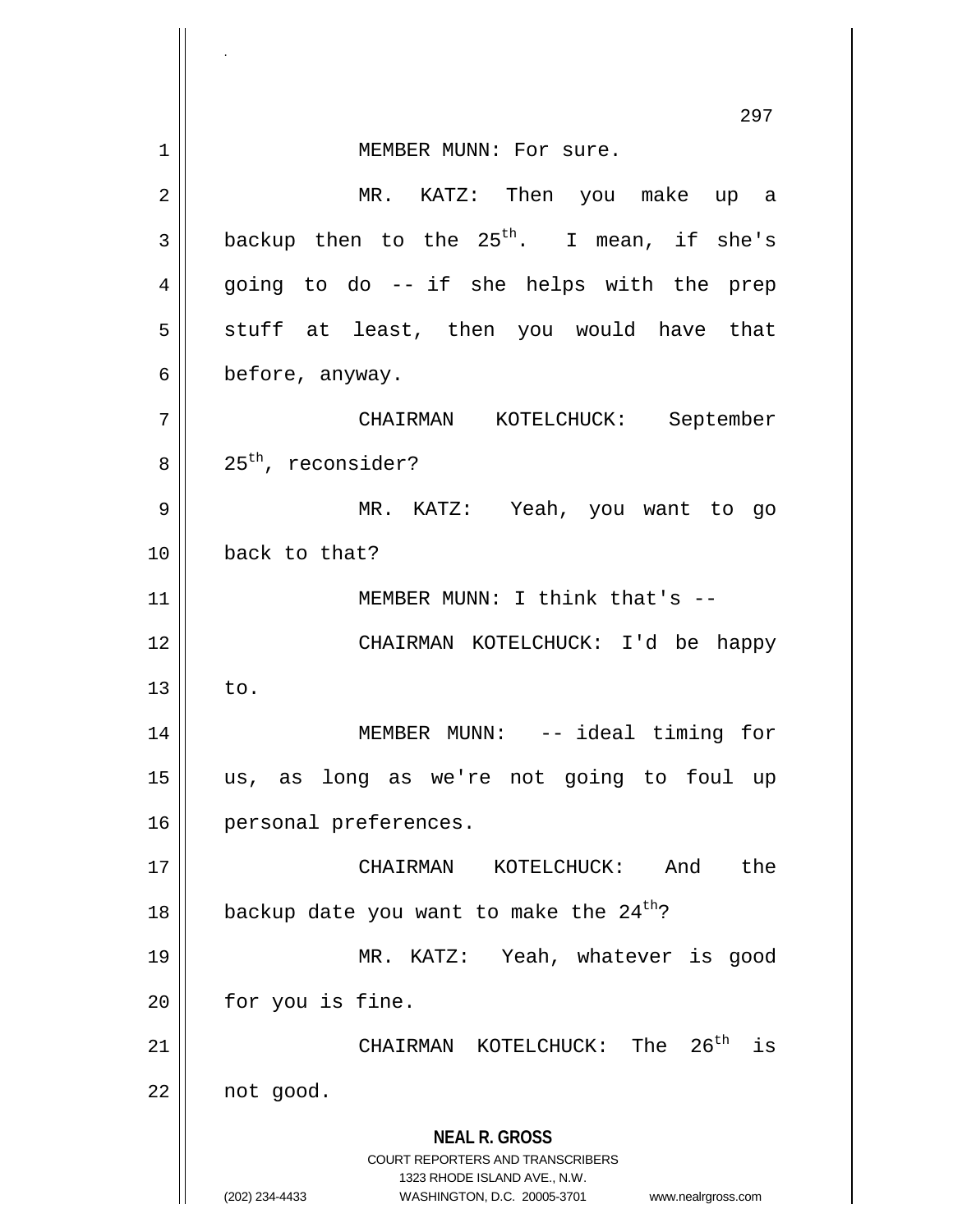**NEAL R. GROSS** COURT REPORTERS AND TRANSCRIBERS 1323 RHODE ISLAND AVE., N.W. (202) 234-4433 WASHINGTON, D.C. 20005-3701 www.nealrgross.com 298 1 || MR. KATZ: Okay, the  $24^{\text{th}}$  is okay,  $2 \parallel$  or the  $-$ CHAIRMAN KOTELCHUCK: The 24th 3 or 4 | 25<sup>th</sup>, 25<sup>th</sup> or 24<sup>th</sup>.  $5$  || MR. KATZ: Okay, the 25<sup>th</sup> is the 6 first choice. The 24<sup>th</sup> is the second. And I  $\|7\|$  guess 30<sup>th</sup> is third if John and --8 CHAIRMAN KOTELCHUCK: Yes. 9 MR. KATZ: -- Mark have problems. 10 || CHAIRMAN KOTELCHUCK: That's right. 11 MR. KATZ: Okay, I'll do that,  $12 \parallel 25^{\text{th}}$ ,  $24^{\text{th}}$ ,  $30^{\text{th}}$ . 13 CHAIRMAN KOTELCHUCK: Okay, and 14  $\parallel$  I'll put a tentative 25<sup>th</sup> in my book. Will we 15 do it again by Live Meeting? 16 MR. KATZ: Absolutely. 17 CHAIRMAN KOTELCHUCK: Okay. The 18 | Subcommittee Members okay with that? 19 MR. KATZ: If that's what we're 20 doing. 21 MEMBER MUNN: That's what we're  $22 \parallel$  doing.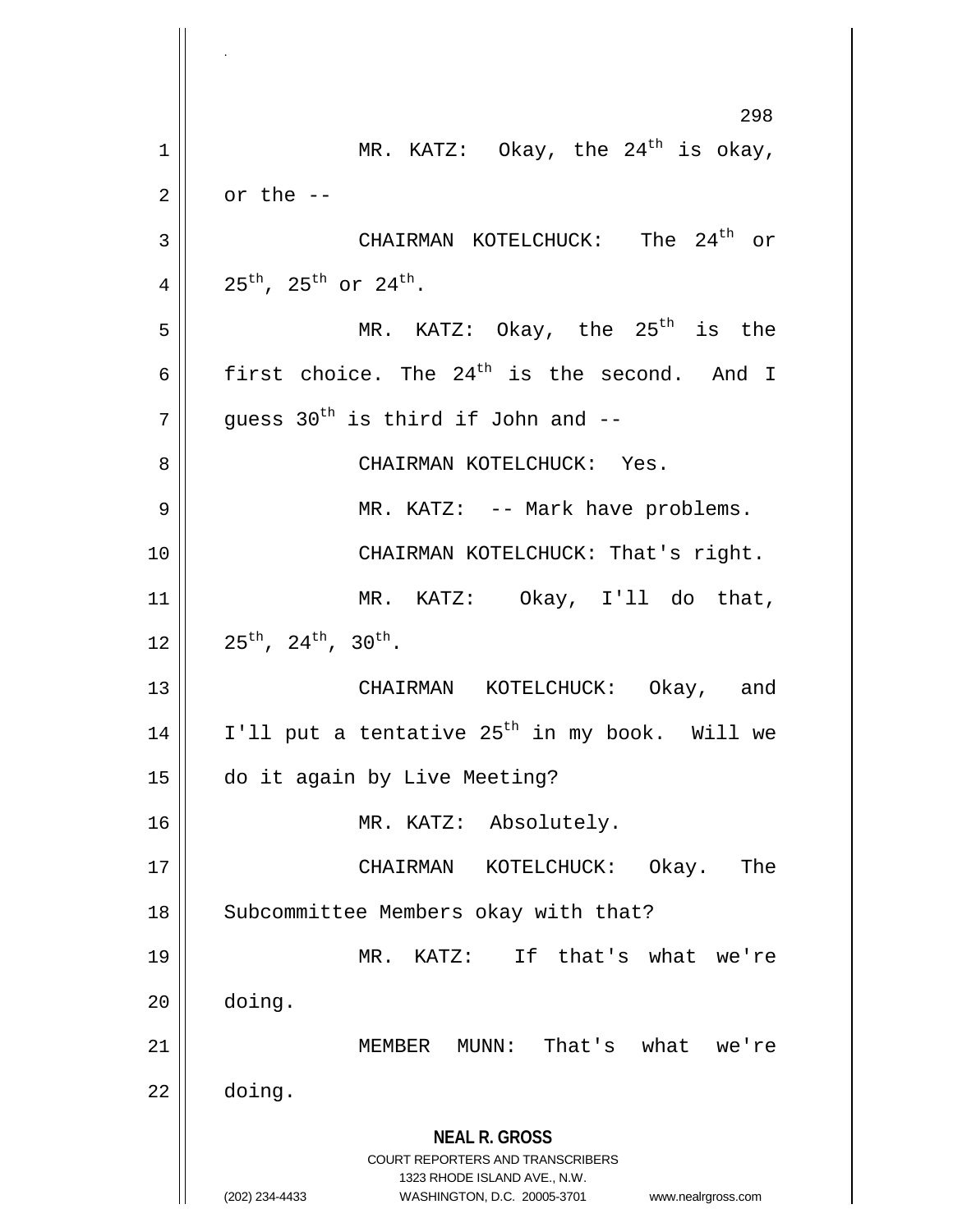**NEAL R. GROSS** COURT REPORTERS AND TRANSCRIBERS 1323 RHODE ISLAND AVE., N.W. (202) 234-4433 WASHINGTON, D.C. 20005-3701 www.nealrgross.com 299 1 || MR. KATZ: Not really putting it  $2 \parallel$  up for vote. I'm not putting it up to vote. 3 CHAIRMAN KOTELCHUCK: Okay. I 4 | assume we're talking budget. 5 MR. KATZ: Yes, we're talking 6 budget. 7 CHAIRMAN KOTELCHUCK: Okay, we are 8 || talking budget, and that's what it is. 9 MR. KATZ: Actually, we're talking 10 more than budget because it's actually no -- 11 we're beyond -- we're just about beyond the  $12$  || travel date when --13 CHAIRMAN KOTELCHUCK: Yes. 14 || MR. KATZ: -- we don't have any 15 more travel, anyway. 16 CHAIRMAN KOTELCHUCK: Yes. 17 MR. KATZ: Can't book more travel 18 || any more come this Friday. 19 CHAIRMAN KOTELCHUCK: Yes. 20 || MR. KATZ: For the rest of the 21 || fiscal year, which ends, you know, October  $22 \parallel 1^{st}$ .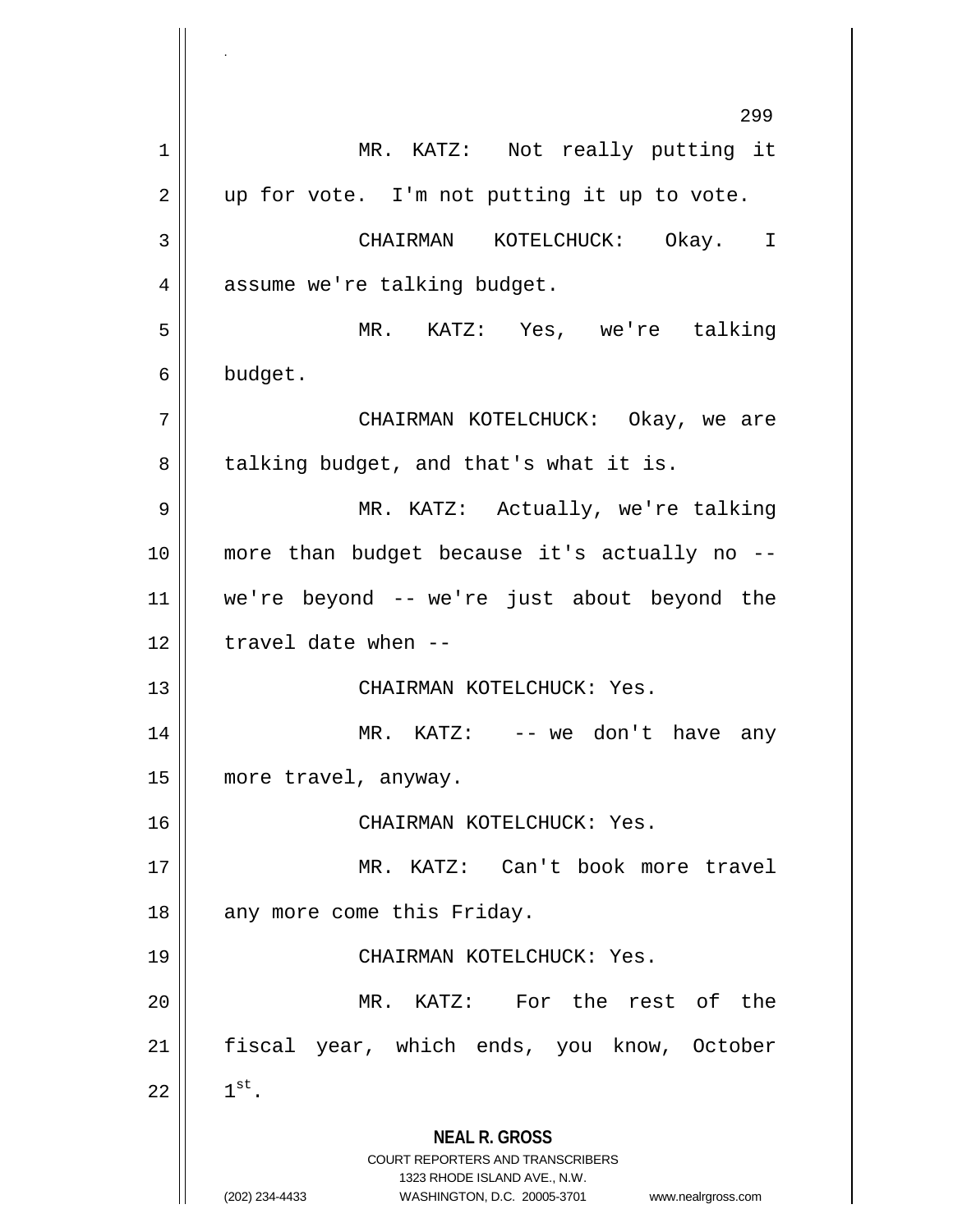|    | 300                                                                                                                                                                    |
|----|------------------------------------------------------------------------------------------------------------------------------------------------------------------------|
| 1  | CHAIRMAN KOTELCHUCK: Okay.                                                                                                                                             |
| 2  | MR. CALHOUN: How about Scott? I                                                                                                                                        |
| 3  | didn't hear from you. Does that work for you,                                                                                                                          |
| 4  | Scott, because you're very important to me now                                                                                                                         |
| 5  | that Beth is gone.                                                                                                                                                     |
| 6  | MR. SIEBERT: I am always happy to                                                                                                                                      |
| 7  | support you in any manner required, Grady. I                                                                                                                           |
| 8  | will be there.                                                                                                                                                         |
| 9  | MR. KATZ: Yes, and you're                                                                                                                                              |
| 10 | important to all of us, Scott.                                                                                                                                         |
| 11 | MR. SIEBERT: Thanks, Ted.                                                                                                                                              |
| 12 | MEMBER MUNN: Isn't that<br>a                                                                                                                                           |
| 13 | wonderful attitude, gosh.                                                                                                                                              |
| 14 | MR. KATZ: Okay.                                                                                                                                                        |
| 15 | CHAIRMAN KOTELCHUCK: Very good.                                                                                                                                        |
| 16 | Live Meeting it is.                                                                                                                                                    |
| 17 | MEMBER MUNN: Alright.                                                                                                                                                  |
| 18 | CHAIRMAN KOTELCHUCK: Starting up                                                                                                                                       |
| 19 | with the $25^{th}$ as our --                                                                                                                                           |
| 20 | MR. KATZ: Yes. And thank you,                                                                                                                                          |
| 21 | everybody. I think everybody really made well                                                                                                                          |
| 22 | with this setup here.                                                                                                                                                  |
|    | <b>NEAL R. GROSS</b><br><b>COURT REPORTERS AND TRANSCRIBERS</b><br>1323 RHODE ISLAND AVE., N.W.<br>(202) 234-4433<br>WASHINGTON, D.C. 20005-3701<br>www.nealrgross.com |